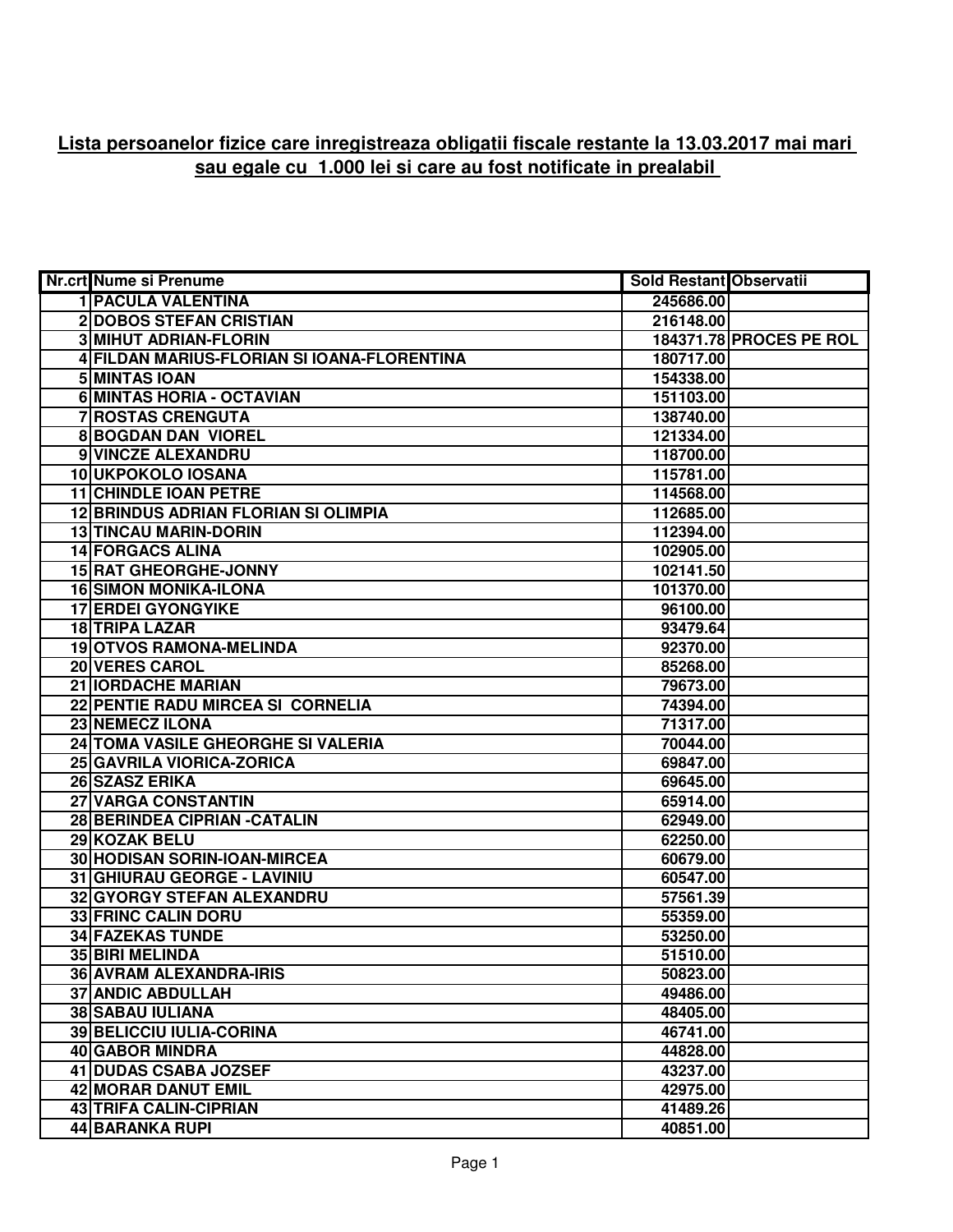| Nr.crt Nume si Prenume                               | Sold Restant Observatii |  |
|------------------------------------------------------|-------------------------|--|
| <b>45 GABOR STEFAN SI TEREZIA</b>                    | 40693.00                |  |
| 46 HILANI RADWAN                                     | 40649.00                |  |
| 47 LAKATOS BRIGITA-MELINDA                           | 39650.00                |  |
| <b>48 BERKE VASILE-MARIUS SI LAURA</b>               | 39191.50                |  |
| 49 MANYI LASZLO-LEVENTE                              | 39178.00                |  |
| 50 OROSZ ANCA                                        | 38846.00                |  |
| 51 SZENTGYORGYI LAJOS-JOZSEF                         | 38770.00                |  |
| 52 IVANOV C-TIN DANIEL-VASADI MAGD.                  | 38293.00                |  |
| 53 GHIURO IOAN                                       | 38248.00                |  |
| 54 PRODAN RIVANA                                     | 38240.00                |  |
| 55 PETREA HOREA COSMIN                               | 38138.00                |  |
| 56 CAPOTA PAVEL SI MARIA                             | 38023.96                |  |
| 57 DOBAI MARIUS DAN                                  | 37954.00                |  |
| 58 COITA FLOARE-AURICA                               | 37468.00                |  |
| 59 MADUTA IOANA ADINA                                | 37323.00                |  |
| 60 RUSU ADRIAN-ANDREI SI MARIANA                     | 36695.58                |  |
| 61 CLOPCE GAVRIL SI LUCIA                            | 36119.00                |  |
| 62 RAITA CALIN SI ALINA                              | 36076.00                |  |
| <b>63 DUDLER GABOR</b>                               | 36039.00                |  |
| <b>64 BEKE ZOLTAN</b>                                | 36019.00                |  |
| 65 TAUT SERGIU-CLAUDIU                               | 35658.00                |  |
| 66 TASI ROBERT-LASZLO                                | 34055.00                |  |
| 67 CLEPE FLORIN-SABIN                                | 33532.00                |  |
| 68 CABA DUMITRU                                      | 33365.00                |  |
| 69 SINKA ELISABETA                                   | 32700.00                |  |
| 70 HULBER MARIUS-CALIN                               | 32360.00                |  |
| <b>71 SIMINIC CALIN CIPRIAN</b>                      | 31989.00                |  |
| 72 KEREZSI EVA-KATALIN                               | 31943.00                |  |
| 73 GALEA FLORIAN CALIN SI ENIKO                      | 31925.00                |  |
| 74 COTUNA NICOLAE CRISTIAN                           | 31724.00                |  |
| 75 PERRIA CAMELIA-RAMONA                             | 31699.40                |  |
| 76 DEMETER ALEXANDRU                                 | 31552.00                |  |
| 77 TASNADI LEVENTE SI CORINA<br>78 LAKATOS SZELURINA | 31443.10                |  |
| 79 SABAU DANIEL-IOSIF                                | 31415.00<br>31371.00    |  |
| 80 FAUR NICUSOR-DARIUS                               | 30784.00                |  |
| <b>81 MARTIN DUMITRU</b>                             | 30238.00                |  |
| 82 BOCA MARIAN MARCEL SI MIRELA                      | 30192.67                |  |
| <b>83 VAIDA RAUL FLAVIU</b>                          | 29982.00                |  |
| <b>84 HORVATH SANDOR</b>                             | 29942.00                |  |
| <b>85 BABO KALMAN</b>                                | 29194.46                |  |
| 86 VARGA MARGIT                                      | 28800.00                |  |
| <b>87 TUDORAN MARCEL MARIUS</b>                      | 28741.00                |  |
| <b>88 CSAKI KALMAN</b>                               | 28623.00                |  |
| 89 CHIRILA ADRIAN FLORIN                             | 28483.00                |  |
| 90 STERIU VIOREL                                     | 28481.00                |  |
| 91 LACATOS PAMELA                                    | 28355.00                |  |
| 92 ERDEI ROMULUS MODIGLIANI                          | 27782.00                |  |
| 93 CHIS FLORIAN DAN                                  | 27769.00                |  |
| 94 FREUNDLICH SAMUEL ADAM                            | 27692.00                |  |
| 95 BARANKA RUPI                                      | 27326.00                |  |
| 96 MOS ALINA LACRIMIOARA                             | 27106.00                |  |
| 97 VIDICAN IOAN                                      | 26573.12                |  |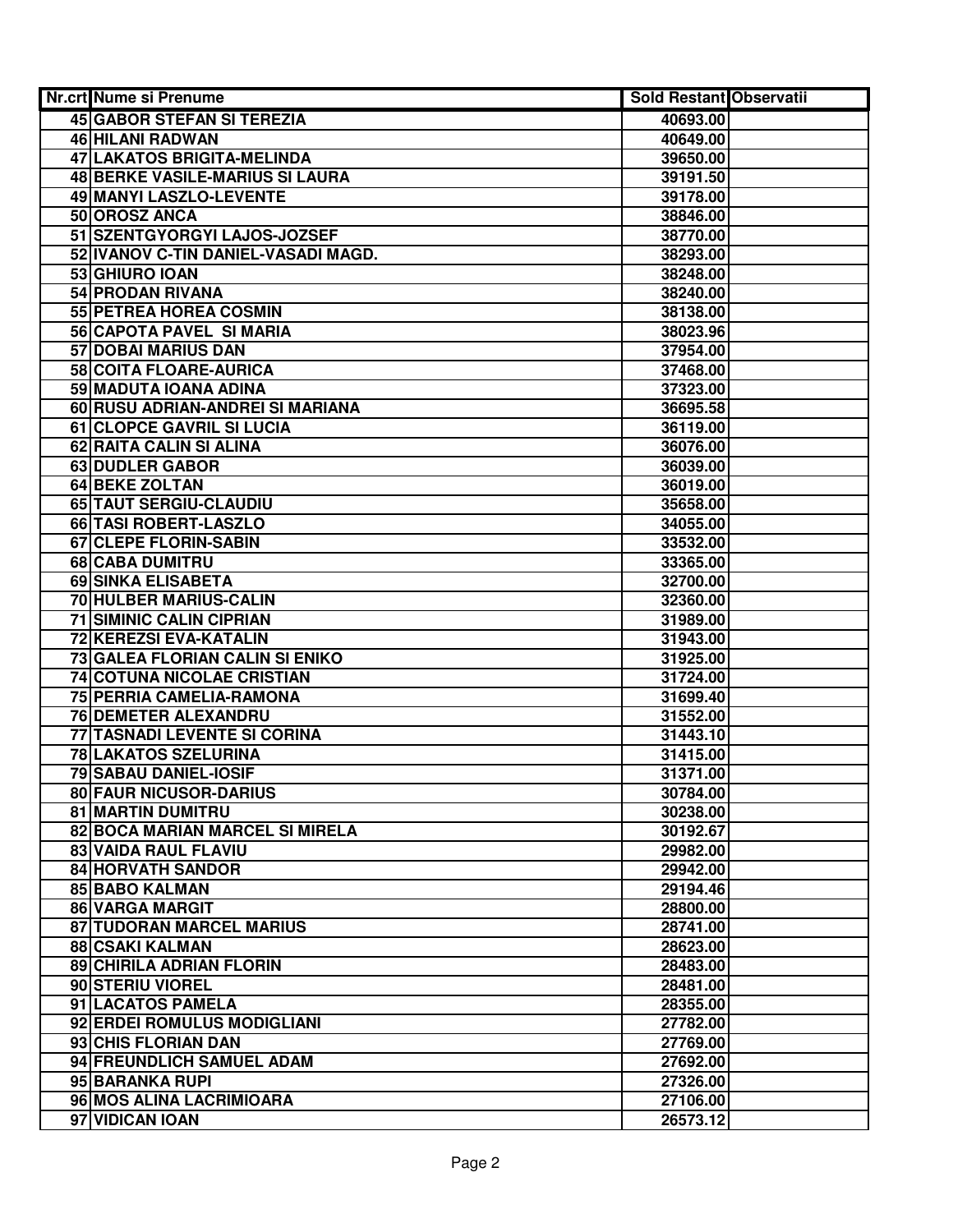| Nr.crt Nume si Prenume                    | <b>Sold Restant Observatii</b> |                        |
|-------------------------------------------|--------------------------------|------------------------|
| 98 FILIMON CALIN CLAUDIU                  | 26497.00                       |                        |
| 99 MANEA DARIUS-FLAVIUS                   | 26487.00                       |                        |
| <b>100 MANEA ROMULUT SI FLOARE</b>        | 26486.00                       |                        |
| <b>101 BUHAS CARMEN-LAURA</b>             | 26427.00                       |                        |
| <b>102 LUPSE NICOLAE</b>                  | 26327.00                       |                        |
| 103 ROSTAS DITA                           | 26171.44                       |                        |
| 104 TUDOR CONSTANTIN-SEBASTIAN            | 26066.00                       |                        |
| <b>105 NANASSY NORBERT CSABA</b>          | 25888.50                       |                        |
| 106 SFERLE DANUT                          | 25739.00                       |                        |
| 107 BALOGH BOBI-SZABOLCS                  | 25648.00                       |                        |
| 108 TODERICI DORIN-CORNEL                 |                                | 25556.92 PROCES PE ROL |
| 109 BALOG LADISLAU                        | 25520.00                       |                        |
| 110 BAN FLORIN-IOAN                       | 25397.00                       |                        |
| 111 TRIPA FRANCO-OVIDIU-MAURO             | 25302.86                       |                        |
| <b>112 BOGDAN GHEORGHE</b>                | 25208.00                       |                        |
| <b>113 MARICESCU GABRIEL IOAN</b>         | 25139.00                       |                        |
| <b>114 ROSTAS MIHALY</b>                  | 25039.00                       |                        |
| <b>115 BUT ADRIAN-GYORGY</b>              | 24880.00                       |                        |
| <b>116 MORGOS ADRIAN</b>                  | 24875.00                       |                        |
| 117 LOSONCZI NORBERT-ALEXANDRU            | 24791.00                       |                        |
| 118 BIRAU VALENTIN-MARIN SI LIVIA         | 24667.00                       |                        |
| 119 MAGHIAR MARIUS- ADRIAN SI CARMEN      | 24400.00                       |                        |
| <b>120 MIHALCEA VASILE</b>                | 24399.00                       |                        |
| <b>121 CARJAN DANIEL</b>                  | 24233.00                       |                        |
| <b>122 KOVACS ERZSEBET</b>                | 24220.00                       |                        |
| <b>123 BOCSA LILIANA MONICA</b>           | 24176.00                       |                        |
| <b>124 BUDURA VASILE SI SILVIA</b>        | 24092.00                       |                        |
| <b>125 GABOR MATEI</b>                    | 24059.50                       |                        |
| <b>126 MATEIAS TEODOR MARIUS</b>          | 24041.00                       |                        |
| <b>127 BELU ADRIAN</b>                    | 24033.00                       |                        |
| <b>128 KONCSAG ARTHUR</b>                 | 23798.00                       |                        |
| <b>129 POPA ADRIAN</b>                    | 23676.00                       |                        |
| <b>130 PUCHIANU DOREL</b>                 | 23652.00                       |                        |
| 131 MORTAN GHEORGHE-SORIN                 | 23433.00                       |                        |
| <b>132 PUSCAS AVRAM SI LIDIA</b>          | 23348.50                       |                        |
| <b>133 HODUT NORBERT JANOS</b>            | 23211.00                       |                        |
| <b>134 MUT VASILE SI DOMNICA</b>          | 23168.00                       |                        |
| <b>135 HANSEN JUHAS CORNEL</b>            | 23158.00                       |                        |
| <b>136 MIHOC SILVIAN</b>                  | 22924.00                       |                        |
| <b>137 RACOLTA MARIUS SORIN</b>           | 22605.00                       |                        |
| <b>138 UNGVARI GYULA ZOLTAN</b>           | 22600.00                       |                        |
| <b>139 GANTNER IUDITA IRINA SI CAROL</b>  | 22572.00                       |                        |
| <b>140 CIUCIU DUMITRU SI VIORICA</b>      | 22510.00                       |                        |
| <b>141 PORCAR DUMITRU</b>                 | 22434.00                       |                        |
| <b>142 FEKETE-BANDI-PISTA NARCIS</b>      | 22380.00                       |                        |
| 143 GABOR STEFAN                          | 22351.00                       |                        |
| <b>144 GABOR MATEI</b>                    | 22178.00                       |                        |
| <b>145 OPRIS OVIDIU</b>                   | 22003.00                       |                        |
| 146 MELEG CSABA                           | 21949.14                       |                        |
| <b>147 MUDURA LEONTIN SANDU SI MIRELA</b> | 21918.66                       |                        |
| <b>148 HEBRISTYAN MIA-OLIMPIA</b>         | 21877.00                       |                        |
| <b>149 KISS ROTH MONICA SI LAJOS</b>      | 21857.59                       |                        |
| 150 RADU IOAN                             | 21706.00                       |                        |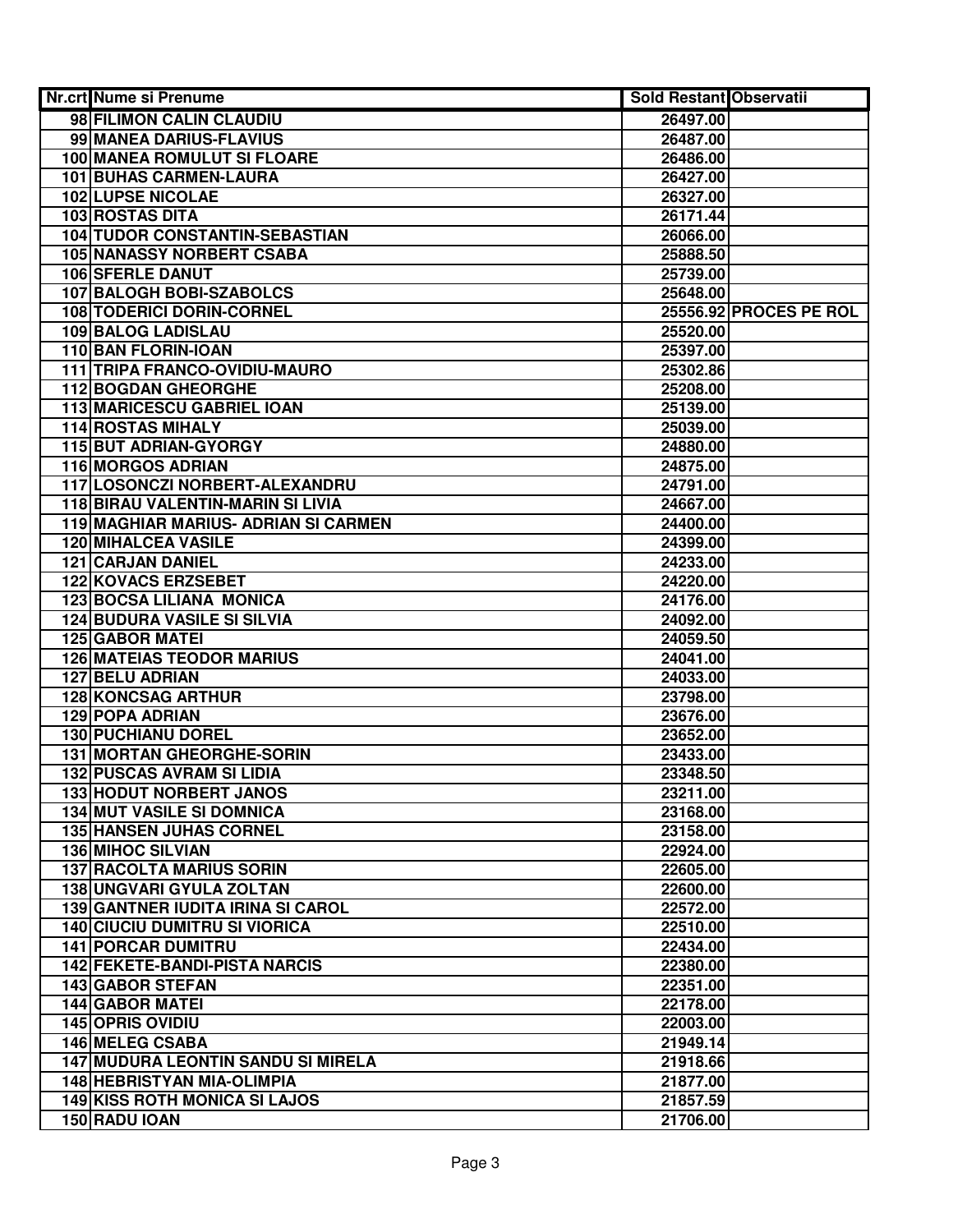| Nr.crt Nume si Prenume               | <b>Sold Restant Observatii</b> |                        |
|--------------------------------------|--------------------------------|------------------------|
| <b>151 REPCIUC SEBASTIAN</b>         | 21590.00                       |                        |
| <b>152 TIRON ANDREEA-ALINA</b>       | 21310.00                       |                        |
| <b>153 NAGY DAVID-CRISTIAN</b>       | 21100.00                       |                        |
| <b>154 RASVANTA CORNEL</b>           | 21090.00                       |                        |
| <b>155 CSEH MELANIA NADIA</b>        | 21020.00                       |                        |
| 156 RATKAI ZOLTAN                    | 20986.00                       |                        |
| 157 KHALFALLAH SAMI BEN KHALFALLAH   | 20921.00                       |                        |
| <b>158 ZSISKU LAJOS</b>              |                                | 20878.00 PROCES PE ROL |
| <b>159 BELETCHI SIMONA</b>           | 20833.00                       |                        |
| <b>160 SORODOC IONEL VIOREL</b>      | 20602.50                       |                        |
| <b>161 GHIURO RAUL-FABIAN</b>        | 20317.00                       |                        |
| <b>162 TUDOSE MIRCEA</b>             | 20298.00                       |                        |
| <b>163 FAINA CRISTIAN-MANUEL</b>     | 20215.50                       |                        |
| 164 ROSTAS JAN                       | 20141.00                       |                        |
| 165 AVRAM DANIEL RADU                | 20111.00                       |                        |
| <b>166 PATER SORIN</b>               | 20064.00                       |                        |
| <b>167 ROSCA LUCIA</b>               | 20000.00                       |                        |
| <b>168 COVACI IOAN SI ELISABETA</b>  | 19987.00                       |                        |
| <b>169 SAVAN AUGUSTIN-SEBASTIAN</b>  | 19945.01                       |                        |
| 170 MERCE-SABAU DANIEL-LUCIAN        | 19709.00                       |                        |
| <b>171 BRIZZI PAOLO</b>              | 19611.00                       |                        |
| <b>172 CUCIULA ADRIAN-LEONTIN</b>    | 19574.00                       |                        |
| 173 FECHETE ZINA-MARIOARA            | 19535.00                       |                        |
| 174 PETRESCU CRISTIAN-GHEORGHE       | 19535.00                       |                        |
| <b>175 BUNGAU FLORIN</b>             | 19522.50                       |                        |
| 176 BAUMANN VALERIA                  | 19445.00                       |                        |
| <b>177 ZAHARIA MARIUS</b>            | 19355.05                       |                        |
| <b>178 SIMON ERZSEBET</b>            | 19170.00                       |                        |
| <b>179 ONACA TEODOR</b>              | 19127.68                       |                        |
| 180 GABOR IOAN                       | 19105.00                       |                        |
| <b>181 BOGDAN CRISTIAN DAN</b>       | 19067.00                       |                        |
| 182 CIMERDEAN RARES - MIREL SI KLARA | 19045.00                       |                        |
| <b>183 OTVOS KAROLY-MARIUS</b>       | 19040.00                       |                        |
| <b>184 MITU CONSTANTIN</b>           | 19011.00                       |                        |
| <b>185 LAKATOS ETELKA</b>            | 18930.00                       |                        |
| <b>186 MIHUT OANA-BIANCA</b>         | 18911.97                       |                        |
| <b>187 KHAWALED ISSA</b>             | 18847.00                       |                        |
| <b>188 BALIBAN MARCEL</b>            | 18827.00                       |                        |
| <b>189 GABOR DUMITRU</b>             | 18808.00                       |                        |
| 190 MURASAN VLAD CRISTIAN            | 18750.00                       |                        |
| <b>191 SZALACSI ENIKO</b>            | 18740.00                       |                        |
| <b>192 GABOR MATEI</b>               | 18735.00                       |                        |
| <b>193 MATEIAS IOAN</b>              | 18653.00                       |                        |
| <b>194 PAL INGRID BEATRIX</b>        | 18614.00                       |                        |
| <b>195 BALAWI ISSAM</b>              | 18584.00                       |                        |
| <b>196 LAKATOS SANDOR</b>            | 18510.00                       |                        |
| <b>197 LINGURAR MINISTRU</b>         | 18460.00                       |                        |
| <b>198 HEPES FLORIN CLAUDIU</b>      | 18345.00                       |                        |
| <b>199 CRISTEA TRAIAN SI ANA</b>     |                                | 18321.00 PROCES PE ROL |
| 200 MERTE CRISTIAN-DORU              | 18301.00                       |                        |
| 201 GUBA PAUL-CAROL SI CSILLA-ANGELA | 18279.00                       |                        |
| 202 MUDURE VICTOR SI ADRIANA         | 18272.00                       |                        |
| 203 SAVA ANDREA                      | 18120.00                       |                        |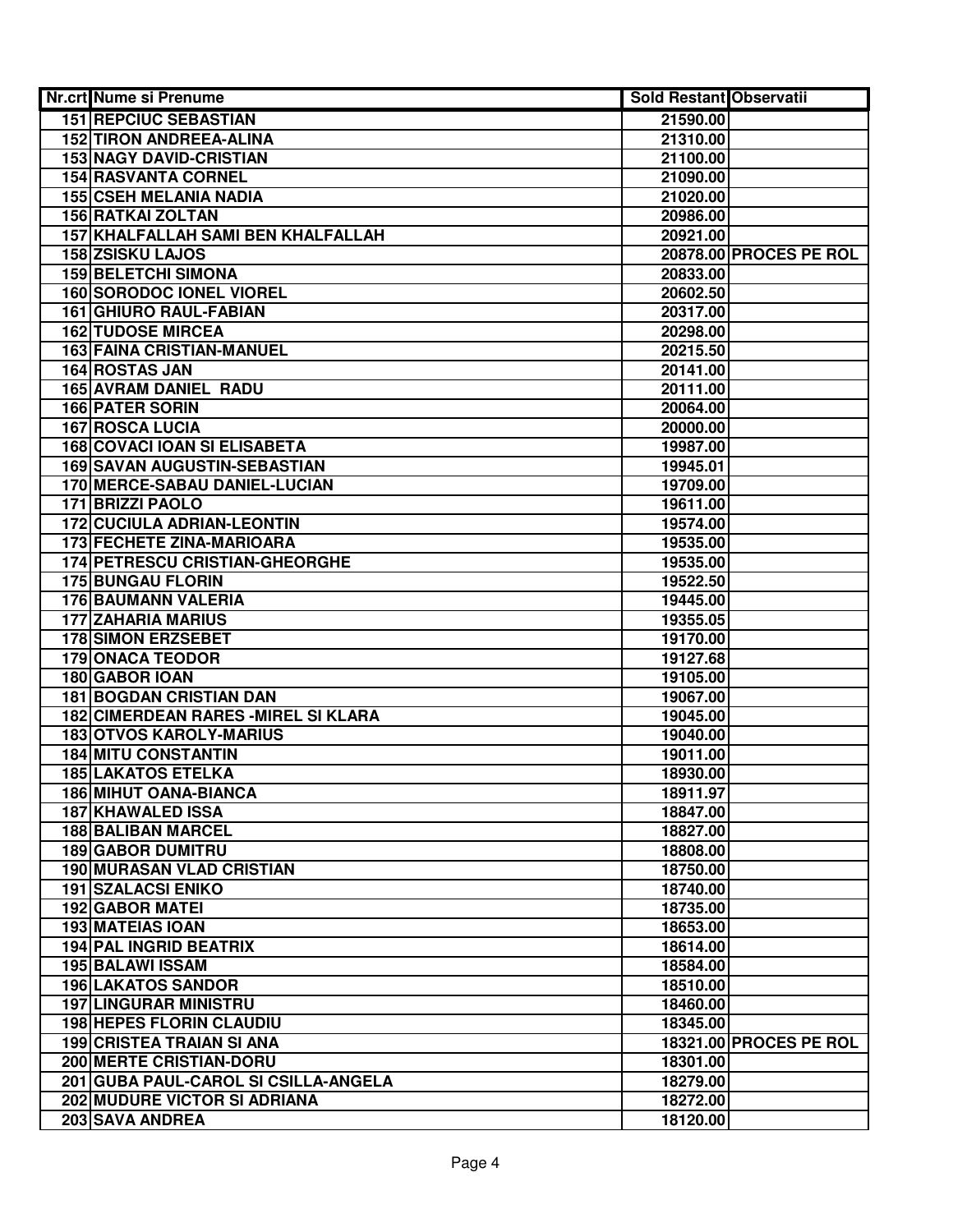| Nr.crt Nume si Prenume                 | <b>Sold Restant Observatii</b> |  |
|----------------------------------------|--------------------------------|--|
| <b>204 USVAT ADRIAN</b>                | 18055.00                       |  |
| 205 KOVACS PETER SI DOINA              | 18041.00                       |  |
| 206 TROISTA ION                        | 17885.00                       |  |
| 207 BODO NORBERT-ZSOLT                 | 17867.00                       |  |
| 208 SELES DIANA-CAMELIA                | 17807.00                       |  |
| 209 SZTUFLIAK PETER                    | 17800.00                       |  |
| 210 GABOR IANCU                        | 17794.00                       |  |
| 211 GABOR GAVRIL                       | 17761.00                       |  |
| 212 SINKA JANOS                        | 17684.00                       |  |
| 213 DUDLER DAN-IOSIF                   | 17610.00                       |  |
| 214 MANGRA PETRU-LIVIU                 | 17601.00                       |  |
| 215 CIURAR ANTON                       | 17568.50                       |  |
| 216 PETROI SAMUIL                      | 17511.00                       |  |
| 217 BACIU HOREA-SABIN                  | 17479.00                       |  |
| 218 COZMA BENIAMIN-RUBEN               | 17436.00                       |  |
| 219 GUIAS SERGIU-EMANUEL               | 17419.00                       |  |
| 220 CORNEA GABRIEL                     | 17288.81                       |  |
| 221 LITA ANDREI                        | 17277.00                       |  |
| <b>222 SPRIDON CRISTIAN</b>            | 17259.00                       |  |
| 223 GAL IOAN                           | 17145.00                       |  |
| 224 LAZAR IOAN                         | 17144.00                       |  |
| 225 ROMOCEA DAN MIRCEA                 | 17061.00                       |  |
| 226 PAUNESCU NICOLAE                   | 17053.00                       |  |
| 227 HAISAN COSTICA                     | 17009.00                       |  |
| 228 TIRLA NICOLAE                      | 16945.00                       |  |
| 229 COVACI MIRCEA-MIHAI                | 16940.00                       |  |
| 230 CHIRILA ALEXANDRA-MARIA            | 16875.00                       |  |
| 231 ISZTOJKA ROZALIA                   | 16858.00                       |  |
| 232 NICA LAURA SI EUGEN                | 16849.00                       |  |
| 233 HIDEG PAL                          | 16773.00                       |  |
| 234 PETRUT IOAN                        | 16683.00                       |  |
| 235 FRENTIU CRISTIAN                   | 16670.00                       |  |
| 236 SERES JANOS ZSOLT                  | 16637.00                       |  |
| 237 KOSZTA SANDOR - ATTILA             | 16440.00                       |  |
| 238 IGNATESCU EDIT-SAROLTA             | 16392.00                       |  |
| 239 MICLE GHEORGHE                     | 16276.00                       |  |
| 240 IUHAS GHEORGHE SI FLOARE           | 16262.00                       |  |
| 241 COTRAU CORNELIA                    | 16075.00                       |  |
| 242 LATA FLORIN                        | 16057.00                       |  |
| 243 GABOR IOAN                         | 16033.51                       |  |
| 244 DUDLER JANOS GYULA                 | 16000.00                       |  |
| 245 TOTH ATTILA                        | 16000.00                       |  |
| <b>246 PISCOTI VALENTIN</b>            | 15986.00                       |  |
| 247 KOZMA DENES-ANTAL                  | 15941.00                       |  |
| 248 GYONGYOSI DAMARIS MARIA            | 15920.00                       |  |
| 249 TANASE MARIANA                     | 15900.00                       |  |
| 250 STANA VASILE-CALIN SI DANA-JANINA  | 15888.00                       |  |
| 251 SUCIU GAVRIL SI CLAUDIA-GHEORGHINA | 15882.23                       |  |
| 252 SAIDI NADER                        | 15861.00                       |  |
| 253 MICULESCU DACIAN MIRCEA            | 15823.15                       |  |
| 254 CERCEL FLORIN-GHEORGHE SI RENATA   | 15821.00                       |  |
| 255 CASAPU CRISTIAN-AURELIAN           | 15755.00                       |  |
| 256 GLIGOR LAZAR-FLORIAN               | 15728.26                       |  |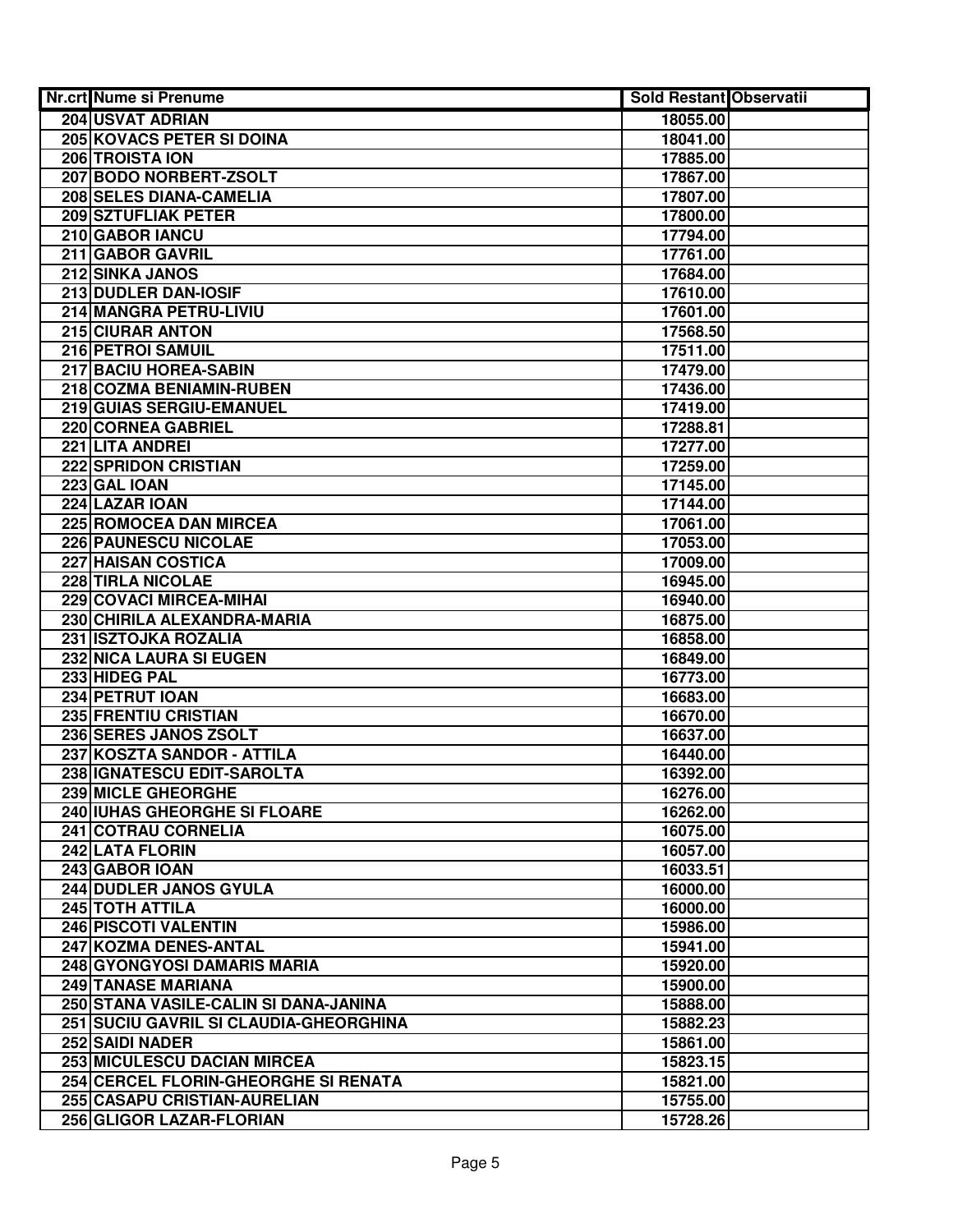| <b>Nr.crt Nume si Prenume</b>                            | Sold Restant Observatii |  |
|----------------------------------------------------------|-------------------------|--|
| <b>257 AVRAM GAVRIL</b>                                  | 15711.00                |  |
| 258 GOLBAN NICUSOR - CONSTANTIN                          | 15663.50                |  |
| 259 ISZTOJKA GAVRIL                                      | 15653.00                |  |
| 260 ZBIRCEA RADU-CRISTIAN SI CORNELIA                    | 15631.00                |  |
| <b>261 ROSTAS RUMITA</b>                                 | 15580.00                |  |
| 262 NAGY DANIIL                                          | 15575.00                |  |
| 263 ROSTAS REMUS                                         | 15560.00                |  |
| 264 AMBRO CIPRIAN                                        | 15486.00                |  |
| 265 GABOR IOSIF SI SUSANA                                | 15466.00                |  |
| 266 FAZEKAS LEVENTE-ERVIN                                | 15439.00                |  |
| 267 OPREA LACRAMIOARA-MARIANA                            | 15425.00                |  |
| 268 MOGYOROSI IULIANNA SI BIHARI PIROSKA SI PENZES IRENE | 15265.00                |  |
| 269 GHERMAN IOAN                                         | 15262.00                |  |
| 270 COPIL FLORIAN                                        | 15249.00                |  |
| 271 FISCUTEAN TIBERIU-OCTAVIAN SI DANA-IOANA             | 15246.00                |  |
| 272 BAT FLORICA                                          | 15175.00                |  |
| 273 SUPURAN CIPRIAN-ROMEO                                | 15167.00                |  |
| <b>274 LINGURAR GETA</b>                                 | 15165.00                |  |
| 275 COMAN VASILE                                         | 15088.00                |  |
| 276 JURJAK PAUL-DAN                                      | 15078.00                |  |
| 277 FUSCAS NICOLAE                                       | 15000.00                |  |
| 278 MOLDOVAN CALIN-GHEORGHE                              | 14995.00                |  |
| 279 SALAJAN CIPRIAN                                      | 14974.00                |  |
| 280 RACZ SANDOR                                          | 14954.00                |  |
| 281 BARTA MIKLOS-ATTILA                                  | 14915.00                |  |
| 282 BRISCAN CALIN SORIN                                  | 14909.00                |  |
| 283 MARIAN FLORIN-MIRCEA-LUCIAN SI GRETA                 | 14897.00                |  |
| <b>284 BURCSA RADU</b>                                   | 14872.00                |  |
| 285 REMES AUREL                                          | 14855.00                |  |
| 286 HORVATH NORBERT                                      | 14849.00                |  |
| 287 BOCA KALMAN JOZSEF                                   | 14844.00                |  |
| 288 STIUBEA IOAN                                         | 14844.00                |  |
| 289 TIRLEA LOREDANA                                      | 14838.00                |  |
| 290 BUZATU MARIAN-NISTOR                                 | 14805.00                |  |
| 291 OLAH IOAN-IOSIF                                      | 14753.00                |  |
| 292 RATIU ADRIAN-CRISTIAN                                | 14741.00                |  |
| 293 HALUSKA ROBERT                                       | 14701.00                |  |
| 294 ABRAHAM CALIN                                        | 14664.00                |  |
| 295 HOSSZU DANIEL                                        | 14653.00                |  |
| 296 APOSTOAEI PAUL-PETRU                                 | 14600.00                |  |
| 297 PRODAN ZAHARIA-ZOLTAN                                | 14588.00                |  |
| 298 MEER IOAN-PAUL                                       | 14572.00                |  |
| <b>299 GEBER TUNDE</b>                                   | 14565.00                |  |
| 300 GHIT PETRU-ALEXANDRU                                 | 14500.00                |  |
| <b>301 LUNG AURELIAN MIHAITA</b>                         | 14464.00                |  |
| 302 COTRAU GEORGE-REMUS                                  | 14438.00                |  |
| 303 GAVRILAS MIRELA-SILVIA                               | 14408.00                |  |
| 304 GUETARI RAZI                                         | 14372.00                |  |
| 305 BOTA ELISABETA                                       | 14371.00                |  |
| 306 BOCHIS CALIN PETRU                                   | 14361.00                |  |
| 307 COSTIN FLORIN ALIN                                   | 14310.00                |  |
| 308 GABOR AMBRUS                                         | 14295.45                |  |
| 309 MADA DAN                                             | 14279.94                |  |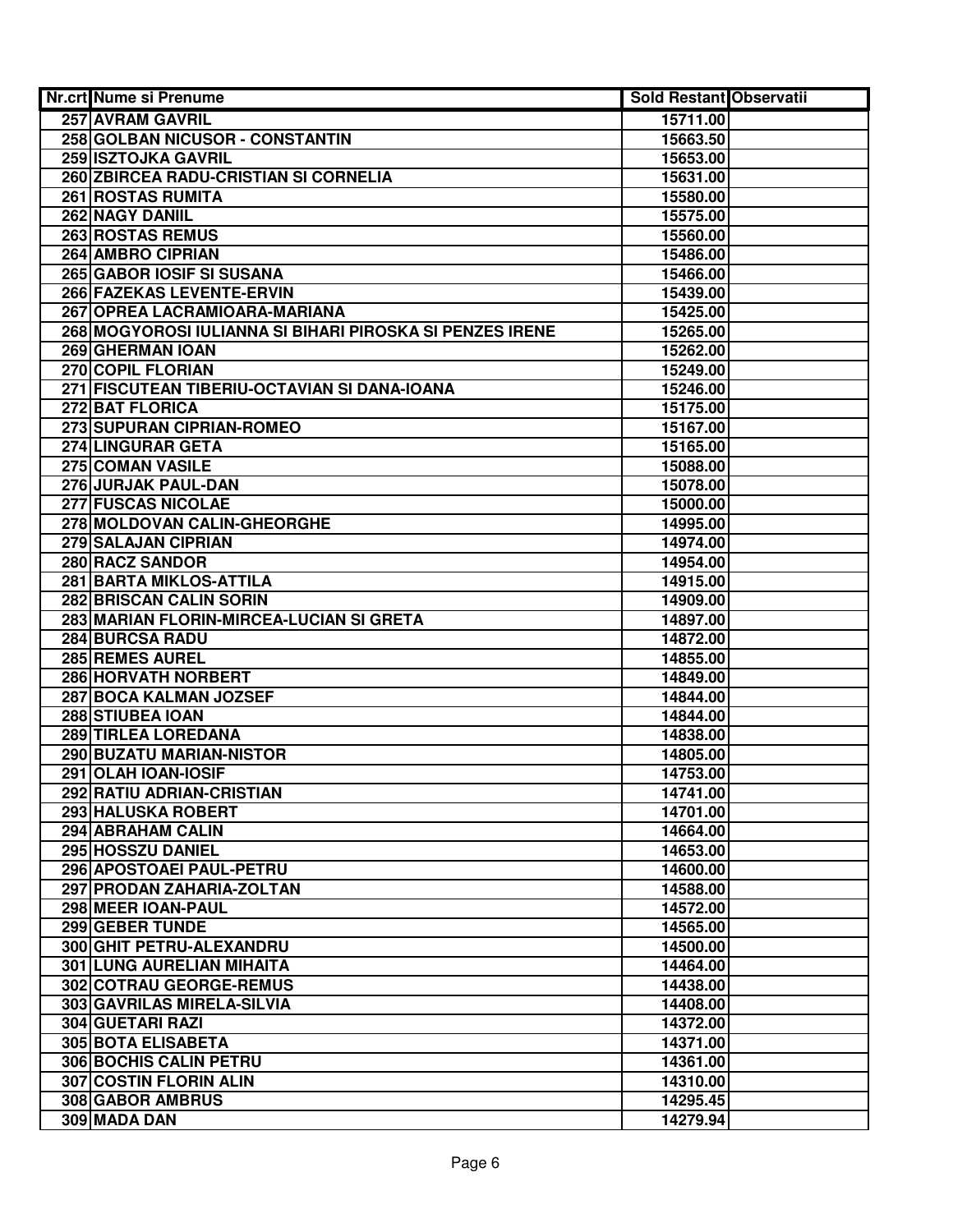| <b>Nr.crt Nume si Prenume</b>                           | <b>Sold Restant Observatii</b> |  |
|---------------------------------------------------------|--------------------------------|--|
| 310 MANAILA COSMIN-EUGEN                                | 14245.00                       |  |
| 311 KATONA ALEXANDRA-LOREDANA                           | 14200.00                       |  |
| 312 SZTOJKA ISTVAN                                      | 14200.00                       |  |
| 313 BOSNYAK OTTO                                        | 14182.00                       |  |
| <b>314 TICHILA FLORIAN</b>                              | 14146.00                       |  |
| 315 RUSU NICOLAE-ALEXANDRU                              | 14136.99                       |  |
| 316 TODERICI IOAN OVIDIU                                | 14126.00                       |  |
| 317 HUSZAR ATTILA                                       | 14120.00                       |  |
| <b>318 SEUCHE LUCIAN-GHEORGHE</b>                       | 14077.00                       |  |
| 319 ANTOCI IOAN                                         | 14061.66                       |  |
| <b>320 BARA CLAUDIA</b>                                 | 14057.00                       |  |
| 321 MURVAI NORBERT-EUGEN                                | 14024.00                       |  |
| 322 ISZTOIKA MARIA                                      | 14019.00                       |  |
| 323 VARGA MIKLOS-GABOR                                  | 14006.21                       |  |
| 324 POP OLIMPIA LOREDANA                                | 14004.00                       |  |
| 325 MOGA CORINA SANDA                                   | 13995.00                       |  |
| <b>326 BODIU BOGDAN RADU</b>                            | 13993.70                       |  |
| 327 SABAU REMUS-ADRIAN                                  | 13977.00                       |  |
| 328 BLAGA VIOREL                                        | 13944.00                       |  |
| <b>329 ZETOCHA RAUL</b>                                 | 13941.00                       |  |
| 330 GABOR STEFAN                                        | 13940.00                       |  |
| 331 MOCA VIOREL SI VIORICA                              | 13924.14                       |  |
| 332 VIDICAN ELENA-OLIMPIA                               | 13906.00                       |  |
| 333 BOROS IONEL-ALEXANDRU                               | 13892.00                       |  |
| 334 ROSTAS AUGUSTIN                                     | 13875.00                       |  |
| 335 MUDURA RAZVAN-MIRCEA                                | 13857.00                       |  |
| 336 PANTIS GHEORGHE-CORNEL                              | 13785.00                       |  |
| 337 KERESZTESY ROMEO-EMIL                               | 13770.00                       |  |
| 338 TUDOR GHEORGHE SI HORTENSIA GABRIELA                | 13747.46                       |  |
| 339 GIURA DUMITRU SI MINODORA                           | 13738.24                       |  |
| 340 GABOR IOAN                                          | 13720.00                       |  |
| 341 BAR MARIOARA                                        | 13700.00                       |  |
| 342 CARLIG ILDIKO-CSILLA                                | 13640.00                       |  |
| 343 GHIT GHEORGHE MIRCEA                                | 13629.00                       |  |
| 344 SZABO IBOLYA                                        | 13608.00                       |  |
| 345 RUGE IOAN                                           | 13603.00                       |  |
| 346 SABAU SORIN                                         | 13587.34                       |  |
| 347 GYEBNAR ADALBERT-ZSOLT                              | 13560.00                       |  |
| 348 MEZEI MARGIT                                        | 13555.00                       |  |
| 349 HULE OCTAVIAN-VALENTIN<br><b>350 POPESCU COSTEL</b> | 13413.00                       |  |
| 351 ROSTAS ANDRONICA SI AUGUSTIN                        | 13369.00<br>13332.00           |  |
| <b>352 SZALAI CLAUDIUS-FELIX</b>                        | 13324.00                       |  |
| 353 ISZTOIKA EVA                                        | 13305.96                       |  |
| <b>354 GABOR TEREZIA</b>                                |                                |  |
| 355 ELER CSABA-ROBERT                                   | 13250.00<br>13209.00           |  |
| 356 CEARNAU OVIDIU DANIEL                               | 13165.00                       |  |
| 357 STANA OCTAVIAN                                      | 13164.50                       |  |
| 358 CSASZAR TAMAS                                       | 13155.00                       |  |
| 359 MERCE-PASCA MARIUS-LUCIAN                           | 13133.00                       |  |
| 360 POP ALEXANDRU-SORIN                                 | 13108.00                       |  |
| 361 PATAKI EVA                                          | 13085.00                       |  |
| <b>362 SCROBUTIU MIRCEA FLORIN</b>                      | 13084.78                       |  |
|                                                         |                                |  |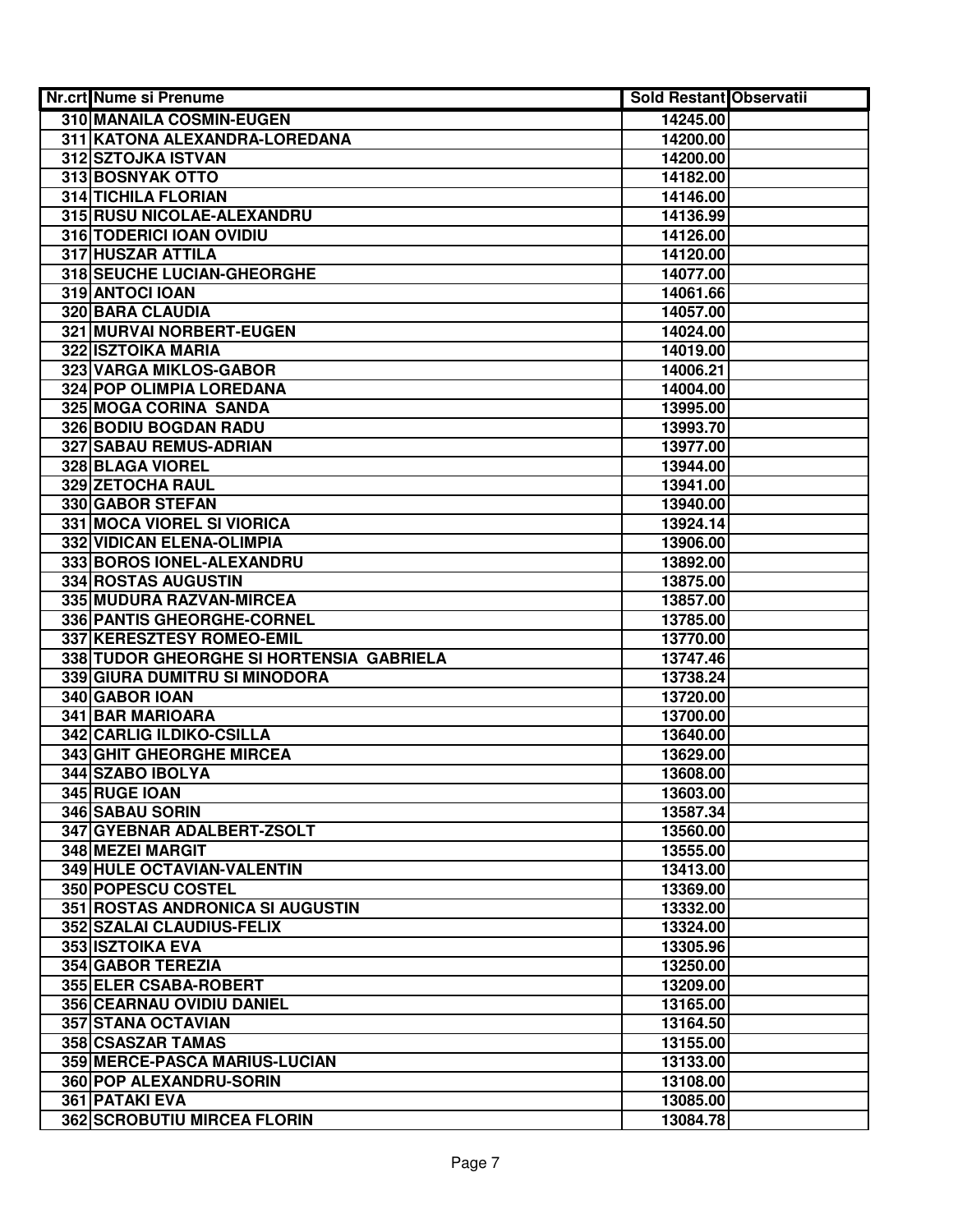| Nr.crt Nume si Prenume                         | <b>Sold Restant Observatii</b> |  |
|------------------------------------------------|--------------------------------|--|
| 363 DEMIAN ISTVAN CSABA                        | 13075.00                       |  |
| <b>364 POPA RADU ADRIAN</b>                    | 13059.00                       |  |
| 365 VARGA ERIKA ILDIKO                         | 13048.00                       |  |
| 366 ROSU VASILE                                | 13034.00                       |  |
| 367 BOGDAN JONAS-CSABA-OTTILA                  | 13031.00                       |  |
| 368 HAITA FLORIAN-GAVRIL                       | 13027.00                       |  |
| 369 VARGA LASZLO                               | 13020.00                       |  |
| <b>370 PUSCAU CORNEL</b>                       | 12999.00                       |  |
| 371 MOCSAR LADISLAU                            | 12980.00                       |  |
| 372 GYENGE ISTVAN-ATTILA                       | 12950.00                       |  |
| 373 NICULESCU TRAIAN                           | 12876.00                       |  |
| 374 OROS DACIAN                                | 12850.00                       |  |
| 375 DUME VASILE-CORNELIU SI CORNELIA           | 12834.00                       |  |
| 376 MATEAS GHEORGHE-ROMEO                      | 12813.64                       |  |
| 377 ARON TIBOR                                 | 12767.00                       |  |
| 378 DASCAL ALEXANDRU DUMITRU                   | 12764.00                       |  |
| <b>379 MOCIAN OVIDIU</b>                       | 12750.00                       |  |
| <b>380 TARR MAGDOLNA BEATA</b>                 | 12700.00                       |  |
| <b>381 HEVESI MIHAI</b>                        | 12698.00                       |  |
| 382 CHIRILA IOAN                               | 12695.00                       |  |
| 383 FARKAS ALEXANDRU                           | 12695.00                       |  |
| 384 CABINET INDIVIDUAL AVOCATIAL COSTEA OVIDIU | 12692.00                       |  |
| 385 STOJKA GAVRIL                              | 12670.00                       |  |
| 386 KULCSAR STEFAN                             | 12659.00                       |  |
| 387 BARANKA MINDRA                             | 12638.00                       |  |
| 388 TAKACS GEOSEFINA                           | 12600.00                       |  |
| 389 GABOR RUPERT                               | 12532.00                       |  |
| 390 ASZTALOS ILDIKO                            | 12515.00                       |  |
| 391 PAPP CONSTANTIN-RADU                       | 12500.00                       |  |
| 392 VARGA BELA IULIU                           | 12482.00                       |  |
| 393 LUPSA CIPRIAN - DUMITRU SI MIHAELA         | 12467.00                       |  |
| 394 ROSTAS AUGUSTIN                            | 12440.00                       |  |
| 395 VARGA KRISTIAN                             | 12435.50                       |  |
| 396 ROSTAS VALERIAN                            | 12435.00                       |  |
| 397 VEKERDI LEVENTE-CSABA                      | 12419.00                       |  |
| 398 BIGASZ IOSIF                               | 12412.00                       |  |
| 399 SILAGHI SORIN-SILVIU                       | 12365.00                       |  |
| 400 NOVAK NORBERT                              | 12360.00                       |  |
| <b>401 BUSANU VERONICA</b>                     | 12349.53                       |  |
| <b>402 STOIKA RADU</b>                         | 12302.00                       |  |
| <b>403 UNGUR GHEORGHE-DANIEL</b>               | 12301.00                       |  |
| 404 GHEREG FLORIN-SORIN                        | 12286.00                       |  |
| <b>405 TENTEA CSEPEI SANDOR</b>                | 12266.00                       |  |
| 406 MUNDRUCZ FLAMINGO-TONI                     | 12236.00                       |  |
| <b>407 SZTOJKA LAJOS</b>                       | 12235.00                       |  |
| 408 FETEA IOAN                                 | 12225.00                       |  |
| 409 URSADAN EMIL IOAN PFA                      | 12213.00                       |  |
| 410 COSTEA EUGEN-PETRU                         | 12210.00                       |  |
| 411 MOCA FLORENTINA-ELENA                      | 12207.00                       |  |
| 412 BUKSA STEFAN OVIDIU                        | 12201.00                       |  |
| 413 FARKAS CAROL-ROBERT                        | 12190.00                       |  |
| 414 MANGRA ADINA FLORINA                       | 12169.00                       |  |
| 415 POP GHEORGHE CLAUDIU                       | 12162.00                       |  |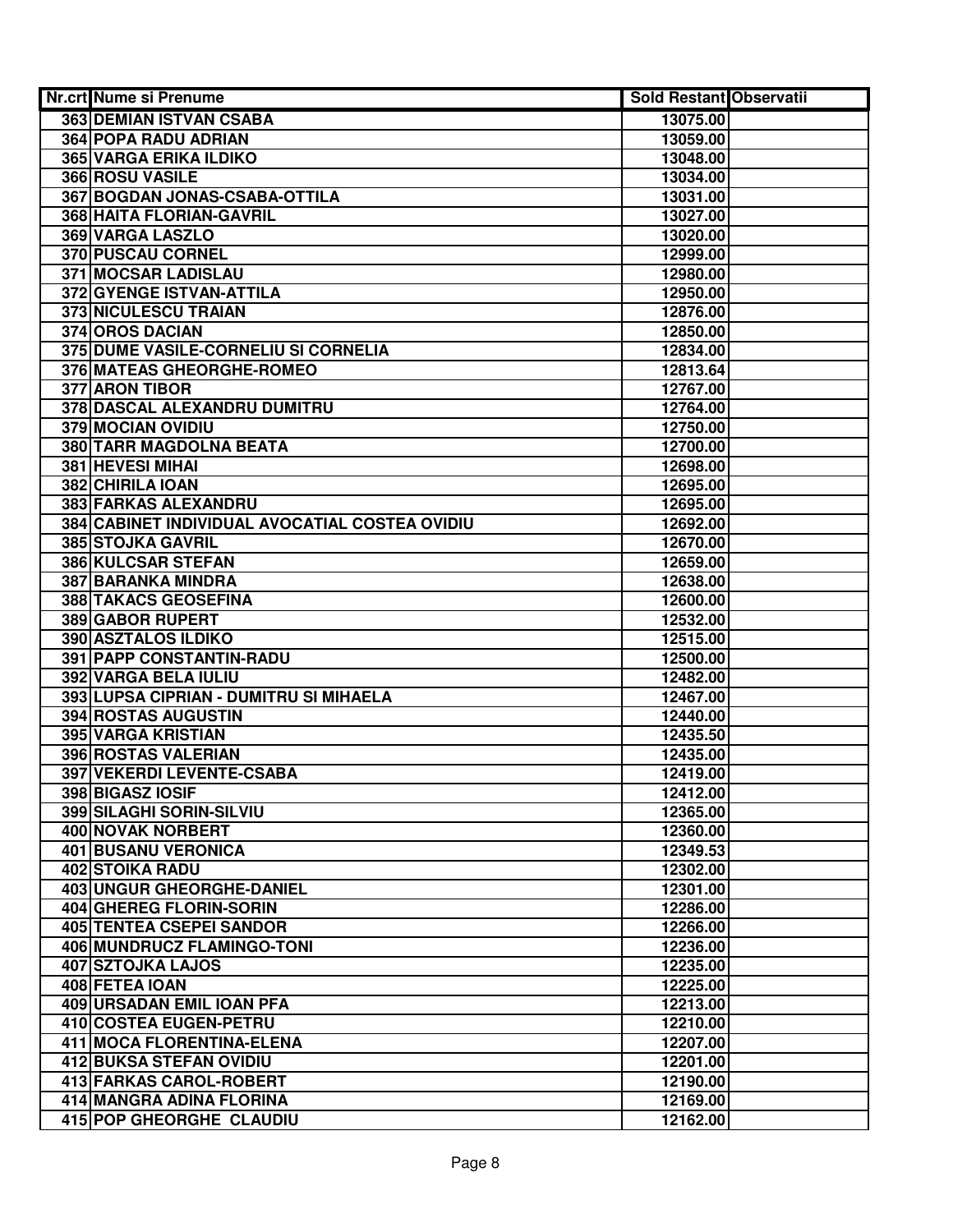| Nr.crt Nume si Prenume                  | <b>Sold Restant Observatii</b> |  |
|-----------------------------------------|--------------------------------|--|
| 416 MARTIN CRISTIAN PAUL                | 12110.90                       |  |
| 417 GAVRILAS ALIN-SORIN SI RENATA-ALINA | 12096.00                       |  |
| <b>418 POPA VASILE</b>                  | 12066.00                       |  |
| <b>419 FAZACAS DUMITRU CIPRIAN</b>      | 12062.92                       |  |
| 420 GALIS LAZAR                         | 12038.00                       |  |
| 421 LAZAR ARDELEAN SI LENUTA            | 12031.00                       |  |
| 422 POPOVICIU RADU-FLORIN               | 12017.00                       |  |
| <b>423 SZMERCSANYI ELENA-IRINA</b>      | 12011.00                       |  |
| 424 NAGY IMRE                           | 12000.00                       |  |
| 425 SIMONYI GYORGY                      | 12000.00                       |  |
| 426 VARGA OVIDIU-FLORIN                 | 12000.00                       |  |
| 427 DRIMBA MIHAI - SEBASTIAN            | 11977.00                       |  |
| 428 FARTEA EDINA                        | 11975.00                       |  |
| 429 VASADI CORNELIU-DANIEL SI LIDIA     | 11960.00                       |  |
| 430 VLAD NICUSOR-MIREL                  | 11944.00                       |  |
| 431 FODOR PETER-LASZLO                  | 11925.00                       |  |
| <b>432 SCHITTENHELM LASZLO-ATTILA</b>   | 11900.00                       |  |
| <b>433 SEICA IOANA-CODRUTA-EVA</b>      | 11900.00                       |  |
| <b>434 CRISAN GHEORGHE DANIEL</b>       | 11897.00                       |  |
| <b>435 MIKLOS GABOR</b>                 | 11891.00                       |  |
| 436 BONDOR CORNEL-VALENTIN-GABRIEL      | 11855.72                       |  |
| 437 TODORAN MARCEL-MARIUS               | 11851.00                       |  |
| 438 FABANELLI GIOVANNI                  | 11808.00                       |  |
| 439 BOSZORMENY MALVINA                  | 11800.00                       |  |
| 440 VESE FLORIAN SI ROSTAS FRANCISC.    | 11790.00                       |  |
| 441 BAUMAN RAYMOND                      | 11750.00                       |  |
| 442 SUKOSD CSABA SI CRISTINA            | 11726.00                       |  |
| 443 HARAGOS RENE LASZLO                 | 11724.00                       |  |
| 444 FILIP MARIUS CORNEL                 | 11721.00                       |  |
| 445 GACEU GABRIEL ALIN                  | 11693.00                       |  |
| 446 BURGHELEA SIMONA                    | 11632.00                       |  |
| 447 NEDELCU ANDREI                      | 11630.00                       |  |
| 448 BONACIU LUCIAN-GHEORGHE SI FLOARE   | 11617.00                       |  |
| 449 RUJE - TUDOR CECILIA SI EUGEN       | 11602.00                       |  |
| <b>450 GOGAN CLAUDIU - CRISTIAN</b>     | 11600.00                       |  |
| 451 PUSKAS ALEXANDRU                    | 11600.00                       |  |
| <b>452 CIOCAN RAYMOND</b>               | 11577.00                       |  |
| 453 GALIS VIOREL                        | 11556.00                       |  |
| 454 BUNGO ANDRAS                        | 11548.00                       |  |
| <b>455 BERE MUGUREL</b>                 | 11545.50                       |  |
| <b>456 OPRIS CORNELIA-MIRELA</b>        | 11539.00                       |  |
| 457 FABIAN MONIKA-ZSUZSANNA             | 11533.00                       |  |
| <b>458 GABOR DUMITRU GABOR TEREZIA</b>  | 11526.00                       |  |
| <b>459 TOIA GHEORGHE</b>                | 11525.00                       |  |
| 460 TARAU DAFIN - ANDREI                | 11514.49                       |  |
| 461 FULOP NORBERT-ATILA                 | 11500.00                       |  |
| 462 PALOS FLORIN-MIHAI                  | 11499.00                       |  |
| 463 HORVATH COLOMAN                     | 11486.00                       |  |
| 464 PANTIS AUREL                        | 11448.00                       |  |
| <b>465 IENCIU NICOLAE</b>               | 11425.00                       |  |
| <b>466 HIRTEA CRISTIAN GABRIEL</b>      | 11413.00                       |  |
| <b>467 GABOR LUDOVIC</b>                | 11398.00                       |  |
| 468 BARNA CALIN MARIUS                  | 11392.00                       |  |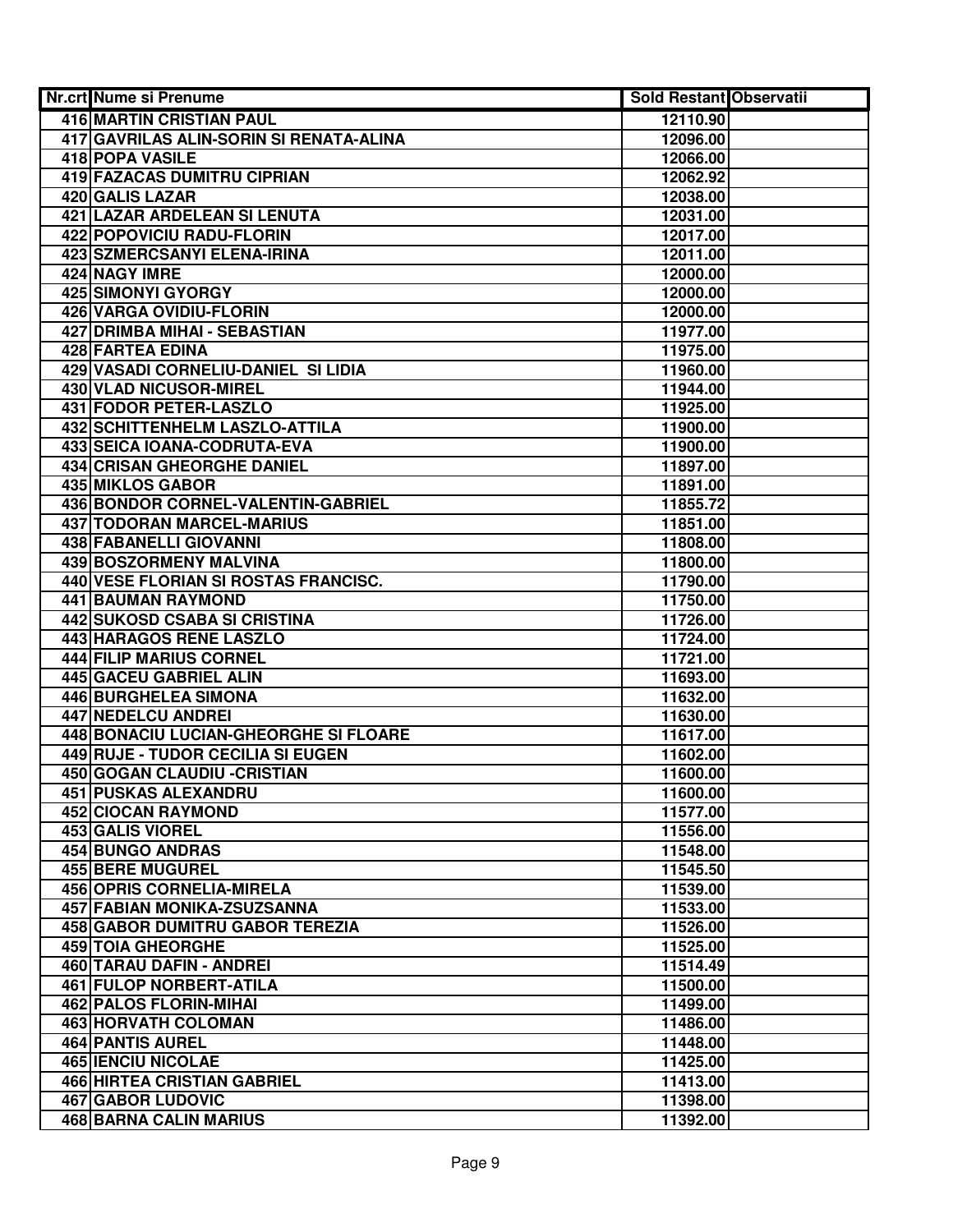| <b>Nr.crt Nume si Prenume</b>           | <b>Sold Restant Observatii</b> |  |
|-----------------------------------------|--------------------------------|--|
| 469 MAJER FELIX SI EDINA                | 11349.28                       |  |
| 470 ROSTAS AUGUSTIN                     | 11341.00                       |  |
| <b>471 SMEIRAT AHMAD NAYEF AHMAD</b>    | 11336.00                       |  |
| 472 POPA MIHAI                          | 11325.00                       |  |
| <b>473 PANTEA ARTHUR CORNEL</b>         | 11306.00                       |  |
| 474 ARDAI ALBERT-GYULA                  | 11295.30                       |  |
| 475 POP DANUT-AUREL                     | 11271.00                       |  |
| 476 DAVID CORNEL                        | 11264.00                       |  |
| 477 FARKAS MARIA                        | 11258.00                       |  |
| 478 IIND. ANTAL ROBERT                  | 11257.00                       |  |
| 479 SABAU MIHAELA-FLORINA               | 11219.00                       |  |
| 480 SICOE NELU DORU                     | 11212.00                       |  |
| <b>481 CACIAUNU VALENTIN COSMIN</b>     | 11205.00                       |  |
| 482 GABOR GABOR                         | 11205.00                       |  |
| <b>483 MOLNAR ATTILA-JANOS</b>          | 11189.00                       |  |
| 484 PAL LUDOVIC                         | 11150.98                       |  |
| <b>485 DAJKA CORNELIA</b>               | 11148.00                       |  |
| 486 VARGA IOAN                          | 11148.00                       |  |
| <b>487 MLADIN COSMIN GHEORGHE</b>       | 11143.07                       |  |
| <b>488 PETRUT DANIEL-CIPRIAN</b>        | 11141.00                       |  |
| <b>489 CABAU ANDREI-VLAD</b>            | 11118.00                       |  |
| 490 POPA MARIANA                        | 11113.00                       |  |
| 491 SAVAN HORIA-ADRIAN                  | 11106.00                       |  |
| 492 GYONGYOSI IOAN                      | 11100.00                       |  |
| 493 GABOR CRISTIAN FLORIN               | 11095.00                       |  |
| 494 COMAN TIMEA-REBEKA                  | 11085.00                       |  |
| 495 LUNG - MITRICA DORU                 | 11080.00                       |  |
| 496 MARTIN IONEL-PAUL SI LENUTA         | 11068.00                       |  |
| 497 COSMA OVIDIU SORIN                  | 11067.49                       |  |
| 498 BIRAU CRISTIAN                      | 11061.50                       |  |
| 499   IANCEU SORINA-LILIANA             | 11054.00                       |  |
| 500 ZANCA IONUT-MARIUS                  | 11048.00                       |  |
| 501 GHEMIS MONICA-FLORINA               | 11028.00                       |  |
| 502 RISNOVEANU VLAD                     | 11015.00                       |  |
| 503 GABOR GITA                          | 11000.00                       |  |
| 504 GHIT NICOLETA                       | 11000.00                       |  |
| 505 PALATIN ILEANA<br>506 SZUCS LEVENTE | 11000.00<br>11000.00           |  |
| 507 VARGA-SEBESTYEN IMRE                | 11000.00                       |  |
| 508 GYORGY - CSAKI JANOS                | 10998.17                       |  |
| 509 KULCSAR JENO-ELEMER                 | 10993.00                       |  |
| 510 BAJOR NORBERT                       | 10991.00                       |  |
| 511 BULGARU VIOREL NUTU                 | 10980.00                       |  |
| 512 DUMEA OVIDIU-IOSIF                  | 10958.40                       |  |
| <b>513 CRACIUN FLORIN</b>               | 10948.66                       |  |
| 514 BUDAI DAN                           | 10946.00                       |  |
| 515 PARA CLAUDIU-CRISTIAN               | 10940.00                       |  |
| 516 TOMA ADINA-VASILICA                 | 10919.50                       |  |
| 517 SAS MARIA GABRIELA                  | 10900.00                       |  |
| 518 SZILAGYI FLORIN                     | 10899.00                       |  |
| 519 RACZ IOSIF                          | 10895.50                       |  |
| 520 VARGA ALEXANDRU-VALENTIN-SEBASTIAN  | 10885.00                       |  |
| 521 BOLOCAN CRISTIAN                    | 10863.00                       |  |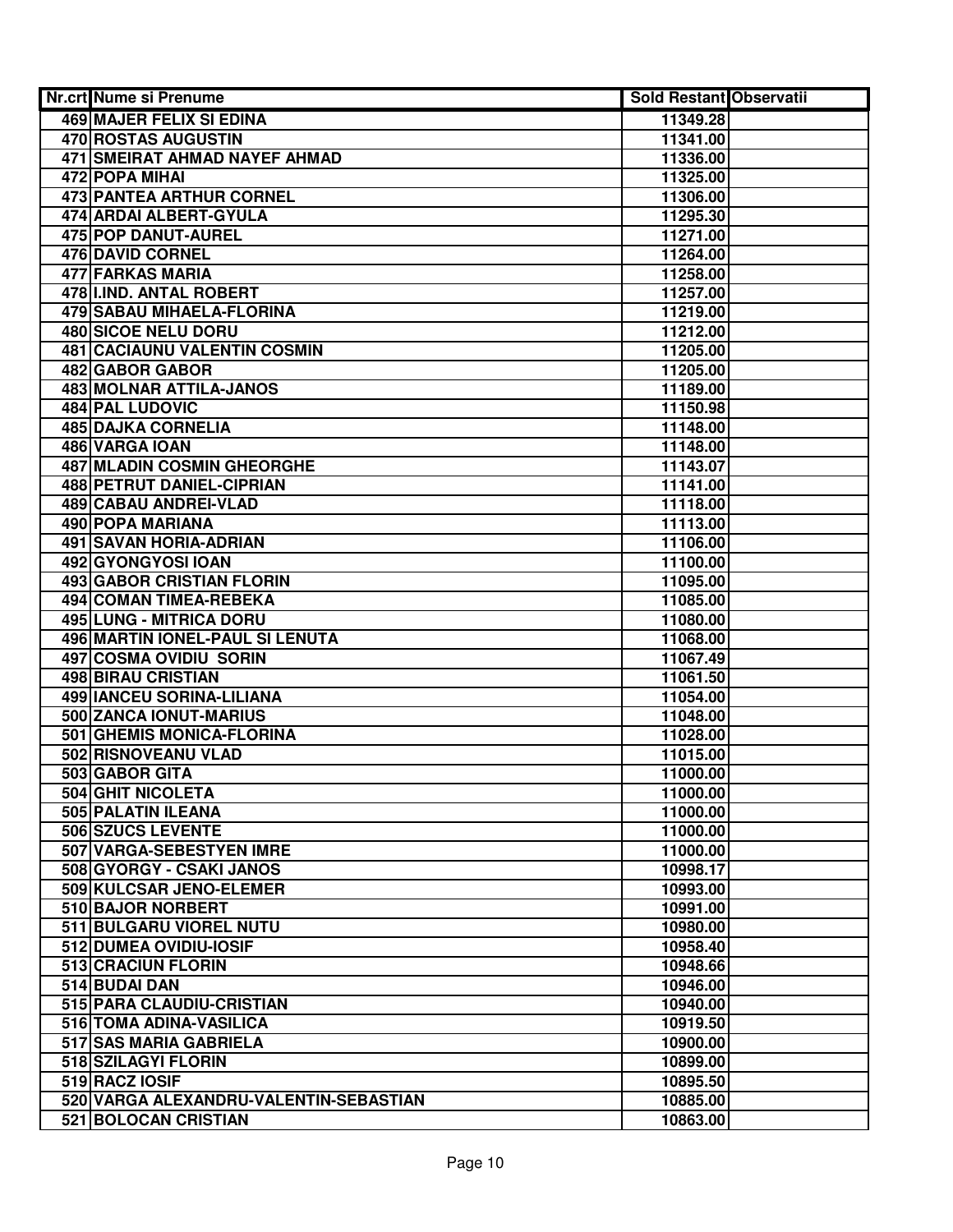| Nr.crt Nume si Prenume                  | Sold Restant Observatii |                        |
|-----------------------------------------|-------------------------|------------------------|
| 522 POP VASILE                          | 10863.00                |                        |
| <b>523 KOROSI BARNA</b>                 | 10836.00                |                        |
| 524 MATES MARIAN                        | 10834.00                |                        |
| 525 SANDOR CRISTIAN                     | 10834.00                |                        |
| 526 TAUT DUMITRU NICOLAE                | 10804.00                |                        |
| 527 VARGA ADRIAN-IOAN SI MARIA          | 10800.00                |                        |
| 528 ISTOIKA MATE                        | 10780.00                |                        |
| <b>529 DOBA NICOLAE</b>                 | 10772.00                |                        |
| 530 SIRB AGOTA                          | 10768.00                |                        |
| 531 HIRI FRANCIS                        | 10750.00                |                        |
| 532 BAK MARIA                           | 10737.00                |                        |
| 533 ENACHE MELANIA-ANTONIA              | 10734.96                |                        |
| 534 DOCZI SIGHISMUND                    | 10720.00                |                        |
| 535 MESAROS GABRIELA-MARCELA            | 10708.00                |                        |
| 536 ONACA LUMINITA-CARMEN               | 10699.00                |                        |
| 537 KOSZTIN VASILE-ANDREI               | 10680.00                |                        |
| 538 GABOR ZSUZSA                        | 10660.00                |                        |
| 539 COMAN LUCIAN VALENTIN               | 10651.00                |                        |
| 540 GAVRUTA MARIANA SILVIA              | 10620.00                |                        |
| 541 COPIL DANIEL-EMIL                   | 10616.00                |                        |
| 542 BIVOL GHENADIE                      | 10614.16                |                        |
| 543 BELCEA FLAVIUS-ROBERT               | 10605.00                |                        |
| 544 PAUL GERARDO-ROMULUS                | 10600.00                |                        |
| 545 GALEA DORINA SI LAZAR               | 10599.00                |                        |
| 546 BOT FLORINA                         | 10589.00                |                        |
| 547 HOLLEIS FRIEDRICH                   | 10565.00                |                        |
| 548 TURCUT SERGIU-BOGDAN                | 10560.00                |                        |
| 549 ISZTOIKA MATEI                      |                         | 10549.00 PROCES PE ROL |
| 550 COSTACHE NICOLAE-ADRIAN             | 10544.00                |                        |
| 551 SANDIKCI KASIM                      | 10544.00                |                        |
| 552 POP TEODORA MARINELA                | 10542.00                |                        |
| 553 NAGY NICOLAE-ALEXANDRU              | 10538.00                |                        |
| 554 DERECICHEI RAUL-VIOREL              | 10517.00                |                        |
| 555 TODA CRISTIAN                       | 10503.17                |                        |
| 556 SZENTIVANYI ELISABETA-ANDREA        | 10500.86                |                        |
| 557 KEREKES ZOLTAN SI MAGDOLNA          | 10500.00                |                        |
| 558 NEGRUT-CHIPE CARMEN-DALIA           | 10500.00                |                        |
| 559 OROSZ FERENC                        | 10500.00                |                        |
| 560 PIERSUNARU CRISMARITA               | 10500.00                |                        |
| <b>561 BIRAU CRISTIAN</b>               | 10491.50                |                        |
| 562 NAGY ZOLTAN(CRAMEI 18)              | 10487.00                |                        |
| 563 TIPLEA PETRU-AUREL                  | 10480.00                |                        |
| <b>564 LAKATOS ERZSEBET</b>             | 10475.00                |                        |
| 565 ADORJAN TIBERIU ALEXANDRU SI ILDIKO | 10454.00                |                        |
| <b>566 FODOR MIRCEA</b>                 | 10441.00                |                        |
| 567 MOLDOVAN GHEORGHE-CRISTIAN          | 10440.00                |                        |
| 568 POP FLORINA-CRISTINA                | 10429.69                |                        |
| 569 BAKO ZOLTAN                         | 10418.00                |                        |
| 570 MARTIN CLAUDIU-GABRIEL              | 10400.00                |                        |
| 571 TARAU CLAUDIU-FLORENTIN             | 10394.00                |                        |
| 572 MATEI MADALINA GEORGIANA            | 10390.00                |                        |
| 573 GABOR GHIZELA                       | 10380.00                |                        |
| 574 APOSTOL CELUS TIBERIUS              | 10372.00                |                        |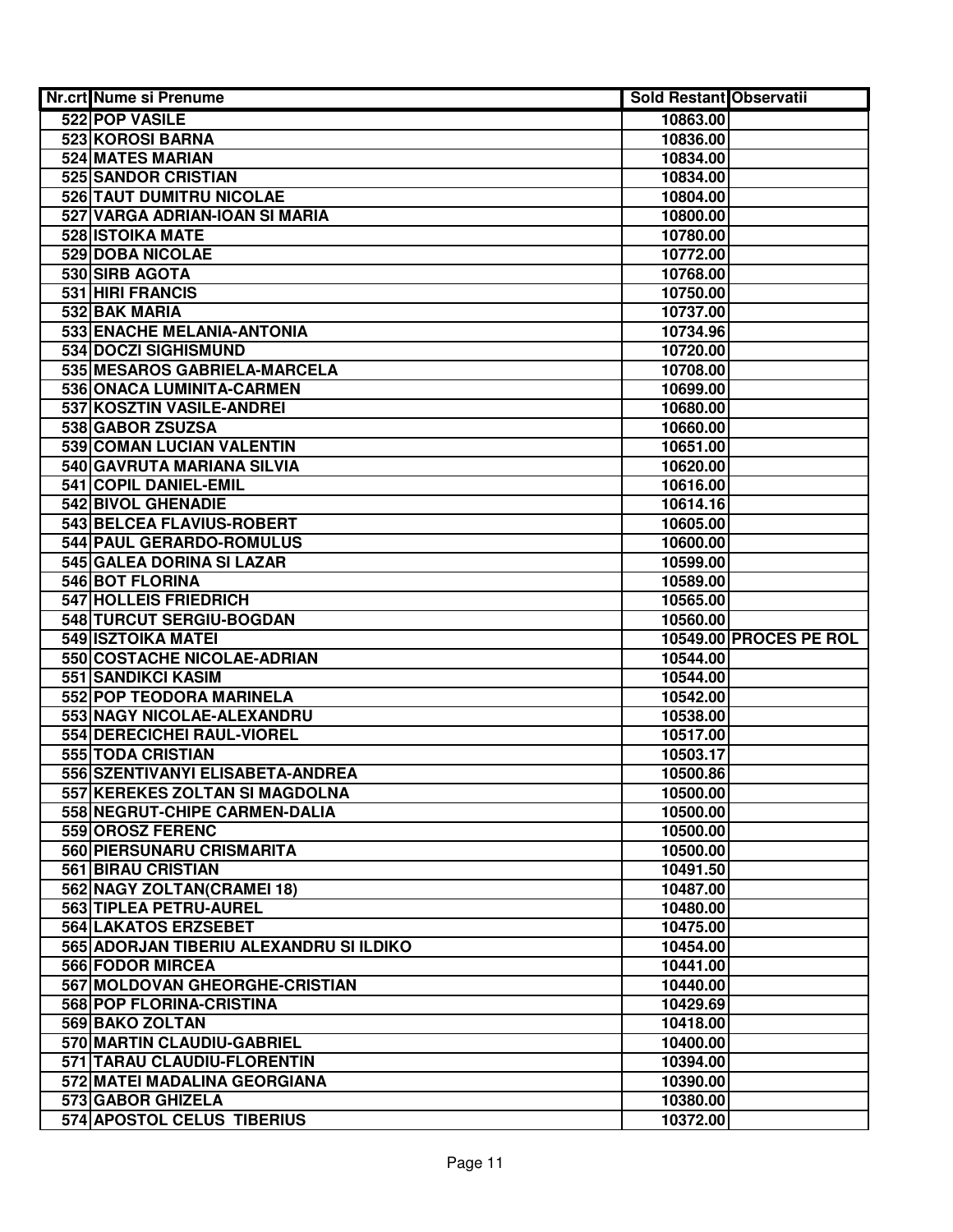| <b>Nr.crt Nume si Prenume</b>                 | Sold Restant Observatii |  |
|-----------------------------------------------|-------------------------|--|
| 575 VADAS CSABA-IMRE                          | 10372.00                |  |
| 576 BONDAR ALEXANDRU-RAZVAN                   | 10370.00                |  |
| 577 POPOVICI RADU-DUMITRU                     | 10361.00                |  |
| 578 MOISIL PAMFIL SI NASTASIA                 | 10357.00                |  |
| 579 ISZTOIKA GAVRIL                           | 10356.00                |  |
| 580 SLEIDER NORBERT-ISTVAN                    | 10333.00                |  |
| 581 CORBUT DANIEL                             | 10309.00                |  |
| 582 ROSTAS CODRUT                             | 10307.00                |  |
| 583 SELEJEAN AURICA                           | 10277.00                |  |
| 584 BRINZAS DACIAN                            | 10271.03                |  |
| 585 BOROS RAMONA-CAMELIA                      | 10250.00                |  |
| 586 IUHAS MARIANA                             | 10240.00                |  |
| 587 CATANA MIHAIL                             | 10234.00                |  |
| 588 BORZ IOAN-VASILE                          | 10221.00                |  |
| 589 HAISZLER ATTILA-ZSOLT                     | 10204.00                |  |
| 590 AL HOSIN GHAZIE                           | 10200.00                |  |
| <b>591 BANCIU ALINA</b>                       | 10200.00                |  |
| 592 BUDAU DANIEL                              | 10198.00                |  |
| 593 HERCUT VIOREL                             | 10197.00                |  |
| 594 SILAGHI MARIUS-GHEORGHE                   | 10177.00                |  |
| <b>595 MICLOS GHEORGHINA</b>                  | 10166.00                |  |
| 596 POPA TEOFIL-DANIEL                        | 10165.00                |  |
| 597 LUNKA ADAM-NORBERT                        | 10160.00                |  |
| 598 DEMETER SANDA                             | 10157.00                |  |
| 599 MARC IOSIF                                | 10136.00                |  |
| 600 BOSNYAK CSILLA-KATALIN                    | 10129.00                |  |
| 601 KISS LADISLAU-ANDREI-IOSIF                | 10128.00                |  |
| 602 TIPLEA COSMIN-NICOLAE                     | 10112.29                |  |
| 603 DUNAI CRISTIAN SI GABRIELA                | 10112.00                |  |
| 604 CALIN ROBERT                              | 10100.00                |  |
| <b>605 LESAC ROBERT</b>                       | 10100.00                |  |
| 606 BARBURAS PAUL-MIRCEA                      | 10094.00                |  |
| 607 ZBIRCEA MIRCEA-NICOLAE SI CORINA-NICOLETA | 10063.79                |  |
| 608 VASARI ILEANA-VERONICA                    | 10054.00                |  |
| 609 ROMANIUC ADRIAN-NICOLAE                   | 10051.95                |  |
| 610 POPOVICI GHEORGHE-FLORIAN                 | 10018.00                |  |
| 611 PAUR NORBERT ATTILA                       | 10016.14                |  |
| 612 LUNCAN AXENIA                             | 10014.00                |  |
| 613 HOTEA ADRIAN MIRCEA                       | 10013.00                |  |
| <b>614 IUHAS DORIN AUREL</b>                  | 10009.00                |  |
| 615 BOGDAN IOAN-NICOLAE                       | 10000.00                |  |
| <b>616 BUCIAS MARGIT</b>                      | 10000.00                |  |
| <b>617 BUNGO LASZLO</b>                       | 10000.00                |  |
| <b>618 CUCCIA FLORICA</b>                     | 10000.00                |  |
| 619 FARCAS CORNELIA-FLORINA                   | 10000.00                |  |
| 620 HANIS ALEXANDRU                           | 10000.00                |  |
| 621 HIRIS LOREDANA-MARIA                      | 10000.00                |  |
| 622 MADA ELISABETA                            | 10000.00                |  |
| 623 MARTON CSABA                              | 10000.00                |  |
| 624 MIHELE LIDIA-ANA                          | 10000.00                |  |
| 625 ONET CONSTANTIN                           | 10000.00                |  |
| 626 PETRICAU MIHAELA-CRISTINA                 | 10000.00                |  |
| 627 ROBOS DORIN FLORIN                        | 10000.00                |  |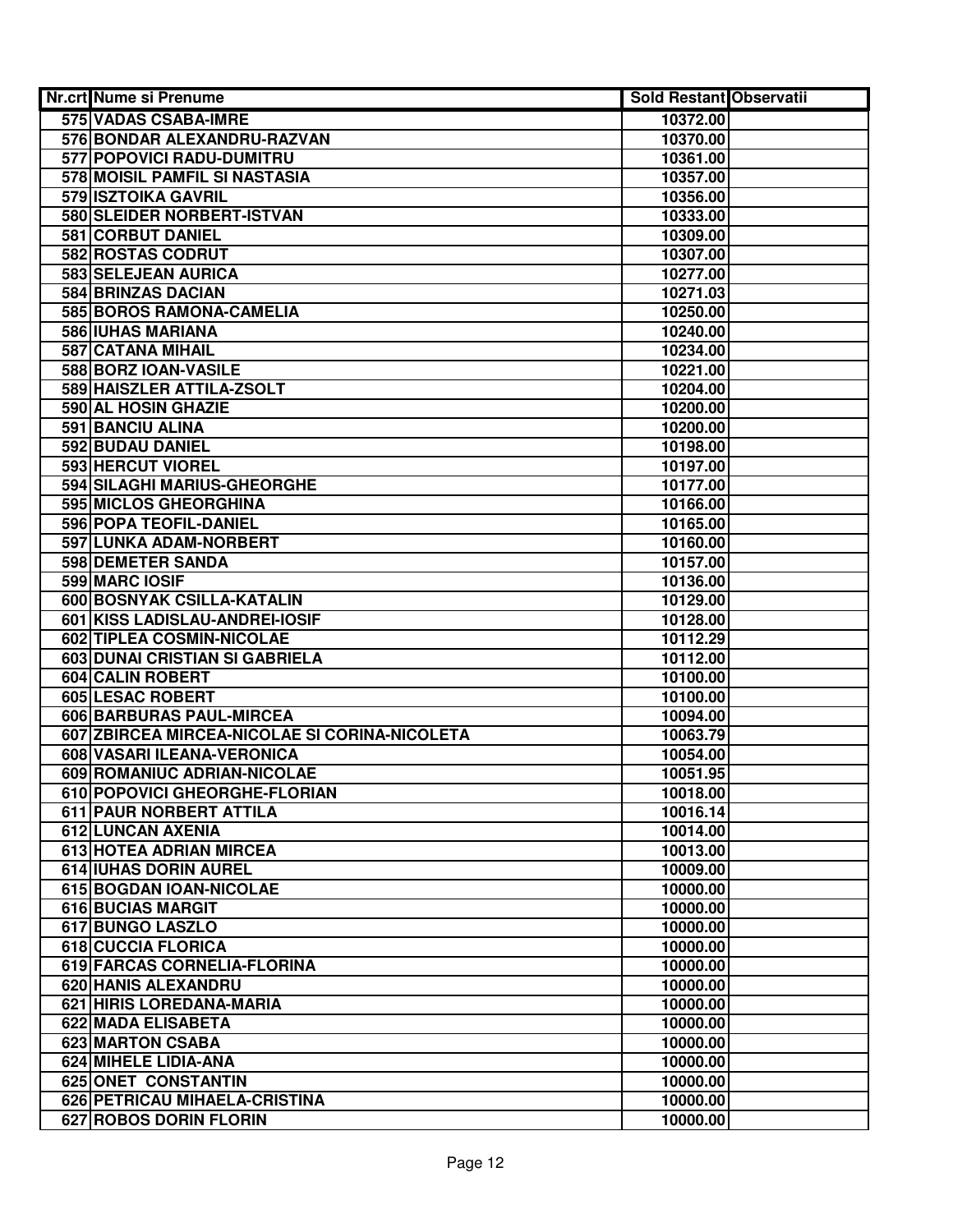| Nr.crt Nume si Prenume                 | Sold Restant Observatii |  |
|----------------------------------------|-------------------------|--|
| 628 SZABO BEATRIX- IVETT               | 10000.00                |  |
| 629 TIAR IOANA-MARIANA                 | 10000.00                |  |
| 630 TOCAI FLORICA                      | 10000.00                |  |
| 631 ZALAI EDITH                        | 10000.00                |  |
| 632 BALINT ARPAD                       | 9997.00                 |  |
| 633 KERESZTURI GABRIELA                | 9991.00                 |  |
| 634 ROMOCEA-MORAR IONEL                | 9968.00                 |  |
| 635 VASILE ANITA                       | 9964.00                 |  |
| 636 ULICI FOCSA RUXANDRA               | 9960.00                 |  |
| 637 GOVOREANU ION SI MIHAELA           | 9948.24                 |  |
| 638 RIF MARIN SI SIMONA-FLORENTINA     | 9909.00                 |  |
| 639 OPREA ECATERINA                    | 9900.00                 |  |
| 640 BOLONI EMANUELA-MONICA             | 9889.00                 |  |
| 641 RATIU IOAN ADRIAN                  | 9868.00                 |  |
| 642 MIRON TRAIAN REMUS SI IOANA        | 9861.00                 |  |
| 643 TIMAR OLIVER VALENTIN SI AUGUSTINA | 9861.00                 |  |
| <b>644 STOKKER GHEORGHE</b>            | 9860.00                 |  |
| 645 VARGA STEFAN                       | 9815.00                 |  |
| 646 PARFENE RAZVAN-OLIMPIU             | 9804.00                 |  |
| <b>647 TURCAS DANIEL MARIUS</b>        | 9800.00                 |  |
| 648 BORZA LILIANA DORINA               | 9772.00                 |  |
| 649 PUIEA FELICIA                      | 9767.00                 |  |
| 650 PAHONTU CRISTIAN                   | 9763.00                 |  |
| 651 TOMA SILVIU-MARIAN                 | 9747.00                 |  |
| 652 SUCIU HOREA MIHAI                  | 9728.00                 |  |
| 653 TURCAS LIVIU                       | 9690.00                 |  |
| 654 CIRIL ALEXANDRU                    | 9680.00                 |  |
| 655 DEMETER FLORINA                    | 9670.00                 |  |
| 656 DIACONESCU CONSTANTIN              | 9670.00                 |  |
| 657 MOS TEODOR                         | 9670.00                 |  |
| 658 SZALKAI GHEORGHE                   | 9669.00                 |  |
| 659 GALIS DELIA-ELENA                  | 9664.00                 |  |
| 660 COPIL PETRU-MARIUS                 | 9658.00                 |  |
| 661 ISZTOIKA STEFAN                    | 9650.00                 |  |
| 662 SCHOLLER IOSIF LEVENTE             | 9649.62                 |  |
| 663 BORBELY MAGDALENA SI LUDOVIC       | 9647.00                 |  |
| 664 SECARA CORIOLAN                    | 9647.00                 |  |
| 665 MOROCA MARIA                       | 9645.00                 |  |
| 666 JUSCA VIRGIL-VASILE                | 9600.00                 |  |
| 667 PAP ZOLTAN IULIU                   | 9585.00                 |  |
| 668 MURESAN IOAN                       | 9575.00                 |  |
| <b>669 VARGA ZOLTAN</b>                | 9563.36                 |  |
| 670 TRANDAFIR CLAUDIA-CRISTINA         | 9558.00                 |  |
| 671 HUBERT JOZSEF                      | 9553.20                 |  |
| <b>672 HALACU TITUS SIMION</b>         | 9541.00                 |  |
| 673 KOCSIS ATTILA-ROMULUS              | 9539.00                 |  |
| 674 GABOR ROBERT                       | 9528.00                 |  |
| 675 LIBANT KATALIN SAROLTA             | 9522.97                 |  |
| 676 PUIE RAZVAN-GEORGE                 | 9517.00                 |  |
| 677 SECARA MIRCEA-EMIL                 | 9509.00                 |  |
| 678 ALBUI MARIN                        | 9501.98                 |  |
| 679 SATRAN CAROL                       | 9500.00                 |  |
| 680 POPA TUNS DANIEL SI SASS IULIANA   | 9494.57                 |  |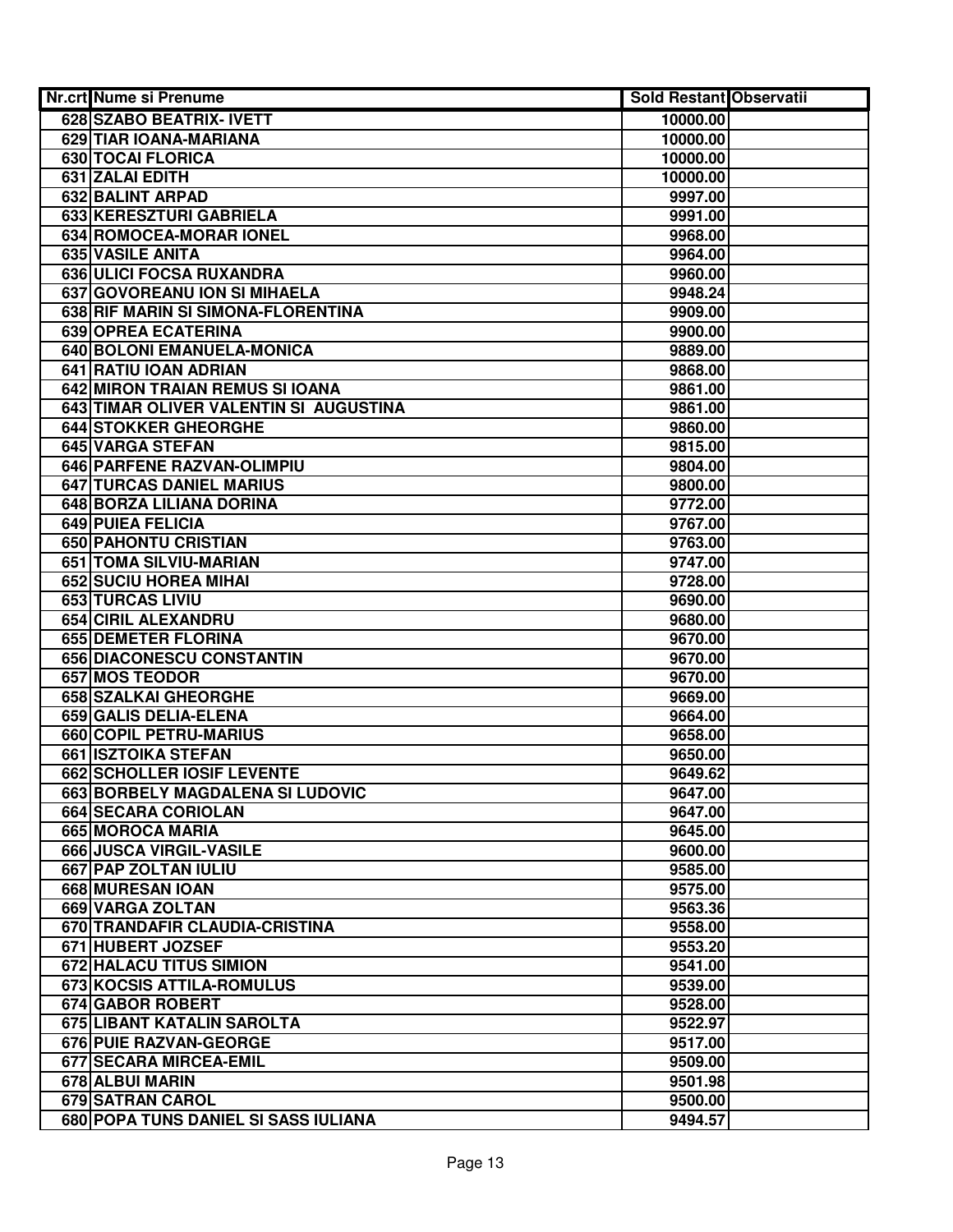| Nr.crt Nume si Prenume                        | <b>Sold Restant Observatii</b> |  |
|-----------------------------------------------|--------------------------------|--|
| 681 TELIBASA CIPRIAN - VASILE                 | 9483.00                        |  |
| <b>682 CHIRODEA CRISTIAN</b>                  | 9459.00                        |  |
| 683 BUTCOVAN LIVIU-IONEL                      | 9411.00                        |  |
| 684 BALOG DUMITRU ANDREI                      | 9410.00                        |  |
| 685 SZABO LASZLO-IOZSEF                       | 9377.00                        |  |
| 686 SIM REMUS VIOREL                          | 9360.00                        |  |
| 687 NEMES ROBERT-SANDOR                       | 9350.00                        |  |
| 688 TASEDAN CIPRIAN-IOAN                      | 9340.00                        |  |
| 689 TOIA VIOREL                               | 9327.00                        |  |
| 690 POPOVICI ANNA-MARIA                       | 9326.00                        |  |
| 691 ABRUDAN ADRIAN                            | 9303.00                        |  |
| 692 BACIU IRINA                               | 9293.97                        |  |
| 693 LUNKA ERIKA                               | 9290.00                        |  |
| 694 JARCA-RUGAN IOANA-RAMONA                  | 9283.03                        |  |
| 695 OPRIS RADU OVIDIU                         | 9274.00                        |  |
| <b>696 RUSU ANDREI</b>                        | 9236.00                        |  |
| <b>697 GABOR DUMITRU</b>                      | 9229.00                        |  |
| 698 TAU IONEL-SORIN                           | 9225.00                        |  |
| 699 LASCU PETRU-FLORIN                        | 9212.00                        |  |
| 700 ROSTAS ANTON                              | 9207.00                        |  |
| <b>701 ILIES THOMAS BECKET</b>                | 9203.00                        |  |
| 702 LUCUTA CONSTANTIN-STEFAN                  | 9175.00                        |  |
| 703 MOLNAR DOMINIQUE ANGELLO                  | 9170.00                        |  |
| 704 GABOR BANO                                | 9169.00                        |  |
| 705 RUS CALIN-DUMITRU                         | 9159.00                        |  |
| 706 BOTA MARIUS-SORIN-OVIDIU                  | 9145.00                        |  |
| 707 VAIDA FLORIN - EMANUEL                    | 9123.00                        |  |
| 708 LUKACS IOSIF                              | 9120.00                        |  |
| 709 HUSZTI VASILE                             | 9101.39                        |  |
| 710 URS LIDIA-FLORICA                         | 9093.00                        |  |
| 711 BODOG TEOFIL-PAVEL                        | 9083.00                        |  |
| 712 BOCHIS VALENTIN FLORIN                    | 9063.00                        |  |
| 713 TODERICI MIHAIU SI GEORGETA               | 9057.00                        |  |
| 714 PASALAU (FOSTA MERCA) DANIELA             | 9044.00                        |  |
| 715 BOGDAN ADRIAN-FLORIN                      | 9041.00                        |  |
| 716 GABOR MATE                                | 9040.00                        |  |
| 717 BACIU RAZVAN-COSMIN                       | 9039.00                        |  |
| 718 BORRI SATURNO                             | 9039.00                        |  |
| 719 CIOACA FLORINEL<br>720 MORAR BOGDAN-MIHAI | 9025.29<br>9007.00             |  |
| <b>721 BOLDIS MONICA-IRINA</b>                |                                |  |
| <b>722 COVACI MIHAI</b>                       | 9000.00<br>9000.00             |  |
| 723 IANOSDAN ANAMARIA-RAMONA                  | 9000.00                        |  |
| 724 CIRNU RAUL-TIBERIU                        | 8990.00                        |  |
| 725 BERE VIOREL                               | 8970.00                        |  |
| 726 BOLDIS CALIN-MIHAI                        | 8957.50                        |  |
| 727 NYUZO JANOS                               | 8948.00                        |  |
| 728 COZAC IOAN SI CONSTANTA LUCIA             | 8942.00                        |  |
| 729 GABOR STEFAN                              | 8938.00                        |  |
| 730 LATA IOAN ALEXANDRU                       | 8929.00                        |  |
| 731 PASCA FLORIN                              | 8907.50                        |  |
| 732 LAPUSCA VALENTIN                          | 8906.00                        |  |
| 733 TURCAN EUGENIU                            | 8880.00                        |  |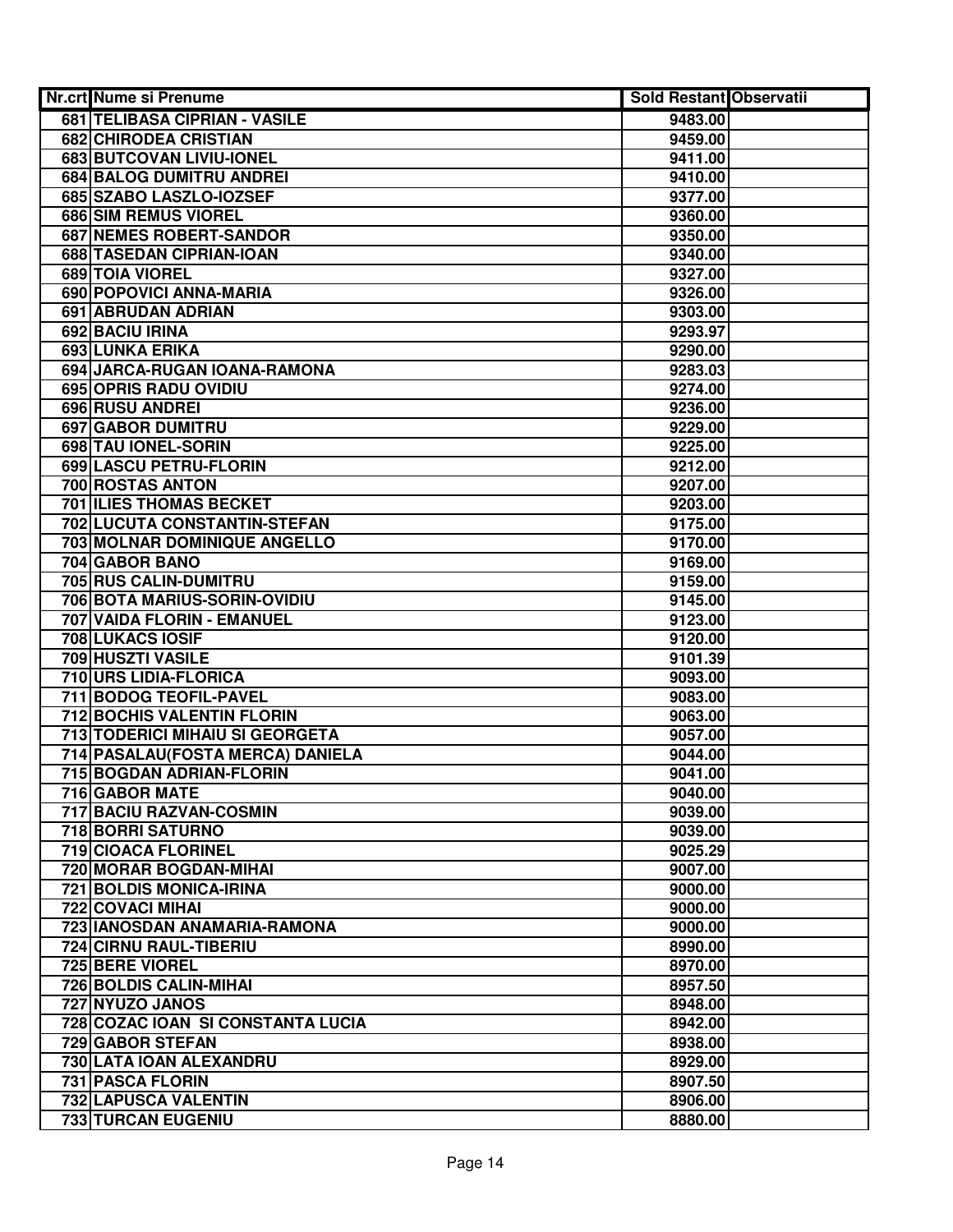| <b>Nr.crt Nume si Prenume</b>            | <b>Sold Restant Observatii</b> |  |
|------------------------------------------|--------------------------------|--|
| 734 NICORUT FLORICA                      | 8874.00                        |  |
| 735 VERES TIBERIU                        | 8869.00                        |  |
| 736 BOCRA MIRCEA                         | 8861.00                        |  |
| 737 OLAH EMERIC                          | 8861.00                        |  |
| 738 MARNEA DAN-FLORIN                    | 8848.00                        |  |
| 739 POP ANUTA                            | 8844.00                        |  |
| 740 NAGY SANDOR                          | 8834.00                        |  |
| 741 ROMOSAN IOAN-DOREL CABINET DE AVOCAT | 8815.00                        |  |
| 742 ISTOICA MATEI                        | 8801.00                        |  |
| 743 BARANKA STEFAN                       | 8800.00                        |  |
| 744 GENCSI ATTILA                        | 8773.00                        |  |
| 745 DERBAN FLORIN-NICOLAE                | 8766.00                        |  |
| 746 JUHASZ ILDIKO                        | 8765.00                        |  |
| 747 GABOR MATEI                          | 8761.00                        |  |
| 748 SARACUT CLAUDIA MONICA               | 8758.00                        |  |
| 749 MALEK MARTON                         | 8750.00                        |  |
| <b>750 RICCIO ROBERTO</b>                | 8739.00                        |  |
| <b>751 FLORIAN GHEORGHE</b>              | 8724.00                        |  |
| 752 MOLDOVAN FLORIN-EUGEN                | 8700.00                        |  |
| 753 VARGA IOAN                           | 8700.00                        |  |
| <b>754 ISZTOIKA EVA</b>                  | 8690.69                        |  |
| <b>755 ROSTAS FRANCISC</b>               | 8683.00                        |  |
| <b>756 PLATONA NICOLAE MARIUS</b>        | 8679.00                        |  |
| 757 IUHAS GAVRIL                         | 8662.00                        |  |
| <b>758 BIROUAS RADU</b>                  | 8651.00                        |  |
| 759 TICU CONSTANTIN-IONEL                | 8632.00                        |  |
| 760 FURTOS STELIAN ADRIAN                | 8626.00                        |  |
| 761 TOLAS MARIA - ANGELICA               | 8612.00                        |  |
| 762 BALAIAN OVIDIU-GABRIEL               | 8605.00                        |  |
| 763 HORVATH ETELKA                       | 8600.00                        |  |
| 764 CHERECHES RAZVAN-ARMAND              | 8595.00                        |  |
| 765 BURCSA JANKO SI GITA                 | 8579.00                        |  |
| 766 HOEFSMIT LILIANA STEFANIA            | 8565.00                        |  |
| 767 BARANYKA CLARA                       | 8560.00                        |  |
| 768 BODNAR CARMEN-ILDIKO                 | 8555.00                        |  |
| 769 TENT MIRCEA SI MARIA                 | 8547.00                        |  |
| 770 COSMA FLORIN-CALIN                   | 8536.00                        |  |
| 771 GRAUR CSABA-ALEXANDRU                | 8531.00                        |  |
| 772 SUPARARE BOGDAN-SEBASTIAN            | 8525.00                        |  |
| 773 MANZ ADRIANA SI FLORIN VIOREL        | 8517.00                        |  |
| 774 MATEI MARIANA                        | 8517.00                        |  |
| 775 SAJO LASZLO                          | 8514.00                        |  |
| 776 VALCEANU ALEXANDRU-VLAD              | 8510.00                        |  |
| <b>777 GABOR GAVRIL</b>                  | 8507.50                        |  |
| 778 POSZTOS ZSOLT-FERENCZ                | 8505.00                        |  |
| 779 GEUDENS PHILIPPE                     | 8501.00                        |  |
| 780 PUSZTAI ISTVAN-JOZSEF                | 8501.00                        |  |
| 781 BARANYKA ECATERINA                   | 8500.00                        |  |
| 782 LELEA VIOREL                         | 8500.00                        |  |
| <b>783 PINTYE BRIGITTE-ANTONIA</b>       | 8500.00                        |  |
| 784 MOLDOVAN FLORIN ANDREI               | 8489.00                        |  |
| 785 VILHAM GABRIELLA-ENIKO               | 8485.00                        |  |
| 786 BICA ANGELA-CLAUDIA                  | 8480.00                        |  |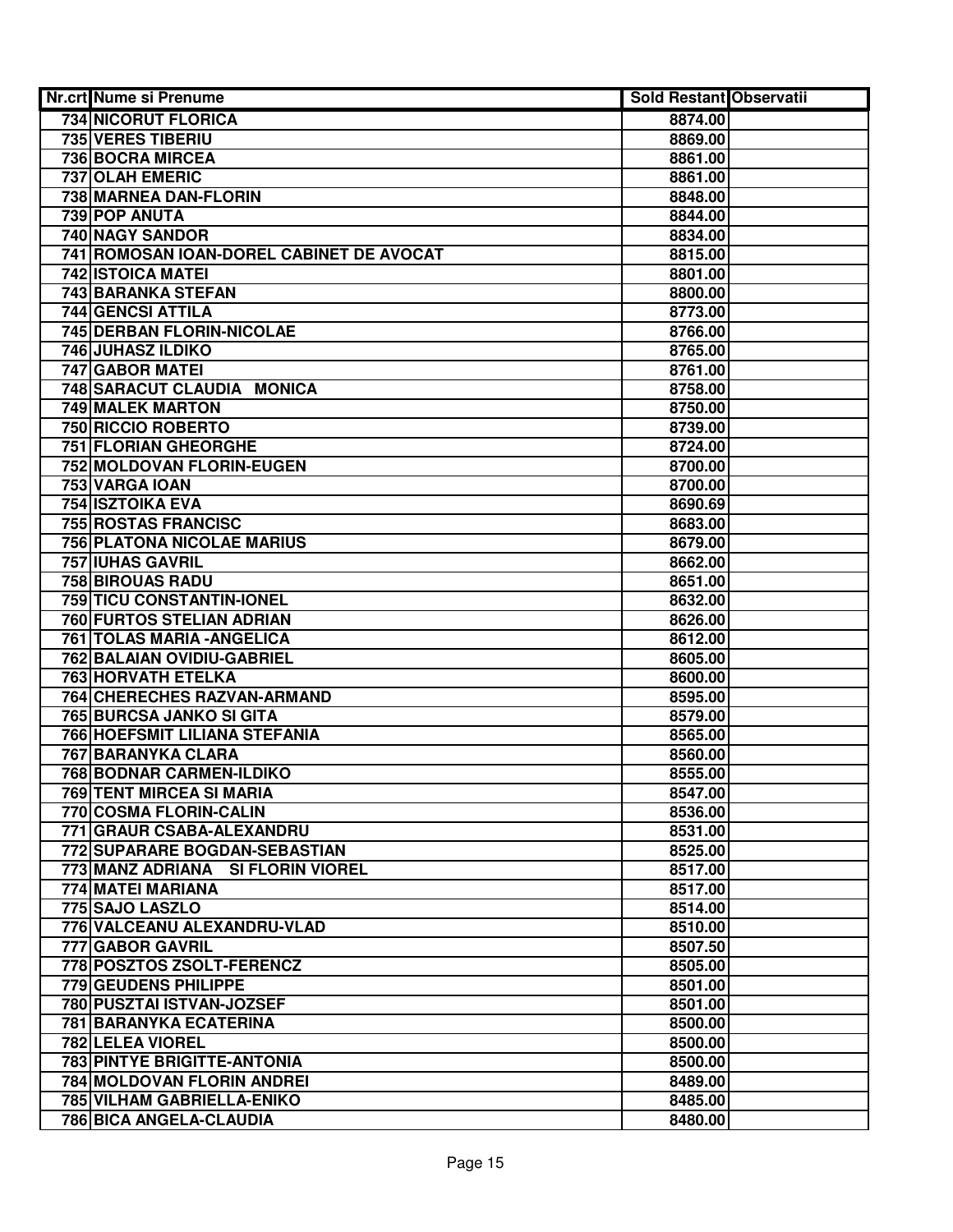| <b>Nr.crt Nume si Prenume</b>             | <b>Sold Restant Observatii</b> |  |
|-------------------------------------------|--------------------------------|--|
| 787 KISS FERENC                           | 8480.00                        |  |
| <b>788 MOCA SORIN VICTOR SI FLORINA</b>   | 8475.00                        |  |
| 789 ORBAI LUCIAN-FLORIN                   | 8475.00                        |  |
| 790 POPA OCTAVIAN                         | 8475.00                        |  |
| 791 JOUNAS ANTAL-FRANCISC                 | 8468.40                        |  |
| 792 IAKOB NICOLAE                         | 8467.00                        |  |
| 793 STRUGAREANU ANGELA                    | 8457.00                        |  |
| 794 KOTVAN ELISABETA                      | 8434.00                        |  |
| 795 BALOGH OLGA                           | 8430.00                        |  |
| 796 MIHUT AUREL                           | 8423.00                        |  |
| 797 FALUB COSMIN-BIR. IND. DE ARHITECTURA | 8411.00                        |  |
| 798 COSTA MIRCEA-ADRIAN                   | 8400.00                        |  |
| 799 ZIGA EMANUEL-VIOREL                   | 8380.00                        |  |
| 800 BIRTA IONUT-VALENTIN                  | 8334.00                        |  |
| 801 GABOR LAJOS                           | 8320.00                        |  |
| 802 MIHAI TEODOR-FLORIAN                  | 8316.00                        |  |
| 803 DEAC OLIMPIU                          | 8312.00                        |  |
| 804 BULZAN IOANA-ANDREEA                  | 8305.00                        |  |
| 805 CICORTAS DORINICA                     | 8296.00                        |  |
| 806 ROSTAS CONSTANTIN                     | 8295.00                        |  |
| 807 STURZ CIPRIAN-IOAN SI CRINA-IOANA     | 8294.00                        |  |
| 808 POPESCU EMIL MIHAIL                   | 8293.00                        |  |
| 809 DAN MARTIAN                           | 8280.00                        |  |
| 810 HRINCA COSTICA                        | 8275.00                        |  |
| 811 RADOI NICOLAE                         | 8271.00                        |  |
| 812 HORJA GAVRIL                          | 8262.00                        |  |
| 813 MOLDOVAN VASILE                       | 8261.00                        |  |
| <b>814 FEHER PIROSCA</b>                  | 8257.00                        |  |
| 815 FECHETE DACIAN                        | 8250.00                        |  |
| 816 SIMON ANDREI                          | 8250.00                        |  |
| 817 PINTEAN GHEORGHE                      | 8243.35                        |  |
| 818 ARDELEAN IOANA - MARIA                | 8234.00                        |  |
| 819 NAGY ZSOLT BARNABAS SI AGOTA ANDREA   | 8216.00                        |  |
| 820 REDNIC LYNDA                          | 8212.00                        |  |
| 821 POPA ADRIAN CRISTIAN                  | 8200.00                        |  |
| 822 FARCUTA NICOLAE                       | 8195.00                        |  |
| 823 BALAZS ALEXANDRU-LADISLAU             | 8180.00                        |  |
| 824 POP VALERIA                           | 8179.00                        |  |
| 825 CRET OVIDIU NICOLAE                   | 8155.50                        |  |
| 826 BARANYKA IANOS                        | 8153.00                        |  |
| 827 SOLOMIE IONUT GABRIEL                 | 8153.00                        |  |
| <b>828 LELE CLAUDIU-MARIUS</b>            | 8151.00                        |  |
| 829 TARLEA HORATIU RAZVAN                 | 8140.00                        |  |
| 830 ECSEDI STEFAN-EMERIC                  | 8127.64                        |  |
| 831 LAJOS ANDREA - NICULINA               | 8120.00                        |  |
| 832 MAGHIAR DIANA CAMELIA                 | 8119.00                        |  |
| 833 MOCEAN AUGUSTIN GABRIEL               | 8103.48                        |  |
| 834 COVACIU ANGELA                        | 8100.00                        |  |
| 835 DRIMBA ADRIAN-MIHAI                   | 8100.00                        |  |
| 836 MINDRUT TEODOR                        | 8100.00                        |  |
| 837 PASKA MARIAN-VIRGIL                   | 8080.00                        |  |
| 838 GYONGYOSI NORBERT                     | 8070.00                        |  |
| 839 RUJE-TUDOR EUGEN-AUREL                | 8065.00                        |  |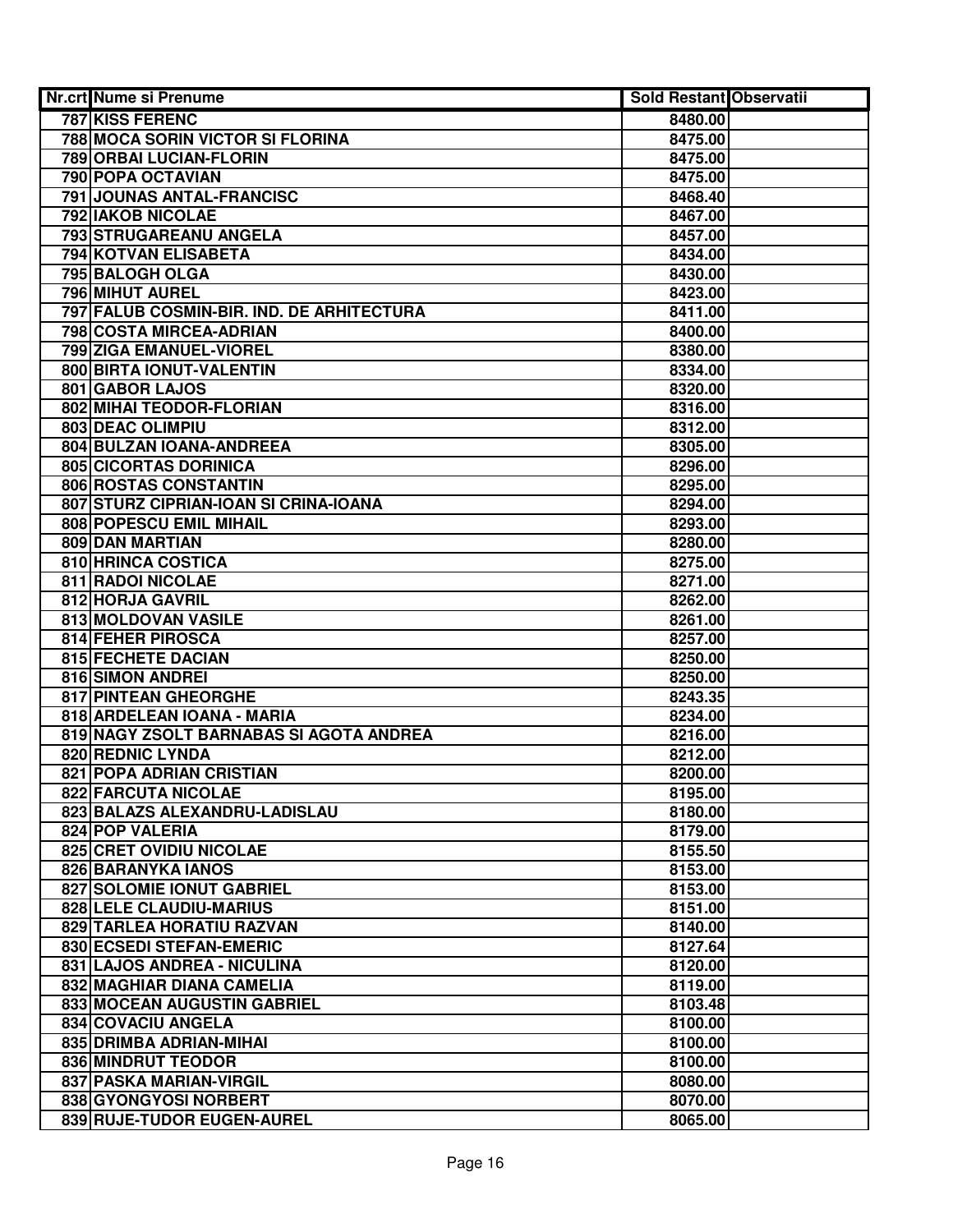| Nr.crt Nume si Prenume                              | <b>Sold Restant Observatii</b> |  |
|-----------------------------------------------------|--------------------------------|--|
| 840 JUNC IOAN                                       | 8061.50                        |  |
| 841 TINCAU LIVIU-CORNEL SI ELZA                     | 8047.00                        |  |
| 842 MALAN MARIUS SI CARMEN                          | 8043.00                        |  |
| 843 SZABADOS ALEXANDRU                              | 8043.00                        |  |
| 844 BORBELYI ALEXANDRU                              | 8027.00                        |  |
| 845 SZULCSIK ISTVAN                                 | 8026.00                        |  |
| 846 ISZTOICA IANCU                                  | 8024.00                        |  |
| 847 URUGIUC-APATI LIVIU-PAUL                        | 8020.00                        |  |
| 848 GHENGHIU IOAN-DANUT                             | 8011.00                        |  |
| 849 KOVARI JOZSEF-CSABA                             | 8005.00                        |  |
| 850 BAGHE MARIA                                     | 8000.00                        |  |
| 851 BALAN IOAN-CRISTIAN                             | 8000.00                        |  |
| 852 BODNAR DANIELA                                  | 8000.00                        |  |
| 853 BODNAR GAVRIL EUGEN                             | 8000.00                        |  |
| 854 CIOCANARU HOREA-ALEXANDRU                       | 8000.00                        |  |
| 855 CONTINI SILVIA-GEORGETA                         | 8000.00                        |  |
| 856 COZMA MARIANA                                   | 8000.00                        |  |
| 857 CSER JANOS-ATTILA                               | 8000.00                        |  |
| 858 DOCA IOAN                                       | 8000.00                        |  |
| 859 EPUREANU DORIN                                  | 8000.00                        |  |
| 860 GERZON RUDOLF                                   | 8000.00                        |  |
| 861 GIBOI EMILIA                                    | 8000.00                        |  |
| 862 GOIA ANGELA-HAJNALKA                            | 8000.00                        |  |
| 863 HALASZ GYONGYI                                  | 8000.00                        |  |
| 864 HARAGOS ORSOLYA                                 | 8000.00                        |  |
| 865 IOVA MARTA                                      | 8000.00                        |  |
| 866 KORPAS FLORIAN                                  | 8000.00                        |  |
| 867 KUN LAVINIA-ALIETA                              | 8000.00                        |  |
| 868 LAKATOS SANDOR                                  | 8000.00                        |  |
| 869 LASCAU IOANA-PATRICIA                           | 8000.00                        |  |
| 870 LICOIU LUDOVIC-ATTILA                           | 8000.00                        |  |
| 871 MEZEI PETRU FRANCISC                            | 8000.00                        |  |
| 872 MOCA FLORINA-CRISTINA                           | 8000.00                        |  |
| 873 OKOS ISTVAN-JOZSEF                              | 8000.00                        |  |
| 874 POPA FLORIN-GHEORGHE                            | 8000.00                        |  |
| 875 PUSCAS ALINA-TATIANA                            | 8000.00                        |  |
| 876 SARAZ ANGELA                                    | 8000.00                        |  |
| 877 SIFT GABRIELA-CORINA                            | 8000.00                        |  |
| 878 SZABO JOZSEF                                    | 8000.00                        |  |
| 879 SZILAGYI ANIKO                                  | 8000.00                        |  |
| 880 TINCAU IOANA-NICOLETA<br><b>881 TOTH SANDOR</b> | 8000.00<br>8000.00             |  |
| 882 VAKAR MARIA-LIANA                               | 8000.00                        |  |
| <b>883 VARGA OVIDIU MARIAN</b>                      | 8000.00                        |  |
| 884 VASILE DIANA-ANCA                               | 8000.00                        |  |
| 885 PLATONA IULIA                                   | 7999.00                        |  |
| 886 BARNA PETRU-GHEORGHE                            | 7998.00                        |  |
| 887 MACZKO LASZLO SI KATALIN                        | 7998.00                        |  |
| 888 MERCEA ADRIAN SI SANDA                          | 7991.45                        |  |
| 889 POPESCU TITUS-MARIAN                            | 7972.00                        |  |
| 890 BISTRAN NICOLAE-VALENTIN                        | 7968.00                        |  |
| 891 CORA CRISTIAN-IOAN                              | 7958.00                        |  |
| 892 GABOR ROZALIA                                   | 7956.00                        |  |
|                                                     |                                |  |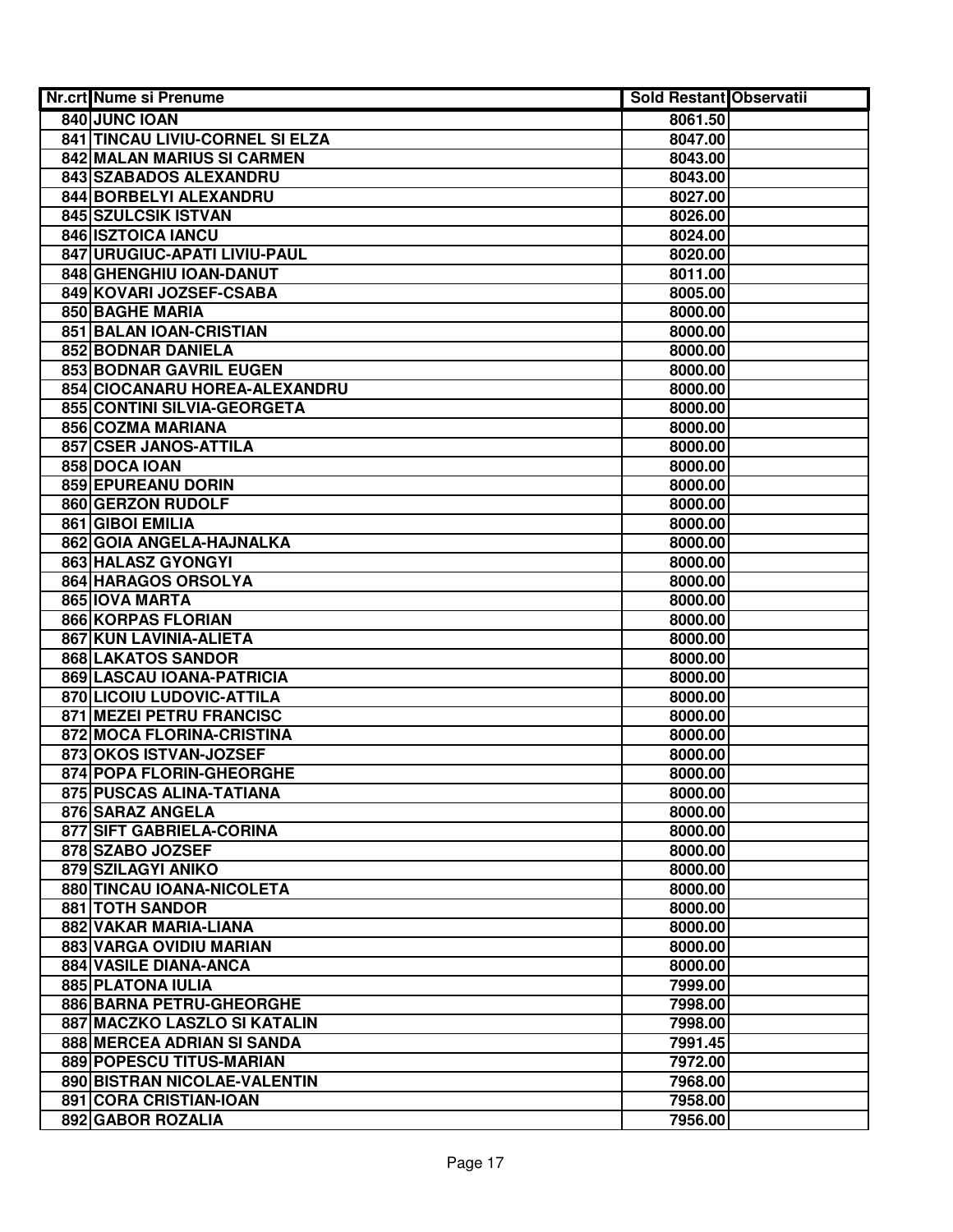| Nr.crt Nume si Prenume                      | Sold Restant Observatii |  |
|---------------------------------------------|-------------------------|--|
| 893 TARNOVETCHI GEORGE-IOAN                 | 7943.00                 |  |
| <b>894 STOIKA GABOR</b>                     | 7928.00                 |  |
| 895 SIMON JULIETA-LACRIMIOARA               | 7926.00                 |  |
| 896 KOVACS ELVIRA                           | 7910.00                 |  |
| 897 ROSTAS MIRCEA SI LUCRETIA               | 7909.00                 |  |
| 898 GOLDEMBERG CRISTIAN-RADU                | 7903.00                 |  |
| 899 MEZE DANIELA-VIORICA                    | 7901.35                 |  |
| 900 CIGAN CATALINA MARIA                    | 7900.00                 |  |
| 901 KISS MARIA-MAGDALENA                    | 7900.00                 |  |
| 902 ISAK ADAM                               | 7877.00                 |  |
| 903 NEAGA NICOLETA-FELICIA                  | 7866.00                 |  |
| 904 BOROS ZOLTAN                            | 7865.00                 |  |
| 905 GAIDOS SAMUEL SIMION                    | 7855.00                 |  |
| 906 VAKAR LUCIAN-MIHAI                      | 7825.00                 |  |
| 907 DRAGAN ANTONIO-DANIEL                   | 7806.00                 |  |
| 908 BANDICI MARCEL-GEORGE                   | 7800.00                 |  |
| 909 ROSTAS LUCRETIA                         | 7800.00                 |  |
| 910 NAGY LORANT                             | 7798.00                 |  |
| 911 VARY ELISABETA SI GHERASIM              | 7798.00                 |  |
| 912 HALASZ STEFAN MARIA                     | 7797.00                 |  |
| 913 BUT PETRU-FRANCISC                      | 7780.00                 |  |
| 914 CIURAR NUTU                             | 7775.00                 |  |
| 915 SIMO MARIA-MAGDALENA                    | 7760.00                 |  |
| 916 DAN NICOLAE                             | 7745.00                 |  |
| 917 POPA DORU-ADRIAN-IOAN                   | 7740.00                 |  |
| 918 VARGA ISTVAN JOZSEF                     | 7736.27                 |  |
| 919 ROSTAS ATTILA STEFAN                    | 7735.00                 |  |
| 920 COSTEA ION                              | 7727.00                 |  |
| 921 FIT NICOLAE                             | 7720.50                 |  |
| 922 BIRTA VASILE-CATALIN                    | 7720.00                 |  |
| 923 BELENESI GHEORGHE GABRIEL CIPRIAN       | 7693.00                 |  |
| 924 OROSZ SANDOR SI VIOLETA                 | 7680.00                 |  |
| 925 HAINAL LUCIAN-CALIN                     | 7679.00                 |  |
| 926 ISTOICA IOAN                            | 7678.50                 |  |
| 927 ISZTOIKA MATEI                          | 7670.00                 |  |
| 928 RACZ ELVIRA                             | 7667.00                 |  |
| 929 SIMON ROBERT                            | 7666.00                 |  |
| 930 STOICA MARIA                            | 7665.00                 |  |
| 931 JIANU-GEROCS MARIUS-DORIN               | 7660.00                 |  |
| 932 ROSCA TIBERIU SI MIOARA                 | 7654.33                 |  |
| 933 SZEKRENYES LAJOS                        | 7653.00                 |  |
| 934 POP VASILE OVIDIU                       | 7645.00                 |  |
| 935 MEHES MARIA                             | 7638.00                 |  |
| 936 FARKAS GUSZTAV                          | 7617.00                 |  |
| 937 NUTAS ANTONIA-BIANCA                    | 7612.00                 |  |
| 938 MOTOS MIHAI                             | 7611.00                 |  |
| 939 BARTA ANDREA-MONIKA                     | 7605.00                 |  |
| 940 HRIN GHEORGHE-DORIN                     | 7602.88                 |  |
| 941 BABOS ERZSEBET                          | 7599.00                 |  |
| 942 RASCU LAURENTIU-PETRE                   | 7599.00                 |  |
| 943 ERDEI ADALBERT EMERIC                   | 7594.00                 |  |
| 944 CIRGE GHEORGHE JUN                      | 7587.00                 |  |
| 945 GABOR LUJZA, GABOR, IANCU, MATEI, LUIZA | 7586.00                 |  |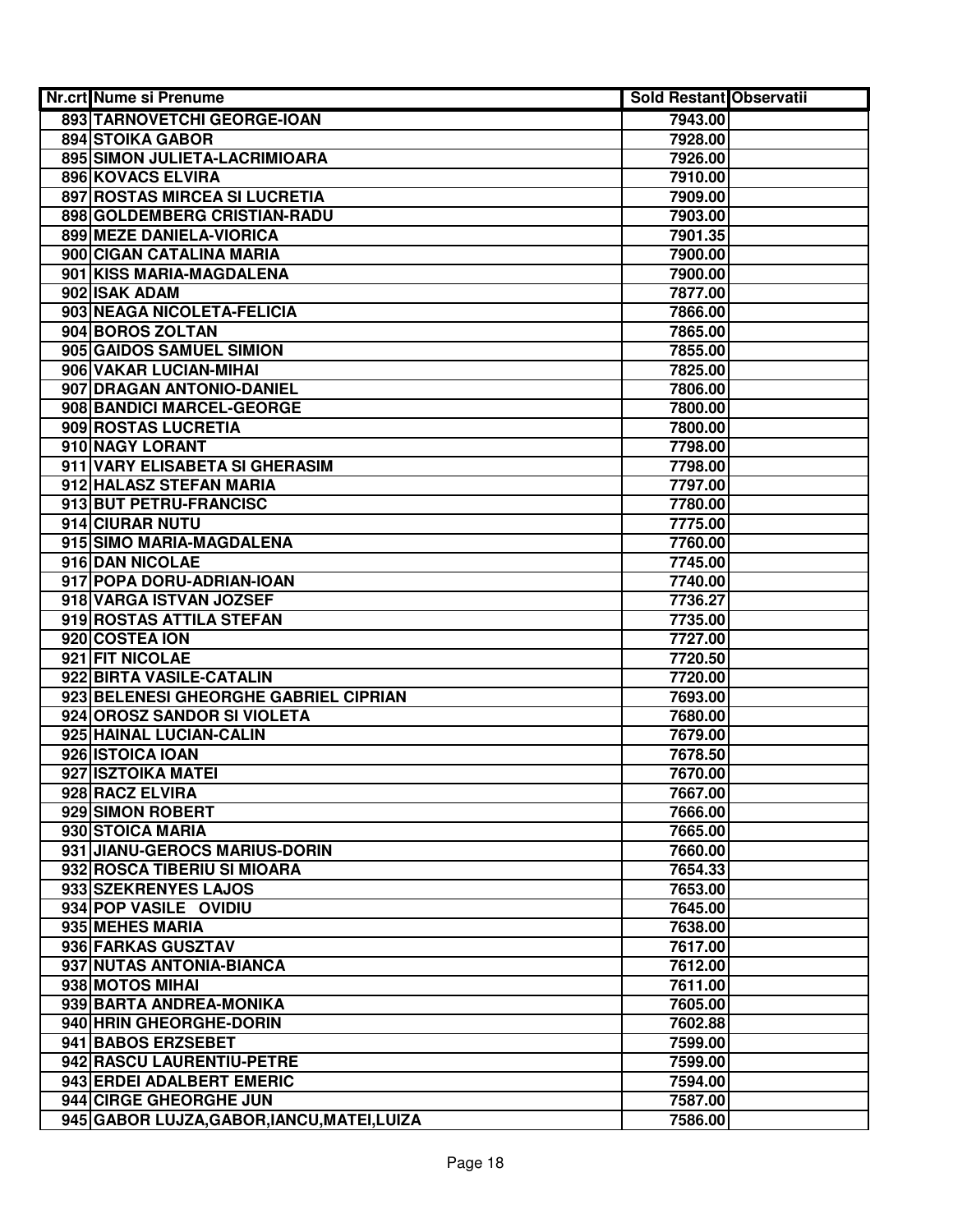| Nr.crt Nume si Prenume                          | <b>Sold Restant Observatii</b> |  |
|-------------------------------------------------|--------------------------------|--|
| 946 SCORTARI ILIE-CONSTANTIN                    | 7585.00                        |  |
| 947 ISTOICA LUDOVIC                             | 7579.01                        |  |
| 948 BERECZKI CSABA-IOSIF                        | 7566.00                        |  |
| 949 STAN MARIN                                  | 7564.00                        |  |
| 950 MANEA ADRIAN SI FELICIA                     | 7558.00                        |  |
| 951 BELENES TRAIAN                              | 7556.90                        |  |
| 952 CIGAN CRISTIAN VASILE                       | 7550.00                        |  |
| 953 POP RODICA-ANDREEA                          | 7550.00                        |  |
| 954 BACIU LIVIA-NICOLETA                        | 7546.00                        |  |
| 955 TIPOS NICOLAE                               | 7545.30                        |  |
| 956 TRIFAN DUMITRU                              | 7524.00                        |  |
| 957 KOVACS RICHARD ZSOLT                        | 7521.00                        |  |
| 958 DAVID VASILE LUCIAN                         | 7518.00                        |  |
| 959 MIHELE FLORIAN                              | 7516.00                        |  |
| 960 PIERSUNARU DUMITRU                          | 7514.00                        |  |
| 961 COZAC ANDREA-SIDONIA                        | 7500.00                        |  |
| 962 MOISI TEODOR-DOREL                          | 7498.00                        |  |
| 963 SAS IONUT-ANDREI                            | 7495.00                        |  |
| 964 DARABAN DOREL PETRU                         | 7479.00                        |  |
| 965 GABOR RUPI                                  | 7479.00                        |  |
| 966 IUONAS DANA-MIRELA, VIVIEN SI MARK          | 7468.50                        |  |
| 967 MAILINGER IOSIF                             | 7468.00                        |  |
| 968 NEGREAN ADRIAN NISTOR                       | 7467.00                        |  |
| 969 BULZAN MARIA                                | 7462.00                        |  |
| 970 MALAIES NICOLAE, MALAIES SUSANA, LAZAR MINA | 7455.00                        |  |
| 971 BAROTI ATTILA                               | 7450.00                        |  |
| 972 SCHUSTER HANZ                               | 7448.00                        |  |
| 973 VARGA IOZSEF                                | 7436.00                        |  |
| 974 MIHAI MARIUS                                | 7428.00                        |  |
| 975 POPOVICI LIVIU NICOLAE                      | 7421.00                        |  |
| 976 CIOBOTARIU CRISTIAN SI CLAUDIA              | 7403.00                        |  |
| 977 BOZGA VASILE                                | 7401.00                        |  |
| 978 KISS LASZLO                                 | 7400.00                        |  |
| 979 DAN REMUS-CLAUDIU                           | 7397.00                        |  |
| 980 ASZTALOS ZSOLT-FERENCZ                      | 7395.00                        |  |
| 981 TUDORAN ILIE-MARCEL                         | 7383.00                        |  |
| 982 LORINCZ LAJOS                               | 7370.00                        |  |
| 983 NOVAK ZSOLT-ISTVAN                          | 7370.00                        |  |
| 984 BALAZS ZOLTAN - GYORGY                      | 7366.00                        |  |
| 985 IOVAN IOAN                                  | 7345.00                        |  |
| 986 ISZTOIKA LUDOVIC                            | 7337.00                        |  |
| 987 IUDEAN RAMONA-CLAUDIA                       | 7336.00                        |  |
| 988 LUNGU VIRGIL SI IBOLYA                      | 7316.00                        |  |
| 989 LASCAU MARINA-LUCICA                        | 7300.00                        |  |
| 990 POP RAZVAN                                  | 7300.00                        |  |
| 991 CZEGLEDI NORBERT                            | 7291.00                        |  |
| 992 LASZLO CSABA                                | 7281.00                        |  |
| 993 MONE RAZVAN-MADALIN                         | 7260.00                        |  |
| 994 MORUS CRISTIAN CLAUDIU                      | 7260.00                        |  |
| 995 PALLO IZABELLA                              | 7255.00                        |  |
| 996 APOSTOL CORNEL                              | 7252.00                        |  |
| 997 BRIZZI MICHELE                              | 7251.00                        |  |
| 998 GABOR STEFAN                                | 7249.40                        |  |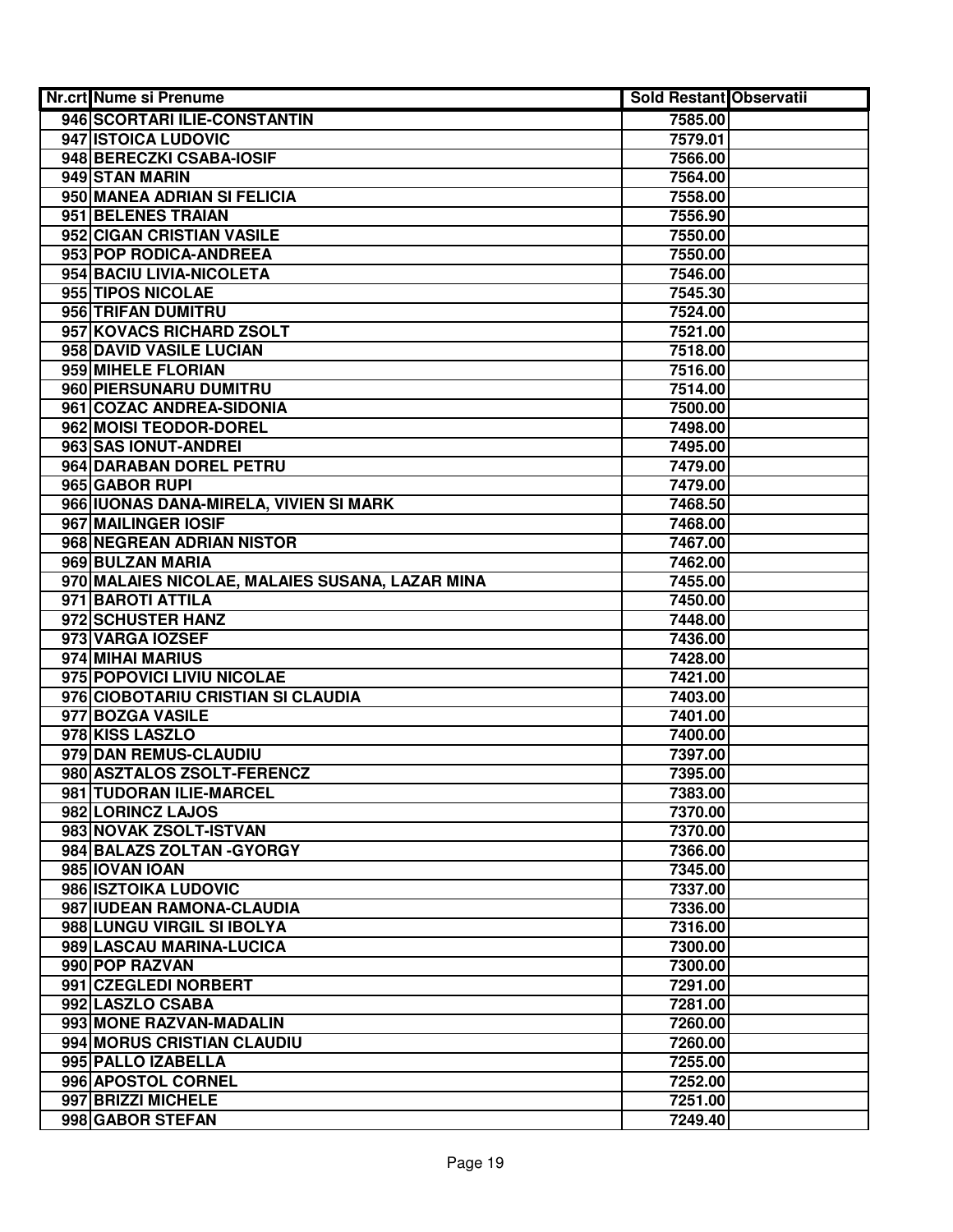| <b>Nr.crt Nume si Prenume</b>                                 | <b>Sold Restant Observatii</b> |  |
|---------------------------------------------------------------|--------------------------------|--|
| 999 LEU ZOLTAN-DAN                                            | 7241.00                        |  |
| 1000 MIRZA DARIUS-GELU                                        | 7238.00                        |  |
| 1001 AVRAM DINU-CATALIN                                       | 7235.00                        |  |
| 1002 GABOR IANCU                                              | 7235.00                        |  |
| 1003 SAPI JANOS                                               | 7234.00                        |  |
| 1004 STAFIE SORIN                                             | 7232.17                        |  |
| 1005 SGINDAR DANIEL                                           | 7225.50                        |  |
| 1006 ROSU COSMIN                                              | 7225.00                        |  |
| 1007 BERINDEI PETRU                                           | 7220.00                        |  |
| <b>1008 LAKATOS TIBOR</b>                                     | 7220.00                        |  |
| 1009 MESESAN CORIOLAN                                         | 7202.00                        |  |
| 1010 CHEREGI GEORGE RAZVAN                                    | 7200.50                        |  |
| 1011 IZSAK JOZSEF                                             | 7200.00                        |  |
| 1012 ROSTAS CODRUT                                            | 7178.50                        |  |
| 1013 GABOR CLARA                                              | 7175.00                        |  |
| 1014 CRACIUN CALIN-IONEL                                      | 7171.00                        |  |
| 1015 MLADIN MIHAELA ANCA                                      | 7170.00                        |  |
| <b>1016 TARAU TEODOR</b>                                      | 7168.00                        |  |
| 1017 NAGY-PRATA ZOLTAN GYORGY                                 | 7164.00                        |  |
| 1018 CRACIUN SORIN-IOAN                                       | 7149.00                        |  |
| 1019 IGNATESCU-SABAU ALBERT-CSABA                             | 7149.00                        |  |
| 1020 MOLCSAN TAMAS                                            | 7145.00                        |  |
| 1021 POP ROBERT                                               | 7145.00                        |  |
| 1022 GAVITA GABRIEL                                           | 7131.00                        |  |
| 1023 BUDA RUBEN                                               | 7129.00                        |  |
| <b>1024 BALINT FLORIN SI FLOARE</b>                           | 7114.00                        |  |
| 1025 KISS GEZA BOBI                                           | 7110.00                        |  |
| <b>1026 CRACIUN ADRIAN DANIEL</b>                             | 7105.00                        |  |
| 1027 DEIBEL SIEGFRIED                                         | 7104.00                        |  |
| 1028 BLAGA FLORENTINA-ANGELA SI VIOREL-IOAN                   | 7101.00                        |  |
| 1029 MITAN NICOLAE                                            | 7101.00                        |  |
| 1030 COSTIN ALEXANDRU IOSIF                                   | 7098.82                        |  |
| <b>1031 BURLE DUMITRU SI VICTORIA</b>                         | 7093.00                        |  |
| 1032 VESEA CARMEN ALINA                                       | 7080.95                        |  |
| 1033 KHALL FALLAH MOSBAH                                      | 7071.30                        |  |
| 1034 ORAS GHEORGHE-VASILE                                     | 7071.00                        |  |
| 1035 HOMMER SANDOR ZOLTAN                                     | 7069.00                        |  |
| 1036 CODRIEANU IOAN                                           | 7060.00                        |  |
| 1037 STIOP CALIN IONEL                                        | 7058.92                        |  |
| <b>1038 TOROK IULIU SI ILONA</b>                              | 7054.15                        |  |
| <b>1039 NAGY ATTILA</b><br><b>1040 CIOCAN GHEORGHE SI ANA</b> | 7040.00                        |  |
| 1041 GABOR MATEI                                              | 7039.00                        |  |
| <b>1042 SULUGIUC SADCO-GEORGE SI RALUCA CODRUTA</b>           | 7038.44<br>7032.00             |  |
|                                                               |                                |  |
| 1043 KELEMEN LASZLO<br>1044 SEBESTYEN ADRIAN                  | 7030.00<br>7025.00             |  |
| 1045 IUONAS VIVIEN-VANDA                                      | 7009.00                        |  |
| 1046 BRETAN MARIA                                             | 7000.00                        |  |
| <b>1047 POPA OCTAVIAN</b>                                     | 7000.00                        |  |
| 1048 PASCA IOAN                                               | 6992.50                        |  |
| 1049 MOCSAR JOZSEF                                            | 6990.00                        |  |
| 1050 STOIA BOGDAN-MIHAI                                       | 6972.00                        |  |
| 1051 GABOR SUSANA                                             | 6970.00                        |  |
|                                                               |                                |  |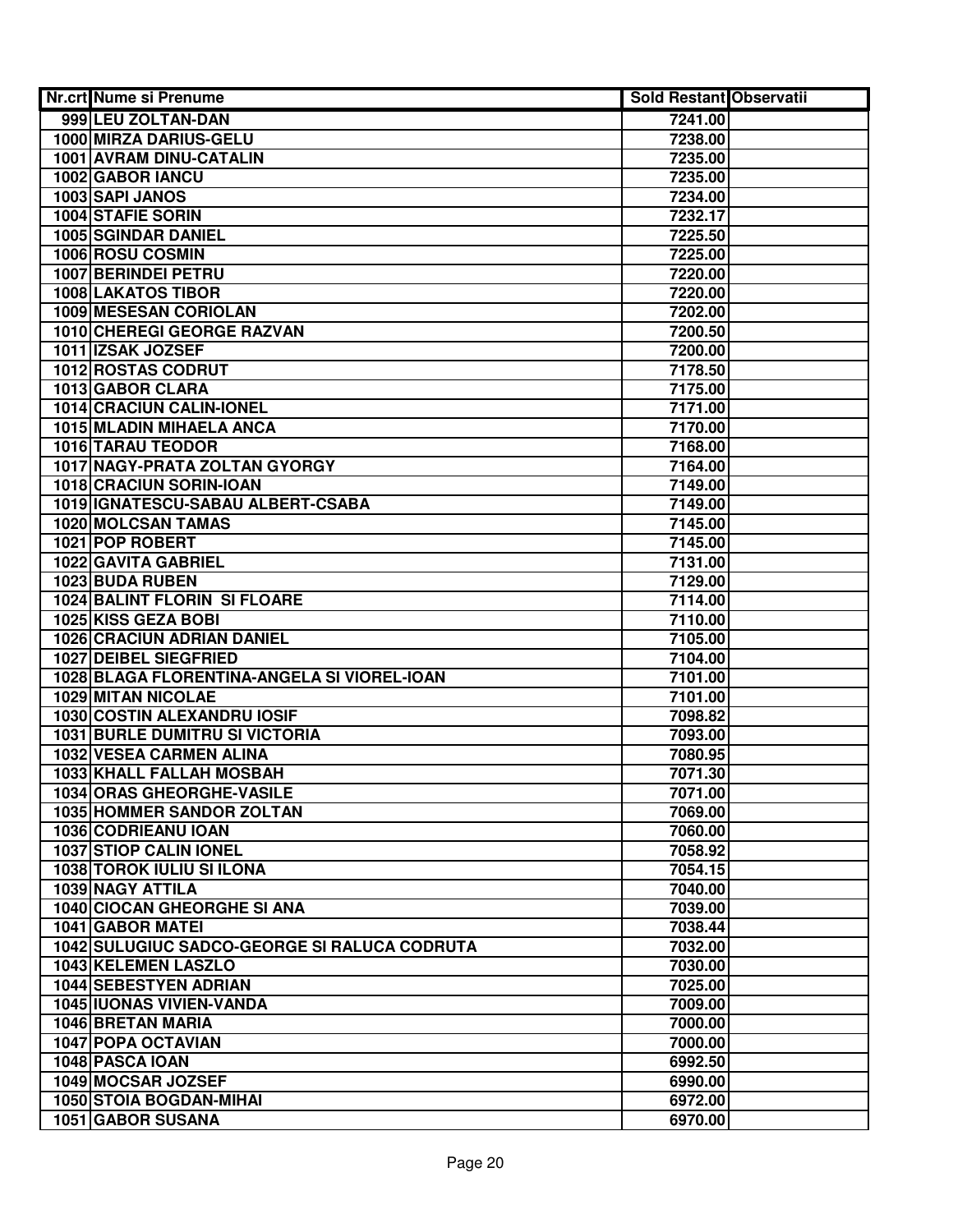| <b>Nr.crt Nume si Prenume</b>                   | <b>Sold Restant Observatii</b> |  |
|-------------------------------------------------|--------------------------------|--|
| 1052 GANA IONUT-GABRIEL                         | 6968.00                        |  |
| 1053 BOB IOAN RADU                              | 6960.00                        |  |
| 1054 POPA ROMEO                                 | 6960.00                        |  |
| 1055 RAT SORIN                                  | 6959.00                        |  |
| <b>1056 ILUTA FLORIN</b>                        | 6949.00                        |  |
| 1057 ONICA ADRIAN-DORU                          | 6948.00                        |  |
| 1058 DEAK ISTVAN                                | 6942.00                        |  |
| <b>1059 SZTOJKA DEMETER</b>                     | 6937.00                        |  |
| 1060 GUG PAVEL SI RAVEICA                       | 6934.00                        |  |
| <b>1061 POP LUCIAN-NICOLAE</b>                  | 6931.00                        |  |
| <b>1062 BACIU CORNEL-CIPRIAN</b>                | 6925.00                        |  |
| 1063 SEBESTYEN MARIN                            | 6925.00                        |  |
| 1064 GABOR STEFAN                               | 6920.00                        |  |
| 1065 RACHITA ANDI-ALIN                          | 6908.00                        |  |
| 1066 CAPOTA OVIDIU                              | 6900.00                        |  |
| <b>1067 CARAIANI BENONI MARIAN</b>              | 6892.00                        |  |
| <b>1068 ISZTOIKA GABOR SI EVA</b>               | 6891.40                        |  |
| <b>1069 CIURAR RADU</b>                         | 6891.00                        |  |
| <b>1070 MATYASI FRANCISC</b>                    | 6890.00                        |  |
| <b>1071 SIME RADU HORIA</b>                     | 6884.00                        |  |
| 1072 BUHAS CALIN-OVIDIU                         | 6876.00                        |  |
| 1073 ILAS MIREL-ALIN                            | 6872.00                        |  |
| 1074 BALOGH TIBOR                               | 6870.00                        |  |
| 1075 RAZVANTA COSMIN PAUL                       | 6870.00                        |  |
| 1076 BOLOCA CRISTIAN                            | 6868.00                        |  |
| 1077 LAZAR SEBASTIAN CONSTANTIN                 | 6867.00                        |  |
| 1078 SILAGHI COSMIN-EMANUEL                     | 6858.00                        |  |
| 1079 MARTIN FLORICA-MARIOARA                    | 6857.00                        |  |
| 1080 CHERECHES FLOARE                           | 6844.00                        |  |
| 1081 BALAN SERGIU-VIRGIL                        | 6841.00                        |  |
| <b>1082 NEMES ALEXANDRU</b>                     | 6840.00                        |  |
| 1083 GABOR IOAN ADRIAN                          | 6834.24                        |  |
| 1084 KOVACS LUMINITA SI IONESCU MUGUREL         | 6833.00                        |  |
| 1085 FARKAS TIBOR                               | 6828.00                        |  |
| 1086 PERNES IOAN CALIN                          | 6826.75                        |  |
| 1087 BORZA EMILIAN                              | 6825.00                        |  |
| 1088 GABOR TEREZ                                | 6823.00                        |  |
| 1089 GHIT IONUT-ALEXANDRU                       | 6810.00                        |  |
| 1090 RADAC AUREL-GHEORGHE                       | 6801.87                        |  |
| 1091 BLAGA GAVRIL SI MARIA                      | 6796.00                        |  |
| 1092 KOVACS ISTVAN                              | 6786.00                        |  |
| <b>1093 GABOR GAVRIL</b>                        | 6784.00                        |  |
| 1094 VARGA IDA                                  | 6780.00                        |  |
| <b>1095 MAGHIAR TRAIAN SI GABRIELA NICOLETA</b> | 6776.00                        |  |
| 1096 IUGA MARIA                                 | 6772.00                        |  |
| <b>1097 NEVELITS MARIUS-LUCIAN</b>              | 6761.00                        |  |
| 1098 MIHAI DOREL-CONSTANTIN                     | 6760.00                        |  |
| <b>1099 IONESCU DORIN SI GABRIELA</b>           | 6757.00                        |  |
| 1100 DEZSI GEZA                                 | 6751.00                        |  |
| 1101 CIOTIR CIPRIAN GEORGE                      | 6747.00                        |  |
| 1102 POPESCU-BALAZS FLORIN                      | 6747.00                        |  |
| <b>1103 LAZAR GHEORGHE</b>                      | 6742.00                        |  |
| 1104 KISS NORBERT                               | 6740.00                        |  |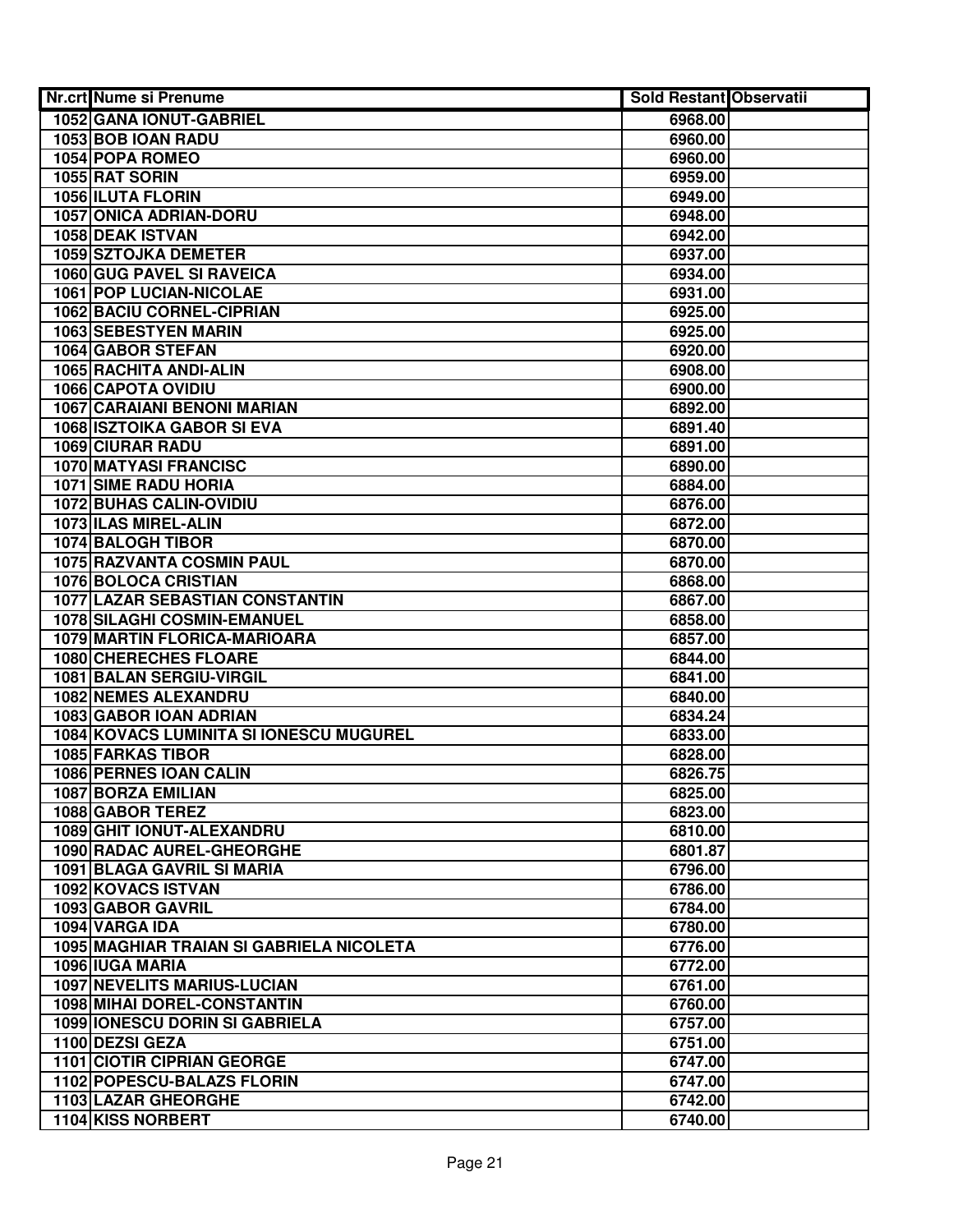| Nr.crt Nume si Prenume                       | <b>Sold Restant Observatii</b> |  |
|----------------------------------------------|--------------------------------|--|
| <b>1105 DRAGAN HORATIU-CHRISTIAN</b>         | 6738.00                        |  |
| 1106 IONESCU GABRIEL RAZVAN                  | 6738.00                        |  |
| 1107 VESA DANIEL                             | 6737.00                        |  |
| <b>1108 DOBLE RADU EUGEN</b>                 | 6731.00                        |  |
| 1109 MICLOS MIRCEA SI GHEORGHINA             | 6728.00                        |  |
| 1110 RANYAK-AMBRO LAURA-DACIANA              | 6722.00                        |  |
| 1111 BONDICI CRINA-FELICIA                   | 6712.04                        |  |
| 1112 BOLONI ARON                             | 6711.00                        |  |
| 1113 MUNTEAN IULIU                           | 6711.00                        |  |
| 1114 HURMUZ SURAJ                            | 6706.00                        |  |
| <b>1115 NYIKA CRISTIAN-MARCEL</b>            | 6702.00                        |  |
| 1116 SUTA VASILE-SEBASTIAN                   | 6700.50                        |  |
| 1117 GORAN NARCISA MADALINA                  | 6700.00                        |  |
| 1118 CIUCA CRISTIAN-ADRIAN                   | 6695.00                        |  |
| 1119 UNGUR CLAUDIU-LIVIU                     | 6686.00                        |  |
| <b>1120 MARIAN CALIN OLIVIU</b>              | 6684.00                        |  |
| <b>1121 ZAHARIE TIBOR</b>                    | 6680.00                        |  |
| <b>1122 BOGDAN FELIX ROLAND</b>              | 6670.00                        |  |
| 1123 FERARU ANNAMARIA-GABRIELLA              | 6670.00                        |  |
| <b>1124 IENCIU VLAD-OCTAVIAN</b>             | 6670.00                        |  |
| 1125 ANDREI CATALIN-GAVRIL                   | 6666.39                        |  |
| <b>1126 MICLE CONSTANTIN</b>                 | 6664.50                        |  |
| 1127 BALOG PETRU                             | 6653.00                        |  |
| <b>1128 TOIE GEORGIANA-BIANCA</b>            | 6653.00                        |  |
| 1129 GABOR MINDRA                            | 6647.00                        |  |
| 1130 BAICAN PETRU CORNEL SI MARIA            | 6641.00                        |  |
| 1131 ITTU MONICA-DORINA                      | 6632.00                        |  |
| 1132 VARGA ALEXANDRU SI PIROSKA              | 6625.00                        |  |
| <b>1133 PURICE IOAN CRISTIAN</b>             | 6619.00                        |  |
| 1134 TARA VLAD GELU                          | 6615.00                        |  |
| 1135 JUDEA CORNELIA-CARMEN                   | 6613.00                        |  |
| 1136 GABOR IANCU                             | 6611.00                        |  |
| <b>1137 GYORI MONIKA</b>                     | 6610.00                        |  |
| 1138 ISZTOIKA STEFAN                         | 6608.00                        |  |
| 1139 CELIK BIROL                             | 6603.00                        |  |
| 1140 STROIU TANASE                           | 6601.00                        |  |
| 1141 ALBUTIU ANGELA<br>1142 MOISIN ALEXANDRU | 6600.00                        |  |
| 1143 NYUZO ERZSEBET                          | 6600.00<br>6600.00             |  |
| <b>1144 KAJCZA ANTON GIULIO</b>              | 6586.00                        |  |
| <b>1145 NECULAI DANIEL</b>                   | 6585.07                        |  |
| <b>1146 LEUCA VIOREL</b>                     | 6580.00                        |  |
| <b>1147 SALAGEAN DANIEL-OLIMPIU</b>          | 6569.00                        |  |
| <b>1148 CSERVAK MIKLOS ZSOLT</b>             | 6567.00                        |  |
| <b>1149 TIRIL RADU-MARIUS</b>                | 6552.00                        |  |
| 1150 GILAU GHEORGHE-CAROL                    | 6546.00                        |  |
| <b>1151 URSACHE IONUT-BOGDAN</b>             | 6546.00                        |  |
| 1152 CORENIUC CLAUDIU-EMIL                   | 6545.00                        |  |
| <b>1153 CIOCAN FLORIAN LUCIAN</b>            | 6542.00                        |  |
| <b>1154 LEURINTIU GAVRIL</b>                 | 6529.00                        |  |
| 1155 PAP ZSOLT PETER                         | 6521.00                        |  |
| 1156 UNGUR GYORGY-JOZSEF                     | 6514.00                        |  |
| <b>1157 TAKACS RENATTA-EDINA</b>             | 6513.00                        |  |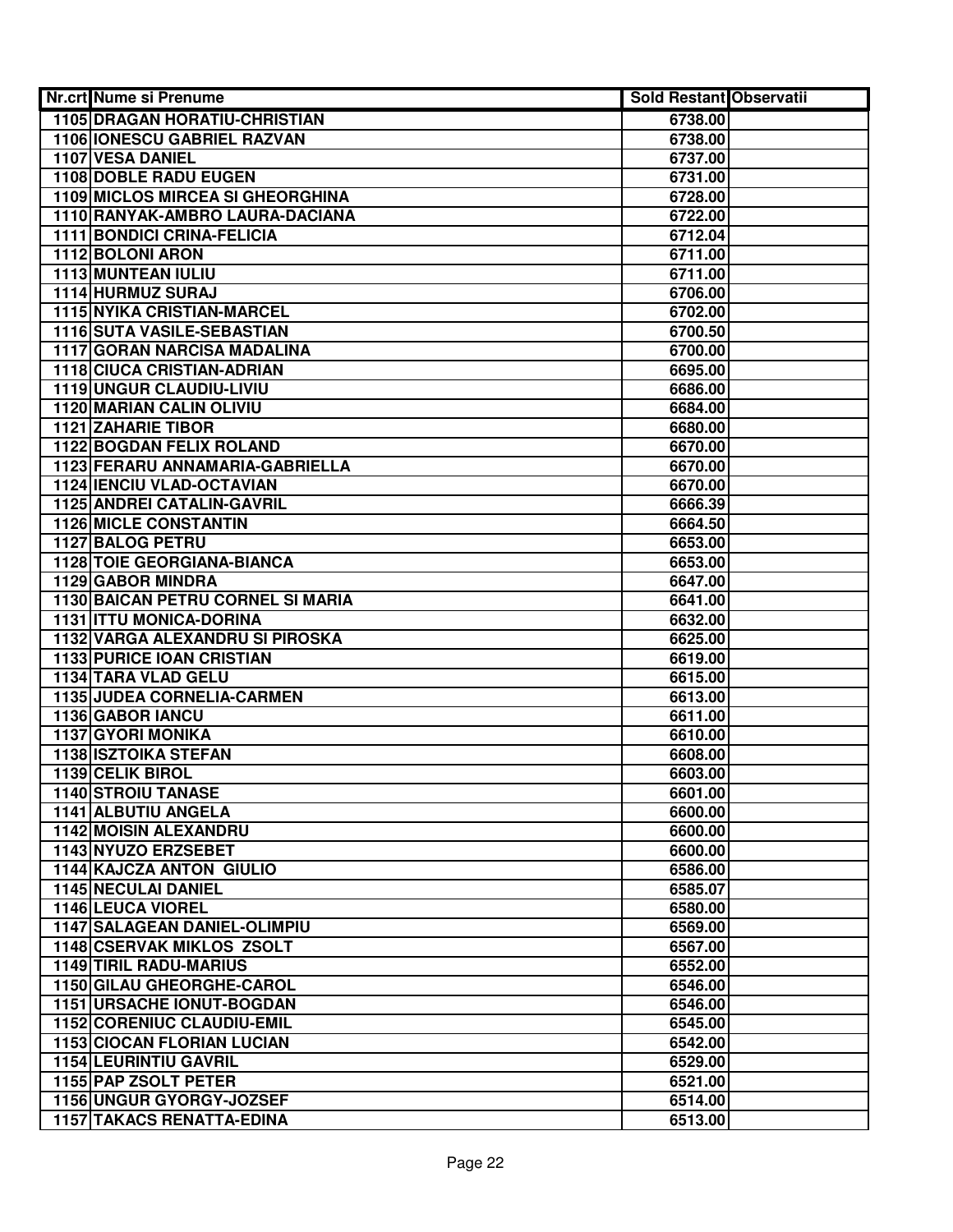| <b>Nr.crt Nume si Prenume</b>                                         | <b>Sold Restant Observatii</b> |                       |
|-----------------------------------------------------------------------|--------------------------------|-----------------------|
| <b>1158 URSU MIHAI-ADRIAN</b>                                         | 6507.50                        |                       |
| 1159 AGH FERENCZ OSZKAR                                               | 6500.00                        |                       |
| 1160 BUDAI IOSIF                                                      | 6500.00                        |                       |
| <b>1161 CAVASDAN REMUS</b>                                            | 6500.00                        |                       |
| 1162 CHILBA DENISA-KRISZTINA                                          | 6500.00                        |                       |
| 1163 DASCAL VIVIANA-IOANA                                             | 6500.00                        |                       |
| <b>1164 LELE MARCEL HORIA</b>                                         | 6500.00                        |                       |
| 1165 NAGY EVA                                                         | 6500.00                        |                       |
| 1166 OSAN ALIN                                                        | 6500.00                        |                       |
| 1167 SASS SANDOR-JOZSEF                                               | 6500.00                        |                       |
| 1168 SILAGHI ARPAD                                                    | 6500.00                        |                       |
| 1169 POPA HORIA-RADU SI MIHAELA                                       | 6497.00                        |                       |
| 1170 MAKAI CAROL                                                      | 6490.00                        |                       |
| 1171 PATAKI-HASAS EMIL                                                | 6490.00                        |                       |
| <b>1172 MUTIU CRISTIAN</b>                                            | 6486.00                        |                       |
| <b>1173 TINC ALIN-FLORIN</b>                                          | 6475.00                        |                       |
| <b>1174 OTVOS CLAUDIU PETRU</b>                                       | 6470.00                        |                       |
| <b>1175 CHITARU ALEXANDRA - RAMONA</b>                                | 6463.00                        |                       |
| <b>1176 BERINDE RADU SI DIANA</b>                                     | 6461.50                        |                       |
| <b>1177 BRATA MARIA</b>                                               | 6461.00                        |                       |
| <b>1178 CIURAR ROBERT</b>                                             | 6460.00                        |                       |
| 1179 NACA IOANA-MARIANA                                               | 6460.00                        |                       |
| <b>1180 LINGURAR MARIN</b>                                            | 6457.00                        |                       |
| 1181 ALFOLDI SERGIU ALIN                                              | 6455.66                        |                       |
| <b>1182 ANCSAN VASILE CIPRIAN SI AURICA</b>                           | 6451.00                        |                       |
| 1183 POPAN IOAN                                                       | 6440.00                        |                       |
| 1184 RUSKA-BANDA LASZLO                                               | 6433.00                        |                       |
| 1185 TRIPE IULIANA-NICOLETA                                           | 6430.00                        |                       |
| 1186 POP NADIA-ILEANA                                                 | 6422.00                        |                       |
| 1187 BARA MIRELA AURELIA                                              | 6421.00                        |                       |
| <b>1188 MIHAI GHEORGHE</b>                                            | 6420.00                        |                       |
| 1189 HANIS ZSOLT                                                      | 6400.00                        |                       |
| 1190 MEDVE IOAN                                                       | 6400.00                        |                       |
| 1191 LUNCAN PETRU                                                     | 6398.00                        |                       |
| <b>1192 TIRITEU FRANCISC</b>                                          | 6392.53                        |                       |
| 1193 FERENT EDUARD                                                    | 6383.45                        |                       |
| 1194 SANDOR-BARLEA ZOLTAN                                             | 6376.00                        |                       |
| 1195 BARNA LASZLO-AURELIAN                                            | 6363.00                        |                       |
| 1196 FORT IONUT-CRISTIAN                                              | 6361.00                        |                       |
| <b>1197 URSADAN EMIL SI CORNELIA</b>                                  | 6358.00                        |                       |
| <b>1198 FERARIU BOGDAN IOAN</b><br><b>1199 VAIDA DORIN SI DANIELA</b> | 6351.50                        |                       |
| <b>1200 ALBUTIU DOREL-DUMITRU</b>                                     | 6348.00                        |                       |
| <b>1201 GABOR STEFAN</b>                                              | 6345.00<br>6339.00             |                       |
| 1202 GABOR GABOR                                                      |                                |                       |
| <b>1203 BACIU DACIAN-CONSTANTIN</b>                                   | 6332.02<br>6332.00             |                       |
| <b>1204 CATAUDELLA GIORGIO</b>                                        | 6325.00                        |                       |
| <b>1205 PATCAS CRISTIAN BOGDAN</b>                                    | 6320.00                        |                       |
| <b>1206 CIORBA MARIUS</b>                                             | 6310.00                        |                       |
| 1207 TEM STEFAN-PETRU-EMERIC                                          | 6303.00                        |                       |
| 1208 COSMA LENNON-LEVENTE-KRISZTIAN                                   |                                | 6293.00 PROCES PE ROL |
| <b>1209 CIUCIUMIS STEFAN-DUMITRU</b>                                  | 6290.00                        |                       |
| 1210 BREK GAVRIL-ZOLTAN                                               | 6281.00                        |                       |
|                                                                       |                                |                       |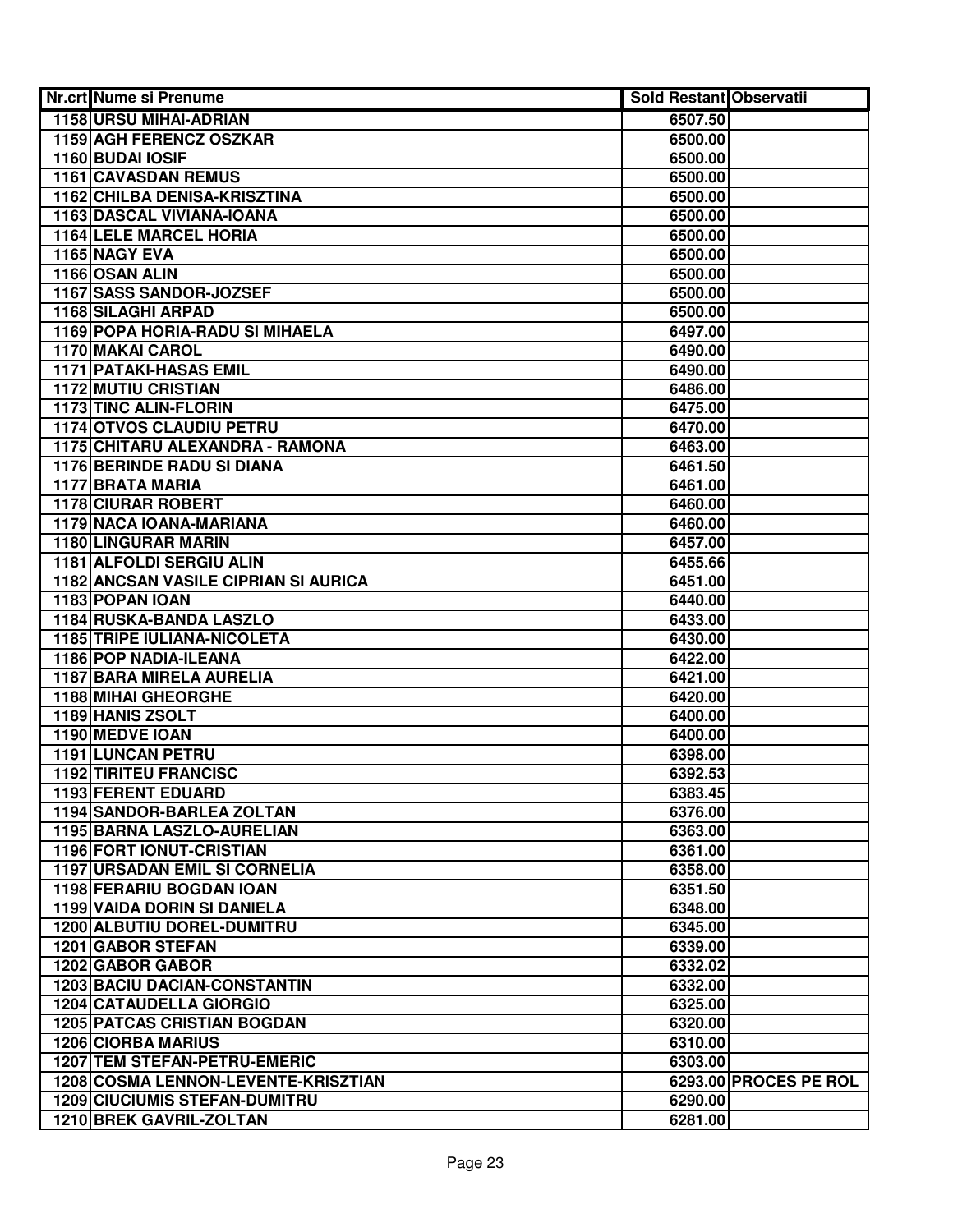| <b>Nr.crt Nume si Prenume</b>                | <b>Sold Restant Observatii</b> |  |
|----------------------------------------------|--------------------------------|--|
| 1211 MUNTEANU NELU-MIRCEA                    | 6280.00                        |  |
| 1212 MARIAN MIRCEA                           | 6278.00                        |  |
| 1213 KISS CSABA                              | 6271.00                        |  |
| 1214 ZARAU GABRIEL                           | 6270.00                        |  |
| 1215 BORA-GUT ILIE                           | 6266.41                        |  |
| 1216 PETRICAU ALINA-VASILICA                 | 6266.00                        |  |
| 1217 BIGASZ MAGDALENA ROZALIA SI DANIEL      | 6250.00                        |  |
| <b>1218 VISOVAN CIPRIAN</b>                  | 6250.00                        |  |
| 1219 ZVAGYURA ZSIROS                         | 6250.00                        |  |
| 1220 DAVID DANIEL-VIRGIL                     | 6245.00                        |  |
| 1221 KUKLA ISTVAN ROBERT                     | 6243.00                        |  |
| 1222 KARACSONYI MARGARETA                    | 6236.00                        |  |
| <b>1223 GRIGORAS DUMITRU</b>                 | 6234.27                        |  |
| <b>1224 MALAIES OCTAVIAN</b>                 | 6208.00                        |  |
| <b>1225 UR IOSIF</b>                         | 6206.00                        |  |
| <b>1226 CABA CALIN FLORENTIN</b>             | 6202.00                        |  |
| <b>1227 SARB ADRIAN-DANIEL</b>               | 6202.00                        |  |
| 1228 ASTEFANOAEI LUCIAN-FLORENTIN            | 6200.00                        |  |
| <b>1229 HAVRINCEA DANIEL-NONY</b>            | 6200.00                        |  |
| <b>1230 SABAU KAROLY</b>                     | 6199.00                        |  |
| 1231 PELE EUGEN-CATALIN                      | 6197.00                        |  |
| 1232 GABOR GABRIEL                           | 6195.00                        |  |
| 1233 HALACU LUCIAN-GHEORGHE                  | 6185.00                        |  |
| 1234 VIDICAN GABRIEL-OVIDIU                  | 6176.00                        |  |
| 1235 CIURAR LAIE                             | 6174.00                        |  |
| <b>1236 TIVADAR GAVRIL</b>                   | 6171.00                        |  |
| 1237 GHIURO DINU SORIN                       | 6170.00                        |  |
| 1238 POPA FLORIAN                            | 6166.00                        |  |
| <b>1239 BUDA CRISTIAN AUREL</b>              | 6164.00                        |  |
| 1240 IHAB M.I.ABUALKHIR                      | 6160.00                        |  |
| <b>1241 PUSKAS MIKLOS-ZOLTAN</b>             | 6160.00                        |  |
| 1242 ROSTAS IOAN-DOLAR                       | 6160.00                        |  |
| <b>1243 IOVANOVICI MILAN IONUT</b>           | 6159.40                        |  |
| <b>1244 COSTEA FLORIAN DAVID</b>             | 6156.00                        |  |
| <b>1245 ISZTOYKA GABOR</b>                   | 6150.00                        |  |
| 1246 GHENGHIU LAURENTIU-RADU                 | 6137.08                        |  |
| <b>1247 MICH AGNETA</b>                      | 6135.00                        |  |
| 1248 POP MIHAELA-LILIANA                     | 6131.00                        |  |
| <b>1249 BONCEA IOAN-LAVINIU</b>              | 6126.28                        |  |
| 1250 DURMAZ HAMZA                            | 6124.00                        |  |
| 1251 IUONAS CORNELIU-REMUS SI ILDIKO GYONGYI | 6124.00                        |  |
| 1252 BULZAN VIOREL-CALIN                     | 6121.00                        |  |
| <b>1253 GABOR RUPI</b>                       | 6120.00                        |  |
| 1254 KAPALAI LORANT BELA                     | 6120.00                        |  |
| <b>1255 PADUREAN MARIN FLORIN</b>            | 6110.00                        |  |
| <b>1256 STATE VASILE</b>                     | 6101.03                        |  |
| <b>1257 PALL CSABA SANDOR</b>                | 6100.00                        |  |
| 1258 KHAN FARAZ                              | 6099.00                        |  |
| 1259 CABA DANIELA                            | 6098.00                        |  |
| <b>1260 ISTOICA IOAN SI TEREZ</b>            | 6085.00                        |  |
| 1261 RUGAN IOAN                              | 6080.00                        |  |
| <b>1262 BARBONTA CORINA IOANA</b>            | 6078.00                        |  |
| <b>1263 NASTA MARINELA LIANA</b>             | 6074.00                        |  |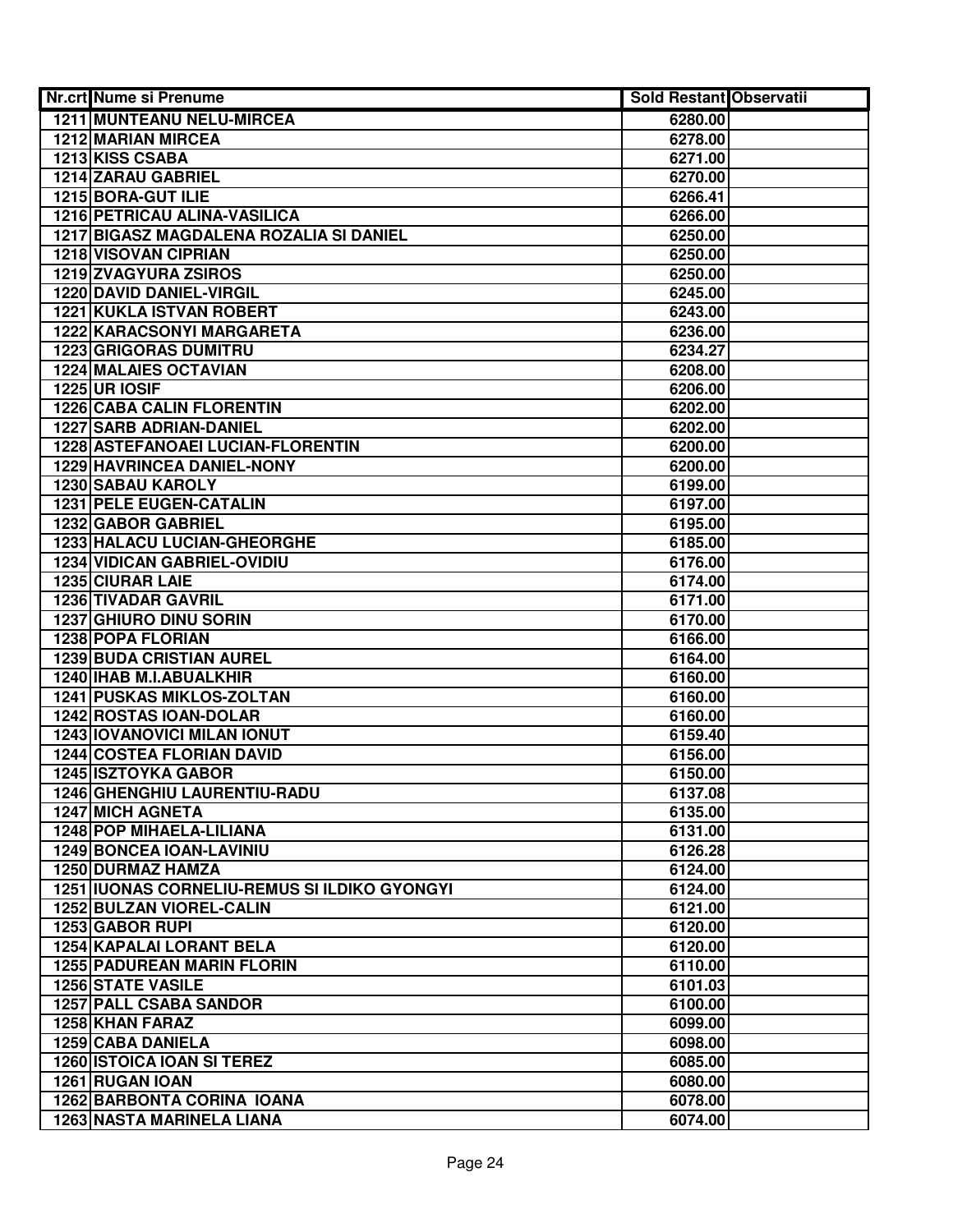| 1264 PASCA-TANC BIANCA-CLARA<br>6074.00<br>1265 GABOR GABOR<br>6069.28<br>1266 DOMOCOS FLORIN<br>6069.00<br><b>1267 SIMOC SILVIA</b><br>6064.00<br>1268 COVACIU ALEXANDRU<br>6063.00<br><b>1269 SAMU SORIN MIHAI</b><br>6061.00<br>1270 POP OVIDIU-DORIN<br>6060.53<br>1271 BOITOR CAROL<br>6053.00<br><b>1272 TOTH STEFAN SI KATALIN</b><br>6050.00 PROCES PE ROL<br><b>1273 STOICA LUDOVIC</b><br>6049.00<br>1274 BITIS IOAN<br>6048.00<br><b>1275 SUCIU VIOREL FLORIN</b><br>6040.00<br>1276 GABOR PETRU<br>6037.00<br>1277 BALOGH IOSIF<br>6030.00<br><b>1278 BORSI MIHAELA-VIRGINIA</b><br>6026.00<br><b>1279 CORBUT PAUL-SEBASTIAN</b><br>6025.00<br>1280 LAKATOS ERZSEBET-NOEMI<br>6025.00<br><b>1281 GABOR MATEI</b><br>6023.00<br>1282 BLAGOE-BREDICEANU CRISTIAN-FLAVIUS<br>6014.00<br><b>1283 FORGACIU SEBASTIAN</b><br>6007.00<br><b>1284 MATICAS IOAN-EMILIAN</b><br>6003.00<br>1285 AL EZZEH TAREQ AHMAD TALAB<br>6000.00<br>1286 AMBRUS CLAUDIA<br>6000.00<br>1287 APOSTOL LETITIA-MIHAELA<br>6000.00<br>1288 BIRTA CRISTINA-IOANA<br>6000.00<br><b>1289 BODNAR IOANA TEODORA</b><br>6000.00<br>1290 BOTH ZSOLT<br>6000.00<br><b>1291 BRINDUS OLIMPIA</b><br>6000.00<br><b>1292 BRONT VIORICA-ALINA</b><br>6000.00<br>1293 BUDAI KAROLY-ROBERT<br>6000.00<br><b>1294 BULGARU FLORIN</b><br>6000.00<br>1295 BUNTA DAN-PETRU<br>6000.00<br>1296 BUSUIOC ANAMARIA-FLORINA<br>6000.00<br><b>1297 CHIS MARIUS-DANIEL</b><br>6000.00<br><b>1298 COLCER CORINA</b><br>6000.00<br>1299 CSOKA ATTILA<br>6000.00<br>1300 DAROCZI ERZSEBET<br>6000.00<br>1301 DE SMET MEDA<br>6000.00<br>1302 DOMJAN CAROL ZSOLT<br>6000.00<br>1303 FLONTA DANIEL<br>6000.00<br><b>1304 FOIT DANUT VIOREL</b><br>6000.00<br>1305 GERGELY KAROLY<br>6000.00<br>1306 GLATZ SANDOR-JOZSEF<br>6000.00<br><b>1307 HANGA GEANINA-CLAUDIA</b><br>6000.00<br>1308 HERMAN ROZALIA-IZABELA<br>6000.00<br><b>1309 IVAN LUCIAN-ARON</b><br>6000.00<br>1310 JUCAN AUGUSTIN-DOREL<br>6000.00<br>1311 KILINC MARIA<br>6000.00<br>1312 LASZLO ILDIKO MARIA<br>6000.00<br>1313 LAZA FLOARE<br>6000.00<br>1314 LAZAR- POJEGA CRISTIAN IOAN<br>6000.00<br><b>1315 LECHINTEANU EUGEN</b><br>6000.00<br>1316 MAGHIAR SPERANTA-ADINA<br>6000.00 | Nr.crt Nume si Prenume | Sold Restant Observatii |  |
|---------------------------------------------------------------------------------------------------------------------------------------------------------------------------------------------------------------------------------------------------------------------------------------------------------------------------------------------------------------------------------------------------------------------------------------------------------------------------------------------------------------------------------------------------------------------------------------------------------------------------------------------------------------------------------------------------------------------------------------------------------------------------------------------------------------------------------------------------------------------------------------------------------------------------------------------------------------------------------------------------------------------------------------------------------------------------------------------------------------------------------------------------------------------------------------------------------------------------------------------------------------------------------------------------------------------------------------------------------------------------------------------------------------------------------------------------------------------------------------------------------------------------------------------------------------------------------------------------------------------------------------------------------------------------------------------------------------------------------------------------------------------------------------------------------------------------------------------------------------------------------------------------------------------------------------------------------------------------------------------------------------------------------------------------------------------------------------------------------------------------------------------------------------------------------------------------------------|------------------------|-------------------------|--|
|                                                                                                                                                                                                                                                                                                                                                                                                                                                                                                                                                                                                                                                                                                                                                                                                                                                                                                                                                                                                                                                                                                                                                                                                                                                                                                                                                                                                                                                                                                                                                                                                                                                                                                                                                                                                                                                                                                                                                                                                                                                                                                                                                                                                               |                        |                         |  |
|                                                                                                                                                                                                                                                                                                                                                                                                                                                                                                                                                                                                                                                                                                                                                                                                                                                                                                                                                                                                                                                                                                                                                                                                                                                                                                                                                                                                                                                                                                                                                                                                                                                                                                                                                                                                                                                                                                                                                                                                                                                                                                                                                                                                               |                        |                         |  |
|                                                                                                                                                                                                                                                                                                                                                                                                                                                                                                                                                                                                                                                                                                                                                                                                                                                                                                                                                                                                                                                                                                                                                                                                                                                                                                                                                                                                                                                                                                                                                                                                                                                                                                                                                                                                                                                                                                                                                                                                                                                                                                                                                                                                               |                        |                         |  |
|                                                                                                                                                                                                                                                                                                                                                                                                                                                                                                                                                                                                                                                                                                                                                                                                                                                                                                                                                                                                                                                                                                                                                                                                                                                                                                                                                                                                                                                                                                                                                                                                                                                                                                                                                                                                                                                                                                                                                                                                                                                                                                                                                                                                               |                        |                         |  |
|                                                                                                                                                                                                                                                                                                                                                                                                                                                                                                                                                                                                                                                                                                                                                                                                                                                                                                                                                                                                                                                                                                                                                                                                                                                                                                                                                                                                                                                                                                                                                                                                                                                                                                                                                                                                                                                                                                                                                                                                                                                                                                                                                                                                               |                        |                         |  |
|                                                                                                                                                                                                                                                                                                                                                                                                                                                                                                                                                                                                                                                                                                                                                                                                                                                                                                                                                                                                                                                                                                                                                                                                                                                                                                                                                                                                                                                                                                                                                                                                                                                                                                                                                                                                                                                                                                                                                                                                                                                                                                                                                                                                               |                        |                         |  |
|                                                                                                                                                                                                                                                                                                                                                                                                                                                                                                                                                                                                                                                                                                                                                                                                                                                                                                                                                                                                                                                                                                                                                                                                                                                                                                                                                                                                                                                                                                                                                                                                                                                                                                                                                                                                                                                                                                                                                                                                                                                                                                                                                                                                               |                        |                         |  |
|                                                                                                                                                                                                                                                                                                                                                                                                                                                                                                                                                                                                                                                                                                                                                                                                                                                                                                                                                                                                                                                                                                                                                                                                                                                                                                                                                                                                                                                                                                                                                                                                                                                                                                                                                                                                                                                                                                                                                                                                                                                                                                                                                                                                               |                        |                         |  |
|                                                                                                                                                                                                                                                                                                                                                                                                                                                                                                                                                                                                                                                                                                                                                                                                                                                                                                                                                                                                                                                                                                                                                                                                                                                                                                                                                                                                                                                                                                                                                                                                                                                                                                                                                                                                                                                                                                                                                                                                                                                                                                                                                                                                               |                        |                         |  |
|                                                                                                                                                                                                                                                                                                                                                                                                                                                                                                                                                                                                                                                                                                                                                                                                                                                                                                                                                                                                                                                                                                                                                                                                                                                                                                                                                                                                                                                                                                                                                                                                                                                                                                                                                                                                                                                                                                                                                                                                                                                                                                                                                                                                               |                        |                         |  |
|                                                                                                                                                                                                                                                                                                                                                                                                                                                                                                                                                                                                                                                                                                                                                                                                                                                                                                                                                                                                                                                                                                                                                                                                                                                                                                                                                                                                                                                                                                                                                                                                                                                                                                                                                                                                                                                                                                                                                                                                                                                                                                                                                                                                               |                        |                         |  |
|                                                                                                                                                                                                                                                                                                                                                                                                                                                                                                                                                                                                                                                                                                                                                                                                                                                                                                                                                                                                                                                                                                                                                                                                                                                                                                                                                                                                                                                                                                                                                                                                                                                                                                                                                                                                                                                                                                                                                                                                                                                                                                                                                                                                               |                        |                         |  |
|                                                                                                                                                                                                                                                                                                                                                                                                                                                                                                                                                                                                                                                                                                                                                                                                                                                                                                                                                                                                                                                                                                                                                                                                                                                                                                                                                                                                                                                                                                                                                                                                                                                                                                                                                                                                                                                                                                                                                                                                                                                                                                                                                                                                               |                        |                         |  |
|                                                                                                                                                                                                                                                                                                                                                                                                                                                                                                                                                                                                                                                                                                                                                                                                                                                                                                                                                                                                                                                                                                                                                                                                                                                                                                                                                                                                                                                                                                                                                                                                                                                                                                                                                                                                                                                                                                                                                                                                                                                                                                                                                                                                               |                        |                         |  |
|                                                                                                                                                                                                                                                                                                                                                                                                                                                                                                                                                                                                                                                                                                                                                                                                                                                                                                                                                                                                                                                                                                                                                                                                                                                                                                                                                                                                                                                                                                                                                                                                                                                                                                                                                                                                                                                                                                                                                                                                                                                                                                                                                                                                               |                        |                         |  |
|                                                                                                                                                                                                                                                                                                                                                                                                                                                                                                                                                                                                                                                                                                                                                                                                                                                                                                                                                                                                                                                                                                                                                                                                                                                                                                                                                                                                                                                                                                                                                                                                                                                                                                                                                                                                                                                                                                                                                                                                                                                                                                                                                                                                               |                        |                         |  |
|                                                                                                                                                                                                                                                                                                                                                                                                                                                                                                                                                                                                                                                                                                                                                                                                                                                                                                                                                                                                                                                                                                                                                                                                                                                                                                                                                                                                                                                                                                                                                                                                                                                                                                                                                                                                                                                                                                                                                                                                                                                                                                                                                                                                               |                        |                         |  |
|                                                                                                                                                                                                                                                                                                                                                                                                                                                                                                                                                                                                                                                                                                                                                                                                                                                                                                                                                                                                                                                                                                                                                                                                                                                                                                                                                                                                                                                                                                                                                                                                                                                                                                                                                                                                                                                                                                                                                                                                                                                                                                                                                                                                               |                        |                         |  |
|                                                                                                                                                                                                                                                                                                                                                                                                                                                                                                                                                                                                                                                                                                                                                                                                                                                                                                                                                                                                                                                                                                                                                                                                                                                                                                                                                                                                                                                                                                                                                                                                                                                                                                                                                                                                                                                                                                                                                                                                                                                                                                                                                                                                               |                        |                         |  |
|                                                                                                                                                                                                                                                                                                                                                                                                                                                                                                                                                                                                                                                                                                                                                                                                                                                                                                                                                                                                                                                                                                                                                                                                                                                                                                                                                                                                                                                                                                                                                                                                                                                                                                                                                                                                                                                                                                                                                                                                                                                                                                                                                                                                               |                        |                         |  |
|                                                                                                                                                                                                                                                                                                                                                                                                                                                                                                                                                                                                                                                                                                                                                                                                                                                                                                                                                                                                                                                                                                                                                                                                                                                                                                                                                                                                                                                                                                                                                                                                                                                                                                                                                                                                                                                                                                                                                                                                                                                                                                                                                                                                               |                        |                         |  |
|                                                                                                                                                                                                                                                                                                                                                                                                                                                                                                                                                                                                                                                                                                                                                                                                                                                                                                                                                                                                                                                                                                                                                                                                                                                                                                                                                                                                                                                                                                                                                                                                                                                                                                                                                                                                                                                                                                                                                                                                                                                                                                                                                                                                               |                        |                         |  |
|                                                                                                                                                                                                                                                                                                                                                                                                                                                                                                                                                                                                                                                                                                                                                                                                                                                                                                                                                                                                                                                                                                                                                                                                                                                                                                                                                                                                                                                                                                                                                                                                                                                                                                                                                                                                                                                                                                                                                                                                                                                                                                                                                                                                               |                        |                         |  |
|                                                                                                                                                                                                                                                                                                                                                                                                                                                                                                                                                                                                                                                                                                                                                                                                                                                                                                                                                                                                                                                                                                                                                                                                                                                                                                                                                                                                                                                                                                                                                                                                                                                                                                                                                                                                                                                                                                                                                                                                                                                                                                                                                                                                               |                        |                         |  |
|                                                                                                                                                                                                                                                                                                                                                                                                                                                                                                                                                                                                                                                                                                                                                                                                                                                                                                                                                                                                                                                                                                                                                                                                                                                                                                                                                                                                                                                                                                                                                                                                                                                                                                                                                                                                                                                                                                                                                                                                                                                                                                                                                                                                               |                        |                         |  |
|                                                                                                                                                                                                                                                                                                                                                                                                                                                                                                                                                                                                                                                                                                                                                                                                                                                                                                                                                                                                                                                                                                                                                                                                                                                                                                                                                                                                                                                                                                                                                                                                                                                                                                                                                                                                                                                                                                                                                                                                                                                                                                                                                                                                               |                        |                         |  |
|                                                                                                                                                                                                                                                                                                                                                                                                                                                                                                                                                                                                                                                                                                                                                                                                                                                                                                                                                                                                                                                                                                                                                                                                                                                                                                                                                                                                                                                                                                                                                                                                                                                                                                                                                                                                                                                                                                                                                                                                                                                                                                                                                                                                               |                        |                         |  |
|                                                                                                                                                                                                                                                                                                                                                                                                                                                                                                                                                                                                                                                                                                                                                                                                                                                                                                                                                                                                                                                                                                                                                                                                                                                                                                                                                                                                                                                                                                                                                                                                                                                                                                                                                                                                                                                                                                                                                                                                                                                                                                                                                                                                               |                        |                         |  |
|                                                                                                                                                                                                                                                                                                                                                                                                                                                                                                                                                                                                                                                                                                                                                                                                                                                                                                                                                                                                                                                                                                                                                                                                                                                                                                                                                                                                                                                                                                                                                                                                                                                                                                                                                                                                                                                                                                                                                                                                                                                                                                                                                                                                               |                        |                         |  |
|                                                                                                                                                                                                                                                                                                                                                                                                                                                                                                                                                                                                                                                                                                                                                                                                                                                                                                                                                                                                                                                                                                                                                                                                                                                                                                                                                                                                                                                                                                                                                                                                                                                                                                                                                                                                                                                                                                                                                                                                                                                                                                                                                                                                               |                        |                         |  |
|                                                                                                                                                                                                                                                                                                                                                                                                                                                                                                                                                                                                                                                                                                                                                                                                                                                                                                                                                                                                                                                                                                                                                                                                                                                                                                                                                                                                                                                                                                                                                                                                                                                                                                                                                                                                                                                                                                                                                                                                                                                                                                                                                                                                               |                        |                         |  |
|                                                                                                                                                                                                                                                                                                                                                                                                                                                                                                                                                                                                                                                                                                                                                                                                                                                                                                                                                                                                                                                                                                                                                                                                                                                                                                                                                                                                                                                                                                                                                                                                                                                                                                                                                                                                                                                                                                                                                                                                                                                                                                                                                                                                               |                        |                         |  |
|                                                                                                                                                                                                                                                                                                                                                                                                                                                                                                                                                                                                                                                                                                                                                                                                                                                                                                                                                                                                                                                                                                                                                                                                                                                                                                                                                                                                                                                                                                                                                                                                                                                                                                                                                                                                                                                                                                                                                                                                                                                                                                                                                                                                               |                        |                         |  |
|                                                                                                                                                                                                                                                                                                                                                                                                                                                                                                                                                                                                                                                                                                                                                                                                                                                                                                                                                                                                                                                                                                                                                                                                                                                                                                                                                                                                                                                                                                                                                                                                                                                                                                                                                                                                                                                                                                                                                                                                                                                                                                                                                                                                               |                        |                         |  |
|                                                                                                                                                                                                                                                                                                                                                                                                                                                                                                                                                                                                                                                                                                                                                                                                                                                                                                                                                                                                                                                                                                                                                                                                                                                                                                                                                                                                                                                                                                                                                                                                                                                                                                                                                                                                                                                                                                                                                                                                                                                                                                                                                                                                               |                        |                         |  |
|                                                                                                                                                                                                                                                                                                                                                                                                                                                                                                                                                                                                                                                                                                                                                                                                                                                                                                                                                                                                                                                                                                                                                                                                                                                                                                                                                                                                                                                                                                                                                                                                                                                                                                                                                                                                                                                                                                                                                                                                                                                                                                                                                                                                               |                        |                         |  |
|                                                                                                                                                                                                                                                                                                                                                                                                                                                                                                                                                                                                                                                                                                                                                                                                                                                                                                                                                                                                                                                                                                                                                                                                                                                                                                                                                                                                                                                                                                                                                                                                                                                                                                                                                                                                                                                                                                                                                                                                                                                                                                                                                                                                               |                        |                         |  |
|                                                                                                                                                                                                                                                                                                                                                                                                                                                                                                                                                                                                                                                                                                                                                                                                                                                                                                                                                                                                                                                                                                                                                                                                                                                                                                                                                                                                                                                                                                                                                                                                                                                                                                                                                                                                                                                                                                                                                                                                                                                                                                                                                                                                               |                        |                         |  |
|                                                                                                                                                                                                                                                                                                                                                                                                                                                                                                                                                                                                                                                                                                                                                                                                                                                                                                                                                                                                                                                                                                                                                                                                                                                                                                                                                                                                                                                                                                                                                                                                                                                                                                                                                                                                                                                                                                                                                                                                                                                                                                                                                                                                               |                        |                         |  |
|                                                                                                                                                                                                                                                                                                                                                                                                                                                                                                                                                                                                                                                                                                                                                                                                                                                                                                                                                                                                                                                                                                                                                                                                                                                                                                                                                                                                                                                                                                                                                                                                                                                                                                                                                                                                                                                                                                                                                                                                                                                                                                                                                                                                               |                        |                         |  |
|                                                                                                                                                                                                                                                                                                                                                                                                                                                                                                                                                                                                                                                                                                                                                                                                                                                                                                                                                                                                                                                                                                                                                                                                                                                                                                                                                                                                                                                                                                                                                                                                                                                                                                                                                                                                                                                                                                                                                                                                                                                                                                                                                                                                               |                        |                         |  |
|                                                                                                                                                                                                                                                                                                                                                                                                                                                                                                                                                                                                                                                                                                                                                                                                                                                                                                                                                                                                                                                                                                                                                                                                                                                                                                                                                                                                                                                                                                                                                                                                                                                                                                                                                                                                                                                                                                                                                                                                                                                                                                                                                                                                               |                        |                         |  |
|                                                                                                                                                                                                                                                                                                                                                                                                                                                                                                                                                                                                                                                                                                                                                                                                                                                                                                                                                                                                                                                                                                                                                                                                                                                                                                                                                                                                                                                                                                                                                                                                                                                                                                                                                                                                                                                                                                                                                                                                                                                                                                                                                                                                               |                        |                         |  |
|                                                                                                                                                                                                                                                                                                                                                                                                                                                                                                                                                                                                                                                                                                                                                                                                                                                                                                                                                                                                                                                                                                                                                                                                                                                                                                                                                                                                                                                                                                                                                                                                                                                                                                                                                                                                                                                                                                                                                                                                                                                                                                                                                                                                               |                        |                         |  |
|                                                                                                                                                                                                                                                                                                                                                                                                                                                                                                                                                                                                                                                                                                                                                                                                                                                                                                                                                                                                                                                                                                                                                                                                                                                                                                                                                                                                                                                                                                                                                                                                                                                                                                                                                                                                                                                                                                                                                                                                                                                                                                                                                                                                               |                        |                         |  |
|                                                                                                                                                                                                                                                                                                                                                                                                                                                                                                                                                                                                                                                                                                                                                                                                                                                                                                                                                                                                                                                                                                                                                                                                                                                                                                                                                                                                                                                                                                                                                                                                                                                                                                                                                                                                                                                                                                                                                                                                                                                                                                                                                                                                               |                        |                         |  |
|                                                                                                                                                                                                                                                                                                                                                                                                                                                                                                                                                                                                                                                                                                                                                                                                                                                                                                                                                                                                                                                                                                                                                                                                                                                                                                                                                                                                                                                                                                                                                                                                                                                                                                                                                                                                                                                                                                                                                                                                                                                                                                                                                                                                               |                        |                         |  |
|                                                                                                                                                                                                                                                                                                                                                                                                                                                                                                                                                                                                                                                                                                                                                                                                                                                                                                                                                                                                                                                                                                                                                                                                                                                                                                                                                                                                                                                                                                                                                                                                                                                                                                                                                                                                                                                                                                                                                                                                                                                                                                                                                                                                               |                        |                         |  |
|                                                                                                                                                                                                                                                                                                                                                                                                                                                                                                                                                                                                                                                                                                                                                                                                                                                                                                                                                                                                                                                                                                                                                                                                                                                                                                                                                                                                                                                                                                                                                                                                                                                                                                                                                                                                                                                                                                                                                                                                                                                                                                                                                                                                               |                        |                         |  |
|                                                                                                                                                                                                                                                                                                                                                                                                                                                                                                                                                                                                                                                                                                                                                                                                                                                                                                                                                                                                                                                                                                                                                                                                                                                                                                                                                                                                                                                                                                                                                                                                                                                                                                                                                                                                                                                                                                                                                                                                                                                                                                                                                                                                               |                        |                         |  |
|                                                                                                                                                                                                                                                                                                                                                                                                                                                                                                                                                                                                                                                                                                                                                                                                                                                                                                                                                                                                                                                                                                                                                                                                                                                                                                                                                                                                                                                                                                                                                                                                                                                                                                                                                                                                                                                                                                                                                                                                                                                                                                                                                                                                               |                        |                         |  |
|                                                                                                                                                                                                                                                                                                                                                                                                                                                                                                                                                                                                                                                                                                                                                                                                                                                                                                                                                                                                                                                                                                                                                                                                                                                                                                                                                                                                                                                                                                                                                                                                                                                                                                                                                                                                                                                                                                                                                                                                                                                                                                                                                                                                               |                        |                         |  |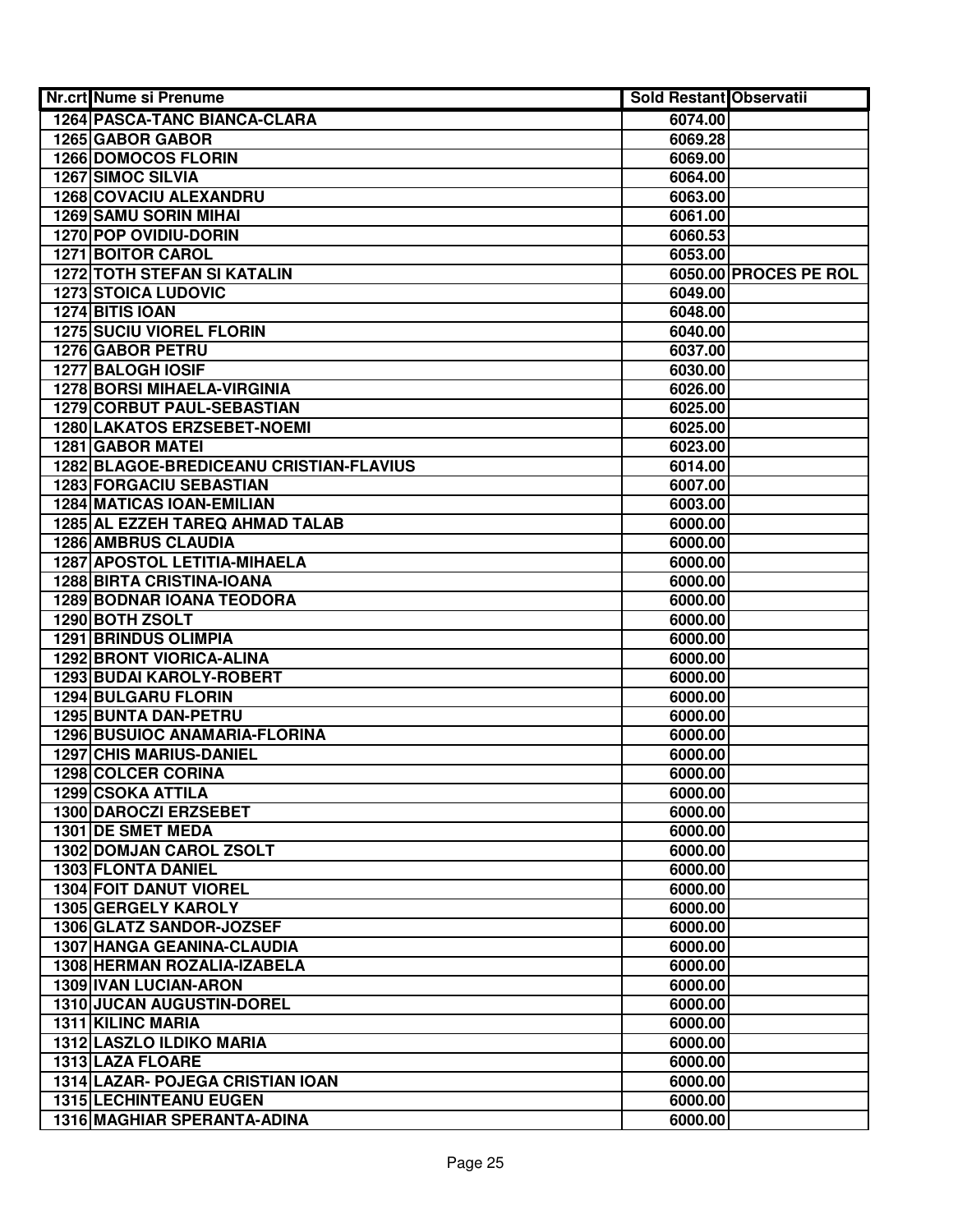| Nr.crt Nume si Prenume                                    | <b>Sold Restant Observatii</b> |  |
|-----------------------------------------------------------|--------------------------------|--|
| <b>1317 MIHANCEA FLORINA-MARINA</b>                       | 6000.00                        |  |
| 1318 MIHUTA PETRU-SORIN                                   | 6000.00                        |  |
| 1319 MOTOS MARCEL                                         | 6000.00                        |  |
| 1320 MUDURA MIRELA                                        | 6000.00                        |  |
| 1321 MUNTEAN IRINA                                        | 6000.00                        |  |
| 1322 ORASANU MARIUS                                       | 6000.00                        |  |
| <b>1323 PATCAS CRINA NARCISA</b>                          | 6000.00                        |  |
| 1324 PATRASCU NATALIA                                     | 6000.00                        |  |
| <b>1325 PLES FLORINEL</b>                                 | 6000.00                        |  |
| 1326 POPA GEORGETA                                        | 6000.00                        |  |
| <b>1327 POPA NICOLAE CALIN</b>                            | 6000.00                        |  |
| 1328 POPA RAMONA-IOANA                                    | 6000.00                        |  |
| 1329 RODA PAOLO                                           | 6000.00                        |  |
| 1330 ROSTAS MARIA                                         | 6000.00                        |  |
| 1331 SAMANIEGO SOTO EDUARDO ARMANDO                       | 6000.00                        |  |
| <b>1332 SANDOR TRAIAN-ANTONIU</b>                         | 6000.00                        |  |
| <b>1333 STANCIU EUGEN</b>                                 | 6000.00                        |  |
| 1334 TABUS TANIA-GEORGETA-IOANA                           | 6000.00                        |  |
| 1335 TOROK LEVENTE-LORANT                                 | 6000.00                        |  |
| 1336 VAN GELEEN ELENA CRISTINA                            | 6000.00                        |  |
| 1337 VARDAI ANDREEA MARIA                                 | 6000.00                        |  |
| 1338 VICAS FLORIN                                         | 6000.00                        |  |
| 1339 VIGLIONE MICHELLE                                    | 6000.00                        |  |
| 1340 LUPU IBOLYA                                          | 5998.00                        |  |
| <b>1341 NEMETH GABOR</b>                                  | 5997.68                        |  |
| 1342 ALB MONICA                                           | 5995.00                        |  |
| 1343 DUCA EMILIA                                          | 5995.00                        |  |
| <b>1344 HODIS RODICA</b>                                  | 5995.00                        |  |
| 1345 GHETEA ANA                                           | 5994.00                        |  |
| <b>1346 BIRTAS MIHAI GABRIEL</b>                          | 5993.00                        |  |
| 1347 NUT IOAN                                             | 5991.00                        |  |
| 1348 BUT IOANA-GHEORGHINA                                 | 5990.00                        |  |
| 1349 PELE DOREL FLORIN SI RODICA                          | 5990.00                        |  |
| 1350 COSTEA FLAVIU                                        | 5987.50                        |  |
| <b>1351 ERDEI LAVINIA FELICIA</b>                         | 5985.00                        |  |
| 1352 OLAH EMMA                                            | 5983.00                        |  |
| 1353 KELEMEN IOAN SI ROZALIA                              | 5980.00                        |  |
| 1354 NAGY LAJOS                                           | 5978.00                        |  |
| 1355 JUCA IOAN-DORIN<br><b>1356 MATEI CATALIN NICOLAE</b> | 5975.00<br>5974.00             |  |
| <b>1357 VULCAN GABRIELA</b>                               | 5969.00                        |  |
| <b>1358 TUCALIUC DIMITRIE</b>                             | 5966.00                        |  |
| <b>1359 ANDOR ALEXANDRU DAN</b>                           | 5965.00                        |  |
| <b>1360 PIHENI ISTVAN</b>                                 | 5965.00                        |  |
| <b>1361 TAMBA SIMONA IOANA</b>                            | 5962.00                        |  |
| 1362 COSAC MATEI-ROMEO                                    | 5960.00                        |  |
| <b>1363 TIRTIU REMUS-CRISRIAN</b>                         | 5960.00                        |  |
| 1364 TARLEA ANCA-LIANA                                    | 5957.00                        |  |
| <b>1365 BERENDE NELA-GAFIA</b>                            | 5954.00                        |  |
| <b>1366 BULC GHEORGHE CRISTIAN</b>                        | 5949.00                        |  |
| <b>1367 MILLE ROMEO</b>                                   | 5945.00                        |  |
| <b>1368 FOGHIS TRAIAN</b>                                 | 5943.00                        |  |
| 1369 VLAD DUMITRU                                         | 5942.53                        |  |
|                                                           |                                |  |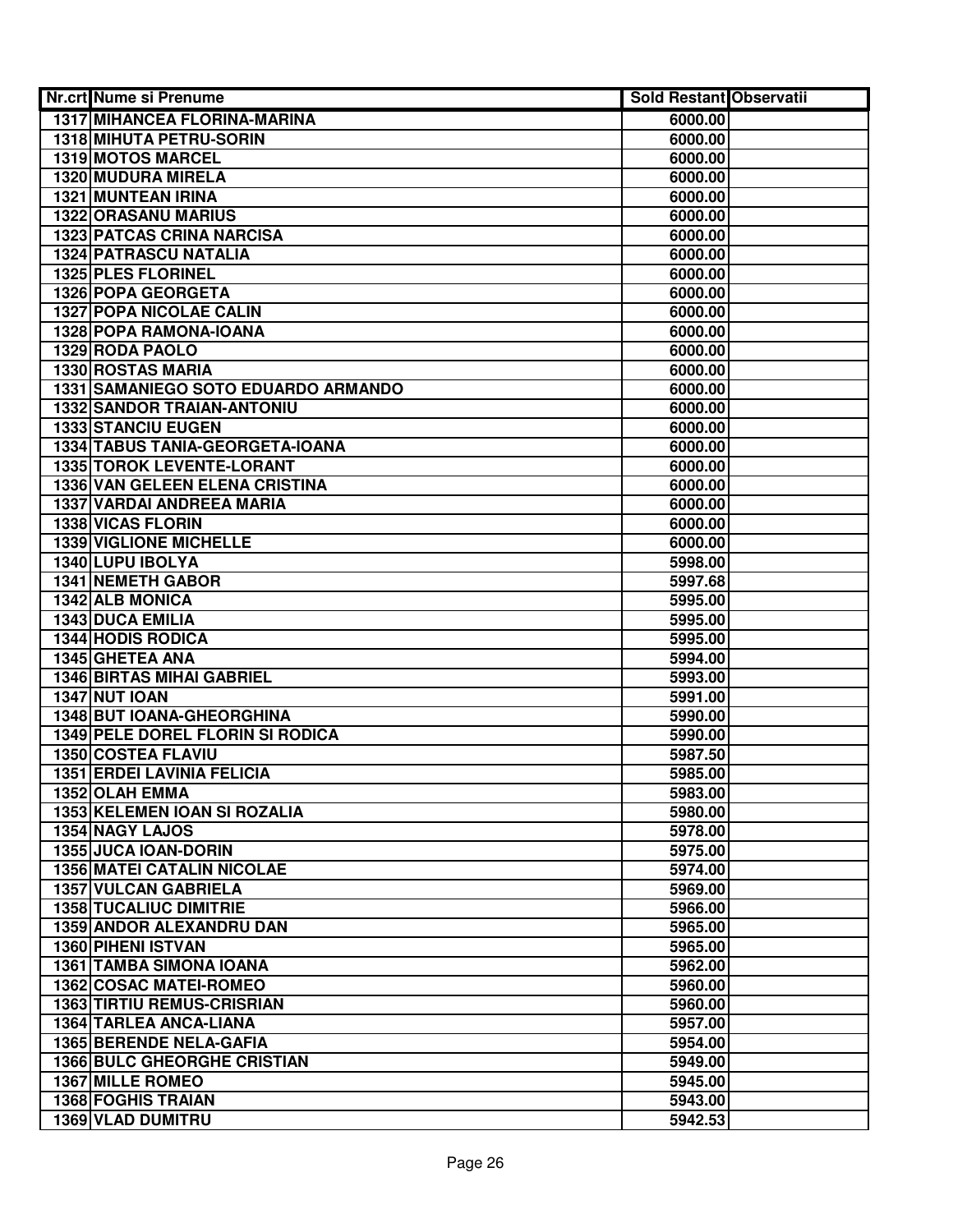| Nr.crt Nume si Prenume                          | <b>Sold Restant Observatii</b> |  |
|-------------------------------------------------|--------------------------------|--|
| <b>1370 GONCZE ATTILA-BELA</b>                  | 5936.00                        |  |
| 1371 GABOR GAVRIL                               | 5935.00                        |  |
| 1372 PAULESCU RAZVAN NICOLAE SI ANGELA A        | 5934.74                        |  |
| 1373 SATMARI VIRGIL                             | 5928.00                        |  |
| <b>1374 ONITA DANIEL</b>                        | 5921.66                        |  |
| <b>1375 DRUGAS TEODOR</b>                       | 5914.00                        |  |
| 1376 VARGA ISTVAN ROBERT                        | 5902.00                        |  |
| <b>1377 MICH TEOFIL</b>                         | 5901.00                        |  |
| 1378 SERE VASILE                                | 5895.00                        |  |
| 1379 LENCAR IOAN-CALIN                          | 5884.00                        |  |
| 1380 HEBRISTEAN VIOREL-LAURIAN                  | 5881.00                        |  |
| <b>1381 CHIRICA EMERIC ZSOLT</b>                | 5880.00                        |  |
| <b>1382 LAKATOS AUGUSTIN</b>                    | 5880.00                        |  |
| 1383 SZUTOR EVA                                 | 5877.00                        |  |
| <b>1384 DERECICHEI FLORIN</b>                   | 5874.00                        |  |
| <b>1385 SILAGHI ADRIAN-GABRIEL</b>              | 5866.00                        |  |
| <b>1386 GHIT ALEXANDRU</b>                      | 5864.00                        |  |
| <b>1387 STROE MIRCEA-DANIEL SI RAMONA TEREZ</b> | 5863.52                        |  |
| <b>1388 KUDELASZ LEVENTE-TIBOR</b>              | 5860.00                        |  |
| <b>1389 PANC PETRU</b>                          | 5856.00                        |  |
| 1390 CIURBA GABRIEL                             | 5855.00                        |  |
| 1391 GABOR SUSANA                               | 5854.00                        |  |
| 1392 MIKUCZ MATILDA                             | 5851.67                        |  |
| 1393 CHIOREAN-VAGNER MARIUS-OVIDIU              | 5850.00                        |  |
| <b>1394 MOTEI CONSTANTIN</b>                    | 5847.54                        |  |
| <b>1395 PUSKAS MIKLOS</b>                       | 5844.00                        |  |
| 1396 ZANONI PAOLO                               | 5844.00                        |  |
| 1397 PIRVU MARIA SI IOSIF                       | 5836.00                        |  |
| 1398 POP MARIUS                                 | 5826.00                        |  |
| 1399 GALCA DUMITRU-NICOLAE-DAN                  | 5823.00                        |  |
| 1400 GABOR RUPI                                 | 5820.98                        |  |
| 1401 BORZA AUREL MARIUS                         | 5816.00                        |  |
| 1402 BALOGH CARLA - ETELKA                      | 5802.00                        |  |
| 1403 ANECHIFORESEI CATALIN-CONSTANTIN           | 5800.00                        |  |
| <b>1404 HOMOLYA EMERIC</b>                      | 5800.00                        |  |
| <b>1405 TICOSI MIRCEA-CALIN</b>                 | 5800.00                        |  |
| <b>1406 FIZESAN RAMONA NICOLETA</b>             | 5788.40                        |  |
| 1407 POPA VIOREL                                | 5788.00                        |  |
| <b>1408 TRUBACS MARTA</b>                       | 5780.00                        |  |
| <b>1409 INDRIE GHEORGHE-FLORIN</b>              | 5766.00                        |  |
| 1410 CORDA IONAS                                | 5756.00                        |  |
| <b>1411 KATONA FRANCISC</b>                     | 5751.00                        |  |
| <b>1412 SUCIU SEBASTIAN</b>                     | 5750.00                        |  |
| <b>1413 BODEA NORBERT</b>                       | 5745.00                        |  |
| <b>1414 ROSTAS EMANUEL</b>                      | 5742.00                        |  |
| <b>1415 NICORUT FLORIN</b>                      | 5741.00                        |  |
| 1416 BURCSA MIHAI                               | 5740.00                        |  |
| <b>1417 DUDAS FLORIAN</b>                       | 5737.00                        |  |
| 1418 APETREI DANIEL                             | 5734.00                        |  |
| <b>1419 ARDELEAN GHEORGHE-SORIN</b>             | 5713.00                        |  |
| 1420 GABOR IANCU                                | 5700.00                        |  |
| 1421 GABOR IANOS                                | 5700.00                        |  |
| <b>1422 SUCIU EVA VIORICA</b>                   | 5695.00                        |  |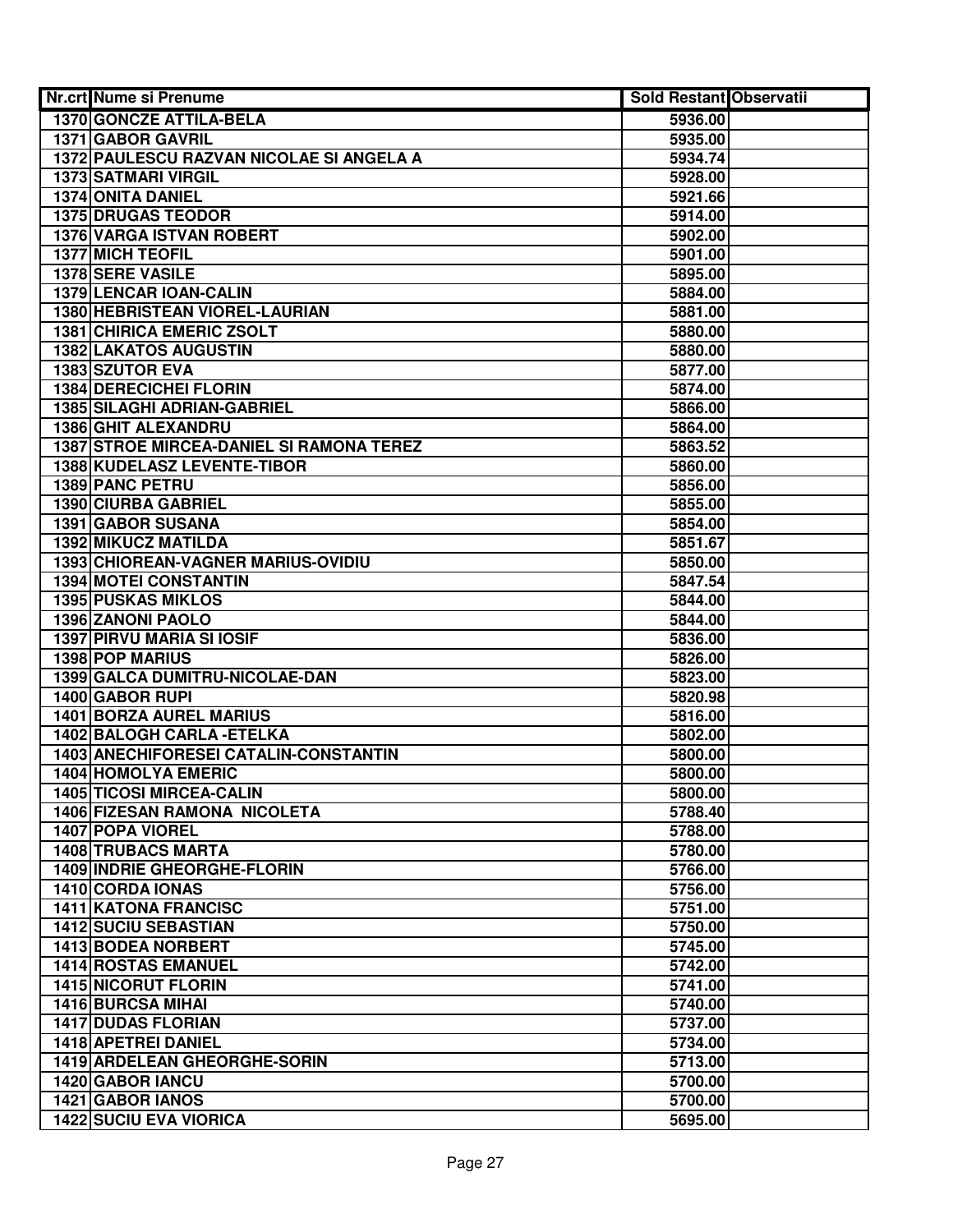| <b>Nr.crt Nume si Prenume</b>               | <b>Sold Restant Observatii</b> |  |
|---------------------------------------------|--------------------------------|--|
| 1423 MOGA SORIN-HORATIU-IOAN                | 5691.00                        |  |
| <b>1424 HEREDEA DANIEL IONUT</b>            | 5689.00                        |  |
| 1425 KOVACS LASZLO-LEVENTE                  | 5687.00                        |  |
| 1426 SIME IONUT-VLAD                        | 5683.00                        |  |
| <b>1427 MEDREA COSMIN-GABRIEL</b>           | 5676.00                        |  |
| 1428 DASCAL IONEL                           | 5670.00                        |  |
| 1429 AMBUDAN ILONA                          | 5668.00                        |  |
| 1430 STOICA PAUL SORIN                      | 5660.00                        |  |
| 1431 KISS LAJOS                             | 5657.00                        |  |
| 1432 ISZTOICA PETRU                         | 5650.00                        |  |
| 1433 LAZAU CIPRIAN VLADUT                   | 5650.00                        |  |
| 1434 SZABO LEVENTE                          | 5646.00                        |  |
| <b>1435 URS AUGUSTIN SI VALERIA</b>         | 5641.00                        |  |
| <b>1436 TOTH SANDOR SI LIDIA</b>            | 5636.19                        |  |
| 1437 CIUCIU IACOB-CORNEL                    | 5627.73                        |  |
| <b>1438 MARCON VASILE GHEORGHE</b>          | 5620.00                        |  |
| <b>1439 CIUHANDU BOGDAN-DANUT</b>           | 5617.00                        |  |
| <b>1440 FECHETE OCTAV LUCRETIU</b>          | 5608.00                        |  |
| <b>1441 CRETU VIOREL REMUS</b>              | 5602.00                        |  |
| <b>1442 SILAGHI ANA INTREP.FAM</b>          | 5601.00                        |  |
| 1443 HULEA TRAIAN                           | 5600.00                        |  |
| 1444 TENT IOAN                              | 5599.00                        |  |
| <b>1445 KOPAR ROBERT-NICOLAE</b>            | 5595.00                        |  |
| 1446 GABOR LUDOVIC                          | 5589.00                        |  |
| <b>1447 CALAU DUMITRU</b>                   | 5586.00                        |  |
| <b>1448 IANTO ARPAD-CSONGOR</b>             | 5586.00                        |  |
| 1449 BACIU-POPA IOAN                        | 5584.15                        |  |
| 1450 POTRA IOAN - INTREPRINDERE INDIVIDUALA | 5578.00                        |  |
| 1451 ALDEA ADRIAN-CONSTANTIN                | 5545.50                        |  |
| <b>1452 VIERU PETRICA SI LIOARA</b>         | 5523.00                        |  |
| 1453 AGOSTON EMIL IOAN                      | 5520.00                        |  |
| 1454 BARBU CORNEL                           | 5518.00                        |  |
| 1455 FRUNZA ANDREI-MARIAN                   | 5514.00                        |  |
| <b>1456 LES NICUSOR VIOREL</b>              | 5511.00                        |  |
| 1457 COLTA RADU                             | 5508.00                        |  |
| 1458 HATTAB MOHAMED AMINE                   | 5502.00                        |  |
| <b>1459 PETRIS PATRICIA</b>                 | 5501.00                        |  |
| 1460 CALIN ANITA                            | 5500.00                        |  |
| <b>1461 GROZE TRAIAN</b>                    | 5500.00                        |  |
| 1462 GYONGYOSI FERDINAND-GHEORGHE           | 5500.00                        |  |
| <b>1463 SOLYOM ADAM LASZLO</b>              | 5495.50                        |  |
| <b>1464 DRIMBA CIPRIAN MARIUS</b>           | 5492.00                        |  |
| <b>1465 MURGULY JOZSEF</b>                  | 5488.88                        |  |
| 1466 FOCOS GABRIEL-RAZVAN                   | 5483.17                        |  |
| <b>1467 DOBOVAN ALEXANDRU</b>               | 5482.00                        |  |
| 1468 PETRILA IOAN-DUMITRU                   | 5482.00                        |  |
| <b>1469 CABAU GABRIEL BENIAMIN</b>          | 5481.11                        |  |
| 1470 POPA OVIDIU                            | 5473.00                        |  |
| 1471 CORDOVAN JENO                          | 5470.00                        |  |
| <b>1472 PRAHOVEANU CRISTINA</b>             | 5469.00                        |  |
| <b>1473 RADUCANU VASILE RAJ</b>             | 5463.00                        |  |
| 1474 GAL EMERIC                             | 5450.00                        |  |
| <b>1475 HODISAN ELISABETA</b>               | 5448.00                        |  |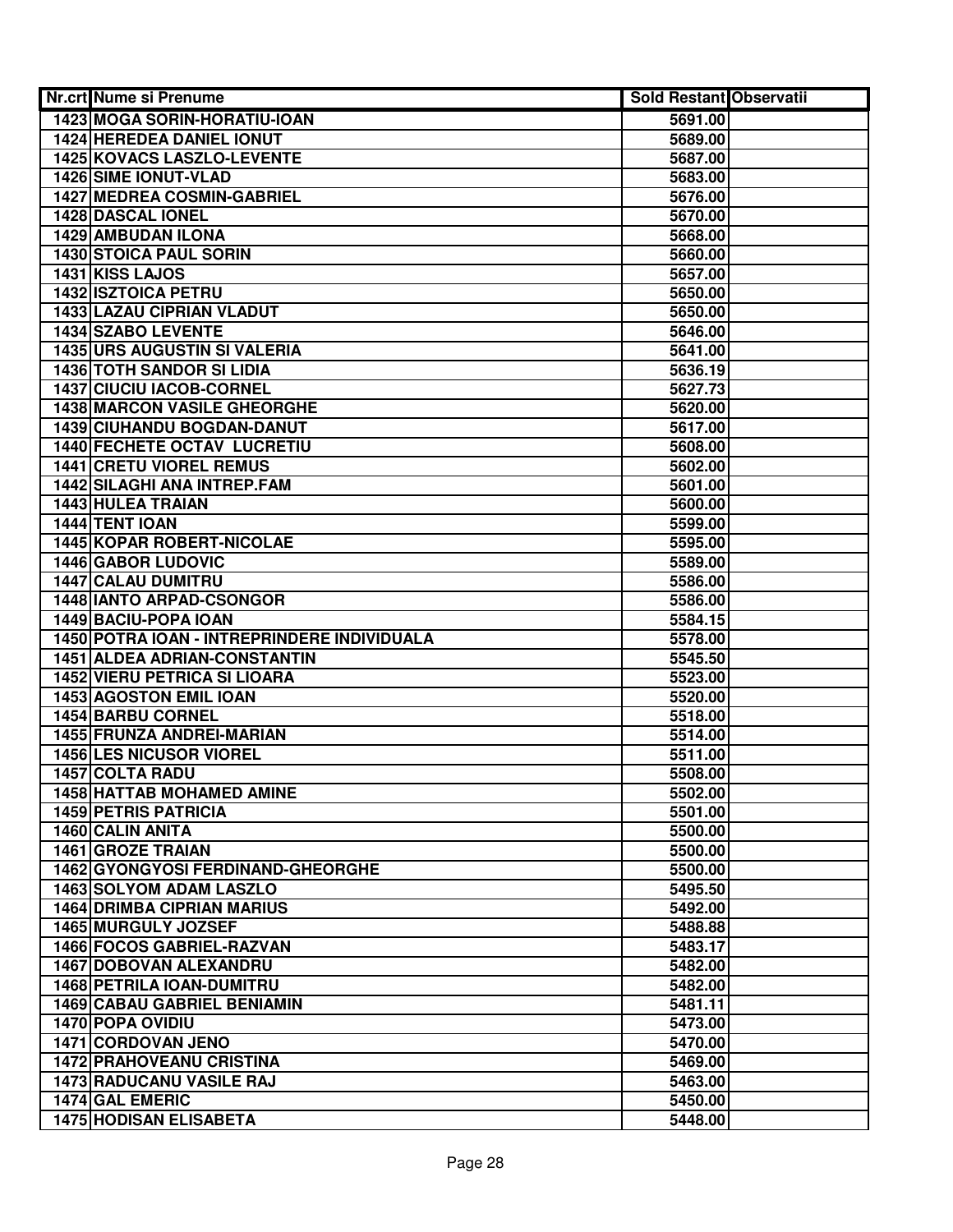| <b>Nr.crt Nume si Prenume</b>                | <b>Sold Restant Observatii</b> |  |
|----------------------------------------------|--------------------------------|--|
| <b>1476 ANDOR STEFAN</b>                     | 5445.00                        |  |
| <b>1477 BUCUR ADRIAN SI FLORICA</b>          | 5445.00                        |  |
| 1478 GIURGIU ALINA DOINITA IOANA             | 5444.00                        |  |
| 1479 DAVID ANDREEA-BIANCA                    | 5441.00                        |  |
| 1480 MOT RELU SEBASTIAN                      | 5436.00                        |  |
| 1481 KATI ALEXANDRU                          | 5429.00                        |  |
| 1482 DASCALESCU ADELA-ELENA                  | 5423.00                        |  |
| 1483 DUDOMA IOSIF                            | 5418.00                        |  |
| 1484 MOCIAN GHEORGHE                         | 5414.00                        |  |
| 1485 BUZGUTA OVIDIU IOAN                     | 5412.00                        |  |
| <b>1486 LASCU FLORENTINA-ALINA</b>           | 5404.00                        |  |
| <b>1487 PORUMB CORNELIA</b>                  | 5400.18                        |  |
| 1488 MARIAN IOAN-IOSIF                       | 5400.00                        |  |
| <b>1489 MATE RUDOLF</b>                      | 5400.00                        |  |
| 1490 VIDICAN DAN                             | 5400.00                        |  |
| 1491 ANDOR ALIN-IOAN                         | 5387.50                        |  |
| <b>1492 DOVLETE ADRIAN</b>                   | 5386.00                        |  |
| <b>1493 DUDAS VASILE SI DOINA</b>            | 5384.00                        |  |
| <b>1494 MINDRUTIU MARIUS</b>                 | 5384.00                        |  |
| <b>1495 LINGURAR IOAN-CALIN</b>              | 5367.00                        |  |
| 1496 GABOR DUMITRU                           | 5364.00                        |  |
| 1497 FURTOS ANDREI-VALENTIN                  | 5362.00                        |  |
| 1498 OROSZ IOAN                              | 5362.00                        |  |
| 1499 FARKAS ATTILA-NORBERT                   | 5355.00                        |  |
| <b>1500 DUMITRESCU RAVECA</b>                | 5354.00                        |  |
| 1501 KIS CARMEN                              | 5354.00                        |  |
| <b>1502 SABAU CARMEN-VIORICA</b>             | 5354.00                        |  |
| <b>1503 SANDOR TEODOR MIHAI</b>              | 5354.00                        |  |
| <b>1504 DEMETER LADISLAU</b>                 | 5348.00                        |  |
| 1505 HEREDEA DANIEL                          | 5342.00                        |  |
| <b>1506 MIHUT ECATERINA-CARMEN</b>           | 5333.26                        |  |
| 1507 GIRZ ELISABETA                          | 5331.00                        |  |
| <b>1508 VIDICAN RAZVAN -SERGIU</b>           | 5327.50                        |  |
| <b>1509 TRIFU MIRCEA MARIUS</b>              | 5327.00                        |  |
| 1510 ERDEI ATTILA                            | 5320.00                        |  |
| <b>1511 POPA DANIELA VIOLETA</b>             | 5319.00                        |  |
| <b>1512 DICU SERGIU-PETRU</b>                | 5316.00                        |  |
| 1513 BOSCA SERGIU                            | 5310.00                        |  |
| <b>1514 PANTEA DAVID-CIPRIAN SI RAMONA</b>   | 5308.47                        |  |
| <b>1515 HOTOPAN LOREDANA-MARIANA</b>         | 5306.00                        |  |
| <b>1516 PAP HAJNALKA</b>                     | 5298.00                        |  |
| <b>1517 BAR GABRIEL</b>                      | 5295.00                        |  |
| <b>1518 NEMET BENIAMIN</b>                   | 5295.00                        |  |
| 1519 VAD MARIN-LASZLO                        | 5292.00                        |  |
| <b>1520 ROSTAS RIBILA</b>                    | 5274.50                        |  |
| <b>1521 IUHAS ECATERINA</b>                  | 5270.00                        |  |
| 1522 GHETI RAUL-EMANUEL<br>1523 SZABO ROBERT | 5265.00<br>5257.00             |  |
| <b>1524 DAROCZI VASILE</b>                   | 5252.00                        |  |
| 1525 GABOR ISTVAN                            | 5251.00                        |  |
| <b>1526 CALIN ALINA-BRANDUSA</b>             | 5250.00                        |  |
| <b>1527 GAVRUTA GAVRAS TEODOR MARIUS</b>     | 5249.00                        |  |
| 1528 DULAU CLAUDIU-MIHAI SI SIMONA FLORINA   | 5243.21                        |  |
|                                              |                                |  |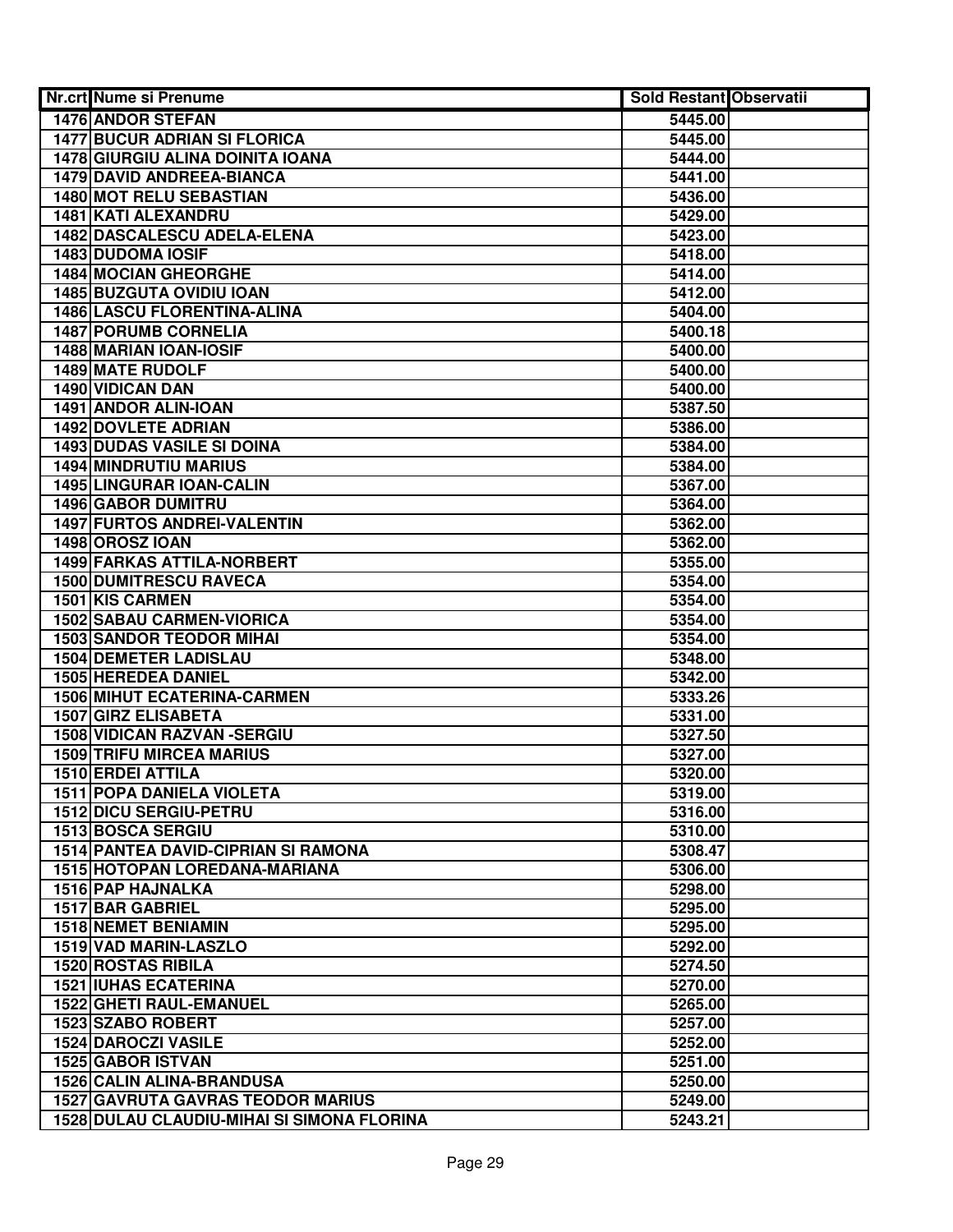| <b>Nr.crt Nume si Prenume</b>           | <b>Sold Restant Observatii</b> |  |
|-----------------------------------------|--------------------------------|--|
| <b>1529 ULMARU PETRACHE</b>             | 5237.00                        |  |
| <b>1530 EDDO INNOCENT OLUWALONIMI</b>   | 5232.00                        |  |
| 1531 GHIB GHEORGHE                      | 5226.00                        |  |
| 1532 CABA FLORICA-DANIELA               | 5225.00                        |  |
| 1533 TORZSA IOSIF                       | 5225.00                        |  |
| <b>1534 SFERLE FLORIAN-SEBASTIAN</b>    | 5211.50                        |  |
| <b>1535 GHERMAN HORIA-IONUT</b>         | 5210.00                        |  |
| 1536 BOROD GHEORGHE                     | 5208.00                        |  |
| 1537 CAMPAN OCTAVIAN-IOAN               | 5202.00                        |  |
| 1538 JANCSO ERZSEBET                    | 5200.39                        |  |
| <b>1539 BOJANI SORIN GHEORGHE</b>       | 5200.00                        |  |
| 1540 DANO GYORGY-KALMAN                 | 5200.00                        |  |
| <b>1541 GABOR KATALIN</b>               | 5200.00                        |  |
| <b>1542 KOMAREK GYULA-MIHALY</b>        | 5200.00                        |  |
| 1543 VARGA BARNA ATTILA                 | 5200.00                        |  |
| <b>1544 TOTORAN FLORINA</b>             | 5197.14                        |  |
| <b>1545 CIOLOS CRISTIAN-VICTOR</b>      | 5190.00                        |  |
| <b>1546 VARGA SANDOR</b>                | 5180.00                        |  |
| <b>1547 SZUCS ARPAD JOZSEF</b>          | 5176.50                        |  |
| <b>1548 POGAN ADRIAN SEVER</b>          | 5155.00                        |  |
| 1549 GABOR IANCU                        | 5153.00                        |  |
| <b>1550 BALINT FLORIAN</b>              | 5151.00                        |  |
| <b>1551 BENTAN CONSTANTIN</b>           | 5150.00                        |  |
| 1552 STAN VIOREL                        | 5150.00                        |  |
| 1553 JEBEREAN ALINA IOANA               | 5146.00                        |  |
| <b>1554 VEGVARI ESTERA</b>              | 5146.00                        |  |
| 1555 KOVACS-SZALAKNAI ESZTER SI LUDOVIC | 5139.00                        |  |
| <b>1556 ISZTOIKA LUDOVIC</b>            | 5138.00                        |  |
| <b>1557 SIMON ANCUTA</b>                | 5137.00                        |  |
| <b>1558 SELICEANU OLIVIU DANIEL</b>     | 5135.00                        |  |
| 1559 SULYOK ILDIKO-EVA                  | 5127.00                        |  |
| <b>1560 DAVID DACIAN IONUT</b>          | 5123.00                        |  |
| <b>1561 PARASCHIVA CONSTANTIN-EMIL</b>  | 5122.00                        |  |
| 1562 HORVATH ADALBERT                   | 5115.00                        |  |
| 1563 CIARNAU IOAN                       | 5110.00                        |  |
| 1564 BERES STEFAN SI ILEANA             | 5109.00                        |  |
| 1565 PRODAN MIRELA-LOREDANA             | 5106.00                        |  |
| 1566 POP IOANA-MONICA                   | 5105.00                        |  |
| <b>1567 REZMIVES SAMUIL</b>             | 5104.00                        |  |
| <b>1568 LUCUTA VICTOR IONEL</b>         | 5103.00                        |  |
| <b>1569 DUMITRIU STEFAN</b>             | 5100.00                        |  |
| <b>1570 PRAJA LEVENTE-VASILE</b>        | 5100.00                        |  |
| <b>1571 SAVA FLORIN-IOAN</b>            | 5099.00                        |  |
| <b>1572 DOMOCOS CRISTIAN-VLAD</b>       | 5096.00                        |  |
| <b>1573 HEGEDUS LASZLO</b>              | 5091.00                        |  |
| 1574 IOVAN ALEXANDRU                    | 5090.00                        |  |
| <b>1575 BARANOSCHI MIHAI-FLORIN</b>     | 5083.00                        |  |
| 1576 ONUT-TOMA PETRU                    | 5080.00                        |  |
| <b>1577 BANO TUNDE VIORICA</b>          | 5072.00                        |  |
| 1578 DUDAS IMRE-LASZLO                  | 5070.00                        |  |
| 1579 IVASCA IOAN - DANIEL               | 5068.00                        |  |
| 1580 BANDEA CORNELIA-GABRIELA           | 5060.00                        |  |
| <b>1581 SPIRU ANGELICA-LUCIA</b>        | 5055.43                        |  |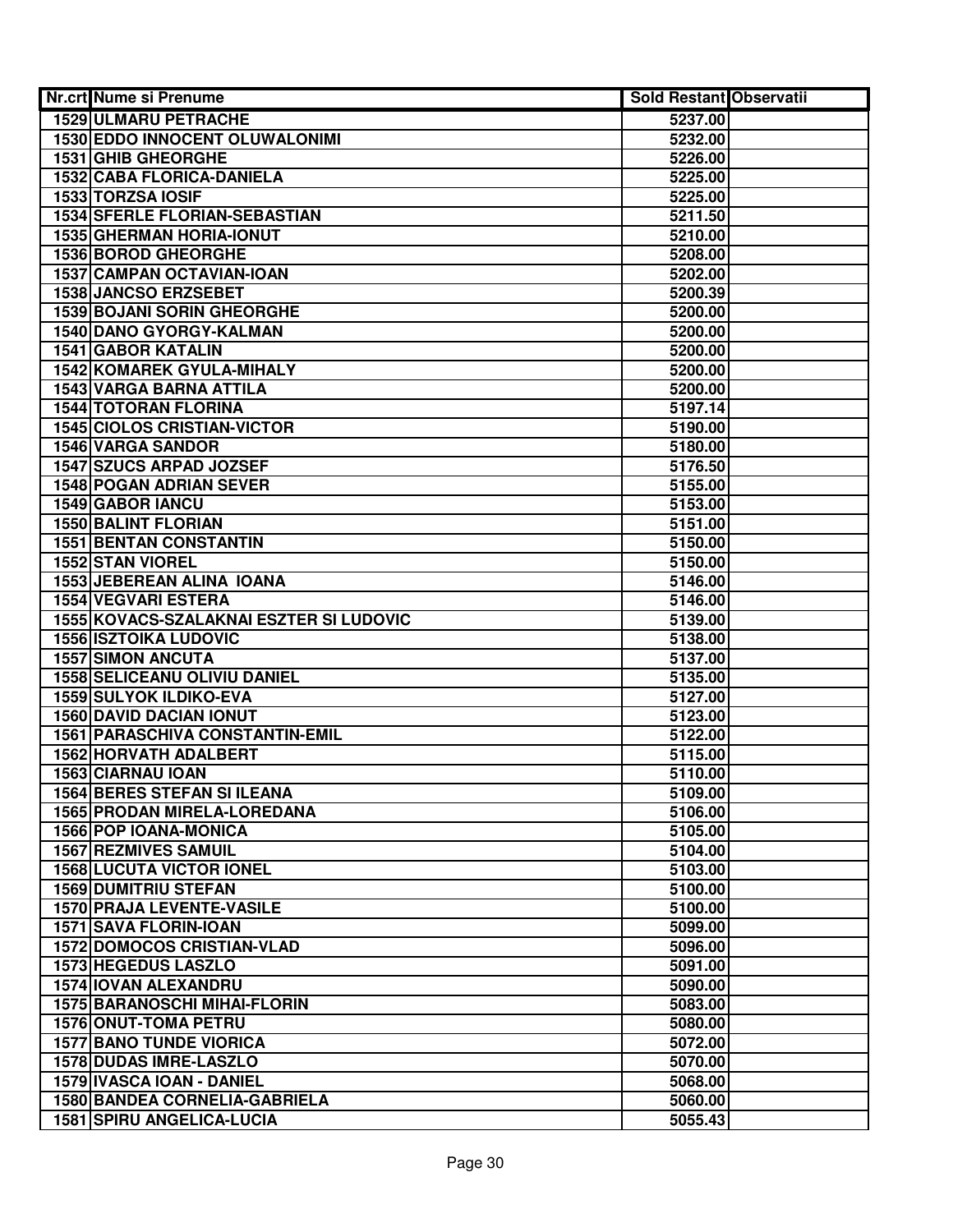| <b>Nr.crt Nume si Prenume</b>                             | <b>Sold Restant Observatii</b> |  |
|-----------------------------------------------------------|--------------------------------|--|
| <b>1582 GHERMAN VASILE CRISTIAN</b>                       | 5051.00                        |  |
| 1583 PAINA GHEORGHE                                       | 5035.00                        |  |
| <b>1584 VEG LADISLAU-EMERIC</b>                           | 5033.00                        |  |
| 1585 TINCAU MARINA-FLORENTINA                             | 5025.00                        |  |
| <b>1586 IONESCU MARIN</b>                                 | 5023.00                        |  |
| <b>1587 POP MARCEL CRISTIAN</b>                           | 5021.00                        |  |
| <b>1588 BURCSA MATEI</b>                                  | 5015.00                        |  |
| 1589 SERBA MARIA                                          | 5011.00                        |  |
| <b>1590 UNGUR CRACIUN</b>                                 | 5005.50                        |  |
| <b>1591 SUSTER GHEORGHE</b>                               | 5005.33                        |  |
| 1592 BOT CALIN ARON                                       | 5004.00                        |  |
| 1593 VAKAR CLAUDIU-NOEL                                   | 5002.00                        |  |
| <b>1594 DOBAI CONSTANTIN SI ELISABETA</b>                 | 5000.00                        |  |
| 1595 KISS JANOS                                           | 5000.00                        |  |
| 1596 PANTEA MARIANA-DANIELA                               | 5000.00                        |  |
| <b>1597 VASCHI CLAUDIU COSMIN</b>                         | 5000.00                        |  |
| <b>1598 LERNER FRIDA</b>                                  | 4995.00                        |  |
| 1599 GADOLA RADU-DAN                                      | 4994.00                        |  |
| <b>1600 MIHUT CRISTIAN-MARIAN</b>                         | 4993.00                        |  |
| <b>1601 VOLGYESI ROBERT-ATTILA</b>                        | 4993.00                        |  |
| 1602 JURGIU LENUTA-MARIA                                  | 4988.91                        |  |
| 1603 ROSCA ANA MARIA GALINA                               | 4983.00                        |  |
| <b>1604 LENCAR LEONTINA</b>                               | 4981.00                        |  |
| 1605 VERES GEORGETA                                       | 4980.00                        |  |
| <b>1606 ELENES CIPRIAN-IONEL</b>                          | 4976.15                        |  |
| 1607 CATANA CALIN-PETRICA SI DENISA                       | 4972.00                        |  |
| <b>1608 KUCHEL REMUS</b>                                  | 4970.00                        |  |
| 1609 PATAKI MAGDALENA SI ENIKO                            | 4966.00                        |  |
| 1610 FARKAS ANNAMARIA-MAGDALENA                           | 4963.00                        |  |
| 1611 MIHAILA DAN                                          | 4961.00                        |  |
| 1612 SZFERLE OVIDIU                                       | 4959.00                        |  |
| 1613 POP EMIL-GAVRIL SI RALUCA                            | 4955.00                        |  |
| 1614 KALLAI EVA-PIROSKA                                   | 4950.00                        |  |
| <b>1615 NEMES DUMITRU SI VIORICA</b>                      | 4947.90                        |  |
| 1616 ROMOCEA ROXANA-NICOLETA                              | 4945.00                        |  |
| 1617 DARIDA LIVIU                                         | 4942.00                        |  |
| 1618 GABOR IOAN                                           | 4939.00                        |  |
| <b>1619 ENACHE MALINA</b>                                 | 4936.00                        |  |
| 1620 ROSTAS NUTU                                          | 4935.00                        |  |
| <b>1621 MAGHIAR CATALIN-GEORGE</b>                        | 4933.44                        |  |
| <b>1622 CRACIUN VIOREL-MARIUS</b>                         | 4932.00                        |  |
| <b>1623 HORVATH JENO ZOLTAN</b>                           | 4931.00                        |  |
| <b>1624 VANCSA ARPAD-OLIVER</b>                           | 4927.00                        |  |
| <b>1625 MOS MIHAI-SILVIU</b>                              | 4924.00                        |  |
| 1626 KAHILOGULLARI SEDAT                                  | 4918.00                        |  |
| <b>1627 TORDAI ELISABETA</b><br><b>1628 PRECUP TRAIAN</b> | 4915.75                        |  |
| 1629 GEREBENES EVA                                        | 4906.29<br>4900.00             |  |
| 1630 SZABO IOZSEF                                         | 4900.00                        |  |
| 1631 GABOR IOAN                                           | 4890.00                        |  |
| 1632 JUNJAN RAUL-CLAUDIU                                  | 4886.00                        |  |
| <b>1633 BADOIU EUGEN SI SANDA</b>                         | 4875.00                        |  |
| 1634 PAP SANDOR-JOZSEF                                    | 4874.00                        |  |
|                                                           |                                |  |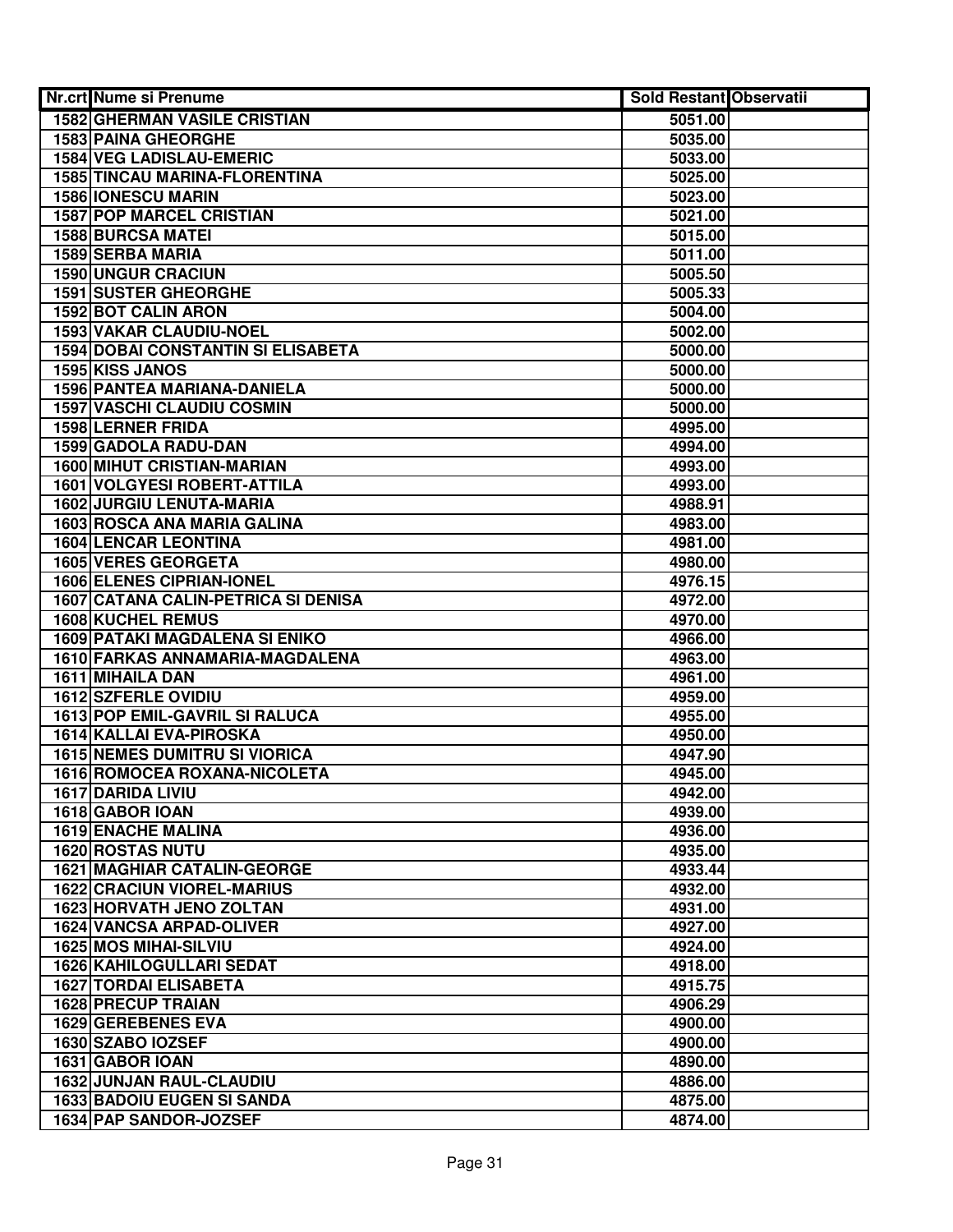| Nr.crt Nume si Prenume                          | Sold Restant Observatii |  |
|-------------------------------------------------|-------------------------|--|
| <b>1635 STANA GHEORGHE</b>                      | 4872.00                 |  |
| 1636 ISTOICA IOAN                               | 4871.00                 |  |
| 1637 GABOR RUPERT                               | 4869.00                 |  |
| <b>1638 ISZTOIKA STEFAN</b>                     | 4865.00                 |  |
| <b>1639 CAPRIS TEODORESCU-VIRGIL</b>            | 4863.00                 |  |
| 1640 CIORA NICUSOR-NELU                         | 4861.50                 |  |
| <b>1641 POPA EDUARD-CRISTIAN</b>                | 4861.50                 |  |
| <b>1642 CAMPAN CRISTIAN-FLORIN</b>              | 4858.00                 |  |
| 1643 BUT CLAUDIA-MARCELA                        | 4857.00                 |  |
| 1644 GALL ISTVAN CSABA                          | 4846.00                 |  |
| 1645 ROVERS ADRIANUS-MATHEUS-PETRUS             | 4841.00                 |  |
| <b>1646 MIKLOS ELISABETA</b>                    | 4840.00                 |  |
| <b>1647 SIMINIC MARIA</b>                       | 4840.00                 |  |
| 1648 KUN ORSOLYA                                | 4838.00                 |  |
| <b>1649 TATAR MARIAN-GEORGE</b>                 | 4837.00                 |  |
| <b>1650 MASETTI MORENO</b>                      | 4833.00                 |  |
| <b>1651 TUNDUC ADRIAN</b>                       | 4831.02                 |  |
| <b>1652 OLTEANU FLAVIUS-DECEBAL</b>             | 4829.00                 |  |
| <b>1653 BALOGH NORBERT-NANDOR</b>               | 4828.00                 |  |
| <b>1654 ARDELEANU CRISTINA CARMEN</b>           | 4823.00                 |  |
| 1655 CAPUS FLORIN SI MARGARETA CLAUDIA          | 4823.00                 |  |
| <b>1656 SILAGHI PAUL-FLORIN</b>                 | 4817.50                 |  |
| <b>1657 SIMU GELU-VOICU-MARIN</b>               | 4815.00                 |  |
| 1658 KERESZTESI AURELIA MIHAELA<br><b>VIERU</b> | 4813.00                 |  |
| 1659 LASZLO ISTVAN                              | 4812.00                 |  |
| <b>1660 MIKLOS TEREZ MARGIT</b>                 | 4810.00                 |  |
| <b>1661 BARANYKA GABRIEL</b>                    | 4803.00                 |  |
| <b>1662 FORGACIU DUMITRU ROMICA</b>             | 4803.00                 |  |
| <b>1663 BALOGH DORINA SI GHEORGHE</b>           | 4801.00                 |  |
| 1664 BARANKA GAVRIL                             | 4797.00                 |  |
| <b>1665 PORCAR FLORIN CORNEL</b>                | 4793.59                 |  |
| 1666 CIMERDEAN KLARA                            | 4792.06                 |  |
| 1667 STEF IOAN                                  | 4791.00                 |  |
| 1668 GALIS ALIN-HADRIAN                         | 4789.00                 |  |
| <b>1669 DARABAN MARIUS MIHAI</b>                | 4786.84                 |  |
| 1670 KOVACS MIRCEA-IOAN SI CODRUTA              | 4786.00                 |  |
| <b>1671 HORVATH KALMAN</b>                      | 4778.02                 |  |
| 1672 AVRAM RENATE-MADALINA                      | 4778.00                 |  |
| <b>1673 COCIUBAN PAUL-CRISTIAN</b>              | 4777.00                 |  |
| <b>1674 FORIS EDE CSONGOR</b>                   | 4771.00                 |  |
| 1675 LIANU LAVINIA-EUGENIA SI ION-CONSTANTIN    | 4770.00                 |  |
| <b>1676 MIKLOS IANCU</b>                        | 4768.00                 |  |
| <b>1677 SERB IOAN-AURELIAN</b>                  | 4767.00                 |  |
| <b>1678 FARAGO TAMAS SANDOR</b>                 | 4766.00                 |  |
| <b>1679 MUSCA IOSIF ANTON</b>                   | 4761.00                 |  |
| 1680 OLAH ALEXANDRU IOAN                        | 4758.00                 |  |
| <b>1681 SIMON ADRIAN-EMIL</b>                   | 4750.00                 |  |
| 1682 WEKERLE IACOB                              | 4750.00                 |  |
| 1683 FARKAS CLAUDIA-MIHAELA, INTREP.INDIVIDUALA | 4744.00                 |  |
| <b>1684 VARGA MIRCEA-GIONI</b>                  | 4743.00                 |  |
| <b>1685 BINET GIORGIAN SERBAN STEFAN</b>        | 4742.00                 |  |
| 1686 GABOR JANOS                                | 4740.00                 |  |
| <b>1687 LAZAR SEBASTIAN MIHAI ANDREI</b>        | 4740.00                 |  |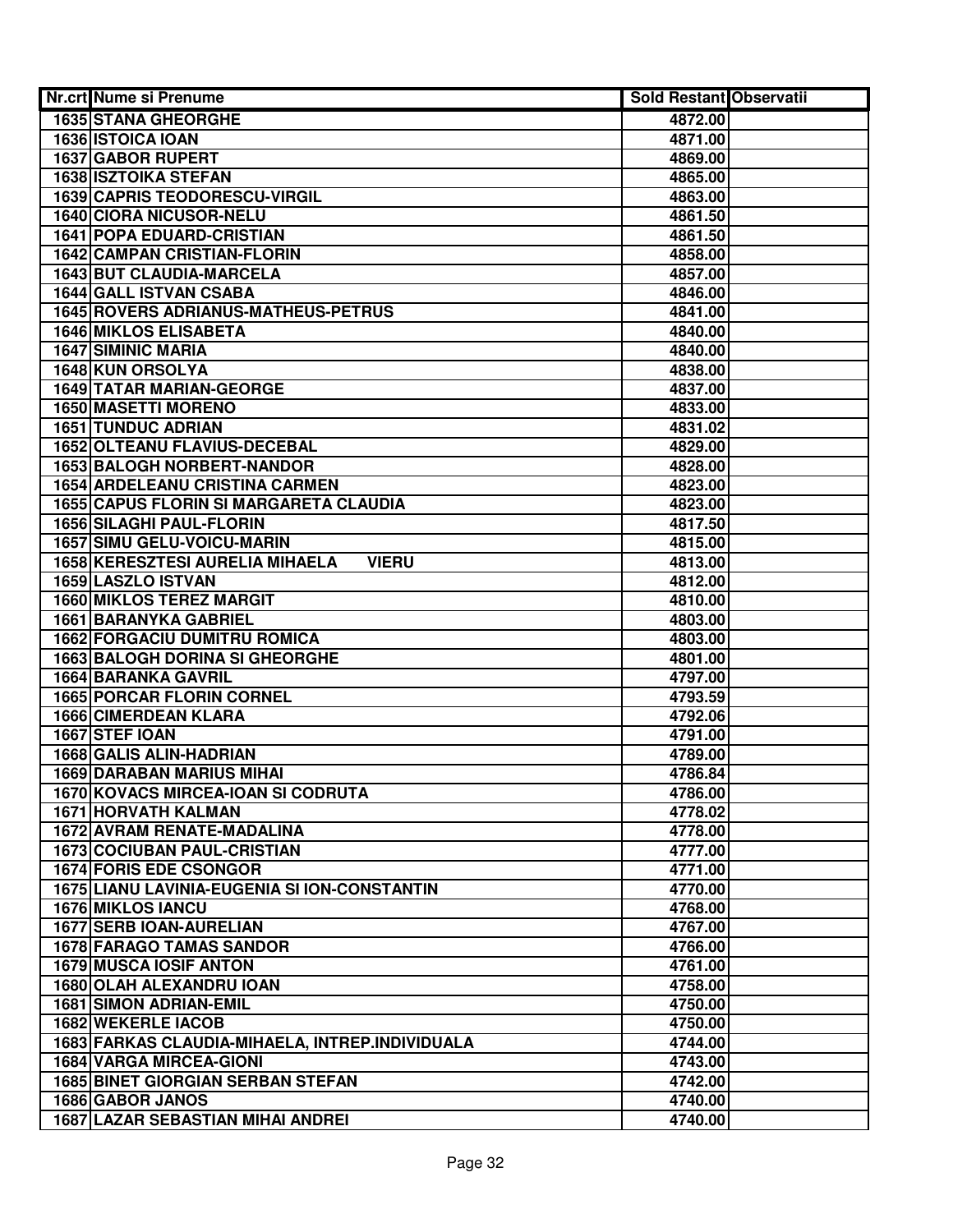| Nr.crt Nume si Prenume                                         | <b>Sold Restant Observatii</b> |  |
|----------------------------------------------------------------|--------------------------------|--|
| <b>1688 LAKATOS VIORICA</b>                                    | 4739.00                        |  |
| <b>1689 FOGHIS CATALIN-VIOREL</b>                              | 4737.50                        |  |
| <b>1690 MIHOC DANIEL ANDREI</b>                                | 4718.00                        |  |
| 1691 PAPP FLORIN-EMANUEL                                       | 4718.00                        |  |
| <b>1692 KOVARI TIBERIU</b>                                     | 4714.00                        |  |
| 1693 SASU SEXTIL RAUL                                          | 4714.00                        |  |
| <b>1694 ARNOCZKI EUGEN</b>                                     | 4711.00                        |  |
| 1695 PAL BOGDAN IOAN                                           | 4709.00                        |  |
| 1696 BERE GHEORGHE-MADALIN                                     | 4708.00                        |  |
| 1697 LEABU CARLA-LAURA                                         | 4705.99                        |  |
| <b>1698 VIDICAN MELANIA</b>                                    | 4703.00                        |  |
| 1699 CABA DOINA                                                | 4701.10                        |  |
| 1700 SCHECEK IUDITH                                            | 4701.00                        |  |
| 1701 FOTA SEBASTIAN-EUGEN                                      | 4700.00                        |  |
| 1702 GABOR GABOR                                               | 4700.00                        |  |
| <b>1703 LAKATOS SURAJ</b>                                      | 4700.00                        |  |
| 1704 VERZEA IONUT                                              | 4700.00                        |  |
| <b>1705 BORBOLA GYULA SI GABRIELA</b>                          | 4696.00                        |  |
| <b>1706 BENTE FLORIN-CRISTIAN SI LILIANA</b>                   | 4693.00                        |  |
| <b>1707 GEREBENES ZSUZSANNA</b>                                | 4690.00                        |  |
| 1708 KOSZTIN LEVENTE TIBOR                                     | 4690.00                        |  |
| 1709 ZAFIU MARIAN                                              | 4690.00                        |  |
| <b>1710 SUCIU CIPRIAN VALENTIN</b>                             | 4689.00                        |  |
| 1711 MITRASCA ANDREI-NICOLAE                                   | 4688.00                        |  |
| <b>1712 CHIRITOIU OVIDIU</b>                                   | 4684.00                        |  |
| 1713 COLOSVARI VIORICA                                         | 4683.00                        |  |
| 1714 HERMAN IOAN                                               | 4676.30                        |  |
| 1715 GRAMA PAUL-OVIDIU                                         | 4674.00                        |  |
| 1716 OROS LUCIA-CRISTINA                                       | 4674.00                        |  |
| 1717 DRAJAN BOGDAN ALEXANDRU                                   | 4673.00                        |  |
| 1718 BUT DACIANA MIHAELA SI VOLSITZ PAUL                       | 4668.00                        |  |
| 1719 ZSEBE ARPAD SI ERZSEBET                                   | 4667.00                        |  |
| 1720 GABOR IANCU                                               | 4662.00                        |  |
| <b>1721 BADEA FLORIN-GABRIEL</b>                               | 4660.00                        |  |
| <b>1722 FLORIAN GHEORGHE</b>                                   | 4660.00                        |  |
| 1723 MARICESCU CATALIN-EUGEN                                   | 4660.00                        |  |
| <b>1724 GORDAN VESTIAN SI RODICA</b>                           | 4658.00                        |  |
| 1725 PETER CAROL                                               | 4654.00                        |  |
| <b>1726 PETRILA CRISTIAN-OVIDIU</b>                            | 4652.00                        |  |
| 1727 OLAR SIMONA-FLORENTINA INT. IND                           | 4642.00                        |  |
| 1728 BORSE ALEXANDRU                                           | 4640.00                        |  |
| 1729 CHEREGI GHEORGHE - ADRIAN                                 | 4637.00                        |  |
| 1730 TORJOC LUCIAN                                             | 4634.00                        |  |
| 1731 GORGOZ SERVET                                             | 4627.00                        |  |
| 1732 ARDELEAN GABRIELA-LUMINITA                                | 4618.00                        |  |
| 1733 MURESAN AURELIAN                                          | 4616.00                        |  |
| 1734 IMECS MARIA                                               | 4611.00                        |  |
| 1735 FAZACAS SABINA                                            | 4605.00                        |  |
| 1736 SZENTGYORGYI LASZLO                                       | 4602.00                        |  |
| <b>1737 HEGHEDUS PETRU-ADRIAN</b><br><b>1738 STIUBE LUCIAN</b> | 4600.00<br>4600.00             |  |
| <b>1739 STANCU MARINELA</b>                                    | 4595.31                        |  |
| 1740 BACIU JOITA                                               | 4594.00                        |  |
|                                                                |                                |  |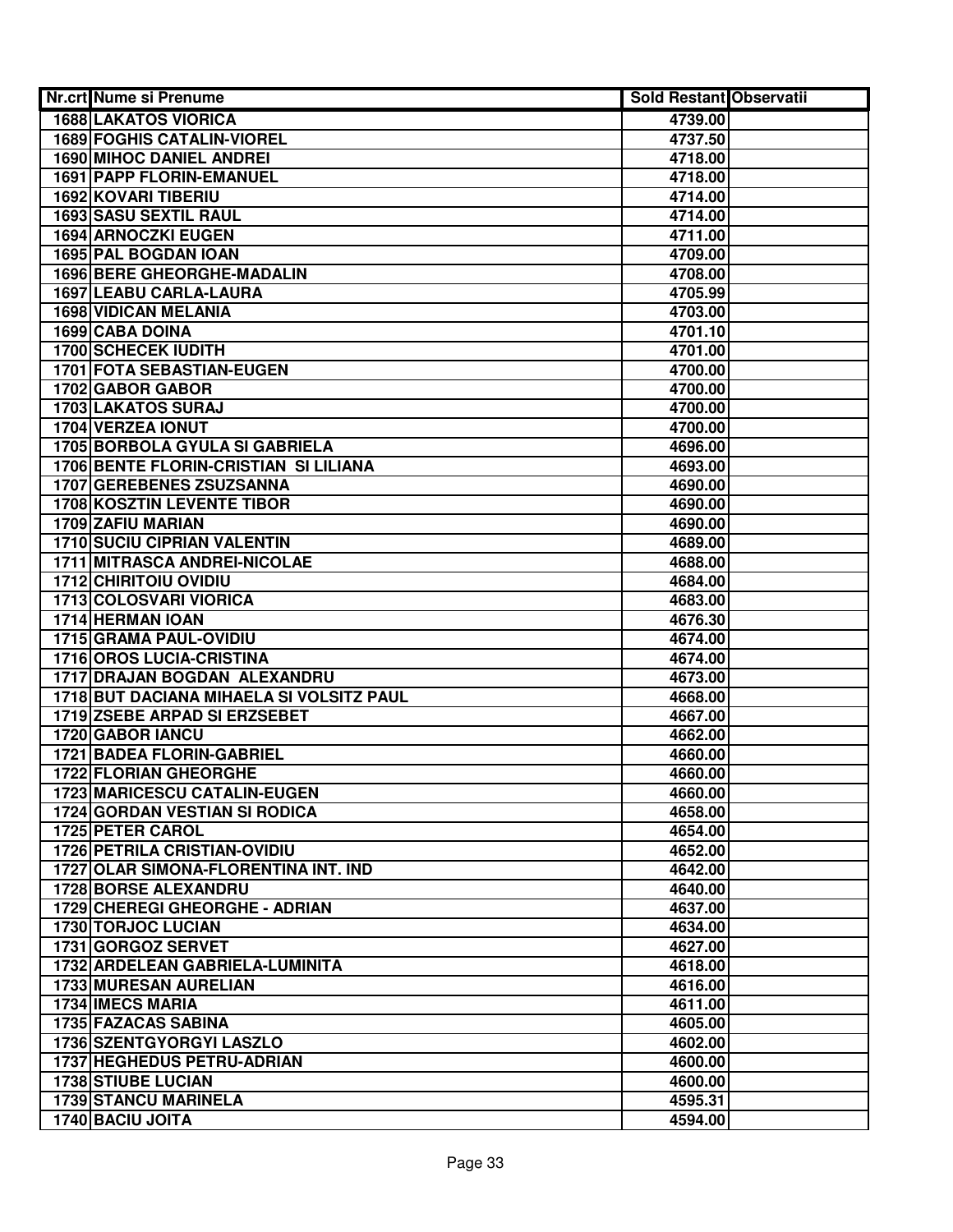| <b>Nr.crt Nume si Prenume</b>                                  | <b>Sold Restant Observatii</b> |  |
|----------------------------------------------------------------|--------------------------------|--|
| <b>1741 FEKETE DOREL</b>                                       | 4588.00                        |  |
| <b>1742 OCHIS DUMITRU</b>                                      | 4587.00                        |  |
| 1743 ZAHA NICOLAE-IONUT                                        | 4586.00                        |  |
| <b>1744 ERDEI IOSIF CRISTIAN</b>                               | 4580.00                        |  |
| <b>1745 CIRNU MARIOARA SI RAULTIBERIU</b>                      | 4579.00                        |  |
| <b>1746 BURCA LAURA-CRISTINA</b>                               | 4575.00                        |  |
| <b>1747 SZOMBATI GABRIELA SI EMERIC</b>                        | 4573.00                        |  |
| <b>1748 POPUTE TEODOR</b>                                      | 4570.00                        |  |
| 1749 GABOR MARIA                                               | 4560.00                        |  |
| 1750 CURTMAN DANIEL                                            | 4558.00                        |  |
| 1751 BERNATH CATALINA                                          | 4557.00                        |  |
| 1752 MOLNAR ISTVAN-ALBERT                                      | 4556.00                        |  |
| <b>1753 SERBAN MIHAI CLAUDIU</b>                               | 4554.00                        |  |
| <b>1754 COSTE ALEXANDRU VASILE</b>                             | 4553.00                        |  |
| 1755 BENTA OCTAVIAN-OVIDIU                                     | 4550.20                        |  |
| <b>1756 SFARLEA SEBASTIAN</b>                                  | 4550.00                        |  |
| 1757 MUDURA ALIN IOAN                                          | 4548.00                        |  |
| 1758 KELE IANOS                                                | 4545.00                        |  |
| <b>1759 MATE KAROLY IMRE</b>                                   | 4544.00                        |  |
| <b>1760 SIPOS STEFAN ( MIRONESCU FLORICA )</b>                 | 4541.00                        |  |
| <b>1761 HENDRE LENUTA</b>                                      | 4540.00                        |  |
| 1762 BALAJ CALIN-SILVIU                                        | 4537.79                        |  |
| 1763 ORBAI EUSEBIU                                             | 4530.00                        |  |
| 1764 GROSU CONSTANTIN                                          | 4527.00                        |  |
| <b>1765 STROIU VASILE</b>                                      | 4527.00                        |  |
| 1766 FENCEA VIOREL-DOREL                                       | 4523.00                        |  |
| <b>1767 MOLDOVAN IONUT</b>                                     | 4517.00                        |  |
| 1768 POSTOVEANU PETRU-CLAUDIU                                  | 4516.00                        |  |
| 1769 UNGUR FLORIN-GHEORGHE                                     | 4513.00                        |  |
| 1770 GHILEA FLORIAN-GHEORGHE SI DORINA-DANIELA                 | 4512.00                        |  |
| 1771 BACIU DANIEL                                              | 4510.00                        |  |
| <b>1772 BIRTA SORIN VASILE SI CLAUDIA</b>                      | 4509.00                        |  |
| 1773 CHERMAN BOGDAN-MADALIN                                    | 4509.00                        |  |
| <b>1774 NAGY SANDOR</b>                                        | 4505.00                        |  |
| 1775 TANC VLAD                                                 | 4501.00                        |  |
| <b>1776 DRUGAS CRISTINA</b>                                    | 4500.00                        |  |
| 1777 HOTEA IONUT-CIPRIAN                                       | 4500.00                        |  |
| 1778 MADAU IOAN MIRCEA                                         | 4500.00                        |  |
| <b>1779 MURVAI ERZSEBET</b><br><b>1780 OTVOS REMUS TIBERIU</b> | 4500.00                        |  |
| <b>1781 PANTAZI NICOLETA</b>                                   | 4500.00                        |  |
| <b>1782 TODINCA ANDREA-MARIA</b>                               | 4500.00<br>4500.00             |  |
| <b>1783 ISTOICA MATEI</b>                                      | 4495.00                        |  |
| 1784 COPIL FLORIAN                                             | 4489.00                        |  |
| <b>1785 DE MUCCI LUIGI</b>                                     | 4488.00                        |  |
| 1786 TEGLAS MARIA                                              | 4488.00                        |  |
| 1787 ROSTAS DOLI                                               | 4487.00                        |  |
| <b>1788 NISTOR CALIN IOAN</b>                                  | 4479.00                        |  |
| 1789 BANHAZI GHEORGHE                                          | 4478.00                        |  |
| <b>1790 SUCIU CIPRIAN</b>                                      | 4473.00                        |  |
| 1791 BOLDUT IONEL-CLAUDIU                                      | 4470.00                        |  |
| <b>1792 SARCA GHEORGHE SI EUGENIA</b>                          | 4470.00                        |  |
| 1793 GABOR STEFAN                                              | 4465.00                        |  |
|                                                                |                                |  |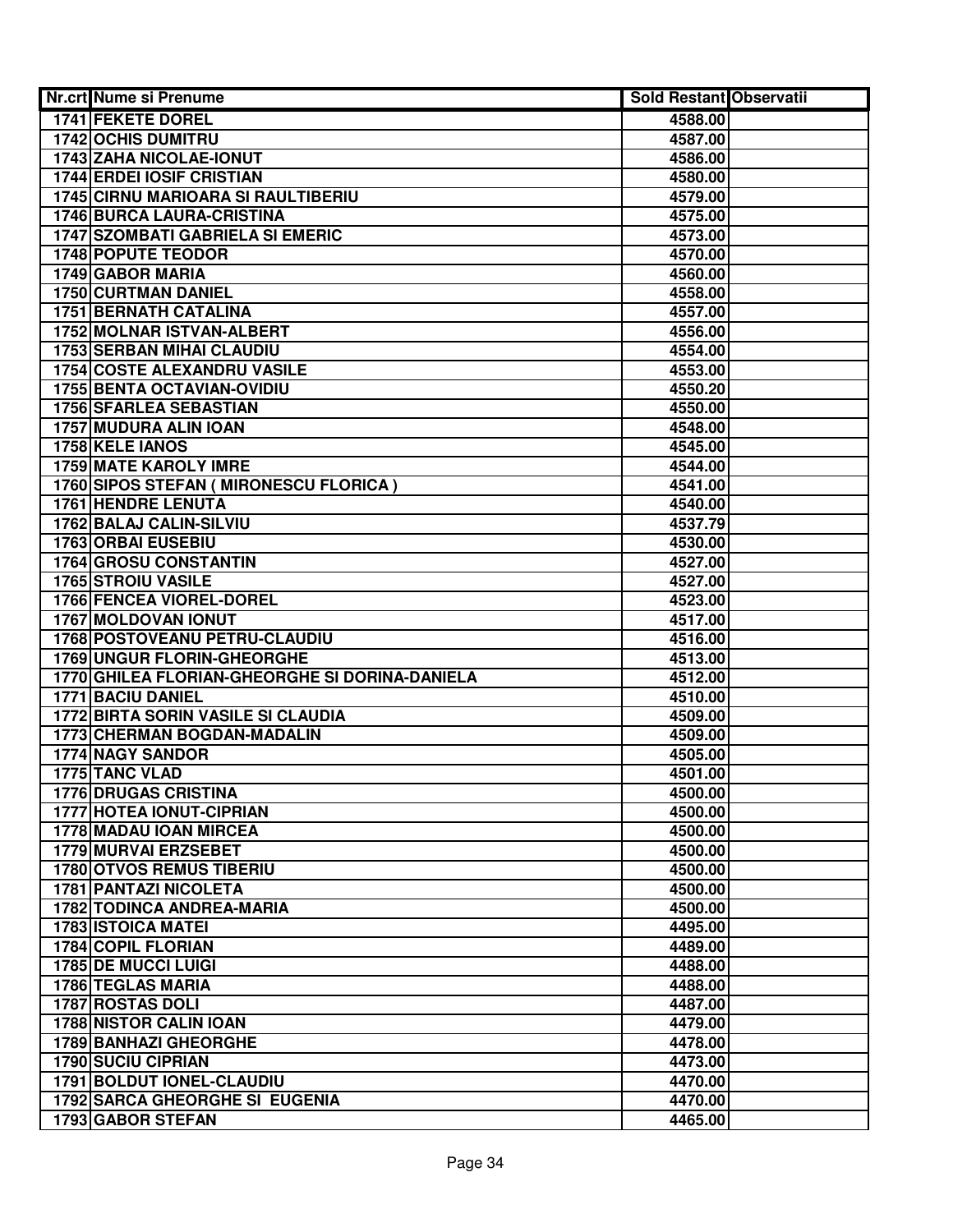| Nr.crt Nume si Prenume                                    | <b>Sold Restant Observatii</b> |  |
|-----------------------------------------------------------|--------------------------------|--|
| 1794 TRIFA IULIU                                          | 4461.00                        |  |
| <b>1795 CORCHES DORIN-OCTAVIAN</b>                        | 4460.00                        |  |
| <b>1796 INDIG LASZLO ROBERT</b>                           | 4458.00                        |  |
| <b>1797 LACATOS ANICA</b>                                 | 4456.00                        |  |
| 1798 BRIZZI ANTONIETTA                                    | 4455.00                        |  |
| 1799 MATIUT LAVINIU-VALERIU                               | 4455.00                        |  |
| <b>1800 JURCA MIRELA-CLAUDIA</b>                          | 4449.00                        |  |
| 1801 ISAI OLIMPIU                                         | 4448.00                        |  |
| 1802 MIKLOS GABOR                                         | 4433.00                        |  |
| 1803 RACZ SANDOR                                          | 4432.00                        |  |
| <b>1804 FILIP GHEORGHE DOREL</b>                          | 4430.00                        |  |
| 1805 GABOR RUDI                                           | 4430.00                        |  |
| 1806 ALAFI LAVINIU-CORNEL                                 | 4429.00                        |  |
| 1807 HAMZA MARIA                                          | 4422.41                        |  |
| <b>1808 MINDRUTIU ROVINO</b>                              | 4420.00                        |  |
| <b>1809 SABAU BIANCA HEA</b>                              | 4420.00                        |  |
| <b>1810 SFERLE DANIEL</b>                                 | 4420.00                        |  |
| <b>1811 MERA NICOLAE SI VIORICA</b>                       | 4418.00                        |  |
| <b>1812 SECARA NELA-MIRELA</b>                            | 4417.00                        |  |
| 1813 PATAI CAROL                                          | 4413.00                        |  |
| 1814 SARBU MIHAI                                          | 4410.00                        |  |
| 1815 BANYAI ARPAD ALBERT                                  | 4409.00                        |  |
| 1816 GABOR GAVRIL                                         | 4409.00                        |  |
| 1817 MEZEI ANDREI IOSIF SI VIOLA-MARIA                    | 4408.00                        |  |
| 1818 BORA VICTOR-VIOREL                                   | 4406.00                        |  |
| 1819 GORDAN DANIEL                                        | 4405.00                        |  |
| <b>1820 BUMBUI MIHAI CATALIN</b>                          | 4403.00                        |  |
| 1821 SZASZ PAUL                                           | 4402.00                        |  |
| <b>1822 SECAN DANIEL</b>                                  | 4401.00                        |  |
| 1823 GAVRILUT ELENA                                       | 4398.00                        |  |
| <b>1824 ISZTOIKA MANDRA</b>                               | 4395.00                        |  |
| 1825 BREAZ SORIN-MIHAI                                    | 4393.35                        |  |
| <b>1826 ROSTAS STEFAN SI DRENA</b>                        | 4391.00                        |  |
| 1827 GAL ADRIAN IOSIF<br><b>1828 SCHIOP MARIUS-DANIEL</b> | 4390.00                        |  |
| 1829 DORNER ALEXANDRU-LUDOVIC-IOAN                        | 4389.00                        |  |
| <b>1830 CIARNAU SANDOR</b>                                | 4387.00<br>4380.00             |  |
| 1831 GABOR GIZELLA                                        | 4380.00                        |  |
| 1832 BODEA DANIEL-TIBERIU                                 | 4379.24                        |  |
| <b>1833 MORARET CARMEN SI CORNEL</b>                      | 4377.00                        |  |
| <b>1834 DEMIAN ANTONIO</b>                                | 4375.00                        |  |
| <b>1835 HAS RICHARD-TEODOR</b>                            | 4374.00                        |  |
| <b>1836 DEMIAN TRAIAN-DANIEL SI NICOLETA</b>              | 4373.00                        |  |
| 1837 PFA APATI NICOLETA                                   | 4371.00                        |  |
| 1838 SAITI SAMUIEL-LUCIAN                                 | 4370.00                        |  |
| <b>1839 STURZ MIRCEA CLAUDIU</b>                          | 4370.00                        |  |
| 1840 GABOR IANCU                                          | 4369.73                        |  |
| <b>1841 TOMA COSMIN-SILVIU</b>                            | 4365.00                        |  |
| <b>1842 FLOREA MARCEL PASCU</b>                           | 4364.00                        |  |
| 1843 NOUR ALI AL- HAMO                                    | 4364.00                        |  |
| 1844 FODOR TIBERIU IOSIF                                  | 4362.00                        |  |
| <b>1845 SARKADI AUGUSTIN-GEZA</b>                         | 4355.00                        |  |
| <b>1846 DEM COLOMAN</b>                                   | 4354.89                        |  |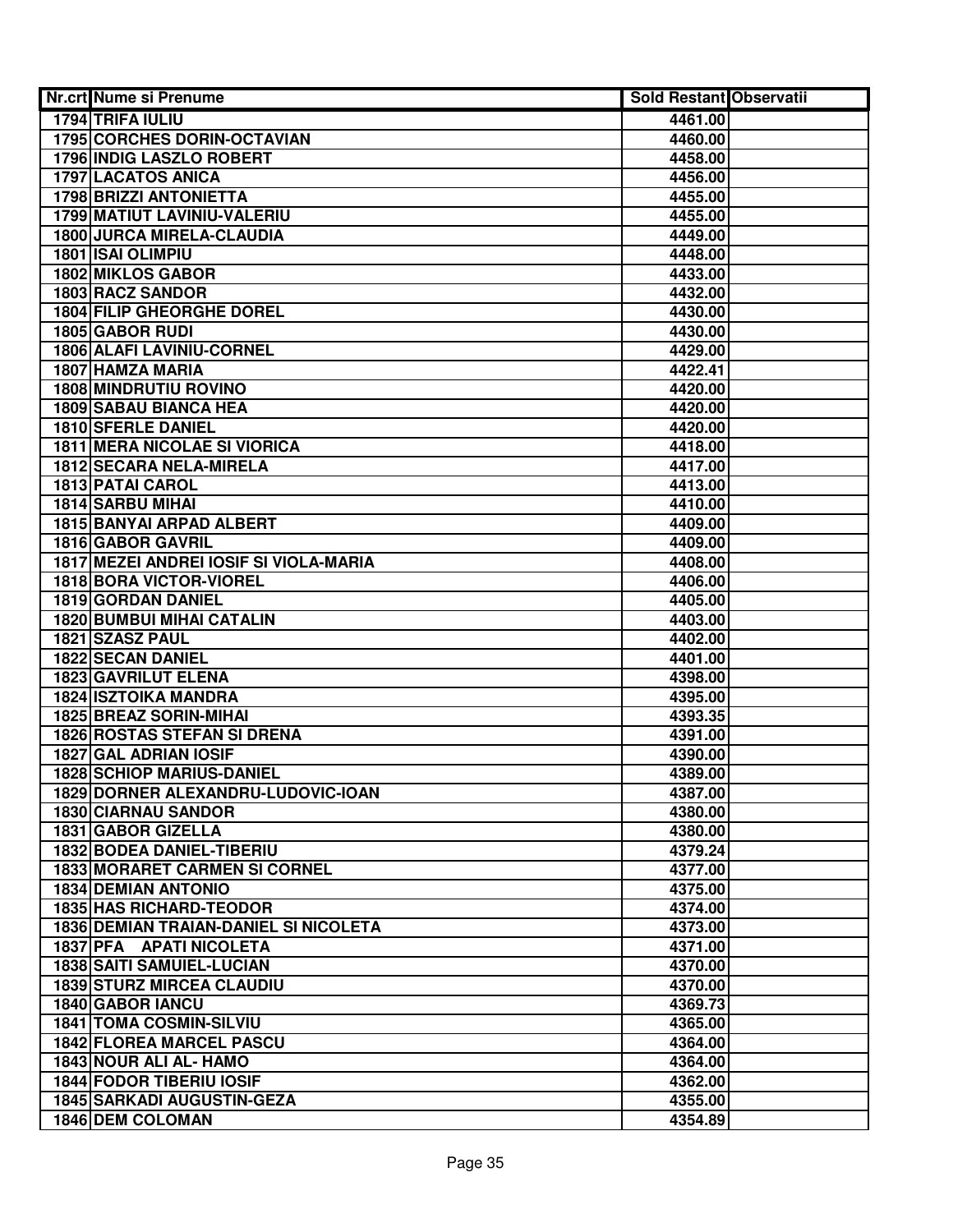| Nr.crt Nume si Prenume                 | Sold Restant Observatii |  |
|----------------------------------------|-------------------------|--|
| <b>1847 DROBOTA BENIAMIN-CORNELIU</b>  | 4352.00                 |  |
| <b>1848 VERES CRISTIAN</b>             | 4351.16                 |  |
| 1849 KAYMAZ AKANSEL                    | 4349.00                 |  |
| 1850 TODA MARIA                        | 4346.00                 |  |
| <b>1851 ISZTOIKA GAVRIL</b>            | 4342.00                 |  |
| 1852 KISS GEORGIANA                    | 4341.36                 |  |
| 1853 OLCEAN IOAN                       | 4341.00                 |  |
| 1854 SILAGHI VASILE                    | 4337.00                 |  |
| 1855 FLORIAN IOSIF                     | 4336.00                 |  |
| <b>1856 SIMON RODICA-RAMONA</b>        | 4336.00                 |  |
| <b>1857 ZAHARIA GRIGORE</b>            | 4333.50                 |  |
| <b>1858 COSTEA MARIUS COSTEL</b>       | 4330.00                 |  |
| 1859 SZABO IOAN                        | 4330.00                 |  |
| 1860 TICUSAN ANCA-LIVIA                | 4330.00                 |  |
| 1861 ERDEI ADALBERT                    | 4325.00                 |  |
| <b>1862 MURVAI SERGIU RAZVAN</b>       | 4321.00                 |  |
| <b>1863 KLANICZA MARGIT</b>            | 4320.00                 |  |
| 1864 HEGEDUS CORNELIA-IOANA            | 4319.00                 |  |
| <b>1865 GAVRILAS COSMIN</b>            | 4313.86                 |  |
| <b>1866 TRIFAN CAROL</b>               | 4302.50                 |  |
| <b>1867 KOCIS MARIA</b>                | 4301.00                 |  |
| 1868 FORIS ISTVAN                      | 4300.00                 |  |
| <b>1869 BOSCA LUMINITA</b>             | 4298.00                 |  |
| 1870 POP GHEORGHE- MIRCEA- FLORIN      | 4297.30                 |  |
| <b>1871 VASILE IULIAN SI MAGDALENA</b> | 4296.00                 |  |
| <b>1872 SALAJAN SORIN-REMUS</b>        | 4295.00                 |  |
| <b>1873 RAIZI CONSTANTIN CALIN</b>     | 4294.00                 |  |
| 1874 OTVOS ANDREI-NORBERT              | 4291.00                 |  |
| 1875 KHOVANYECZ MILAN                  | 4290.00                 |  |
| 1876 GANEA GHEORGHE                    | 4289.00                 |  |
| 1877 KISS IBOJ                         | 4288.00                 |  |
| <b>1878 KOVACS LADISLAU DESIDERIU</b>  | 4285.00                 |  |
| <b>1879 COMAN MONIKA</b>               | 4282.94                 |  |
| 1880 CSERNA ADRIAN-FLORIN              | 4282.00                 |  |
| 1881 GABOR GABRIEL                     | 4278.00                 |  |
| <b>1882 TAR KAROLY</b>                 | 4276.00                 |  |
| <b>1883 HALMAJAN PETRU ADRIAN</b>      | 4275.00                 |  |
| 1884 KARABULUT YILMAZ                  | 4275.00                 |  |
| <b>1885 POPA ALIN FLORIN</b>           | 4274.00                 |  |
| 1886 PELE MIHAI                        | 4270.00                 |  |
| <b>1887 DUTA ALEXANDRU-NICOLAE</b>     | 4267.00                 |  |
| <b>1888 INVERARDI FULVIO</b>           | 4265.00                 |  |
| 1889 IONUT IOAN                        | 4260.00                 |  |
| <b>1890 POPESCU IONUT</b>              | 4259.00                 |  |
| <b>1891 SALL MARTA</b>                 | 4258.00                 |  |
| <b>1892 BUHAS FLORIAN-BOGDAN</b>       | 4257.00                 |  |
| <b>1893 BODOGAI FLORIN-VASILE</b>      | 4256.00                 |  |
| <b>1894 IONESCU STEFAN-MARIAN</b>      | 4255.00                 |  |
| 1895 KERI ZSOLT                        | 4254.00                 |  |
| <b>1896 NAGY FRANCISC</b>              | 4251.00                 |  |
| <b>1897 PUSCAS MARIA</b>               | 4250.00                 |  |
| 1898 GABOR RUPI                        | 4248.00                 |  |
| 1899 GHERGHEV DANIELA AURELIA          | 4248.00                 |  |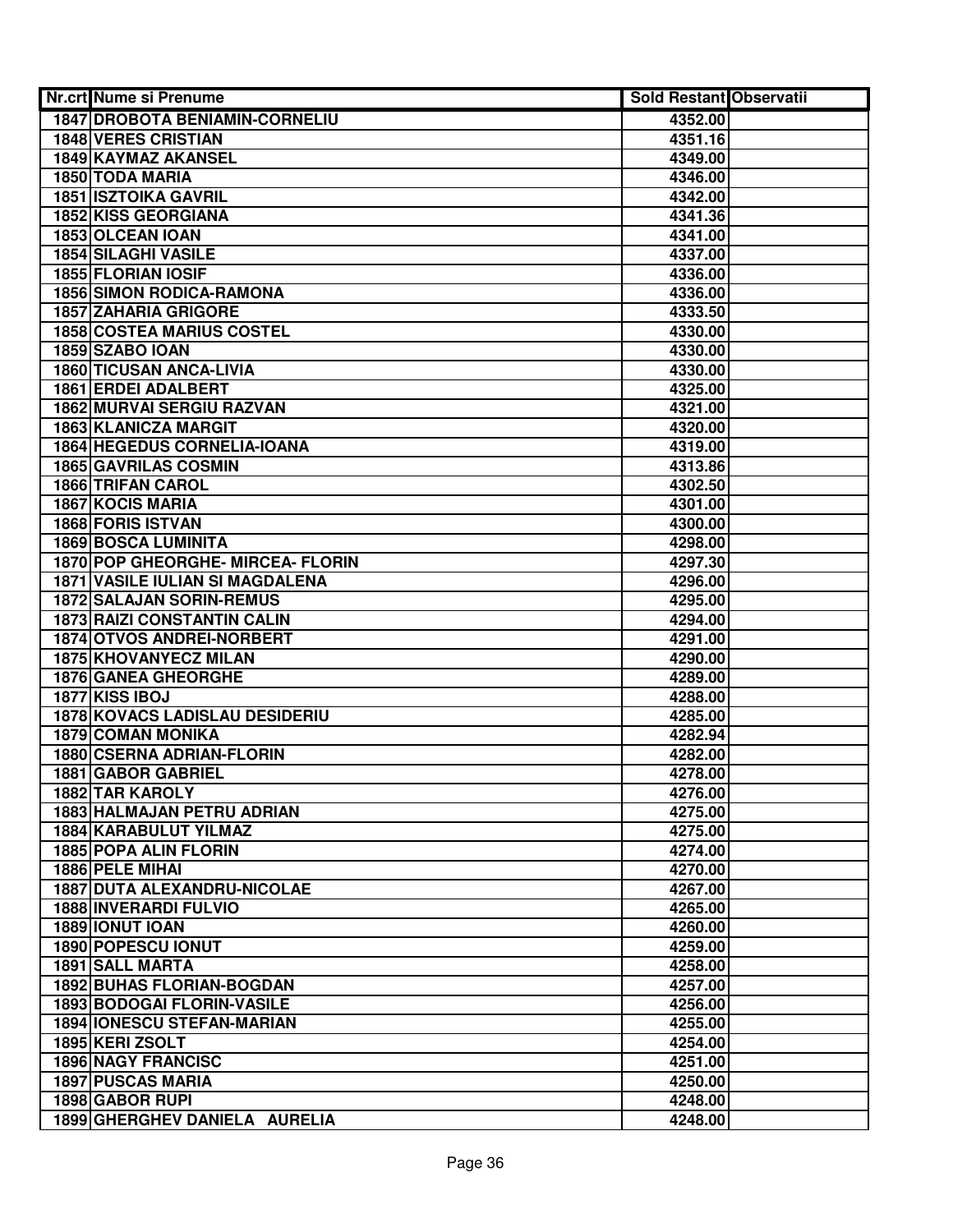| <b>Nr.crt Nume si Prenume</b>         | <b>Sold Restant Observatii</b> |  |
|---------------------------------------|--------------------------------|--|
| <b>1900 ISZTOIKA CAROL</b>            | 4245.00                        |  |
| <b>1901 ROSTAS LAURA</b>              | 4245.00                        |  |
| <b>1902 ALBITER VALENTIN IOAN</b>     | 4244.00                        |  |
| 1903 BALAZS GYULA                     | 4240.00                        |  |
| 1904 VARGA PAULA                      | 4236.00                        |  |
| 1905 ENESCU ADRIAN                    | 4232.00                        |  |
| 1906 ARI ATTILA                       | 4230.00                        |  |
| 1907 BANES JESSIE-RUXANDRA            | 4227.00                        |  |
| 1908 PORTAN CALIN IOAN                | 4223.00                        |  |
| 1909 BODEA DANA-ANCA                  | 4219.60                        |  |
| 1910 RETEG ROMEO-LASZLO               | 4219.00                        |  |
| 1911 CODRIEAN VASILE-TEODOR           | 4213.25                        |  |
| 1912 HARANGUS CAIUS-VASILIU           | 4212.00                        |  |
| 1913 POP BOGDAN-MIRCEA                | 4212.00                        |  |
| 1914 HORVATH GIZELLA                  | 4210.00                        |  |
| 1915 BAN FLORIAN                      | 4207.00                        |  |
| <b>1916 LAKATOS MONIKA EVA</b>        | 4205.00                        |  |
| <b>1917 CHISVARI REKA</b>             | 4203.00                        |  |
| 1918 BALOG GABRIELA LEONTINA          | 4201.00                        |  |
| 1919 BUNGAU GHEORGHE-IOAN             | 4200.00                        |  |
| 1920 HANGA ANA-VOICHITA               | 4200.00                        |  |
| <b>1921 PRECUP VALENTINA-VICTORIA</b> | 4195.50                        |  |
| 1922 POPA SILVIA IOANA                | 4195.00                        |  |
| 1923 GABOR DEMETER SI TEREZA          | 4193.00                        |  |
| <b>1924 CIOCOIU IONEL SI GABRIELA</b> | 4190.20                        |  |
| 1925 MANDRU NELU MARIAN               | 4188.00                        |  |
| <b>1926 DAVID STELIAN</b>             | 4187.58                        |  |
| 1927 SABAU LIVIU-MARIAN               | 4187.00                        |  |
| 1928 TOMELE IOAN SI MIRELA RAMONA     | 4181.00                        |  |
| 1929 MEZEI IULIANA                    | 4180.00                        |  |
| 1930 SALVAN CIPRIAN STEFAN SI DIANA   | 4180.00                        |  |
| <b>1931 BIRTAS SANDU IOAN</b>         | 4179.00                        |  |
| 1932 TIMAR GABRIELA ANCA              | 4169.00                        |  |
| 1933 KOZAK ADRIAN                     | 4167.50                        |  |
| <b>1934 FURTOS TEODOR MARIN</b>       | 4166.00                        |  |
| 1935 BUMB JOZSEF                      | 4165.00                        |  |
| <b>1936 MATEA NICOLAE</b>             | 4158.00                        |  |
| <b>1937 POPA ADRIAN FLORIN</b>        | 4156.00                        |  |
| 1938 BUTIRI IONEL                     | 4154.28                        |  |
| <b>1939 MAILAT CORNEL</b>             | 4151.00                        |  |
| <b>1940 KEREZSI REMUS</b>             | 4150.00                        |  |
| 1941 SZABO ADALBERT                   | 4147.00                        |  |
| 1942 COJOCARU SORIN-IONUT             | 4145.88                        |  |
| <b>1943 JUCA NICOLAE</b>              | 4145.00                        |  |
| <b>1944 CURA EDINA-ERZSEBET</b>       | 4140.00                        |  |
| 1945 JUDEA IOAN                       | 4140.00                        |  |
| <b>1946 NISTOR OLIMPIA</b>            | 4140.00                        |  |
| <b>1947 TANASE DORIAN</b>             | 4140.00                        |  |
| <b>1948 BANHIDI LORAND</b>            | 4137.00                        |  |
| <b>1949 COCIUBEI DUMITRU CLAUDIU</b>  | 4134.00                        |  |
| 1950 SZABO SZABOLCS-NORBERT           | 4130.00                        |  |
| <b>1951 BARTOK ANIKO</b>              | 4127.00                        |  |
| 1952 MAIORESCU IOANA MADALINA         | 4126.00                        |  |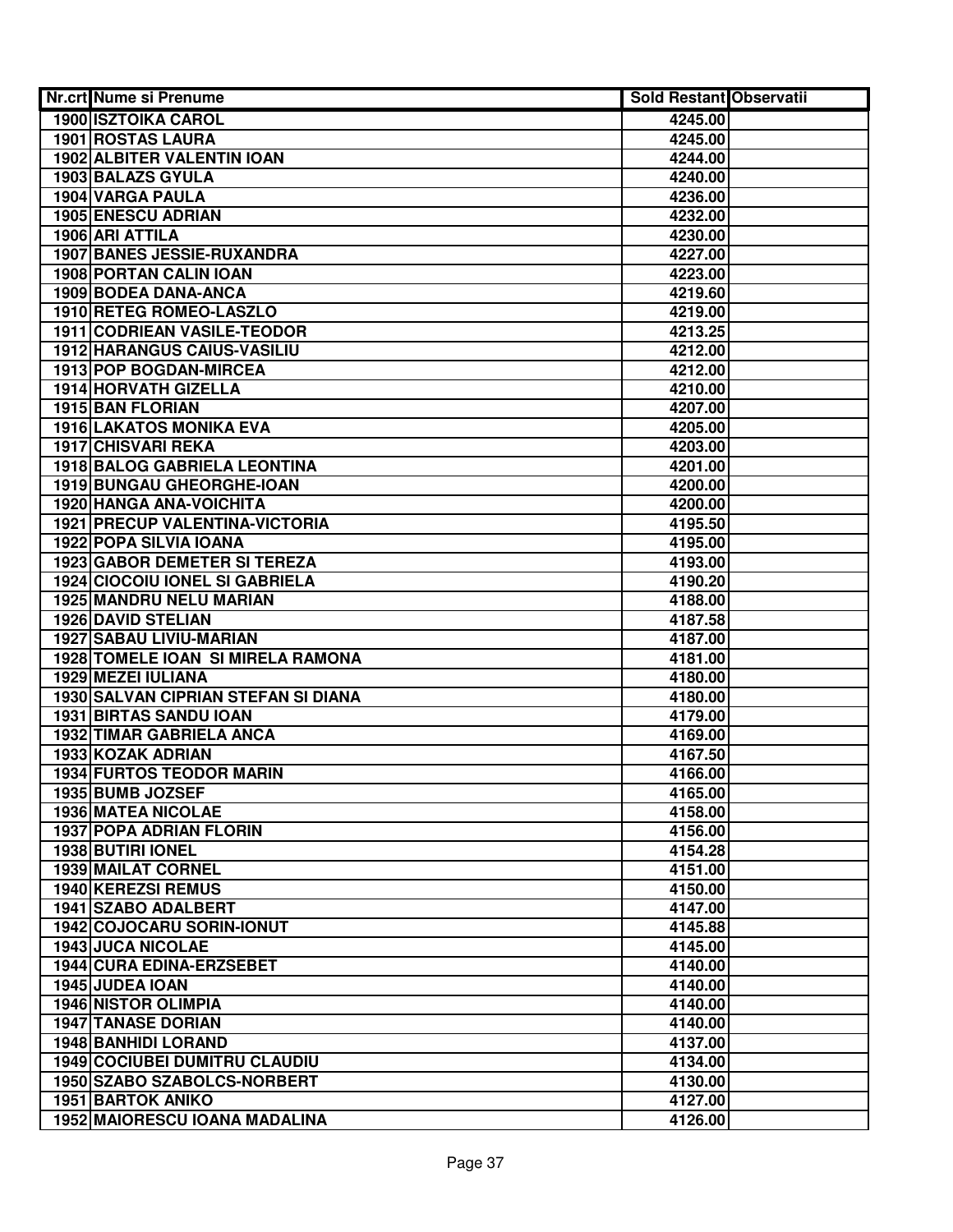| Nr.crt Nume si Prenume                         | Sold Restant Observatii |                       |
|------------------------------------------------|-------------------------|-----------------------|
| <b>1953 BELCE DANIELA</b>                      | 4124.00                 |                       |
| 1954 MADA GHEORGHE - ADRIAN                    | 4121.00                 |                       |
| <b>1955 BOSZORMENYI BRIGITTA</b>               | 4120.00                 |                       |
| <b>1956 KOZMA SANDOR LASZLO</b>                | 4111.00                 |                       |
| <b>1957 PAUL TEODOR SI ELISABETA</b>           | 4108.00                 |                       |
| 1958 SION IOAN                                 | 4108.00                 |                       |
| <b>1959 ILISIE FLORIN NICOLAE</b>              | 4107.09                 |                       |
| 1960 POP DOREL-GHEORGHE                        | 4104.65                 |                       |
| 1961 ISTOIKA EVA                               | 4104.00                 |                       |
| 1962 CZAPP IOSIF                               | 4102.70                 |                       |
| <b>1963 KUN SANDOR-VIKTOR</b>                  | 4100.00                 |                       |
| 1964 NOVAC PETRU SI MARIOARA                   | 4096.00                 |                       |
| <b>1965 LACZKO FRANCISC</b>                    | 4095.00                 |                       |
| 1966 VLAS MARIAN-MANUEL                        | 4089.00                 |                       |
| 1967 SAS RAZVAN                                | 4088.00                 |                       |
| <b>1968 BALLA LAURA CLAUDIA</b>                | 4087.00                 |                       |
| <b>1969 BARBES DIXINA</b>                      | 4085.00                 |                       |
| 1970 HARN IOAN-ALEXANDRU                       | 4085.00                 |                       |
| <b>1971 ZEMBREA CARMEN-MONICA</b>              | 4081.00                 |                       |
| <b>1972 CABA CORNEL</b>                        | 4080.00                 |                       |
| 1973 CHIRILA MIRCEA GEORGE                     | 4079.00                 |                       |
| <b>1974 MATEAS ALIN FLORIN SI ROZALIA</b>      | 4078.00                 |                       |
| 1975 MARCU GHEORGHE                            |                         | 4071.54 PROCES PE ROL |
| 1976 BORSA GAVRIL-EMIL SI CORNELIA             | 4071.00                 |                       |
| 1977 SZABO IULIANNA                            | 4071.00                 |                       |
| 1978 GABOR MARCO                               | 4065.00                 |                       |
| <b>1979 ZLIBUT OVIDIU SI ADRIANA</b>           | 4065.00                 |                       |
| 1980 TITI ADALBERT                             | 4061.96                 |                       |
| <b>1981 PANTEA LUCIA-CARMEN</b>                | 4055.00                 |                       |
| 1982 KAPALAI ZSOLT-ARPAD                       | 4054.00                 |                       |
| 1983 KISKASZA ROBERT                           | 4053.00                 |                       |
| <b>1984 DANCIU ADRIAN-CRISTIAN</b>             | 4051.67                 |                       |
| 1985 SARKADI EMIL                              | 4050.00                 |                       |
| 1986 ANTOCI IONUT                              | 4049.83<br>4047.00      |                       |
| <b>1987 NISTOR JANOS</b>                       | 4046.50                 |                       |
| 1988 FECHETE OCTAVIAN-MARIUS                   |                         |                       |
| 1989 NAZIR IRFAN<br>1990 BUDAI MELINDA         | 4046.15<br>4045.00      |                       |
| 1991 CAMPEANU ADRIAN SI MAGHIAR CRISTINA-LAURA | 4041.00                 |                       |
| 1992 HAVA ALEXANDRU-IOAN                       | 4040.00                 |                       |
| 1993 GABOR IANCU                               | 4030.00                 |                       |
| 1994 PENZES IRINA                              | 4027.00                 |                       |
| <b>1995 CADAR ADRIAN</b>                       | 4025.00                 |                       |
| <b>1996 LAKATOS RITA</b>                       | 4025.00                 |                       |
| <b>1997 CHIS MARIOARA</b>                      | 4021.00                 |                       |
| <b>1998 CRET MIHAI SI EUGENIA</b>              | 4021.00                 |                       |
| <b>1999 DUDAS ANDRAS SI GABRIELA</b>           | 4017.00                 |                       |
| 2000 MOLDOVAN LUCICA                           | 4015.00                 |                       |
| 2001 CHIRCEA SORIN SI ANDREEA                  | 4009.00                 |                       |
| 2002 BARSAN IOAN SI ELENA KLOTILDA             | 4005.00                 |                       |
| 2003 PORTAN CALIN-IOAN CABINET DE AVOCAT       | 4005.00                 |                       |
| 2004 BALOG ISTVAN                              | 4000.00                 |                       |
| 2005 BALOGH RUDOLF KAJCZA MONICA               | 4000.00                 |                       |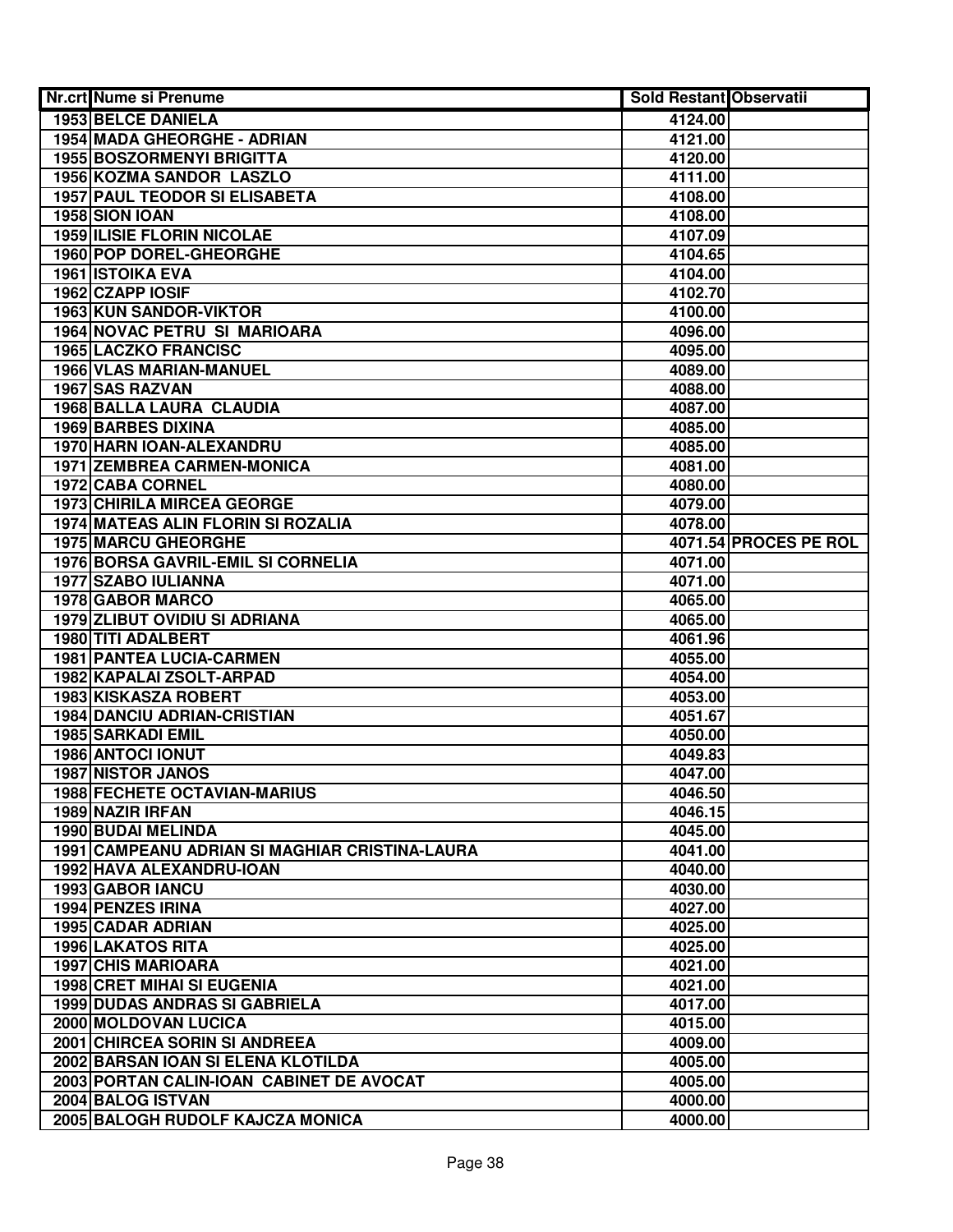| Nr.crt Nume si Prenume                   | Sold Restant Observatii |  |
|------------------------------------------|-------------------------|--|
| 2006 BELCEA ECATERINA                    | 4000.00                 |  |
| 2007 BENTE CALIN-FLORIN                  | 4000.00                 |  |
| 2008 BIRO ZSOLT                          | 4000.00                 |  |
| 2009 BLAGE CAMELIA-BIANCA                | 4000.00                 |  |
| 2010 BOCSA TIBERIU MIHAI                 | 4000.00                 |  |
| 2011 BOGA CLEMENTINTA GABRIELA           | 4000.00                 |  |
| 2012 BOGDAN DOREL GAVRIL                 | 4000.00                 |  |
| 2013 BONTA LUCIAN-FLORIN                 | 4000.00                 |  |
| 2014 BORA CIPRIAN                        | 4000.00                 |  |
| 2015 BOROS ANA INTREPRINDERE INDIVIDUALA | 4000.00                 |  |
| 2016 CAMPAN NELU-FLORIN                  | 4000.00                 |  |
| 2017 CAVUS CIHAN ISKENDER                | 4000.00                 |  |
| 2018 CORBEANU MIRCEA RAUL                | 4000.00                 |  |
| 2019 COZMA FLORIN VALENTIN               | 4000.00                 |  |
| 2020 COZMI EMIL                          | 4000.00                 |  |
| 2021 CUIBUS VASILE SI MELANIA LUMINITA   | 4000.00                 |  |
| 2022 DAROCZY MIHAI                       | 4000.00                 |  |
| 2023 DUME CORNELIA                       | 4000.00                 |  |
| <b>2024 FORIS ATTILA</b>                 | 4000.00                 |  |
| 2025 GABOR KATALIN                       | 4000.00                 |  |
| 2026 GABOR MANDRA                        | 4000.00                 |  |
| 2027 GHERGHELEINIC DIANA-TEODORA         | 4000.00                 |  |
| 2028 GHIMIS GEORGETA-CECILIA             | 4000.00                 |  |
| 2029 GUI MARIA- NATALIA                  | 4000.00                 |  |
| 2030 GYORFI OVIDIU-LIVIU                 | 4000.00                 |  |
| 2031 HAMZA ZOLTAN-LASZLO                 | 4000.00                 |  |
| 2032 HANIS LASZLO                        | 4000.00                 |  |
| 2033 HAPA ECATERINA                      | 4000.00                 |  |
| 2034 HERMAN CIPRIAN MARIUS               | 4000.00                 |  |
| 2035 HOFFMAN CSABA-LEVENTE               | 4000.00                 |  |
| 2036 HUTYRA GRAM ZOLTAN PETER            | 4000.00                 |  |
| 2037 KALMAR GYORGY                       | 4000.00                 |  |
| 2038 KARACSONYI CONSTANTIN               | 4000.00                 |  |
| 2039 KISS ISTVAN-IOZSEF                  | 4000.00                 |  |
| 2040 LAZAR ILDIKO                        | 4000.00                 |  |
| 2041 MARIS RADU ALEXANDRU                | 4000.00                 |  |
| 2042 MATEA MARGARETA-EVA                 | 4000.00                 |  |
| 2043 MOLDOVAN FLORIN                     | 4000.00                 |  |
| 2044 NAGY MARTA                          | 4000.00                 |  |
| 2045 NAGY NOEMI                          | 4000.00                 |  |
| 2046 NEDELCU GEORGIAN                    | 4000.00                 |  |
| 2047 NEGRUTI RODICA ELIZA                | 4000.00                 |  |
| 2048 PATCAS MIRELA EMILIA                | 4000.00                 |  |
| 2049 PETRICA ALINA RAMONA                | 4000.00                 |  |
| 2050 POPA OCTAVIAN FLORIN                | 4000.00                 |  |
| 2051 POTI MELINDA                        | 4000.00                 |  |
| 2052 ROMOCEA ELISAVETA                   | 4000.00                 |  |
| 2053 RUS ANIKO                           | 4000.00                 |  |
| 2054 SARATOC DANIEL-IOAN                 | 4000.00                 |  |
| 2055 SAS FERENC                          | 4000.00                 |  |
| 2056 SCORTE FLORIAN                      | 4000.00                 |  |
| 2057 SECAN ADRIANA-MIHAELA               | 4000.00                 |  |
| 2058 SEICHE FLORIN                       | 4000.00                 |  |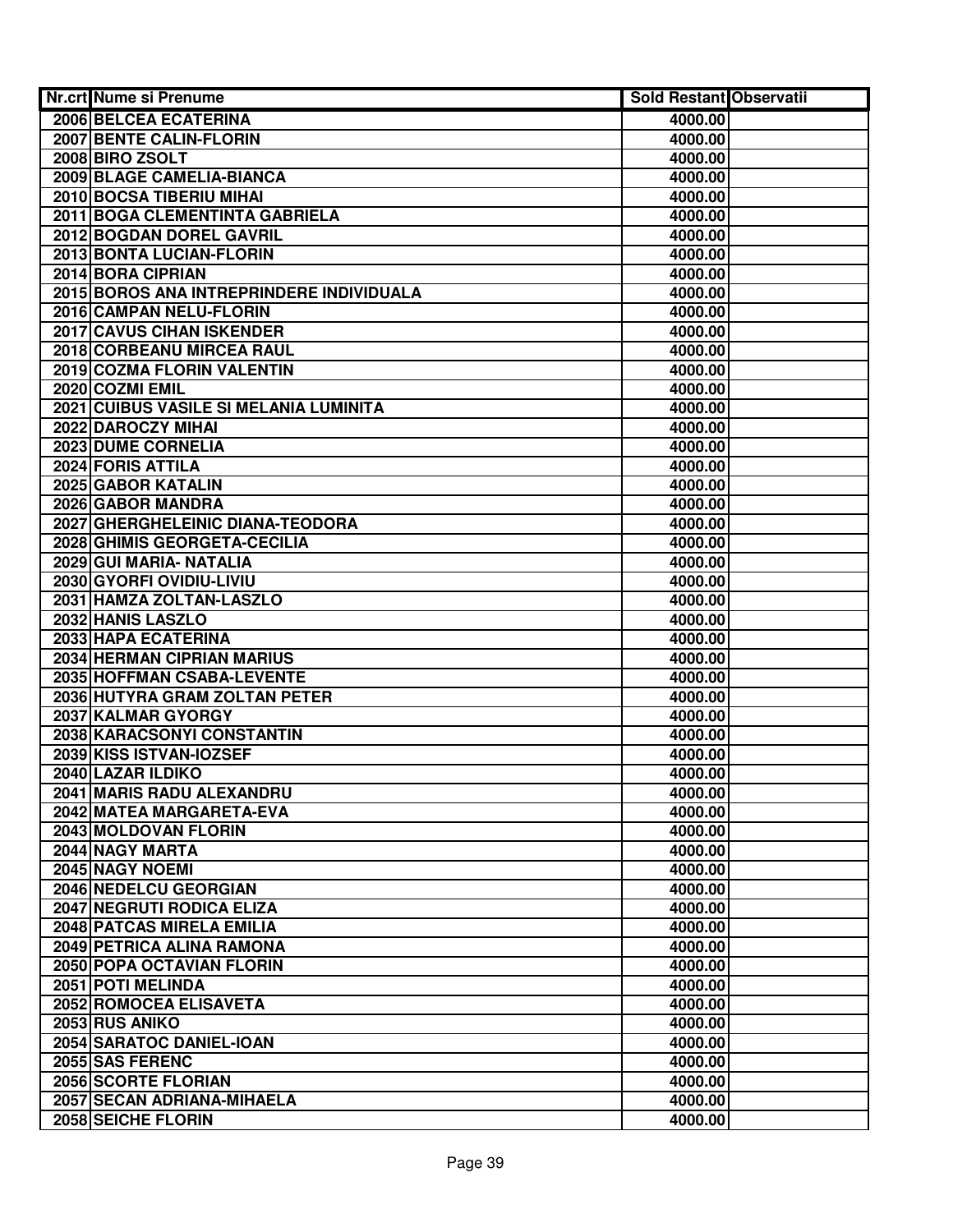| Nr.crt Nume si Prenume                           | Sold Restant Observatii |  |
|--------------------------------------------------|-------------------------|--|
| 2059 SZABO SANDOR JOZSEF                         | 4000.00                 |  |
| 2060 TEGLAS DORINA                               | 4000.00                 |  |
| 2061 TIBU DOINA OTILIA                           | 4000.00                 |  |
| 2062 TIGAN ANDA-CLAUDIA                          | 4000.00                 |  |
| 2063 TOTOS FERENC-ATTILA                         | 4000.00                 |  |
| 2064 VANCEA ALIN DANIEL                          | 4000.00                 |  |
| 2065 VANDICI IOAN                                | 4000.00                 |  |
| 2066 VARGA AUGUSTIN ADRIAN                       | 4000.00                 |  |
| 2067 VARGA ILEANA                                | 4000.00                 |  |
| 2068 ZANGRANDO ORIANO                            | 4000.00                 |  |
| 2069 ZBIRCE SANDA CORINA                         | 4000.00                 |  |
| 2070 GERGYELY LAJOS                              | 3999.00                 |  |
| 2071 LAKATOS ALEXANDRU                           | 3998.00                 |  |
| 2072 TABUS VIORICA                               | 3998.00                 |  |
| 2073 GYERMAN FLORIN - SORIN SI NADIA-LAURA-MARIA | 3997.00                 |  |
| 2074 CERNAU MARIA                                | 3995.00                 |  |
| 2075 DRAGAN CARMEN-ADRIANA                       | 3994.00                 |  |
| 2076 SIDOR CALIN                                 | 3993.87                 |  |
| <b>2077 BARNA GHEORGHE</b>                       | 3993.00                 |  |
| <b>2078 KENCSE RENATA</b>                        | 3992.00                 |  |
| 2079 SZILAGY JANOS-IMRE                          | 3991.00                 |  |
| 2080 ONICA CARMEN-SIMONA                         | 3984.00                 |  |
| 2081 BUNGAU NICOLAE                              | 3983.00                 |  |
| 2082 EGYED-DACZ ZOLT-TIBOR                       | 3980.00                 |  |
| 2083 STIUBE SERGIU-VASILE                        | 3980.00                 |  |
| 2084 VENTEL KALMAN                               | 3977.00                 |  |
| 2085 COCIUBAN ENIKO-ANDREA                       | 3976.00                 |  |
| 2086 VARGA TIBOR                                 | 3975.00                 |  |
| 2087 GHEORGHE GABRIEL-SORIN SI IOAN-MARCEL       | 3974.00                 |  |
| 2088 BUNDEA ALEXANDRU MIHAI                      | 3973.00                 |  |
| 2089 POP FLORIAN                                 | 3973.00                 |  |
| 2090 INDRIES CLAUDIA DOLORES                     | 3972.00                 |  |
| 2091 COLTA ROZALIA                               | 3971.00                 |  |
| 2092 CHERELEU DUMITRU-ADRIAN                     | 3964.00                 |  |
| 2093 DAN IOSIF ATTILA                            | 3960.72                 |  |
| 2094 POSTOL STEFAN-VASILE                        | 3958.00                 |  |
| 2095 FOGHIS CATALIN-FLORIN                       | 3956.00                 |  |
| 2096 CHIRILA SERGIU DANIEL                       | 3954.00                 |  |
| 2097 BROINAS ALEXANDRU MIHAI                     | 3950.00                 |  |
| 2098 MAGYARI ROBERT-STEFAN                       | 3942.00                 |  |
| 2099 BORA SORIN-IOSIF                            | 3940.00                 |  |
| 2100 ROSTAS IONAT                                | 3935.00                 |  |
| 2101 PETCU TOADER                                | 3934.00                 |  |
| 2102 MASCAS GEORGES-TEODOR                       | 3930.00                 |  |
| 2103 VILCEANU MIHAI-SORIN                        | 3923.00                 |  |
| 2104 GABOR MARTIN                                | 3920.00                 |  |
| 2105 ISZTOIKA RUPI                               | 3917.00                 |  |
| 2106 VARGA GHEORGHE-PETRU                        | 3914.00                 |  |
| 2107 COTRO VLAD-TUDOR                            | 3910.18                 |  |
| 2108 DELCZEG CSABA                               | 3910.00                 |  |
| 2109 ROSTAS CAROLINA                             | 3910.00                 |  |
| 2110 KAPAS PETER-ZSOLT SI NAOMI REBECA           | 3908.00                 |  |
| 2111 OROS IOSIF                                  | 3908.00                 |  |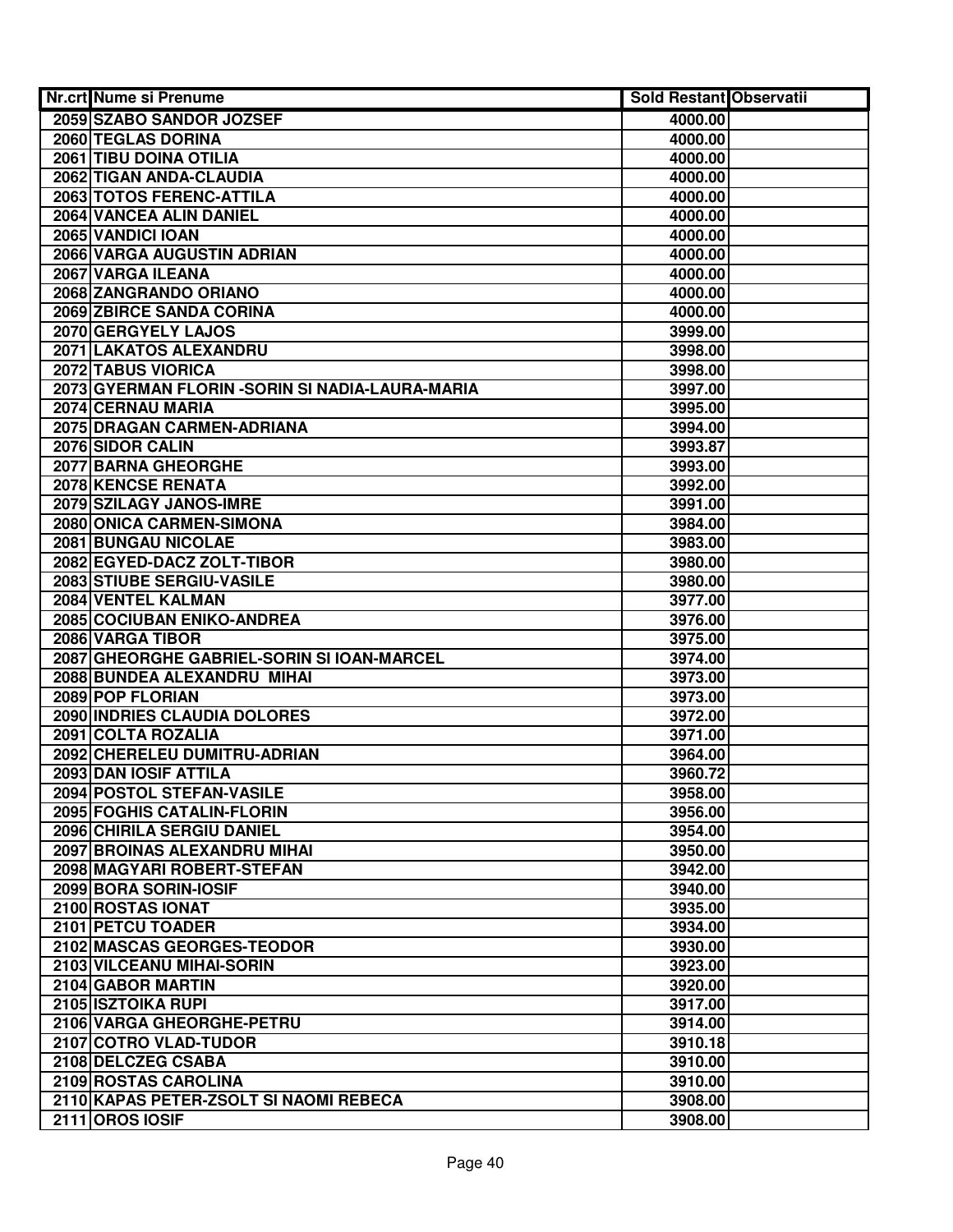| Nr.crt Nume si Prenume                                  | Sold Restant Observatii |  |
|---------------------------------------------------------|-------------------------|--|
| 2112 ROSTAS MARIA                                       | 3907.00                 |  |
| 2113 AVRAM AMALIA-MELINDA SI GAVRIL                     | 3904.00                 |  |
| 2114 ZLIBUT RODICA-OLIMPIA                              | 3904.00                 |  |
| 2115 ZAHARI ANDREI SORIN                                | 3902.95                 |  |
| 2116 SZUCS ROBERT - KAROLY                              | 3901.00                 |  |
| 2117 MANCI DANIEL                                       | 3900.00                 |  |
| 2118 ISZTOIKA DUMITRU                                   | 3895.00                 |  |
| 2119 IGNATESCU CIPRIAN-CONSTANTIN SI MARINA-ALEXANDRINA | 3894.88                 |  |
| 2120 DERECICHEI ADRIAN                                  | 3893.00                 |  |
| 2121 LAZAR DORIN IOAN                                   | 3892.74                 |  |
| 2122 FLORINCUTA GEORGIANA-LAURA                         | 3891.95                 |  |
| 2123 BEJUSCA IOAN                                       | 3888.00                 |  |
| 2124 HETES-PESTEAN PASCU                                | 3888.00                 |  |
| 2125 DOBAI MARIANA                                      | 3880.00                 |  |
| 2126 LADANYI TIBOR-ISTVAN                               | 3876.00                 |  |
| 2127 MISTOR SORIN - CRISTINEL                           | 3874.00                 |  |
| 2128 USATII ALEXANDRA                                   | 3873.00                 |  |
| 2129 VARGA ALIN-COSMIN                                  | 3872.50                 |  |
| 2130 GNATESCU DEZIDERIU ROBERT                          | 3868.94                 |  |
| 2131 NEGRUT DAN-SILVIU                                  | 3861.00                 |  |
| 2132 URDE CRISTIAN-GHEORGHE                             | 3860.00                 |  |
| 2133 CICU VASILE-DANIEL                                 | 3858.00                 |  |
| 2134 LUNCAN PETRU SORIN                                 | 3857.00                 |  |
| 2135 NAGY-PRATA GABRIELA                                | 3853.25                 |  |
| 2136 DAMICS FERENC-SANDOR                               | 3850.00                 |  |
| 2137 BRINZAS MARIUS STELIAN                             | 3849.10                 |  |
| 2138 JUCA VIOREL                                        | 3849.00                 |  |
| 2139 MARZA ILIE FLORIN                                  | 3848.00                 |  |
| 2140 ROSTAS CAROLINA                                    | 3842.00                 |  |
| 2141 FECHETE MARGARETA                                  | 3840.00                 |  |
| 2142 ISZTOIKA GABOR                                     | 3840.00                 |  |
| 2143 LUPSE CAMELIA-MARIANA                              | 3839.00                 |  |
| <b>2144 LAL IOAN</b>                                    | 3837.00                 |  |
| 2145 FODOR FLAVIUS COSMIN                               | 3836.00                 |  |
| 2146 ISZTOIKA LUDOVIC                                   | 3835.00                 |  |
| 2147 VERES MARIAN CASIAN                                | 3835.00                 |  |
| 2148 GABOR MATE                                         | 3833.00                 |  |
| 2149 GABOR STEFAN-SAMUEL                                | 3832.58                 |  |
| 2150 DRIMBE SEBASTIAN-ALEXANDRU                         | 3829.00                 |  |
| 2151 CIPCIRI ADRIAN-SORIN SI LILIANA                    | 3825.00                 |  |
| 2152 TUSA CLAUDIU-CATALIN                               | 3825.00                 |  |
| 2153 POENARU GEORGE                                     | 3822.56                 |  |
| 2154 OVANESCU CONSTANTIN-CIPRIAN                        | 3821.00                 |  |
| 2155 POPA FLORICA                                       | 3818.00                 |  |
| 2156 POPA IOAN-ADRIAN                                   | 3815.00                 |  |
| 2157 TONT GOMBOS FLORIAN                                | 3815.00                 |  |
| 2158 CALIN VASILE                                       | 3814.00                 |  |
| 2159 FELECAN VOICU-SORIN                                | 3814.00                 |  |
| 2160 GABOR IOAN                                         | 3814.00                 |  |
| 2161 BUDAI ISTVAN                                       | 3806.00                 |  |
| 2162 SCORTEA COSMIN-GHEORGHE                            | 3804.00                 |  |
| 2163 PRECUP ELENA AURELIA                               | 3802.00                 |  |
| 2164 SZENTGYORGYI JOZSEF SI ERZSEBET                    | 3802.00                 |  |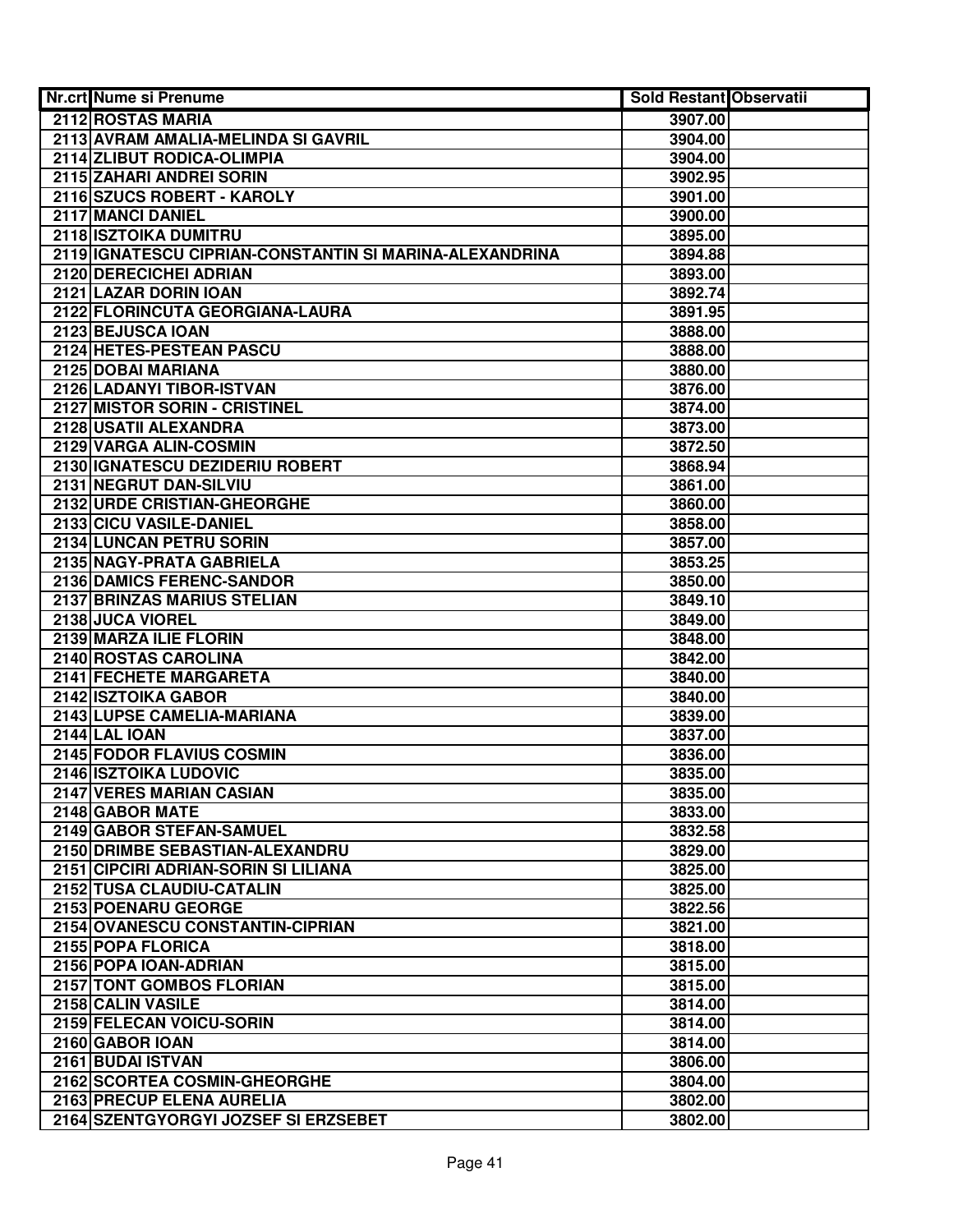| Nr.crt Nume si Prenume                          | <b>Sold Restant Observatii</b> |  |
|-------------------------------------------------|--------------------------------|--|
| 2165 DONEI EVA ECATERINA                        | 3800.00                        |  |
| 2166 FLORIEAN MIHAI                             | 3800.00                        |  |
| 2167 IOVA CIPRIAN NICOLAE                       | 3799.00                        |  |
| 2168 SZUCS GYULA-ATTILA                         | 3797.96                        |  |
| 2169 BAHICA VASILE                              | 3790.00                        |  |
| 2170 GEREBENES RUDI                             | 3790.00                        |  |
| 2171 LUPSE IONEL                                | 3788.00                        |  |
| 2172 CIRIL GABRIEL-FLORIN                       | 3780.00                        |  |
| 2173 NISTOR BIANCA                              | 3777.34                        |  |
| 2174 CRISTEA CATALIN                            | 3775.00                        |  |
| 2175 PANTEA DANIEL-DACIAN                       | 3775.00                        |  |
| 2176 ERDEI GHEORGHE                             | 3773.00                        |  |
| 2177 SARKADI ATTILA                             | 3771.00                        |  |
| 2178 MADA LUCIAN                                | 3770.00                        |  |
| 2179 POPOVICI IOAN-FLORIN                       | 3770.00                        |  |
| 2180 MIKLOS MATEI                               | 3769.00                        |  |
| 2181 POPESCU SERGIU-RAUL                        | 3769.00                        |  |
| 2182 TOCAIU IOAN                                | 3769.00                        |  |
| 2183 BELKO JANOS ZOLTAN                         | 3765.00                        |  |
| 2184 ROMOSAN IOAN DOREL SI FLORICA LILIANA      | 3764.00                        |  |
| 2185 CAMPEAN MIRCEA-COSMIN                      | 3763.00                        |  |
| 2186 LAZA LIVIU                                 | 3762.25                        |  |
| 2187 SZONDI EDITH                               | 3761.00                        |  |
| 2188 ARDELEAN FLORIN DOREL                      | 3751.00                        |  |
| 2189 SERES FLORIN CALIN                         | 3751.00                        |  |
| 2190 GABORAS SANDOR                             | 3750.00                        |  |
| 2191 LINGURAR TRAIAN                            | 3750.00                        |  |
| 2192 SZTOJKA KLARA                              | 3750.00                        |  |
| 2193 BLAGE IOAN NICOLAE                         | 3749.00                        |  |
| 2194 HAISAN DOINA                               | 3748.00                        |  |
| 2195 IOJA CLAUDIA DANIELA                       | 3747.00                        |  |
| 2196 IANC MAGDALENA                             | 3742.00                        |  |
| 2197 KOVACS DAVID-GYORGY                        | 3740.00                        |  |
| 2198 MOISE GHEORGHE                             | 3740.00                        |  |
| 2199 CAB.AVOCATIAL MAN COSMIN                   | 3735.00                        |  |
| 2200 ISTOICA BANDI                              | 3733.00                        |  |
| 2201 SAMU IVAN                                  | 3732.50                        |  |
| 2202 KEREZSI BELLA - ANGELO                     | 3729.50                        |  |
| 2203 BULACA RAUL COSMIN                         | 3721.00                        |  |
| 2204 RADEANU COSTEL                             | 3720.00                        |  |
| 2205 SFARLEA MIRCEA-FLORIAN                     | 3717.72                        |  |
| <b>2206 MATEI ADRIAN GHEORGHE</b>               | 3717.00                        |  |
| 2207 MODOG ROMEO-FELIX                          | 3714.00                        |  |
| 2208 GUG FLORIN CRISTIAN                        | 3710.13                        |  |
| 2209 CABA ADELA-SIMONA                          | 3710.00                        |  |
| 2210 DEIAC MARIUS-DANIEL<br>2211 VIDICAN ADRIAN | 3710.00                        |  |
| 2212 DEMETER TRAIAN                             | 3710.00                        |  |
| 2213 STOICA JANOS SI EVA                        | 3704.29<br>3703.00             |  |
| 2214 HOSU DANIELA                               | 3701.00                        |  |
| 2215 GABOR GETA                                 | 3700.00                        |  |
| 2216 GABOR MARIA                                | 3700.00                        |  |
| 2217 GABOR RITA MANDRA                          | 3700.00                        |  |
|                                                 |                                |  |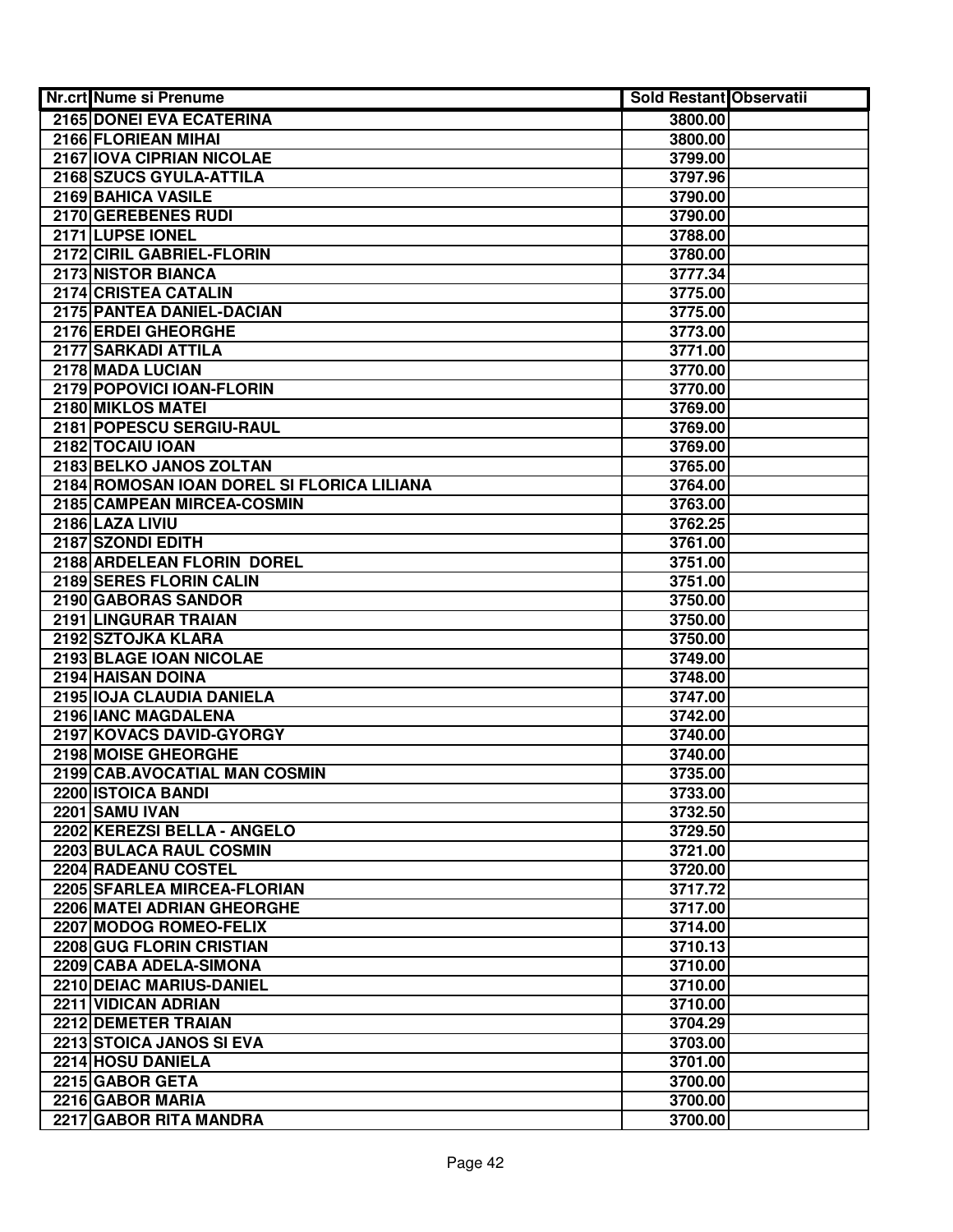| <b>Nr.crt Nume si Prenume</b>           | <b>Sold Restant Observatii</b> |  |
|-----------------------------------------|--------------------------------|--|
| 2218 KOVACI GABRIEL                     | 3700.00                        |  |
| 2219 TIUTIU SILVIAN-VLADUT              | 3700.00                        |  |
| 2220 VARGA ROMULUS-NICOLAE              | 3700.00                        |  |
| 2221 NAGY ANDREI MIHAI                  | 3699.00                        |  |
| 2222 GANTOUS BSHARA                     | 3697.00                        |  |
| 2223 KISS ELEMER                        | 3695.00                        |  |
| 2224 FLORIAN GYONGYI TUNDE              | 3690.00                        |  |
| 2225 GABOR IANCU                        | 3690.00                        |  |
| 2226 SFRENGEU ILIE-IERONIM              | 3689.23                        |  |
| 2227 LYBERIOU MAGDALINI                 | 3689.00                        |  |
| 2228 NICORUT DOINA-ELENA                | 3689.00                        |  |
| 2229 HURMUZ DAN                         | 3684.00                        |  |
| 2230 DAVID LUCRETIA                     | 3682.00                        |  |
| 2231 BENGA VIOREL                       | 3680.00                        |  |
| 2232 MOLNAR KAROLY                      | 3678.50                        |  |
| 2233 CMECIU CRISTIAN-ROMULUS            | 3678.00                        |  |
| 2234 KALOZ LAURENTIU                    | 3678.00                        |  |
| 2235 SANTER TIBERIU                     | 3678.00                        |  |
| 2236 BALINT DAVID                       | 3677.00                        |  |
| 2237 TURCUT LUCIAN-FLORIN               | 3666.00                        |  |
| 2238 FARTEA ZSOLT ATTILA                | 3665.00                        |  |
| 2239 AMBRUZS FRANCISC CSABA SI KATALIN  | 3662.00                        |  |
| 2240 CHEREJI GEORGE-DORIN               | 3660.00                        |  |
| 2241 VARGA ALEXANDRU-GYULA              | 3660.00                        |  |
| 2242 KUPE FRANCISC TEODOR               | 3658.00                        |  |
| 2243 BOTEZATU ANGELICA                  | 3657.00                        |  |
| 2244 CIORDAS CONSTANTIN                 | 3656.00                        |  |
| 2245 MARIAN IOACHIM-DOREL               | 3654.00                        |  |
| 2246 BOLOJAN FLORIN-CRISTIAN            | 3652.00                        |  |
| 2247 FARAGAU-DIACONESCU GAVRIL-CORNEL   | 3651.00                        |  |
| 2248 GABOR EVA                          | 3650.00                        |  |
| 2249 GABOR IANOS                        | 3650.00                        |  |
| 2250 NEGRU PETRU                        | 3649.00                        |  |
| 2251 BATRIN IOAN SI ANA                 | 3646.00                        |  |
| 2252 MATYAS IOSIF                       | 3640.00                        |  |
| 2253 BUDA FLORENTINA LENUTA             | 3639.00                        |  |
| 2254 POPOVICI FLORIN                    | 3636.41                        |  |
| <b>2255 BONATIU MIHAELA SI GHEORGHE</b> | 3636.00                        |  |
| 2256 MARTIN IOAN                        | 3636.00                        |  |
| 2257 IOVAN MARIA EVA                    | 3635.00                        |  |
| 2258 BRAJER IANOS GYORGY                | 3628.00                        |  |
| 2259 TIPLEA DANIEL CRISTIAN             | 3623.00                        |  |
| 2260 MEGYERI RICHARD                    | 3620.00                        |  |
| 2261 JANOSI ATTILA SI GABRIELLA         | 3618.00                        |  |
| 2262 SFERLE VIOREL SI MARIA             | 3618.00                        |  |
| 2263 MESTER JOZSEF-CSABA                | 3613.00                        |  |
| 2264 SZATHMARI CSABA ZSOLT SI ANIKO     | 3610.00                        |  |
| 2265 OLAH KRISZTIAN IMRE                | 3609.00                        |  |
| 2266 HEGYI NORBERT                      | 3607.00                        |  |
| 2267 DR.COSTEA IOAN COSMIN-CMI          | 3606.00                        |  |
| 2268 BALLA TIBOR-MIKLOS                 | 3605.45                        |  |
| 2269 BLIKLING ELENA                     | 3600.00                        |  |
| 2270 RUS PETRU-NICOLAE                  | 3600.00                        |  |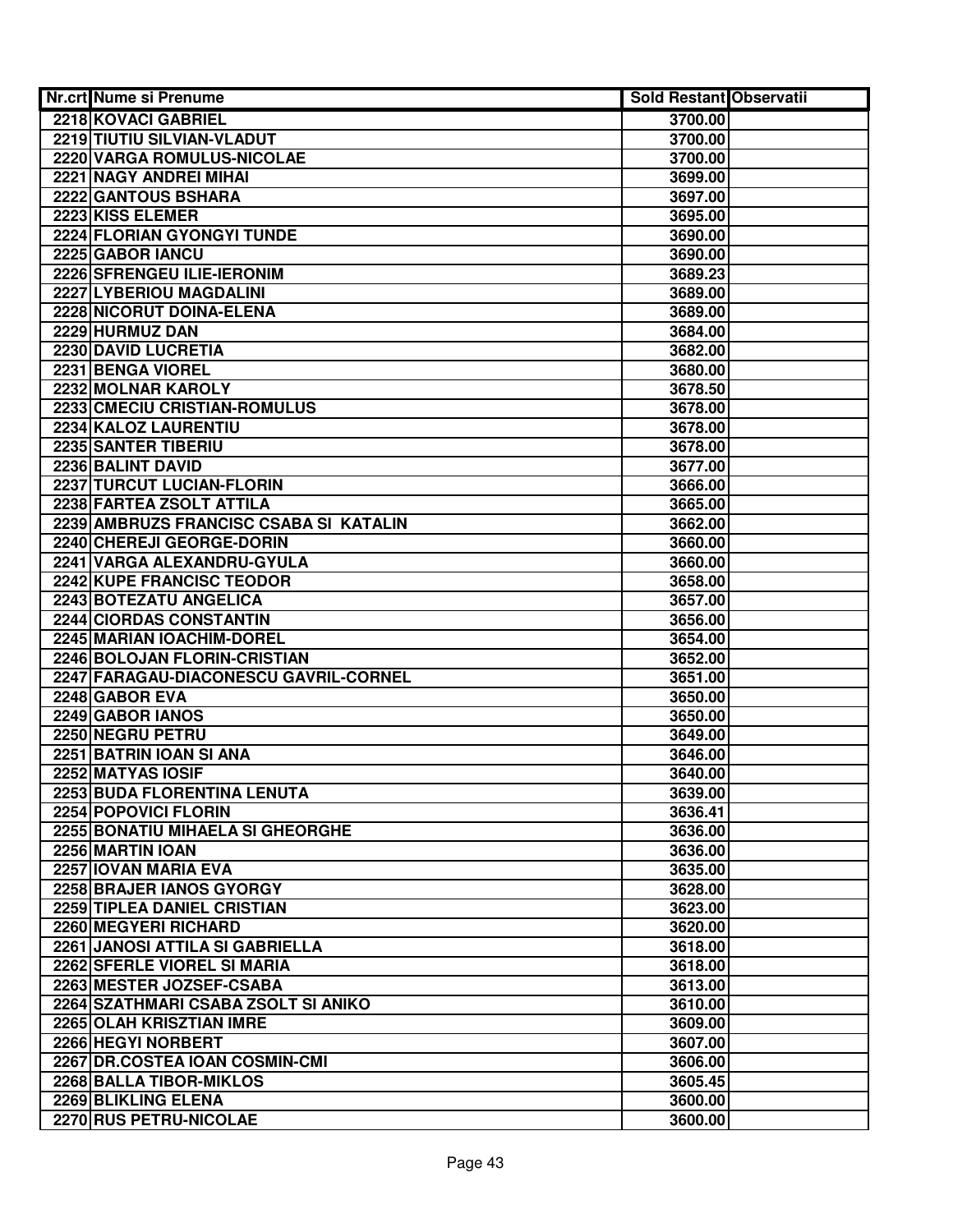| Nr.crt Nume si Prenume                             | Sold Restant Observatii |  |
|----------------------------------------------------|-------------------------|--|
| 2271 LASCAU GABRIELA ANAMARIA                      | 3594.00                 |  |
| 2272 SUCIU DAVID GABRIEL                           | 3591.00                 |  |
| 2273 BOTOS SEBASTIAN-CRISTIAN                      | 3590.00                 |  |
| 2274 BRADAU CRISTIAN-GHEORGHE                      | 3590.00                 |  |
| 2275 POIANA CRISTINEL                              | 3590.00                 |  |
| 2276 SABAU IOAN                                    | 3585.00                 |  |
| 2277 HAIAS EMIL                                    | 3580.00                 |  |
| 2278 LASCU EUGEN                                   | 3577.98                 |  |
| 2279 ROSTAS MALIN                                  | 3577.00                 |  |
| 2280 GUI ADRIAN-ALEXANDRU                          | 3572.00                 |  |
| 2281 POPOVICI IONUT-SERBAN                         | 3570.02                 |  |
| 2282 KOVACS IMRE                                   | 3570.00                 |  |
| 2283 RACZ EMANUEL-DAVID                            | 3570.00                 |  |
| 2284 GHETIVU VICTOR                                | 3566.00                 |  |
| 2285 AVRAM FLAVIU SERGIU                           | 3560.00                 |  |
| 2286 VERES MIHAI                                   | 3560.00                 |  |
| 2287 RADULESCU ANDREI                              | 3555.00                 |  |
| 2288 LOVAS ELISABETA                               | 3554.00                 |  |
| 2289 SOLOMIE VERONICA                              | 3554.00                 |  |
| 2290 STOICA RUPERT                                 | 3553.50                 |  |
| 2291 ROXIN GAVRIL OVIDIU SI ALEXANDRU FRA          | 3553.00                 |  |
| 2292 BODEA MARCEL                                  | 3552.00                 |  |
| 2293 BARANKA RUPI                                  | 3550.00                 |  |
| 2294 GUZMANN SANDOR-JOZSEF                         | 3550.00                 |  |
| 2295 MORARU CIPRIAN MARIAN                         | 3550.00                 |  |
| 2296 SALAJAN IOAN MARIN                            | 3550.00                 |  |
| 2297 BARNA FLORIAN                                 | 3549.50                 |  |
| 2298 DR. COTE DANIELA C.M.I.                       | 3547.00                 |  |
| 2299 THEISZ SANDOR                                 | 3547.00                 |  |
| 2300 LAZA LUCIAN                                   | 3546.00                 |  |
| 2301 BOGOLE CLAUDIA MARIA SI PANTIS GHEORGHE.SORIN | 3545.00                 |  |
| 2302 SOOS ELISABETA PARASCHIVA                     | 3544.95                 |  |
| 2303 HAMZA NICOLAE                                 | 3544.00                 |  |
| 2304 II.I.BALAN RADU-CRISTIAN - INTREP.INDIVIDUALA | 3539.00                 |  |
| 2305 CRISAN MIRCEA IOAN                            | 3536.00                 |  |
| 2306 IANCAU IOAN                                   | 3536.00                 |  |
| 2307 RATIU TATIANA-MARINELA                        | 3536.00                 |  |
| 2308 LIBANT FLORIN-MARIAN                          | 3535.00                 |  |
| 2309 ROSTAS MATE                                   | 3535.00                 |  |
| 2310 RUGE MARIUS-TRAIAN                            | 3530.00                 |  |
| 2311 BARATI ENEAS                                  | 3529.00                 |  |
| 2312 CHILLIK SANDOR-ZOLTAN                         | 3528.73                 |  |
| 2313 PERRIA ALESSANDRO                             | 3528.00                 |  |
| 2314 CHENIB AYMEN                                  | 3523.00                 |  |
| 2315 GABOR GABRIEL                                 | 3520.00                 |  |
| 2316 MOTRIUC TIBERIU-EMILIAN                       | 3518.00                 |  |
| 2317 GABOR GETA                                    | 3509.00                 |  |
| 2318 SAVA GEORGE-ALEXANDRU                         | 3508.00                 |  |
| 2319 MOISA DANIELA SI CRISTIAN                     | 3507.00                 |  |
| 2320 AGOD MARIA                                    | 3504.00                 |  |
| 2321 HAICAI IOAN                                   | 3500.00                 |  |
| 2322 KUPE MELINDA ANITA                            | 3500.00                 |  |
| 2323 POGOR MARINA                                  | 3500.00                 |  |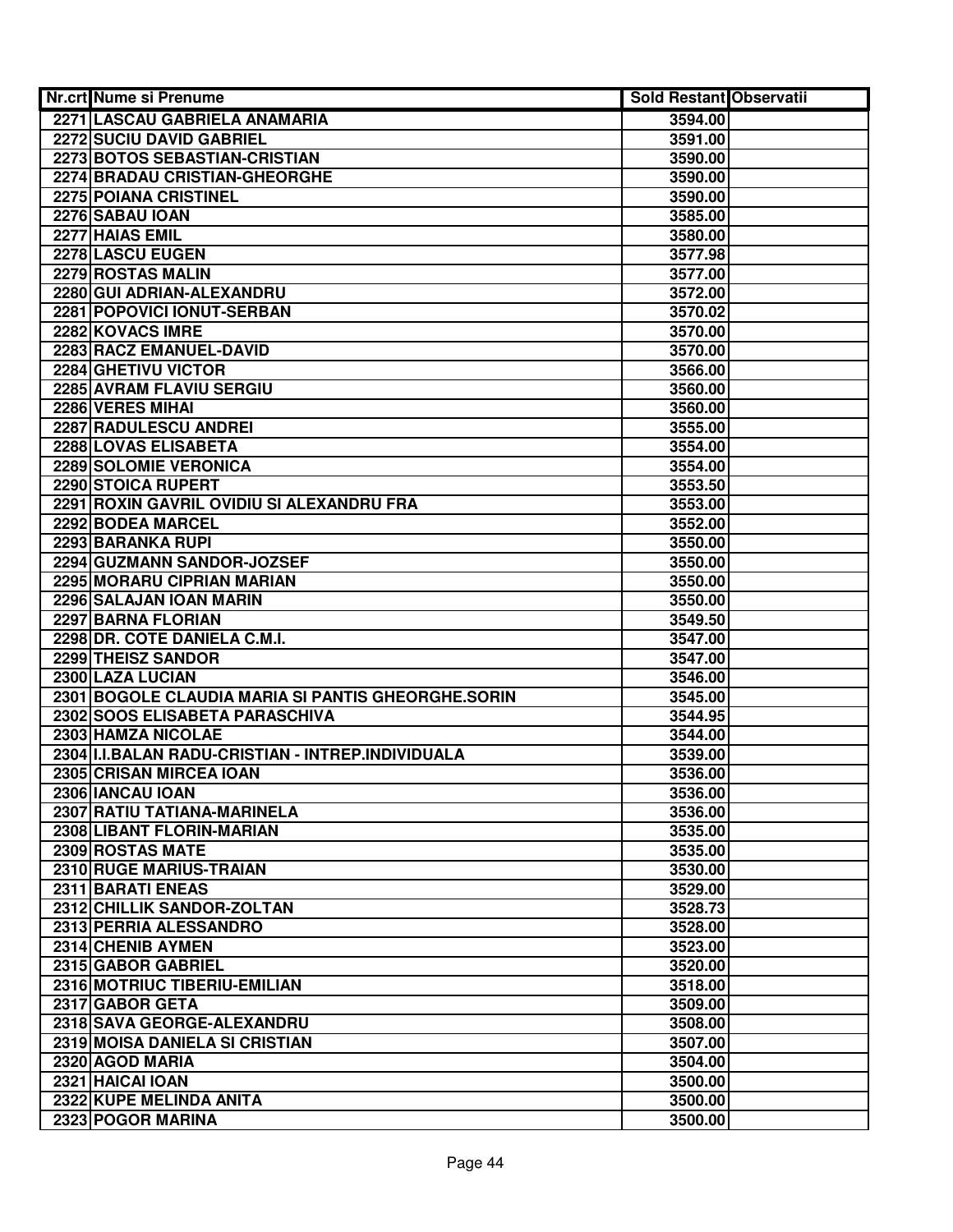| Nr.crt Nume si Prenume                      | Sold Restant Observatii |  |
|---------------------------------------------|-------------------------|--|
| 2324 SAJN-GYORFI ILDIKO                     | 3500.00                 |  |
| 2325 TOPORAS SEBASTIAN                      | 3500.00                 |  |
| 2326 ALB ANDREI                             | 3496.00                 |  |
| 2327 LARINT IOAN                            | 3496.00                 |  |
| 2328 BARANKA CATALINA                       | 3495.00                 |  |
| 2329 OROS ADRIAN                            | 3491.50                 |  |
| 2330 BUNGAU MARIAN-CRISTIAN                 | 3483.00                 |  |
| 2331 POPA FLORIAN SI EVA                    | 3483.00                 |  |
| 2332 DOMBI BERTALAN                         | 3481.00                 |  |
| 2333 CALIN MARIUS-GHEORGHE                  | 3477.00                 |  |
| 2334 SOTOC RAOUL ALEXANDRU                  | 3477.00                 |  |
| 2335 BAHICA GHEORGHE                        | 3475.00                 |  |
| 2336 LUNCA IOSIF                            | 3475.00                 |  |
| 2337 BAICAN FLORIN-VASILE SI EMOKE-IZABELLA | 3473.00                 |  |
| 2338 SARBA CIPRIAN-GHEORGHE SI ANCUTA       | 3472.00                 |  |
| 2339 ARDELEAN GAVRIL                        | 3466.00                 |  |
| 2340 VANCEA DUMITRU-DOREL                   | 3464.00                 |  |
| 2341 BARNA ANDREI-TIBERIUS                  | 3463.08                 |  |
| 2342 BOROS STEFAN                           | 3463.00                 |  |
| 2343 CAVASDAN CORNEL-VALERIU                | 3462.00                 |  |
| 2344 BEDO ERIKA-REKA                        | 3461.00                 |  |
| 2345 KOVARI SANDOR                          | 3460.00                 |  |
| 2346 LINGURAR AUREL                         | 3460.00                 |  |
| 2347 LUNG-MITRICA NICHITA                   | 3460.00                 |  |
| 2348 OPRIS TRAIAN MIREL                     | 3460.00                 |  |
| 2349 VIDICAN FLORIN-DANIEL                  | 3458.00                 |  |
| 2350 ROMAN FLORIN                           | 3456.21                 |  |
| 2351 POP MONICA                             | 3455.00                 |  |
| 2352 GABOR SUSANA GIZELA                    | 3450.00                 |  |
| 2353 SZTOIKA GABOR                          | 3444.00                 |  |
| 2354 SIPOS LAJOS                            | 3440.00                 |  |
| 2355 ISZTOJKA EVA                           | 3438.00                 |  |
| 2356 PESCAR IOSIF                           | 3436.00                 |  |
| 2357 MODA SANDOR                            | 3435.00                 |  |
| 2358 POPESCU SEBASTIAN TUDOR                | 3432.00                 |  |
| 2359 PASCALAU IOAN                          | 3430.00                 |  |
| 2360 ESER REMZI                             | 3429.00                 |  |
| 2361 GHERGHINA ION SI CLAUDIA FLORICA       | 3422.54                 |  |
| 2362 BOGARIU ADRIAN-IONEL                   | 3420.00                 |  |
| 2363 BARTA ALEXANDRU                        | 3418.00                 |  |
| 2364 CRISAN DORIN                           | 3418.00                 |  |
| 2365 LETEA SERGIU TEODOR                    | 3418.00                 |  |
| 2366 CSENGERI JOZSEF                        | 3414.00                 |  |
| 2367 GABOR RUPI SI CATALINA                 | 3409.00                 |  |
| 2368 ROSTAS MATEI                           | 3405.00                 |  |
| 2369 ZEMBREA ALEXANDRU-FRANCISC             | 3403.30                 |  |
| 2370 NEDELEA IONEL-DUMITRU                  | 3403.00                 |  |
| 2371 TOROK TAMAS GYULA                      | 3402.50                 |  |
| 2372 COCIS CONSTANTIN                       | 3400.00                 |  |
| 2373 RETEK TIBOR                            | 3400.00                 |  |
| 2374 GAVRUTA ADRIAN                         | 3397.00                 |  |
| 2375 MERCSANYI IOSIF                        | 3394.00                 |  |
| 2376 POTROVITA IOANA-CRISTINA               | 3394.00                 |  |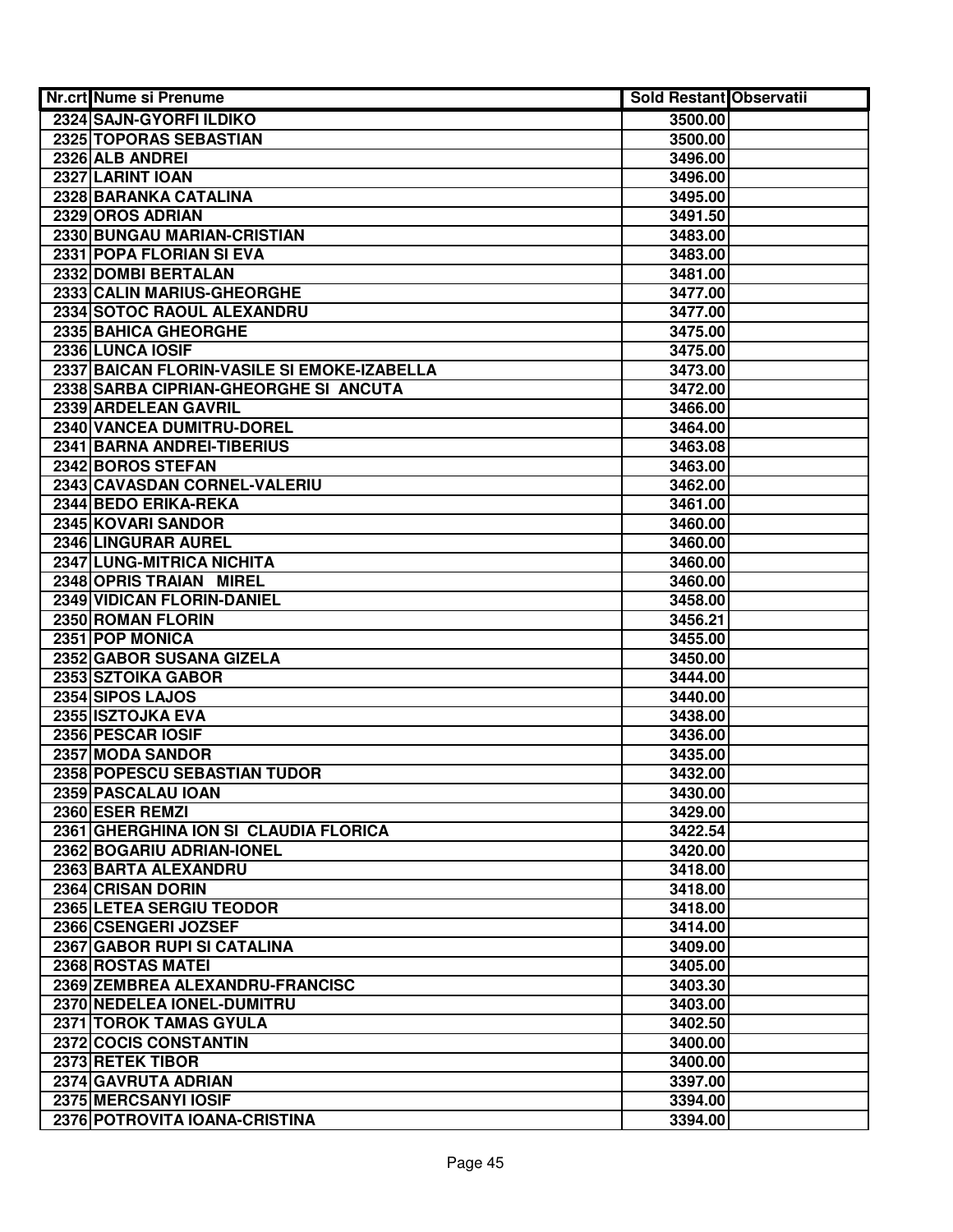| Nr.crt Nume si Prenume                          | <b>Sold Restant Observatii</b> |                       |
|-------------------------------------------------|--------------------------------|-----------------------|
| 2377 NIREAN GHEORGHE-ADRIAN                     | 3393.00                        |                       |
| 2378 SULTAN-TIRTEA ALEXANDRU-CALIN              | 3392.20                        |                       |
| 2379 PAINA LUCIAN-IOAN                          | 3392.00                        |                       |
| 2380 KECSE ATTILA ISTVAN                        | 3390.00                        |                       |
| 2381 SERB VICTOR SI MARIOARA                    | 3390.00                        |                       |
| 2382 ROMAN GHEORGHE-LUCIAN                      | 3387.00                        |                       |
| 2383 IOVAN ADRIAN IONEL                         | 3386.00                        |                       |
| 2384 AVRAM FLORIN                               | 3383.00                        |                       |
| 2385 STEFANESCU GHEORGHE-FLORIN                 | 3381.00                        |                       |
| 2386 FILIP VASILE                               | 3380.00                        |                       |
| 2387 GHIMAN REMUS-PAUL                          | 3380.00                        |                       |
| 2388 ORBAI NICOLAE ALIN FLORIN                  | 3374.00                        |                       |
| 2389 LUP MARIUS GHEORGHE                        | 3370.00                        |                       |
| 2390 MURVAI BRUNO                               | 3370.00                        |                       |
| 2391 VARGA ROMULUS                              | 3364.00                        |                       |
| 2392 CRETU IONEL                                | 3363.00                        |                       |
| 2393 VASARHELYI MARIA                           |                                | 3360.00 PROCES PE ROL |
| 2394 LELEA VASILE-CATALIN                       | 3357.00                        |                       |
| 2395 POPA PETRU                                 | 3355.00                        |                       |
| 2396 FABIAN FERENC SI ERZSEBET                  | 3354.00                        |                       |
| 2397 FILIP SIMINA-ANAMARIA                      | 3354.00                        |                       |
| 2398 BERE CORINA-DELIA                          | 3353.00                        |                       |
| 2399 MAGHIAR DARIUS                             | 3350.00                        |                       |
| 2400 ROSTAS CRAISOR                             | 3350.00                        |                       |
| 2401 STRATULAT MIHAELA-LETITIA                  | 3350.00                        |                       |
| 2402 BECHERU LIVIU SI MIRELA-ELENA              | 3349.00                        |                       |
| 2403 FRIED ANA ALIZ                             | 3341.15                        |                       |
| 2404 BICA GHEORGHE                              | 3341.00                        |                       |
| 2405 KURUCZ ALEXANDRU                           | 3340.00                        |                       |
| 2406 MAGHIAR GHEORGHE-MIHAI                     | 3338.00                        |                       |
| 2407 MOLNAR ERIKA                               | 3338.00                        |                       |
| 2408 VIDICAN MARIUS-COSMIN                      | 3328.00                        |                       |
| 2409 PETRILA RAMONA-IOANA                       | 3323.88                        |                       |
| 2410 BRINZAS PETRU                              | 3323.00                        |                       |
| 2411 ZAH MANEA OANA LAURA - INTREP. INDIVIDUALA | 3322.00                        |                       |
| 2412 CORBU ADRIAN-PAUL                          | 3320.00                        |                       |
| 2413 SARAC GAVRIL ADRIAN                        | 3320.00                        |                       |
| 2414 SOLYOM MONIKA-ERIKA                        | 3320.00                        |                       |
| 2415 VOICILA DORIAN-IONUT                       | 3320.00                        |                       |
| 2416 IUHAS CORNELIU CRISTIAN                    | 3318.00                        |                       |
| 2417 SALAGEAN CRISTIAN                          | 3317.00                        |                       |
| 2418 SZABO-LUNG DIANA-CRISTINA                  | 3315.84                        |                       |
| 2419 MERK ETELKA AMALIA                         | 3315.46                        |                       |
| 2420 ISZTOJKA GAVRIL                            | 3315.00                        |                       |
| <b>2421 OZ ISMAIL</b>                           | 3315.00                        |                       |
| 2422 PUPAZA RAZVAN-ADRIAN SI GABRIELA           | 3312.00                        |                       |
| 2423 BABO GHEORGHE                              | 3311.00                        |                       |
| 2424 BRANDAS CRISTIAN                           | 3310.18                        |                       |
| 2425 LUP ALEXANDRU                              | 3310.00                        |                       |
| 2426 POPOVICI GEORGE ALEX                       | 3310.00                        |                       |
| 2427 CIORDAS MARIN<br>2428 POPA GHEORGHE        | 3309.24                        |                       |
| 2429 LACATUS FLORIAN                            | 3306.00                        |                       |
|                                                 | 3305.00                        |                       |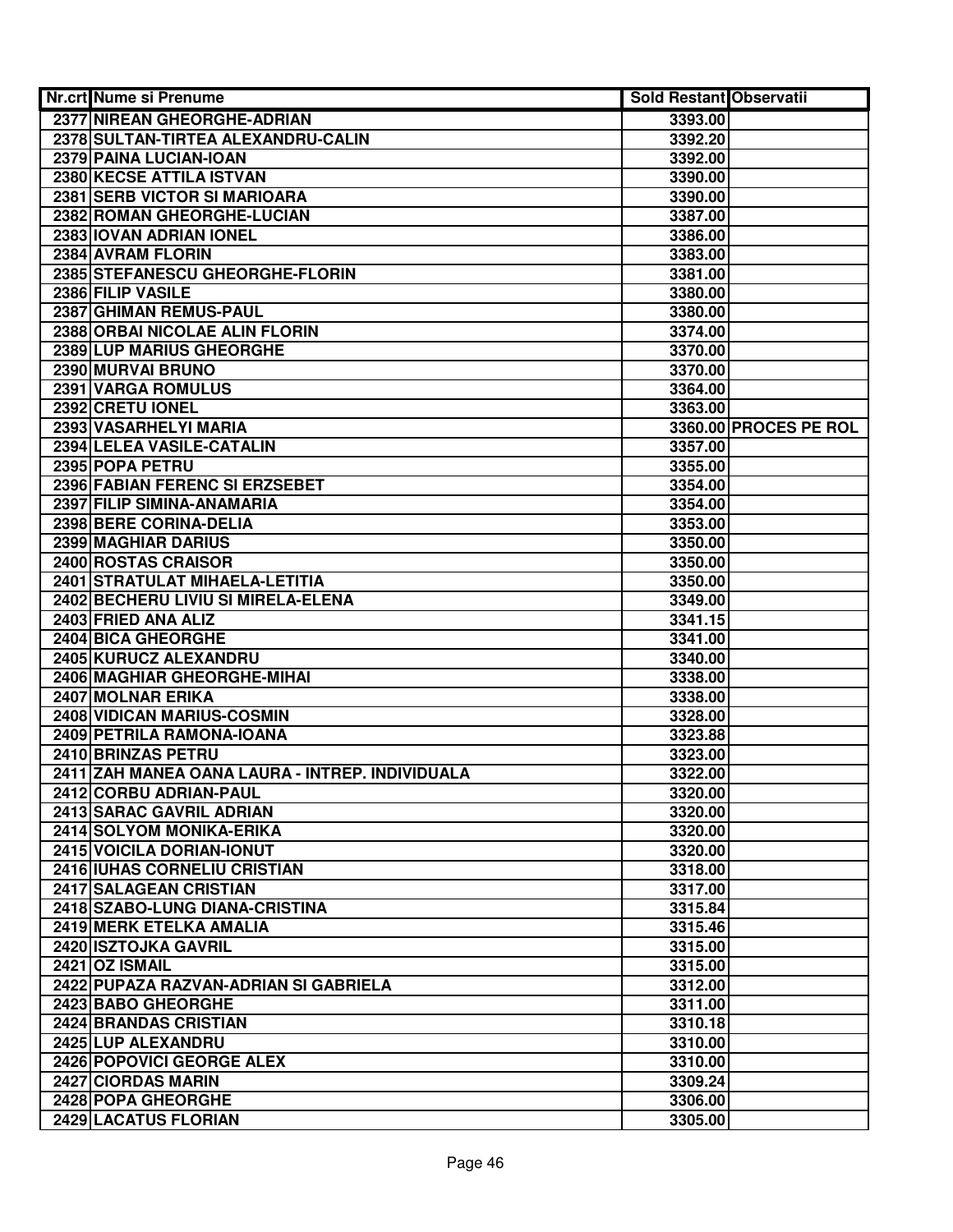| Nr.crt Nume si Prenume                                     | <b>Sold Restant Observatii</b> |  |
|------------------------------------------------------------|--------------------------------|--|
| 2430 ISZTOICA STEFAN                                       | 3304.00                        |  |
| 2431 ZACH VASILE                                           | 3304.00                        |  |
| 2432 MITAN IOANA                                           | 3303.00                        |  |
| 2433 BAYCZAR FERENCZ                                       | 3300.00                        |  |
| 2434 GERGELY GYULA                                         | 3300.00                        |  |
| 2435 GUNTA DANIELA                                         | 3298.00                        |  |
| 2436 DUDOMA EUGEN                                          | 3297.00                        |  |
| 2437 GABOR GABORE SI ROZALIA                               | 3294.00                        |  |
| 2438 ROSTAS IOAN SI LINA                                   | 3293.00                        |  |
| 2439 MIKLOS GABOR                                          | 3291.00                        |  |
| 2440 CIOABA STEFAN                                         | 3290.00                        |  |
| 2441 FEKETE IRINA                                          | 3290.00                        |  |
| 2442 ORHA MIRCEA-RADU                                      | 3289.00                        |  |
| 2443 HALMAGEAN DACIAN-FLORENTIN                            | 3288.00                        |  |
| 2444 CARLIG AUREL-EUGEN                                    | 3284.00                        |  |
| 2445 SZIME-NECHIFOR RENATO-GABRIEL                         | 3283.00                        |  |
| 2446 DAVID PETRU SI FELICIA                                | 3278.00                        |  |
| 2447 LACRARU ADRIAN                                        | 3278.00                        |  |
| 2448 BALINT ADRIANA-FELICIA                                | 3271.00                        |  |
| 2449 BUDAI ERZSEBET                                        | 3270.00                        |  |
| 2450 SZILAGY RUDOLF                                        | 3270.00                        |  |
| 2451 MIKLOS STEFAN                                         | 3269.00                        |  |
| 2452 ERDEI CIPRIAN-TEOFIL                                  | 3268.50                        |  |
| 2453 GABOR IANCU                                           | 3268.00                        |  |
| 2454 GAZDAG ALEXANDRU                                      | 3265.00                        |  |
| 2455 SZEKELY OFELIA-DORINA                                 | 3265.00                        |  |
| 2456 BALAN HORATIU-MARIAN                                  | 3263.00                        |  |
| 2457 GRAUR MARIANA                                         | 3263.00                        |  |
| 2458 TOBIAS LASZLO                                         | 3257.79                        |  |
| 2459 GEREBENES LUDOVIC                                     | 3255.52                        |  |
| 2460 SCORTE PAUL-MARIUS                                    | 3255.00                        |  |
| 2461 CLEPE RAOUL-FLORIN                                    | 3253.00                        |  |
| 2462 SZIKI IBOLYA SI LUDOVIC                               | 3253.00                        |  |
| 2463 BERTALAN LASZLO                                       | 3250.00                        |  |
| 2464 BURCEA RUPI                                           | 3250.00                        |  |
| 2465 POP GHEORGHE                                          | 3250.00                        |  |
| 2466 BOGOSI TIBERIU                                        | 3245.00                        |  |
| 2467 GAVRUTA-GAVRAS ALEXANDRA                              | 3242.00                        |  |
| 2468 CRISAN SERGIU-FLORIN                                  | 3241.76                        |  |
| <b>2469 IZSAK GHEORGHE</b>                                 | 3239.00                        |  |
| 2470 OSVALD IREN                                           | 3239.00                        |  |
| 2471 ANDOR ALEXANDRU SI TEODORA                            | 3238.00                        |  |
| 2472 ROSEL SANDOR                                          | 3236.00                        |  |
| 2473 COSTIN SORIN - DAN                                    | 3235.00                        |  |
| 2474 OTVOS ROZALIA                                         | 3234.10                        |  |
| 2475 NAGY ZOLTAN-ISTVAN                                    | 3227.00                        |  |
| 2476 MISKOLCZI CRISTIAN-SEBASTIAN<br><b>2477 TURA IOAN</b> | 3223.00<br>3220.00             |  |
| 2478 BUZ CORINA-MARIA                                      | 3218.00                        |  |
| 2479 HORJAN NICOLAE                                        | 3216.00                        |  |
| 2480 NEGRUT IOAN - VLADIMIR                                | 3215.00                        |  |
| 2481 TEKERES ANDREI ROBERT                                 | 3215.00                        |  |
| 2482 BORSI ARMOND                                          | 3213.00                        |  |
|                                                            |                                |  |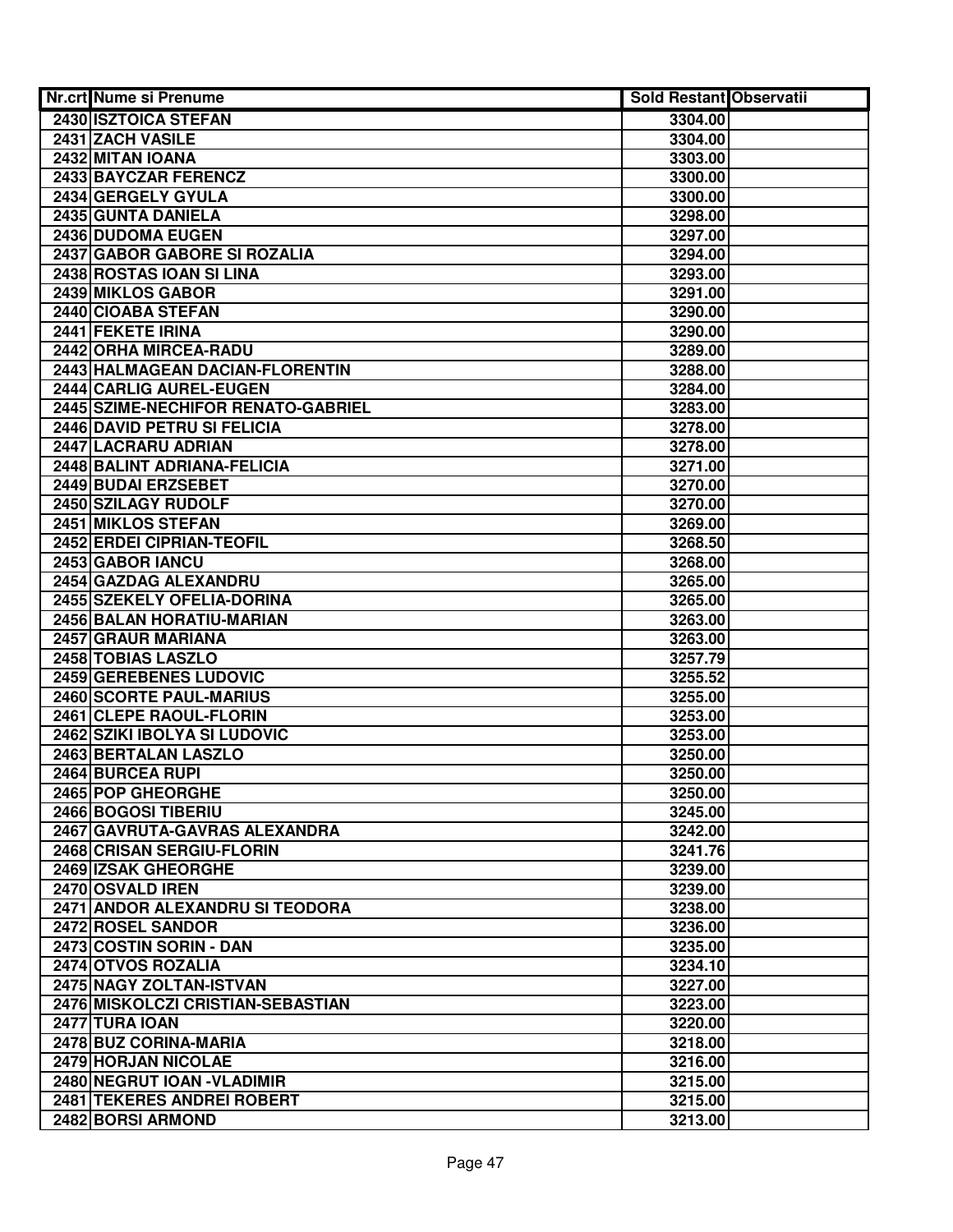| Nr.crt Nume si Prenume                          | <b>Sold Restant Observatii</b> |  |
|-------------------------------------------------|--------------------------------|--|
| 2483 SASVARI DANIEL-GEORGE                      | 3212.00                        |  |
| 2484 GUBA ERNO                                  | 3210.00                        |  |
| 2485 HARSAN EUGEN ANDREI                        | 3210.00                        |  |
| 2486 AVRAM IONUT LAVINIU                        | 3207.00                        |  |
| 2487 GHERDAN LAVINIA RAMONA                     | 3205.00                        |  |
| 2488 SIMINIE MIHAI-IOAN                         | 3200.21                        |  |
| 2489 ELES CSABA-SEBASTIAN-NICOLAE               | 3200.00                        |  |
| 2490 KUSZTURA ROLAND CRISTIAN                   | 3200.00                        |  |
| 2491 SZILAGYI ROBERT                            | 3200.00                        |  |
| 2492 TAJAMAL HUSSAIN SHAH                       | 3200.00                        |  |
| 2493 BLAGA VICTOR                               | 3198.00                        |  |
| 2494 VALCEANU TUDOR-VLADIMIR                    | 3197.00                        |  |
| 2495 GALE ALIN-MARIUS                           | 3195.00                        |  |
| 2496 LATCAU LIVIU                               | 3195.00                        |  |
| 2497 FURTOS CALIN DAN                           | 3192.00                        |  |
| 2498 LETEA GHEORGHE CAB. AV.                    | 3192.00                        |  |
| 2499 BORTA-DUMA VASILE SI MARIA                 | 3190.00                        |  |
| 2500 DIREYBATOGULLARI MEVLUT                    | 3190.00                        |  |
| <b>2501 DRUGAS TRAIAN-SORIN</b>                 | 3190.00                        |  |
| 2502 DASCALESCU DUMITRU CODRUT                  | 3188.00                        |  |
| 2503 PUPAZA CRISTIAN                            | 3187.00                        |  |
| 2504 GAVRIS HORATIU - VICTOR                    | 3186.00                        |  |
| 2505 MURVAI PETER                               | 3185.00                        |  |
| 2506 PAMFILOIU LUCIAN                           | 3184.00                        |  |
| 2507 JURESCHI VERONICA-AURELIA                  | 3183.00                        |  |
| 2508 LONTIS STEFAN-CATALIN                      | 3180.00                        |  |
| 2509 MARIAN GHEORGHE-AURELIAN                   | 3180.00                        |  |
| 2510 MLADIN VIOLETA                             | 3180.00                        |  |
| 2511 KALMAR PARASCHIVA                          | 3177.00                        |  |
| 2512 VARGA ADRIAN-NELU                          | 3174.00                        |  |
| 2513 PASCAR CORNELIU-ADRIAN                     | 3173.00                        |  |
| 2514 MATE RAINER-ZSOLT                          | 3169.00                        |  |
| 2515 POPP GHEORGHE CAROL                        | 3169.00                        |  |
| 2516 LUPARU ALEXANDRINA                         | 3168.00                        |  |
| 2517 KELEMEN LASZLO - INTREPRINDERE INDIVIDUALA | 3166.00                        |  |
| 2518 LAKATOS ALEXANDRU-EDUARD                   | 3165.00                        |  |
| 2519 GABOR TEREZA                               | 3162.00                        |  |
| 2520 SCORTE ANA                                 | 3162.00                        |  |
| 2521 EDU DORINEL                                | 3161.00                        |  |
| 2522 BONCSA MARTIN                              | 3160.00                        |  |
| 2523 FLOREA DAN EUSEBIU                         | 3160.00                        |  |
| 2524 TOTH EDUARD                                | 3160.00                        |  |
| 2525 RADULESCU SIMONA                           | 3159.54                        |  |
| 2526 BELCE STEFAN                               | 3155.00                        |  |
| 2527 COITA STEFAN MARIUS DA MARIO II            | 3155.00                        |  |
| 2528 HAVA MIRCEA-DOREL                          | 3153.00                        |  |
| 2529 MARINCAT IONEL                             | 3152.00                        |  |
| 2530 SZABO DAVID                                | 3150.00                        |  |
| 2531 HAIDUC CALIN DANIEL                        | 3146.00                        |  |
| 2532 KONKOLY RICHARD                            | 3145.00                        |  |
| 2533 VARGA ELEONORA-ILDIKO                      | 3145.00                        |  |
| 2534 TIRLEA GHEORGHE-DACIAN                     | 3142.00                        |  |
| 2535 APOSTOL SORIN                              | 3141.00                        |  |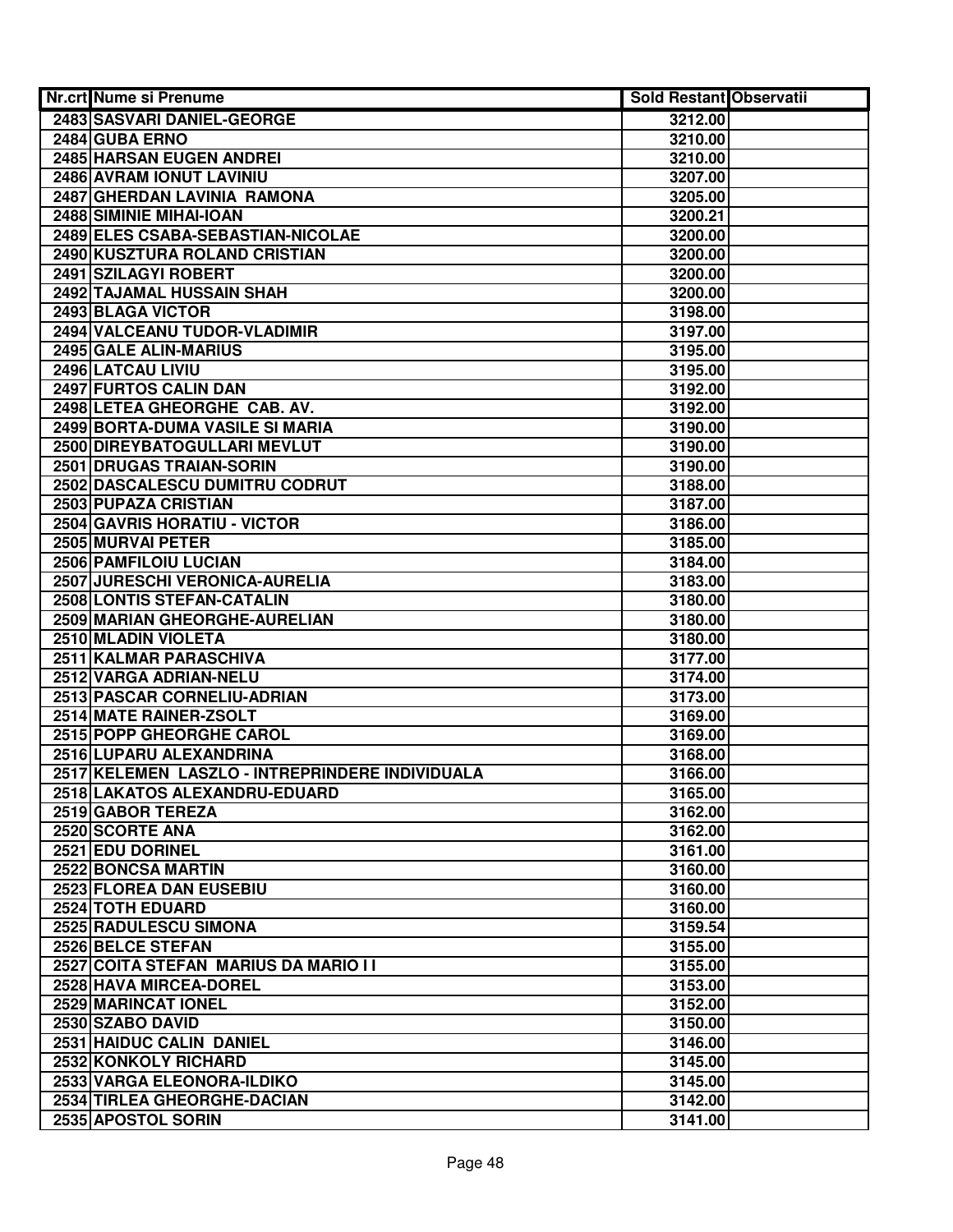| Nr.crt Nume si Prenume                                   | Sold Restant Observatii |  |
|----------------------------------------------------------|-------------------------|--|
| 2536 DEMIAN IOAN                                         | 3140.00                 |  |
| 2537 SOCIETATE PROF. NOTARIALA PANA FLORIN SI PANA LAURA | 3139.00                 |  |
| 2538 DASCAL-KASZONI GAVRIL-GHEORGHE                      | 3137.00                 |  |
| 2539 FENYES ALEXANDRU STEFAN                             | 3132.90                 |  |
| 2540 BARANKA GAVRILA                                     | 3131.00                 |  |
| 2541 DINCA VALERICA                                      | 3131.00                 |  |
| 2542 UNGUREANU MELINDA                                   | 3131.00                 |  |
| 2543 SILAGHI DORIN                                       | 3130.00                 |  |
| 2544 TOCILA ANGELA-MARIANA                               | 3130.00                 |  |
| 2545 VERES OVIDIU-STEFAN                                 | 3130.00                 |  |
| 2546 BODOG ALIN FLORIN                                   | 3120.00                 |  |
| 2547 NAGY TIBERIU                                        | 3120.00                 |  |
| 2548 DOJCINOVIC NEVEN                                    | 3118.00                 |  |
| 2549 BAGULESCU FLORIAN-VASILE                            | 3117.24                 |  |
| 2550 CACUCI GHEORGHE DOREL                               | 3116.00                 |  |
| 2551 SALAJAN TEODOR-DOREL                                | 3116.00                 |  |
| 2552 PAUL BALINT                                         | 3110.00                 |  |
| 2553 SACUI SORIN                                         | 3109.76                 |  |
| 2554 LACZIKO VARVARA                                     | 3104.00                 |  |
| 2555 BUIE GIGEL-MIREL                                    | 3101.00                 |  |
| 2556 POCIOIAN FLORIAN GHEORGHE                           | 3101.00                 |  |
| 2557 DOARNA IONUT-MIRCEA                                 | 3100.00                 |  |
| 2558 DUMITRAS ROBERT                                     | 3100.00                 |  |
| 2559 MARINCAS SZILVIA                                    | 3099.00                 |  |
| 2560 KULPINSZKI MIHALY                                   | 3098.00                 |  |
| 2561 GHITA STELIAN MIRCEA                                | 3097.00                 |  |
| 2562 PALADE PAULA ALEXANDRA                              | 3096.00                 |  |
| 2563 REZMUVES TUDOR-GHEORGHE                             | 3094.00                 |  |
| 2564 VURA NORBERT TIBERIU                                | 3094.00                 |  |
| 2565 IONOI-PERET LEONTIN-VALERIU                         | 3093.76                 |  |
| 2566 BONCA DAN-FLORIN                                    | 3091.52                 |  |
| 2567 GABOR MINDRA                                        | 3090.00                 |  |
| 2568 BOCHIS DOREL                                        | 3088.00                 |  |
| 2569 KOVACS IRMA-ROZALIA                                 | 3088.00                 |  |
| 2570 PONTOS ADRIAN-BOGDAN                                | 3083.00                 |  |
| 2571 BIBART CAMELIA-DALIA                                | 3080.00                 |  |
| 2572 TELEKI MIHAI-ROBERT-SAMUIL                          | 3080.00                 |  |
| 2573 FARKAS DANIEL-BARNABA                               | 3076.51                 |  |
| 2574 TIRPE CALIN                                         | 3074.00                 |  |
| 2575 MOLNAR CAROL LADISLAU                               | 3068.00                 |  |
| <b>2576 PRECUP PETRICA SORIN</b>                         | 3068.00                 |  |
| <b>2577 MAGYARI EDMOND-ROMEO</b>                         | 3065.00                 |  |
| 2578 RATIU ANA                                           | 3063.00                 |  |
| 2579 GAL CRISTIAN-FLORIN                                 | 3062.73                 |  |
| 2580 VLAD IONEL                                          | 3062.00                 |  |
| 2581 BARANYKA RUPERT                                     | 3061.00                 |  |
| 2582 MEZEI VICTOR                                        | 3060.00                 |  |
| 2583 BERKI ROBERT                                        | 3059.00                 |  |
| 2584 MILIAN FLORIAN LAZAR                                | 3057.00                 |  |
| 2585 MOS SERGIU-BOGDAN                                   | 3056.00                 |  |
| 2586 BICA FLORIAN-AUREL                                  | 3050.00                 |  |
| 2587 LUNGU IGOR-DUMITRU                                  | 3050.00                 |  |
| 2588 MOHD SAID MOHD ABU MAHFOUZ                          | 3050.00                 |  |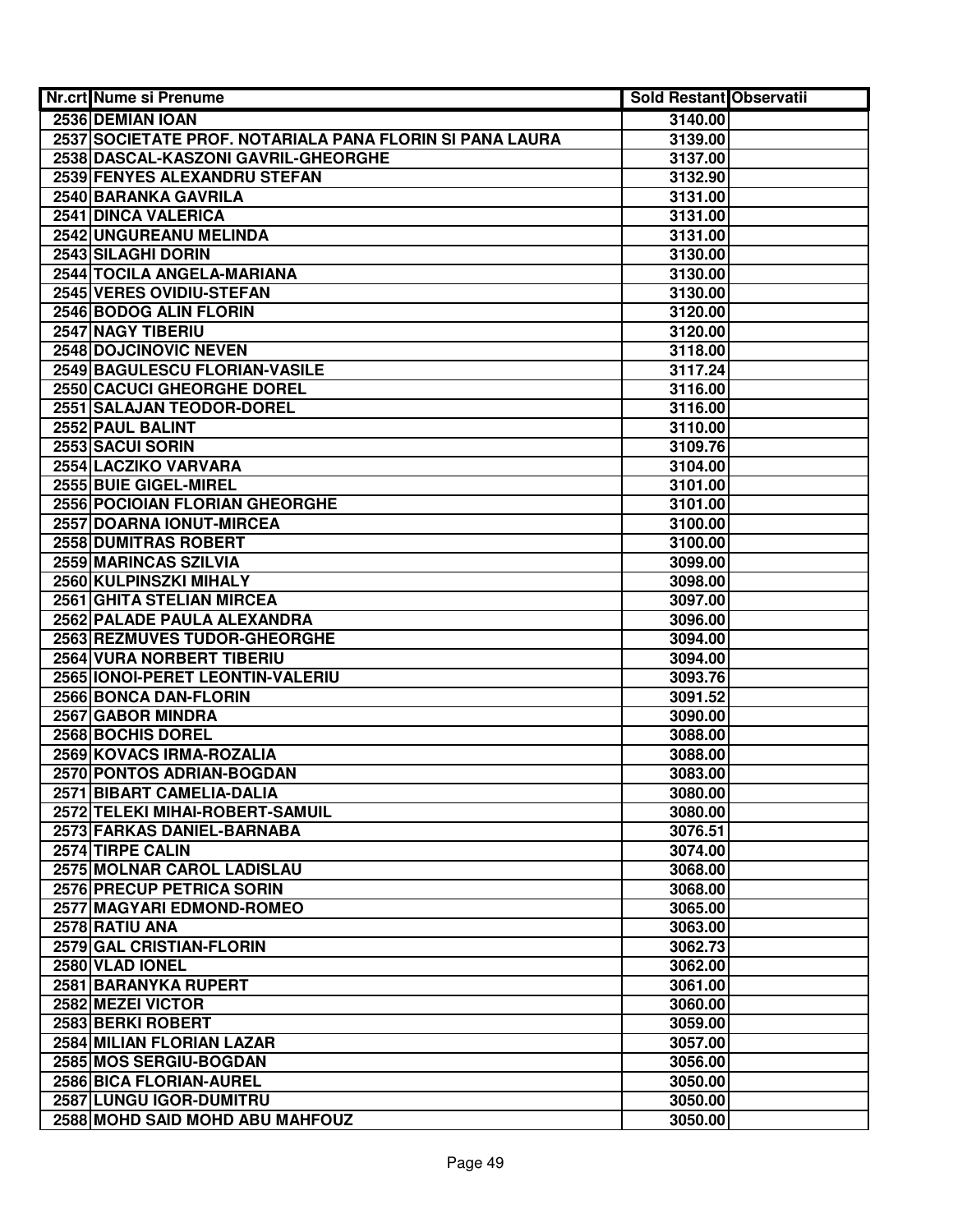| Nr.crt Nume si Prenume                           | <b>Sold Restant Observatii</b> |                       |
|--------------------------------------------------|--------------------------------|-----------------------|
| <b>2589 NEGRU GEORGE-NICOLAE</b>                 | 3050.00                        |                       |
| 2590 SAITOS OCTAVIAN ALEXANDRU                   | 3049.00                        |                       |
| 2591 TAUT AURELIA                                | 3047.00                        |                       |
| 2592 COLTA ELISABETA                             | 3046.00                        |                       |
| 2593 GAL LEVENTE-LUDOVIC                         | 3045.00                        |                       |
| 2594 GABORAS SERGIU                              | 3040.00                        |                       |
| 2595 MARCON DANIEL                               | 3039.00                        |                       |
| 2596 HERMAN FERENC-ATTILA                        | 3037.00                        |                       |
| 2597 AMBRO VASILE                                | 3036.00                        |                       |
| 2598 CODREA MARIAN VIOREL                        | 3033.00                        |                       |
| 2599 MURESAN ALIN IOAN                           | 3032.00                        |                       |
| 2600 HADI BELA                                   | 3031.51                        |                       |
| 2601 BARANKA GAVRIL                              | 3030.00                        |                       |
| 2602 GAVRIS DANIEL                               | 3030.00                        |                       |
| 2603 COSTEA FLORIN NICOLAE                       | 3026.00                        |                       |
| 2604 OLAR LIANA                                  | 3025.00                        |                       |
| 2605 SZABO ATTILA                                | 3025.00                        |                       |
| 2606 BENE LORAND-CSABA                           | 3022.00                        |                       |
| 2607 MOHAMMED ELSAYED                            | 3021.00                        |                       |
| <b>2608 NAGHIU DORIN</b>                         | 3020.00                        |                       |
| 2609 ISZTOIKA LUDOVIC                            | 3016.00                        |                       |
| 2610 P.F.A. CUCURUZAN OVIDIU                     | 3014.00                        |                       |
| 2611 PASC RAUL-PAUL                              | 3014.00                        |                       |
| 2612 OLAH HORATIU ALEXANDRU                      | 3010.00                        |                       |
| 2613 BANCESCU COSMIN                             | 3009.00                        |                       |
| 2614 STEF TRAIAN                                 | 3009.00                        |                       |
| 2615 DEHELEAN ALIN-SEBASTIAN SI GEORGETA-AURELIA | 3006.00                        |                       |
| 2616 FOIA SERGIU-COSMIN                          | 3005.00                        |                       |
| 2617 VARGA RUDOLF                                | 3005.00                        |                       |
| 2618 TIODAR ILIE                                 | 3004.00                        |                       |
| 2619 BACIU IONUT-CALIN                           | 3000.00                        |                       |
| 2620 BALAZS ANDREEA                              | 3000.00                        |                       |
| 2621 ESER REMZI                                  | 3000.00                        |                       |
| 2622 FLONTA RAMONA IOANA                         | 3000.00                        |                       |
| 2623 GABOR BANO                                  | 3000.00                        |                       |
| 2624 LAZAR-POJEGA DUMITRU SI MARTA               |                                | 3000.00 PROCES PE ROL |
| 2625 MADUTA CATALIN ADRIAN                       | 3000.00                        |                       |
| 2626 MOISA ADRIAN-ILIE                           | 3000.00                        |                       |
| 2627 MOLNAR MARIAN-GABRIEL                       | 3000.00                        |                       |
| 2628 MONECIU-MIHUT AURICA                        | 3000.00                        |                       |
| 2629 ONITA MARIA-TUNDE                           | 3000.00                        |                       |
| 2630 ONYEZEBE NONSO GODWIN                       | 3000.00                        |                       |
| 2631 POPA DOREL SEBASTIAN                        | 3000.00                        |                       |
| 2632 TRIFAN ALEXANDRA-MARIA                      | 3000.00                        |                       |
| 2633 KEREZSI RUDOLF                              | 2998.00                        |                       |
| 2634 DEJEU NICOLAE                               | 2997.50                        |                       |
| 2635 GABOR STEFAN                                | 2997.00                        |                       |
| 2636 CANALAS SERGIU-ALEX                         | 2994.00                        |                       |
| 2637 CIOCAN DANUT ADRIAN                         | 2993.00                        |                       |
| 2638 BARA MIRCEA                                 | 2990.00                        |                       |
| 2639 BIRTA IOAN SI VALERIA                       | 2988.00                        |                       |
| 2640 NEGRUT VALERICA                             | 2987.28                        |                       |
| 2641 VINCZE-NAGY LADISLAU                        | 2983.00                        |                       |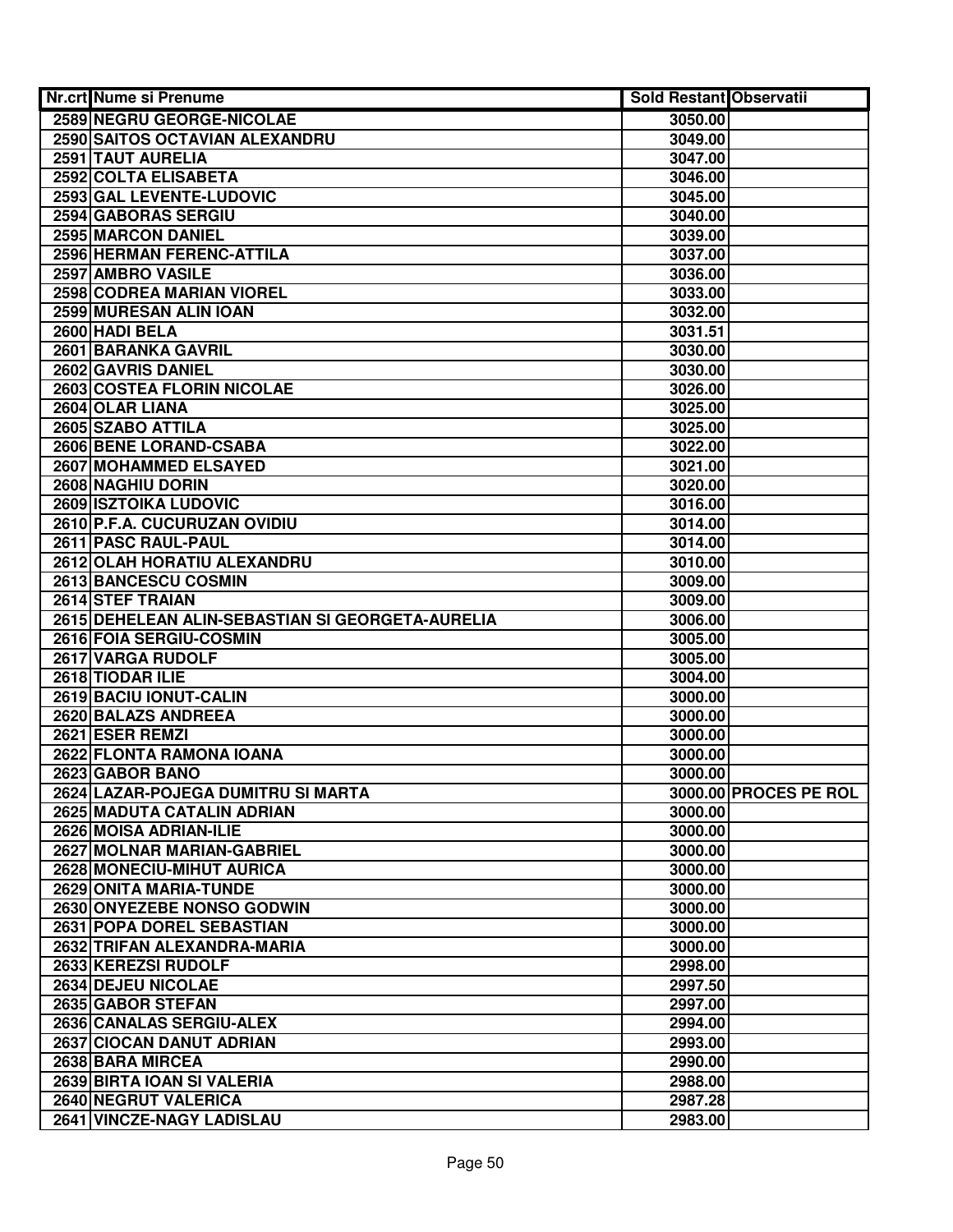| Nr.crt Nume si Prenume                              | <b>Sold Restant Observatii</b> |  |
|-----------------------------------------------------|--------------------------------|--|
| 2642 GHINDEA DORU-ADRIAN                            | 2981.97                        |  |
| 2643 JONAS MELINDA-MARIA                            | 2978.60                        |  |
| 2644 COROI LUCIAN-MIRCEA                            | 2976.00                        |  |
| 2645 UDREA ANTON-AURELIAN- MARIUS                   | 2975.00                        |  |
| 2646 TITI ROBERT                                    | 2972.00                        |  |
| 2647 POP DANIEL GRIGORIU                            | 2971.00                        |  |
| 2648 BATRANA POPA OVIDIU                            | 2970.00                        |  |
| 2649 MORAR VIORICA                                  | 2968.00                        |  |
| 2650 BLAGA DANIEL                                   | 2966.00                        |  |
| 2651 BUSTEA MARIANA OLIMPIA                         | 2964.00                        |  |
| 2652 VEKERDI ATTILA                                 | 2961.00                        |  |
| 2653 JENEI GYORGY                                   | 2960.00                        |  |
| 2654 TENCHE CRISTIAN-DUMITRU                        | 2960.00                        |  |
| 2655 VASIU EMIL                                     | 2960.00                        |  |
| 2656 SACACI ALEXANDRU-MARCEL                        | 2958.00                        |  |
| 2657 LAZAR IOAN GAVRIL                              | 2956.00                        |  |
| 2658 MAZILU CONSTANTIN-GHEORGHE SI GABRIELA-CLAUDIA | 2956.00                        |  |
| <b>2659 SUTEU OVIDIU-HORIA</b>                      | 2952.00                        |  |
| 2660 TOCA MONICA                                    | 2952.00                        |  |
| 2661 BACIU-POPA RODICA-MARIA                        | 2950.00                        |  |
| 2662 BAHICA VASILE                                  | 2950.00                        |  |
| 2663 BULZAN ADRIAN-IOAN                             | 2949.00                        |  |
| 2664 CIOARA FLORICA SI AUREL VIOREL                 | 2947.00                        |  |
| 2665 BORBELYI ALEXANDRU SI SAS MAGDOLNA             | 2946.00                        |  |
| 2666 GAVRUTA MARIUS-IOAN                            | 2943.00                        |  |
| 2667 POP THOMAS MICHAEL                             | 2943.00                        |  |
| 2668 TULKOS ROMEO EMERIC                            | 2942.00                        |  |
| 2669 ROSTAS CRISAN                                  | 2940.00                        |  |
| 2670 COLTE IOSIF MIRCEA                             | 2936.00                        |  |
| 2671 TAMAS IOANA-ANAMARIA                           | 2936.00                        |  |
| 2672 ROSSI STEFAN-LEONTIN                           | 2932.00                        |  |
| 2673 HALASZ ELISABETA                               | 2926.00                        |  |
| 2674 MURGULY KAROLINA                               | 2925.84                        |  |
| 2675 CURTA BUJOR-MUGUREL-IOSIF                      | 2924.50                        |  |
| 2676 TOTH JENO                                      | 2922.00                        |  |
| <b>2677 HULEA PETRU SI FLOARE</b>                   | 2921.00                        |  |
| 2678 BERGER SANDOR-DAVID                            | 2920.00                        |  |
| 2679 POPOVICIU ALEXANDRU-ROMULUS                    | 2920.00                        |  |
| 2680 POPOVICIU-DIACONESCU DACIAN                    | 2920.00                        |  |
| 2681 LASZLO IULIANA-MARIA                           | 2919.00                        |  |
| 2682 ROSTAS FLORIN                                  | 2915.00                        |  |
| 2683 PELE IOAN                                      | 2912.00                        |  |
| 2684 OTVOS VERA                                     | 2910.00                        |  |
| 2685 REZMUVES ROBERT                                | 2910.00                        |  |
| 2686 MARINCEAN DORU-GEORGE SI DIANA                 | 2907.63                        |  |
| 2687 CIARNAU GHEORGHE-DORIN                         | 2904.00                        |  |
| 2688 LUNCAN IOANA-ELENA                             | 2904.00                        |  |
| 2689 GABOR GAVRIL                                   | 2902.50                        |  |
| 2690 TODORAN LIVIU                                  | 2901.00                        |  |
| 2691 DEJI VIOREL                                    | 2900.00                        |  |
| 2692 LEONTE COSTICA                                 | 2900.00                        |  |
| 2693 CIOBAN CONSTANTIN                              | 2899.74                        |  |
| 2694 CARCIUMARU CONSTANTIN SI<br><b>DORINA</b>      | 2897.00                        |  |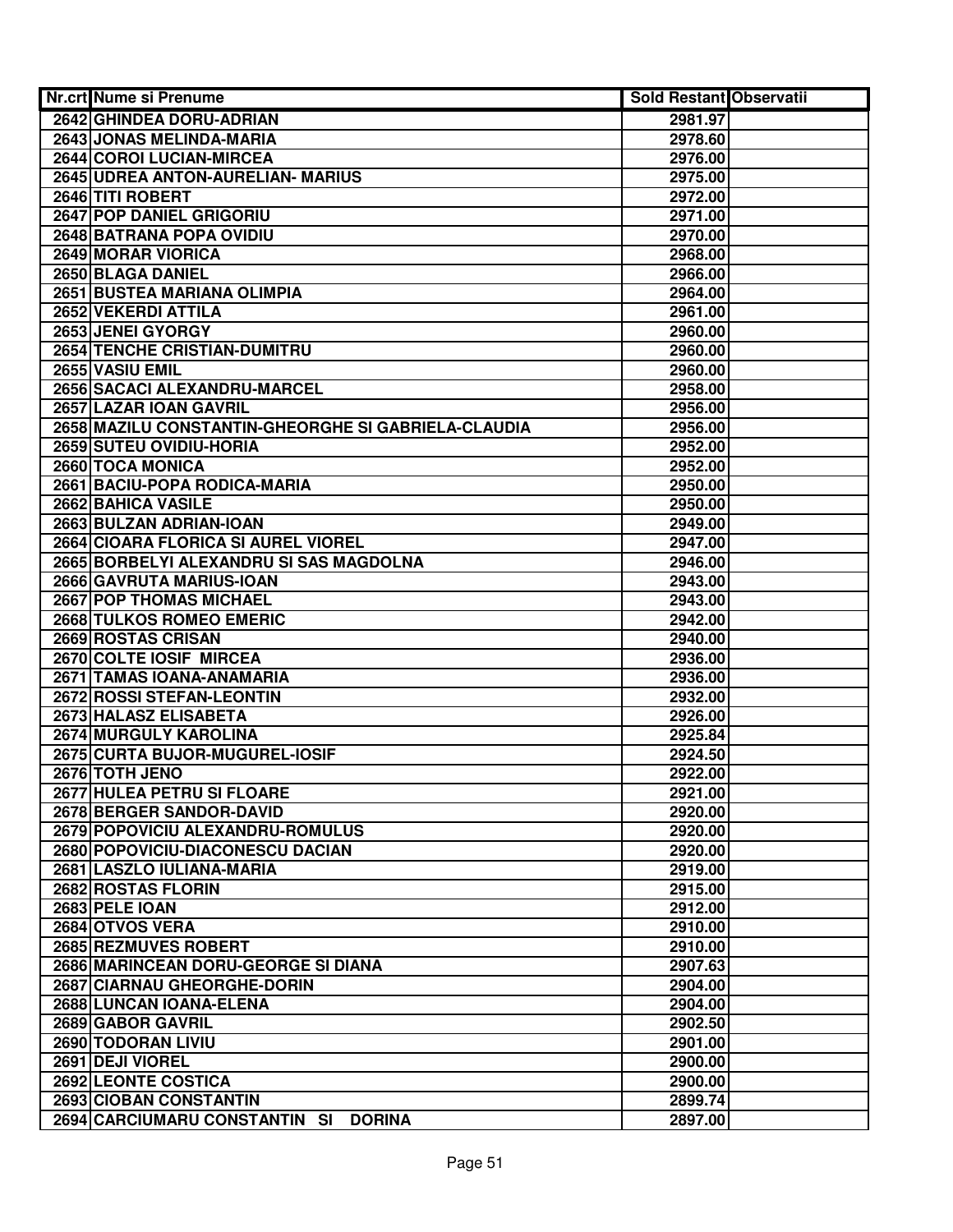| Nr.crt Nume si Prenume              | Sold Restant Observatii |  |
|-------------------------------------|-------------------------|--|
| 2695 COSTEA CRISTIAN DANUT          | 2897.00                 |  |
| 2696 PATO FERENC - LASZLO           | 2895.00                 |  |
| 2697 SZEBENI GYONGYI SI SANDOR      | 2891.00                 |  |
| 2698 GABOR RUPI                     | 2885.00                 |  |
| 2699 SUCIU IOAN                     | 2885.00                 |  |
| 2700 PAUNESCU SERGIU-NICOLAE        | 2884.00                 |  |
| 2701 CRISTE MIHAI-ANDREI            | 2883.00                 |  |
| 2702 SZABO ERIKA                    | 2881.00                 |  |
| 2703 VLADESAN NICODIM               | 2880.00                 |  |
| 2704 SZTANKOVITS ALEXANDRU          | 2878.00                 |  |
| 2705 BAN LUCIAN-IONUT               | 2877.00                 |  |
| 2706 KOVACS LEVENTE-GYULA           | 2874.00                 |  |
| 2707 MINDRUTIU PETRU PAL            | 2870.00                 |  |
| 2708 PLASTIN ADRIAN FLORIN          | 2869.54                 |  |
| 2709 NAN FELICIA-RAMONA             | 2869.00                 |  |
| 2710 ZGLIMBE TEODOR                 | 2867.00                 |  |
| 2711 BUDAU VIOREL                   | 2865.00                 |  |
| 2712 SARKADI ATTILA                 | 2865.00                 |  |
| 2713 RADU VLAD-IONUT                | 2864.00                 |  |
| 2714 TURAN YUSUF                    | 2863.00                 |  |
| 2715 CUC ADRIAN-NICOLAE             | 2860.00                 |  |
| 2716 PASCALAU IOAN ADRIAN           | 2858.00                 |  |
| 2717 VARGA CSONGOR-BELA             | 2857.00                 |  |
| 2718 SZENTIVANYI NICOLAE-STEFAN     | 2856.00                 |  |
| 2719 CUCU MIHAI SABIN               | 2853.00                 |  |
| 2720 UNGUR MIRCEA ADRIAN            | 2853.00                 |  |
| 2721 BUZI AMBRUS                    | 2850.00                 |  |
| 2722 JURCA LUCIAN-ALIN              | 2850.00                 |  |
| 2723 LETA VLAD-IULIAN               | 2850.00                 |  |
| 2724 VASS VERONICA                  | 2850.00                 |  |
| 2725 POP DRAGOMIR                   | 2849.94                 |  |
| 2726 FASIE CORNELIA SI RADU         | 2849.00                 |  |
| 2727 STEFAN FLORIAN                 | 2848.00                 |  |
| 2728 STOICA IANCU                   | 2848.00                 |  |
| 2729 ASTALAS CLAUDIU- PETRU         | 2845.00                 |  |
| 2730 ISTOICA IANCU                  | 2845.00                 |  |
| 2731 ARON ALEXANDRU-ILIE            | 2844.00                 |  |
| 2732 PASCA OVIDIU-ALIN              | 2844.00                 |  |
| 2733 CHANTUS MAIER                  | 2842.50                 |  |
| <b>2734 ARVAI CRISTIAN GHEORGHE</b> | 2838.00                 |  |
| 2735 BENKO GABOR-ATTILA             | 2836.00                 |  |
| 2736 BUTA CALIN MIHAI               | 2835.00                 |  |
| 2737 BOT ADRIAN MIRCEA              | 2834.00                 |  |
| <b>2738 LAZAR CRISTINEL FLORIN</b>  | 2834.00                 |  |
| 2739 VARGA VICTOR                   | 2834.00                 |  |
| 2740 CHHATARPAL SINGH               | 2831.00                 |  |
| 2741 VARGA DANIEL-KAROLY            | 2830.00                 |  |
| 2742 POPA VLAD-MIHAI                | 2828.50                 |  |
| 2743 SANDRA SERGIU NICOLAE          | 2826.00                 |  |
| 2744 SUTAK NICOLAE MIHAI            | 2825.00                 |  |
| 2745 CHIS DOREL CLAUDIU             | 2822.00                 |  |
| 2746 HADADE FLORIN-NICOLAE          | 2820.00                 |  |
| 2747 HAJYAHYA CERASELA-IOANA        | 2820.00                 |  |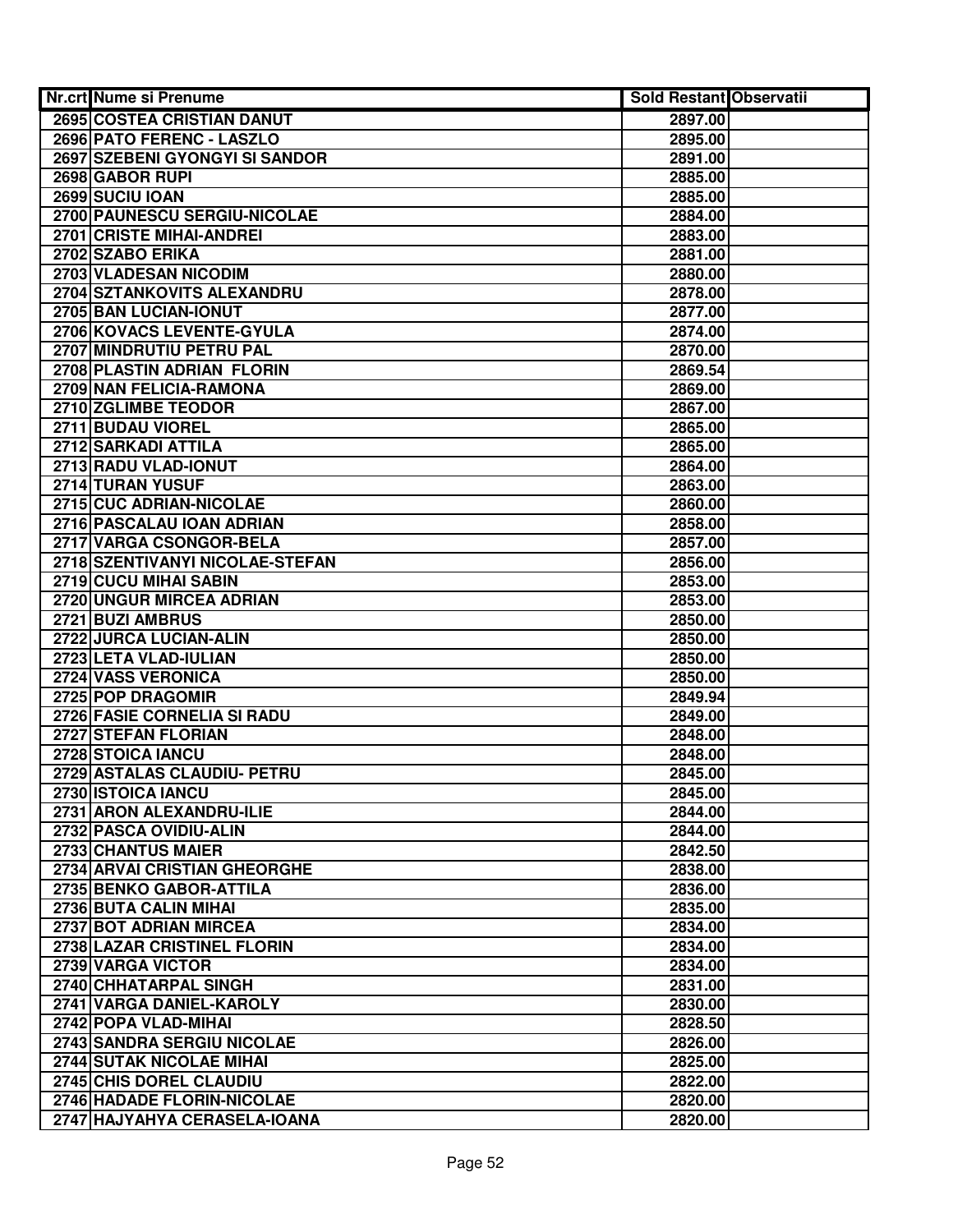| Nr.crt Nume si Prenume               | Sold Restant Observatii |  |
|--------------------------------------|-------------------------|--|
| 2748 ROBOTIN PETER-JOSZEF            | 2820.00                 |  |
| 2749 GABOR ANDREI                    | 2817.00                 |  |
| 2750 CIORDAS CATALIN-BOGDAN          | 2816.50                 |  |
| 2751 IENCIU ADRIAN-FLORIN            | 2816.43                 |  |
| 2752 CIORINGAN IOAN SI ADRIANA       | 2815.00                 |  |
| 2753 LAKATOS JOZSEF-ROBERT           | 2815.00                 |  |
| 2754 BENKE IOZSEF                    | 2813.00                 |  |
| 2755 BOGDAN MARIA                    | 2812.00                 |  |
| 2756 IGNATESCU PAUL-GEORGE           | 2809.00                 |  |
| 2757 RADOVICI CIPRIAN ADRIAN         | 2801.16                 |  |
| 2758 MOISI CRISTIAN-DANIEL           | 2801.00                 |  |
| 2759 GABOR STEFAN                    | 2800.00                 |  |
| 2760 JURCA SORIN-GHEORGHE            | 2800.00                 |  |
| 2761 VALCIU MIHAI DOREL              | 2800.00                 |  |
| 2762 VARGA ISTVAN-SANDOR             | 2800.00                 |  |
| 2763 MIERAU PETRU-IOAN SI MIHAELA    | 2797.00                 |  |
| 2764 TAMAS IOSIF                     | 2797.00                 |  |
| 2765 POPA VIRGIL-VALERIAN SI VIORICA | 2796.00                 |  |
| 2766 RACZ CLAUDIA-IRINA              | 2796.00                 |  |
| 2767 TOTH OLIVER                     | 2796.00                 |  |
| 2768 GYURKUCZA GYORGY                | 2795.00                 |  |
| 2769 DALEA IOANA-CORNELIA            | 2792.00                 |  |
| 2770 PLESA NICOLAE-DORIN             | 2792.00                 |  |
| 2771 SERE PAVEL-CORNELIU SI LUCIANA  | 2791.00                 |  |
| 2772 SIMUT LUCIAN                    | 2791.00                 |  |
| 2773 LUPU ADRIAN-NICOLAE             | 2790.00                 |  |
| 2774 BALOGH VICTOR-ANDRAS            | 2788.13                 |  |
| 2775 ISZTOIKA MATEI                  | 2788.00                 |  |
| 2776 GAL OVIDIU SERGIU               | 2785.00                 |  |
| 2777 SIMION STEFAN                   | 2782.00                 |  |
| 2778 ROSTAS AVERESCU                 | 2777.00                 |  |
| 2779 LAZAU MARIN                     | 2776.00                 |  |
| 2780 TROK MIHAI-MARIUS               | 2776.00                 |  |
| 2781 VASS RUDOLF                     | 2775.00                 |  |
| 2782 MATYASI GABOR                   | 2774.00                 |  |
| 2783 HENEGARU CLAUDIU                | 2770.00                 |  |
| 2784 ZUCHIATHI CSABA-ZOLTAN          | 2770.00                 |  |
| 2785 GLIGOR TRAIAN SI LENUTA         | 2768.00                 |  |
| 2786 CUC ADINA-NICOLETA              | 2767.00                 |  |
| 2787 SIME BOGDAN                     | 2767.00                 |  |
| 2788 BILTI LUCIA MARIETA             | 2766.00                 |  |
| 2789 LUKACS ROBERT - ALEXANDRU       | 2765.00                 |  |
| 2790 MISTREAN GHIORGHITA SI GRIGORE  | 2762.00                 |  |
| 2791 BUZAS STEFAN                    | 2761.00                 |  |
| 2792 AVRAMESCU NICUSOR               | 2760.00                 |  |
| 2793 BUZGUTA JAN-SEBASTIAN ARON      | 2760.00                 |  |
| 2794 OTVOS MIKLOS                    | 2760.00                 |  |
| 2795 SZABO ISTVAN VALENTIN           | 2760.00                 |  |
| 2796 FEKETE BANDI PISTA CATALINA     | 2759.00                 |  |
| 2797 SZABO JOZSEF                    | 2759.00                 |  |
| 2798 UIVAROSAN COSMIN HORATIU DACIAN | 2758.12                 |  |
| 2799 OPREA MARCEL-LUCIAN             | 2758.00                 |  |
| 2800 GROZA ALIN                      | 2757.00                 |  |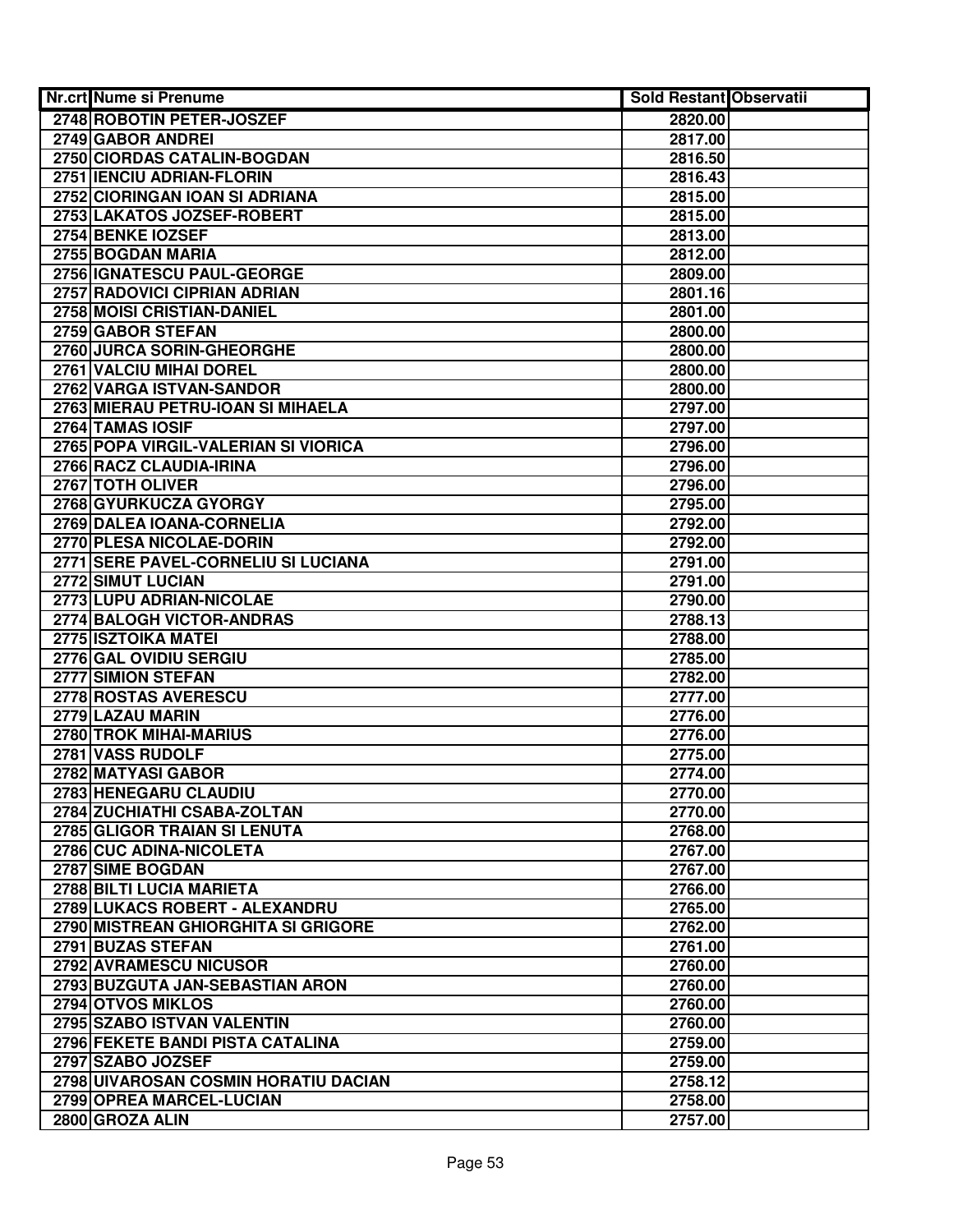| Nr.crt Nume si Prenume                     | <b>Sold Restant Observatii</b> |  |
|--------------------------------------------|--------------------------------|--|
| 2801 MARC LORENA                           | 2756.77                        |  |
| 2802 TIGAN DUMITRU-DAN SI LUMINITA         | 2755.00                        |  |
| 2803 STEFAN ADRIAN MUGUREL SI NICOLETA MIR | 2753.00                        |  |
| 2804 DRAGOS VASILE SI MARIA                | 2750.00                        |  |
| 2805 NEMES VLAD                            | 2750.00                        |  |
| 2806 ONEL RAZVAN-CALIN                     | 2750.00                        |  |
| 2807 DEJEU IOAN-LIVIU                      | 2749.00                        |  |
| 2808 MILEA MARIANA                         | 2749.00                        |  |
| 2809 BOKA IOZSEF                           | 2745.00                        |  |
| 2810 BOROS LASZLO                          | 2745.00                        |  |
| 2811 MACARIE NORBERT                       | 2744.00                        |  |
| 2812 AMBRO MIRCEA-VASILE                   | 2743.00                        |  |
| 2813 POP ALEXANDRU-CONSTANTIN              | 2741.00                        |  |
| 2814 HERETIU MARIUS-CRISTIAN -NADINA -PAUL | 2740.00                        |  |
| 2815 BOBSEA FLORIN                         | 2739.00                        |  |
| 2816 BALAN RUDOLF-CONSTANTIN               | 2738.00                        |  |
| 2817 CALO ALEXANDRU                        | 2735.70                        |  |
| 2818 GABOR STEFAN                          | 2734.00                        |  |
| 2819 BODOG IOAN SI ELENA                   | 2732.00                        |  |
| 2820 BODOG ADAM                            | 2731.00                        |  |
| 2821 MOLNAR TIHAMER-ZSOLT                  | 2731.00                        |  |
| 2822 SZABO BELA                            | 2730.00                        |  |
| 2823 GABOR IOAN                            | 2728.00                        |  |
| 2824 SERBAN LUCIAN DORIN                   | 2727.38                        |  |
| 2825 CIURAR LIZA                           | 2726.00                        |  |
| 2826 BUTCA CIPRIAN-IOAN                    | 2720.00                        |  |
| 2827 FORIAN ATILA-IOSIF                    | 2720.00                        |  |
| 2828 SERBAN GHEORGHE                       | 2720.00                        |  |
| 2829 CODRIEANU OTILIA - RAMONA             | 2717.00                        |  |
| 2830 GEREBENES IANCU                       | 2716.00                        |  |
| 2831 MOISA ALEXANDRU                       | 2716.00                        |  |
| 2832 MOS FLAVIU RADU SI ANCA CLAUDIA       | 2714.27                        |  |
| 2833 ROXIN AUREL                           | 2714.05                        |  |
| 2834 DERECICHEI ALEXANDRU                  | 2710.64                        |  |
| 2835 CIRSTEA CRISTIAN                      | 2707.00                        |  |
| 2836 FORIS SANDOR-GYORGU                   | 2707.00                        |  |
| 2837 TIRTEA FLORIAN                        | 2707.00                        |  |
| 2838 HEREDEA CRISTIAN-PETRU                | 2706.00                        |  |
| 2839 CIOBANUCA VALERICA                    | 2704.90                        |  |
| 2840 CORAS FLOARE                          | 2703.00                        |  |
| 2841 MEZE LUIGY-VASILE                     | 2703.00                        |  |
| 2842 DRONCA DACIAN                         | 2700.00                        |  |
| 2843 MELAN ANAMARIA                        | 2700.00                        |  |
| 2844 VERES IOAN                            | 2700.00                        |  |
| 2845 CHIS RAZVAN-ADRIAN                    | 2699.47                        |  |
| 2846 GHIURA NICOLAE                        | 2696.00                        |  |
| 2847 NUT IOAN SI SILVIA                    | 2696.00                        |  |
| 2848 BSAT MOHAMED NAZIH                    | 2695.00                        |  |
| 2849 BALAJ IOSIF SI CORNELIA FLORICA       | 2694.00                        |  |
| 2850 SERFEZI OVIDIU-FLORIN                 | 2694.00                        |  |
| 2851 COTUT RAZVAN-OVIDIU                   | 2693.00                        |  |
| 2852 PIT COSMIN-IONUT-CIPRIAN              | 2692.60                        |  |
| 2853 COPIL-STOICA IONELA                   | 2692.00                        |  |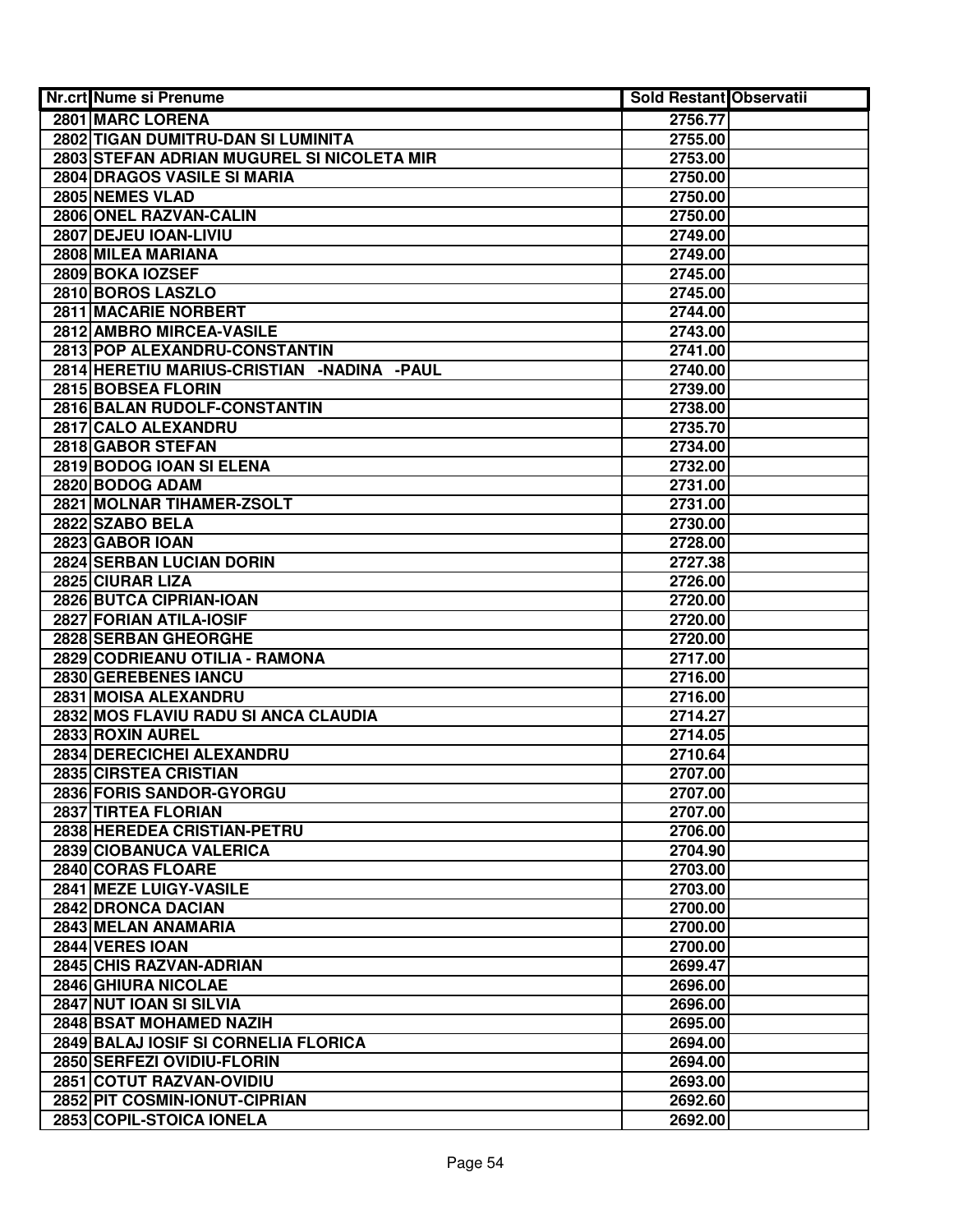| <b>Nr.crt Nume si Prenume</b>                               | <b>Sold Restant Observatii</b> |  |
|-------------------------------------------------------------|--------------------------------|--|
| 2854 PINTEA OTILIA-CORINA                                   | 2692.00                        |  |
| 2855 BAICAN ANDREEA-NICOLETA                                | 2691.00                        |  |
| 2856 BUZ IOAN SI CORINA-MARIA                               | 2690.00                        |  |
| 2857 ROMAN MELANIA-GHEORGHINA                               | 2681.00                        |  |
| 2858 BOAMBA CRISTIAN OCTAVIAN COSMIN                        | 2680.00                        |  |
| 2859 CHISE SERBAN-CATALIN                                   | 2680.00                        |  |
| 2860 CIOBOTA HORIA                                          | 2680.00                        |  |
| 2861 IONESCU ALEXANDER                                      | 2680.00                        |  |
| 2862 STANESCU SORIN GEORGE                                  | 2680.00                        |  |
| 2863 GYORGY CSAKI-ISTVAN, INTREP.INDIV.                     | 2679.00                        |  |
| 2864 TRIPP ADRIAN-IOAN                                      | 2679.00                        |  |
| 2865 MOCAN CORNELIA-DACIANA                                 | 2674.00                        |  |
| 2866 PETRICAS FLORIAN                                       | 2674.00                        |  |
| 2867 TENTEA CSEPEI NORMAN                                   | 2674.00                        |  |
| 2868 GHIURAU MIRCEA                                         | 2670.00                        |  |
| 2869 GUTI CRISTIAN                                          | 2670.00                        |  |
| 2870 SZILAGYI BELA                                          | 2665.00                        |  |
| 2871 VARGA SIMION                                           | 2665.00                        |  |
| 2872 SILAGHI MANOELA GABRIELA                               | 2664.00                        |  |
| 2873 SAITOS ANABELA                                         | 2663.64                        |  |
| 2874 BANDI DANIEL                                           | 2663.50                        |  |
| 2875 HALMAJAN COSMIN-IONUT                                  | 2662.00                        |  |
| 2876 VENTEL ALEXANDRU                                       | 2661.00                        |  |
| 2877 VODA FLORENTINA-TEODORA                                | 2660.00                        |  |
| 2878 JUDEA ANDREI-REMUS                                     | 2658.26                        |  |
| 2879 POP RALUCA                                             | 2658.07                        |  |
| 2880 SABAU VIORICA                                          | 2656.00                        |  |
| 2881 LAKATOS RENATA                                         | 2655.00                        |  |
| 2882 MILADI OUSSAMA                                         | 2654.00                        |  |
| 2883 NEGREANU ERIC-ROLAND                                   | 2654.00                        |  |
| 2884 SZABO EVA-IZABELA                                      | 2653.00                        |  |
| 2885 ASTILEAN ADRIAN EMIL                                   | 2650.00                        |  |
| 2886 GHEORGHE SIMONA ADRIENNE                               | 2650.00                        |  |
| 2887 LACATUS ZOLTAN OLIVER                                  | 2650.00                        |  |
| 2888 DRUGAS LUCIAN-FLORIAN SI ADRIANA                       | 2644.00                        |  |
| 2889 BARNA BUCUR                                            | 2641.00                        |  |
| 2890 BOKA SANDOR                                            | 2640.00                        |  |
| 2891 NAGY BELA ZOLTAN                                       | 2639.00                        |  |
| 2892 BUDA OCTAVIAN-VALENTIN SI ALIZ                         | 2637.50                        |  |
| 2893 CHIS CORNEL - DANUT                                    | 2636.00                        |  |
| 2894 POP GHEORGHE SI IOANA LIVIA<br>2895 VARGA ROMEO-ADRIAN | 2636.00                        |  |
| 2896 CIRLIG FLORIN IOAN                                     | 2633.00<br>2632.93             |  |
| 2897 CHEREGI IOANA                                          | 2631.00                        |  |
| 2898 KISS TIBERIU                                           | 2630.00                        |  |
| 2899 SZILAGYI NORBERT ISTVAN                                | 2630.00                        |  |
| 2900 ZAINEA-MOLDOVAN SERGIU- EMIL                           | 2630.00                        |  |
| 2901 BONCE ALIN                                             | 2629.00                        |  |
| 2902 SZABO AURICA MARGHARETA                                | 2626.00                        |  |
| 2903 BORS IOAN-VASILE                                       | 2625.00                        |  |
| 2904 MIHELE NICOLAE                                         | 2623.00                        |  |
| 2905 CIUPA IOAN                                             | 2621.06                        |  |
| 2906 BALLA DAVID                                            | 2618.00                        |  |
|                                                             |                                |  |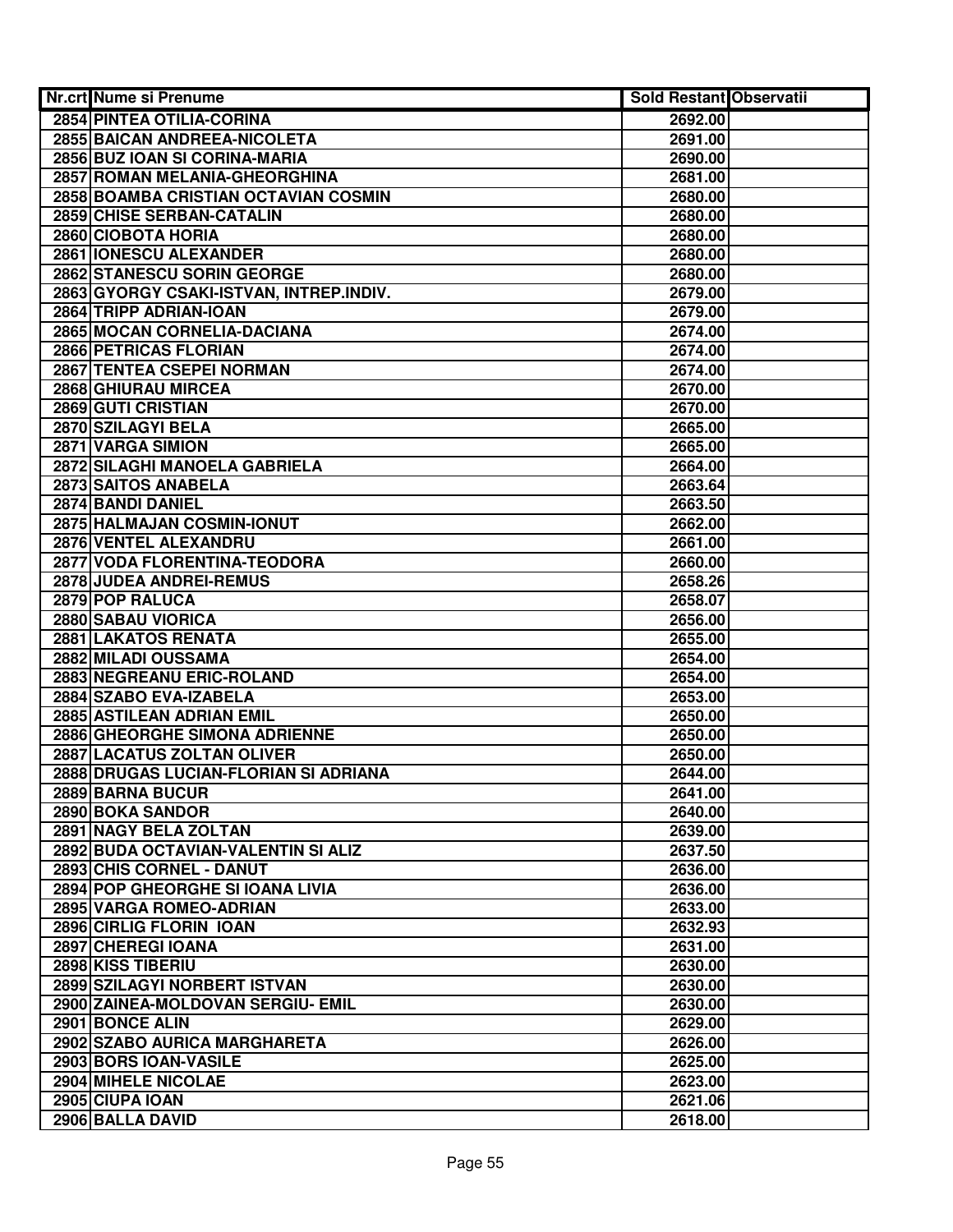| Nr.crt Nume si Prenume                             | <b>Sold Restant Observatii</b> |  |
|----------------------------------------------------|--------------------------------|--|
| 2907 TRUM CSABA                                    | 2616.00                        |  |
| 2908 PINTEA GABRIEL-OCTAVIAN SI EUGENIA-FLORENTINA | 2615.91                        |  |
| 2909 LAZAR GHEORGHE-DANIEL                         | 2608.00                        |  |
| 2910 BOROS ANIKO-ENIKO                             | 2604.00                        |  |
| 2911 BOTA VIOREL                                   | 2600.00                        |  |
| 2912 BUZGO AGLAIA MARIA                            | 2600.00                        |  |
| 2913 GABOR IOAN                                    | 2600.00                        |  |
| 2914 ISZTOIKA SUSANA-EVA                           | 2600.00                        |  |
| 2915 MESTER ANDREI-GEORGE                          | 2600.00                        |  |
| 2916 POP DANIEL                                    | 2600.00                        |  |
| 2917 STOICA STEFAN                                 | 2600.00                        |  |
| 2918 STOLK ADRIANUS                                | 2600.00                        |  |
| 2919 TUSA ROLAND-LUCIAN                            | 2600.00                        |  |
| 2920 ZEYAD HUSSEIN SAEED ATIEH                     | 2598.00                        |  |
| 2921 BARTOK ILEANA                                 | 2597.00                        |  |
| 2922 ANCA ADRIAN SI CARMEN                         | 2595.00                        |  |
| 2923 RADEANU CRISTIAN-MIHAI                        | 2591.87                        |  |
| 2924 MORAR IONEL SI AURICA                         | 2591.00                        |  |
| 2925 PORTAN TIMEA-ANDREA                           | 2590.52                        |  |
| 2926 FALUB COSMIN-FLORIN                           | 2590.00                        |  |
| 2927 ISZTOIKA RUBEN                                | 2590.00                        |  |
| 2928 IVAN DANIELA                                  | 2590.00                        |  |
| 2929 GABOR DUMITRU                                 | 2589.00                        |  |
| 2930 KRALOVSZKI ATTILA-TEOFIL                      | 2585.00                        |  |
| 2931 LUKACS BELA ANDRAS                            | 2585.00                        |  |
| 2932 PILINSZKY ZOLTAN                              | 2584.00                        |  |
| 2933 FEIER ANNAMARIA                               | 2581.94                        |  |
| 2934 JUDEA FLORIN-ALEX                             | 2580.00                        |  |
| 2935 DEMETER IOAN                                  | 2579.67                        |  |
| 2936 BEJAN EMIL                                    | 2579.00                        |  |
| 2937 CAB. CONTABILITATE GUI KATALIN                | 2579.00                        |  |
| 2938 LUCACIU FILIMON-VIRGIL SI VIOLETA             | 2579.00                        |  |
| 2939 BERTI PARDALIAN                               | 2578.00                        |  |
| 2940 DEDIU ALINA-DANIELA                           | 2574.00                        |  |
| 2941 CALAU FLORIN-DORIN                            | 2572.00                        |  |
| 2942 CERMIAN IOSIF ROBERT                          | 2572.00                        |  |
| 2943 CACUCI ADINA-LUCIA SI GHEORGHE                | 2569.00                        |  |
| 2944 ISTOICA IANCU                                 | 2566.00                        |  |
| 2945 VINCZE RUDOLF ZSOLT                           | 2562.00                        |  |
| 2946 TOTH ROBERT-EMERIC                            | 2561.00                        |  |
| 2947 ABRUDAN RADU-ALIN                             | 2560.04                        |  |
| 2948 NOVAC-IUHASZ OLIMPIU-NICOLAE                  | 2560.00                        |  |
| <b>2949 SIMOCA VICTORIA</b>                        | 2560.00                        |  |
| 2950 PAUBLUSZTIG CSABA                             | 2559.00                        |  |
| 2951 DUMITRESCU JAN-BOGDAN                         | 2558.00                        |  |
| 2952 OROSZ GABOR                                   | 2558.00                        |  |
| 2953 KOVACS VINTEA                                 | 2557.00                        |  |
| 2954 CIPLEU VALENTIN                               | 2556.00                        |  |
| 2955 CUC MARIUS - CIPRIAN                          | 2555.00                        |  |
| 2956 ILE DORIN-ILIE                                | 2555.00                        |  |
| 2957 MATARU DUMITRU                                | 2555.00                        |  |
| 2958 BOLDIS GEORGE                                 | 2550.00                        |  |
| 2959 LINTMAYER JOZSEF-ROBERT                       | 2550.00                        |  |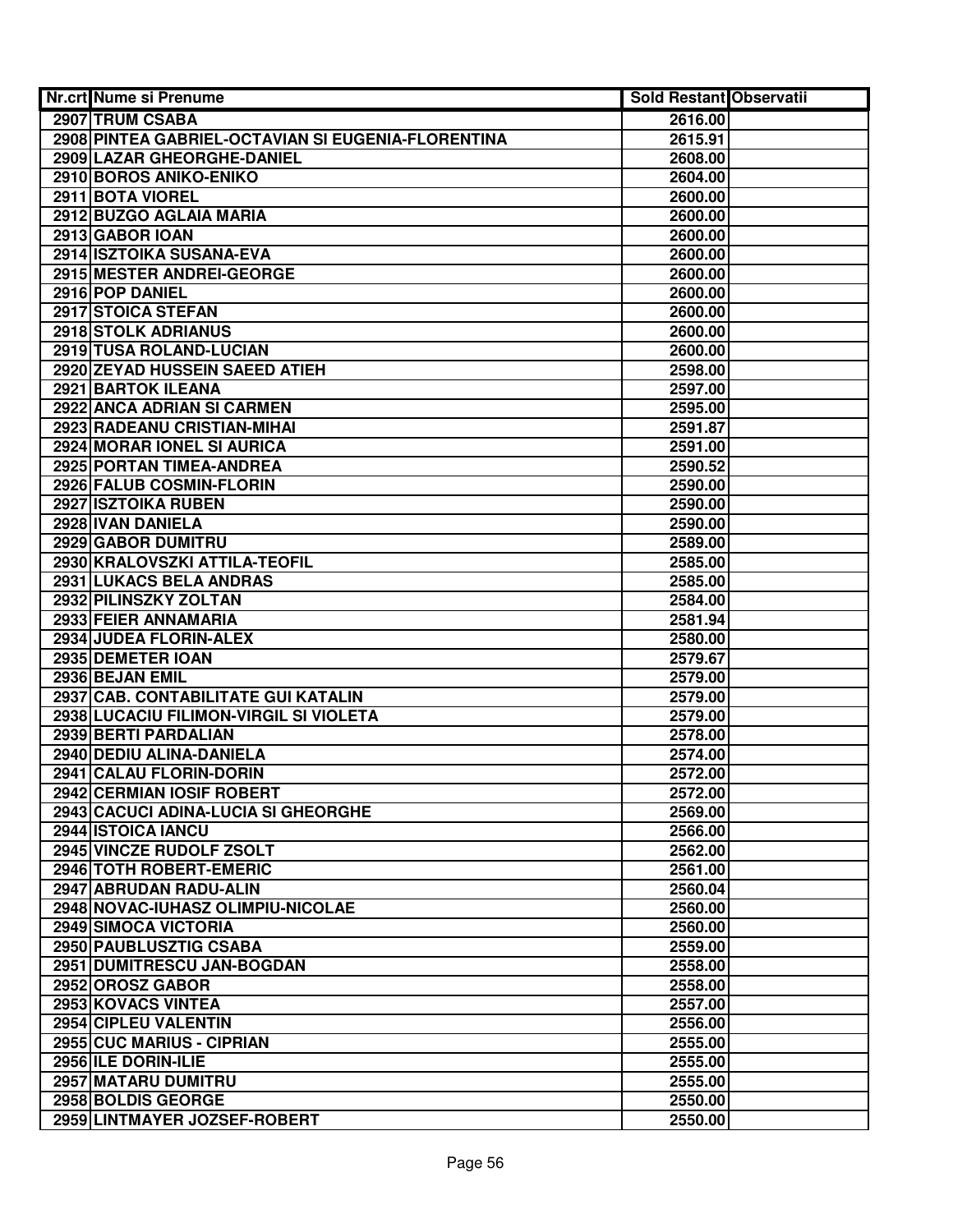| Nr.crt Nume si Prenume                        | Sold Restant Observatii |  |
|-----------------------------------------------|-------------------------|--|
| 2960 MARTON VIKTOR                            | 2550.00                 |  |
| 2961 POP MARIA                                | 2550.00                 |  |
| 2962 ROSTAS COSTICA                           | 2550.00                 |  |
| 2963 BANYAI VLAD                              | 2549.00                 |  |
| 2964 ZAH-MANEA DANIEL-AVRAM                   | 2548.00                 |  |
| 2965 FRIEDMANN ALEXANDRU LIVIU                | 2540.00                 |  |
| 2966 GYORGY-CSAKI ISTVAN                      | 2540.00                 |  |
| 2967 JUHASZ ZOLTAN                            | 2540.00                 |  |
| 2968 VENTEL FLORIN                            | 2540.00                 |  |
| 2969 KISS-JURGE LORAND-OSKAR                  | 2539.00                 |  |
| 2970 BODOG CRISTIAN                           | 2538.00                 |  |
| 2971 LINGURAR GHEORGHE-CORNEL                 | 2538.00                 |  |
| 2972 SARBA SORIN CRISTIAN                     | 2535.00                 |  |
| 2973 IACOB LOREDANA-FLORENTINA SI BUDA DANIEL | 2534.00                 |  |
| 2974 ISSA KHAWALED                            | 2530.00                 |  |
| 2975 CATANA ALEXANDRU SI FLOAREA              | 2528.00                 |  |
| 2976 SANDRA LUCIAN-NICOLAE                    | 2526.00                 |  |
| 2977 ACHEBACH DAN                             | 2525.00                 |  |
| 2978 GABOR MATEI                              | 2525.00                 |  |
| 2979 GABOR STEFAN                             | 2525.00                 |  |
| 2980 LUP IOANA ADELINA                        | 2522.00                 |  |
| 2981 ONODI CRISTIAN-ROBERT                    | 2522.00                 |  |
| 2982 BARTALIS HUNOR                           | 2520.00                 |  |
| 2983 BENCZIK IULIU                            | 2520.00                 |  |
| 2984 GABOR LUDOVIC                            | 2520.00                 |  |
| 2985 GOINA NICOLETA MARIA                     | 2520.00                 |  |
| 2986 MAGHIAR AUREL-MIHAI-TEODOR               | 2520.00                 |  |
| 2987 PAVEL MARIA SI TRAIAN                    | 2518.00                 |  |
| 2988 JUNJAN OVIDIU GABRIEL                    | 2516.00                 |  |
| 2989 CRISTE IONUT-ALEXANDRU                   | 2515.00                 |  |
| 2990 HOFFMANN LASZLO                          | 2515.00                 |  |
| 2991 MOTOS DANIELA SI MARCEL                  | 2515.00                 |  |
| 2992 GURGU ANTON                              | 2514.00                 |  |
| 2993 BLIDARU ADRIAN-SERBAN                    | 2513.00                 |  |
| 2994 ISAILA IOANA-MAGDALENA                   | 2512.00                 |  |
| 2995 SOMLYAI ANDRAS                           | 2511.00                 |  |
| 2996 GYONGYOSI MARIUS                         | 2510.21                 |  |
| 2997 PODILA GEORGE MARCEL                     | 2508.00                 |  |
| 2998 INDRIES DACIAN-CLAUDIU                   | 2507.00                 |  |
| 2999 NEGRUT OVIDIU                            | 2507.00                 |  |
| 3000 APATI ANDREEA-ELENA                      | 2500.00                 |  |
| 3001 BIRAU-IANCU IONEL                        | 2500.00                 |  |
| 3002 BOROS ANA-MARIA                          | 2500.00                 |  |
| 3003 CRACEA SERGIU-ANDREI                     | 2500.00                 |  |
| 3004 CROITORU ADRIANA-LAVINIA                 | 2500.00                 |  |
| 3005 CUC CORNELIA P.F.A.                      | 2500.00                 |  |
| 3006 FOIA CRISTIAN-DAN                        | 2500.00                 |  |
| 3007 GABOR SUSANA                             | 2500.00                 |  |
| 3008 GANTNER CAROL                            | 2500.00                 |  |
| 3009 IAKOB MIHAIL STEFAN                      | 2500.00                 |  |
| 3010 KELE OTTO-LASZLO                         | 2500.00                 |  |
| 3011 KIS IOZSEF                               | 2500.00                 |  |
| 3012 LASZLO MIKLOS-ZOLTAN                     | 2500.00                 |  |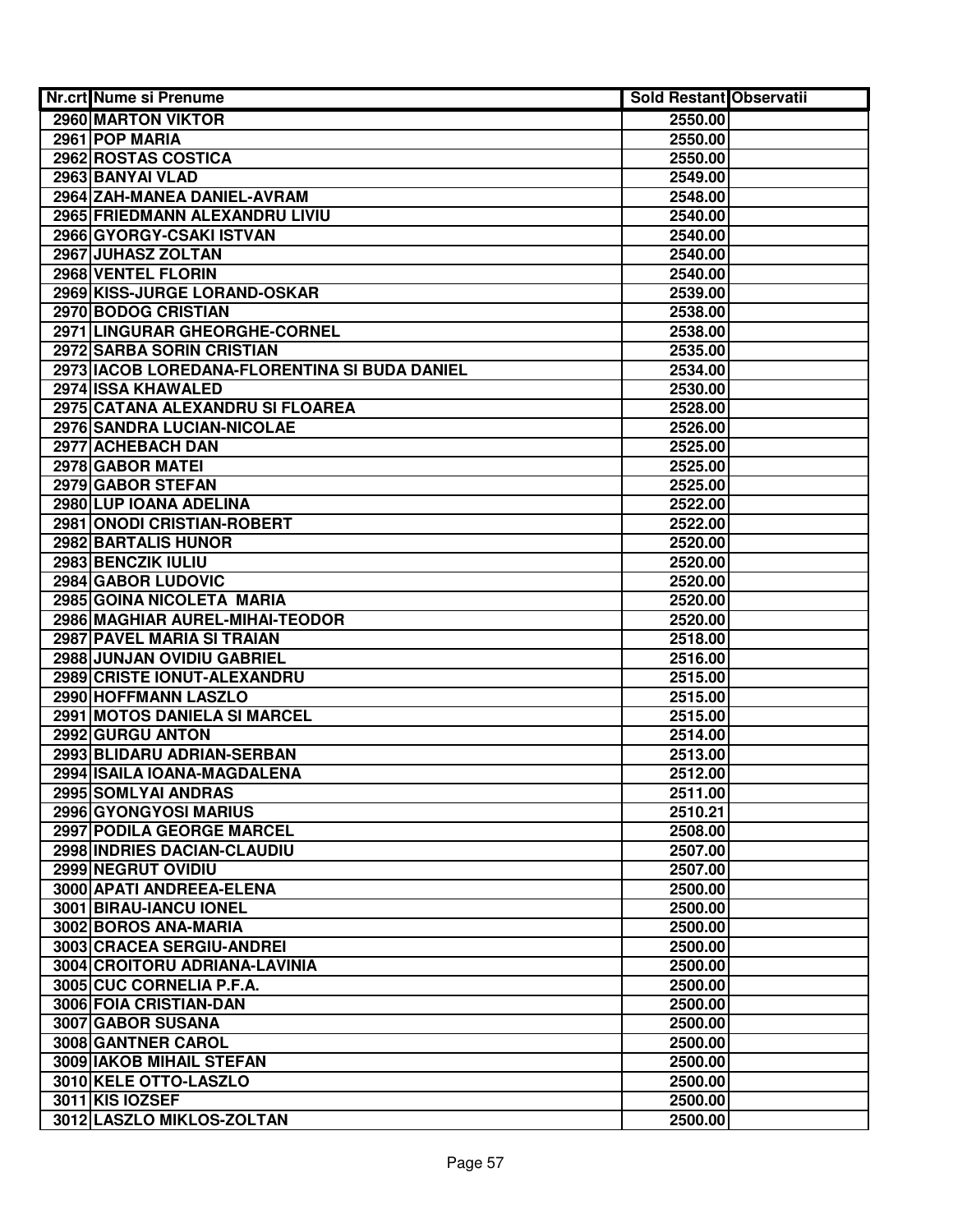| Nr.crt Nume si Prenume                           | Sold Restant Observatii |  |
|--------------------------------------------------|-------------------------|--|
| 3013 LESAK IOZSEF                                | 2500.00                 |  |
| 3014 NEGRU ANNA                                  | 2500.00                 |  |
| <b>3015 NICULA DECEBAL MARIUS</b>                | 2500.00                 |  |
| 3016 PINTEAN RAUL-CALIN                          | 2500.00                 |  |
| 3017 POPA AURICA                                 | 2500.00                 |  |
| 3018 POPESCU TATIANA                             | 2500.00                 |  |
| 3019 REBEGILA EMESE                              | 2500.00                 |  |
| 3020 ROHNER MARIA MAGDALENA                      | 2500.00                 |  |
| 3021 SERES KAROLI                                | 2500.00                 |  |
| 3022 TOTH LILIANA                                | 2500.00                 |  |
| 3023 VARGA FLORENTINA                            | 2500.00                 |  |
| 3024 DONUTIU VASILE ALIN                         | 2495.00                 |  |
| 3025 TATAI ISTVAN-BALAZS                         | 2493.00                 |  |
| 3026 BICHIS RAMONA MELINDA                       | 2492.00                 |  |
| 3027 TROK ANGELA-RENATA                          | 2490.00                 |  |
| 3028 IORGOVAN EUGEN-IONEL                        | 2489.00                 |  |
| 3029 RUSKA TUNDE PIROSKA                         | 2486.00                 |  |
| 3030 KUPAS ELISABETA                             | 2485.00                 |  |
| 3031 SOANEA GEORGIANA-BIANCA                     | 2483.11                 |  |
| 3032 TURCUS TEOFIL                               | 2482.00                 |  |
| 3033 BIRAU LIVIA                                 | 2477.00                 |  |
| 3034 FARKAS FERENC-CSABA                         | 2475.00                 |  |
| 3035 NEDELCU VASILE-COSMIN SI SERBAN ADRIANA     | 2474.00                 |  |
| 3036 HARAGOS MONICA-FLORENTINA                   | 2471.00                 |  |
| 3037 MUT GHEORGHE                                | 2466.00                 |  |
| 3038 STURZ CORNELIA DANIELA                      | 2466.00                 |  |
| 3039 GULES IOAN                                  | 2465.00                 |  |
| 3040 SIM OCTAVIAN                                | 2464.00                 |  |
| 3041 COJOCARI SVETLANA                           | 2461.00                 |  |
| 3042 MASCAS MIHAI                                | 2461.00                 |  |
| 3043 MADAU OVIDIU-VASILE                         | 2460.00                 |  |
| 3044 BALLA ZOLTAN SANDOR                         | 2457.00                 |  |
| 3045 MOGA ANCA                                   | 2456.00                 |  |
| 3046 MIHELE ADRIAN-FLORIN<br>3047 SZABO VICTORIA | 2451.00<br>2450.00      |  |
| 3048 BEJAN DOCHIANA-SABINA                       | 2449.00                 |  |
| 3049 LAKATOS ZOLTAN-JANOS SI DANIELA             | 2449.00                 |  |
| 3050 SECARA ALIN                                 | 2447.78                 |  |
| 3051 CICORTAS DANIEL FLORIN                      | 2447.00                 |  |
| 3052 ROMAN ALEXANDRU-MARCEL                      | 2445.00                 |  |
| 3053 LOGHIN MIRCEA-DRAGOS                        | 2444.00                 |  |
| 3054 PLATZ ANCA MADALINA                         | 2443.00                 |  |
| 3055 PETRUS TRAIAN                               | 2441.00                 |  |
| 3056 DURGHEU MIRCEA IONEL                        | 2440.00                 |  |
| 3057 ISTOICA EVA                                 | 2440.00                 |  |
| 3058 CUC NICOLETA                                | 2437.00                 |  |
| 3059 ARDELEAN IOAN CALIN                         | 2436.00                 |  |
| 3060 CURPAS GHEORGHE                             | 2434.00                 |  |
| 3061 GABOR GAVRIL                                | 2434.00                 |  |
| 3062 GAVRUTA LUCIAN CRISTIAN                     | 2428.00                 |  |
| 3063 KOR ANNA-MARIA                              | 2428.00                 |  |
| 3064 BRUMA MIHAI                                 | 2427.50                 |  |
| 3065 LAKATOS IOSIF                               | 2425.00                 |  |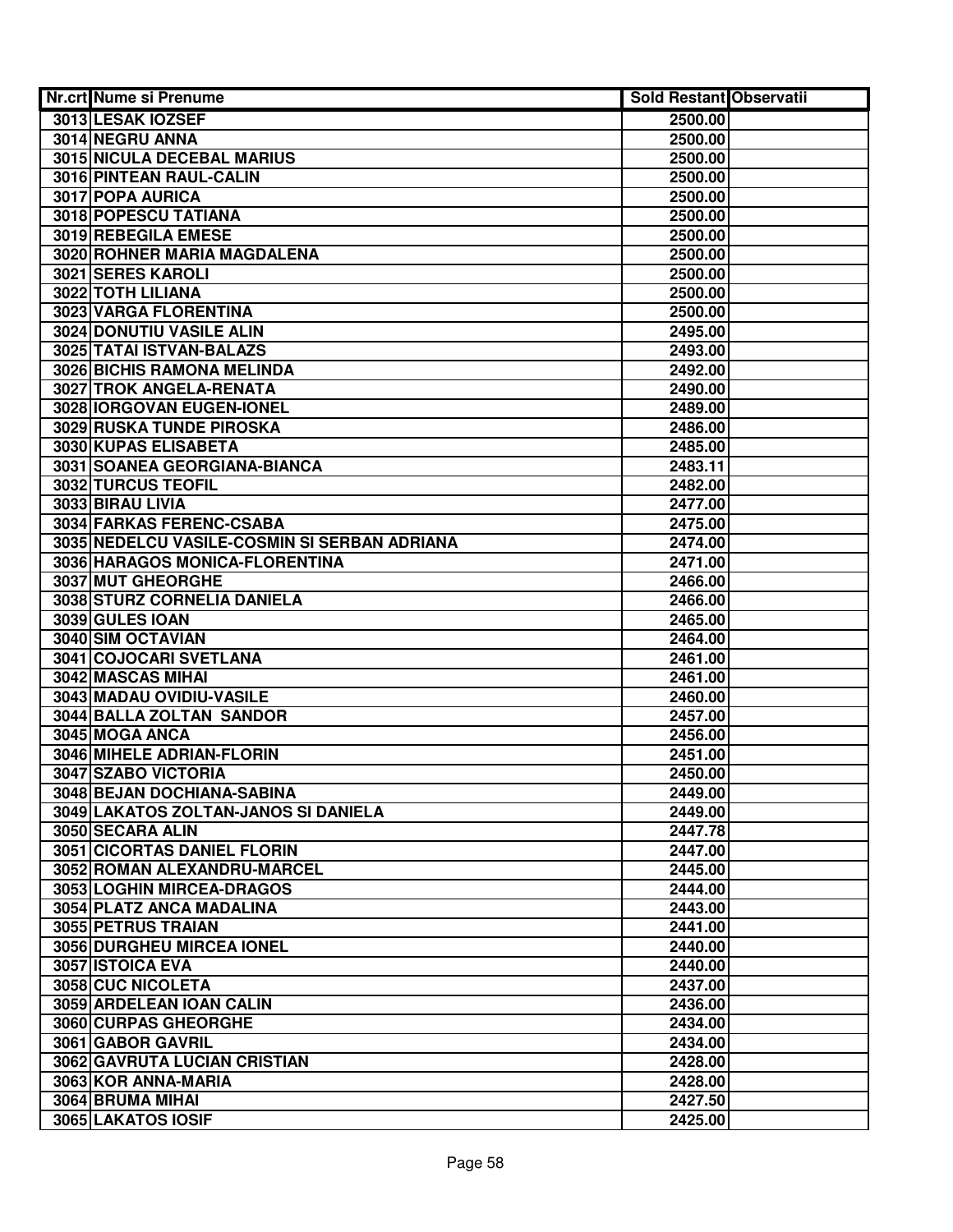| Nr.crt Nume si Prenume                | <b>Sold Restant Observatii</b> |  |
|---------------------------------------|--------------------------------|--|
| 3066 LIBANT CONSTANTIN-MARIUS         | 2425.00                        |  |
| 3067 FERARU GABRIEL MIHAI             | 2424.00                        |  |
| 3068 KOVACS OLGA                      | 2424.00                        |  |
| 3069 CIMBALA FLORIN                   | 2422.00                        |  |
| <b>3070 DINCA CIPRIAN</b>             | 2422.00                        |  |
| 3071 STAN ALEXANDRA RAMONA-INTR. IND. | 2421.00                        |  |
| 3072 NYUZO SANDOR                     | 2420.00                        |  |
| 3073 SARCA ALEXANDRU-VASILE           | 2420.00                        |  |
| <b>3074 TUDUCE TRAIAN GEORGE</b>      | 2419.00                        |  |
| 3075 CACUCI ANDREI-CIPRIAN            | 2416.00                        |  |
| 3076 BENDE ELISABETA-GABRIELA         | 2413.00                        |  |
| 3077 LENTI ISTVAN VIKTOR              | 2413.00                        |  |
| 3078 ROZS SANDOR KAROLY               | 2410.00                        |  |
| 3079 HAIDU TEREZIA SI ALEXANDRU       | 2409.00                        |  |
| 3080 POP ALINA-DORINA                 | 2407.00                        |  |
| <b>3081 STOIKA MOISE</b>              | 2405.00                        |  |
| 3082 LAKATOS FLORIN                   | 2403.00                        |  |
| 3083 MELEG KAROLY                     | 2402.00                        |  |
| 3084 SANDOR ANDREI                    | 2402.00                        |  |
| 3085 FARCAS ALEXANDRU BOGDAN          | 2400.00                        |  |
| 3086 100 STEFAN-ROBERT                | 2400.00                        |  |
| 3087 KEREZSI ARNOLD-ADRIAN            | 2400.00                        |  |
| 3088 LAZA ANTON                       | 2400.00                        |  |
| 3089 LEZEU DORIN-FLORIN               | 2400.00                        |  |
| 3090 SZTUFLIAK SANDOR-KRISZTIAN       | 2400.00                        |  |
| 3091 GABOR MATEI                      | 2397.65                        |  |
| 3092 NEGRUT SILVIU SI CORNELIA        | 2397.00                        |  |
| 3093 POP COSTEL-TEODOR                | 2397.00                        |  |
| 3094 BUSTEA SORIN DINU                | 2396.00                        |  |
| 3095 BATRINA CRISTIAN                 | 2393.00                        |  |
| 3096 HERE ADRIANA                     | 2391.00                        |  |
| 3097 SACULTET (MILIAN) IOAN           | 2390.00                        |  |
| 3098 GHIURAU GHEORGHE SI ELENA        | 2386.00                        |  |
| 3099 DRIMBA MARCEL                    | 2385.00                        |  |
| 3100 LUPO IOANA                       | 2383.00                        |  |
| 3101 TAMAS FLORICA- MARIANA           | 2383.00                        |  |
| 3102 BLIDAR ADRIAN                    | 2382.00                        |  |
| 3103 GROZA IOAN                       | 2382.00                        |  |
| 3104 ZELE ATTILA                      | 2380.00                        |  |
| 3105 OLAR DANIEL SI LIANA             | 2378.00                        |  |
| 3106 OLARIU MIHAI DORIN               | 2376.38                        |  |
| <b>3107 OPREAN CATALIN GHEORGHE</b>   | 2375.00                        |  |
| 3108 BOLDIS ANDREI-FLORIN             | 2374.00                        |  |
| 3109 BALOTA VIOREL                    | 2373.57                        |  |
| 3110 POPA EMIL-NICOLAE                | 2373.50                        |  |
| 3111 BAHICA ION                       | 2370.00                        |  |
| 3112 BOKA GHEORGHE-DANIEL             | 2370.00                        |  |
| 3113 KENDERESI TIBERIU                | 2370.00                        |  |
| 3114 TRIPON ADRIAN-CAPRIAN            | 2370.00                        |  |
| 3115 CIORDAS FLORIN-GHEORGHE          | 2369.00                        |  |
| 3116 DUDOMA EUGEN                     | 2369.00                        |  |
| 3117 FERCHE CIPRIAN-FLORIN            | 2368.00                        |  |
| 3118 DOBOVAN JOZSEF-GEZA              | 2365.00                        |  |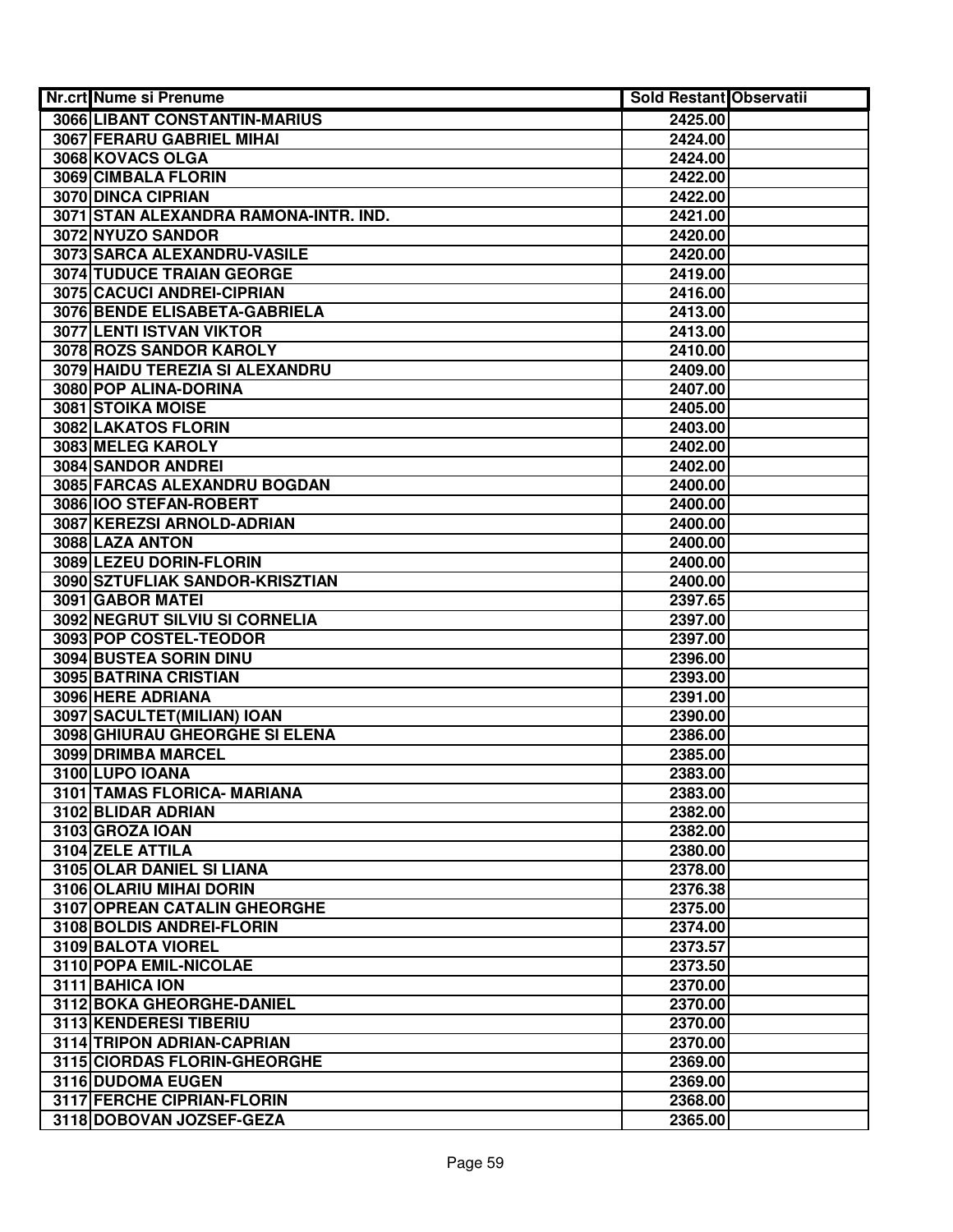| 3119 RUSU CRISTINA-ANA<br>2363.64<br>3120 SILAGHI NICOLAE-ALEXANDRU<br>2362.00<br>3121 PAUL FLORIN<br>2361.91<br>3122 ESER ANA-LOREDANA<br>2359.00<br>3123 QUESLATI NESRINE<br>2356.00<br>3124 TARI ZOLTAN ANDRAS<br>2354.00 |  |
|------------------------------------------------------------------------------------------------------------------------------------------------------------------------------------------------------------------------------|--|
|                                                                                                                                                                                                                              |  |
|                                                                                                                                                                                                                              |  |
|                                                                                                                                                                                                                              |  |
|                                                                                                                                                                                                                              |  |
|                                                                                                                                                                                                                              |  |
|                                                                                                                                                                                                                              |  |
| 3125 BOGDAN VIOREL<br>2353.00                                                                                                                                                                                                |  |
| 3126 HORHAT ROBERT-GHEORGHE<br>2353.00                                                                                                                                                                                       |  |
| 3127 MARC SEBASTIAN-FLORIAN<br>2353.00                                                                                                                                                                                       |  |
| 3128 BORZ LIVIU-AUGUSTIN<br>2352.00                                                                                                                                                                                          |  |
| 3129 CANDIT INA<br>2350.00                                                                                                                                                                                                   |  |
| 3130 CORA CRISTIAN-PETRU<br>2350.00                                                                                                                                                                                          |  |
| 3131 IVANYI ERZSEBET SI IOAN<br>2350.00                                                                                                                                                                                      |  |
| 3132 LACATUS MARIUS-SANDOR<br>2350.00                                                                                                                                                                                        |  |
| 3133 SIPOS EUGEN CRISTIAN<br>2349.00                                                                                                                                                                                         |  |
| 3134 KAJCZA TIBOR SI MARTA<br>2345.00                                                                                                                                                                                        |  |
| 3135 SALAJEAN CRISTIAN-MIHAI<br>2345.00                                                                                                                                                                                      |  |
| 3136 FODOR LADISLAU<br>2344.00                                                                                                                                                                                               |  |
| 3137 MAIER FLORIN<br>2344.00                                                                                                                                                                                                 |  |
| 3138 DEBELKA RICHARD LAJOS<br>2343.00                                                                                                                                                                                        |  |
| 3139 GUT ILEANA SI MOISE VLADUT<br>2343.00                                                                                                                                                                                   |  |
| <b>3140 VENTEL GHEORGHE</b><br>2343.00                                                                                                                                                                                       |  |
| 3141 GUTI DORU-FLORIN SI SANDA-LEONICA<br>2341.00                                                                                                                                                                            |  |
| 3142 GALVEZ RAMIREZ ISRAEL<br>2340.00                                                                                                                                                                                        |  |
| 3143 NICOARA PAUL MARIN<br>2340.00                                                                                                                                                                                           |  |
| 3144 SZATMARI LAJOS-ROBERT<br>2340.00                                                                                                                                                                                        |  |
| 3145 VOICU CONSTANTIN<br>2340.00                                                                                                                                                                                             |  |
| 3146 MAGHIAR NICOLAE<br>2339.00                                                                                                                                                                                              |  |
| 3147 NONEA VIOREL<br>2339.00                                                                                                                                                                                                 |  |
| 3148 BARNA TIBERIU<br>2338.00                                                                                                                                                                                                |  |
| 3149 ARDELEAN CONSTANTA SI IGNA FLORIAN<br>2337.00                                                                                                                                                                           |  |
| 3150 BENTA OCTAVIAN- OVIDIU - BIROU INDIVIDUAL DE ARHITECTURA<br>2337.00                                                                                                                                                     |  |
| <b>3151 ISZTOYKA LUDOVIC</b><br>2335.00                                                                                                                                                                                      |  |
| 3152 ZAMAR LOREDANA-MARIA<br>2335.00                                                                                                                                                                                         |  |
| 3153 EPLI EMA<br>2334.00                                                                                                                                                                                                     |  |
| 3154 TOCUT CRISTIAN-FLORIAN<br>2333.00                                                                                                                                                                                       |  |
| 3155 COROI DAN NICOLAE<br>2332.00                                                                                                                                                                                            |  |
| 3156 CONTU VASILE COSTEL<br>2330.00                                                                                                                                                                                          |  |
| 3157 COVACIU FLOARE<br>2330.00<br>3158 GABOR IOAN SI MANDRA<br>2329.00                                                                                                                                                       |  |
|                                                                                                                                                                                                                              |  |
| 3159 TOTH ATTILA<br>2329.00<br>3160 GABOR ISTVAN<br>2328.00                                                                                                                                                                  |  |
| 3161 MOGA RADU-FLORIN SI ROMINA-CRISTINA<br>2328.00                                                                                                                                                                          |  |
| 3162 SCHMAUSZ ANNAMARIA<br>2328.00                                                                                                                                                                                           |  |
| 3163 BIRAU FLORIN-AUREL<br>2326.00                                                                                                                                                                                           |  |
| 3164 ARON IOSIF-ALEXANDRU<br>2325.00                                                                                                                                                                                         |  |
| 3165 CZIRIAK GEORGETA-OLIMPIA<br>2319.00                                                                                                                                                                                     |  |
| 3166 BOZGA VASILE CALIN<br>2318.00                                                                                                                                                                                           |  |
| 3167 MILIAN TABITA-MARIA<br>2318.00                                                                                                                                                                                          |  |
| 3168 TOMA ALEXANDRU<br>2317.00                                                                                                                                                                                               |  |
| 3169 BICA DAN-GEORGE SI ANCA-VALERIA<br>2315.00                                                                                                                                                                              |  |
| 3170 CABINET DE AVOCATURA- LAZEA COSMIN<br>2315.00                                                                                                                                                                           |  |
| 3171 CERNEA RAMONA<br>2314.00                                                                                                                                                                                                |  |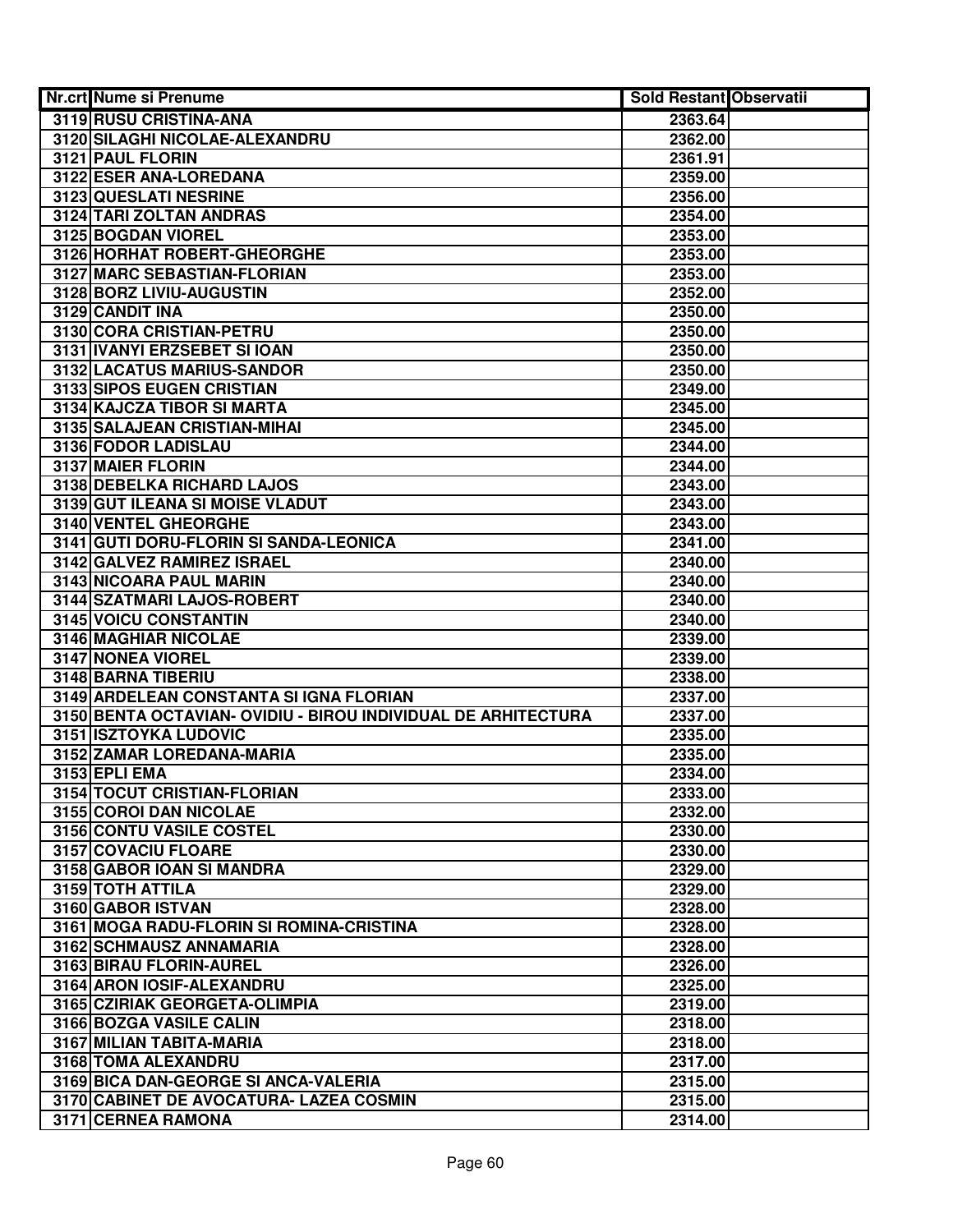| Nr.crt Nume si Prenume                           | Sold Restant Observatii |  |
|--------------------------------------------------|-------------------------|--|
| 3172 CABA ZOLTAN SI FRANCISCA                    | 2313.00                 |  |
| 3173 DOMBI ROMULUS EDUARD                        | 2312.00                 |  |
| 3174 HENDRE ERNO                                 | 2310.00                 |  |
| 3175 KOVACS FRANCISC                             | 2308.00                 |  |
| 3176 MOISI GHEORGHE DANUT                        | 2306.00                 |  |
| 3177 LELEA RAZVAN                                | 2303.56                 |  |
| 3178 KURUCZ PAUL FRANCISC                        | 2303.00                 |  |
| 3179 BARANYKA MARGIT                             | 2300.00                 |  |
| 3180 CIARNAU MANUELA OLIMPIA                     | 2300.00                 |  |
| 3181 DIACONU OANA-AMALIA                         | 2300.00                 |  |
| 3182 FAZEKAS IANOS                               | 2300.00                 |  |
| 3183 GABOR IANCU                                 | 2300.00                 |  |
| 3184 KOVARI BELA                                 | 2300.00                 |  |
| 3185 OKROS ZOLTAN                                | 2300.00                 |  |
| 3186 PALCZERT NORBERT-EMIL                       | 2300.00                 |  |
| 3187 POPA OVIDIU                                 | 2300.00                 |  |
| 3188 SFERLE FLORIN-OVIDIU                        | 2300.00                 |  |
| 3189 POPA DANIEL-CORNEL SI FELICIA               | 2298.00                 |  |
| 3190 MADAU ADRIAN-PETRU                          | 2297.00                 |  |
| 3191 MUNTEANU ADRIAN-VASILE                      | 2297.00                 |  |
| 3192 BENYO ROZALIA                               | 2295.00                 |  |
| 3193 DRINDA ALIN-SIMION                          | 2295.00                 |  |
| 3194 GHERGHELES BOGDAN LIVIU                     | 2295.00                 |  |
| 3195 SZABO ZOLTAN                                | 2294.00                 |  |
| 3196 TANCA ADRIAN GHEORGHE                       | 2294.00                 |  |
| 3197 TRIPA IOANA ADELINA                         | 2292.50                 |  |
| 3198 BLAGE SERGIU-FLORIN                         | 2291.00                 |  |
| 3199 LUCACI CLAUDIA-RAMONA                       | 2291.00                 |  |
| 3200 MIKLOS ELENA SI MARTIN                      | 2289.00                 |  |
| 3201 TICU DIANA IOLANDA                          | 2287.00                 |  |
| 3202 POP CIPRIAN-STEFAN                          | 2286.40                 |  |
| 3203 HUTTNER ZOLTAN                              | 2286.00                 |  |
| 3204 PARLOG ALINA-ELISABELA SI POPA DANIELA      | 2285.00                 |  |
| 3205 LAZAR RENATA-KATALIN                        | 2281.00                 |  |
| 3206 POPA BENIAMIN-DORU                          | 2281.00                 |  |
| 3207 BAMFI SANDOR ZOLTAN                         | 2280.00                 |  |
| 3208 VARGA IOSIF-ALIN                            | 2280.00                 |  |
| 3209 GAL ATTILA                                  | 2279.00                 |  |
| 3210 NAGY ZSOLT<br>3211 DUMITRASCU ALIN-GHEORGHE | 2279.00<br>2278.00      |  |
| 3212 POP IULIA-GEORGETA SI SAMIR                 | 2277.00                 |  |
| 3213 DAVID NORBERT-JOZSEF                        | 2275.00                 |  |
| <b>3214 SALAGEAN VIOREL SI CRISTIAN</b>          | 2273.00                 |  |
| 3215 DUTCAS NICOLAE-DANIEL                       | 2270.00                 |  |
| 3216 GABOR GABOR                                 | 2270.00                 |  |
| 3217 KOLUMPAR IOAN                               | 2270.00                 |  |
| 3218 PETYAR SZABOLCS-LASZLO SI TUNDE             | 2269.00                 |  |
| 3219 GABOR IOAN                                  | 2268.00                 |  |
| 3220 VLAD FLORIAN                                | 2267.00                 |  |
| 3221 MOLDOVAN GHE.                               | 2266.00                 |  |
| 3222 SABIE SERGIU CONSTANTIN                     | 2265.00                 |  |
| 3223 POPP MIHAI AUGUSTIN                         | 2262.00                 |  |
| 3224 ARDELEAN CONSTANTIN                         | 2261.00                 |  |
|                                                  |                         |  |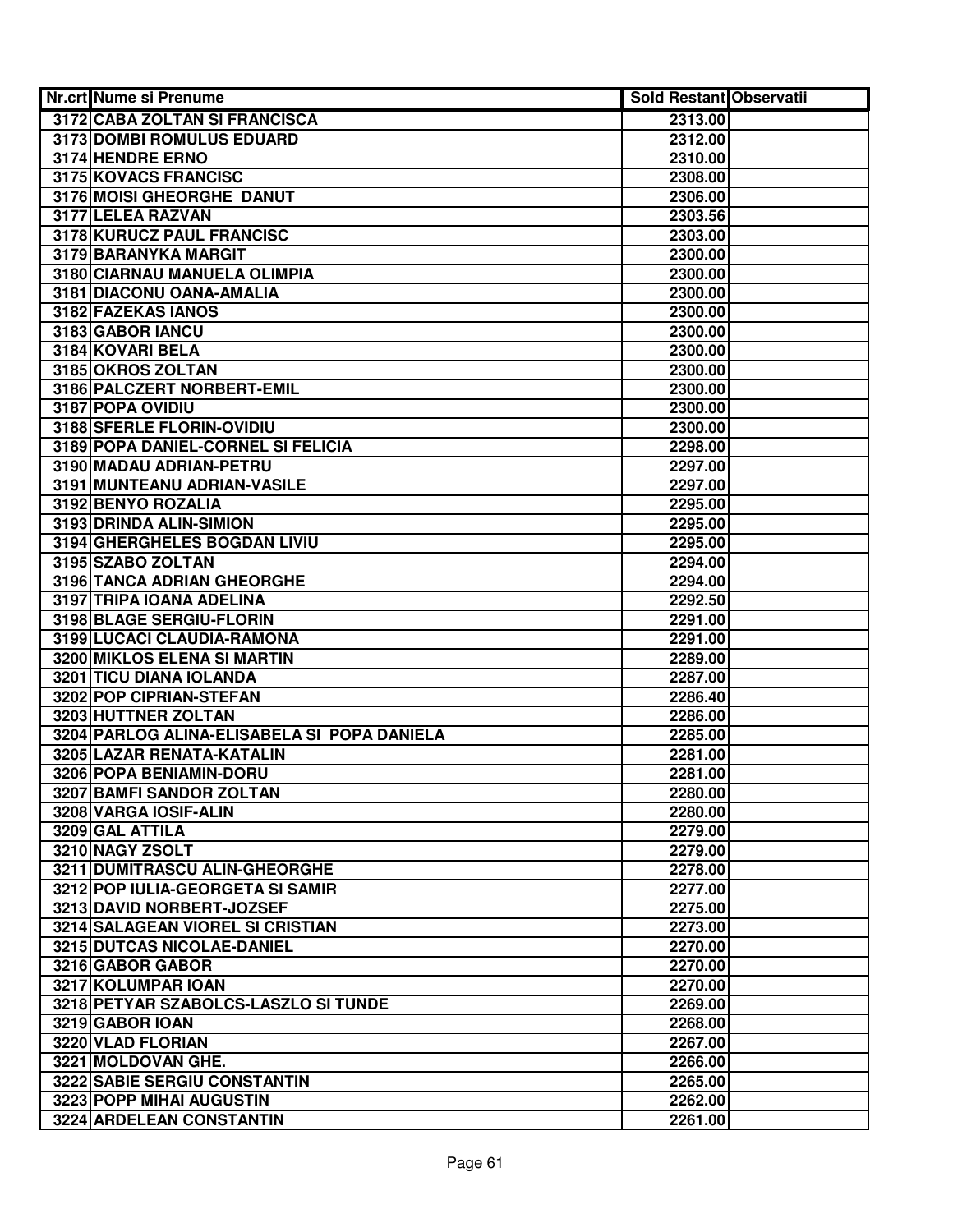| Nr.crt Nume si Prenume                               | <b>Sold Restant Observatii</b> |  |
|------------------------------------------------------|--------------------------------|--|
| 3225 HORGA IOANA                                     | 2261.00                        |  |
| 3226 MALITA FLORIN                                   | 2258.00                        |  |
| <b>3227 PACURAR DAN MARCEL</b>                       | 2257.00                        |  |
| 3228 BOZU LORELIA                                    | 2256.00                        |  |
| 3229 MINDRUTIU EDUARD NORBERT                        | 2255.00                        |  |
| 3230 BALBONI FERDINANDO SI MELINTE ELENA-ALINA       | 2253.00                        |  |
| 3231 BALOGH KATALIN                                  | 2253.00                        |  |
| 3232 CSIKAI ESTERA-ZSOFIA                            | 2253.00                        |  |
| 3233 SOVARSCHI MARIUS-DORIN                          | 2253.00                        |  |
| 3234 CRISTEA CRISTIAN NICOLAE                        | 2252.00                        |  |
| 3235 FEHER CAROL-NICOLAE                             | 2250.00                        |  |
| 3236 LOKOS JANOS-IOSIF                               | 2250.00                        |  |
| 3237 MOLDOVAN RADU-GEORGE                            | 2250.00                        |  |
| 3238 PANTEA SORIN-ALEXANDRU                          | 2250.00                        |  |
| 3239 TOMELE CONSTANTIN SI FLORICA                    | 2250.00                        |  |
| 3240 VAIDA DANIELA                                   | 2250.00                        |  |
| 3241 VID MARIUS                                      | 2250.00                        |  |
| <b>3242 CIADI STEFAN SI DANIELA</b>                  | 2249.00                        |  |
| 3243 HENDRE IOAN                                     | 2249.00                        |  |
| <b>3244 SZILAGYI IOSIF SI IULIANA</b>                | 2249.00                        |  |
| 3245 SPAGNUOLO MARIA                                 | 2248.00                        |  |
| 3246 NAGY KATALIN                                    | 2247.00                        |  |
| 3247 FAUR CORNEL BOGDAN                              | 2244.00                        |  |
| 3248 FOTACHE FLORIN                                  | 2244.00                        |  |
| 3249 ONACA DORIN                                     | 2242.12                        |  |
| 3250 GABOR MATEI                                     | 2241.00                        |  |
| 3251 NAGHI IOAN SI FLORICA                           | 2241.00                        |  |
| 3252 VASS TIBOR                                      | 2238.00                        |  |
| 3253 NENCIU MARIAN-TRAIAN                            | 2236.50                        |  |
| 3254 GABOR IANCU                                     | 2234.00                        |  |
| 3255 ILIE ADRIAN OVIDIU                              | 2234.00                        |  |
| 3256 TRIFAN CATALINA-LUMINITA                        | 2234.00                        |  |
| 3257 NAGY-ERDEI ISTVAN                               | 2230.61                        |  |
| 3258 CHAMBRE ADRIAN                                  | 2230.00                        |  |
| 3259 NAGY SIGHISMUND-NICOLAE                         | 2230.00                        |  |
| 3260 OPRIS DUMITRU                                   | 2230.00                        |  |
| 3261 OLAR DANUT                                      | 2229.00                        |  |
| 3262 LUCUTA DANIEL-MIRCEA                            | 2228.00                        |  |
| 3263 GABOR GABI                                      | 2225.00                        |  |
| 3264 CATANA ION                                      | 2220.00                        |  |
| 3265 CIPLEU DANIEL-ANDREI                            | 2220.00                        |  |
| 3266 POINAR DUMITRU-ADRIAN                           | 2220.00                        |  |
| <b>3267 STRIZU DIANA RUXANDRA</b>                    | 2219.17                        |  |
| 3268 ARON SANDOR                                     | 2219.00                        |  |
| 3269 TOCAI TRAIAN                                    | 2219.00                        |  |
| 3270 TINCA ADRIAN                                    | 2217.50                        |  |
| 3271 LAZAR OLIVER                                    | 2216.00                        |  |
| 3272 ABRUDAN ALIN DANIEL<br>3273 MURG FLORIN-CLAUDIU | 2214.00<br>2212.50             |  |
| 3274 BALINT IOAN                                     | 2212.00                        |  |
| 3275 GHILEA BOGDAN IOAN                              | 2211.00                        |  |
| 3276 ROSTAS EMIL                                     | 2211.00                        |  |
| 3277 BOTAU SANDU - IOAN                              | 2210.00                        |  |
|                                                      |                                |  |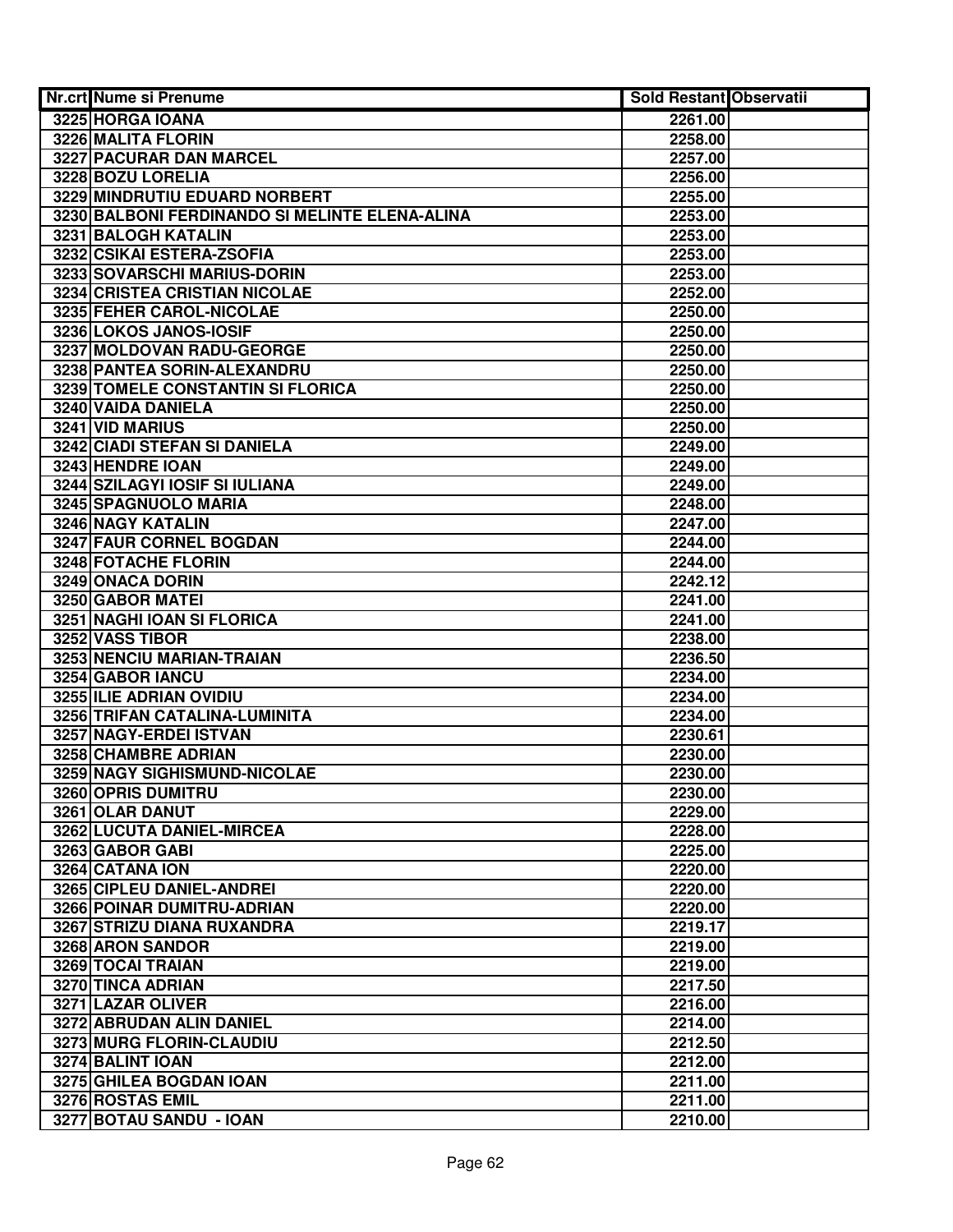| Nr.crt Nume si Prenume                             | <b>Sold Restant Observatii</b> |  |
|----------------------------------------------------|--------------------------------|--|
| <b>3278 LINGURAR VERONICA</b>                      | 2209.00                        |  |
| 3279 COVACI CLAUDIU-FLORIN                         | 2207.00                        |  |
| 3280 ERDEI TIBERIU                                 | 2207.00                        |  |
| 3281 GHETE ADRIAN-FLORIN                           | 2205.79                        |  |
| 3282 POP IOAN CRISTIAN                             | 2204.50                        |  |
| 3283 MUNTEANU DOINA                                | 2202.00                        |  |
| 3284 BIRAU IONUT PAVEL                             | 2200.00                        |  |
| 3285 BRANDUSAN FLORIN                              | 2200.00                        |  |
| 3286 CIURAR GEZA-ALEXANDRU                         | 2200.00                        |  |
| 3287 GABOR CLARA                                   | 2200.00                        |  |
| 3288 IOVAN FLORIAN                                 | 2200.00                        |  |
| 3289 KONKOLY BETINA                                | 2200.00                        |  |
| 3290 NAGY ALEXANDRU                                | 2200.00                        |  |
| 3291 NOANEA TRAIAN                                 | 2200.00                        |  |
| 3292 VURA FRANCISC-MIHAI                           | 2200.00                        |  |
| 3293 BLAGA ALINA LUMINITA                          | 2198.00                        |  |
| 3294 BUCUREAN MARIANA-VETUTA                       | 2198.00                        |  |
| 3295 BOGDAN ADRIAN                                 | 2195.00                        |  |
| 3296 MOHACI JOZSEF-AUGUSTIN                        | 2193.00                        |  |
| <b>3297 SOTIUT MIHAELA CORINA</b>                  | 2193.00                        |  |
| 3298 BALOGH ALEXANDRU                              | 2192.00                        |  |
| 3299 HALACU GABRIELA                               | 2192.00                        |  |
| 3300 PANTEA PAUL-SORIN                             | 2192.00                        |  |
| 3301 BIRZANU CRISTINA-ANGELA                       | 2191.00                        |  |
| 3302 VLADICA GHEORGHE SI DANIELA                   | 2190.00                        |  |
| 3303 IOVAN FLORIN-CLAUDIU                          | 2189.86                        |  |
| 3304 CABA PETRU SI BIANCA                          | 2187.00                        |  |
| 3305 CARTIS SERGIU-DAN                             | 2187.00                        |  |
| 3306 ROTAR DANIEL                                  | 2187.00                        |  |
| 3307 AVRAM BOGDAN-FLORIN                           | 2181.00                        |  |
| 3308 BOCA COLOMAN                                  | 2180.00                        |  |
| 3309 GABOR MATEI                                   | 2180.00                        |  |
| 3310 BREDICEANU MARIUS-CAIUS                       | 2179.00                        |  |
| 3311 MESAROS ANCA-LACRIMIOARA                      | 2177.79                        |  |
| 3312 MIRON AMBROZIE-CORNEL                         | 2177.00                        |  |
| 3313 BAYCZAR MARCU-DUMITRU                         | 2175.03                        |  |
| 3314 PLES MARIUS-CRISTIAN<br>3315 ARON MARIUS      | 2175.00<br>2174.00             |  |
|                                                    |                                |  |
| 3316 CHIPE IONEL SI FLORICA<br>3317 GELBERT SAMUIL | 2171.38<br>2171.00             |  |
| 3318 SZERB ALEXANDRU                               | 2171.00                        |  |
| 3319 ALBUT FLORIAN CORNEL                          | 2170.00                        |  |
| 3320 HURBAN IOAN                                   | 2170.00                        |  |
| 3321 NAZSE JANOS                                   | 2170.00                        |  |
| 3322 OZOHANICS IOAN                                | 2170.00                        |  |
| 3323 POPA CIPRIAN DANIEL                           | 2170.00                        |  |
| 3324 REZMUVES MIHAI                                | 2170.00                        |  |
| 3325 BOKOR ANTAL                                   | 2169.84                        |  |
| 3326 BARNA RADU                                    | 2168.00                        |  |
| 3327 COROIU FLORINA-CODRUTA SI GHEORGHE-SERGIU     | 2168.00                        |  |
| 3328 KLINCSE IOSIF-VASILE                          | 2168.00                        |  |
| 3329 SAVITCHI CRISTINA-SILVIA                      | 2167.18                        |  |
| 3330 KISS GYULA                                    | 2166.30                        |  |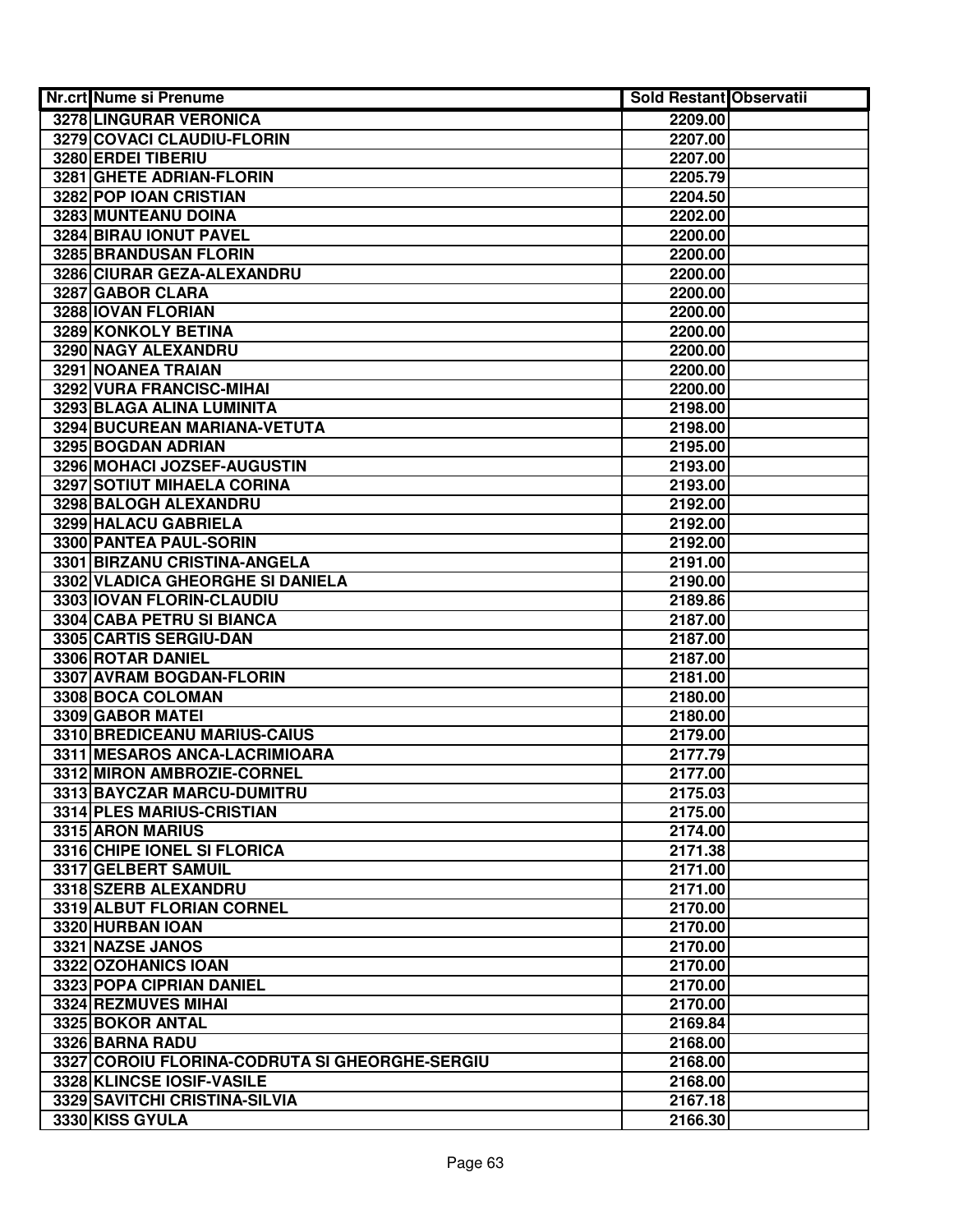| Nr.crt Nume si Prenume                           | <b>Sold Restant Observatii</b> |  |
|--------------------------------------------------|--------------------------------|--|
| 3331 CZUCZURA GHEORGHE                           | 2165.00                        |  |
| 3332 GHERMAN TRAIAN SI ANA                       | 2165.00                        |  |
| 3333 LUCACIU-BOKENYI MARIUS-ALIN                 | 2165.00                        |  |
| 3334 MICLAU CRISTIAN PETRU                       | 2162.50                        |  |
| 3335 SACADATI AMALIA-ANCA                        | 2161.00                        |  |
| 3336 TESAN EUGEN-NISTOR                          | 2161.00                        |  |
| 3337 BOJTE REGHINA-MARA                          | 2160.00                        |  |
| 3338 DASCALU CONSTANTIN                          | 2159.00                        |  |
| 3339 BONDOR VIORICA                              | 2158.00                        |  |
| 3340 DUMITRAS ADINA-DANA                         | 2156.48                        |  |
| 3341 PATRONEA AUREL SI MIOARA-DANIELA            | 2156.00                        |  |
| 3342 SZUCS CSABA LASZLO                          | 2156.00                        |  |
| 3343 TIPLEA ADRIAN                               | 2152.00                        |  |
| 3344 FAT COSMIN-FLORIN                           | 2151.00                        |  |
| 3345 SZELES ANA ILEANA SI LATA VIORICA-ELISABETA | 2151.00                        |  |
| 3346 UNGUREANU NICOLETA DANA                     | 2151.00                        |  |
| 3347 CHIS LAZAR                                  | 2150.00                        |  |
| 3348 SZILAGYI MIKLOS-JENO                        | 2150.00                        |  |
| 3349 TOTH JANOS                                  | 2150.00                        |  |
| 3350 ILIE COSMIN-MARIAN                          | 2149.00                        |  |
| 3351 FOTACHE IONEL-GHEORGHE                      | 2148.00                        |  |
| 3352 TOTH LUDOVIC                                | 2148.00                        |  |
| 3353 CHIVARI HORIA - IOAN                        | 2146.00                        |  |
| 3354 DAVID CONSTANTIN-EUGEN                      | 2146.00                        |  |
| 3355 TAR KAROLY- SHALOM                          | 2145.00                        |  |
| 3356 ISZTOIKA GAVRIL                             | 2144.56                        |  |
| 3357 SABAU RALUCA-BOGDANA                        | 2144.00                        |  |
| 3358 COLTA DIANA ELISABETA                       | 2140.00                        |  |
| 3359 IANCEU CORNEL-SORIN                         | 2140.00                        |  |
| 3360 BALLA ROBERT GYORGY                         | 2135.00                        |  |
| 3361 CIURAR VIOLETA                              | 2135.00                        |  |
| 3362 BARDAS CLAUDIA-LIANA                        | 2134.15                        |  |
| 3363 BEJUSCA ANGELICA-RODICA                     | 2134.00                        |  |
| 3364 ANGELESCU LENUTA-NICULINA                   | 2133.00                        |  |
| 3365 SONEA TEODORA-VIORICA                       | 2133.00                        |  |
| 3366 ONACA GHEORGHE-FLORIAN SI TUNDE-MIRABELA    | 2131.00                        |  |
| 3367 FARCAS DANIEL-ADRIAN                        | 2130.80                        |  |
| 3368 HUMADI SALEM                                | 2130.00                        |  |
| 3369 MAKLUCZ LAJOS-LEVENTE                       | 2130.00                        |  |
| 3370 POLEAC NICOLAE                              | 2130.00                        |  |
| 3371 SZEKELY LASZLO                              | 2130.00                        |  |
| 3372 VARGA GHEORGHE                              | 2130.00                        |  |
| 3373 TOMELE IRINA ELISABETA                      | 2129.35                        |  |
| 3374 POPA HOREA-SILVIU                           | 2129.00                        |  |
| 3375 BENTAN ANGELA                               | 2127.00                        |  |
| 3376 KONYARI ZOLTAN TIBOR                        | 2126.00                        |  |
| 3377 CARLIG RAZVAN                               | 2124.00                        |  |
| 3378 MIKLOS GABRIEL-MARTON                       | 2124.00                        |  |
| 3379 PUIU PETRICA                                | 2124.00                        |  |
| 3380 FAZEKAS GHEORGHE SI MARGARETA               | 2123.00                        |  |
| 3381 RAT MARCEL-NICOLAE                          | 2122.13                        |  |
| 3382 POP MIRCEA                                  | 2122.00                        |  |
| 3383 BUBELA IOSIF MARIUS                         | 2120.00                        |  |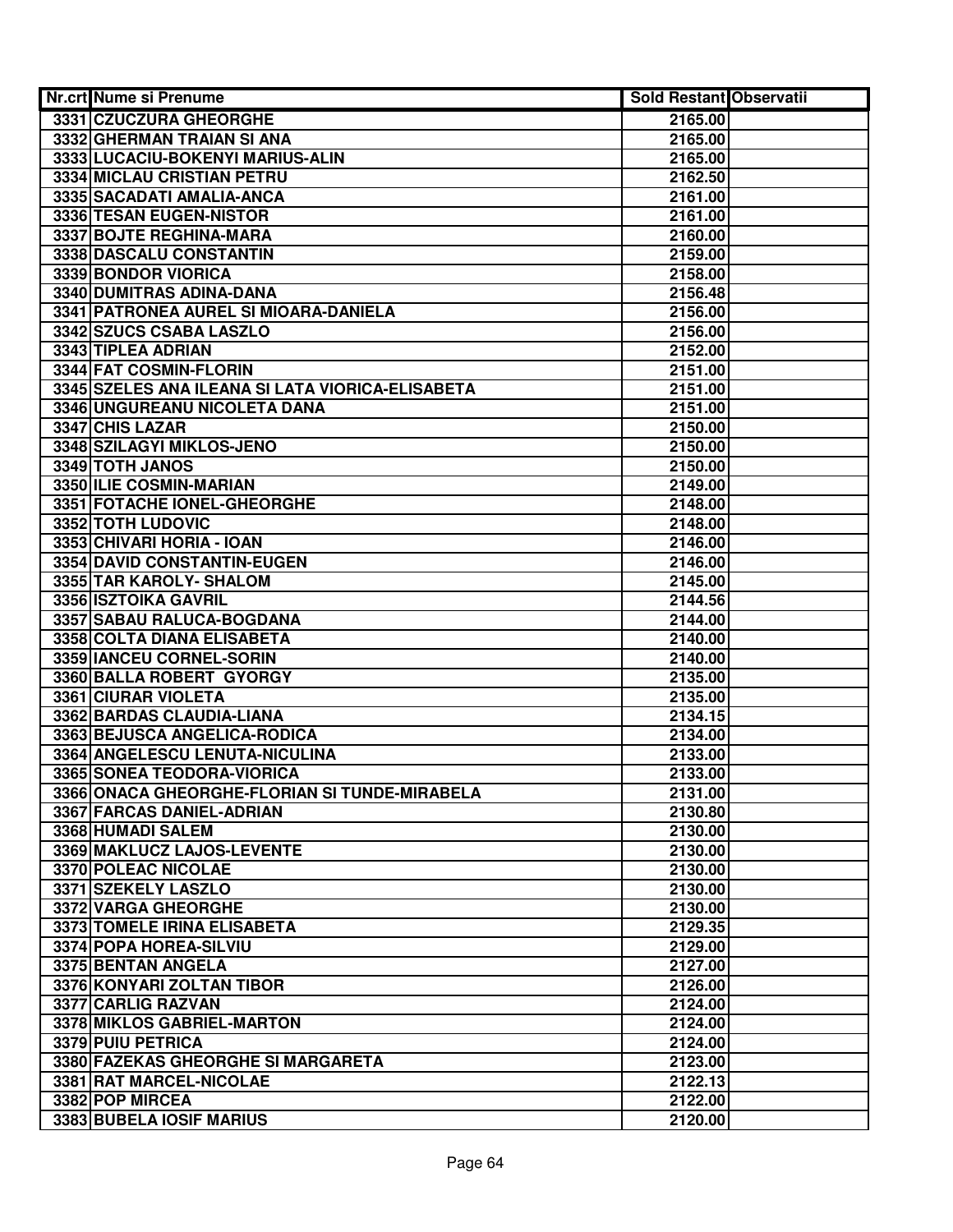| Nr.crt Nume si Prenume                            | <b>Sold Restant Observatii</b> |  |
|---------------------------------------------------|--------------------------------|--|
| 3384 FILIMON AUREL-SEBASTIAN                      | 2120.00                        |  |
| 3385 ILISIE GHEORGHE SI ANCUTA                    | 2120.00                        |  |
| 3386 POP CATALIN REMUS                            | 2120.00                        |  |
| 3387 STANESCU ALEXANDRU-MARIUS                    | 2120.00                        |  |
| 3388 STIUBE PETRU                                 | 2120.00                        |  |
| 3389 BIRTA FERENCZ INTR. INDIV.                   | 2117.00                        |  |
| 3390 IVAN VLAD - ADRIAN SI IVAN DRAGOS            | 2115.00                        |  |
| 3391 ODEV MUSTAFA                                 | 2114.00                        |  |
| 3392 POP ANCA-MANUELA                             | 2114.00                        |  |
| 3393 BACI VIORICA SI KONDOR ARPAD                 | 2112.00                        |  |
| 3394 HARSANYI-CRET ISTVAN-SANDOR                  | 2110.00                        |  |
| 3395 POP ALIN-MIHAI                               | 2110.00                        |  |
| 3396 BLANARU-MAIER IULIA                          | 2106.50                        |  |
| 3397 HIRCA LUMINITA-CATALINA                      | 2104.00                        |  |
| 3398 POP ZOLTAN SI MONIKA CRISTINA                | 2102.00                        |  |
| 3399 BENCZIK KLARA                                | 2100.00                        |  |
| <b>3400 CHISE VALERIAN FLORIN</b>                 | 2100.00                        |  |
| 3401 GABOR JANOS                                  | 2100.00                        |  |
| 3402 KISS ELISABETA                               | 2100.00                        |  |
| 3403 OROSZ GYONGYI                                | 2100.00                        |  |
| 3404 SIRBU CONSTANTIN-EDUARD                      | 2100.00                        |  |
| 3405 ZOICA SORIN-CONSTANTIN                       | 2100.00                        |  |
| 3406 MADUTA IOAN - MARCEL                         | 2099.00                        |  |
| 3407 PIRTEA PAUL-RAZVAN                           | 2095.00                        |  |
| 3408 BOLOGAN ROBERT                               | 2094.00                        |  |
| 3409 SILAGHI ANTONETA                             | 2094.00                        |  |
| 3410 IOSIF VASILE-FLORIN SI NATALIA               | 2093.00                        |  |
| 3411 MOTOC SEBASTIAN-RUBEN                        | 2092.00                        |  |
| 3412 DOBRE CONSTANTIN                             | 2090.51                        |  |
| 3413 ISTOICA LUDOVIC                              | 2090.00                        |  |
| 3414 PAP IULIU                                    | 2090.00                        |  |
| 3415 SANDU ILIE                                   | 2090.00                        |  |
| 3416 DUME SORIN - MARIAN SI VALENTINA             | 2089.00                        |  |
| 3417 FERKE CRISTIAN-FLORIN                        | 2085.00                        |  |
| 3418 PATAKI IULIU                                 | 2085.00                        |  |
| 3419 VASADI CARMEN ANTOANETA                      | 2085.00                        |  |
| 3420 CIMPIAN RADU<br>3421 ONICA IOAN SI ANAMARIA  | 2084.00                        |  |
|                                                   | 2084.00                        |  |
| 3422 MACIU ALEXANDRU-EMANUIL<br>3423 HARSAN EUGEN | 2082.00<br>2081.00             |  |
| 3424 SZABO ROZALIA SI FRANCISC                    |                                |  |
| 3425 BACANA LIVIU                                 | 2081.00<br>2080.00             |  |
| 3426 GABOR GHIZELA                                | 2080.00                        |  |
| <b>3427 SALAMON RUXANDRA SHEILLA</b>              | 2080.00                        |  |
| 3428 VLASIN CODRUTA-MARIANA                       | 2079.43                        |  |
| 3429 MORAR IOAN SI SANDA MIRELA                   | 2079.00                        |  |
| 3430 SILAGHI RADU                                 | 2079.00                        |  |
| 3431 ORBAI LILIANA-HERMINA                        | 2077.00                        |  |
| 3432 HENDRE FELICIAN                              | 2075.00                        |  |
| 3433 BRUDASCA DANUT                               | 2074.00                        |  |
| 3434 JOREANU VEACESLAV                            | 2074.00                        |  |
| 3435 STEGAROIU ADRIAN                             | 2074.00                        |  |
| 3436 MADA DAVID MIHAI                             | 2070.44                        |  |
|                                                   |                                |  |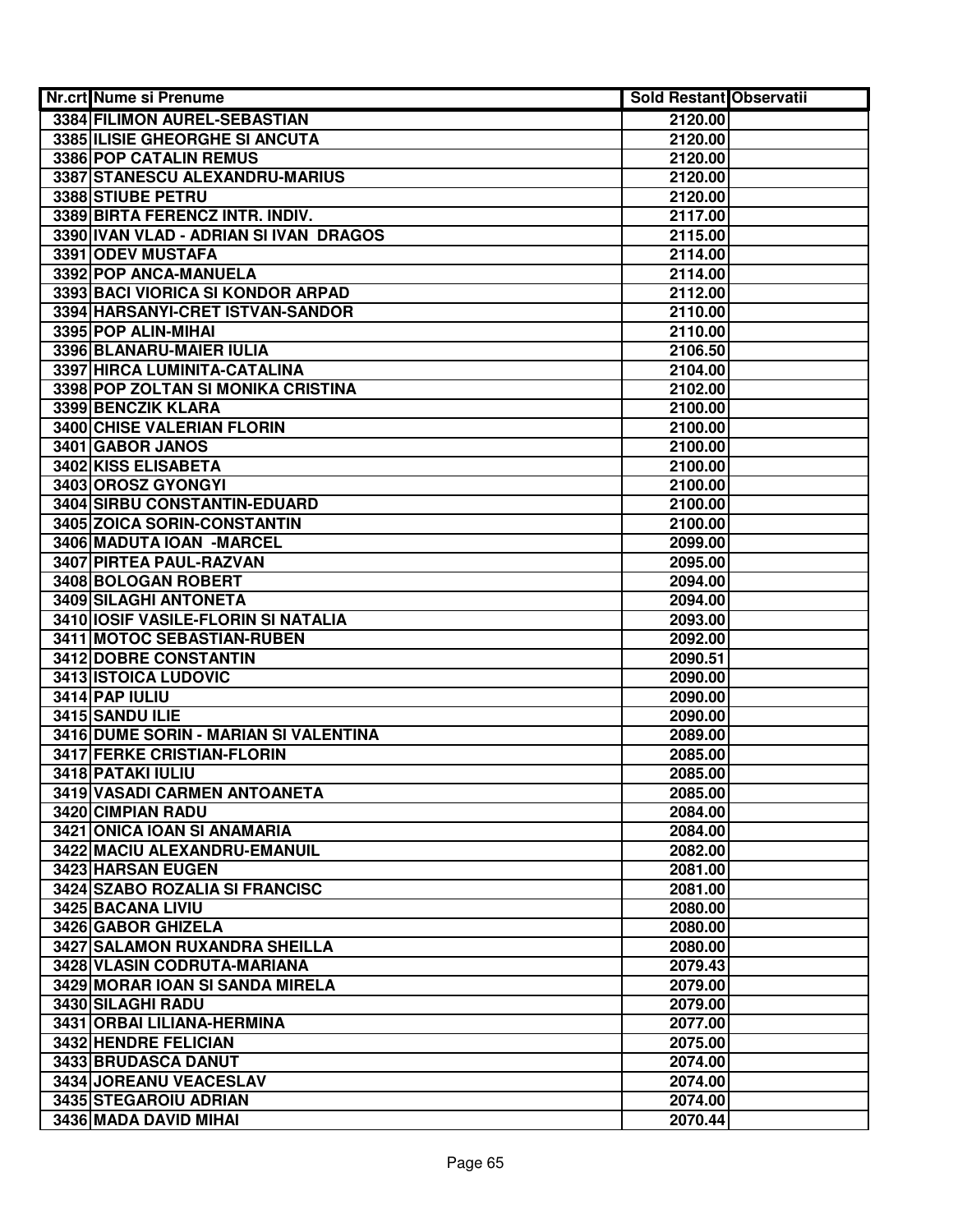| Nr.crt Nume si Prenume                          | Sold Restant Observatii |  |
|-------------------------------------------------|-------------------------|--|
| 3437 HEBRISTEAN SERGIU-DOREL                    | 2070.00                 |  |
| 3438 MARCUS FLORINA-ALINA                       | 2070.00                 |  |
| 3439 ISZTOIKA STEFAN                            | 2069.00                 |  |
| 3440 NAGY CSABA-ISTVAN                          | 2069.00                 |  |
| 3441 SZABO KAROLY                               | 2069.00                 |  |
| 3442 CIRIL SANDU-JULIEN                         | 2067.00                 |  |
| 3443 AMARGHIOALEI SENORA ANGELICA               | 2064.62                 |  |
| 3444 BARAR ERZSEBET                             | 2064.00                 |  |
| 3445 BORDAS DAN-CRISTIAN                        | 2064.00                 |  |
| 3446 BOZGAN GHEORGHINA                          | 2064.00                 |  |
| 3447 PAIUS LUCIA                                | 2064.00                 |  |
| 3448 POPA DANIEL-CIPRIAN                        | 2063.54                 |  |
| 3449 JURCUT OCTAVIAN                            | 2061.00                 |  |
| 3450 RADU LIVIU SI CARMEN-CORINA                | 2061.00                 |  |
| <b>3451 STOIE DANIELA FLORENTINA</b>            | 2061.00                 |  |
| 3452 GABOR MATEI                                | 2060.00                 |  |
| 3453 KOSZEGI SANDOR                             | 2060.00                 |  |
| <b>3454 MANYAK ERIK-VIKTOR</b>                  | 2059.00                 |  |
| 3455 VESA IOAN-FLORIN                           | 2058.00                 |  |
| 3456 CRUCERU VALENTIN                           | 2057.00                 |  |
| 3457 BELDEA CRISTINA-BARBARA                    | 2056.00                 |  |
| 3458 OMUT PETRU                                 | 2055.00                 |  |
| 3459 SZABO CLAUDIA-MARIA                        | 2055.00                 |  |
| 3460 BELENYI FRANCISC                           | 2054.00                 |  |
| 3461 MUSCAS IOSIF SI RODICA                     | 2051.00                 |  |
| 3462 LUCIAN IOAN                                | 2050.00                 |  |
| 3463 MORUT DOINA                                | 2050.00                 |  |
| 3464 TOMELE COSMIN GHEORGHE                     | 2050.00                 |  |
| 3465 VARGA EMIL-GERENI                          | 2050.00                 |  |
| 3466 VENTEL TIBOR                               | 2050.00                 |  |
| 3467 CHIRICA GRIGORE                            | 2049.00                 |  |
| 3468 BURCA ROXANA                               | 2048.00                 |  |
| 3469 MATE LUDOVIC                               | 2045.60                 |  |
| 3470 DUMITRESCU CORNEL                          | 2045.00                 |  |
| 3471 KECSKES IOZSEF                             | 2045.00                 |  |
| 3472 KOMIVES IMRE                               | 2043.00                 |  |
| 3473 BOTIS MARCELA<br>3474 ROSTAS PARDALIAN     | 2041.00                 |  |
|                                                 | 2040.00                 |  |
| 3475 BOROS DAN ALEXANDRU<br>3476 POPA LIVIA     | 2038.00<br>2036.00      |  |
|                                                 |                         |  |
| 3477 CURTUI AUREL<br>3478 KAGYI LEVENTE FERENCZ | 2035.00<br>2035.00      |  |
| 3479 NAGY JANOS                                 | 2035.00                 |  |
| <b>3480 KOVACS KRISZTIAN CSABA</b>              | 2034.00                 |  |
| 3481 KOVACS ZSOLT-CSABA                         | 2032.00                 |  |
| 3482 STURZU MARIOARA MARIANA                    | 2032.00                 |  |
| 3483 NEAGA CALIN-DANUT                          | 2031.00                 |  |
| 3484 BUDAU REMUS-PETRU                          | 2030.00                 |  |
| 3485 CUCU MIRCEA-MARIAN                         | 2029.00                 |  |
| 3486 POP TEODOR                                 | 2029.00                 |  |
| 3487 VARGA NICOLAE                              | 2028.95                 |  |
| 3488 MORVAI ELISAVETA                           | 2027.00                 |  |
| 3489 ILISIA CORINA                              | 2026.00                 |  |
|                                                 |                         |  |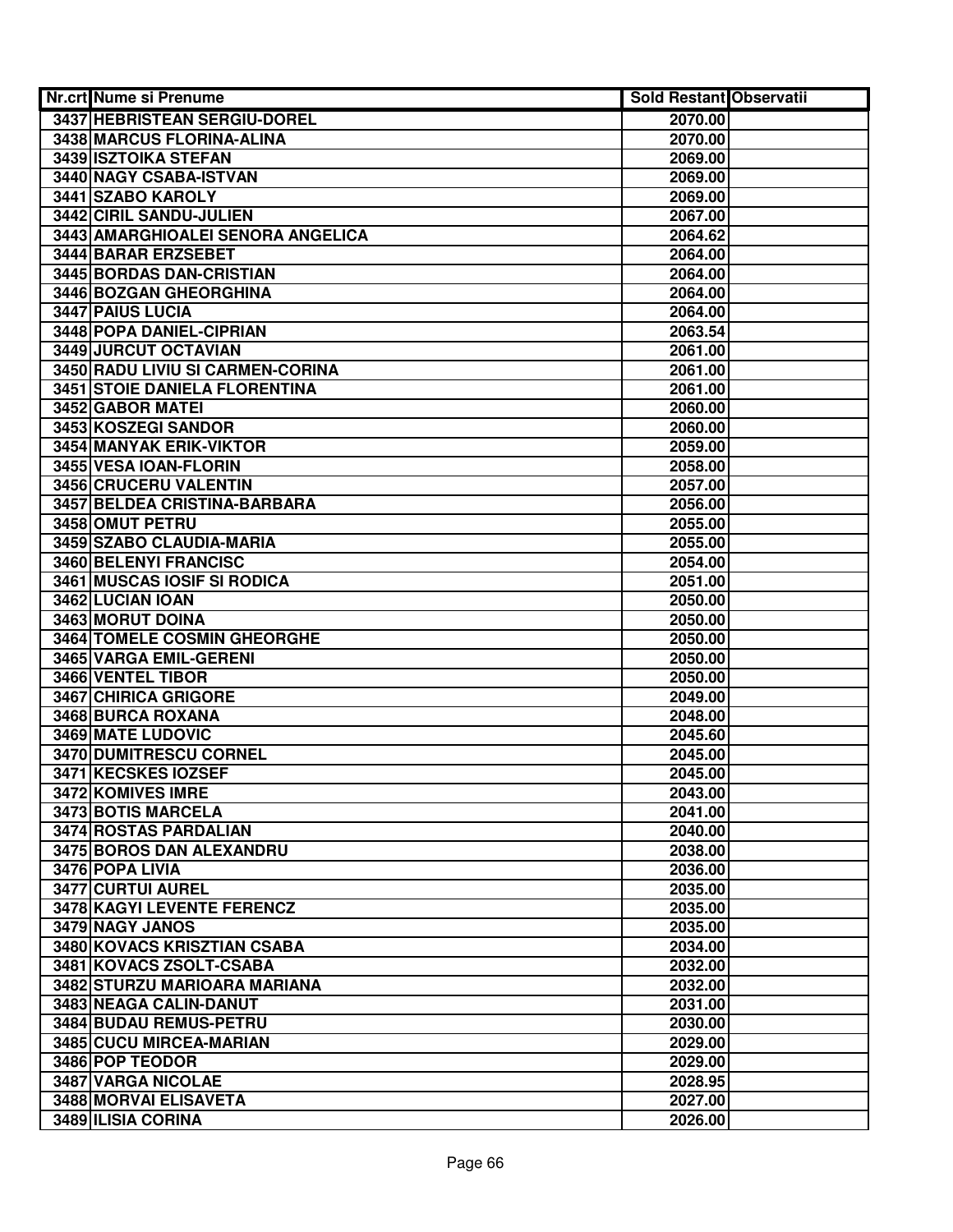| Nr.crt Nume si Prenume                          | Sold Restant Observatii |  |
|-------------------------------------------------|-------------------------|--|
| 3490 CHIS PETRU-DANIEL                          | 2024.00                 |  |
| <b>3491 POPOVICI GHEORGHE SI MARIANA</b>        | 2024.00                 |  |
| 3492 DRAGAN TEODOR-DORIN SI ELENA               | 2022.51                 |  |
| 3493 CRAINIC VIRAG                              | 2021.00                 |  |
| 3494 CURPAS CALIN-FLORENTIN                     | 2019.00                 |  |
| 3495 CORA CLAUDIU-FLORIN                        | 2018.00                 |  |
| 3496 MALITA MIRCEA-ADRIAN                       | 2017.50                 |  |
| 3497 MESESAN CORIOLAN-CRISTIAN                  | 2017.50                 |  |
| 3498 ALB ROMULUS                                | 2015.00                 |  |
| 3499 BOSCA-DAVID SEBASTIAN-NICOLAE              | 2014.00                 |  |
| 3500 BUZE GHEORGHE-SORIN                        | 2013.74                 |  |
| 3501 CIOCLU BOTOND-PETRU                        | 2011.00                 |  |
| 3502 IONESCU VALENTIN                           | 2009.00                 |  |
| 3503 POPOVICS GYULA-ZSOLT                       | 2009.00                 |  |
| 3504 ILIES IOAN                                 | 2007.50                 |  |
| 3505 MIHALI ANDREI SI MARIA                     | 2006.37                 |  |
| 3506 ALI ACHRAF                                 | 2006.00                 |  |
| <b>3507 CSARNOK IOLANDA</b>                     | 2006.00                 |  |
| 3508 MARINAU ROMAN-DAN                          | 2006.00                 |  |
| 3509 VISOIU CLAUDIU-MARIAN                      | 2006.00                 |  |
| 3510 IVAN MARIANA - RODICA                      | 2005.18                 |  |
| 3511 ROJAN NICOLAE                              | 2005.00                 |  |
| 3512 TAMAS GEZA-MIHALY                          | 2005.00                 |  |
| 3513 IAKOB RITA-GYONGYI                         | 2004.00                 |  |
| 3514 DEAC DOREL                                 | 2001.00                 |  |
| 3515 MOLNAR ANDREA-ETELKA                       | 2001.00                 |  |
| 3516 ABU AHMAD HASSAN                           | 2000.00                 |  |
| 3517 ALBU SEBASTIAN-CLAUDIU                     | 2000.00                 |  |
| 3518 ALSAYED IBRAHIM ALMOWAFY ALSHHAT GOODA     | 2000.00                 |  |
| 3519 ARDELEAN ADRIANA                           | 2000.00                 |  |
| 3520 ARON IOAN MARIUS                           | 2000.00                 |  |
| 3521 BACRITA ADRIAN                             | 2000.00                 |  |
| 3522 BADIA VALENTIN<br>3523 BAJNOK ROBERT TIBOR | 2000.00                 |  |
| 3524 BALOGH-SOOS CSABA SI EVA-ANDREEA           | 2000.00<br>2000.00      |  |
| 3525 BEJAN MARIA-LIA                            | 2000.00                 |  |
| 3526 BERTOJA BEREND-ANDRAS-GYORGY               | 2000.00                 |  |
| 3527 BESENYI ANA MARIA                          | 2000.00                 |  |
| 3528 BIHARI SANDOR-ZSOLT                        | 2000.00                 |  |
| 3529 BITIS FLORIN-MIRCEA                        | 2000.00                 |  |
| 3530 BLAGA LEONTINA                             | 2000.00                 |  |
| 3531 BLAJ LAVINIA                               | 2000.00                 |  |
| 3532 BODIU FLAVIA-DIANA                         | 2000.00                 |  |
| 3533 BORZ ADRIAN IOAN                           | 2000.00                 |  |
| 3534 BORZ CIPRIAN                               | 2000.00                 |  |
| 3535 BUGHIU PETRU CRISTIAN                      | 2000.00                 |  |
| 3536 BUKOVICS IMRE-ANDRAS                       | 2000.00                 |  |
| 3537 BULZAN NICOLETA-GEORGETA                   | 2000.00                 |  |
| 3538 BUZDUGAN NICOLETA-ELENA                    | 2000.00                 |  |
| 3539 CADAR MONICA-IOANA                         | 2000.00                 |  |
| 3540 CADAR SORIN DUMITRU SI ANGELA              | 2000.00                 |  |
| 3541 CALIN TAMARA                               | 2000.00                 |  |
| 3542 CHIRCEA ANDREA                             | 2000.00                 |  |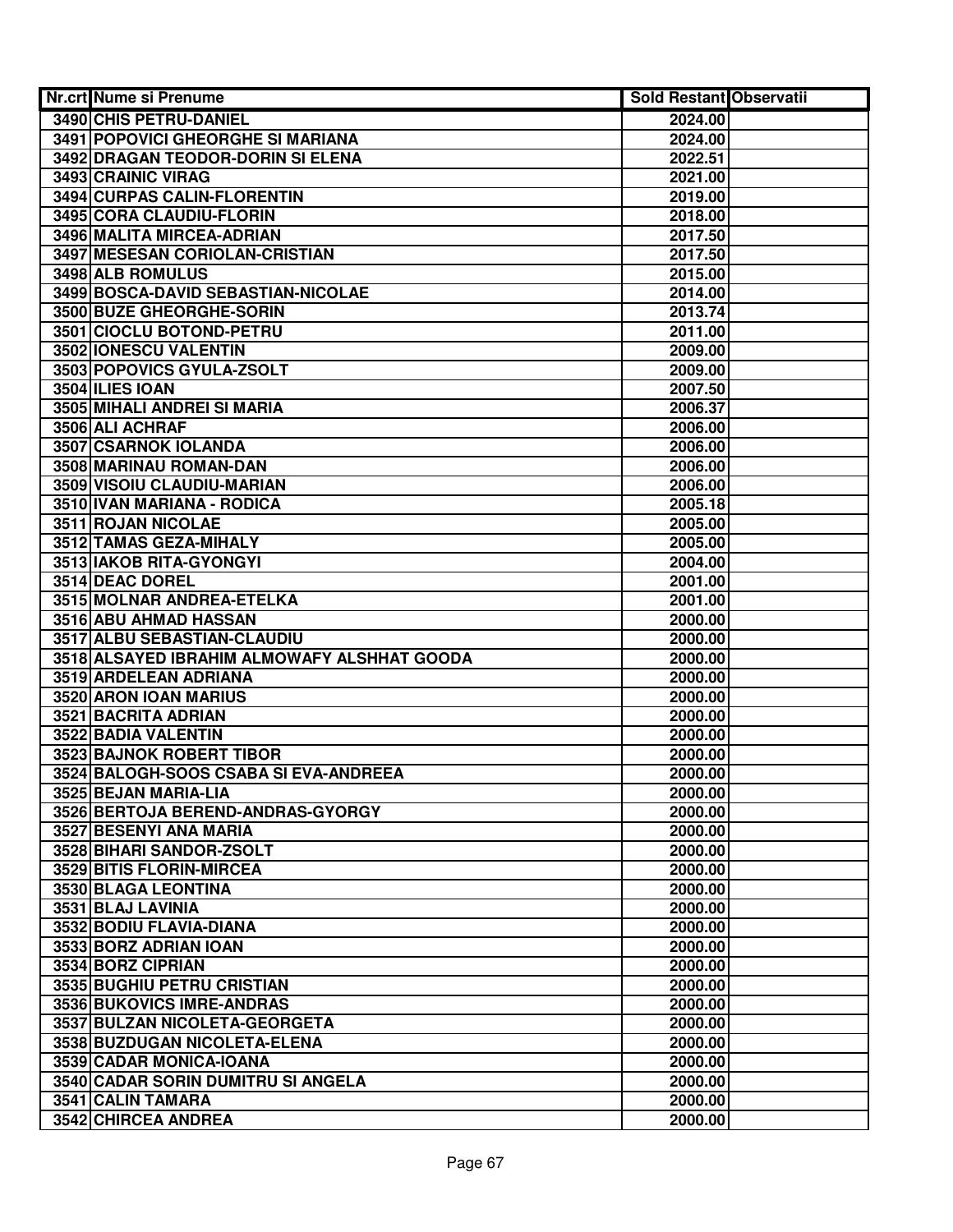| Nr.crt Nume si Prenume                  | Sold Restant Observatii |  |
|-----------------------------------------|-------------------------|--|
| 3543 CHITORAGA DINU                     | 2000.00                 |  |
| 3544 CLEJAN MELANIA                     | 2000.00                 |  |
| 3545 CONDRATOV SEBASTIAN                | 2000.00                 |  |
| 3546 CORAS ADRIAN SERBAN                | 2000.00                 |  |
| <b>3547 CORMOS ANETA RENATA</b>         | 2000.00                 |  |
| 3548 COSTACHE CARMEN-CRISTINA           | 2000.00                 |  |
| 3549 CRISAN FLORICA                     | 2000.00                 |  |
| 3550 CSORDAS IOAN                       | 2000.00                 |  |
| 3551 DANI ALEXANDRU FELIX               | 2000.00                 |  |
| 3552 DE PIERI VALERIE GENEVIEVE THERESE | 2000.00                 |  |
| 3553 DEREBAN ALEXANDRU                  | 2000.00                 |  |
| 3554 DOMAHIDI-OROS CARMEN - CLAUDIA     | 2000.00                 |  |
| 3555 DUCA VIOLETA                       | 2000.00                 |  |
| 3556 DUDAS LIDIA MONICA                 | 2000.00                 |  |
| 3557 DUDAS SANDOR                       | 2000.00                 |  |
| 3558 DUMITRACHESCU IOANA RALUCA         | 2000.00                 |  |
| 3559 EDU VIOREL-VASILE                  | 2000.00                 |  |
| 3560 EHRET CRISTOPHE JACOUES ANTOINE    | 2000.00                 |  |
| 3561 ELAZZAZI MOHAMED AHMED             | 2000.00                 |  |
| 3562 FABIAN ERZSEBET                    | 2000.00                 |  |
| 3563 FACONTI MARCO                      | 2000.00                 |  |
| 3564 FARAGO LAIOS-ZOLTAN                | 2000.00                 |  |
| 3565 FARKAS MARIA                       | 2000.00                 |  |
| 3566 FASOLO RENZO                       | 2000.00                 |  |
| 3567 FEKETE FERENC ISTVAN               | 2000.00                 |  |
| 3568 FERENCZ STEFAN                     | 2000.00                 |  |
| 3569 FILIP ANGELA VIORICA               | 2000.00                 |  |
| 3570 FORGACIU TEODORA VIORICA           | 2000.00                 |  |
| 3571 GABOR JUJCA                        | 2000.00                 |  |
| 3572 GABOR MARIA                        | 2000.00                 |  |
| 3573 GABOR ROZALIA                      | 2000.00                 |  |
| 3574 GAL RAMONA-NICOLETA                | 2000.00                 |  |
| 3575 GAROFEANU LIVIU                    | 2000.00                 |  |
| 3576 GASPAR VASILE                      | 2000.00                 |  |
| 3577 GRECU IOAN                         | 2000.00                 |  |
| 3578 GROZA CARMEN-FLORENTINA            | 2000.00                 |  |
| 3579 GUBENCO SERGHEI                    | 2000.00                 |  |
| 3580 GUNTER ELENA                       | 2000.00                 |  |
| 3581 GURBAI BELA<br>3582 HAIDUC MIRON   | 2000.00<br>2000.00      |  |
| 3583 HAJNER ERIK-ROBERT                 | 2000.00                 |  |
| 3584 HORGA FLORIN SI NICOLETA FLORICA   | 2000.00                 |  |
| 3585 ILE GABRIEL                        | 2000.00                 |  |
| 3586 ISTOICA LUIZA                      | 2000.00                 |  |
| 3587 ISZTOIKA DUMITRU-IOAN              | 2000.00                 |  |
| 3588 ISZTOIKA TEREZA                    | 2000.00                 |  |
| 3589 IVAN CARMEN                        | 2000.00                 |  |
| 3590 JURCA SEBASTIAN-VIOREL             | 2000.00                 |  |
| 3591 KEREZSI GYULA                      | 2000.00                 |  |
| 3592 KORDA ZSOLT-JANOS                  | 2000.00                 |  |
| 3593 KOSA EVA                           | 2000.00                 |  |
| 3594 KOVACS MATILD                      | 2000.00                 |  |
| 3595 LABAU NICOLETA                     | 2000.00                 |  |
|                                         |                         |  |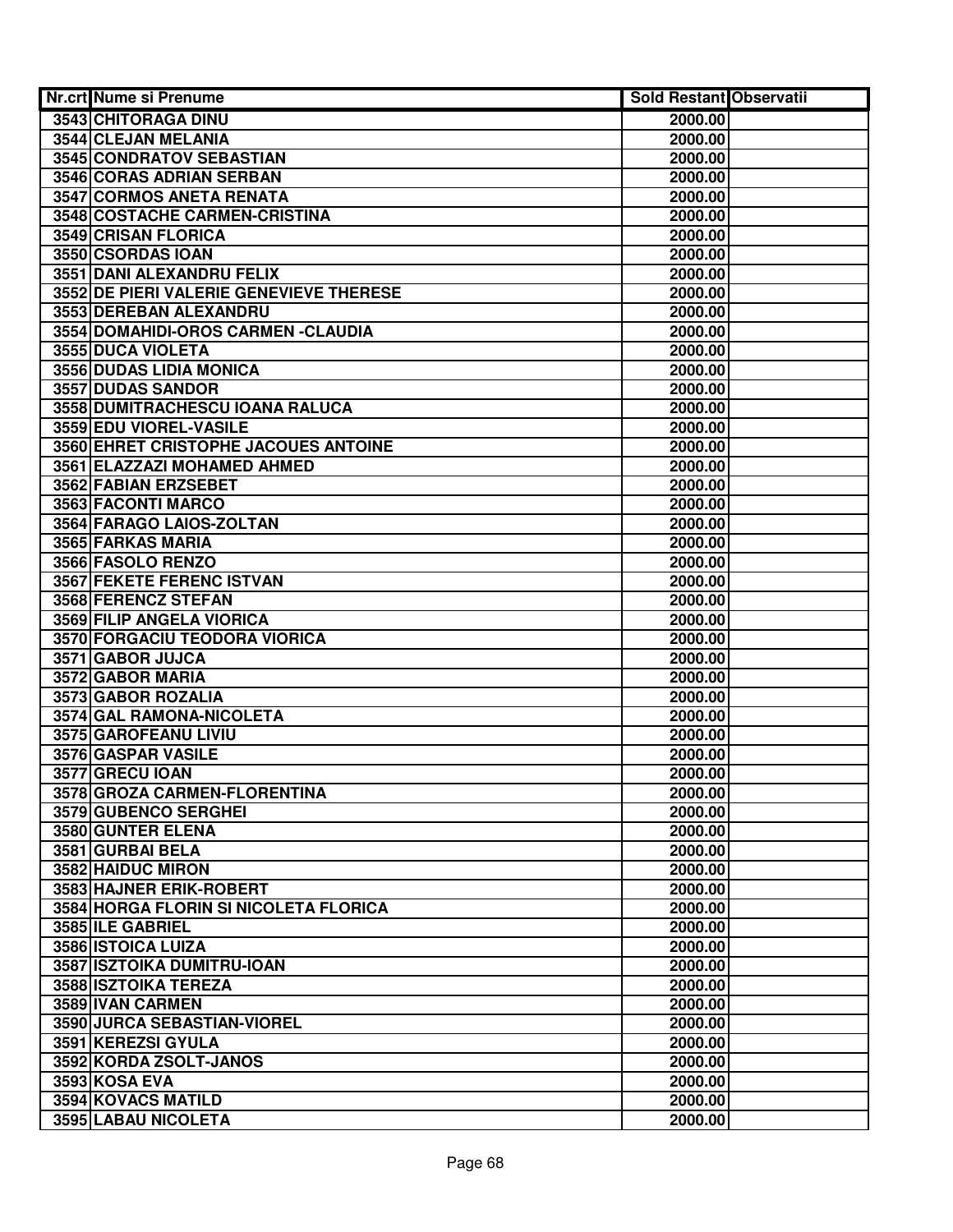| Nr.crt Nume si Prenume                         | <b>Sold Restant Observatii</b> |  |
|------------------------------------------------|--------------------------------|--|
| 3596 LACATUS SZELURINA                         | 2000.00                        |  |
| 3597 LAZAR CIPRIAN                             | 2000.00                        |  |
| 3598 LAZAR ELENA                               | 2000.00                        |  |
| 3599 LEGIAN CORNELIU SI MARIA                  | 2000.00                        |  |
| 3600 LOCSEI ZSOLT ARPAD                        | 2000.00                        |  |
| 3601 LORINCZ IUDIT-VERA                        | 2000.00                        |  |
| 3602 LUKACS KALMAN                             | 2000.00                        |  |
| 3603 LUNCAN LUCIA                              | 2000.00                        |  |
| 3604 MAGYARI ELISABETA                         | 2000.00                        |  |
| 3605 MALEK GUSZTAV JOZSEF                      | 2000.00                        |  |
| 3606 MANEA ADINA-VALENTINA                     | 2000.00                        |  |
| 3607 MARC MIHAI                                | 2000.00                        |  |
| 3608 MARINICA MIHAELA                          | 2000.00                        |  |
| 3609 MAROTI CEZAR MIHAIL                       | 2000.00                        |  |
| 3610 MATEAS MARIOARA MIRELA                    | 2000.00                        |  |
| 3611 MATICA SIMONA-ADRIANA                     | 2000.00                        |  |
| 3612 MICLAUS MARIANA-CLAUDIA                   | 2000.00                        |  |
| 3613 MOLDOVAN FLORIN-PETRU                     | 2000.00                        |  |
| 3614 MURESAN DOINA                             | 2000.00                        |  |
| 3615 NELSON BRACALENTE                         | 2000.00                        |  |
| 3616 NEMET ALEXANDRU                           | 2000.00                        |  |
| 3617 OLAH ALEXANDRU-REMUS                      | 2000.00                        |  |
| 3618 OLAR VALENTINA-IOANA                      | 2000.00                        |  |
| 3619 OPRE ELISABETA EDITH                      | 2000.00                        |  |
| 3620 ORAS MAGDALENA AURICA                     | 2000.00                        |  |
| 3621 OROS VASILE GHEORGHE SI LIVIA             | 2000.00                        |  |
| 3622 PANKOTAI GABOR GERGELY                    | 2000.00                        |  |
| 3623 PANTIS SALOMEA-LIANA                      | 2000.00                        |  |
| 3624 PAPA RINALDO                              | 2000.00                        |  |
| 3625 PAPP ZSOLT                                | 2000.00                        |  |
| 3626 PASCA CRISTINA-LIGIA<br>3627 PATAKI ANTAL | 2000.00                        |  |
| 3628 PAUBLUSZTIG ERZSEBET                      | 2000.00<br>2000.00             |  |
| 3629 PELE ALEXANDRU                            | 2000.00                        |  |
| 3630 POP LAVINIU-VASILE                        | 2000.00                        |  |
| 3631 POP MIHAI                                 | 2000.00                        |  |
| 3632 POP NICOLAE                               | 2000.00                        |  |
| 3633 POP-COMAN VASILE                          | 2000.00                        |  |
| 3634 POPOVICI IOAN                             | 2000.00                        |  |
| 3635 POPP TEODOR-LIVIU                         | 2000.00                        |  |
| 3636 PORUMB LILIANA-DANIELA                    | 2000.00                        |  |
| <b>3637 PUSTEA VIOLETA MARIANA</b>             | 2000.00                        |  |
| 3638 REVESZ ALIZ                               | 2000.00                        |  |
| 3639 RONASZEKI ROBERT-JOZSEF                   | 2000.00                        |  |
| 3640 SAITI SUNAMITA-ROXANA                     | 2000.00                        |  |
| 3641 SANDOR OLIMPIA                            | 2000.00                        |  |
| <b>3642 SANDOR-COSTEA GAVRILSI LIDIA</b>       | 2000.00                        |  |
| 3643 SAS MARIUS RADU                           | 2000.00                        |  |
| <b>3644 SAVEANU ALINA MANUELA LUCIA</b>        | 2000.00                        |  |
| 3645 SCHMIDT ATTILA IOZSEF                     | 2000.00                        |  |
| <b>3646 SFERLE CORINA LAURA</b>                | 2000.00                        |  |
| 3647 SHERLOCK PATRICK JOHN                     | 2000.00                        |  |
| 3648 SILAGHI SORIN VOICU                       | 2000.00                        |  |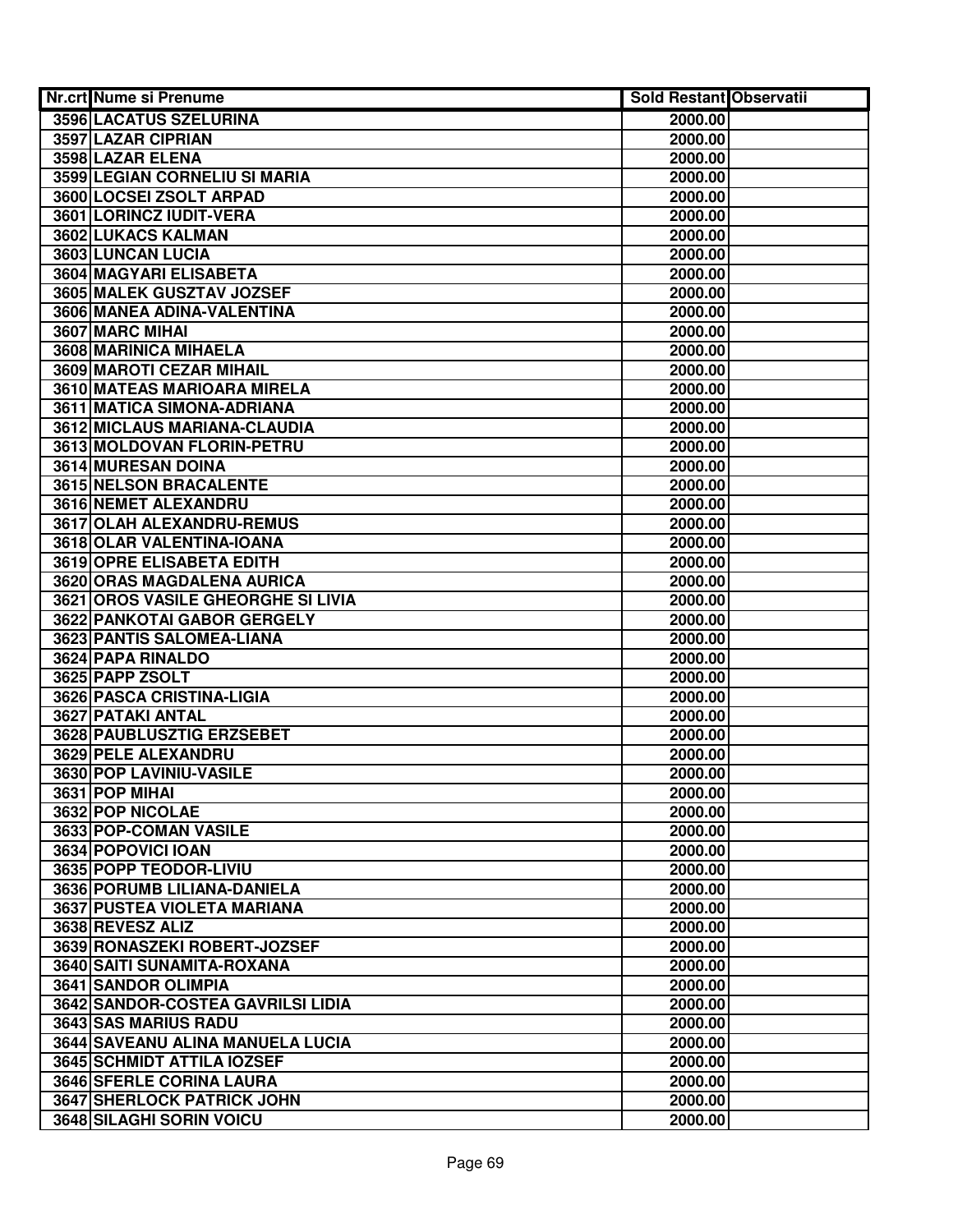| Nr.crt Nume si Prenume                               | <b>Sold Restant Observatii</b> |                       |
|------------------------------------------------------|--------------------------------|-----------------------|
| 3649 SIRBU VALENTIN                                  | 2000.00                        |                       |
| 3650 STANESCU NEONILA ALEXANDRA ADRIANA              | 2000.00                        |                       |
| 3651 STERN AKOS ANDRAS                               | 2000.00                        |                       |
| 3652 STROIA MARIA                                    | 2000.00                        |                       |
| 3653 SUN KEYU                                        | 2000.00                        |                       |
| 3654 SZILAGY ZOLTAN                                  | 2000.00                        |                       |
| 3655 SZILAGYI SANDOR                                 | 2000.00                        |                       |
| 3656 SZTANKOVITS ROZALIA                             | 2000.00                        |                       |
| 3657 TAKACS KRISZTIAN                                | 2000.00                        |                       |
| 3658 TAMAS GABRIELA-IRINA                            | 2000.00                        |                       |
| 3659 TAMAS VLADIMIR                                  | 2000.00                        |                       |
| 3660 TARB ANA-MARIA                                  | 2000.00                        |                       |
| 3661 THALMEINER ZOLTAN                               | 2000.00                        |                       |
| 3662 TOMODAN IRINA NICOLETA SI TOMODAN IRINA         | 2000.00                        |                       |
| 3663 TOTH BRIGITA-ELEONORA                           | 2000.00                        |                       |
| <b>3664 TROMBONI SILVANO</b>                         | 2000.00                        |                       |
| <b>3665 VANT NICOLAE</b>                             | 2000.00                        |                       |
| 3666 VARGA JOZSEF                                    | 2000.00                        |                       |
| <b>3667 VARGA ROMEO GHEORGHE</b>                     | 2000.00                        |                       |
| <b>3668 VICSAY TIBERIU FRANCISC</b>                  | 2000.00                        |                       |
| 3669 VISTISEN JAN                                    | 2000.00                        |                       |
| 3670 VOJTEK MONIKA                                   | 2000.00                        |                       |
| 3671 ZDROBA IOANA ROXANA                             | 2000.00                        |                       |
| 3672 ZERES ANA-DORINA                                | 2000.00                        |                       |
| 3673 OLTEANU RADU                                    | 1998.00                        |                       |
| 3674 POPOVICI RALUCA-ADRIANA                         | 1998.00                        |                       |
| 3675 TAMAS CLAUDIA                                   | 1998.00                        |                       |
| 3676 TAPASZI IREN KISS EUGEN, KISS GEZA, KISS LASZLO | 1998.00                        |                       |
| 3677 OROS RADU VASILE                                | 1997.00                        |                       |
| 3678 POCIAN IOAN-GHEORGHE                            | 1995.00                        |                       |
| 3679 POP-DILA LUCIAN EMIL                            | 1993.00                        |                       |
| 3680 TURCUT RADU-IOAN                                | 1992.50                        |                       |
| 3681 GABOR CORNEL-LUCIAN                             | 1992.00                        |                       |
| 3682 REZMUVES KALMAN                                 | 1992.00                        |                       |
| 3683 COITA DENISA-VASILICA                           | 1990.00                        |                       |
| 3684 PINTILIE GEORGE BENIAMIN                        | 1990.00                        |                       |
| 3685 STRATULAT VALENTIN-GABRIEL                      | 1990.00                        |                       |
| 3686 VESA VALENTIN DAN                               | 1990.00                        |                       |
| 3687 ZETOCHA IOAN                                    | 1990.00                        |                       |
| 3688 LACATOS ERZSEBET-GYONGYI SI GAVRIL              | 1989.00                        |                       |
| 3689 NISTOR TIBERIU-TEODOR                           | 1989.00                        |                       |
| 3690 MERCEA SEVERUS-IOAN                             | 1987.06                        |                       |
| <b>3691 CSEKE MOZES</b>                              | 1987.00                        |                       |
| 3692 PLES ANA                                        | 1986.00                        |                       |
| 3693 UNTERLENDER-MERAI GERGO                         | 1986.00                        |                       |
| 3694 NEDELEA TRAIAN-EUGEN                            | 1985.00                        |                       |
| 3695 BOTA MARTA-LAURA                                | 1984.00                        |                       |
| 3696 MOSINCAT ALEXANDRU                              | 1984.00                        |                       |
| 3697 KOVACS ADRIANA IRINA                            | 1983.00                        |                       |
| 3698 HORVAT CAMELIA ALEXANDRA                        | 1982.00                        |                       |
| 3699 MORAR PENELOPA                                  |                                | 1982.00 PROCES PE ROL |
| 3700 BAK TAMAS                                       | 1980.00                        |                       |
| 3701 KOVACS RICHARD- GABOR                           | 1980.00                        |                       |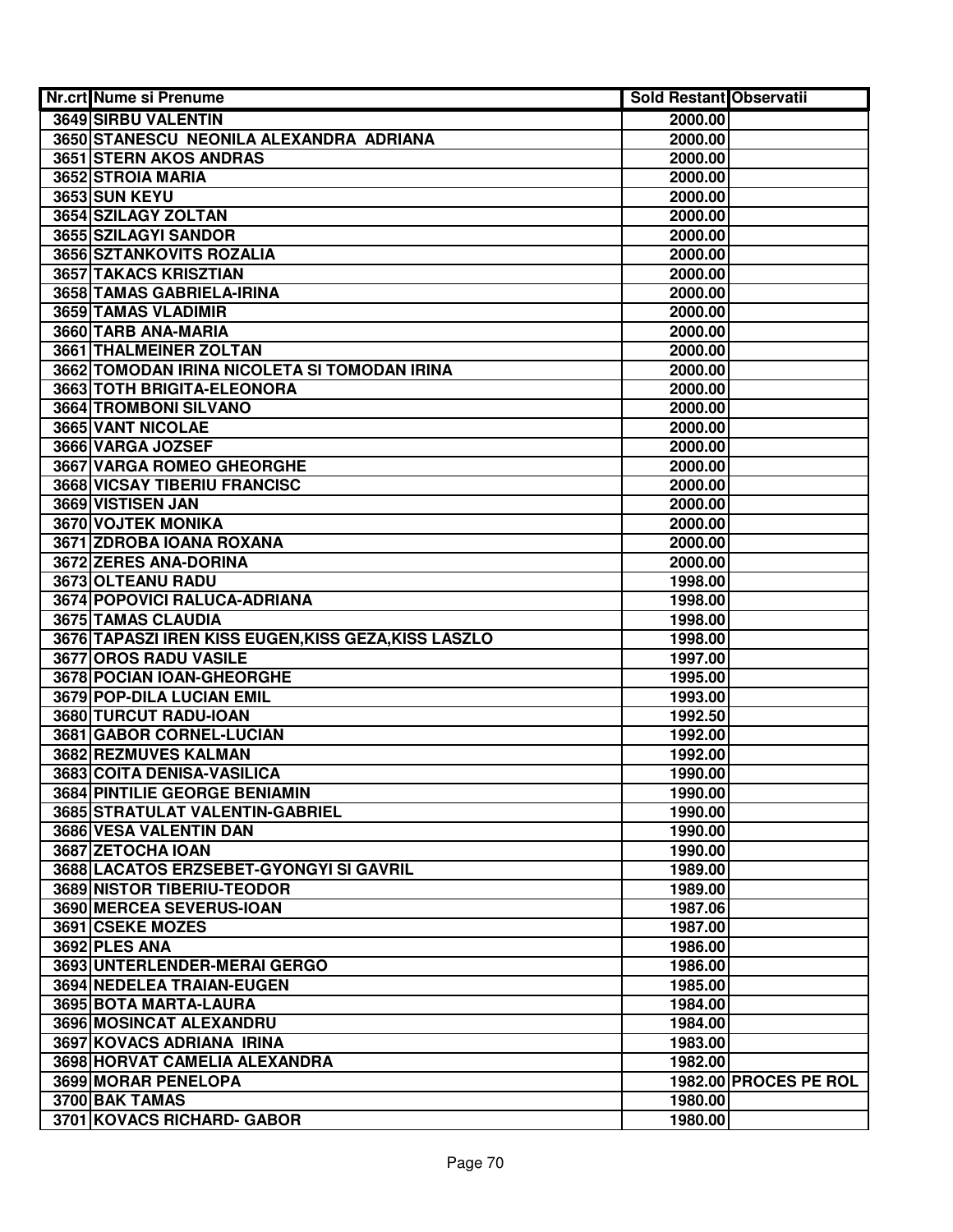| Nr.crt Nume si Prenume                    | <b>Sold Restant Observatii</b> |  |
|-------------------------------------------|--------------------------------|--|
| 3702 RADLER ROBERT-ROLAND                 | 1980.00                        |  |
| 3703 ROSTAS RADU                          | 1980.00                        |  |
| 3704 TIPONUT FLORIN                       | 1980.00                        |  |
| 3705 VENCZEL FRANCISC SI ROZALIA          | 1979.00                        |  |
| 3706 COTE RARES-ALEXANDRU                 | 1975.00                        |  |
| 3707 PETRUSAN EUGEN                       | 1974.22                        |  |
| 3708 BOTIS VIOREL FLORIAN SI DANIELA VALE | 1974.00                        |  |
| 3709 LAZAR FLAVIU-CORNELIU                | 1973.00                        |  |
| 3710 DUMA DAN CATALIN                     | 1971.00                        |  |
| 3711 GABOR MATEI                          | 1971.00                        |  |
| 3712 RAICA OLIMPIU ADRIAN                 | 1971.00                        |  |
| 3713 MARINA MARIUS FLORIN                 | 1970.00                        |  |
| 3714 TODINCA DANIEL                       | 1970.00                        |  |
| 3715 LUKACS ZSOLT- LASZLO                 | 1969.00                        |  |
| 3716 FECHETE IOAN-RADU                    | 1967.00                        |  |
| 3717 POPA TEODOR-LUCIAN                   | 1967.00                        |  |
| 3718 BORA ADELA SI ALIN VIOREL            | 1966.00                        |  |
| 3719 FLORIA NICOLETA                      | 1965.03                        |  |
| 3720 KARACSONY ALIN-CORNEL                | 1964.00                        |  |
| 3721 PORUMB FLORIN                        | 1964.00                        |  |
| 3722 BARCAN FLORIN SILVIU                 | 1963.00                        |  |
| 3723 MILLE STEFAN-CAROL                   | 1963.00                        |  |
| 3724 DANU PETRU STEFAN                    | 1960.00                        |  |
| 3725 SAMU GABRIEL DAVID                   | 1960.00                        |  |
| 3726 RUSSELL ANIL                         | 1959.00                        |  |
| <b>3727 PETRICA SANDU SI ALINA</b>        | 1958.00                        |  |
| 3728 UNGUR LUMINITA VIOLETA               | 1956.75                        |  |
| 3729 SASIANU SEBASTIAN ALEXANDRU          | 1955.14                        |  |
| 3730 FILIP ANCA IOANA                     | 1954.00                        |  |
| 3731 BAGOSI FERENC                        | 1952.00                        |  |
| 3732 PAJZOS CSABA                         | 1952.00                        |  |
| 3733 PAP ARPAD-IOSIF                      | 1951.00                        |  |
| 3734 BAKI ARPAD                           | 1950.00                        |  |
| 3735 DANCULEA COSTEL DORIN                | 1950.00                        |  |
| 3736 PENTIE VIORICA                       | 1950.00                        |  |
| 3737 BULZAN DOREL                         | 1949.00                        |  |
| 3738 ALEXA AUREL                          | 1948.00                        |  |
| 3739 CIOBAN MIHAELA-DOLORES               | 1947.00                        |  |
| 3740 HURMUZ VASILE                        | 1946.00                        |  |
| 3741 FAZAKAS MONIKA SZUSZANNA             | 1945.00                        |  |
| 3742 IZSAK SOFIA                          | 1944.00                        |  |
| 3743 VLADILA DECU-IULIAN                  | 1942.00                        |  |
| 3744 VARGA IMRE                           | 1941.00                        |  |
| 3745 CHEREGI SANDA                        | 1940.00                        |  |
| 3746 IACOB ELENA                          | 1940.00                        |  |
| 3747 SZENASI MARIUS                       | 1940.00                        |  |
| 3748 DEMJAN MARIA                         | 1939.00                        |  |
| 3749 ANTONIE SORIN                        | 1938.00                        |  |
| 3750 KABAI AURELIA                        | 1937.00                        |  |
| 3751 SCHVARCZ ROBERT                      | 1937.00                        |  |
| 3752 COSMA BOGDAN                         | 1935.00                        |  |
| 3753 GANEA GHEORGHE                       | 1933.00                        |  |
| 3754 DENUTA CEZAR IOAN                    | 1930.23                        |  |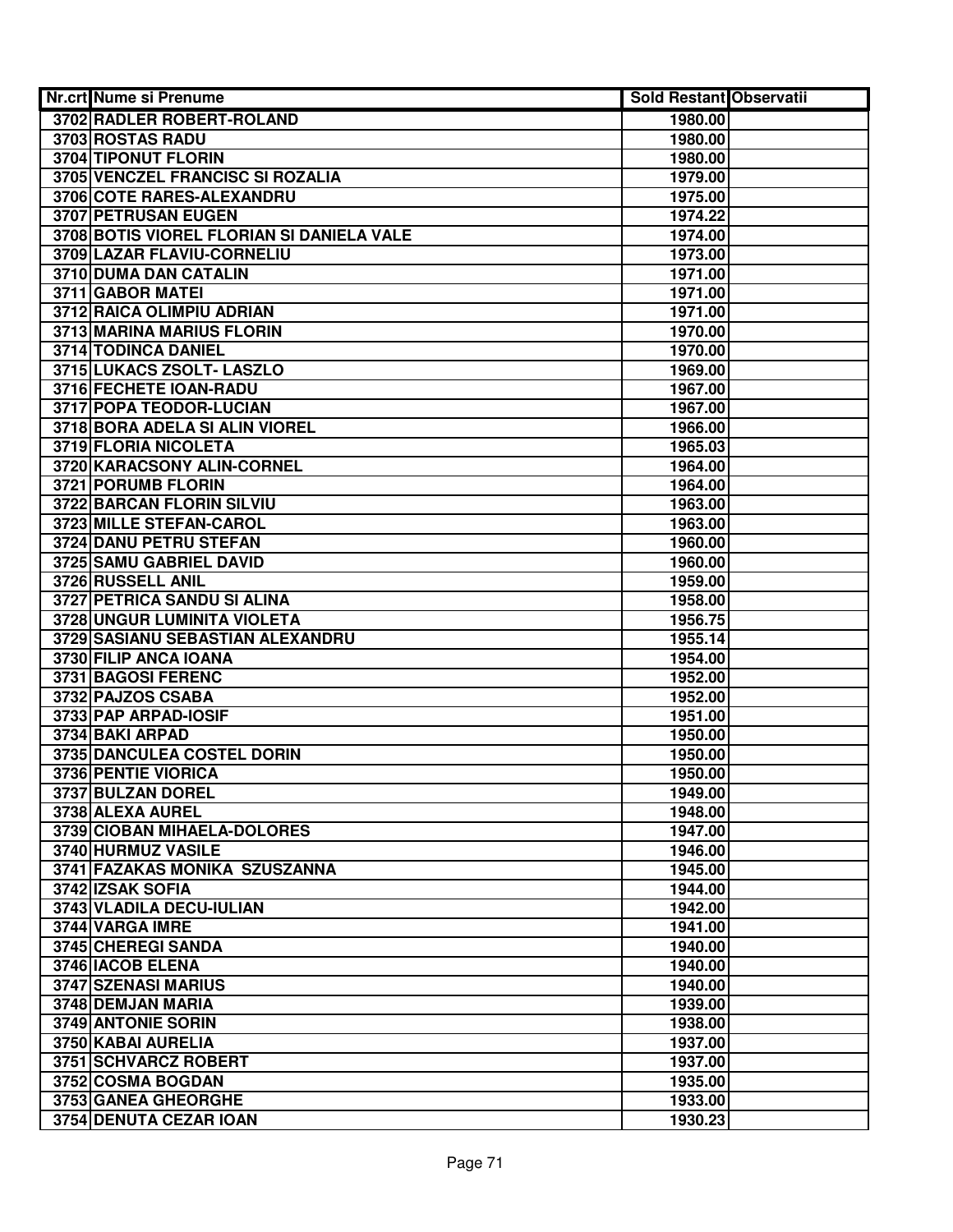| Nr.crt Nume si Prenume                         | <b>Sold Restant Observatii</b> |  |
|------------------------------------------------|--------------------------------|--|
| 3755 ARVATU OCTAVIAN                           | 1930.00                        |  |
| 3756 BOKA BOBI                                 | 1930.00                        |  |
| 3757 KALLAY ANNAMARIA                          | 1930.00                        |  |
| 3758 LUNKA IULIU                               | 1930.00                        |  |
| 3759 UNGUR GHEORGHE-FLORIN                     | 1930.00                        |  |
| 3760 ZENECAN ALEXANDRU SI MARIANA-TEODORA      | 1930.00                        |  |
| 3761 CODREA LIVIU DUMITRU                      | 1929.00                        |  |
| 3762 STAN OLIVIU- DUMITRU                      | 1929.00                        |  |
| 3763 ANDRU ROBERT COSMIN                       | 1928.00                        |  |
| 3764 KAJCZA JOZSEF REMUS                       | 1928.00                        |  |
| 3765 MILAC GHEORGHE RICHARD                    | 1927.00                        |  |
| 3766 BOITOS CRISTIAN                           | 1925.00                        |  |
| 3767 CAVUS CAN                                 | 1925.00                        |  |
| 3768 NAGY VIKTOR                               | 1925.00                        |  |
| 3769 SASAREANU FLORINA INTR.IND.               | 1925.00                        |  |
| 3770 HEGEDUS HAJNALKA-KATALIN                  | 1924.00                        |  |
| 3771 BUIBAS CARMEN- CAB. DE AVOCAT             | 1923.00                        |  |
| 3772 UNGUREANU CORNEL-EMANUEL                  | 1923.00                        |  |
| 3773 KORNYA IOAN-CSONGOR                       | 1920.95                        |  |
| 3774 BRAD MADALINA                             | 1920.00                        |  |
| 3775 BUTA GHEORGHE                             | 1920.00                        |  |
| 3776 LAFI MAROUANE                             | 1920.00                        |  |
| 3777 PONTOS SERGIU PAUL                        | 1920.00                        |  |
| 3778 SIMON IOSIF                               | 1920.00                        |  |
| 3779 BUT VERA                                  | 1919.00                        |  |
| 3780 KABAI SIGISMOND                           | 1919.00                        |  |
| 3781 MUDURA GHEORGHE MIHAI                     | 1917.00                        |  |
| 3782 COROIU APOLLONIA                          | 1916.50                        |  |
| 3783 MAGYARI NICOLETA-DOINA GHEORGHE SI MIRCEA | 1916.00                        |  |
| 3784 VASS ESZTER                               | 1916.00                        |  |
| 3785 DOBAI CORNELIA-GABRIELA                   | 1913.00                        |  |
| 3786 SZABO ARPAD-NORBERT                       | 1913.00                        |  |
| 3787 SFERLE MATEI RADU                         | 1911.00                        |  |
| 3788 CIRPACI AURICA                            | 1910.00                        |  |
| 3789 NICORUT MARIUS-DUMITRU                    | 1910.00                        |  |
| 3790 SILAGHI ANDREA                            | 1910.00                        |  |
| 3791 SIMOC NORBERT-STEFAN                      | 1910.00                        |  |
| 3792 HAIDAU IOAN                               | 1909.00                        |  |
| 3793 GAL ZOLTAN MARIN                          | 1908.00                        |  |
| 3794 HAINER MONICA ANNAMARIA                   | 1908.00                        |  |
| <b>3795 SCURT COSMIN MARCEL</b>                | 1907.29                        |  |
| 3796 CSAKVARY EVA                              | 1905.67                        |  |
| 3797 MOLNAR ZSOLT                              | 1905.00                        |  |
| 3798 ISTOICA STEFAN                            | 1904.55                        |  |
| 3799 ROSTAS MUGUREL                            | 1904.00                        |  |
| 3800 DUDAS ATTILA                              | 1903.51                        |  |
| 3801 GABOR IOANA-FLORICA                       | 1903.15                        |  |
| 3802 STANCU CHRISTIAN-ORLANDO                  | 1902.00                        |  |
| 3803 CANTOR OVIDIIU                            | 1900.00                        |  |
| 3804 CRISAN MARCEL-BOBI                        | 1900.00                        |  |
| 3805 KOTELES ROBERT-JANOS                      | 1900.00                        |  |
| 3806 KOVACS CARLA-NASTASIA                     | 1900.00                        |  |
| 3807 LINGURAR AUREL                            | 1900.00                        |  |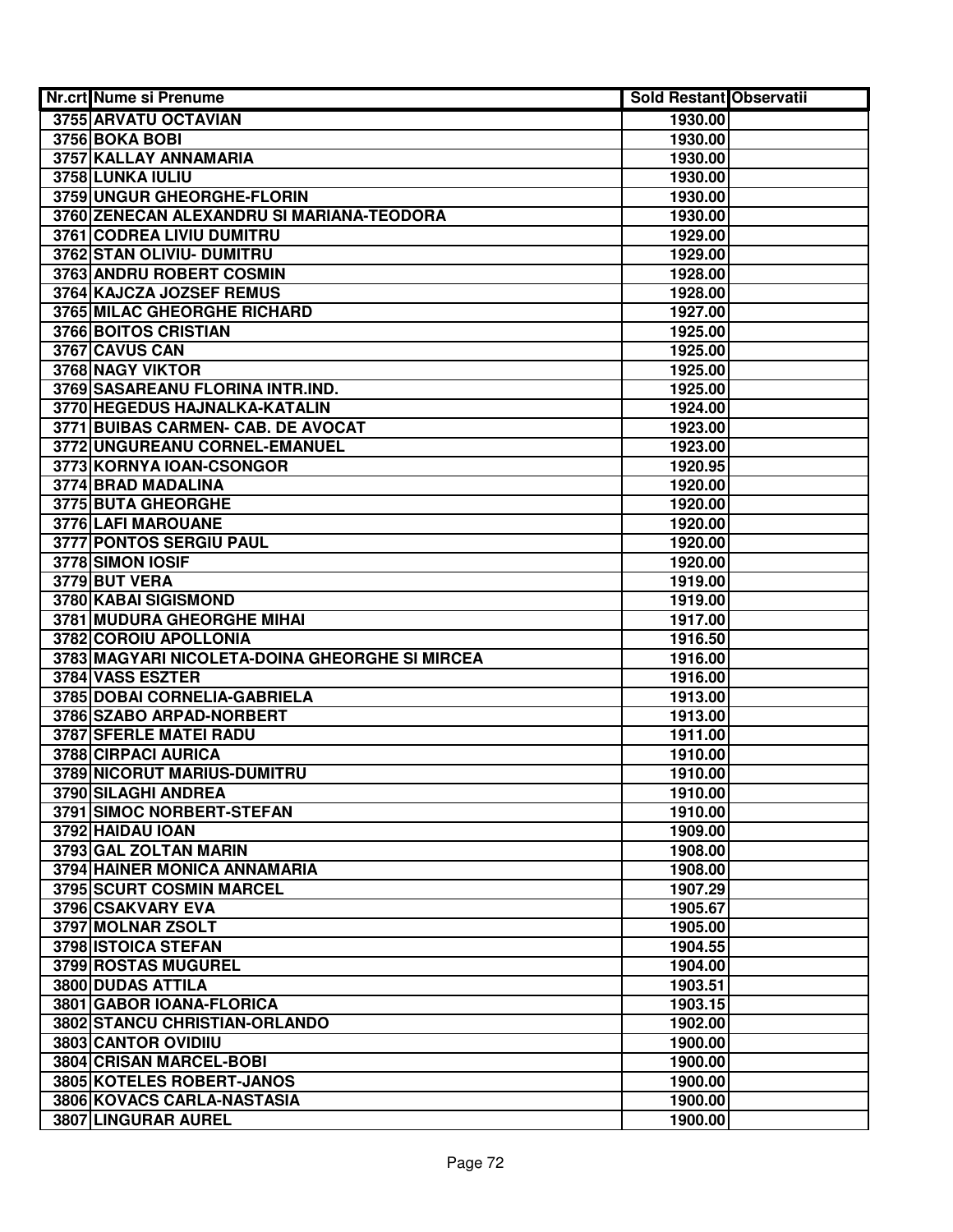| Nr.crt Nume si Prenume                       | <b>Sold Restant Observatii</b> |  |
|----------------------------------------------|--------------------------------|--|
| 3808 MATZEK VENTEL-CRISTIAN                  | 1900.00                        |  |
| 3809 MIKO JANOS                              | 1900.00                        |  |
| 3810 MORAR AURICA                            | 1900.00                        |  |
| 3811 IGNA ADRIAN SI ELISABETA                | 1899.00                        |  |
| 3812 SHIBLI MAHMUD                           | 1897.50                        |  |
| 3813 SIRCA FLORIAN-ALEXANDRU                 | 1896.60                        |  |
| 3814 TRIPON LUMINITA                         | 1895.00                        |  |
| 3815 BUNGAU FLORIN-TEODOR                    | 1891.00                        |  |
| 3816 ILEA MIRCEA-ALIN                        | 1891.00                        |  |
| 3817 BORHA IANCU-REMUS                       | 1890.00                        |  |
| 3818 CIORBA ALEXANDRU                        | 1890.00                        |  |
| 3819 FLORUTA DINU                            | 1890.00                        |  |
| 3820 HERCUT OCTAV                            | 1890.00                        |  |
| 3821 ISZTOJKA IANCU                          | 1890.00                        |  |
| 3822 SPIN SEBASTIAN-CALIN                    | 1888.70                        |  |
| 3823 BARATI ANTONIUS                         | 1888.00                        |  |
| 3824 BUT DACIAN-JULIEN                       | 1887.00                        |  |
| 3825 MUNTEAN GEORGIANA-CAMELIA               | 1885.00                        |  |
| <b>3826 PANTIS VALEAN-ADRIAN</b>             | 1884.00                        |  |
| <b>3827 VANCEA FLORIN-ADRIAN</b>             | 1881.00                        |  |
| 3828 ISZTOIKA EVA                            | 1880.00                        |  |
| 3829 MORNA MIHAIL                            | 1880.00                        |  |
| 3830 POP OVIDIU DACIAN                       | 1880.00                        |  |
| 3831 COSTIN DUMITRU LIVIU                    | 1879.00                        |  |
| 3832 BLAGA COSMIN-AURELIAN                   | 1875.00                        |  |
| 3833 GOMBOS VIOREL                           | 1875.00                        |  |
| 3834 ISTOICA DUMITRU                         | 1875.00                        |  |
| 3835 POP MONICA SI MARCEL-DANIEL             | 1874.00                        |  |
| 3836 LAZAR ALBERT                            | 1873.74                        |  |
| 3837 ANDRUTA CALIN IONEL                     | 1873.00                        |  |
| 3838 OPREA IONUT-MIHAI                       | 1872.00                        |  |
| 3839 MARC IOAN-VIOREL                        | 1871.00                        |  |
| 3840 BONATIU GHEORGHE                        | 1870.00                        |  |
| 3841 GAL GRATIAN-ROMEO                       | 1870.00                        |  |
| 3842 SARKADI VIORICA                         | 1870.00                        |  |
| 3843 TOTOREAN DAN                            | 1870.00                        |  |
| 3844 LAZAR TUDOREANU FLORIAN GHEORGHE        | 1868.00                        |  |
| 3845 MARTON LILLA                            | 1868.00                        |  |
| 3846 PACALA GELU FLORIN                      | 1865.00                        |  |
| 3847 PODILA IOAN SI MONICA                   | 1864.00                        |  |
| 3848 CAMPAN ADRIAN-NICOLAE SI LIVIA-MARINELA | 1863.00                        |  |
| 3849 KIS ZOLTAN                              | 1863.00                        |  |
| <b>3850 FRITEA CALIN MARIUS</b>              | 1861.00                        |  |
| 3851 MURVAI SEBASTIAN-FLORIN                 | 1861.00                        |  |
| 3852 ALUNGI MIHAI                            | 1860.00                        |  |
| 3853 FLORIAN AUGUSTIN ADALBERT               | 1860.00                        |  |
| 3854 KRENEK IOSIF PETRU                      | 1860.00                        |  |
| 3855 LASZLO IOAN SI ANNAMARIA                | 1860.00                        |  |
| 3856 MOLDOVAN IOAN                           | 1860.00                        |  |
| 3857 SAS CATALIN-MIRCEA                      | 1860.00                        |  |
| 3858 OLAH ISTVAN-GYULA                       | 1857.00                        |  |
| 3859 TIRTEA AUGUSTIN                         | 1856.00                        |  |
| 3860 GORDAN LIVIA                            | 1855.00                        |  |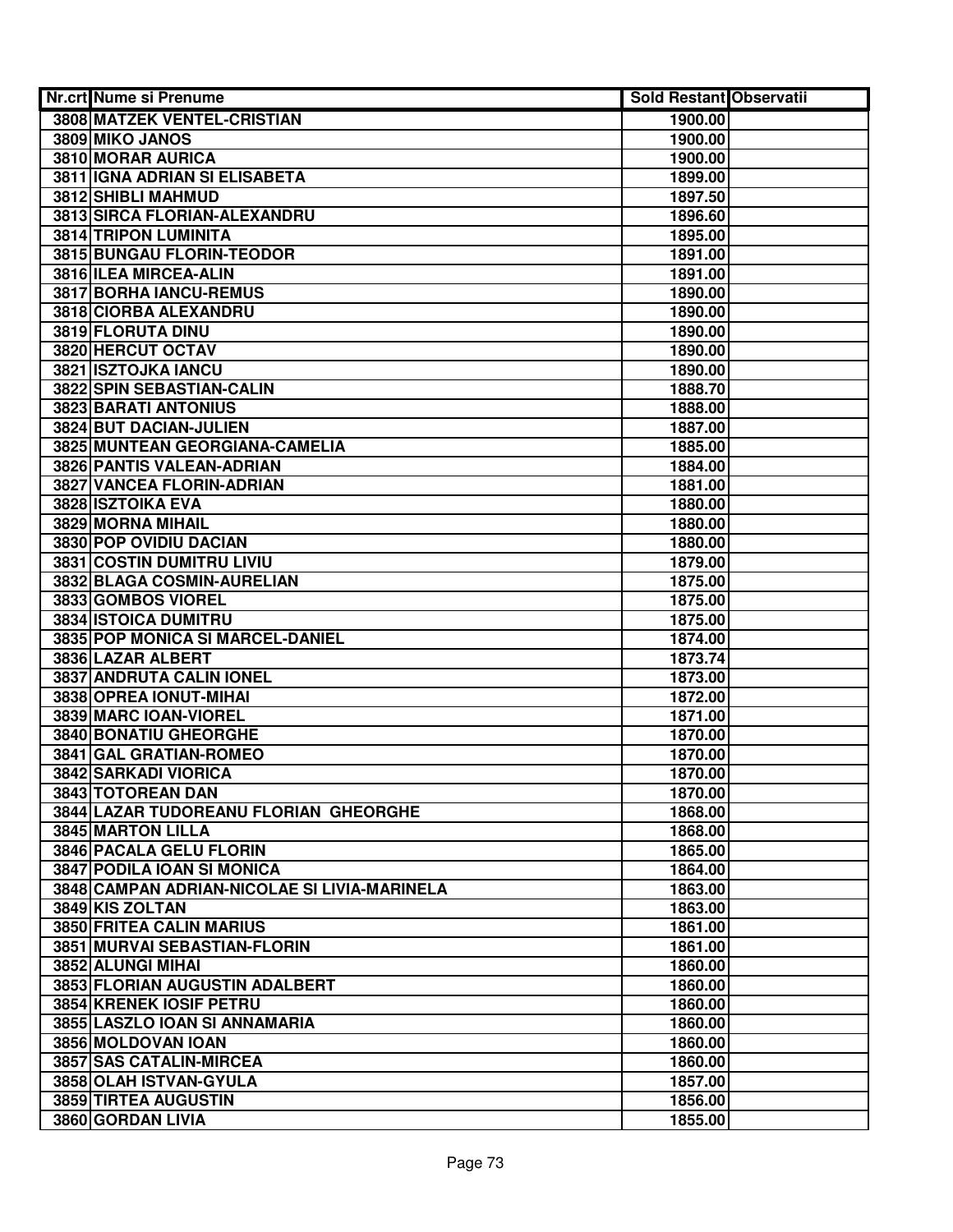| Nr.crt Nume si Prenume                      | <b>Sold Restant Observatii</b> |  |
|---------------------------------------------|--------------------------------|--|
| 3861 RAFAEL ALFRED BARNABAS                 | 1853.08                        |  |
| 3862 DEAK LEONORA                           | 1853.06                        |  |
| 3863 GHEORGHITA IOAN-DAN                    | 1853.00                        |  |
| 3864 OLAH IONEL                             | 1853.00                        |  |
| 3865 TOMA MARIAN-COSMIN, MIRELA SI GHEORGHE | 1851.00                        |  |
| 3866 MAIER GHEORGHE                         | 1850.55                        |  |
| 3867 HALASZ IMRE                            | 1850.00                        |  |
| 3868 KURUCZ LASZLO                          | 1850.00                        |  |
| 3869 ROSTAS CATALINA                        | 1850.00                        |  |
| 3870 MALITA AUGUSTIN                        | 1849.00                        |  |
| 3871 COPIL TRAIAN                           | 1847.00                        |  |
| 3872 MEHESZ-MAGHIAR CRISTINA ANA            | 1845.00                        |  |
| 3873 GAJE VIOREL-VASILE                     | 1844.00                        |  |
| 3874 RADULESCU CONSTANTIN                   | 1844.00                        |  |
| 3875 BOCIA VETURIA                          | 1842.00                        |  |
| 3876 FECHETE EUGENIA-MARIA                  | 1841.20                        |  |
| <b>3877 PAPAY MAGDALENA</b>                 | 1841.00                        |  |
| 3878 BOJAN ION-SAMIR                        | 1840.00                        |  |
| <b>3879 BUCUR GHEORGHE</b>                  | 1840.00                        |  |
| 3880 AV.ILAS CORNELIA-CARMEN CAB.DE AVOCAT  | 1839.00                        |  |
| 3881 BOT IOAN VASILE                        | 1838.40                        |  |
| 3882 MIHES IOAN-MIHAITA                     | 1838.00                        |  |
| 3883 IAS GABRIELA PAULA                     | 1837.00                        |  |
| 3884 MAGYARI GABOR                          | 1836.00                        |  |
| 3885 SANTA MINEL AUREL                      | 1835.00                        |  |
| 3886 FERCHE CRISTIAN                        | 1834.00                        |  |
| 3887 POP ADRIAN                             | 1832.00                        |  |
| 3888 KEREZSI LUIGI GIUSZEPPE                | 1830.00                        |  |
| 3889 LAZAU STEFANIA-MIHAELA                 | 1830.00                        |  |
| 3890 PRECUP CLAUDIU-IULIAN                  | 1830.00                        |  |
| 3891 POPA SEBASTIAN MARIUS - DRUGAS ADRIANA | 1828.00                        |  |
| 3892 SOCA ADRIAN-FLORIN                     | 1828.00                        |  |
| 3893 TAUT ADRIAN-GHEORGHE                   | 1828.00                        |  |
| 3894 MAGHIAR ANDREI-MARCEL                  | 1827.46                        |  |
| 3895 ANCA HOREA                             | 1826.00                        |  |
| 3896 SAS MARIUS-GHITA                       | 1826.00                        |  |
| 3897 LAITRIK CSABA GYORGY                   | 1825.00                        |  |
| 3898 LOVAS ALEXANDRU                        | 1825.00                        |  |
| 3899 NAGY EMIL-ALEXANDRU                    | 1824.00                        |  |
| 3900 FISCHER-FODOR ROMULUS                  | 1820.00                        |  |
| 3901 TAMAS NICOLAE                          | 1820.00                        |  |
| <b>3902 PETRICAS GHEORGHE</b>               | 1816.00                        |  |
| 3903 BODE MAGDALENA                         | 1815.00                        |  |
| <b>3904 SPRIDON CRISTIAN</b>                | 1814.00                        |  |
| 3905 BARANKA TEREZ SI RUPI                  | 1812.00                        |  |
| 3906 HERCUT GHEORGHE-ADRIAN                 | 1812.00                        |  |
| 3907 VENTEL VIOREL                          | 1812.00                        |  |
| 3908 GROZAV SAMUEL                          | 1809.00                        |  |
| 3909 AV. MUNTEANU BOGDAN-CABINET DE AVOCAT  | 1804.00                        |  |
| 3910 MICLOS FLORIN-TEODOR                   | 1804.00                        |  |
| 3911 RODINA IOANA-CRISTINA                  | 1804.00                        |  |
| 3912 SANDOR ALIN-FLORENTIN                  | 1802.00                        |  |
| 3913 DRAGAN MONICA                          | 1801.54                        |  |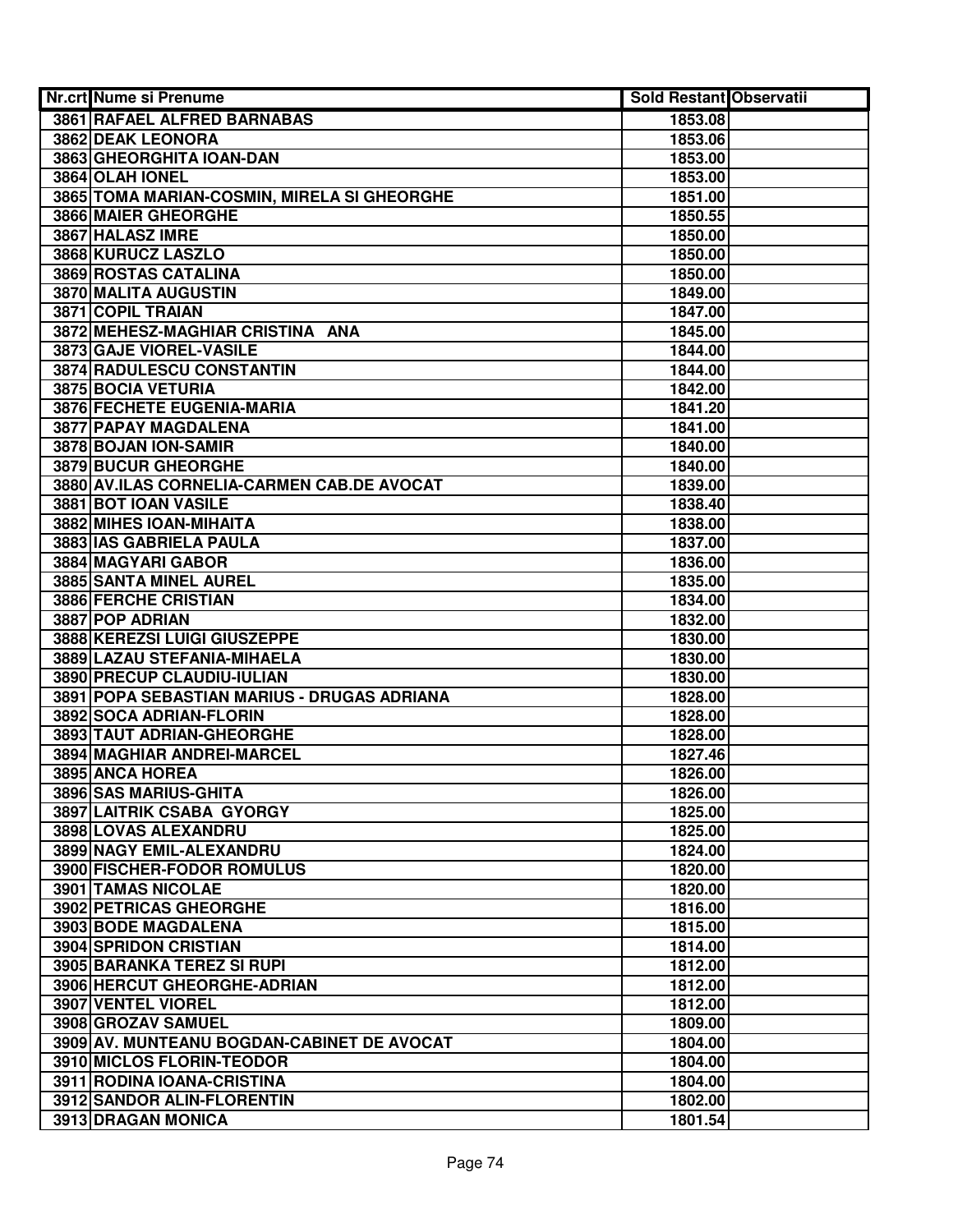| Nr.crt Nume si Prenume                     | <b>Sold Restant Observatii</b> |  |
|--------------------------------------------|--------------------------------|--|
| 3914 COITA DANIEL                          | 1801.36                        |  |
| 3915 SZABO ANDREI SI AURICA MARGARETA      | 1801.00                        |  |
| 3916 BALINT OTILIA SIMONA                  | 1800.02                        |  |
| 3917 ABRUDAN IONUT-PETRISOR                | 1800.00                        |  |
| 3918 BORSA PAUL                            | 1800.00                        |  |
| 3919 CRACIUN ALEXANDRU ANTONIO             | 1800.00                        |  |
| 3920 IOVAN TRAIAN                          | 1800.00                        |  |
| 3921 KOVACS ALEXANDRU SI LIDIA             | 1800.00                        |  |
| 3922 NEGREAN NICOLAE                       | 1800.00                        |  |
| 3923 NYUZO ANA                             | 1800.00                        |  |
| 3924 TAMAS MIHAI-RAZVAN                    | 1800.00                        |  |
| 3925 BATEA DARIUS                          | 1799.00                        |  |
| 3926 CODOBAN EUGEN                         | 1799.00                        |  |
| 3927 GAVREA DUMITRU                        | 1798.00                        |  |
| 3928 OROS MIRCEA-LIVIU SI IOANA - CATALINA | 1798.00                        |  |
| 3929 PLATONA GHEORGHE                      | 1798.00                        |  |
| 3930 MICLE GABRIELA MARIA                  | 1797.82                        |  |
| 3931 GHITA SAVU-VIOREL                     | 1797.59                        |  |
| 3932 MUSET FLORIN SI DORINA                | 1795.00                        |  |
| 3933 SFERLE DENIS ALEXANDRU                | 1795.00                        |  |
| 3934 GABOR GABRIEL                         | 1794.00                        |  |
| 3935 KOVACS ADRIAN                         | 1794.00                        |  |
| 3936 CHERELEU ANDA-IOANA                   | 1792.57                        |  |
| 3937 BUCSA IOAN-CALIN                      | 1792.00                        |  |
| <b>3938 CASU ION</b>                       | 1791.00                        |  |
| 3939 FESUS IOAN                            | 1790.00                        |  |
| 3940 LAKATOS ANTONIO                       | 1787.00                        |  |
| 3941 MALITA MARIANA                        | 1786.00                        |  |
| 3942 TOMSA ROBERT                          | 1783.00                        |  |
| 3943 HAJDU CAROL                           | 1782.00                        |  |
| 3944 LAKATOS DANIEL                        | 1782.00                        |  |
| 3945 ENASCUT IOAN                          | 1781.60                        |  |
| 3946 GLIGOR CONSTANTIN                     | 1780.52                        |  |
| 3947 CHILBA AUREL - CSABA                  | 1780.00                        |  |
| 3948 FURTOS DAN MARIUS                     | 1780.00                        |  |
| 3949 SEBESTIEN NORBERT-MIHALY              | 1780.00                        |  |
| 3950 GABOR GABOR                           | 1779.00                        |  |
| <b>3951 ILE ANA</b>                        | 1779.00                        |  |
| 3952 POP IOANA-LOREDANA<br>3953 GABOR IOAN | 1778.70<br>1778.00             |  |
| 3954 PALLO TIBOR                           | 1778.00                        |  |
| <b>3955 KISS CLAUDIA IULIANA</b>           | 1776.00                        |  |
| 3956 DEJEU ALEXA-MARIUS                    | 1775.00                        |  |
| 3957 GABOR RUPI                            | 1775.00                        |  |
| <b>3958 DANCS MONIKA-ANDREA</b>            | 1774.00                        |  |
| 3959 NISTOR CARMEN-DANIELA                 | 1774.00                        |  |
| 3960 SAITOS COSMIN                         | 1774.00                        |  |
| 3961 ARDELEAN PATRICIA                     | 1772.00                        |  |
| 3962 NAGY TIBERIU                          | 1771.00                        |  |
| 3963 MUSCA IMRE-EMERIC                     | 1770.00                        |  |
| 3964 POPA IOAN                             | 1770.00                        |  |
| 3965 GYEPAR CRISTIAN-EMERIC                | 1768.00                        |  |
| 3966 MIHUT MIHAI-COSTAN                    | 1765.00                        |  |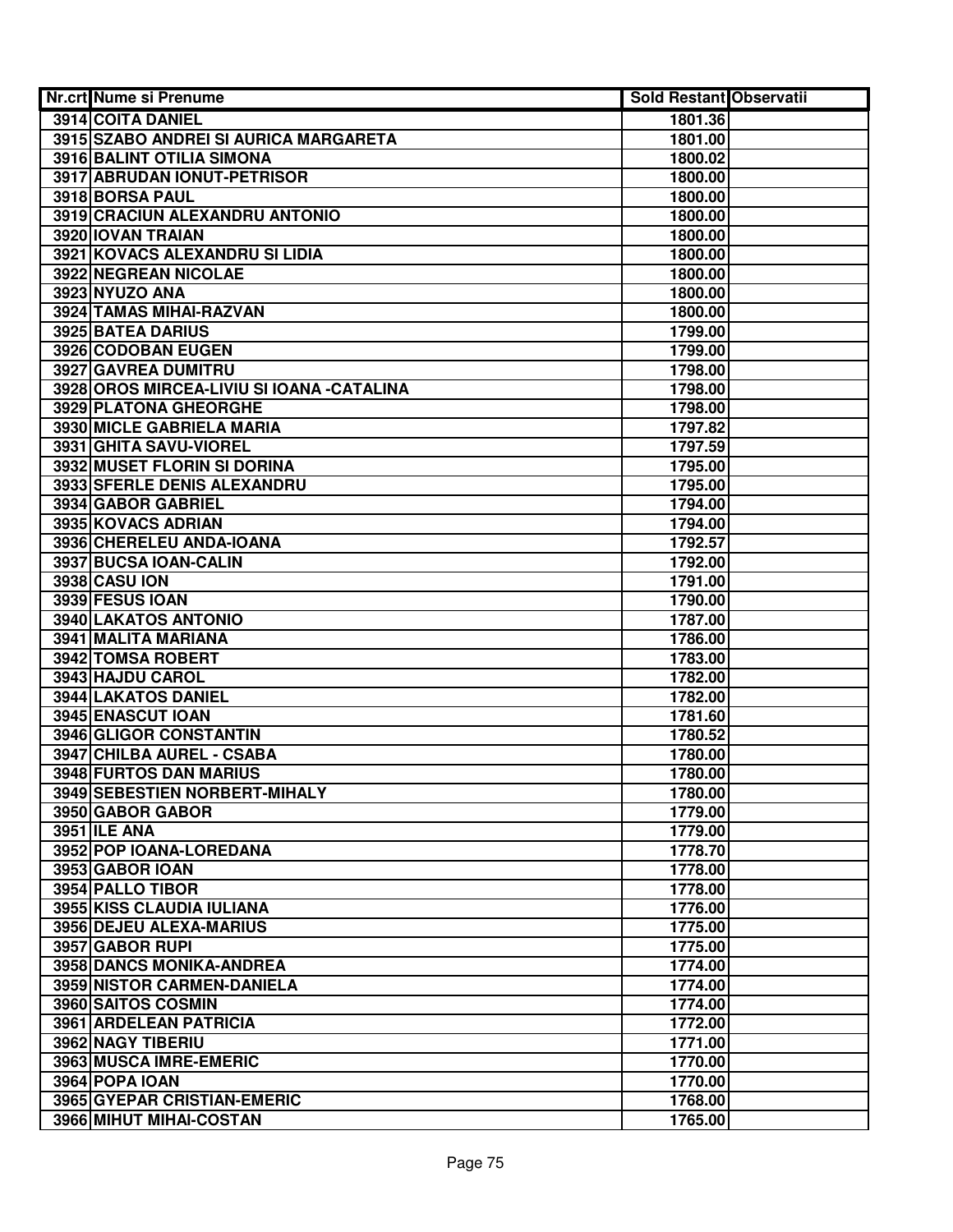| Nr.crt Nume si Prenume                              | <b>Sold Restant Observatii</b> |  |
|-----------------------------------------------------|--------------------------------|--|
| 3967 POPA IOAN-CODRUT SI RAMONA                     | 1765.00                        |  |
| 3968 BALOGH AKOS-IMRE SI IOLANDA                    | 1763.00                        |  |
| 3969 SUSANU LIVIA SI VALERICA                       | 1763.00                        |  |
| 3970 DEDA ALINA-AMALIA                              | 1761.51                        |  |
| 3971 COCIUBAN RODICA STEFANIA SI PETRU T.           | 1761.00                        |  |
| 3972 ADORJAN ATTILA                                 | 1760.00                        |  |
| 3973 COPIL AVRAM-FLORIN                             | 1760.00                        |  |
| 3974 CRISTOREANU DAN-EDUARD                         | 1760.00                        |  |
| 3975 MOTOC ADINA-IOANA                              | 1760.00                        |  |
| 3976 POP EUSEBIU-COSTEL                             | 1760.00                        |  |
| 3977 STAVARACHE SEBASTIAN-MARIUS                    | 1760.00                        |  |
| 3978 ABRUDAN LUCIAN                                 | 1758.00                        |  |
| 3979 PUSCAS VLAD                                    | 1755.00                        |  |
| 3980 STUPARU MARIN                                  | 1755.00                        |  |
| 3981 TRIP FLORIAN                                   | 1755.00                        |  |
| 3982 VASILOV REMUS-ALEXANDRU                        | 1755.00                        |  |
| 3983 BALLA ZOLTAN                                   | 1751.00                        |  |
| 3984 DARABANEANU MIHAI-GAVRIL                       | 1751.00                        |  |
| 3985 BAIDUCA ANA SI IOAN                            | 1750.00                        |  |
| 3986 ISZTOJKA EVA                                   | 1750.00                        |  |
| 3987 PLOESTEANU MIHAI CATALIN                       | 1750.00                        |  |
| 3988 GROZEF SVETLANA-NICOLETA                       | 1746.00                        |  |
| 3989 BARGAU OCTAVIAN                                | 1745.25                        |  |
| 3990 GINGU BOGDAN-GHEORGHE                          | 1745.00                        |  |
| 3991 HODISAN BOGDAN                                 | 1744.00                        |  |
| 3992 INDRIE IOAN-CRISTIAN                           | 1744.00                        |  |
| 3993 STEVLIK GABORI SI EVA                          | 1743.00                        |  |
| 3994 ZGIRD CRISTIAN-OVIDIU                          | 1743.00                        |  |
| 3995 BODEA CORNELIA LIVIA INTREPRINDERE INDIVIDUALA | 1740.00                        |  |
| 3996 BUT-GROZAVESCU CLAUDIU                         | 1740.00                        |  |
| 3997 ISZTOIKA MINDRA                                | 1740.00                        |  |
| 3998 SILAGHI ROXANA-ELENA                           | 1737.00                        |  |
| 3999 BRINGYE GABRIEL-ADRIAN                         | 1736.00                        |  |
| 4000 ONITA CRISTIAN SEBASTIAN                       | 1736.00                        |  |
| 4001 MIKLOVITS IULIU                                | 1735.00                        |  |
| 4002 SERES GIZELLA                                  | 1735.00                        |  |
| 4003 BUDAU ILCA                                     | 1734.81                        |  |
| 4004 ALB LILIANA-SIMONA                             | 1734.00                        |  |
| 4005 BORA MIRCEA-DAN                                | 1734.00                        |  |
| 4006 GABOR IANCU                                    | 1734.00                        |  |
| 4007 ROTAR RAUL-DUMITRU                             | 1734.00                        |  |
| 4008 MATEI NICOLAE-DOREL                            | 1732.00                        |  |
| 4009 ROSTAS CLAUDIA                                 | 1732.00                        |  |
| <b>4010 SCURT DANIEL</b>                            | 1732.00                        |  |
| 4011 ANTAL BELA JANOS SI ANTAL ADALBERT             | 1730.00                        |  |
| 4012 ARDELEAN CLAUDIU-FLORIN                        | 1730.00                        |  |
| 4013 BARNA DACIAN-IONEL                             | 1730.00                        |  |
| 4014 MOGA IOANA PAMELA                              | 1730.00                        |  |
| 4015 BORA IOAN-RADU                                 | 1729.00                        |  |
| 4016 BOTIU MARIUS VIRGIL SI SIMONA MARILE           | 1728.00                        |  |
| 4017 IACOB CRISTIAN-GHEORGHE                        | 1728.00                        |  |
| 4018 ISZTOJKA MATE                                  | 1728.00                        |  |
| 4019 VARSZEGI IOSIF-GHEORGHE                        | 1728.00                        |  |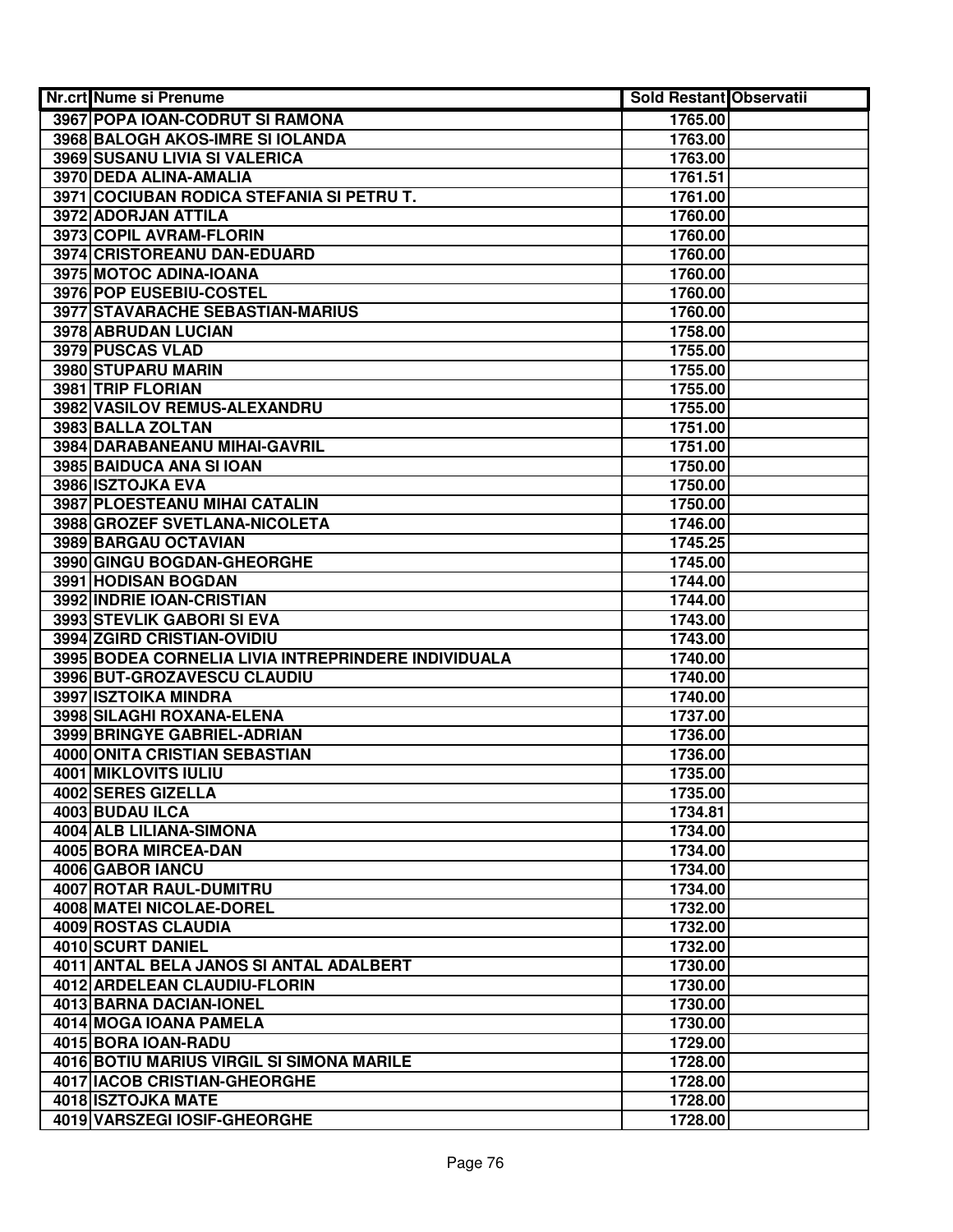| <b>Nr.crt Nume si Prenume</b>                  | <b>Sold Restant Observatii</b> |  |
|------------------------------------------------|--------------------------------|--|
| 4020 REMES SEBASTIAN-BOGDAN                    | 1727.50                        |  |
| 4021 KOVACS PETER                              | 1726.00                        |  |
| 4022 LAKATOS JOZSEF                            | 1724.00                        |  |
| 4023 BODNAR SANDOR-MIKLOS                      | 1723.00                        |  |
| <b>4024 COZMA ANDREI DRAGOS</b>                | 1723.00                        |  |
| 4025 PACALA MAGDALINA                          | 1723.00                        |  |
| 4026 BRAGYE RADU-DAN                           | 1720.00                        |  |
| 4027 CILIAN FLORIN                             | 1720.00                        |  |
| 4028 FILIP SERGIU                              | 1720.00                        |  |
| 4029 MICULA ANDREI - LUCIAN                    | 1720.00                        |  |
| 4030 SUCIU MARIA                               | 1720.00                        |  |
| 4031 VUSCAN PAUL EDUARD                        | 1720.00                        |  |
| 4032 KISS STEFAN FRANCISC                      | 1718.00                        |  |
| 4033 CHEREGI AGNETA SI GHEORGHE                | 1717.00                        |  |
| 4034 KEREZSI BIANCA ROXANA INTREP.INDIVIDUALA  | 1717.00                        |  |
| 4035 KISS TAMAS                                | 1716.95                        |  |
| 4036 CAZACU RAUL-OVIDIU                        | 1715.00                        |  |
| <b>4037 ZBIRCEA ESTERA-EMILIA</b>              | 1714.00                        |  |
| <b>4038 STRENG DUMITRU STEFAN</b>              | 1711.00                        |  |
| 4039 POPA NICOLAE-ALEXANDRU                    | 1710.00                        |  |
| 4040 HAJZER GEZA                               | 1709.00                        |  |
| 4041 SABAU FLORIN-VALENTIN                     | 1709.00                        |  |
| 4042 ROZSDA IULIANA SI GRIGORE                 | 1708.00                        |  |
| 4043 FARKAS JOZSEF<br>4044 HUDRICIU BOGDAN ION | 1707.00                        |  |
| 4045 BRAD COSTINELA-MARIANA                    | 1707.00                        |  |
| 4046 LABAU DOREL                               | 1706.00<br>1706.00             |  |
| 4047 PASCA VASILE SI CAMELIA                   | 1705.00                        |  |
| 4048 GABOR GETA                                | 1704.00                        |  |
| 4049 LUCACIU FLORIAN                           | 1703.00                        |  |
| 4050 LUNCAN DORU-VIRGIL                        | 1702.00                        |  |
| 4051 BURLEA CRISTINA                           | 1700.00                        |  |
| 4052 CIURAR MELINDA                            | 1700.00                        |  |
| 4053 COSMAN VASILE                             | 1700.00                        |  |
| 4054 FARKAS KATALIN-REBEKA                     | 1700.00                        |  |
| 4055 GAIDOS PAVEL FLORIN                       | 1700.00                        |  |
| 4056 ISZTOICA EVA                              | 1700.00                        |  |
| 4057 MACAI MIHAI-IONUT                         | 1700.00                        |  |
| 4058 MAGYARI KAROLY                            | 1700.00                        |  |
| <b>4059 PASCALAU MIRCEA-VASILE</b>             | 1700.00                        |  |
| <b>4060 SHIBLI KAREEM</b>                      | 1700.00                        |  |
| 4061 SZILAGYI ANGELA                           | 1700.00                        |  |
| <b>4062 VITAN CRISTIAN-FLORIN</b>              | 1700.00                        |  |
| 4063 BERE TEODORA-MARIANA                      | 1699.00                        |  |
| 4064 CIUCIOIU HORIA                            | 1698.00                        |  |
| 4065 ERDOS TIBOR                               | 1698.00                        |  |
| 4066 SZABO ANETT MARIA                         | 1698.00                        |  |
| 4067 DONINI MARCO                              | 1697.00                        |  |
| 4068 POP CALIN ADRIAN                          | 1697.00                        |  |
| 4069 MINDRU VICTOR                             | 1696.88                        |  |
| 4070 GYOKERES ZOLTAN                           | 1695.00                        |  |
| 4071 FARCAS MIRCEA SI IZABELLA                 | 1694.00                        |  |
| <b>4072 NEDISAN TEOFIL</b>                     | 1694.00                        |  |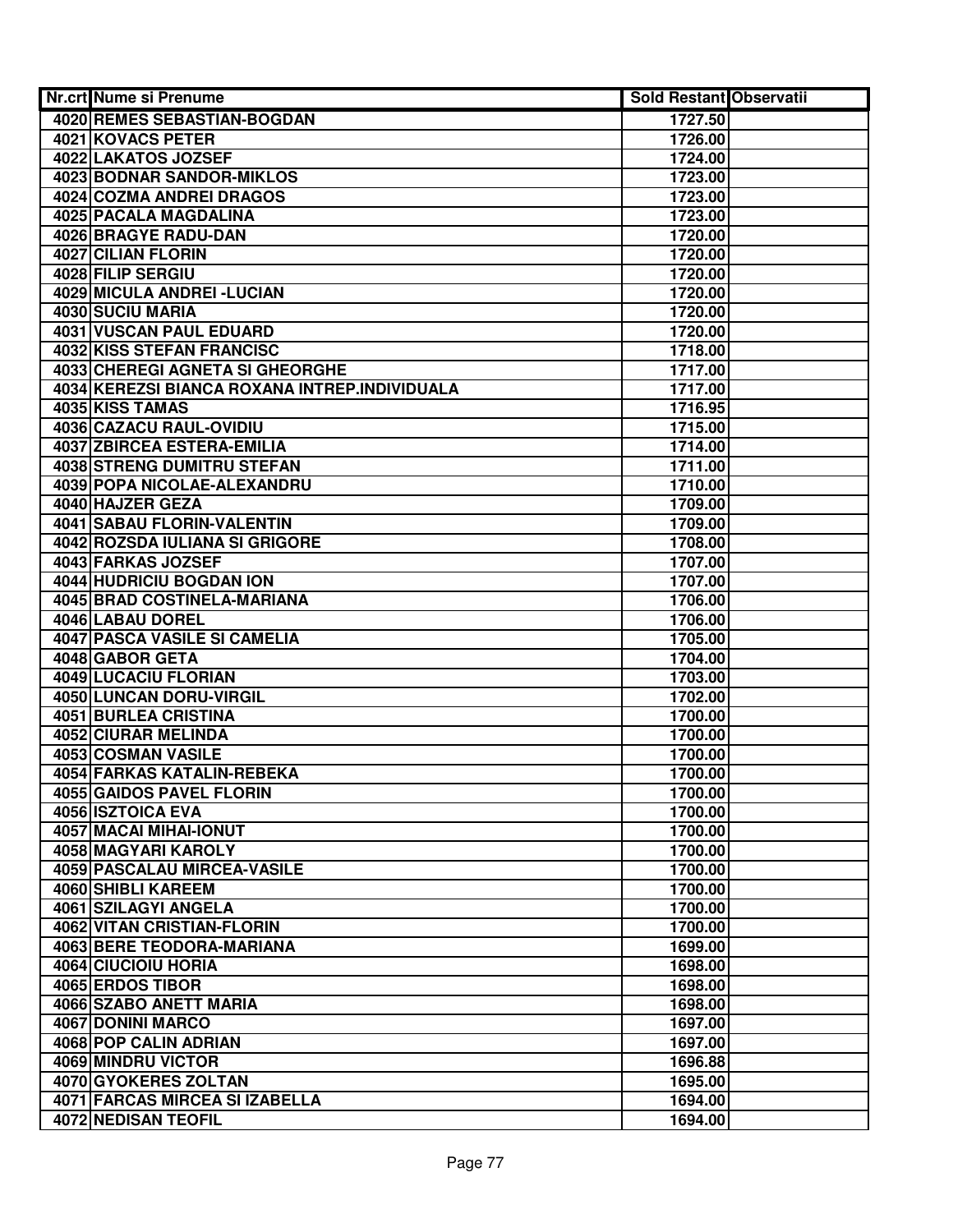| <b>Nr.crt Nume si Prenume</b>                  | <b>Sold Restant Observatii</b> |  |
|------------------------------------------------|--------------------------------|--|
| 4073 FIKO ROBERT-ZSOLT                         | 1692.00                        |  |
| 4074 IONESCU CIPRIAN-GEORGE                    | 1692.00                        |  |
| <b>4075 MARCUT DAVID CAROL</b>                 | 1692.00                        |  |
| 4076 MOLDOVAN MARIANA-LAURA                    | 1692.00                        |  |
| 4077 MORAR CLAUDIA-JANETA                      | 1692.00                        |  |
| 4078 PAPAY MIHNEA-PAUL                         | 1692.00                        |  |
| 4079 MOS AUREL-GHEORGHE                        | 1691.76                        |  |
| 4080 AGH ADALBERT                              | 1691.00                        |  |
| 4081 BANTO JANOS ZOLTAN                        | 1691.00                        |  |
| 4082 MIKO JANOS                                | 1691.00                        |  |
| 4083 CEARNAU ALEXANDRU                         | 1690.00                        |  |
| 4084 LAZURAN CLAUDIU SEBASTIAN                 | 1690.00                        |  |
| 4085 FETEA ADRIAN-ZOLTAN                       | 1689.00                        |  |
| 4086 CIPLEU NICODIM-SOLOMON                    | 1688.00                        |  |
| 4087 BURCA CRISTIAN IOAN                       | 1687.00                        |  |
| 4088 KOVACS ARPAD                              | 1687.00                        |  |
| 4089 BARNUTIU CALIN                            | 1686.37                        |  |
| 4090 SZABO ADRIANA-RAMONA                      | 1686.00                        |  |
| <b>4091 ERDELI MARIUS PETRU</b>                | 1685.00                        |  |
| <b>4092 GALEA NUREDIN-FLORIN</b>               | 1683.00                        |  |
| 4093 TACIULET SORINEL                          | 1681.00                        |  |
| 4094 BUIBAS EVA                                | 1680.00                        |  |
| 4095 BULZAN DANUT                              | 1680.00                        |  |
| 4096 CRISAN CLAUDIU                            | 1680.00                        |  |
| 4097 LUCA SERGIU IOAN                          | 1679.00                        |  |
| 4098 TIRBAN-ZAHA ROCSANA-FLORICA               | 1679.00                        |  |
| 4099 BARBURA CALIN                             | 1678.00                        |  |
| 4100 OLTEANU ALEXANDRU-DRAGOS                  | 1678.00                        |  |
| 4101 VARGA MARIUS-ALEXANDRU                    | 1678.00                        |  |
| 4102 IANCU DRAGOS NICUSOR                      | 1677.00                        |  |
| 4103 MOCA GABRIELA                             | 1676.00                        |  |
| 4104 BLINDAS MARK-GABOR<br>4105 FARCAS IULIANA | 1675.00<br>1675.00             |  |
| 4106 BORSI JOZSEF-ROBERT                       | 1674.00                        |  |
| 4107 LELESCU DORIAN-CRISTIAN                   | 1674.00                        |  |
| 4108 FLORIAN IOSIF GH.                         | 1673.00                        |  |
| 4109 MARCUT PAUL                               | 1673.00                        |  |
| 4110 POTRE GABRIEL-FLORIN                      | 1673.00                        |  |
| 4111 KONETZKI SIMONA                           | 1672.00                        |  |
| 4112 SIPOS ALINA                               | 1671.00                        |  |
| 4113 GABOR LUDOVIC                             | 1670.00                        |  |
| 4114 HANAS DAVID CLAUDIU                       | 1670.00                        |  |
| 4115 KOVACS GYORGY                             | 1670.00                        |  |
| 4116 MARCUT GHEORGHE SI VALERIA LILIANA        | 1669.00                        |  |
| 4117 CHIPERI CALIN-CORNEL                      | 1668.00                        |  |
| 4118 JUDE VIOREL-DAN                           | 1668.00                        |  |
| 4119 BLAGA GAVRIL SI MARIANA                   | 1667.00                        |  |
| 4120 PANTIS CLAUDIU CATALIN                    | 1667.00                        |  |
| 4121 MATEI SORIN-CRISTIAN                      | 1666.00                        |  |
| 4122 CORB CORNELIU BENIAMIN                    | 1665.00                        |  |
| 4123 BSAT LUMINITA VALERIA                     | 1664.00                        |  |
| 4124 GABOR MINDRA                              | 1664.00                        |  |
| 4125 POPOVICI ADRIAN-IONUT                     | 1664.00                        |  |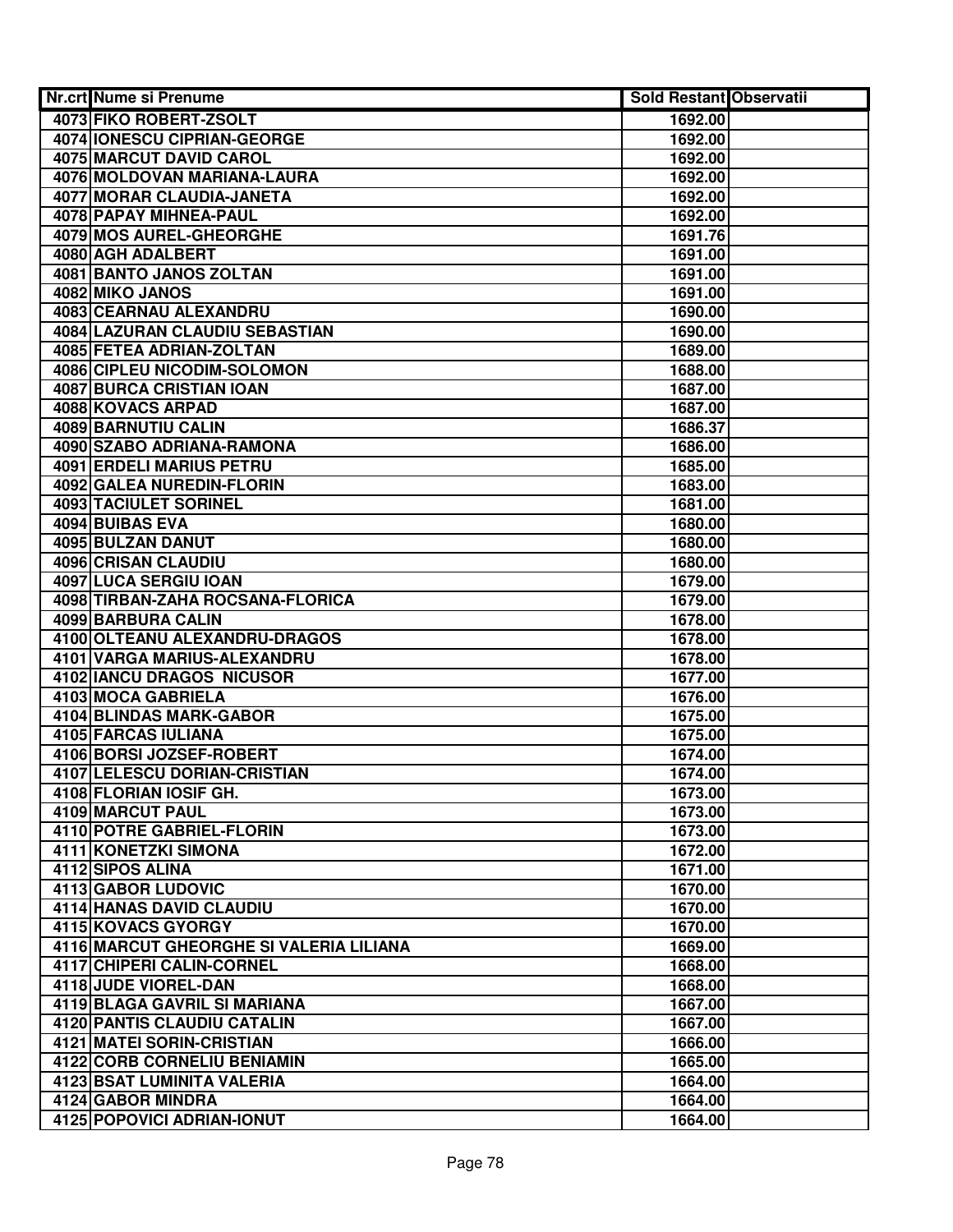| <b>Nr.crt Nume si Prenume</b>                                       | Sold Restant Observatii |  |
|---------------------------------------------------------------------|-------------------------|--|
| <b>4126 TATAR ADELINA CRISTINA</b>                                  | 1664.00                 |  |
| <b>4127 ISZTOIKA LUDOVIC</b>                                        | 1663.00                 |  |
| 4128 SERB AVRAM-DANUT                                               | 1662.00                 |  |
| 4129 MAG MIRCEA-CRACIUN                                             | 1661.00                 |  |
| 4130 BORBIRO LASZLO                                                 | 1660.00                 |  |
| 4131 GABOR MARGHIT                                                  | 1660.00                 |  |
| 4132 GRECU ADRIANA                                                  | 1660.00                 |  |
| 4133 OLCEAN DAVID CRISTIAN                                          | 1660.00                 |  |
| <b>4134 PUTNOKI RAUL</b>                                            | 1660.00                 |  |
| 4135 NAGY ANDRAS                                                    | 1658.00                 |  |
| 4136 SZILAGYI CSABA                                                 | 1658.00                 |  |
| 4137 ZOT FLORIN- LUCIAN                                             | 1658.00                 |  |
| 4138 P.F.A.BAN CORNELIA                                             | 1657.00                 |  |
| 4139 TOTH COSMIN CRISTIAN                                           | 1657.00                 |  |
| 4140 ARDELEAN MARIA                                                 | 1655.00                 |  |
| <b>4141 PINTYE ISTVAN-GYORGY</b>                                    | 1655.00                 |  |
| 4142 PUIU LIVIU                                                     | 1655.00                 |  |
| 4143 POP CSABA                                                      | 1654.00                 |  |
| <b>4144 VARHELYI CAROL SI KLARA</b>                                 | 1654.00                 |  |
| 4145 FODRE ETEL                                                     | 1653.00                 |  |
| 4146 POPA STEFAN EMIL                                               | 1653.00                 |  |
| 4147 IOVAN DANIELA                                                  | 1652.00                 |  |
| 4148 NEGRU ANNA                                                     | 1652.00                 |  |
| 4149 SUMALAN ALEXANDRU                                              | 1652.00                 |  |
| 4150 GHERDAN SERGIU-VALENTIN AVOCAT                                 | 1651.00                 |  |
| 4151 GHERMAN VASILE                                                 | 1651.00                 |  |
| 4152 CHEREGI MIHAI AMAN                                             | 1650.00                 |  |
| 4153 GABOR GABOR                                                    | 1650.00                 |  |
| 4154 LAPADAT FLORIN                                                 | 1650.00                 |  |
| 4155 POPA LIVIU                                                     | 1650.00                 |  |
| 4156 SARKOZI FERENCZ-CSABA                                          | 1650.00                 |  |
| 4157 TOROK LUDOVIC                                                  | 1650.00                 |  |
| 4158 ZEMPLENYI ZOLTAN-LASZLO                                        | 1650.00                 |  |
| 4159 BERINDE MARIA                                                  | 1649.00                 |  |
| 4160 GHEORGHE ROMOLICA                                              | 1648.55                 |  |
| 4161 HAIVAS SORIN ADRIAN SI CORINA ALEX.                            | 1648.00                 |  |
| 4162 SANDOR VASILE                                                  | 1648.00                 |  |
| 4163 CSIKI FRANCISC-IOSIF SI ANDREA-BEATA<br>4164 KOVACS IOAN IOSIF | 1646.00<br>1645.00      |  |
| 4165 DUME FLORIN-GABRIEL SI EVA-ELENA                               | 1644.00                 |  |
| 4166 HAMZA NORBERT                                                  | 1642.50                 |  |
| <b>4167 KOVACS ANITA-IZABELA</b>                                    | 1641.00                 |  |
| 4168 ROIBU TEODOR SI FLORICA MARIANA                                | 1641.00                 |  |
| <b>4169 NISTOR VIOREL</b>                                           | 1640.00                 |  |
| 4170 RUSU DANIELA                                                   | 1640.00                 |  |
| 4171 TODOR DANUT-ADRIAN                                             | 1640.00                 |  |
| 4172 VASLOVIC COSTICA-CALIN SI CARMEN                               | 1640.00                 |  |
| 4173 LETEA MARCEL-FLORIN                                            | 1638.00                 |  |
| 4174 GYONGYOSI VIOLETA                                              | 1637.00                 |  |
| <b>4175 SERDULT KATALIN IOLAN</b>                                   | 1637.00                 |  |
| 4176 LUPO VIORICA-LIVIA                                             | 1636.00                 |  |
| 4177 MOCIAR EMIL-MARIUS                                             | 1636.00                 |  |
| 4178 BERES FERENCZ ZOLTAN                                           | 1634.00                 |  |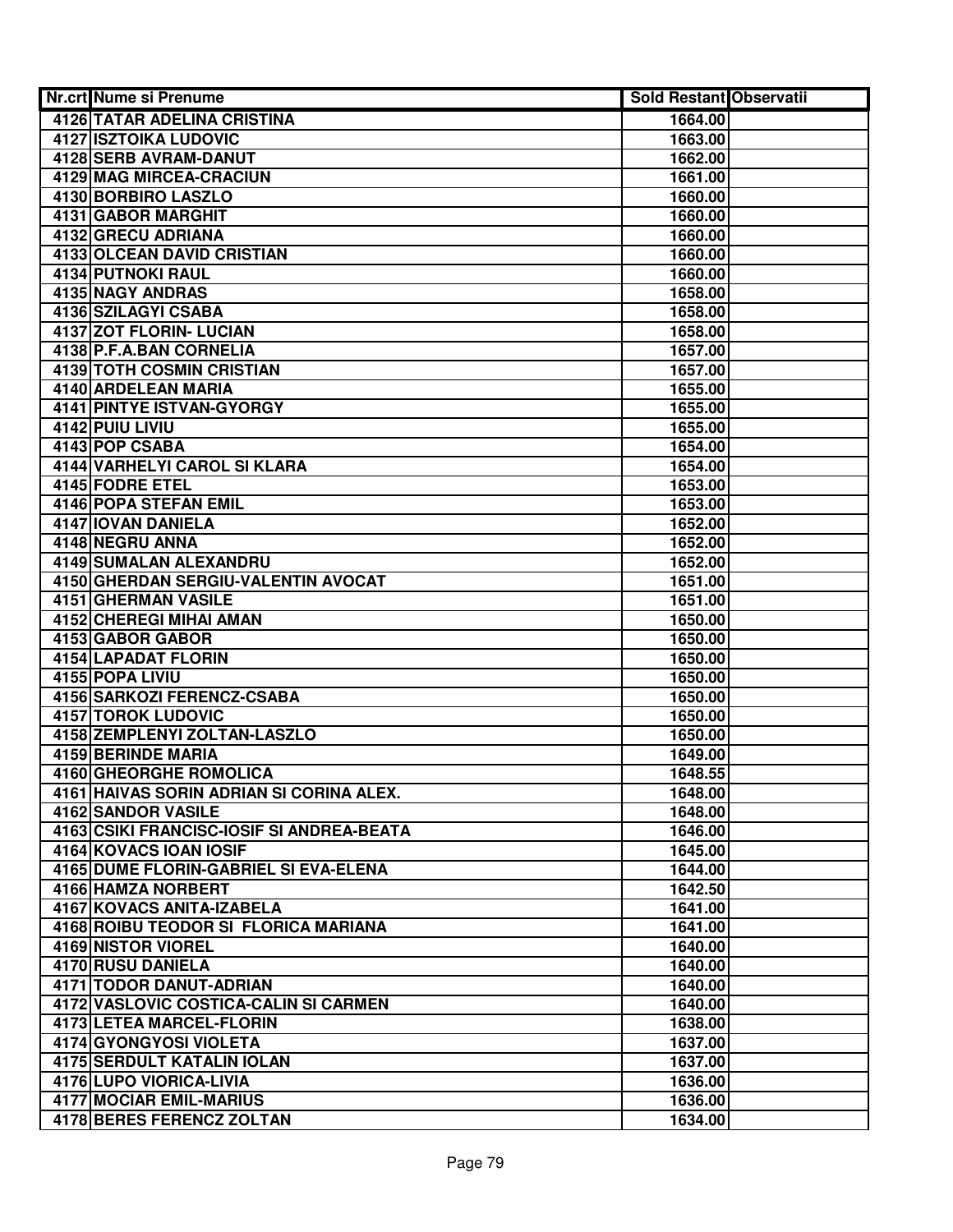| 4179 GHEREGI FLORIN<br>1634.00                                     |  |
|--------------------------------------------------------------------|--|
|                                                                    |  |
| 4180 BUZGO SANDOR-ATTILA<br>1633.00                                |  |
| <b>4181 TAAR LASZLO-ENDRE</b><br>1633.00                           |  |
| 4182 BOSCA ADRIAN-RAZVAN<br>1632.00                                |  |
| 4183 CORB ADRIAN-CLAUDIU<br>1632.00                                |  |
| 4184 FULOP ALEXANDRU-IOAN<br>1632.00                               |  |
| 4185 CALAU CALIN-ADRIAN<br>1630.00                                 |  |
| 4186 DUCA EMIL-FLORIN<br>1630.00                                   |  |
| 4187 LEAC ALINA-DANA<br>1630.00                                    |  |
| 4188 ALECU ANCA-RAMONA<br>1628.00                                  |  |
| 4189 GABOR TEODOR-TIBERIU-FLORIAN<br>1627.50                       |  |
| 4190 VARGA STELIAN-GELU<br>1627.00                                 |  |
| 4191 BURLAU MARIUS-LAVINIU<br>1625.00                              |  |
| 4192 DAVID KATALIN GABRIELA<br>1625.00                             |  |
| 4193 JURCA CLAUDIU-MARIUS<br>1622.00                               |  |
| 4194 ISTOICA BOROS<br>1621.00                                      |  |
| 4195 CALDARAR CIPRIAN FLORIN<br>1620.00                            |  |
| <b>4196 HAMZA ARGENTIN-REMUS</b><br>1620.00                        |  |
| 4197 LIANU ION - CONSTANTIN<br>1620.00                             |  |
| 4198 SANYO ALOIS-IOAN<br>1620.00                                   |  |
| 4199 TURC ADRIAN-MIHAI<br>1620.00                                  |  |
| 4200 BRAN FLORENTINA-DANIELA<br>1619.00                            |  |
| 4201 GULES FLORIN CALIN<br>1619.00                                 |  |
| 4202 SABAU CARMEN<br>1619.00                                       |  |
| 4203 FREUNDLICH SAMUEL ADAM - INTREPRINDERE INDIVIDUALA<br>1616.00 |  |
| 4204 MOGA VIOREL-AUGUSTIN<br>1615.00                               |  |
| 4205 GABOR GAVRIL<br>1613.00                                       |  |
| 4206 GOMBOS CORNEL-VIOREL SI CARMEN<br>1613.00                     |  |
| 4207 SANDOR DUMITRU SI MAGDALENA<br>1613.00                        |  |
| 4208 TANFOGLIO DOMENICO<br>1613.00                                 |  |
| 4209 BITTENBINDER LASZLO TIBOR<br>1611.00                          |  |
| 4210 GUI CIPRIAN-MARCEL<br>1611.00                                 |  |
| 4211 TRIFA DOREL MARIUS<br>1610.84                                 |  |
| 4212 EMBER RAMONA-GABRIELA<br>1609.00                              |  |
| 4213 BAN IOAN-SEBASTIAN<br>1608.00                                 |  |
| 4214 BUNGAU CRISTIAN-ALIN<br>1607.00                               |  |
| 4215 POPA TUNS DORIN LIVIU INTREP.INDIV.<br>1605.00                |  |
| 4216 FILIP LAVINIA ADINA<br>1604.00                                |  |
| 4217 TENT CRISTIAN PETRU<br>1604.00                                |  |
| 4218 TIRITEU BOGDAN IONUT<br>1604.00<br>4219 TOTH ROLLAND-MARK     |  |
| 1604.00<br>4220 MOISA SERGIU IOAN<br>1603.00                       |  |
| <b>4221 GHIURAU CRISTIAN FLORIN</b><br>1602.00                     |  |
| <b>4222 LASZLO LEVENTE - MIKLOS</b><br>1602.00                     |  |
| 4223 SZABADOS NORBERT SANDOR<br>1602.00                            |  |
| 4224 CAB.AVOCAT SALLAK STEFAN<br>1601.00                           |  |
| 4225 ADESOZE EMMANUEL SOJI<br>1600.00                              |  |
| 1600.00<br>4226 ALADWAN MASHHOUR-MAHMMOUD                          |  |
| 4227 BARTHA LASZLO ADALBERT<br>1600.00                             |  |
| 4228 DEME ALEXANDRU<br>1600.00                                     |  |
| 4229 DERECICHEI ANGELA<br>1600.00                                  |  |
| 4230 DOLHAN MONICA-ELISABETA<br>1600.00                            |  |
| 4231 EL AIDI MOULAY MEHDI<br>1600.00                               |  |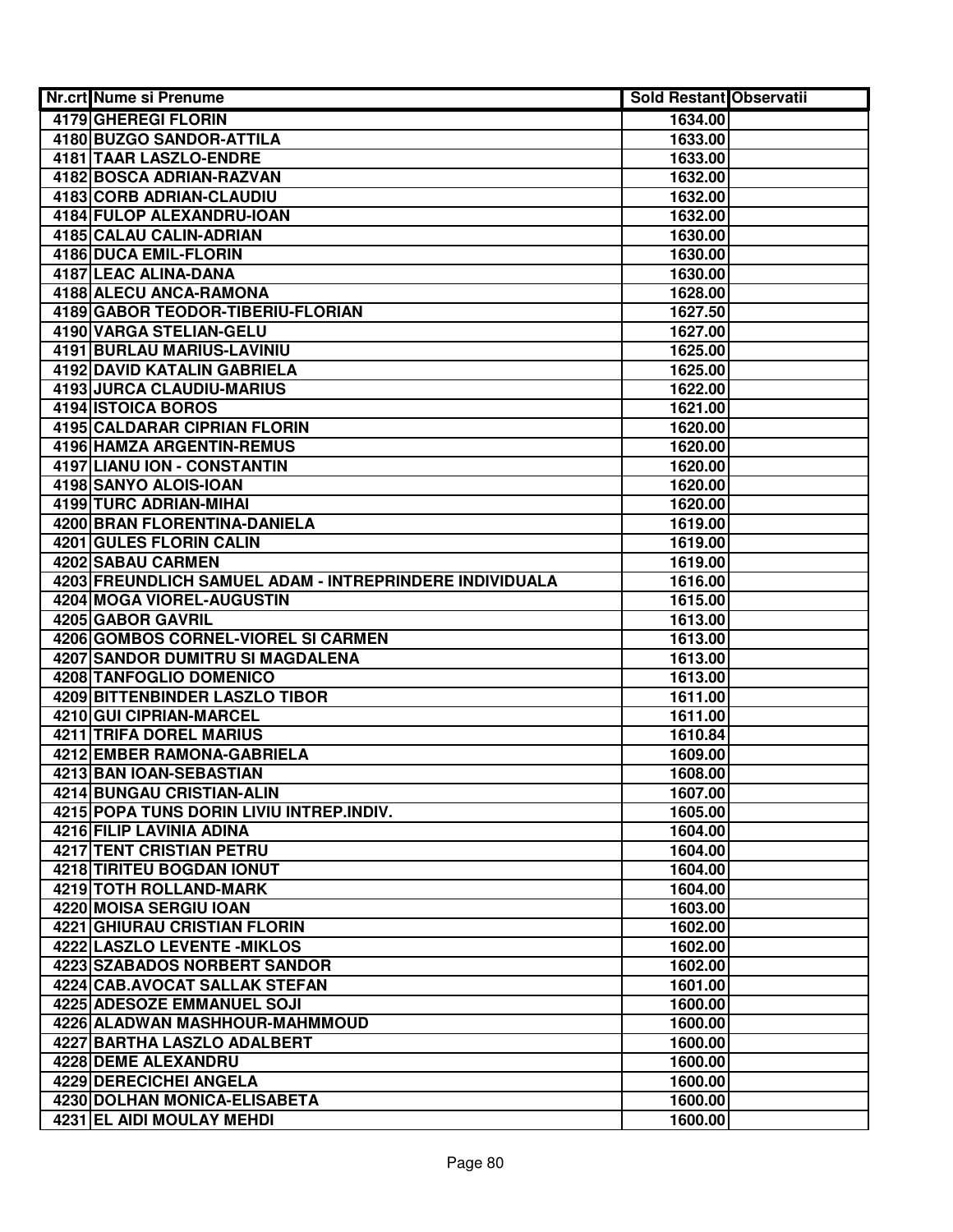| <b>Nr.crt Nume si Prenume</b>                         | Sold Restant Observatii |  |
|-------------------------------------------------------|-------------------------|--|
| 4232 GABOR LIZA                                       | 1600.00                 |  |
| 4233 GHIURO CIPRIAN-ADRIAN                            | 1600.00                 |  |
| 4234 MARIAN RADU ION                                  | 1600.00                 |  |
| 4235 MESZAROS IULIU-ROBERT                            | 1600.00                 |  |
| 4236 OLAH EMERIC                                      | 1600.00                 |  |
| 4237 PINTEAN COSMIN IOAN                              | 1600.00                 |  |
| 4238 RACOLTA SIMONA ANCA                              | 1600.00                 |  |
| 4239 SISIANU OLEG                                     | 1600.00                 |  |
| <b>4240 TOTH ALEXANDRU-CRISTIAN</b>                   | 1600.00                 |  |
| 4241 TRABELSI MOHAMED MAHDI                           | 1600.00                 |  |
| 4242 TRIPON TEODOR OCTAVIAN                           | 1600.00                 |  |
| 4243 ZOICAS MIHAI                                     | 1600.00                 |  |
| 4244 GOBLYOSNE TAJTI-ILONA                            | 1599.00                 |  |
| 4245 GUTUI CRISTIAN-IOAN SI DANA-MARIANA              | 1599.00                 |  |
| 4246 ROSAN LIVIU SI MARIOARA                          | 1599.00                 |  |
| <b>4247 GHIURAU DORIN-STELIAN</b>                     | 1598.00                 |  |
| <b>4248 ROUSSIS LUCIA MARIANA</b>                     | 1597.00                 |  |
| 4249 MADAR PETRU ALIN, ALEXANDRA, IONUT, MA           | 1595.00                 |  |
| <b>4250 MUDURA TITUS DUMITRU</b>                      | 1592.00                 |  |
| 4251 ROSTAS LINA                                      | 1592.00                 |  |
| 4252 CIUCIU LIVIA                                     | 1591.10                 |  |
| <b>4253 BOBOTAN OVIDIU-VASILE</b>                     | 1589.00                 |  |
| 4254 EMBER VIORICA (ENGBER IBOLYA)                    | 1587.00                 |  |
| 4255 SIPOS IULIU                                      | 1587.00                 |  |
| 4256 GABOR CLARA                                      | 1586.00                 |  |
| 4257 LECHINTEANU RAUL-SERGIU                          | 1585.00                 |  |
| 4258 SZABO ANA                                        | 1585.00                 |  |
| 4259 PUIE VIOLETA-FLORINA SI NICOLAE                  | 1584.00                 |  |
| 4260 KALMAR ATTILA ENDRE                              | 1583.00                 |  |
| 4261 TRIPA CORNEL IOAN                                | 1583.00                 |  |
| 4262 GABOR MARGARETA                                  | 1582.00                 |  |
| 4263 GYORGY ILDIKO-RENATA                             | 1582.00                 |  |
| 4264 CIOLOCA OCTAVIAN, AUGUSTIN, VICTOR, BEJAN FLOARE | 1581.00                 |  |
| 4265 HUSZAR ATTILA                                    | 1581.00                 |  |
| 4266 BALOG FERENC                                     | 1580.00                 |  |
| 4267 BURCA BOGDAN-MARIUS                              | 1580.00                 |  |
| 4268 CRISTEA IOAN                                     | 1580.00                 |  |
| 4269 JENEI ISTVAN                                     | 1580.00                 |  |
| 4270 POP NORBERT-GASPAR                               | 1580.00                 |  |
| 4271 HADI ATTILA                                      | 1579.00                 |  |
| 4272 VASS ISABELA ADRIANA                             | 1578.00                 |  |
| <b>4273 CARTIS GHEORGHE-IOAN</b>                      | 1577.65                 |  |
| <b>4274 LELE TEODOR SI ILEANA</b>                     | 1577.00                 |  |
| 4275 OROS IOAN MARCEL                                 | 1577.00                 |  |
| 4276 HEGEDUS IOAN-STEFAN                              | 1576.00                 |  |
| 4277 MIHALCA DANA-MIRABELA                            | 1576.00                 |  |
| 4278 VARGA ZOLTAN                                     | 1576.00                 |  |
| 4279 SCHEIPNER ANITA-RAMONA                           | 1575.00                 |  |
| 4280 MATIS MARIUS-EUGEN                               | 1574.00                 |  |
| 4281 OLTEAN DANIEL                                    | 1574.00                 |  |
| 4282 COFAR ONISIM - TRANDAFIR                         | 1573.00                 |  |
| 4283 NAGY-MOLNAR GABOR SI FRANCISKA                   | 1573.00                 |  |
| 4284 GACIU ROBERT                                     | 1572.00                 |  |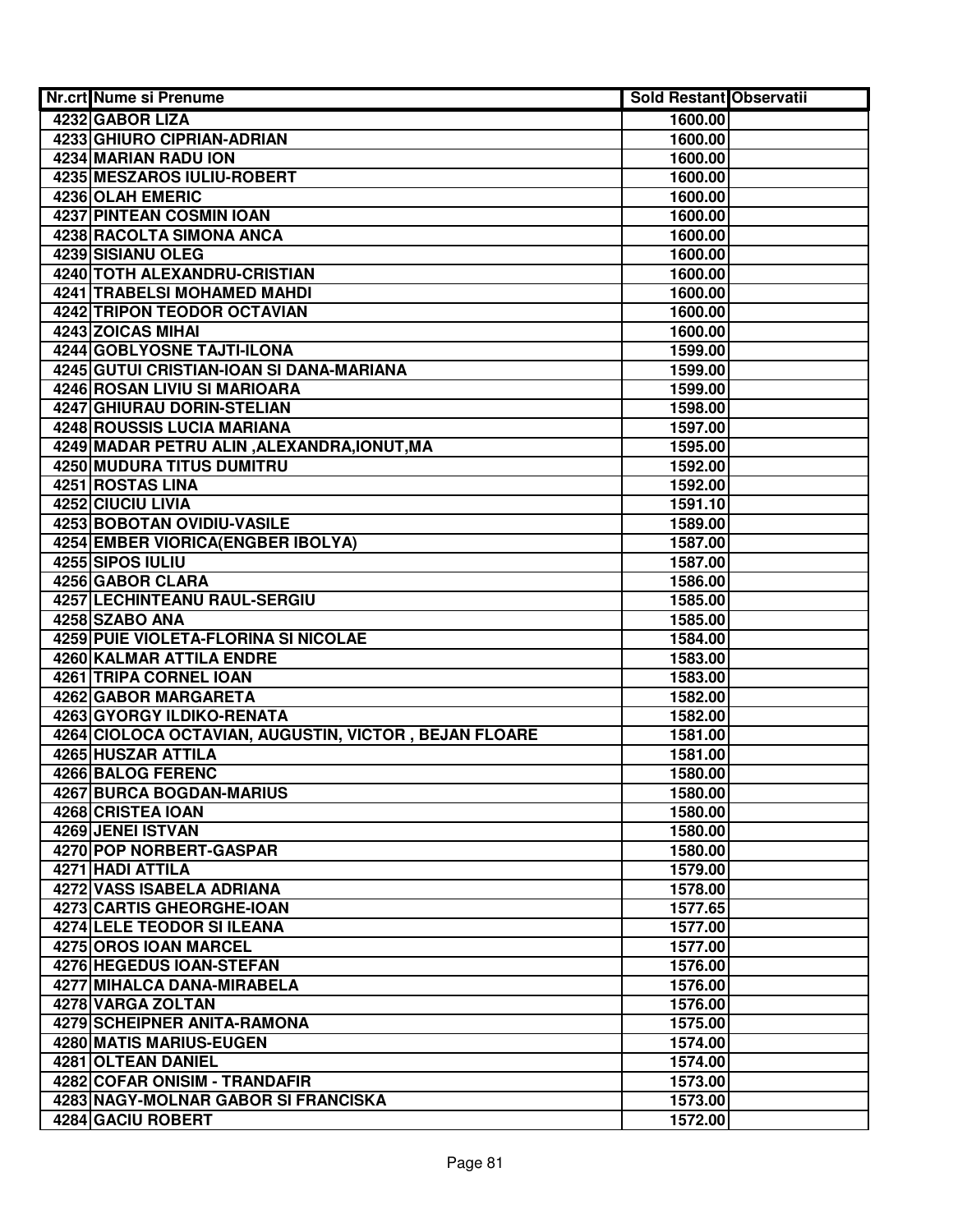| Nr.crt Nume si Prenume                                        | Sold Restant Observatii |  |
|---------------------------------------------------------------|-------------------------|--|
| <b>4285 LAKATOS ANETA-DANIELA</b>                             | 1572.00                 |  |
| 4286 DRIMBA ROZALIA                                           | 1571.00                 |  |
| 4287 GHIULAN LORENA-CARMEN                                    | 1571.00                 |  |
| 4288 KOPE LIVIA                                               | 1570.00                 |  |
| 4289 POP IOAN                                                 | 1570.00                 |  |
| 4290 VARADI ATTILA                                            | 1570.00                 |  |
| 4291 ISZTOIKA IOAN                                            | 1569.00                 |  |
| 4292 KERESZTESY DIANA DOINA                                   | 1569.00                 |  |
| 4293 POP EUGEN                                                | 1566.66                 |  |
| 4294 COJOC IULIA-TEODORA                                      | 1565.02                 |  |
| 4295 SZATMARI TIBERIU                                         | 1565.00                 |  |
| 4296 AMBRO ADRIAN                                             | 1561.00                 |  |
| 4297 BODONEA MIHAELA-FLORENTINA                               | 1561.00                 |  |
| 4298 PARCALAB IONUT PETRU                                     | 1560.00                 |  |
| 4299 PLES IOAN                                                | 1560.00                 |  |
| 4300 CABA ALIN GABRIEL                                        | 1559.33                 |  |
| 4301 CERCEA STEFAN SI ADRIANA-GEORGETA                        | 1559.00                 |  |
| 4302 ROGOJAN SAMUIL-ANDREI                                    | 1559.00                 |  |
| <b>4303 STROIU VASILE</b>                                     | 1558.79                 |  |
| 4304 VANYA CSILLA PARASCHIVA-INTREPRINDERE INDIVIDUALA        | 1558.00                 |  |
| 4305 REZMUVES ALEXANDRU                                       | 1557.00                 |  |
| <b>4306 TENT MARIANA</b>                                      | 1555.00                 |  |
| <b>4307 ABRUDAN CRISTIAN-TUDOR</b>                            | 1554.00                 |  |
| 4308 LASLO MIRCEA                                             | 1551.00                 |  |
| 4309 ALI BILAL KHALIF                                         | 1550.00                 |  |
| 4310 KALLAI IBOLYA                                            | 1550.00                 |  |
| 4311 KOVACS FLORIN-ALEXANDRU                                  | 1550.00                 |  |
| 4312 MEZEI ESZTER                                             | 1550.00                 |  |
| 4313 SAVA IOAN CAB. DE AVOCAT                                 | 1549.00                 |  |
| 4314 NAGY ROBERT-LASZLO                                       | 1548.00                 |  |
| 4315 PAP CSABA STEFAN                                         | 1547.00                 |  |
| 4316 BUNTA NICOLAE SI ANA MARIA                               | 1546.00                 |  |
| 4317 GYORI FLORIN-MARIUS                                      | 1546.00                 |  |
| 4318 NAGY PETER JOZSEF SI OLGA<br>4319 RASVANTA VASILE-ADRIAN | 1546.00<br>1545.00      |  |
| 4320 DAVIDOV NELU                                             | 1544.00                 |  |
| 4321 IOVAN CLAUDIU-CRISTIAN                                   | 1543.00                 |  |
| 4322 ROTH DEZIDERIU                                           | 1543.00                 |  |
| 4323 VINTER ALEXANDRA                                         | 1543.00                 |  |
| 4324 BARATI GEORG                                             | 1542.00                 |  |
| 4325 GHITEA ALEXANDRU-IOSIF                                   | 1542.00                 |  |
| <b>4326 BARA CIPRIAN-CLAUDIU</b>                              | 1540.00                 |  |
| <b>4327 DUME AUREL SI VICTORIA</b>                            | 1540.00                 |  |
| <b>4328 ERDEI-MIHOC SEBASTIAN GEORGE</b>                      | 1540.00                 |  |
| 4329 KOVACS ZSOLT-ATTILA                                      | 1540.00                 |  |
| 4330 VARGA TIBOR                                              | 1540.00                 |  |
| 4331 BUNDIK RAYMOND-JOZSEF                                    | 1539.00                 |  |
| 4332 GIURCA MARIUS SI IOANA                                   | 1539.00                 |  |
| 4333 INDRIES ALEXANDRA-MONICA                                 | 1538.09                 |  |
| 4334 PETRUT GEORGE OCTAVIAN                                   | 1536.00                 |  |
| 4335 KISS ALEXANDRU                                           | 1535.00                 |  |
| 4336 ERDEI MARIA                                              | 1533.00                 |  |
| 4337 HAMZA EVA                                                | 1533.00                 |  |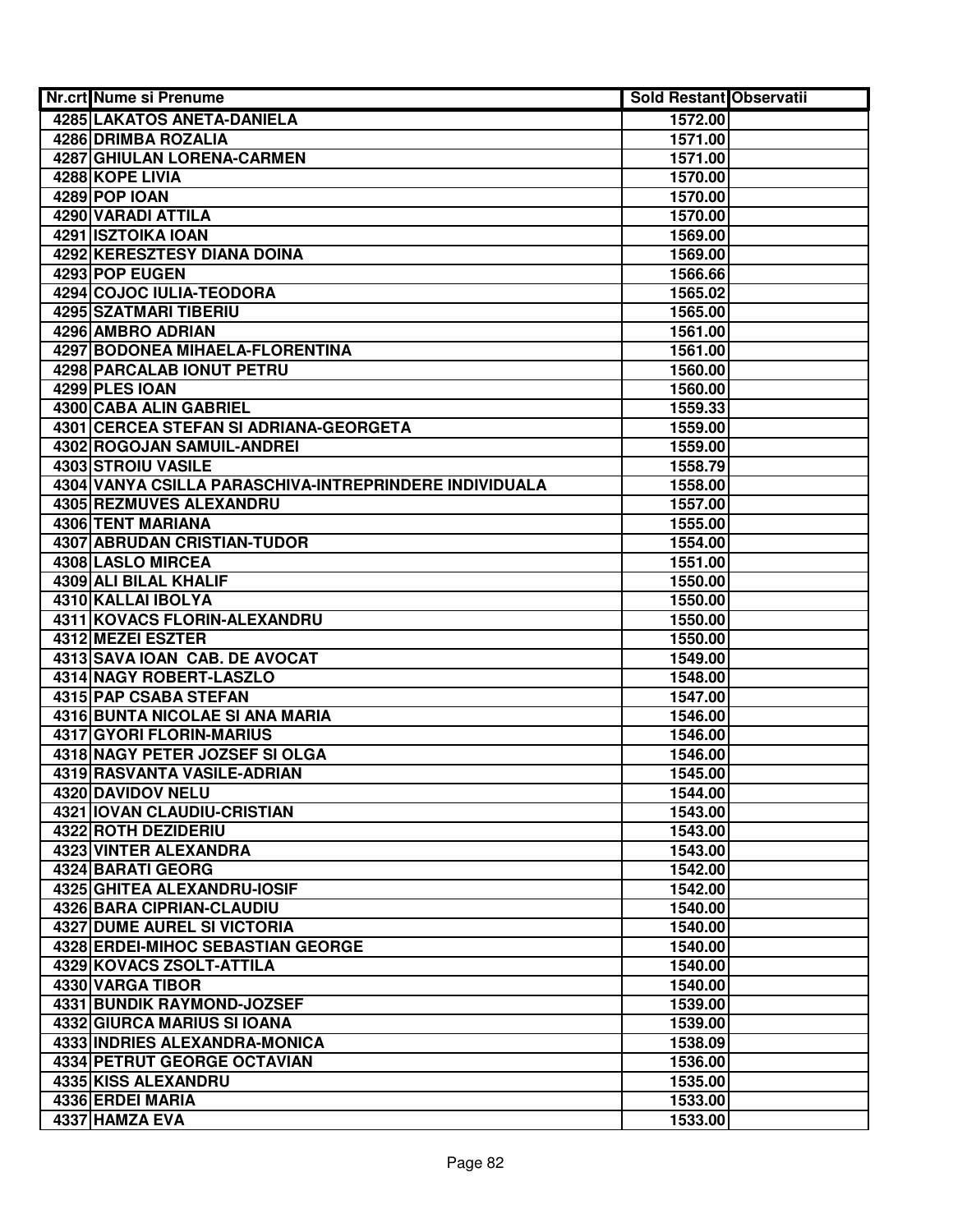| Nr.crt Nume si Prenume                   | Sold Restant Observatii |  |
|------------------------------------------|-------------------------|--|
| 4338 POPA VASILE                         | 1533.00                 |  |
| 4339 COVACI MARIOARA                     | 1532.00                 |  |
| 4340 EISELE IUDITA ZOE                   | 1531.00                 |  |
| <b>4341 BOCUT ANDREI-GEORGE</b>          | 1530.00                 |  |
| 4342 BOKA GHEORGHE                       | 1530.00                 |  |
| 4343 VOINEA GABRIEL                      | 1530.00                 |  |
| 4344 GATEJ CRISTINA-IOANA                | 1528.00                 |  |
| 4345 MANTO DIANA - MARIA                 | 1527.00                 |  |
| 4346 OROS GHEORGHE                       | 1526.00                 |  |
| 4347 BORDAS STEFAN                       | 1525.00                 |  |
| 4348 CIBOTARU LILIANA                    | 1525.00                 |  |
| 4349 CABAU EMILIA-ANA                    | 1524.00                 |  |
| 4350 PURGE ILDIKO                        | 1523.00                 |  |
| 4351 PANTIS SERGIU                       | 1522.00                 |  |
| <b>4352 DRAGHICI ANDREI-VICTOR</b>       | 1521.00                 |  |
| <b>4353 DICU GHEORGHE</b>                | 1520.00                 |  |
| <b>4354 LINGURAR RAMONA-SIMONA</b>       | 1520.00                 |  |
| <b>4355 IOVAN FLAVIUS</b>                | 1518.00                 |  |
| <b>4356 NISTOR RODICA</b>                | 1518.00                 |  |
| <b>4357 DAESCU MIHAELA-SIMONA</b>        | 1517.00                 |  |
| 4358 SZABO ROBERT-IMRE                   | 1517.00                 |  |
| 4359 ARDELEAN GHEORGHE-CATALIN           | 1516.00                 |  |
| 4360 LAZAU MARIN SI CONSTANTINA-GABRIELA | 1516.00                 |  |
| 4361 BUDA ANDREI                         | 1515.00                 |  |
| 4362 IUHASZ ERVIN-EUGEN                  | 1515.00                 |  |
| 4363 MOCIAR TIBOR                        | 1515.00                 |  |
| 4364 BUMBUI IULIANA - ANA                | 1514.00                 |  |
| 4365 BRETAN ERNEST                       | 1512.00                 |  |
| 4366 SZAKACS JOZSEF-ROBERT               | 1512.00                 |  |
| 4367 CABINET DE AVOCAT-NEGRU RADU        | 1511.00                 |  |
| 4368 BALOGH ROBERT                       | 1510.00                 |  |
| 4369 COTE FLORICICA                      | 1510.00                 |  |
| 4370 GUBA SANDOR                         | 1510.00                 |  |
| 4371   IHOS MONICA-IOANA                 | 1510.00                 |  |
| 4372 MOISIN OVIDIU                       | 1510.00                 |  |
| 4373 MOTOC GABRIELA SI GHEORGHE          | 1510.00                 |  |
| 4374 BUNTA ANA-MARIA GEORGETA            | 1509.00                 |  |
| 4375 VLAS DANIELA - FLORICA              | 1509.00                 |  |
| 4376 OTVOS DIANA                         | 1508.00                 |  |
| <b>4377 BUDAU DAN ALEXANDRU</b>          | 1505.00                 |  |
| 4378 PAPP IOAN SI ILEANA                 | 1503.00                 |  |
| 4379 TOCAI MIHAI                         | 1502.00                 |  |
| <b>4380 ANTONICS TEODORA EMILIA</b>      | 1500.00                 |  |
| <b>4381 BADEA SIMONA</b>                 | 1500.00                 |  |
| 4382 BALOTA CARMEN RENATA                | 1500.00                 |  |
| 4383 BEJUSCA FLORIN                      | 1500.00                 |  |
| 4384 BELTEKI TIBERIU ALEXANDRU           | 1500.00                 |  |
| 4385 BENCZIK ROBERT GABOR                | 1500.00                 |  |
| 4386 BURCEA MANDRA                       | 1500.00                 |  |
| 4387 BURCSA GITA                         | 1500.00                 |  |
| 4388 CSAK KRISZTINA P.F.A                | 1500.00                 |  |
| 4389 CUTULA DANA ANCA                    | 1500.00                 |  |
| 4390 DACUNNA VICHIE BRYAN ANDRE          | 1500.00                 |  |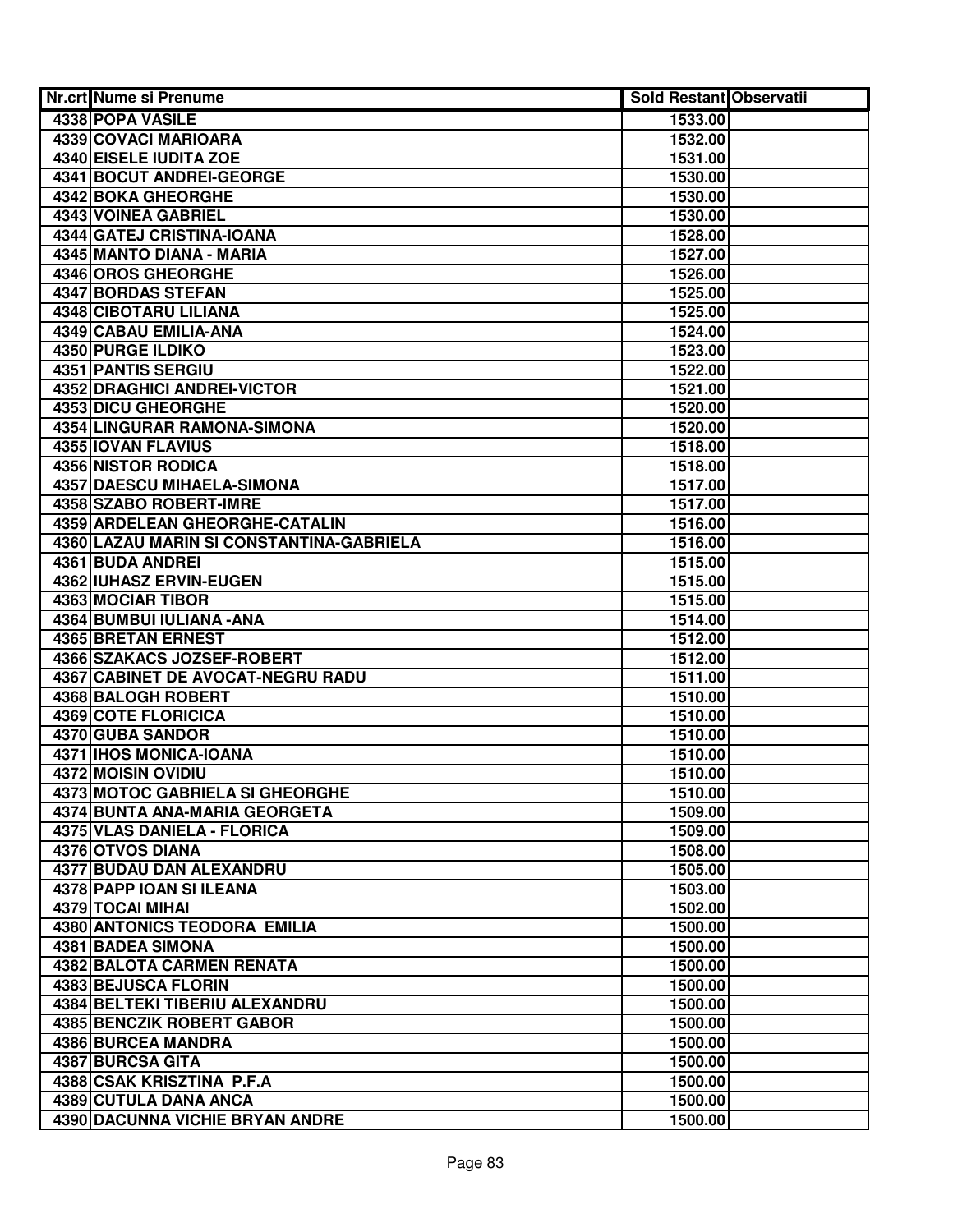| Nr.crt Nume si Prenume                        | <b>Sold Restant Observatii</b> |  |
|-----------------------------------------------|--------------------------------|--|
| <b>4391 FILIMON DORIN</b>                     | 1500.00                        |  |
| 4392 GABOR GAVRIL                             | 1500.00                        |  |
| 4393 GABOR MANDRA                             | 1500.00                        |  |
| 4394 GABOR ROZA                               | 1500.00                        |  |
| 4395 GABOR STEFAN                             | 1500.00                        |  |
| 4396 GANEA RAUL-MIHAI                         | 1500.00                        |  |
| 4397 HAINER LAURA                             | 1500.00                        |  |
| 4398 HODUT CALIN MIRCEA                       | 1500.00                        |  |
| 4399 HOWARD LEONA- VIOLETA                    | 1500.00                        |  |
| 4400 ISZTOJKA TEREZIA                         | 1500.00                        |  |
| 4401 IZSAK JOZSEF                             | 1500.00                        |  |
| 4402 JOBAGY MIRELA-MARCELA                    | 1500.00                        |  |
| 4403 JUZON MARCIN-JACEK                       | 1500.00                        |  |
| 4404 KORDOVAN IOSIF                           | 1500.00                        |  |
| 4405 KOTELES ROBERT                           | 1500.00                        |  |
| 4406 KOVACS ATTILA SANDOR                     | 1500.00                        |  |
| 4407 LUDESCHER CSABA-JANOS                    | 1500.00                        |  |
| <b>4408 LUPO MARIOARA VOICHITA</b>            | 1500.00                        |  |
| 4409 MARKOVICS ROMULUS-IULIU                  | 1500.00                        |  |
| 4410 MARTINAO ANDRE RAFAEL                    | 1500.00                        |  |
| 4411 MERCHES MARCEL-FLORIN                    | 1500.00                        |  |
| <b>4412 MIHAI FLORENTINA</b>                  | 1500.00                        |  |
| 4413 MONENCIU FLORIN-GHEORGHE                 | 1500.00                        |  |
| 4414 NITE MARIUS                              | 1500.00                        |  |
| 4415 ORGOVAN VIORICA                          | 1500.00                        |  |
| 4416 PADUREAN KISS TIBERIU                    | 1500.00                        |  |
| 4417 PAP GILDA                                | 1500.00                        |  |
| 4418 PETRI NORBERT-SANDOR                     | 1500.00                        |  |
| 4419 PISTA FLORIN-IOAN                        | 1500.00                        |  |
| 4420 SALAJAN TEODORA-ROXANA                   | 1500.00                        |  |
| 4421 SAMU RUPI                                | 1500.00                        |  |
| 4422 SARKADI EVA                              | 1500.00                        |  |
| 4423 SORCA CIPRIAN-COSMIN                     | 1500.00                        |  |
| 4424 STUPARU CONSTANTIN                       | 1500.00                        |  |
| 4425 SVAB LUCIAN-BENIAMIN                     | 1500.00                        |  |
| 4426 TOCILA ANDREI                            | 1500.00                        |  |
| 4427 VARGA RUDOLF                             | 1500.00                        |  |
| 4428 VINCZE KECSKES MATEI GHEORGHE            | 1500.00                        |  |
| 4429 GULYAS KATALIN                           | 1498.00                        |  |
| 4430 CHEREGI DANIEL-CALIN                     | 1497.00                        |  |
| 4431 MOLNAR ANAMARIA                          | 1497.00                        |  |
| <b>4432 JURCA GAVRIL SI MARGARETA</b>         | 1496.00                        |  |
| 4433 VARGA GEZA                               | 1496.00                        |  |
| 4434 MAGYARI ALEXANDRU                        | 1495.00                        |  |
| 4435 BANCSA EMERIC                            | 1494.74                        |  |
| 4436 VLAD TRAIAN MARIUS                       | 1494.00                        |  |
| 4437 ADANY BEATA                              | 1492.00                        |  |
| 4438 LUNGU RAZVAN                             | 1492.00                        |  |
| 4439 GABOR MATEI                              | 1491.00                        |  |
| 4440 GABOR SUSANA                             | 1491.00                        |  |
| 4441 CIURAR IOLAND<br>4442 COSTEA MARIA DIANA | 1490.00                        |  |
| <b>4443 HERMAN SILVIU ALBERTO</b>             | 1490.00                        |  |
|                                               | 1490.00                        |  |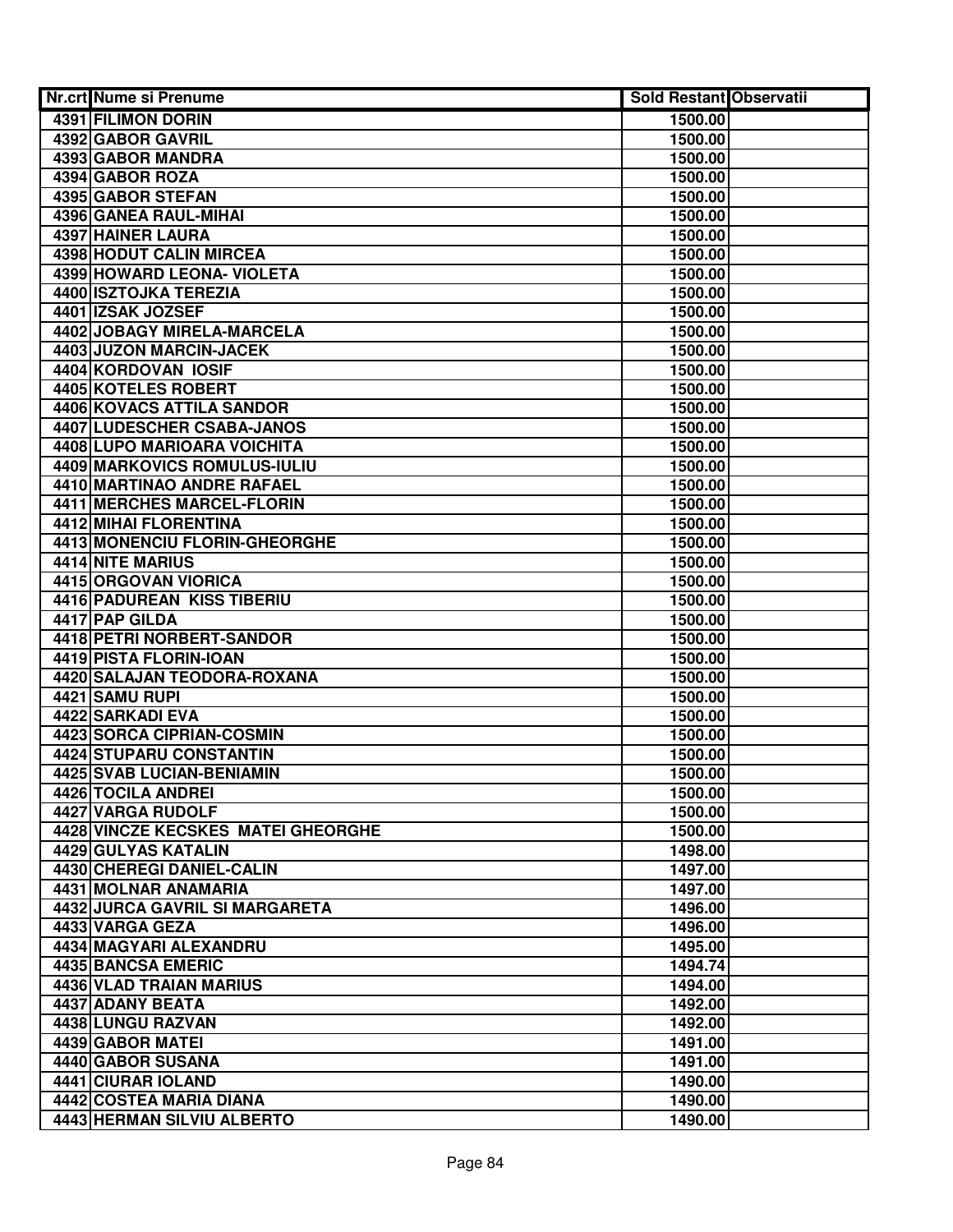| Nr.crt Nume si Prenume                    |                    | <b>Sold Restant Observatii</b> |
|-------------------------------------------|--------------------|--------------------------------|
| 4444 REZMUVES ELISABETA                   | 1490.00            |                                |
| 4445 TOTOREAN MARCEL ALEXANDRU            | 1490.00            |                                |
| 4446 RUMUNA ANDRAS-LAJOS                  | 1488.00            |                                |
| 4447 CIURDAR PETRU SI IOANA               | 1487.00            |                                |
| 4448 KARACSONYI ROBERT-PAVEL              | 1487.00            |                                |
| 4449 MIHALY ROBERT KRISTIAN               | 1487.00            |                                |
| 4450 OPREA MARIOARA                       | 1487.00            |                                |
| 4451 TOTH IOLANDA                         | 1487.00            |                                |
| <b>4452 BEJUSCA SERGIU- IONUT</b>         | 1485.06            |                                |
| 4453 SFERLE IOAN ADRIAN                   | 1485.00            |                                |
| 4454 NISTOR FLORENTINA-LENUTA SI IOAN     | 1484.49            |                                |
| 4455 PLUGAR MARIAN                        | 1483.70            |                                |
| 4456 HURMUZ MARIANA                       | 1482.70            |                                |
| 4457 MAG CIPRIAN-BOGDAN                   | 1481.00            |                                |
| 4458 CUC ADRIAN-NICOLAE                   | 1480.00            |                                |
| 4459 DUDAS SANDU DANUT                    | 1480.00            |                                |
| 4460 RIF-TOTH MARIA                       | 1480.00            |                                |
| <b>4461 TOMA NICOLAE-SILVIU</b>           | 1480.00            |                                |
| 4462 ZLIBUT ADRIANA                       | 1480.00            |                                |
| 4463 OPREA RONELA TEODORA                 | 1479.00            |                                |
| 4464 KULCZCKI FERENCZ ROMULUS             | 1476.00            |                                |
| 4465 SALAJAN MARIOARA                     | 1475.00            |                                |
| 4466 SZABO GABRIEL ROLAND                 | 1475.00            |                                |
| 4467 FARKAS ERNO-JANOS                    | 1474.00            |                                |
| 4468 IPIA GABRIELA                        | 1473.00            |                                |
| 4469 ILLE ANDREI-TUDOR                    | 1472.00            |                                |
| 4470 SERAFICEAN ALEXANDRU                 | 1471.00            |                                |
| 4471 ABRUDAN MARIUS-EMIL                  | 1470.00            |                                |
| 4472 BENTE VLAD CRISTIAN                  | 1470.00            |                                |
| 4473 BOCUT FLORENTINA-ANA MARIA           | 1470.00            |                                |
| 4474 TIRLA CRISTIAN-TUDOR                 | 1470.00            |                                |
| 4475 TOCA DANIEL                          | 1470.00            |                                |
| 4476 GUG RAVEICA SI PAVEL                 | 1468.00            |                                |
| 4477 POPA ANDREI COSMIN                   | 1467.00            |                                |
| 4478 SZABO TIBERIU                        | 1467.00            |                                |
| 4479 BURDAN IOSIF                         | 1466.98            |                                |
| 4480 CARP PAUL EUGEN                      | 1466.00            |                                |
| 4481 ANDREJKA ANDREI - GHEORGHE           | 1465.80            |                                |
| <b>4482 COSTIN DAN</b>                    | 1465.00            |                                |
| 4483 MATICIUC ALIN-FLORIN                 | 1465.00            |                                |
| 4484 SECAN LAURA<br>4485 STEF CRISTIAN    | 1465.00            |                                |
| 4486 PINTEA GABRIEL-MIHAI                 | 1465.00            |                                |
| 4487 GYONGYOSI IOSIF                      | 1463.39<br>1463.00 |                                |
| 4488 BERCE CATALIN-PETRU                  | 1462.00            |                                |
| 4489 GAL NORBERT                          | 1462.00            |                                |
| 4490 SAS LUCIA- RAMONA                    | 1462.00            |                                |
| 4491 FERCHE ADRIAN-COSMIN                 | 1460.00            |                                |
| 4492 GROZA DANIEL-GEORGE                  | 1460.00            |                                |
| 4493 BOLDIS LUCIAN-ALIN SI MIHAELA-DAIANA | 1459.00            |                                |
| 4494 BALASCO SEBASTIAN                    | 1458.00            |                                |
| 4495 BORA GHEORGHE ADRIAN                 | 1458.00            |                                |
| 4496 ANDRAS ADRIAN-DANIEL                 | 1457.00            |                                |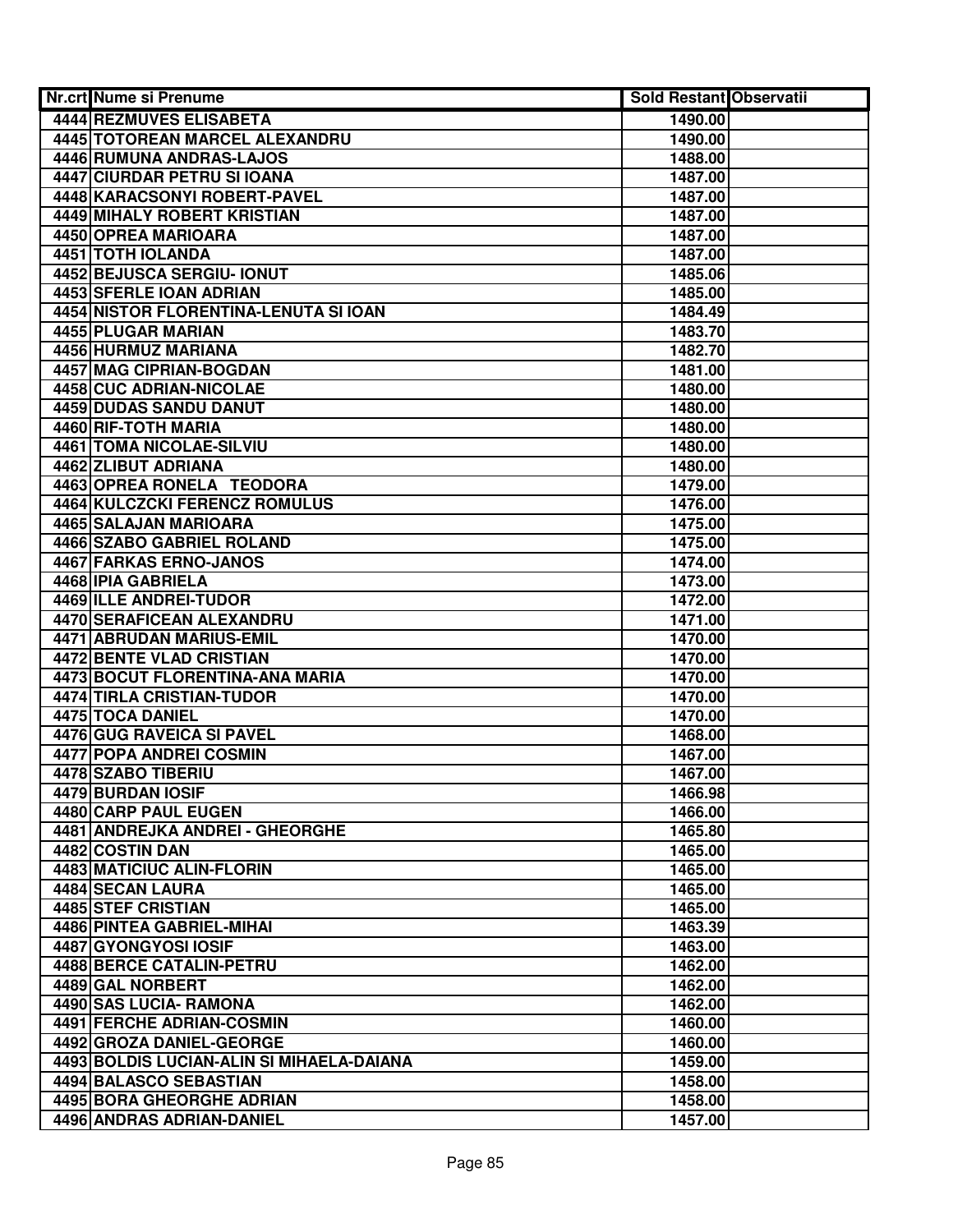| Nr.crt Nume si Prenume                        | <b>Sold Restant Observatii</b> |  |
|-----------------------------------------------|--------------------------------|--|
| 4497 KOCSIS PETER-ATTILA                      | 1455.00                        |  |
| 4498 KOVACS MAGDOLNA                          | 1455.00                        |  |
| 4499 POP ALEXANDRU-TIBERU                     | 1455.00                        |  |
| 4500 TOCAI TRAIAN-CALIN                       | 1455.00                        |  |
| <b>4501 GOGUCZ JANOS-ATTILA</b>               | 1454.00                        |  |
| 4502 JUDEA IOAN-DORU                          | 1454.00                        |  |
| 4503 TASNADE TEODOR                           | 1454.00                        |  |
| 4504 KUCHEL FRANCISC                          | 1452.00                        |  |
| 4505 PUSKAS ROBERTO                           | 1452.00                        |  |
| 4506 FANEA LUCIAN-AUGUSTIN                    | 1451.00                        |  |
| 4507 LUNG IOAN SI NICOLETA                    | 1451.00                        |  |
| 4508 SZEKELY KATALIN-ANNA                     | 1450.54                        |  |
| 4509 ANTON GHEORGHE-CRISTIAN                  | 1450.00                        |  |
| 4510 BLINDAS GABOR                            | 1450.00                        |  |
| 4511 CORODI NELU-CRISTIAN                     | 1450.00                        |  |
| 4512 DENQ QIFENG                              | 1450.00                        |  |
| <b>4513 ISZTOICA RUPI</b>                     | 1450.00                        |  |
| <b>4514 LUNCAN ANDREA-CRISTINA</b>            | 1450.00                        |  |
| <b>4515 LUNGEANU DAN-CRISTIAN</b>             | 1450.00                        |  |
| <b>4516 NADAS SANDOR</b>                      | 1450.00                        |  |
| <b>4517 VETISAN VASILE-COSMIN</b>             | 1450.00                        |  |
| 4518 MERCEA FLORIN-CORNEL                     | 1448.00                        |  |
| 4519 BORLEAN MIRCEA-FLORIN                    | 1447.00                        |  |
| 4520 MOCSAR ZOLTAN                            | 1447.00                        |  |
| 4521 PASCALAU DANIEL-SORIN                    | 1445.00                        |  |
| 4522 POPA CLAUDIA-IOANA                       | 1445.00                        |  |
| 4523 SALAJAN MARIUS-LIVIU                     | 1445.00                        |  |
| 4524 DRAGAN GEORGE-EMILIAN                    | 1441.00                        |  |
| 4525 MACAVEI PAUL ANDREI                      | 1441.00                        |  |
| 4526 PARCALAB TEODORA-GEORGETA                | 1441.00                        |  |
| 4527 RAD CRISTIAN-DOREL                       | 1440.50                        |  |
| 4528 BAGI TAMAS-ZSOLT<br>4529 BERECZKI STEFAN | 1440.00                        |  |
| 4530 COSMESCU ANDREIA MICHAELA                | 1440.00<br>1440.00             |  |
| 4531 COZMAN FLORIN                            | 1440.00                        |  |
| 4532 GABOR GABOR                              | 1440.00                        |  |
| 4533 TINTEANU CATALIN-DOREL                   | 1440.00                        |  |
| 4534 UNGVARI JOZSEF                           | 1440.00                        |  |
| 4535 FILIP MARIUS                             | 1438.00                        |  |
| 4536 LUCUTA ANA-MARIA                         | 1438.00                        |  |
| <b>4537 MUNTEAN MARIA-ILDIKO</b>              | 1438.00                        |  |
| <b>4538 LELE MARIANA-IULIANA</b>              | 1436.00                        |  |
| <b>4539 SIMON MARIUS-RAUL</b>                 | 1436.00                        |  |
| 4540 CAB.AV.IND.LUCIAN FLORINA                | 1435.00                        |  |
| <b>4541 COTE GEORGE-CATALIN</b>               | 1435.00                        |  |
| 4542 DACIN VLADUT-LUCIAN                      | 1435.00                        |  |
| 4543 GAVRIS LAURENTIU-PETRU                   | 1435.00                        |  |
| 4544 MUDURA RADU FLORIN                       | 1435.00                        |  |
| 4545 EDER VASILE                              | 1434.00                        |  |
| 4546 FELFOLDI MIHALY                          | 1434.00                        |  |
| 4547 MAKKAI COLOMAN                           | 1434.00                        |  |
| 4548 BUT GYORGY                               | 1433.00                        |  |
| 4549 REZMUVES JANOS                           | 1433.00                        |  |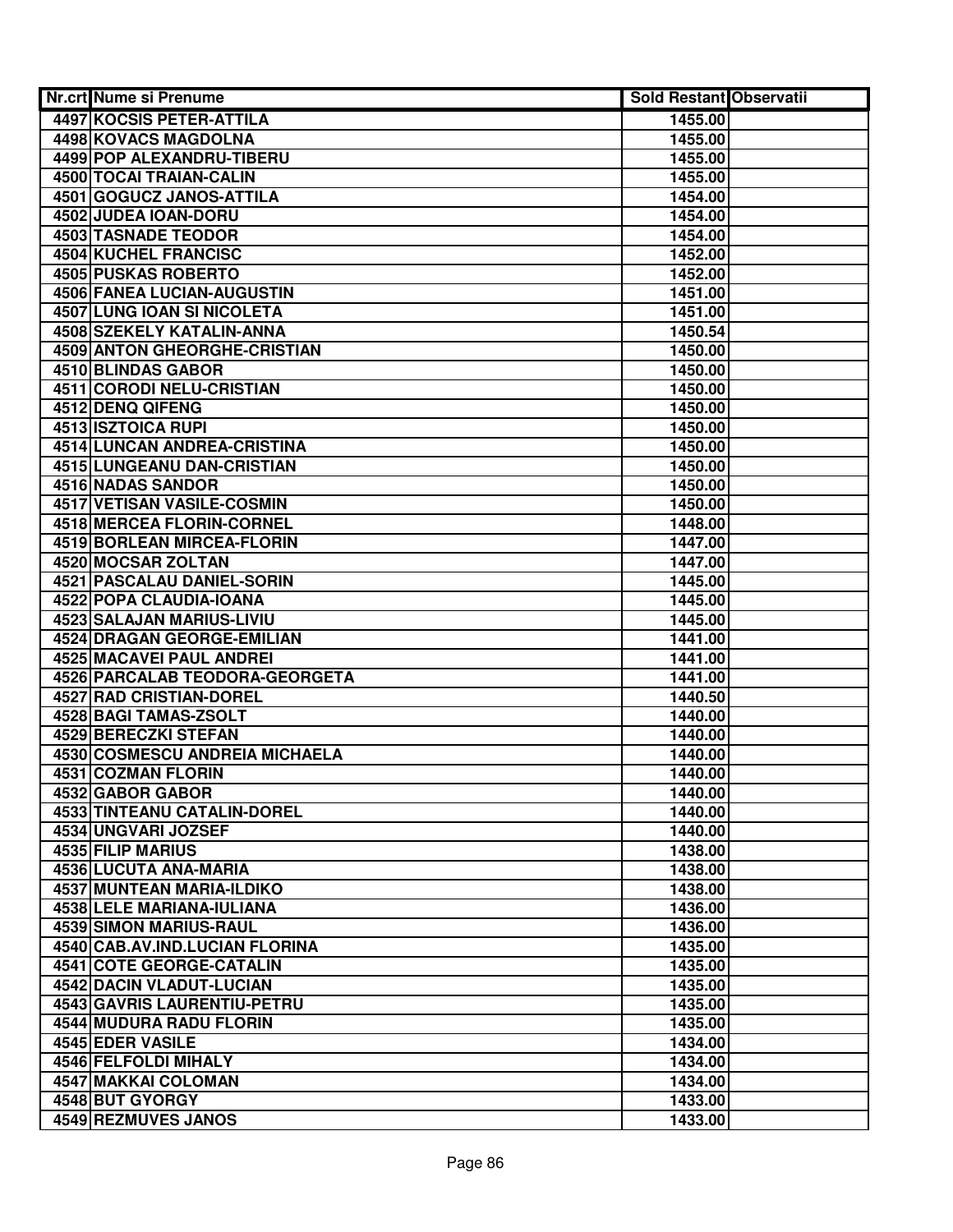| <b>Nr.crt Nume si Prenume</b>                   | <b>Sold Restant Observatii</b> |  |
|-------------------------------------------------|--------------------------------|--|
| 4550 SALAJAN DORINA NICULINA                    | 1433.00                        |  |
| 4551 BAK CAROL                                  | 1432.00                        |  |
| <b>4552 IANC SEBASTIAN-FLORIN</b>               | 1431.00                        |  |
| <b>4553 AGUD GHEORGHE FLORIAN</b>               | 1430.00                        |  |
| 4554 ILLE MIRCEA-GABRIEL                        | 1430.00                        |  |
| 4555 SZASZ EMERIC-MIHAI                         | 1430.00                        |  |
| 4556 MONUS ROZA                                 | 1428.00                        |  |
| <b>4557 DUCA OVIDIU LORAND</b>                  | 1427.00                        |  |
| 4558 KOVARI COSTEL                              | 1427.00                        |  |
| <b>4559 MICA MARIANA</b>                        | 1427.00                        |  |
| 4560 VARODI FLORIAN SI MARIOARA                 | 1427.00                        |  |
| 4561 FEKETE JOZSEF ANDRAS                       | 1426.00                        |  |
| 4562 JEJERAN PATRICIA-NORA                      | 1426.00                        |  |
| 4563 POP OCTAVIAN-BOGDAN                        | 1425.00                        |  |
| 4564 POTRE IOAN-MARIUS                          | 1425.00                        |  |
| <b>4565 VARGA NORBERT-GABOR</b>                 | 1425.00                        |  |
| 4566 FICUT SAMUIL-GABRIEL                       | 1422.00                        |  |
| 4567 LUNCAN ZOLTAN                              | 1422.00                        |  |
| <b>4568 GLIGOR ALEXANDRU-IOAN</b>               | 1421.00                        |  |
| 4569 BELADI ISTVAN-COROY                        | 1420.00                        |  |
| 4570 BOCHIE OCTAVIAN TERENTE SI CRISTINA-SUSANA | 1420.00                        |  |
| 4571 COCIS MARIUS DAN SI BONA MIRELA            | 1420.00                        |  |
| 4572 DASCALESCU DAVID-RELU                      | 1420.00                        |  |
| <b>4573 PACURAR MIRCEA</b>                      | 1420.00                        |  |
| <b>4574 PASCA REMUS CLAUDIU</b>                 | 1420.00                        |  |
| 4575 ROSTAS ROMEO PETRU                         | 1420.00                        |  |
| 4576 GASPAR KLARA                               | 1418.00                        |  |
| 4577 NEAGOTA STELIAN IOAN                       | 1417.00                        |  |
| 4578 ROMAN ADRIAN PAVEL                         | 1416.00                        |  |
| 4579 SZEKELY IOSIF                              | 1416.00                        |  |
| 4580 KOVACS ADRIAN                              | 1415.00                        |  |
| 4581 LAZAR COSMIN-PAUL                          | 1415.00                        |  |
| 4582 MARCUTIU CRINA                             | 1414.00                        |  |
| 4583 FISCHER CONSTANTIN                         | 1413.00                        |  |
| 4584 TANASESCU JAN-LIVIU SI NICOLETA-MANUELA    | 1412.00                        |  |
| 4585 URSICA DORINA                              | 1412.00                        |  |
| 4586 GONDOR-OZSVATH ATENA-LILO                  | 1411.00                        |  |
| 4587 BALOGH ALEXANDRU                           | 1410.00                        |  |
| <b>4588 BORTOS HORIA</b>                        | 1410.00                        |  |
| <b>4589 CRISAN GHEORGHE SI MARIA</b>            | 1410.00                        |  |
| <b>4590 GABRIAN DANIEL-FLORIN</b>               | 1410.00                        |  |
| <b>4591 MERGE TEODOR-EUTIH</b>                  | 1410.00                        |  |
| 4592 ROSU ALIN-CORNEL                           | 1410.00                        |  |
| 4593 VOICU FLORIN-DRAGOMIR                      | 1410.00                        |  |
| <b>4594 BORDEI-KISS EVA</b>                     | 1409.00                        |  |
| 4595 ROSTAS ALEXANDRU-GEACOMINO                 | 1407.00                        |  |
| 4596 HAJDU TIBOR                                | 1406.41                        |  |
| 4597 CRISAN ADRIAN LIVIU                        | 1405.00                        |  |
| 4598 CUC SORIN MARIUS                           | 1405.00                        |  |
| 4599 HAITA CONSTANTIN                           | 1405.00                        |  |
| 4600 SZABO SANDOR ROLAND                        | 1405.00                        |  |
| 4601 COSMA LIVIA-LAURA                          | 1404.00                        |  |
| 4602 DINCA ION SI RAMONA-DIANA                  | 1404.00                        |  |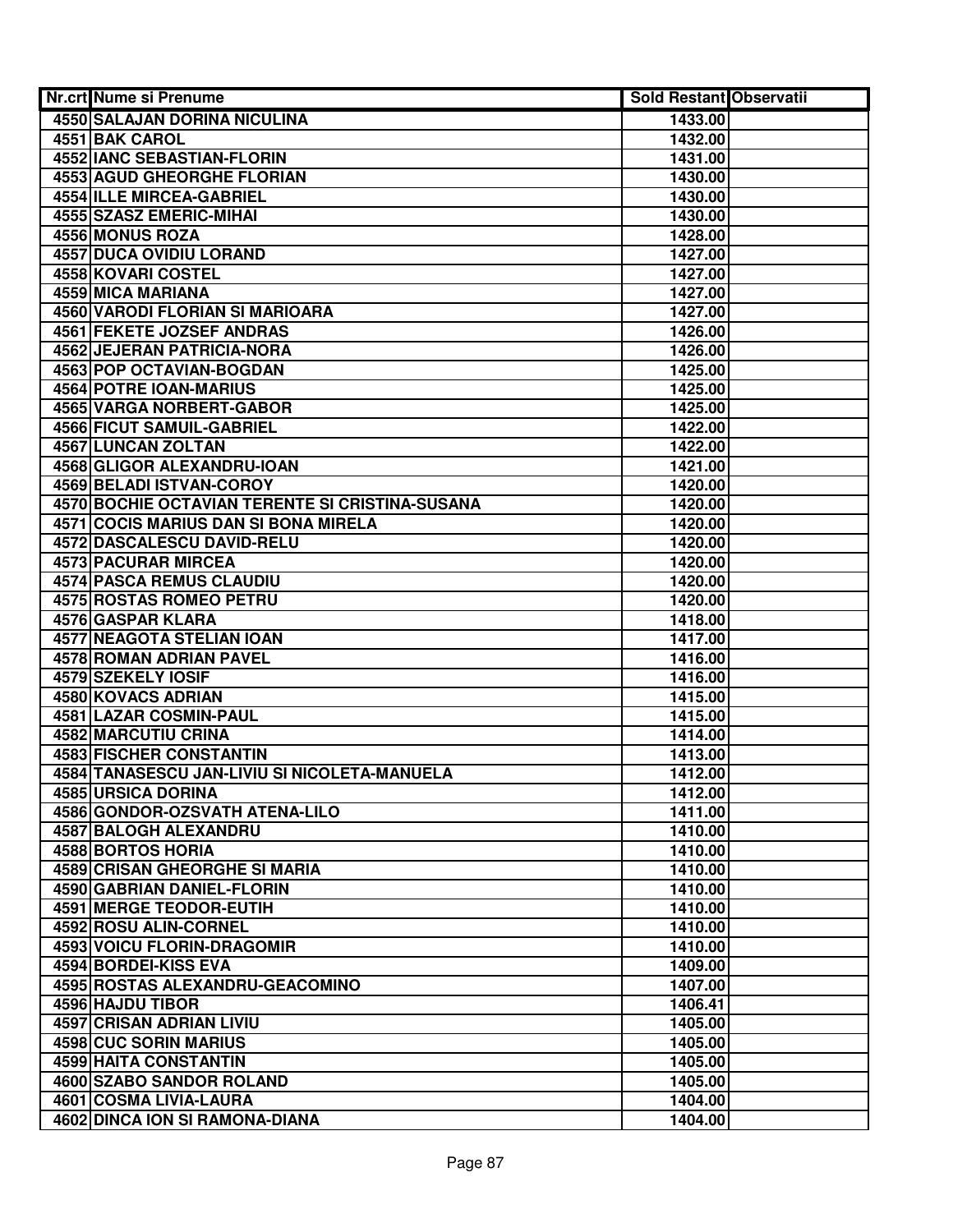| <b>Nr.crt Nume si Prenume</b>                    | <b>Sold Restant Observatii</b> |  |
|--------------------------------------------------|--------------------------------|--|
| <b>4603 FEKETE CORINA MIHAELA</b>                | 1404.00                        |  |
| 4604 LASZLO ILDIKO                               | 1404.00                        |  |
| 4605 LELE IONEL                                  | 1404.00                        |  |
| <b>4606 MOSINCAT VASILE</b>                      | 1404.00                        |  |
| 4607 TODINCA IONUT-ONORIU                        | 1404.00                        |  |
| 4608 VLADILA MARIA IOANA                         | 1404.00                        |  |
| 4609 NAGY ROBERT                                 | 1403.00                        |  |
| 4610 POPOVICI DUMITRU FLORIN                     | 1402.00                        |  |
| <b>4611 POTRE GRATIAN HORATIUS</b>               | 1402.00                        |  |
| <b>4612 BLAJ FLORICA SI ADRIAN - EUGEN</b>       | 1401.00                        |  |
| 4613 CAZACIOC DUMITRA- SIMONA                    | 1401.00                        |  |
| 4614 MAGHIAR CORNELIA                            | 1401.00                        |  |
| 4615 PADUREAN CALIN-CRISTIAN SI BIDIGA CRISTINA  | 1401.00                        |  |
| 4616 ALI MUDASSAR                                | 1400.00                        |  |
| <b>4617 BAICAN CLAUDIU SEBASTIAN</b>             | 1400.00                        |  |
| 4618 BAN LUCIAN                                  | 1400.00                        |  |
| <b>4619 BOKA BARNUS</b>                          | 1400.00                        |  |
| 4620 BULZAN NICOLAE-CALIN                        | 1400.00                        |  |
| <b>4621 CODRE ADRIAN-LUCIAN</b>                  | 1400.00                        |  |
| <b>4622 DUMA DOROTHEA</b>                        | 1400.00                        |  |
| 4623 FRANCU ANAMARIA CAB. DE AVOCAT              | 1400.00                        |  |
| 4624 GHETINA VICTOR                              | 1400.00                        |  |
| 4625 GIRDAN RODICA                               | 1400.00                        |  |
| 4626 HORVATH ALEXANDRU                           | 1400.00                        |  |
| 4627 KUCZAPSKI NORA                              | 1400.00                        |  |
| 4628 MOISA IONEL                                 | 1400.00                        |  |
| 4629 MORAR GABRIELA-AV                           | 1400.00                        |  |
| 4630 PERSENCO IURIE                              | 1400.00                        |  |
| 4631 PETROI ELIZA-CRISTINA                       | 1400.00                        |  |
| 4632 POPA DARIUS-PAUL                            | 1400.00                        |  |
| 4633 PUSCAS ALEXANDRU-DAN, P.F.A.                | 1400.00                        |  |
| 4634 SARAZ OLIVIA                                | 1400.00                        |  |
| 4635 SAVA REMUS PFA                              | 1400.00                        |  |
| 4636 SZOCS VERONIKA                              | 1400.00                        |  |
| 4637 TORUN SEDA                                  | 1400.00                        |  |
| 4638 MESTER DAN GABRIEL                          | 1398.00                        |  |
| 4639 DEMIAN BOGDAN                               | 1397.88                        |  |
| 4640 DEAC LUMINITA ANCA                          | 1397.00                        |  |
| 4641 MAN ANDREI-VASILE                           | 1396.93                        |  |
| 4642 ILISIE RODICA-ANGELA                        | 1396.00                        |  |
| 4643 FEIER SORIN-ADRIAN                          | 1395.00                        |  |
| 4644 PENTEA (GRADINARU) FLORICA SI DRAGOS-ILIE   | 1395.00                        |  |
| 4645 SZENTPETERI PAL                             | 1395.00                        |  |
| <b>4646 LACATUS MARCEL</b>                       | 1394.00                        |  |
| <b>4647 POPESCU GHEORGHE-ROBERT</b>              | 1393.99                        |  |
| 4648 TODERAS BOGDAN-IOAN                         | 1393.00                        |  |
| 4649 ANDOR FERENCZ                               | 1390.00                        |  |
| 4650 NICHITA MIHAI-DAN                           | 1390.00                        |  |
| <b>4651 ILLES SILVIA SI EMERIC</b>               | 1389.00                        |  |
| 4652 VARGA GABRIELA-IRINA                        | 1389.00                        |  |
| 4653 CARTIS MARIAN LIVIU SI PANTEA ROZICA LUCICA | 1388.00                        |  |
| 4654 SAS GABRIELA-DORINA                         | 1388.00                        |  |
| 4655 CHETAN IOAN DANIEL                          | 1386.00                        |  |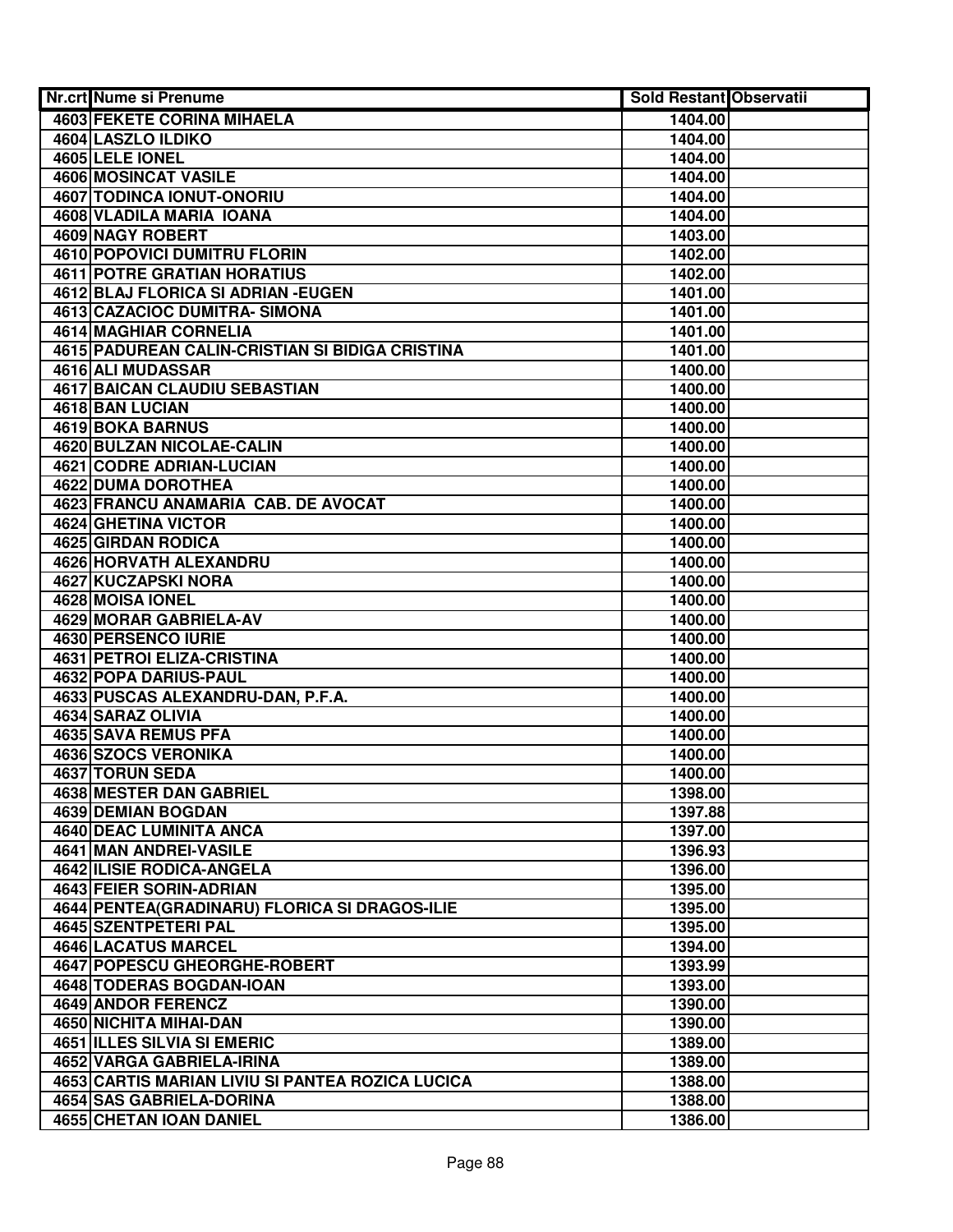| Nr.crt Nume si Prenume                     | Sold Restant Observatii |  |
|--------------------------------------------|-------------------------|--|
| 4656 POPESCU NICULAI                       | 1386.00                 |  |
| <b>4657 BRINDA FLORIN-DANUT</b>            | 1385.00                 |  |
| 4658 COZMA IOAN-REMUS                      | 1385.00                 |  |
| <b>4659 DUDOMA ZSOLT</b>                   | 1385.00                 |  |
| <b>4660 FLORIAN EMIL-GHEORGHE</b>          | 1385.00                 |  |
| 4661 KOVACS OLIVER                         | 1385.00                 |  |
| 4662 DUCA ARON GAVRIL SI FELICIA           | 1384.00                 |  |
| <b>4663 GABOR STEFAN SI CATALINA</b>       | 1383.89                 |  |
| 4664 FECHETE IULIU SORIN                   | 1383.00                 |  |
| 4665 HORVATH IZABELLA-MELINDA              | 1383.00                 |  |
| 4666 LUCACI FLORIN CALIN                   | 1382.00                 |  |
| 4667 GECZI CAROL                           | 1380.00                 |  |
| 4668 HORVATH GEZA-ROBERT                   | 1380.00                 |  |
| 4669 JUDET ROBERTO                         | 1380.00                 |  |
| 4670 KOVARI DANIEL                         | 1380.00                 |  |
| <b>4671 DANEA CONSTANTIN</b>               | 1379.00                 |  |
| <b>4672 MAGUI GHEORGHE MIHAI</b>           | 1379.00                 |  |
| 4673 BLAGEA NICOLIN-LUCIAN                 | 1378.09                 |  |
| <b>4674 ARDELEANU MARIUS MIHAI</b>         | 1378.00                 |  |
| <b>4675 FARKAS IMRE JENO</b>               | 1378.00                 |  |
| 4676 GOLDEA CRISTINA-MARIOARA              | 1378.00                 |  |
| 4677 CIOARA SORIN GABRIEL                  | 1377.00                 |  |
| 4678 DUKAI IOAN SI FLORENTINA-ANCA         | 1377.00                 |  |
| 4679 VECON GHEORGHE                        | 1377.00                 |  |
| 4680 BULE FLORIAN                          | 1376.00                 |  |
| <b>4681 SUHANY SZABOLCS-TAMAS</b>          | 1376.00                 |  |
| 4682 VARGA IOSIF                           | 1376.00                 |  |
| 4683 LASCAU DANUT                          | 1375.49                 |  |
| 4684 CRISAN ANTONIO                        | 1375.00                 |  |
| 4685 CUN ANDREEA-LINDA                     | 1375.00                 |  |
| 4686 FEHER MARIANA DANA                    | 1375.00                 |  |
| <b>4687 GAVRILAS OVIDIU GHEORGHE</b>       | 1375.00                 |  |
| 4688 BIRI JANOS IMRE                       | 1374.00                 |  |
| <b>4689 GHETE MIHAELA CAMELIA</b>          | 1374.00                 |  |
| 4690 MICLOS GHEORGHE-MARIUS                | 1374.00                 |  |
| 4691 ROATIS MIHAI-ANTON                    | 1374.00                 |  |
| <b>4692 VODA LEONTIN-EMIL SI ECATERINA</b> | 1374.00                 |  |
| 4693 COMAN CONSTANTIN                      | 1373.00                 |  |
| 4694 FAZEKAS MONIKA                        | 1373.00                 |  |
| 4695 LETAN ALINA-RAMONA                    | 1373.00                 |  |
| <b>4696 SFERLEA CATALIN</b>                | 1372.50                 |  |
| <b>4697 COZI GHEORGHE ADRIAN</b>           | 1370.00                 |  |
| <b>4698 LAKATOS MARIA-SILVIA</b>           | 1370.00                 |  |
| 4699 VARADI IOZSEF                         | 1368.00                 |  |
| 4700 HANAS ANGELA                          | 1366.00                 |  |
| 4701 MUSTACCHIA SEVERINO                   | 1366.00                 |  |
| 4702 AL JAAFAR SALAH JABER                 | 1365.00                 |  |
| 4703 KOVACS ROLAND                         | 1365.00                 |  |
| 4704 SHIBLI NEYMAR                         | 1365.00                 |  |
| 4705 APOSTOL CELUS-VLADIMIR                | 1364.00                 |  |
| 4706 KOSZEGI ATTILA                        | 1364.00                 |  |
| 4707 LASLAU DUMITRU SI MARIANA             | 1364.00                 |  |
| 4708 MOGYOROSI LUDOVIC                     | 1364.00                 |  |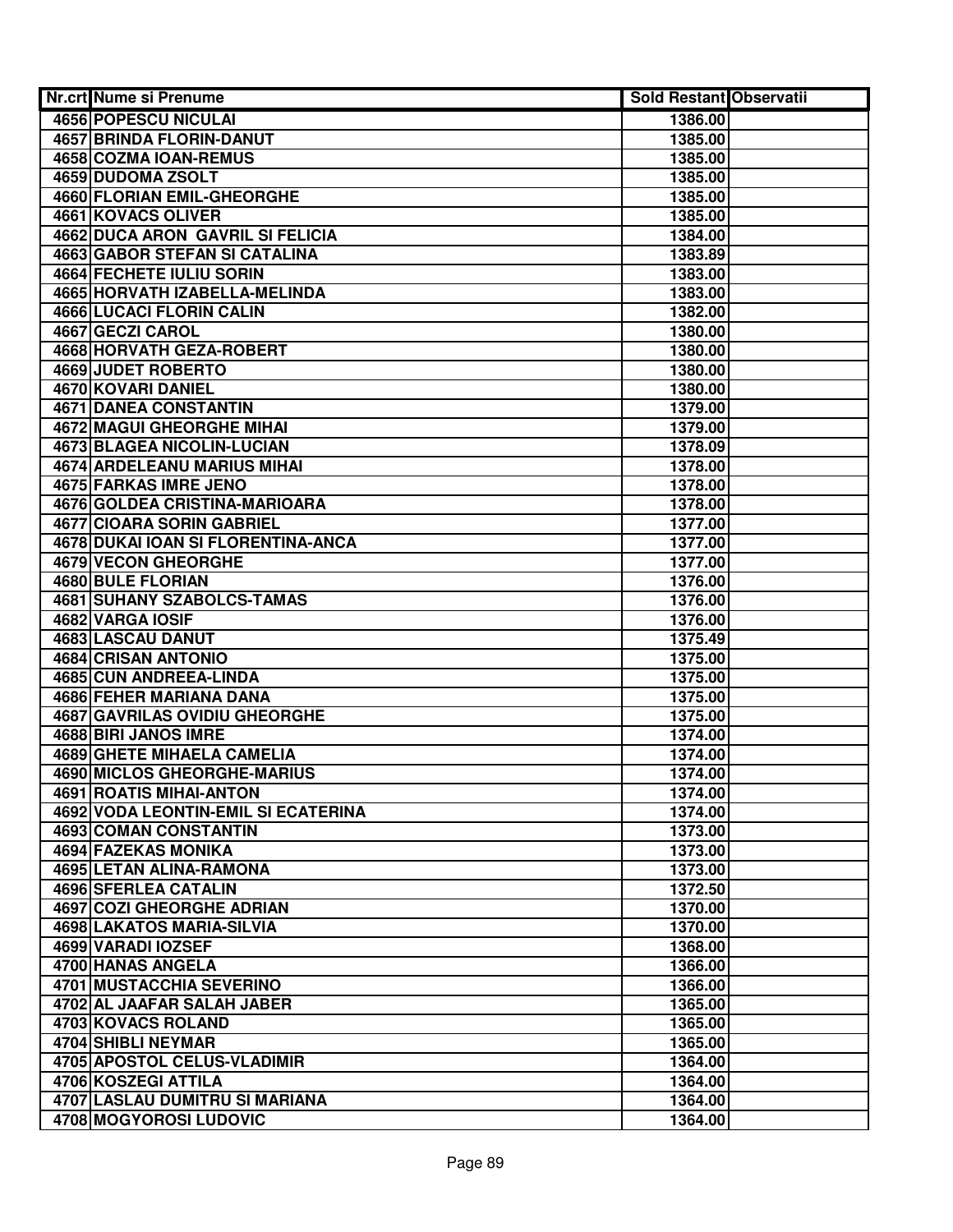| <b>Nr.crt Nume si Prenume</b>                                       | <b>Sold Restant Observatii</b> |                       |
|---------------------------------------------------------------------|--------------------------------|-----------------------|
| 4709 NECULAI BENIAMIN SI ILEANA                                     | 1363.00                        |                       |
| 4710 SARKA JOZSEF                                                   | 1362.00                        |                       |
| <b>4711 VINTER FLORIN SI STELA CORINA</b>                           | 1361.00                        |                       |
| 4712 ISZTOJKA RUDI                                                  | 1360.00                        |                       |
| 4713 SZABO KAROLY                                                   | 1359.00                        |                       |
| 4714 TONCA ADRIAN-VASILE                                            | 1359.00                        |                       |
| 4715 TRANDAFIR GHEORGHE                                             | 1358.00                        |                       |
| <b>4716 STEF DUMITRU-ADRIAN</b>                                     | 1356.00                        |                       |
| 4717 MARUNTEL FLORINA-MARIA - PERS.FIZ.AUTORIZATA                   | 1355.00                        |                       |
| 4718 PETRILA MIHAI                                                  | 1355.00                        |                       |
| 4719 RADA MIHAI NORBERT                                             |                                | 1355.00 PROCES PE ROL |
| 4720 LUCACI IOAN-MARIAN                                             | 1354.00                        |                       |
| 4721 ELEK BENIAMIN                                                  | 1353.00                        |                       |
| 4722 HAJNER ENIKO                                                   | 1352.00                        |                       |
| <b>4723 BOCHIS ADRIAN-VASILE</b>                                    | 1351.64                        |                       |
| 4724 TINCAU DOREL SI MARIA                                          | 1351.00                        |                       |
| <b>4725 APETREI VIORICA</b>                                         | 1350.00                        |                       |
| 4726 GABOR GAVRIL                                                   | 1350.00                        |                       |
| 4727 GAL DORU-SEBASTIAN                                             | 1350.00                        |                       |
| 4728 VERES JOZSEF                                                   | 1350.00                        |                       |
| 4729 HURMUZ VASILE                                                  | 1347.50                        |                       |
| 4730 PACURAR DORIN - LIVIU                                          | 1347.06                        |                       |
| 4731 BLAGA SIMION SI CORINA                                         | 1347.00                        |                       |
| 4732 SEBESTYEN PETER SI RITA MAGDOLNA                               | 1347.00                        |                       |
| 4733 LUNKUI GYORGY                                                  | 1346.00                        |                       |
| 4734 TONT MARIUS-COSMIN                                             | 1346.00                        |                       |
| 4735 VARODI FLORIN                                                  | 1346.00                        |                       |
| <b>4736 OPRIS TRAIAN-BOGDAN</b>                                     | 1345.51                        |                       |
| 4737 MIRCEA VIORICA                                                 | 1345.00                        |                       |
| 4738 FARCUTIU ALINA-GINA                                            | 1344.00                        |                       |
| 4739 LUPSE FLORIN-EMIL                                              | 1344.00                        |                       |
| 4740 SABAU BIANCA                                                   | 1344.00                        |                       |
| 4741 KRIZSAN SANDOR SI IBOLYA                                       | 1342.00                        |                       |
| 4742 DARABAN CRISTIAN                                               | 1340.00                        |                       |
| 4743 HASI CRISTINA-GABRIELA                                         | 1340.00                        |                       |
| 4744 KAJCZA ELISABETA                                               | 1340.00                        |                       |
| 4745 POPUTE VALENTIN-TUDOR                                          | 1340.00                        |                       |
| 4746 BIRTA FERENC FLORIAN                                           | 1339.59                        |                       |
| 4747 ARDELEAN IONEL DUMITRU                                         | 1339.00                        |                       |
| <b>4748 DORSONSZKY LASZLO</b><br><b>4749 TOMELE CIPRIAN-NICOLAE</b> | 1339.00<br>1338.34             |                       |
| 4750 GUI CIPRIAN-ANDREI                                             | 1338.00                        |                       |
| 4751 GABOR GAVRIL                                                   | 1337.00                        |                       |
| 4752 MANEA ANCA-CAMELIA                                             | 1337.00                        |                       |
| 4753 MURESAN MARIA                                                  | 1337.00                        |                       |
| 4754 PANAITESCU ADRIAN-TEODOR                                       | 1336.00                        |                       |
| 4755 BELCE CRISTIAN-DANIEL                                          | 1334.00                        |                       |
| 4756 ITTU CALIN FLORENTIN                                           | 1334.00                        |                       |
| 4757 SOCACIU SERGIU-GHEORGHE                                        | 1334.00                        |                       |
| 4758 BERE SORIN                                                     | 1332.47                        |                       |
| 4759 GROZE VLAD-TUDOR                                               | 1332.00                        |                       |
| 4760 PAUL FLORIAN VASILE                                            | 1332.00                        |                       |
| 4761 PAUL MARIANA EMILIA                                            | 1332.00                        |                       |
|                                                                     |                                |                       |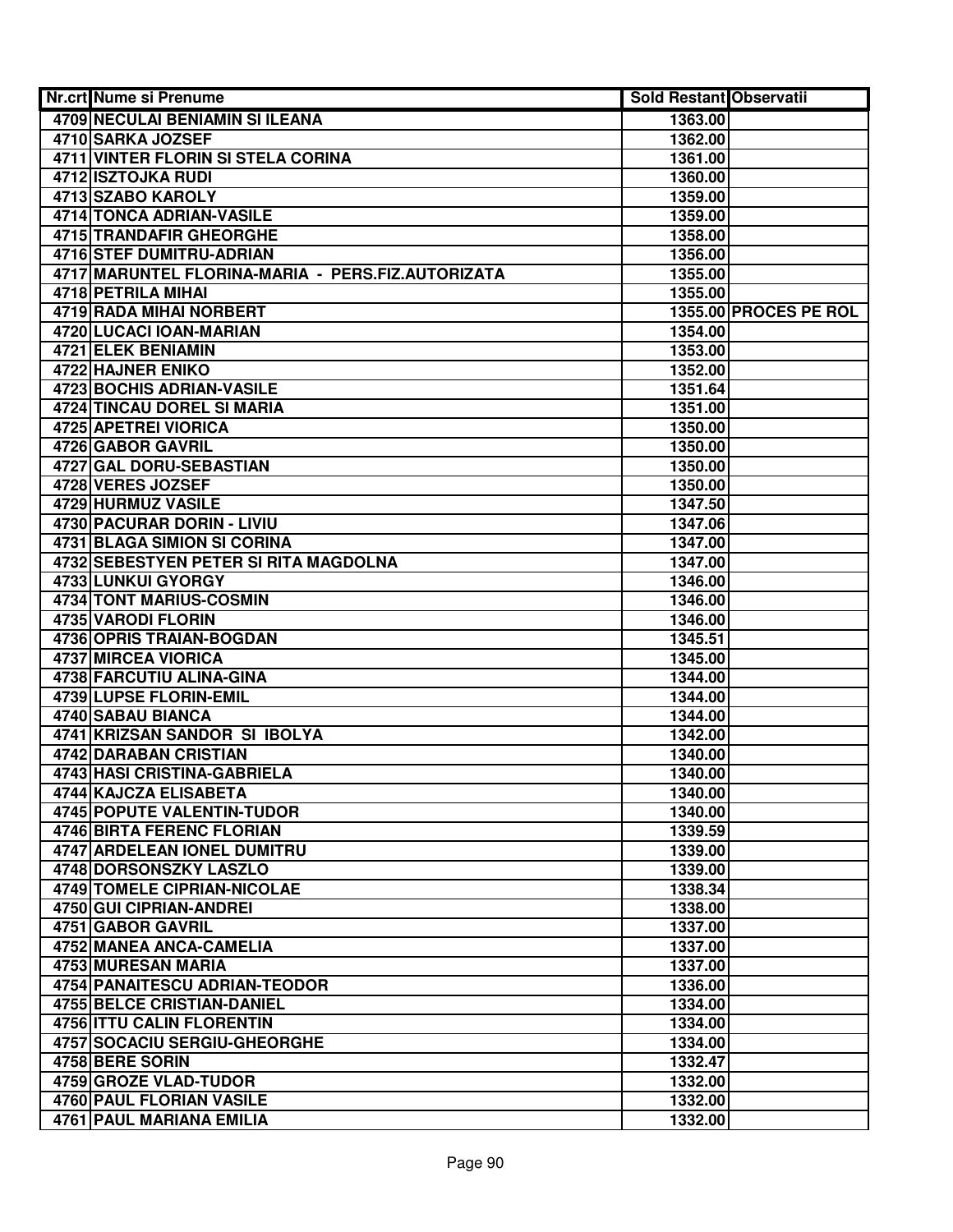| Nr.crt Nume si Prenume                          | Sold Restant Observatii |  |
|-------------------------------------------------|-------------------------|--|
| <b>4762 CRIVOLIUBIC MIHAELA</b>                 | 1331.00                 |  |
| 4763 FARAGO CRISTIAN CRACIUN SI CRISTINA        | 1331.00                 |  |
| 4764 PETRICAS DOREL IOAN SI AGNETA              | 1331.00                 |  |
| <b>4765 GABOR STEFAN-MARCEL</b>                 | 1330.96                 |  |
| 4766 BARTA ISTVAN                               | 1330.00                 |  |
| 4767 BOROS IANOS                                | 1330.00                 |  |
| 4768 MLADIN MARIUS                              | 1330.00                 |  |
| <b>4769 STIOP ANDREI COSMIN</b>                 | 1330.00                 |  |
| 4770 DUMITRU ALEXANDRU COSMIN                   | 1329.86                 |  |
| 4771 SOTIUT IRINA                               | 1329.00                 |  |
| 4772 CACUCI FLORIAN-CRISTIAN SI MARIOARA        | 1328.00                 |  |
| 4773 PARANICI CONSTANTIN                        | 1328.00                 |  |
| 4774 CHICHINEJDI DAVID                          | 1327.76                 |  |
| 4775 VESA DUMITRU                               | 1327.68                 |  |
| 4776 LAZAR COSMIN                               | 1326.00                 |  |
| 4777 POP RAVEICA                                | 1326.00                 |  |
| 4778 PRAK NICOLAE SI DORINA RODICA              | 1326.00                 |  |
| 4779 CIURAR AURICA                              | 1325.00                 |  |
| 4780 GABOR MATEI                                | 1325.00                 |  |
| <b>4781 BUTNARASU IOANA</b>                     | 1324.04                 |  |
| 4782 DOGAR GEORGIANA-FELICIA SI SORIN-ADRIAN    | 1324.00                 |  |
| 4783 GYOKER IULIU                               | 1324.00                 |  |
| 4784 REZMUVES IOSIF                             | 1324.00                 |  |
| 4785 JURCA GHEORGHE SI MARIANA                  | 1323.00                 |  |
| 4786 SOLAR IOANA-MIHAELA                        | 1323.00                 |  |
| 4787 BIRO MARIA MAGDOLNA                        | 1320.00                 |  |
| 4788 BROZBAN STELIAN-STEFAN                     | 1320.00                 |  |
| 4789 DUDOMA SANDOR SI MARIANA-ANETA             | 1320.00                 |  |
| 4790 MILIAN-SACULTET ALINA-FLORENTINA           | 1320.00                 |  |
| 4791 BIRAU IOAN SI FLOARE                       | 1319.00                 |  |
| 4792 CRISTE LAVINIU-IOAN                        | 1319.00                 |  |
| 4793 GHENT IOAN-TEODOR                          | 1319.00                 |  |
| 4794 ARDELEAN REMUS-VALENTIN                    | 1317.00                 |  |
| 4795 BUKVAI LUDOVIC GHEORGHE                    | 1316.00                 |  |
| 4796 BIRO ISTVAN SI IRINA                       | 1315.00                 |  |
| 4797 DR.SARCA EUGENIA CM.I.                     | 1315.00                 |  |
| 4798 IZSAK NISTOR                               | 1315.00                 |  |
| 4799 MARINA MARIANA VIORICA                     | 1315.00                 |  |
| 4800 MICU MIHAI                                 | 1314.50                 |  |
| 4801 BUNGAU PETRA<br>4802 VARGA GIANINA VALERIA | 1314.00                 |  |
| <b>4803 MESTER TRAIAN</b>                       | 1314.00<br>1313.00      |  |
| <b>4804 ANTON IOAN SANDU</b>                    | 1312.00                 |  |
| <b>4805 BALAJ ADRIAN CLAUDIU</b>                | 1312.00                 |  |
| 4806 BAN IONEL                                  | 1312.00                 |  |
| 4807 ISTRATE ANA                                | 1311.00                 |  |
| 4808 NAGY KAROLY                                | 1311.00                 |  |
| 4809 POPOVICIU AUREL                            | 1311.00                 |  |
| 4810 ROSTAS CRENGUTA                            | 1311.00                 |  |
| 4811 TOLDAN TRAIAN                              | 1311.00                 |  |
| 4812 MISAROS SERBAN-FLAVIU                      | 1310.00                 |  |
| 4813 VINTER PETRU                               | 1310.00                 |  |
| 4814 GABOR LAJOS                                | 1307.50                 |  |
|                                                 |                         |  |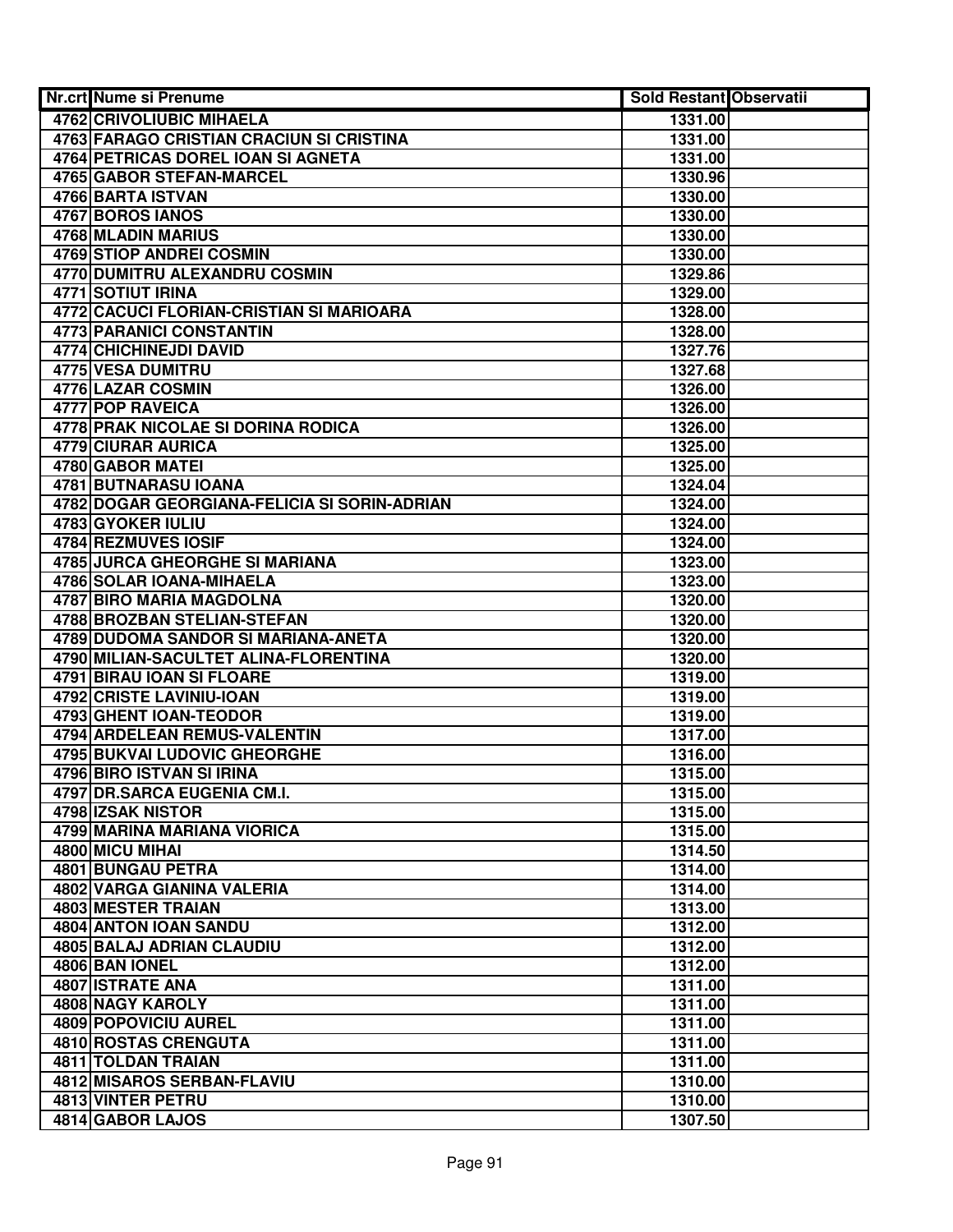| Nr.crt Nume si Prenume                     | Sold Restant Observatii |  |
|--------------------------------------------|-------------------------|--|
| 4815 KOVACS IUDIT MARGIT                   | 1307.00                 |  |
| 4816 MATIU IONEL OVIDIU                    | 1307.00                 |  |
| <b>4817 SUVEG ELISABETA MATILDA</b>        | 1307.00                 |  |
| 4818 HANGA GHEORGHE SI DANIELA-ADINA       | 1306.00                 |  |
| 4819 IAS IOANA-CLAUDIA SI SORIN ADRIAN     | 1306.00                 |  |
| <b>4820 SIMION MIHAELA MARIA</b>           | 1306.00                 |  |
| 4821 CHIRICUTA COSMIN-CRISTIAN             | 1305.00                 |  |
| 4822 CHIRILA DORIN                         | 1305.00                 |  |
| 4823 VARGA NICOLAE                         | 1304.00                 |  |
| 4824 CROITORU ROBERT                       | 1302.00                 |  |
| 4825 SZABO ILDIKO<br><b>SI STEFAN</b>      | 1302.00                 |  |
| 4826 UVEGHES BOGDAN-DACIAN                 | 1302.00                 |  |
| 4827 ZAHARIE LUCICA INTR.IND.              | 1302.00                 |  |
| 4828 BOKA GHEORGHE                         | 1300.00                 |  |
| 4829 CHINDLE DORINA                        | 1300.00                 |  |
| 4830 GABOR MARIA                           | 1300.00                 |  |
| 4831 GORDAN MARIUS CASIAN SI FLORICA-LIANA | 1300.00                 |  |
| 4832 LAKATOS AUGUSTIN                      | 1300.00                 |  |
| <b>4833 PETRUS ADRIAN</b>                  | 1300.00                 |  |
| 4834 TRIFAN MIRCEA                         | 1300.00                 |  |
| 4835 VARGA ZOLTAN                          | 1300.00                 |  |
| 4836 VARTOLOMEI VASILE-CRISTIAN            | 1300.00                 |  |
| 4837 VENTEL ANDRAS                         | 1300.00                 |  |
| 4838 SIRCA CRISTIAN-MARIUS                 | 1299.02                 |  |
| <b>4839 CISMAS MARCEL ENESCU</b>           | 1299.00                 |  |
| 4840 IAMBOR DUMITRU                        | 1299.00                 |  |
| 4841 TOTH DANIEL ALEXANDRU                 | 1298.00                 |  |
| 4842 TIRLA IOAN ROMEO                      | 1296.29                 |  |
| 4843 ARANY ALEXANDRU                       | 1296.00                 |  |
| 4844 BODOGAI PETRE-MIREL                   | 1296.00                 |  |
| 4845 BUZDUG DAN                            | 1295.00                 |  |
| 4846 DOCZI FRANCISC-FLORIN                 | 1295.00                 |  |
| 4847 GABOR GAVRIL                          | 1295.00                 |  |
| 4848 STOICA RUPI                           | 1295.00                 |  |
| 4849 MAIOR ANDRAS LAJOS                    | 1294.02                 |  |
| 4850 TIRTEA IOAN GABRIEL                   | 1294.00                 |  |
| 4851 BALAJ CRISTIAN IULIAN                 | 1292.00                 |  |
| 4852 GHEORGHE IOAN SI ROMOLICA             | 1292.00                 |  |
| 4853 POPA IONUT-MARIUS                     | 1291.00                 |  |
| 4854 BOCSA MIRCEA-OVIDIU SI MONICA         | 1290.00                 |  |
| 4855 BOTA STEFAN-DANUT                     | 1290.00                 |  |
| 4856 COITA SERGIU-EUGEN                    | 1290.00                 |  |
| 4857 GEREBENES GIZELLA                     | 1290.00                 |  |
| 4858 KISS MIKLOS                           | 1290.00                 |  |
| <b>4859 ROSTAS TOADER</b>                  | 1290.00                 |  |
| 4860 VARGA ANDREI                          | 1290.00                 |  |
| 4861 COITA FLAVIU-GLAD                     | 1289.00                 |  |
| 4862 MARCU OVIDIU OCTAVIAN                 | 1288.00                 |  |
| 4863 ROMAN CORNEL SI MONICA                | 1288.00                 |  |
| 4864 SILAGHI GHEORGHE SI ILEANA            | 1288.00                 |  |
| 4865 FILIP CIPRIAN-CRISTIAN                | 1287.00                 |  |
| 4866 OGBARSCHI CIPRIAN-IONUT               | 1286.50                 |  |
| 4867 GULES SERGIU-IONUT                    | 1286.00                 |  |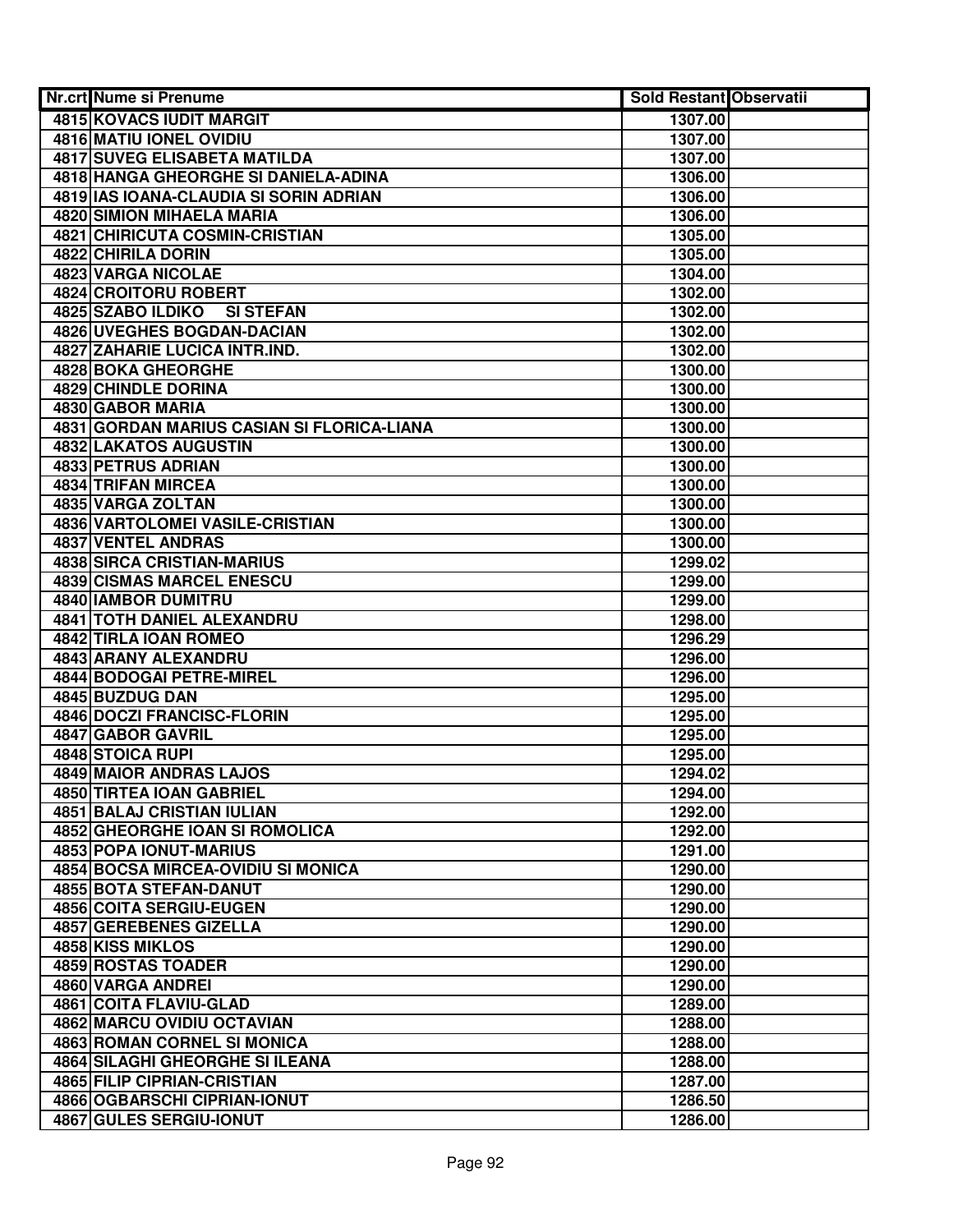| <b>Nr.crt Nume si Prenume</b>               | Sold Restant Observatii |  |
|---------------------------------------------|-------------------------|--|
| <b>4868 TUDUK VIORICA-MARIA</b>             | 1286.00                 |  |
| 4869 BRADEA GEORGE CONSTANTIN               | 1285.00                 |  |
| 4870 FERCHE FLORINA                         | 1285.00                 |  |
| 4871 POPSA SILVIU-DOREL                     | 1285.00                 |  |
| 4872 HAPA ELVIS MARIUS                      | 1284.86                 |  |
| 4873 OLAR ALEXANDRU                         | 1284.00                 |  |
| 4874 SALAJEAN OVIDIU-DUMITRU                | 1284.00                 |  |
| 4875 CRET IOANA-LAVINIA                     | 1281.66                 |  |
| 4876 ACHIM DAN-SILVIU                       | 1281.00                 |  |
| 4877 NAGY ANDREI-CRISTIAN                   | 1281.00                 |  |
| <b>4878 LINGURAR KATALIN</b>                | 1280.00                 |  |
| 4879 MADA STEFAN-TUDOR                      | 1280.00                 |  |
| 4880 MANGRA FLORIN                          | 1280.00                 |  |
| 4881 MIHUTIU IOAN-MIHAI                     | 1280.00                 |  |
| 4882 SCORTEA GABRIELA-CLAUDIA               | 1280.00                 |  |
| 4883 ZBIRCEA IOAN GABRIEL                   | 1279.00                 |  |
| <b>4884 MOTOACA MARIAN</b>                  | 1277.00                 |  |
| 4885 AV.MALAN SI ASOCIATII-SOC.CIVILA PROF. | 1276.00                 |  |
| 4886 GEORGESCU ANA-MARIA                    | 1275.00                 |  |
| 4887 MERA CIPRIAN-ALIN                      | 1275.00                 |  |
| 4888 CRET MARIA-CARMEN                      | 1274.00                 |  |
| 4889 OMUT SERGIU COSMIN                     | 1274.00                 |  |
| 4890 ILUTA TANEA NICULINA                   | 1273.50                 |  |
| 4891 FARKAS TIBERIU                         | 1272.00                 |  |
| 4892 FULOP ISTVAN                           | 1271.29                 |  |
| 4893 CHIRICA GABRIEL                        | 1270.00                 |  |
| 4894 BANCU VLAD-DANIEL                      | 1269.00                 |  |
| 4895 PUTICIU CAMELIA                        | 1268.00                 |  |
| 4896 VARGA EDUARD-TOMI                      | 1268.00                 |  |
| 4897 POPA IONEL SI FLOARE                   | 1267.00                 |  |
| 4898 RIF SIMONA-FLORENITNA                  | 1267.00                 |  |
| 4899 MOISI AVRAM                            | 1266.00                 |  |
| 4900 NICORICI ADRIANA-ANAMARIA              | 1266.00                 |  |
| 4901 PINTO ANDREA                           | 1265.00                 |  |
| 4902 MAN IOAN                               | 1264.00                 |  |
| 4903 LUPSA LUCIAN BOGDAN                    | 1262.00                 |  |
| 4904 BOCA EVA-BRIGITTA                      | 1260.00                 |  |
| 4905 FODOR GHEORGHE                         | 1260.00                 |  |
| 4906 SERAC CRISTINA                         | 1259.00                 |  |
| <b>4907 BRASSO MIHALY TAMAS</b>             | 1258.00                 |  |
| 4908 MORGOVAN OVIDIU-FLORIN                 | 1257.00                 |  |
| <b>4909 CHEREGI FLORIN-MARIUS</b>           | 1256.00                 |  |
| <b>4910 EHIK ZOLTAN KAROLY</b>              | 1256.00                 |  |
| 4911 PUPAZA AUREL SI GABRIELA               | 1256.00                 |  |
| 4912 PORTAN RAMONA                          | 1254.00                 |  |
| <b>4913 POP CATALIN-DANIEL</b>              | 1252.00                 |  |
| 4914 TESAN AMALIA-MANUELA                   | 1252.00                 |  |
| 4915 TOTH ERNO                              | 1251.31                 |  |
| 4916 BALINT IONUT                           | 1250.00                 |  |
| 4917 BERKE TIBOR                            | 1250.00                 |  |
| 4918 BONCEA OCTAVIAN DUMITRU                | 1250.00                 |  |
| 4919 COSTA IOAN                             | 1250.00                 |  |
| 4920 COSTEA CRISTIAN-DANUT PFA              | 1250.00                 |  |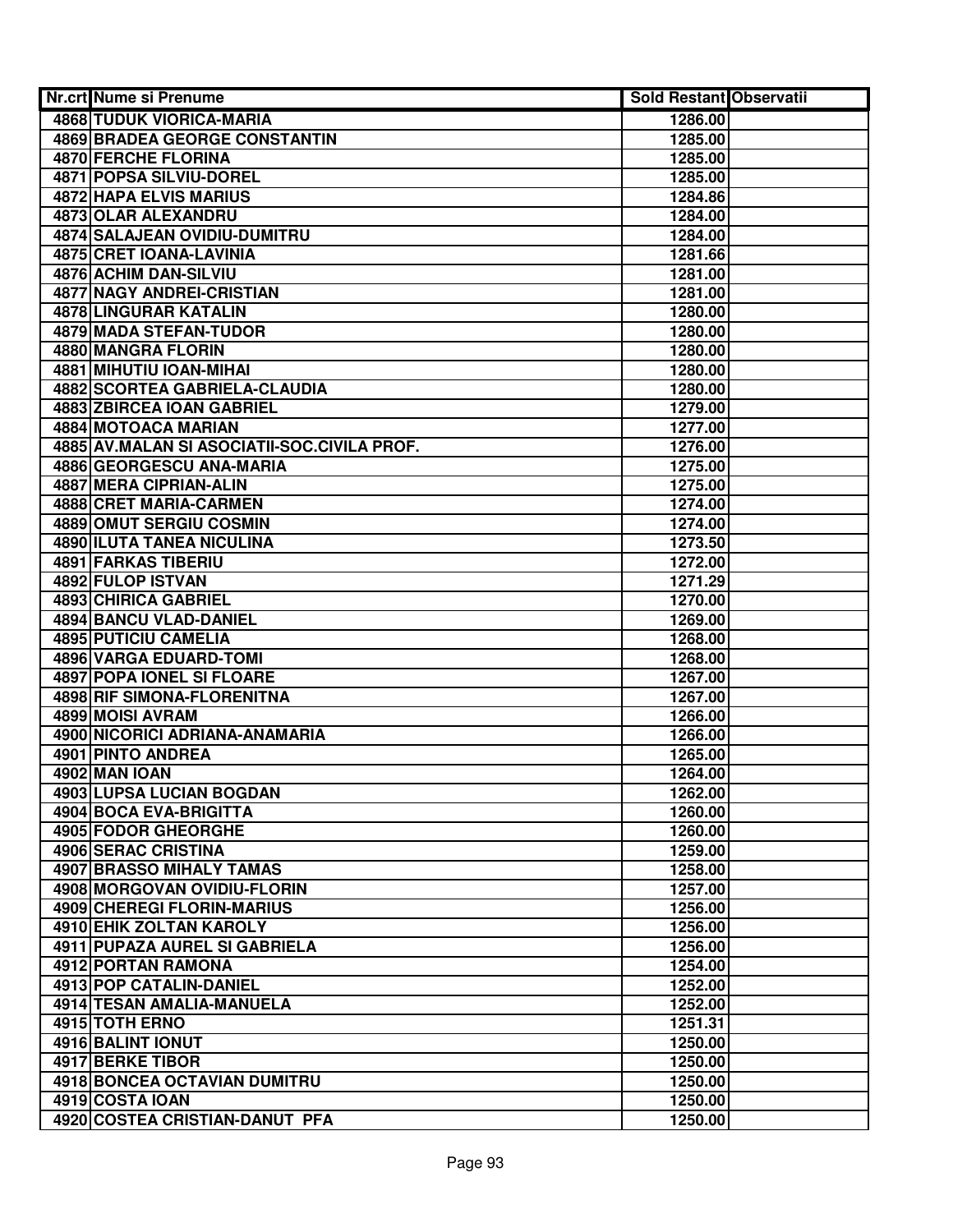| Nr.crt Nume si Prenume                  | <b>Sold Restant Observatii</b> |  |
|-----------------------------------------|--------------------------------|--|
| 4921 DEAK KRISTOF                       | 1250.00                        |  |
| <b>4922 DUMEA DANIEL VIOREL</b>         | 1250.00                        |  |
| 4923 GLIGAN BENIAMIN-FLORIN             | 1250.00                        |  |
| <b>4924 GORDAN ADRIAN CRISTIAN</b>      | 1250.00                        |  |
| 4925 KAJCZA DIANA                       | 1250.00                        |  |
| 4926 LUPSE SERGIU-ROBERTO               | 1250.00                        |  |
| 4927 MAKAI VINCZE-LORANT                | 1250.00                        |  |
| 4928 MATEA IOAN IOSIF                   | 1250.00                        |  |
| <b>4929 MATYASI ROBERT</b>              | 1250.00                        |  |
| 4930 NAGY ARPAD                         | 1250.00                        |  |
| 4931 ONITA ADRIAN                       | 1250.00                        |  |
| 4932 PATAKI FELIX-FERENCZ               | 1250.00                        |  |
| <b>4933 POP IOAN</b>                    | 1250.00                        |  |
| <b>4934 PRAGE ADRIAN GHEORGHE</b>       | 1250.00                        |  |
| 4935 PURGE EMANUEL                      | 1250.00                        |  |
| <b>4936 SZTOIKA STEFAN CSABA</b>        | 1250.00                        |  |
| 4937 DAL POS ROMANO                     | 1249.00                        |  |
| 4938 GURAU MARIA                        | 1248.00                        |  |
| <b>4939 CIARNAU ANCA CRISTINA</b>       | 1247.14                        |  |
| 4940 PETRICA NICOLAE FLORIAN SI MARIANA | 1247.00                        |  |
| 4941 GABOR GETA                         | 1246.00                        |  |
| 4942 GIULAI FLORIAN-ALIN                | 1246.00                        |  |
| 4943 BOT MARIA-CAROLINA                 | 1245.00                        |  |
| 4944 CINDEA MARIN                       | 1245.00                        |  |
| 4945 MATEI DANIEL                       | 1245.00                        |  |
| 4946 MINZ GEORGE-DACIAN                 | 1245.00                        |  |
| 4947 NEGRUT-CHIPE DANIEL                | 1245.00                        |  |
| 4948 PERTICAS GEORGE-CALIN              | 1245.00                        |  |
| 4949 BERES ROMULUS CRISTINEL            | 1244.86                        |  |
| 4950 DRAGAN MUGUREL-PETRU               | 1244.00                        |  |
| 4951 VARGA JANOS                        | 1244.00                        |  |
| 4952 OBERMAJER EVA                      | 1242.00                        |  |
| 4953 TERHES ALIN-AUGUSTIN               | 1242.00                        |  |
| 4954 PADUREAN-NECHIFOR IOAN PETRU       | 1241.29                        |  |
| 4955 BOKA BARNA                         | 1240.00                        |  |
| 4956 CORDOVAN VIOLA-RENATA              | 1240.00                        |  |
| <b>4957 DEMIR RAMAZAN SI ELENA</b>      | 1240.00                        |  |
| 4958 MARINCAS DANIELA-MIRELA            | 1240.00                        |  |
| 4959 MINECAN MIRELA-VALENTINA-I.I.      | 1240.00                        |  |
| 4960 MURARIU CSABA-SZILVESZTER          | 1240.00                        |  |
| 4961 POPA PAUL                          | 1240.00                        |  |
| <b>4962 ZAMA ROBERT-LAURENTIU</b>       | 1240.00                        |  |
| 4963 CHEREGI IOAN                       | 1238.00                        |  |
| 4964 ISTOICA GAVRIL                     | 1238.00                        |  |
| <b>4965 MUNTEAN VALENTIN-TEODOR</b>     | 1237.00                        |  |
| 4966 BABA SANDA EMA                     | 1236.00                        |  |
| 4967 GHIURAU ALINA-MIHAELA              | 1235.00                        |  |
| 4968 KOSA KLARA                         | 1235.00                        |  |
| 4969 PLES OVIDIU                        | 1235.00                        |  |
| 4970 SZABO GABRIEL CRISTIAN             | 1235.00                        |  |
| 4971 HANT CSABA KALMAR                  | 1233.00                        |  |
| <b>4972 DURNE DORINA SI GABRIEL</b>     | 1232.00                        |  |
| 4973 MUSCU RAMONA CORINA                | 1232.00                        |  |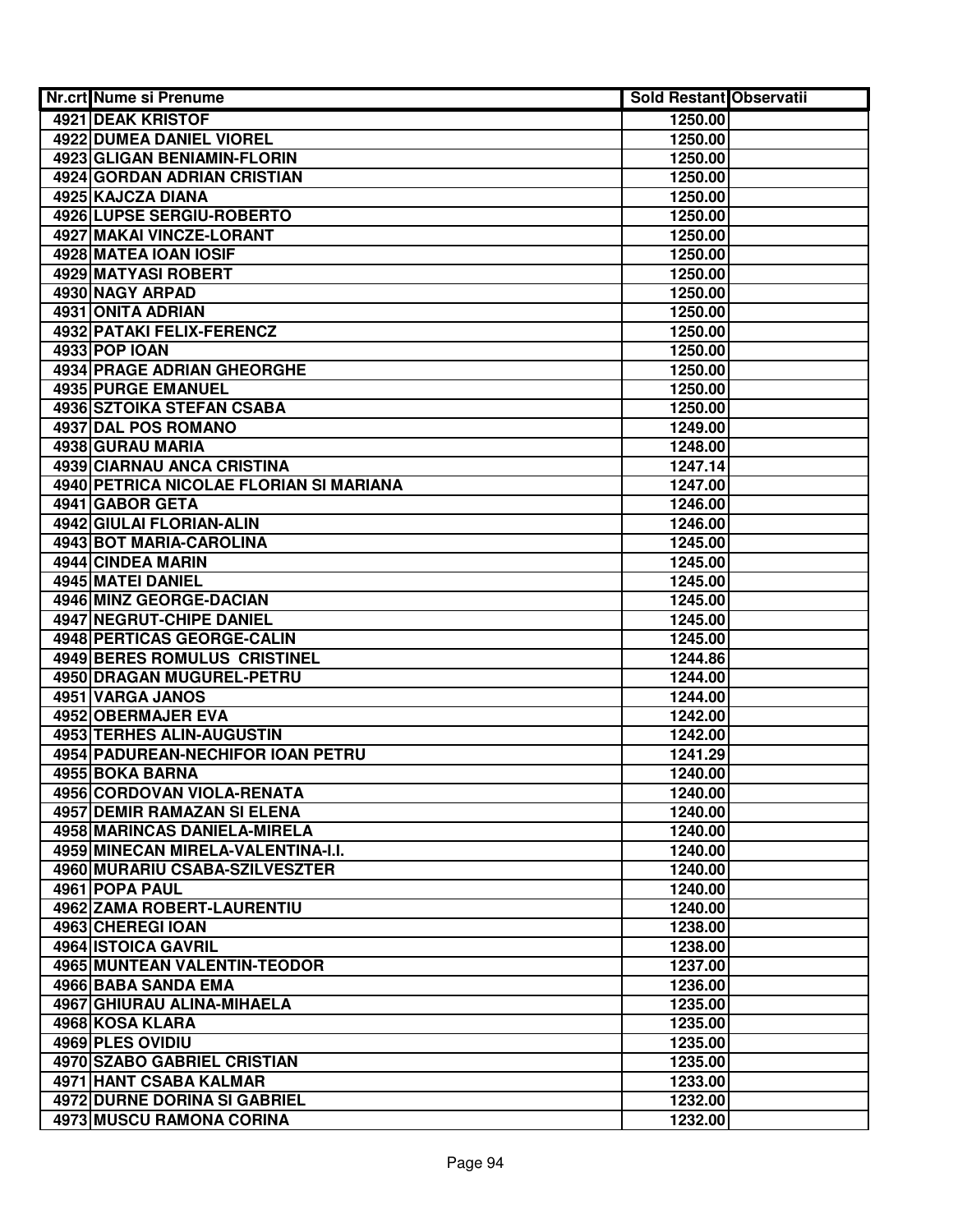| <b>Nr.crt Nume si Prenume</b>                                 | Sold Restant Observatii |  |
|---------------------------------------------------------------|-------------------------|--|
| <b>4974 TUDUC ALEXANDRU-DINU</b>                              | 1232.00                 |  |
| <b>4975 NAGY ANDRAS</b>                                       | 1231.00                 |  |
| 4976 CICU NICOLETA LACRIMIOARA                                | 1230.00                 |  |
| 4977 EL HAJRI M HAMED                                         | 1230.00                 |  |
| <b>4978 KAJCZA ZSOLT FERENCZ</b>                              | 1230.00                 |  |
| 4979 POPA VIORICA                                             | 1230.00                 |  |
| 4980 ROCA MARTIN                                              | 1229.00                 |  |
| 4981 MASCAS VIOREL ANA                                        | 1228.00                 |  |
| <b>4982 POPOVICI IULIANA</b>                                  | 1228.00                 |  |
| <b>4983 VERES DUMITRU</b>                                     | 1228.00                 |  |
| 4984 NICULEA ROBERT-CLAUDIU                                   | 1227.00                 |  |
| 4985 STOIKA GAVRIL                                            | 1227.00                 |  |
| <b>4986 BULBUCA TEODOR</b>                                    | 1226.00                 |  |
| 4987 SZULCSIK SANDOR-ROBERT                                   | 1226.00                 |  |
| 4988 DODA FLAVIU-SORIN SI DELIA                               | 1225.00                 |  |
| 4989 BORAC ELENA-VIERCA                                       | 1224.00                 |  |
| <b>4990 DUMEA VIRGIL</b>                                      | 1224.00                 |  |
| 4991 IONESCU ANDREA-DIANA                                     | 1223.00                 |  |
| 4992 BALOG MIHAI                                              | 1221.00                 |  |
| 4993 BOKA IOSIF SI EDINA                                      | 1221.00                 |  |
| 4994 FOLTUT IOAN                                              | 1221.00                 |  |
| 4995 SIMUT CIPRIAN-FLORIAN SI DANIELA                         | 1221.00                 |  |
| 4996 LIPTAK ZOLTAN                                            | 1220.17                 |  |
| 4997 GABOR DUMITRU                                            | 1220.00                 |  |
| 4998 GEANTA ROBERT DUMITRU                                    | 1220.00                 |  |
| 4999 LACATUS SANDOR                                           | 1220.00                 |  |
| 5000 RACZ IOSIF-IOAN                                          | 1220.00                 |  |
| 5001 TRIPA IOAN MIRCEA                                        | 1220.00                 |  |
| 5002 NEDELEA VICTORIA-PAULA                                   | 1219.00                 |  |
| 5003 CUC FLORIAN SI ANA                                       | 1218.00                 |  |
| 5004 LAKATOS SANDOR-EDUARD                                    | 1218.00                 |  |
| 5005 POP-DURINA ADRIAN-MIRCEA                                 | 1217.16                 |  |
| 5006 BREJE DUMITRU DAN                                        | 1216.00                 |  |
| 5007 VINCZE ETELKA                                            | 1216.00                 |  |
| 5008 CIARNAU ETELCA-IBOLYA                                    | 1214.00                 |  |
| 5009 KERSEDI PAUL-AURELIAN                                    | 1214.00                 |  |
| 5010 P.F.A.SIRCA MIHAELA-FLORICA                              | 1211.00                 |  |
| 5011 CHIORAN COSMIN-LIVIU                                     | 1210.00                 |  |
| 5012 MILOTAI DAVID                                            | 1210.00                 |  |
| 5013 GASCA NICOLAE-DANIEL                                     | 1209.00                 |  |
| 5014 COLTE IOAN-DANIEL SI DANIELA<br>5015 MATEAS TRAIAN SORIN | 1208.00                 |  |
| 5016 MLADIN GHEORGHE                                          | 1208.00                 |  |
| 5017 ARDELEAN MARIUS GHEORGHE                                 | 1208.00                 |  |
| 5018 GAVRIS STEFAN DANIEL                                     | 1207.90                 |  |
| 5019 IGNAT MONICA-DELIA SI ADRIAN                             | 1207.00                 |  |
| 5020 JAKOB RAMONA                                             | 1207.00<br>1207.00      |  |
| 5021 MUT MARIUS-CORNEL                                        | 1207.00                 |  |
| 5022 SZERZO IDA                                               | 1207.00                 |  |
| 5023 VARGA MONIKA-ALIZ                                        | 1207.00                 |  |
| 5024 BUGLE ALEXANDRU-SORIN                                    | 1206.51                 |  |
| 5025 CAPOTA DAN-FLORIN                                        | 1206.00                 |  |
| 5026 JUNC TUNDE                                               | 1206.00                 |  |
|                                                               |                         |  |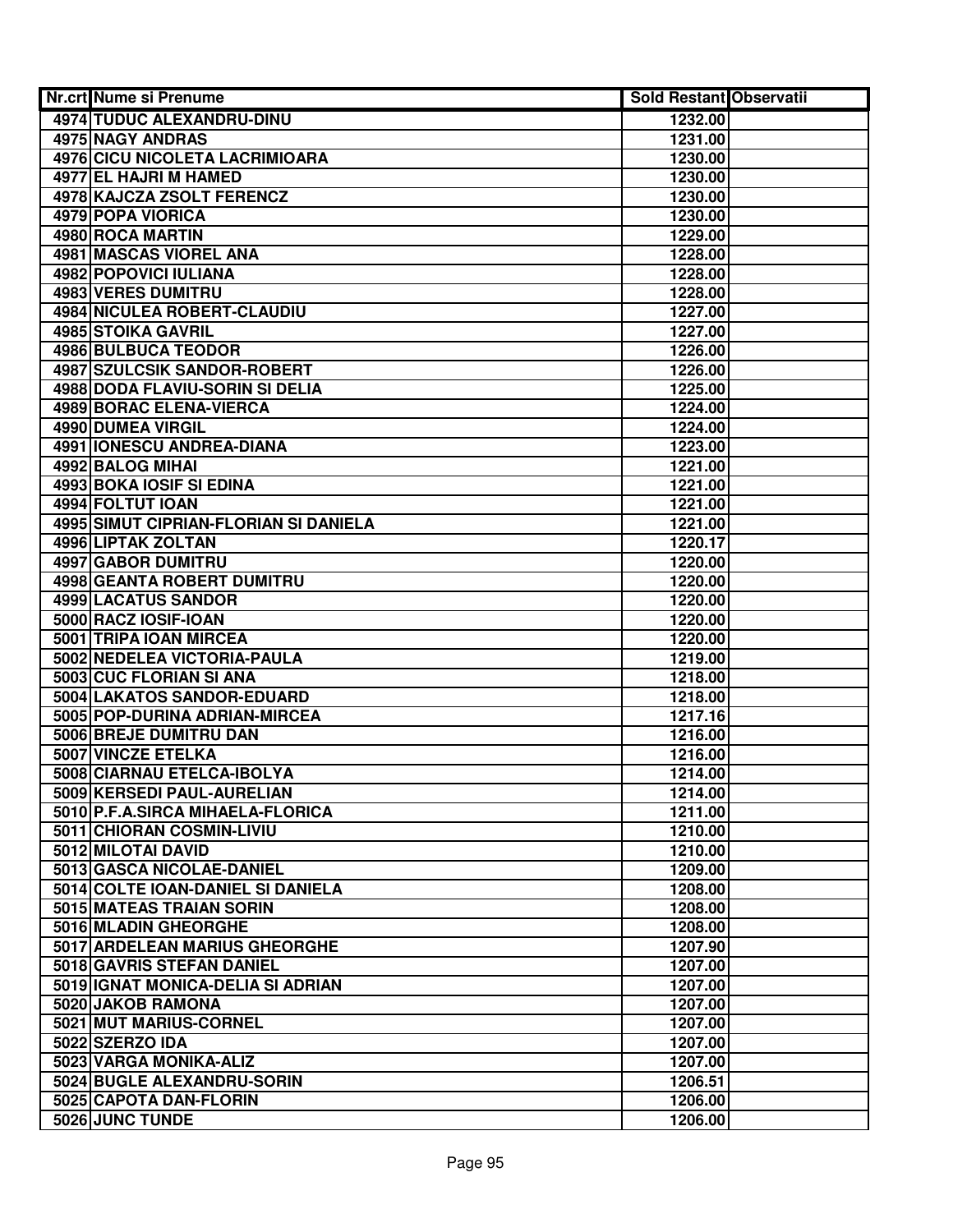| Nr.crt Nume si Prenume                     | <b>Sold Restant Observatii</b> |  |
|--------------------------------------------|--------------------------------|--|
| 5027 URSUT GEORGE-SEBASTIAN                | 1204.64                        |  |
| 5028 BORODAN FLORIN                        | 1204.00                        |  |
| 5029 GABOR MINDRA                          | 1204.00                        |  |
| 5030 ARDELEAN ANGELA                       | 1203.00                        |  |
| <b>5031 HODUT-FASIE NICOLINA</b>           | 1203.00                        |  |
| 5032 CIOBAN-JUNC MARIUS-VASILE             | 1202.00                        |  |
| 5033 POP RADU-ILIE                         | 1202.00                        |  |
| 5034 BACIO MARIA TUNDE                     | 1201.00                        |  |
| 5035 AWAN SULTAN MUHAMMAD AITTZAZ          | 1200.00                        |  |
| 5036 AWAWDIN ALI                           | 1200.00                        |  |
| 5037 BALOG LASZLO-FERENCZ                  | 1200.00                        |  |
| 5038 BERES GHIZELA                         | 1200.00                        |  |
| 5039 BONTA MARIUS DUMITRU                  | 1200.00                        |  |
| 5040 CIUNTU GHEORGHE-GABRIEL               | 1200.00                        |  |
| 5041 DANILA FLAVIUS                        | 1200.00                        |  |
| 5042 DEJEU ALIN                            | 1200.00                        |  |
| 5043 DOMSA AUREL-MIRCEA                    | 1200.00                        |  |
| 5044 FARKAS NORBERT                        | 1200.00                        |  |
| 5045 GAL SAMUIL-IONUT                      | 1200.00                        |  |
| 5046 GANGOS SORIN-FLORIN                   | 1200.00                        |  |
| 5047 GAVRILA ALIN-ROBERT                   | 1200.00                        |  |
| 5048 GEORGESCU DANIEL                      | 1200.00                        |  |
| 5049 HAINER ANGELA                         | 1200.00                        |  |
| 5050 HALASZ PETER-ATTILA                   | 1200.00                        |  |
| 5051 HEGEDUS LADISLAU                      | 1200.00                        |  |
| 5052 HORVATH ALEXANDRU                     | 1200.00                        |  |
| 5053 MEER MUHAMMAD SHABBIR AHMAD           | 1200.00                        |  |
| 5054 MOISA CALIN-LIVIU                     | 1200.00                        |  |
| 5055 NICORUT AURELIAN                      | 1200.00                        |  |
| 5056 ONYENOBI CHUKWUNYERE EMMANUEL         | 1200.00                        |  |
| 5057 OSZACZKY LADISLAU TOMA                | 1200.00                        |  |
| 5058 OTVOS SURAJ CRISTIAN                  | 1200.00                        |  |
| 5059 PATINTARU MIHAI                       | 1200.00                        |  |
| 5060 RADA IONUT ALEXANDRU                  | 1200.00                        |  |
| 5061 SONEA SEBASTIAN-IOAN                  | 1200.00                        |  |
| 5062 STRANGO VLADUT-NICOLAE                | 1200.00                        |  |
| 5063 YOUNAS MOHAMMAD                       | 1200.00                        |  |
| 5064 TIRPE FLORIN-CALIN                    | 1198.00                        |  |
| 5065 ANDOR GABOR                           | 1197.00                        |  |
| 5066 BILA PAUL-SEBASTIAN                   | 1195.00                        |  |
| 5067 DOBA SANDA-MIA                        | 1195.00                        |  |
| 5068 RETI ISTVAN                           | 1195.00                        |  |
| 5069 SIM COSMIN                            | 1195.00                        |  |
| 5070 STATE PASCARIU VALERIAN               | 1195.00                        |  |
| 5071 PARA SEPTIMIU-DANIEL                  | 1194.00                        |  |
| 5072 ANTAL ZSENI-LENKE                     | 1193.00                        |  |
| 5073 BABAN CIPRIAN - CABINET DE AVOCAT     | 1193.00                        |  |
| 5074 BRATEANU VASILE<br>5075 BURCIA GAVRIL | 1193.00<br>1193.00             |  |
| 5076 SALAJAN MARIUS ADRIAN                 | 1193.00                        |  |
| 5077 GUBA JOSZEF                           | 1190.00                        |  |
| 5078 MIHALI ANDREI                         | 1190.00                        |  |
| 5079 MUSTEAN MARIA                         | 1190.00                        |  |
|                                            |                                |  |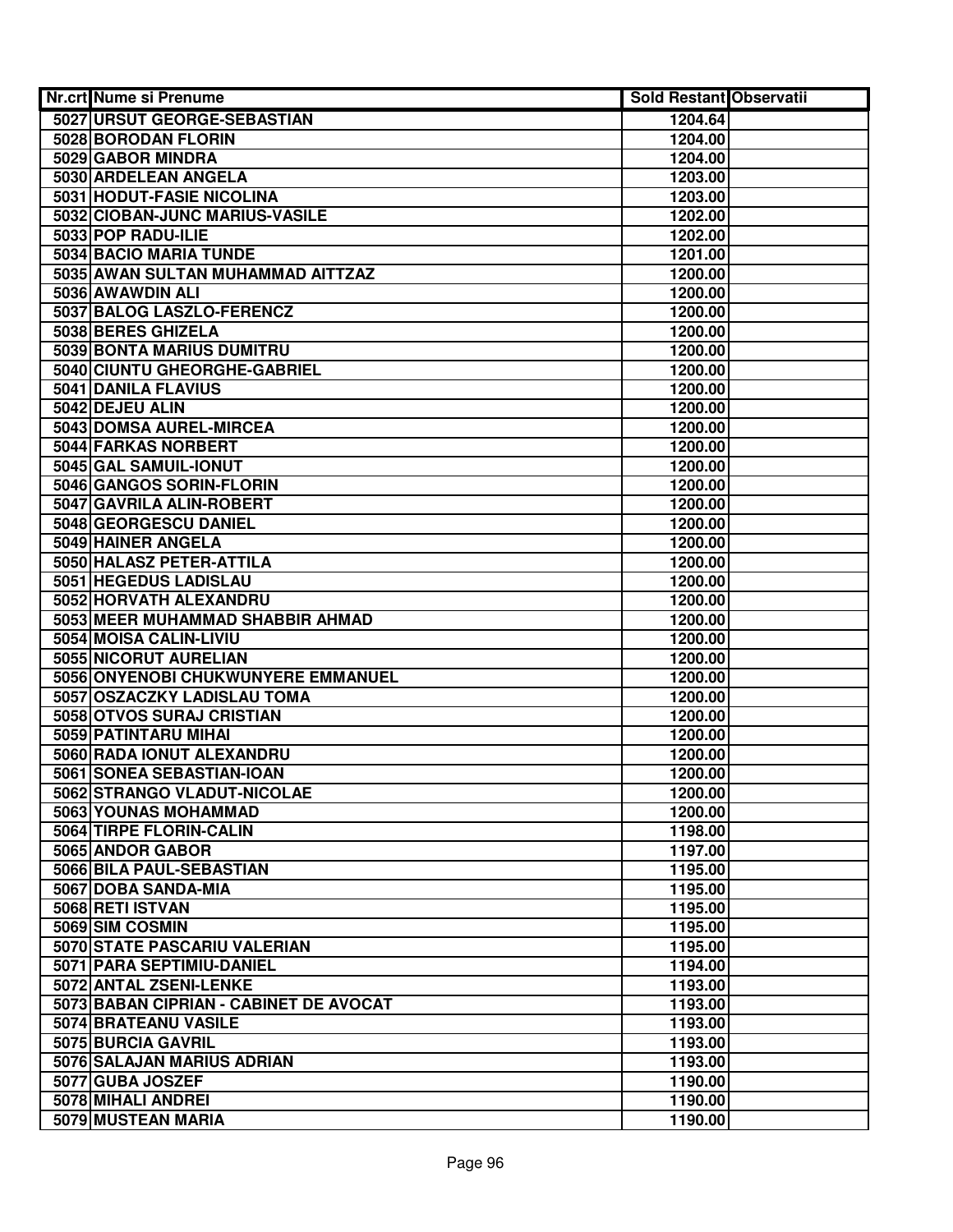| Nr.crt Nume si Prenume                            | <b>Sold Restant Observatii</b> |  |
|---------------------------------------------------|--------------------------------|--|
| 5080 ONCZ ROBERT-ROLAND                           | 1190.00                        |  |
| 5081 OROS ALEXANDRU                               | 1190.00                        |  |
| 5082 SAVITCHI SIDONIA-MELINDA                     | 1190.00                        |  |
| 5083 NAGY FERENC SI MARGARETA                     | 1189.00                        |  |
| 5084 IGNA IOAN REMUS                              | 1185.00                        |  |
| 5085 MIKLOS SUSANA                                | 1185.00                        |  |
| 5086 SPAHIU MIRCEA VALERIU                        | 1185.00                        |  |
| 5087 MUSCAS RODICA                                | 1184.26                        |  |
| 5088 MAKKOS ZOLTAN                                | 1184.00                        |  |
| 5089 PRAJA MARIA                                  | 1184.00                        |  |
| 5090 VESZPREMI ZOLTAN LASZLO                      | 1184.00                        |  |
| 5091 PALOS VLAD CRISTIAN                          | 1182.50                        |  |
| 5092 ANANI GEORGE-CRISTIAN                        | 1182.00                        |  |
| 5093 INDRIES NICOLAE                              | 1182.00                        |  |
| 5094 MALITA MARIUS FLORIN                         | 1180.00                        |  |
| 5095 OMAR ROXANA                                  | 1180.00                        |  |
| 5096 IOVAN SANDU DORU                             | 1178.08                        |  |
| 5097 MATEIU IOAN                                  | 1178.00                        |  |
| 5098 SZTUFLIAK LASZLO-SANDOR                      | 1178.00                        |  |
| 5099 BANCSIK TIBERIU CRISTIAN                     | 1177.00                        |  |
| 5100 ISZTOJKA GABOR                               | 1176.00                        |  |
| 5101 LOVAS CAROL                                  | 1176.00                        |  |
| 5102 BAICAN PETRU-NICOLAE                         | 1175.00                        |  |
| 5103 FRANCU RARES-MARIUS                          | 1175.00                        |  |
| 5104 PORTAN ROLAND-LASZLO                         | 1175.00                        |  |
| 5105 DELIMAN VIORICA                              | 1174.00                        |  |
| 5106 NAGY ZOIA LENCHE LUCIA SI STEFAN             | 1174.00                        |  |
| 5107 BOKA IRINA-ALEXANDRU                         | 1173.00                        |  |
| 5108 MATEAS FLORINA-CRINA                         | 1172.00                        |  |
| 5109 VASILE GIGEL-BOGDAN                          | 1170.79                        |  |
| 5110 AMARITEI FLORIN-GABRIEL                      | 1170.00                        |  |
| 5111 BURCA LUCIAN ALIN                            | 1170.00                        |  |
| 5112 HORVATH ELVIRA                               | 1170.00                        |  |
| 5113 IONOI ALEXANDRU SERBAN                       | 1170.00                        |  |
| 5114 IVAN IONEL                                   | 1170.00                        |  |
| 5115 ORBAI ANADA-LAURA SI LUCIAN-FLORIN           | 1170.00                        |  |
| 5116 PORCOLAB ADRIAN                              | 1170.00                        |  |
| <b>5117 CHISE DORIN SI CARMEN</b>                 | 1169.00                        |  |
| 5118 CSATI IOSIF                                  | 1169.00                        |  |
| 5119 MEZEI TIBOR CAROL                            | 1169.00                        |  |
| 5120 BARBUR SILVESTRU-GEORGE<br>5121 TOROK ALBERT | 1167.00                        |  |
| 5122 PELLE JOHANNES LADISLAUS                     | 1167.00                        |  |
| 5123 POPA RAUL-CIPRIAN                            | 1166.00<br>1165.03             |  |
| 5124 MUT AURICA                                   |                                |  |
| 5125 DELOREAN ION-IULIUS                          | 1164.00<br>1163.00             |  |
| 5126 HORA OVIDIU-DOMINIC                          | 1163.00                        |  |
| 5127 TODINCA MARIUS-LUCIAN                        | 1163.00                        |  |
| 5128 FLONTA JHONNY-DANNIEL                        | 1161.25                        |  |
| 5129 MALAIES CRISTINA                             | 1161.00                        |  |
| 5130 POTOROACA LOREDANA-MARIANA                   | 1161.00                        |  |
| 5131 BALAJ MARINELA                               | 1160.00                        |  |
| 5132 ISZTOIKA GAVRIL                              | 1160.00                        |  |
|                                                   |                                |  |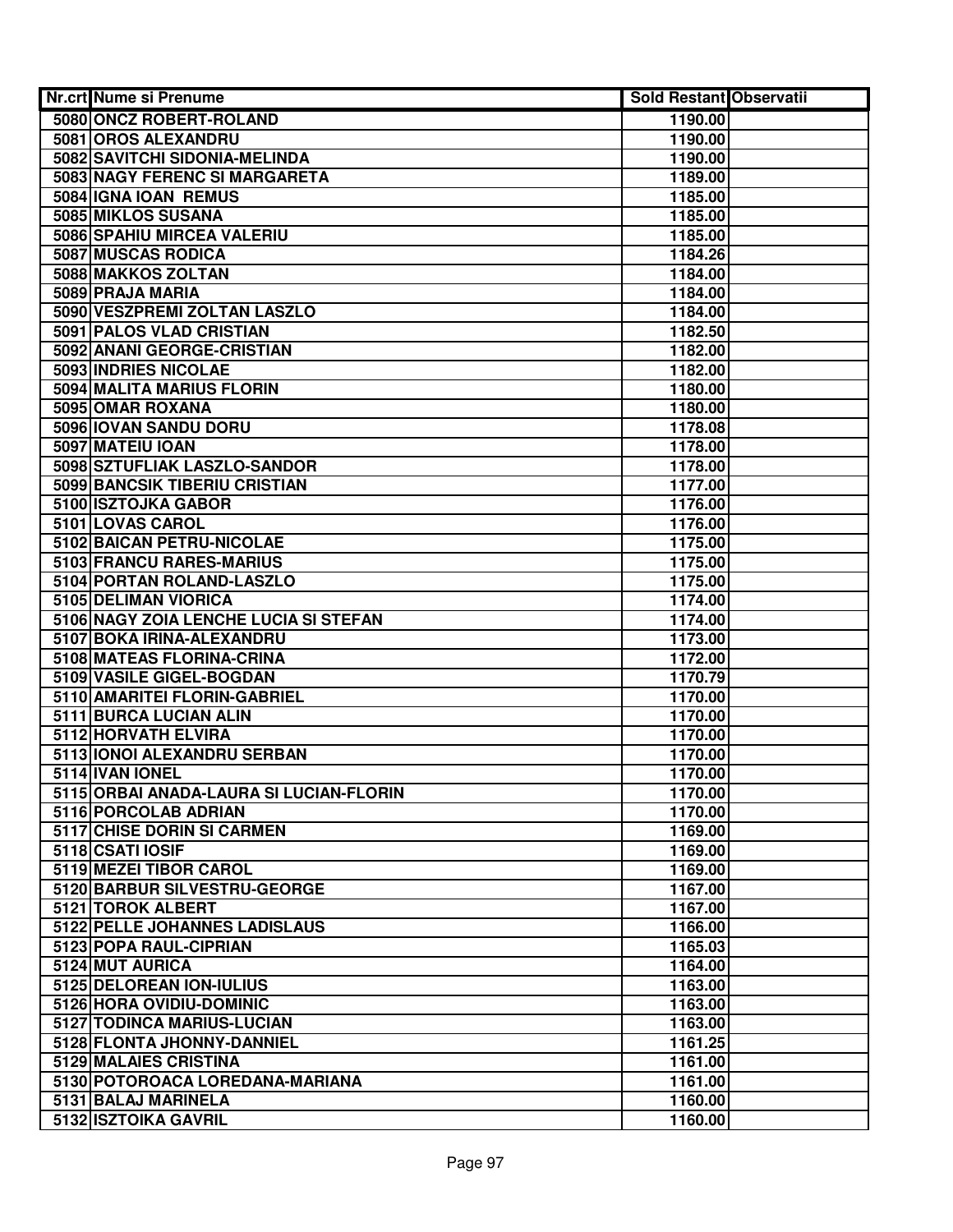| 5133 MARIES CODRUT RAZVAN<br>1160.00<br>5134 VLAICA MARIUS<br>1160.00<br>5135 DAVID ILEANA<br>1156.00<br>5136 GHENT MIRCEA<br>1156.00<br>5137 BOANTA ANAMARIA<br>1155.00<br>5138 FURIC IOAN-CRISTIAN<br>1155.00<br>5139 LAZAR GABRIEL-GHEORGHE<br>1152.51<br>5140 OLAH ERNO-LASZLO<br>1152.00<br>5141 SCURT FLORIN-PETRU<br>1152.00<br>5142 BOTA MIHAI ADRIAN<br>1151.00<br>5143 POPA PETRU SI LIVIA<br>1151.00<br>5144 ANDOR ADRIAN<br>1150.00<br>5145 CAVASDAN SEBASTIAN PATRIK<br>1150.00<br>5146 CONSTANTIN IOANA-MARIA<br>1150.00<br>5147 CUCI IONUT-COSTEL<br>1150.00<br>5148 FAUR REMUS-IONUT<br>1150.00<br>5149 GROZA DAN-RONALD<br>1150.00<br>5150 IONESCU CATALIN<br>1150.00<br>5151 KOLCSAR ROMEO-JOZSEF<br>1150.00<br>5152 MARCUS IOAN<br>1150.00<br>5153 ROSTAS DINU<br>1150.00<br>5154 VARGA FLORIN<br>1150.00<br>5155 VARGA MARCEL<br>1150.00<br>5156 ZOT LIVIU-DANIEL<br>1150.00<br>5157 PURDA ADRIAN VIOREL<br>1149.00<br>5158 BODEA DANIEL<br>1147.00<br>5159 BOLDIS LUMINITA-GEORGETA<br>1147.00<br>5160 MARINCEAN CONSTANTIN SI LUCRETIA<br>1147.00<br>5161 KULCSAR MIHAI SI ERZSEBET<br>1146.00<br>5162 ALB ADRIAN-MARIAN<br>1144.00<br>5163 POPA FLORIN SORIN<br>1144.00<br>5164 ROSTAS ARGENTINA<br>1143.00<br>5165 SERES IOSIF<br>1143.00<br>5166 CORMOS RAUL<br>1142.50<br>5167 BARBU CONSTANTIN<br>1142.00<br>5168 LIPAI DUMITRU<br>1142.00<br>5169 SZOKE ANGELA<br>1142.00<br>5170 BODEA DUMITRU MARIUS<br>1141.00<br>5171 SALEH AL MAHMOUD<br>1141.00<br>5172 SOLOCI IOAN SI CORNELIA DANIELA<br>1141.00<br>5173 BUHAS IOAN<br>1140.00<br>5174 KEREZSI JOZSEF<br>1140.00<br>5175 MESESAN RADU-CORNEL<br>1140.00<br>5176 MOSINCAT DUMITRU SI DANIELA<br>1140.00<br>1140.00<br>5177 TIRLA GHEORGHE<br>5178 BLAGA OVIDIU-RADU<br>1138.00<br>5179 BOT SAMUEL<br>1138.00<br>5180 DIOS KAROLY-ROBERT<br>1138.00<br>5181 TARNOCZY ELVIRA<br>1137.00<br>5182 MARAMI MARIANA<br>1135.00<br>5183 VERCHE DORU-PETRU<br>1135.00<br>5184 NEDELCU SERBAN-VASILE<br>1134.00<br>5185 PURTAN TEODOR | Nr.crt Nume si Prenume | <b>Sold Restant Observatii</b> |  |
|----------------------------------------------------------------------------------------------------------------------------------------------------------------------------------------------------------------------------------------------------------------------------------------------------------------------------------------------------------------------------------------------------------------------------------------------------------------------------------------------------------------------------------------------------------------------------------------------------------------------------------------------------------------------------------------------------------------------------------------------------------------------------------------------------------------------------------------------------------------------------------------------------------------------------------------------------------------------------------------------------------------------------------------------------------------------------------------------------------------------------------------------------------------------------------------------------------------------------------------------------------------------------------------------------------------------------------------------------------------------------------------------------------------------------------------------------------------------------------------------------------------------------------------------------------------------------------------------------------------------------------------------------------------------------------------------------------------------------------------------------------------------------------------------------------------------------------------------------------------------------------------------------------------------------------------------------------------------------------------------------------------|------------------------|--------------------------------|--|
|                                                                                                                                                                                                                                                                                                                                                                                                                                                                                                                                                                                                                                                                                                                                                                                                                                                                                                                                                                                                                                                                                                                                                                                                                                                                                                                                                                                                                                                                                                                                                                                                                                                                                                                                                                                                                                                                                                                                                                                                                |                        |                                |  |
|                                                                                                                                                                                                                                                                                                                                                                                                                                                                                                                                                                                                                                                                                                                                                                                                                                                                                                                                                                                                                                                                                                                                                                                                                                                                                                                                                                                                                                                                                                                                                                                                                                                                                                                                                                                                                                                                                                                                                                                                                |                        |                                |  |
|                                                                                                                                                                                                                                                                                                                                                                                                                                                                                                                                                                                                                                                                                                                                                                                                                                                                                                                                                                                                                                                                                                                                                                                                                                                                                                                                                                                                                                                                                                                                                                                                                                                                                                                                                                                                                                                                                                                                                                                                                |                        |                                |  |
|                                                                                                                                                                                                                                                                                                                                                                                                                                                                                                                                                                                                                                                                                                                                                                                                                                                                                                                                                                                                                                                                                                                                                                                                                                                                                                                                                                                                                                                                                                                                                                                                                                                                                                                                                                                                                                                                                                                                                                                                                |                        |                                |  |
|                                                                                                                                                                                                                                                                                                                                                                                                                                                                                                                                                                                                                                                                                                                                                                                                                                                                                                                                                                                                                                                                                                                                                                                                                                                                                                                                                                                                                                                                                                                                                                                                                                                                                                                                                                                                                                                                                                                                                                                                                |                        |                                |  |
|                                                                                                                                                                                                                                                                                                                                                                                                                                                                                                                                                                                                                                                                                                                                                                                                                                                                                                                                                                                                                                                                                                                                                                                                                                                                                                                                                                                                                                                                                                                                                                                                                                                                                                                                                                                                                                                                                                                                                                                                                |                        |                                |  |
|                                                                                                                                                                                                                                                                                                                                                                                                                                                                                                                                                                                                                                                                                                                                                                                                                                                                                                                                                                                                                                                                                                                                                                                                                                                                                                                                                                                                                                                                                                                                                                                                                                                                                                                                                                                                                                                                                                                                                                                                                |                        |                                |  |
|                                                                                                                                                                                                                                                                                                                                                                                                                                                                                                                                                                                                                                                                                                                                                                                                                                                                                                                                                                                                                                                                                                                                                                                                                                                                                                                                                                                                                                                                                                                                                                                                                                                                                                                                                                                                                                                                                                                                                                                                                |                        |                                |  |
|                                                                                                                                                                                                                                                                                                                                                                                                                                                                                                                                                                                                                                                                                                                                                                                                                                                                                                                                                                                                                                                                                                                                                                                                                                                                                                                                                                                                                                                                                                                                                                                                                                                                                                                                                                                                                                                                                                                                                                                                                |                        |                                |  |
|                                                                                                                                                                                                                                                                                                                                                                                                                                                                                                                                                                                                                                                                                                                                                                                                                                                                                                                                                                                                                                                                                                                                                                                                                                                                                                                                                                                                                                                                                                                                                                                                                                                                                                                                                                                                                                                                                                                                                                                                                |                        |                                |  |
|                                                                                                                                                                                                                                                                                                                                                                                                                                                                                                                                                                                                                                                                                                                                                                                                                                                                                                                                                                                                                                                                                                                                                                                                                                                                                                                                                                                                                                                                                                                                                                                                                                                                                                                                                                                                                                                                                                                                                                                                                |                        |                                |  |
|                                                                                                                                                                                                                                                                                                                                                                                                                                                                                                                                                                                                                                                                                                                                                                                                                                                                                                                                                                                                                                                                                                                                                                                                                                                                                                                                                                                                                                                                                                                                                                                                                                                                                                                                                                                                                                                                                                                                                                                                                |                        |                                |  |
|                                                                                                                                                                                                                                                                                                                                                                                                                                                                                                                                                                                                                                                                                                                                                                                                                                                                                                                                                                                                                                                                                                                                                                                                                                                                                                                                                                                                                                                                                                                                                                                                                                                                                                                                                                                                                                                                                                                                                                                                                |                        |                                |  |
|                                                                                                                                                                                                                                                                                                                                                                                                                                                                                                                                                                                                                                                                                                                                                                                                                                                                                                                                                                                                                                                                                                                                                                                                                                                                                                                                                                                                                                                                                                                                                                                                                                                                                                                                                                                                                                                                                                                                                                                                                |                        |                                |  |
|                                                                                                                                                                                                                                                                                                                                                                                                                                                                                                                                                                                                                                                                                                                                                                                                                                                                                                                                                                                                                                                                                                                                                                                                                                                                                                                                                                                                                                                                                                                                                                                                                                                                                                                                                                                                                                                                                                                                                                                                                |                        |                                |  |
|                                                                                                                                                                                                                                                                                                                                                                                                                                                                                                                                                                                                                                                                                                                                                                                                                                                                                                                                                                                                                                                                                                                                                                                                                                                                                                                                                                                                                                                                                                                                                                                                                                                                                                                                                                                                                                                                                                                                                                                                                |                        |                                |  |
|                                                                                                                                                                                                                                                                                                                                                                                                                                                                                                                                                                                                                                                                                                                                                                                                                                                                                                                                                                                                                                                                                                                                                                                                                                                                                                                                                                                                                                                                                                                                                                                                                                                                                                                                                                                                                                                                                                                                                                                                                |                        |                                |  |
|                                                                                                                                                                                                                                                                                                                                                                                                                                                                                                                                                                                                                                                                                                                                                                                                                                                                                                                                                                                                                                                                                                                                                                                                                                                                                                                                                                                                                                                                                                                                                                                                                                                                                                                                                                                                                                                                                                                                                                                                                |                        |                                |  |
|                                                                                                                                                                                                                                                                                                                                                                                                                                                                                                                                                                                                                                                                                                                                                                                                                                                                                                                                                                                                                                                                                                                                                                                                                                                                                                                                                                                                                                                                                                                                                                                                                                                                                                                                                                                                                                                                                                                                                                                                                |                        |                                |  |
|                                                                                                                                                                                                                                                                                                                                                                                                                                                                                                                                                                                                                                                                                                                                                                                                                                                                                                                                                                                                                                                                                                                                                                                                                                                                                                                                                                                                                                                                                                                                                                                                                                                                                                                                                                                                                                                                                                                                                                                                                |                        |                                |  |
|                                                                                                                                                                                                                                                                                                                                                                                                                                                                                                                                                                                                                                                                                                                                                                                                                                                                                                                                                                                                                                                                                                                                                                                                                                                                                                                                                                                                                                                                                                                                                                                                                                                                                                                                                                                                                                                                                                                                                                                                                |                        |                                |  |
|                                                                                                                                                                                                                                                                                                                                                                                                                                                                                                                                                                                                                                                                                                                                                                                                                                                                                                                                                                                                                                                                                                                                                                                                                                                                                                                                                                                                                                                                                                                                                                                                                                                                                                                                                                                                                                                                                                                                                                                                                |                        |                                |  |
|                                                                                                                                                                                                                                                                                                                                                                                                                                                                                                                                                                                                                                                                                                                                                                                                                                                                                                                                                                                                                                                                                                                                                                                                                                                                                                                                                                                                                                                                                                                                                                                                                                                                                                                                                                                                                                                                                                                                                                                                                |                        |                                |  |
|                                                                                                                                                                                                                                                                                                                                                                                                                                                                                                                                                                                                                                                                                                                                                                                                                                                                                                                                                                                                                                                                                                                                                                                                                                                                                                                                                                                                                                                                                                                                                                                                                                                                                                                                                                                                                                                                                                                                                                                                                |                        |                                |  |
|                                                                                                                                                                                                                                                                                                                                                                                                                                                                                                                                                                                                                                                                                                                                                                                                                                                                                                                                                                                                                                                                                                                                                                                                                                                                                                                                                                                                                                                                                                                                                                                                                                                                                                                                                                                                                                                                                                                                                                                                                |                        |                                |  |
|                                                                                                                                                                                                                                                                                                                                                                                                                                                                                                                                                                                                                                                                                                                                                                                                                                                                                                                                                                                                                                                                                                                                                                                                                                                                                                                                                                                                                                                                                                                                                                                                                                                                                                                                                                                                                                                                                                                                                                                                                |                        |                                |  |
|                                                                                                                                                                                                                                                                                                                                                                                                                                                                                                                                                                                                                                                                                                                                                                                                                                                                                                                                                                                                                                                                                                                                                                                                                                                                                                                                                                                                                                                                                                                                                                                                                                                                                                                                                                                                                                                                                                                                                                                                                |                        |                                |  |
|                                                                                                                                                                                                                                                                                                                                                                                                                                                                                                                                                                                                                                                                                                                                                                                                                                                                                                                                                                                                                                                                                                                                                                                                                                                                                                                                                                                                                                                                                                                                                                                                                                                                                                                                                                                                                                                                                                                                                                                                                |                        |                                |  |
|                                                                                                                                                                                                                                                                                                                                                                                                                                                                                                                                                                                                                                                                                                                                                                                                                                                                                                                                                                                                                                                                                                                                                                                                                                                                                                                                                                                                                                                                                                                                                                                                                                                                                                                                                                                                                                                                                                                                                                                                                |                        |                                |  |
|                                                                                                                                                                                                                                                                                                                                                                                                                                                                                                                                                                                                                                                                                                                                                                                                                                                                                                                                                                                                                                                                                                                                                                                                                                                                                                                                                                                                                                                                                                                                                                                                                                                                                                                                                                                                                                                                                                                                                                                                                |                        |                                |  |
|                                                                                                                                                                                                                                                                                                                                                                                                                                                                                                                                                                                                                                                                                                                                                                                                                                                                                                                                                                                                                                                                                                                                                                                                                                                                                                                                                                                                                                                                                                                                                                                                                                                                                                                                                                                                                                                                                                                                                                                                                |                        |                                |  |
|                                                                                                                                                                                                                                                                                                                                                                                                                                                                                                                                                                                                                                                                                                                                                                                                                                                                                                                                                                                                                                                                                                                                                                                                                                                                                                                                                                                                                                                                                                                                                                                                                                                                                                                                                                                                                                                                                                                                                                                                                |                        |                                |  |
|                                                                                                                                                                                                                                                                                                                                                                                                                                                                                                                                                                                                                                                                                                                                                                                                                                                                                                                                                                                                                                                                                                                                                                                                                                                                                                                                                                                                                                                                                                                                                                                                                                                                                                                                                                                                                                                                                                                                                                                                                |                        |                                |  |
|                                                                                                                                                                                                                                                                                                                                                                                                                                                                                                                                                                                                                                                                                                                                                                                                                                                                                                                                                                                                                                                                                                                                                                                                                                                                                                                                                                                                                                                                                                                                                                                                                                                                                                                                                                                                                                                                                                                                                                                                                |                        |                                |  |
|                                                                                                                                                                                                                                                                                                                                                                                                                                                                                                                                                                                                                                                                                                                                                                                                                                                                                                                                                                                                                                                                                                                                                                                                                                                                                                                                                                                                                                                                                                                                                                                                                                                                                                                                                                                                                                                                                                                                                                                                                |                        |                                |  |
|                                                                                                                                                                                                                                                                                                                                                                                                                                                                                                                                                                                                                                                                                                                                                                                                                                                                                                                                                                                                                                                                                                                                                                                                                                                                                                                                                                                                                                                                                                                                                                                                                                                                                                                                                                                                                                                                                                                                                                                                                |                        |                                |  |
|                                                                                                                                                                                                                                                                                                                                                                                                                                                                                                                                                                                                                                                                                                                                                                                                                                                                                                                                                                                                                                                                                                                                                                                                                                                                                                                                                                                                                                                                                                                                                                                                                                                                                                                                                                                                                                                                                                                                                                                                                |                        |                                |  |
|                                                                                                                                                                                                                                                                                                                                                                                                                                                                                                                                                                                                                                                                                                                                                                                                                                                                                                                                                                                                                                                                                                                                                                                                                                                                                                                                                                                                                                                                                                                                                                                                                                                                                                                                                                                                                                                                                                                                                                                                                |                        |                                |  |
|                                                                                                                                                                                                                                                                                                                                                                                                                                                                                                                                                                                                                                                                                                                                                                                                                                                                                                                                                                                                                                                                                                                                                                                                                                                                                                                                                                                                                                                                                                                                                                                                                                                                                                                                                                                                                                                                                                                                                                                                                |                        |                                |  |
|                                                                                                                                                                                                                                                                                                                                                                                                                                                                                                                                                                                                                                                                                                                                                                                                                                                                                                                                                                                                                                                                                                                                                                                                                                                                                                                                                                                                                                                                                                                                                                                                                                                                                                                                                                                                                                                                                                                                                                                                                |                        |                                |  |
|                                                                                                                                                                                                                                                                                                                                                                                                                                                                                                                                                                                                                                                                                                                                                                                                                                                                                                                                                                                                                                                                                                                                                                                                                                                                                                                                                                                                                                                                                                                                                                                                                                                                                                                                                                                                                                                                                                                                                                                                                |                        |                                |  |
|                                                                                                                                                                                                                                                                                                                                                                                                                                                                                                                                                                                                                                                                                                                                                                                                                                                                                                                                                                                                                                                                                                                                                                                                                                                                                                                                                                                                                                                                                                                                                                                                                                                                                                                                                                                                                                                                                                                                                                                                                |                        |                                |  |
|                                                                                                                                                                                                                                                                                                                                                                                                                                                                                                                                                                                                                                                                                                                                                                                                                                                                                                                                                                                                                                                                                                                                                                                                                                                                                                                                                                                                                                                                                                                                                                                                                                                                                                                                                                                                                                                                                                                                                                                                                |                        |                                |  |
|                                                                                                                                                                                                                                                                                                                                                                                                                                                                                                                                                                                                                                                                                                                                                                                                                                                                                                                                                                                                                                                                                                                                                                                                                                                                                                                                                                                                                                                                                                                                                                                                                                                                                                                                                                                                                                                                                                                                                                                                                |                        |                                |  |
|                                                                                                                                                                                                                                                                                                                                                                                                                                                                                                                                                                                                                                                                                                                                                                                                                                                                                                                                                                                                                                                                                                                                                                                                                                                                                                                                                                                                                                                                                                                                                                                                                                                                                                                                                                                                                                                                                                                                                                                                                |                        |                                |  |
|                                                                                                                                                                                                                                                                                                                                                                                                                                                                                                                                                                                                                                                                                                                                                                                                                                                                                                                                                                                                                                                                                                                                                                                                                                                                                                                                                                                                                                                                                                                                                                                                                                                                                                                                                                                                                                                                                                                                                                                                                |                        |                                |  |
|                                                                                                                                                                                                                                                                                                                                                                                                                                                                                                                                                                                                                                                                                                                                                                                                                                                                                                                                                                                                                                                                                                                                                                                                                                                                                                                                                                                                                                                                                                                                                                                                                                                                                                                                                                                                                                                                                                                                                                                                                |                        |                                |  |
|                                                                                                                                                                                                                                                                                                                                                                                                                                                                                                                                                                                                                                                                                                                                                                                                                                                                                                                                                                                                                                                                                                                                                                                                                                                                                                                                                                                                                                                                                                                                                                                                                                                                                                                                                                                                                                                                                                                                                                                                                |                        |                                |  |
|                                                                                                                                                                                                                                                                                                                                                                                                                                                                                                                                                                                                                                                                                                                                                                                                                                                                                                                                                                                                                                                                                                                                                                                                                                                                                                                                                                                                                                                                                                                                                                                                                                                                                                                                                                                                                                                                                                                                                                                                                |                        |                                |  |
|                                                                                                                                                                                                                                                                                                                                                                                                                                                                                                                                                                                                                                                                                                                                                                                                                                                                                                                                                                                                                                                                                                                                                                                                                                                                                                                                                                                                                                                                                                                                                                                                                                                                                                                                                                                                                                                                                                                                                                                                                |                        |                                |  |
|                                                                                                                                                                                                                                                                                                                                                                                                                                                                                                                                                                                                                                                                                                                                                                                                                                                                                                                                                                                                                                                                                                                                                                                                                                                                                                                                                                                                                                                                                                                                                                                                                                                                                                                                                                                                                                                                                                                                                                                                                |                        |                                |  |
|                                                                                                                                                                                                                                                                                                                                                                                                                                                                                                                                                                                                                                                                                                                                                                                                                                                                                                                                                                                                                                                                                                                                                                                                                                                                                                                                                                                                                                                                                                                                                                                                                                                                                                                                                                                                                                                                                                                                                                                                                |                        | 1133.00                        |  |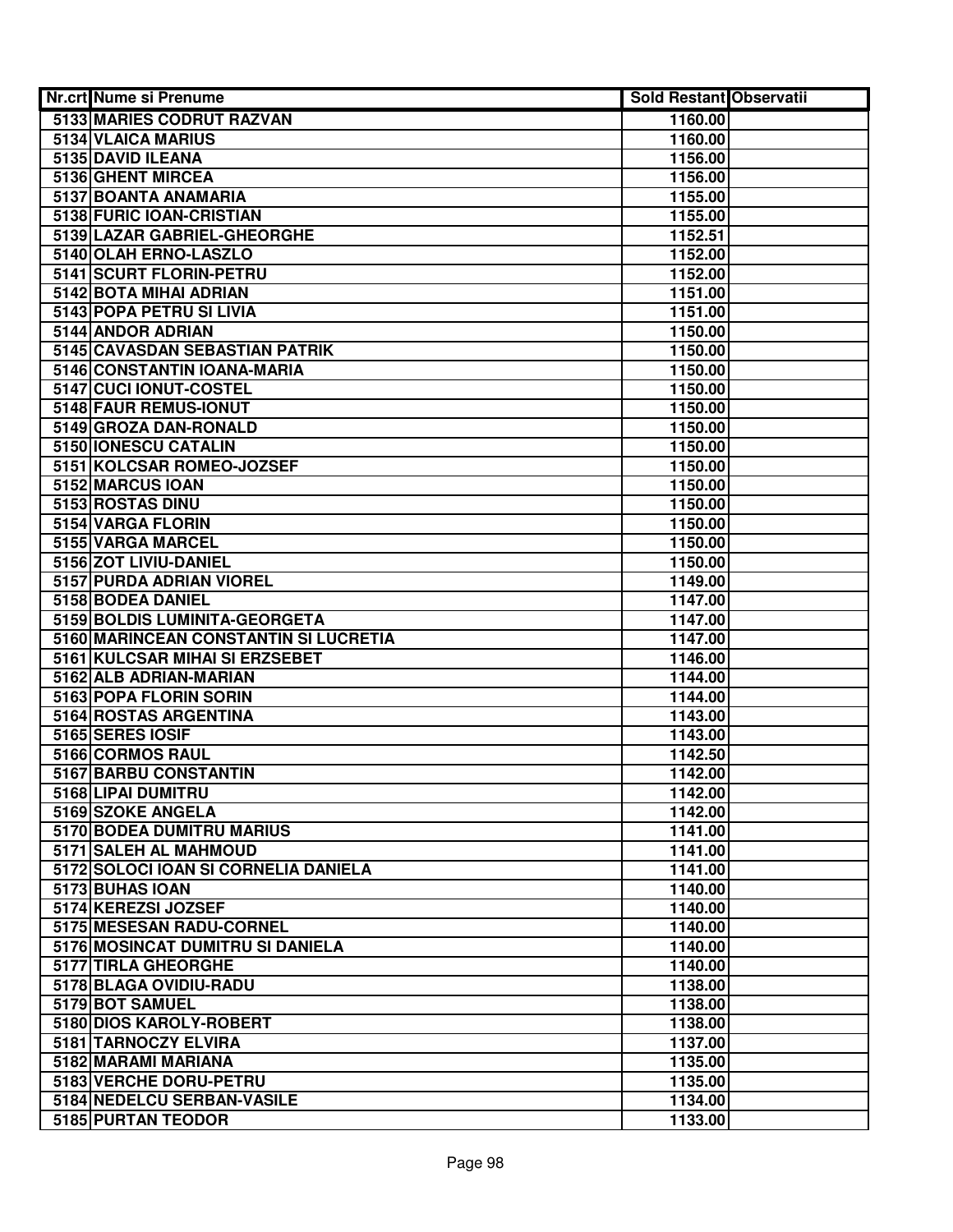| Nr.crt Nume si Prenume                         | Sold Restant Observatii |  |
|------------------------------------------------|-------------------------|--|
| 5186 BUGHIU FLORENTINA MIHAELA                 | 1132.00                 |  |
| 5187 GABOR ECATERINA                           | 1132.00                 |  |
| 5188 IONESCU OTILIA-MONICA                     | 1132.00                 |  |
| <b>5189 BIRAU RADU GHEORGHE</b>                | 1131.00                 |  |
| 5190 MARTIN FLOARE                             | 1131.00                 |  |
| 5191 MATA AUREL SI RODICA                      | 1131.00                 |  |
| 5192 PENZES IOAN SI MARGARETA                  | 1131.00                 |  |
| 5193 CURTA SERGIU-EMANUEL                      | 1130.00                 |  |
| 5194 ISZTOICA GAVRIL                           | 1130.00                 |  |
| 5195 ISZTOIKA GETA                             | 1130.00                 |  |
| 5196 KOVACS PETER                              | 1130.00                 |  |
| 5197 MESAROS ALEXANDRU                         | 1130.00                 |  |
| 5198 PUI CSABA                                 | 1130.00                 |  |
| 5199 ROSTAS GABOR                              | 1130.00                 |  |
| 5200 STANCIU IULIU                             | 1130.00                 |  |
| 5201 SZEGHALMI NORBERT KALMAN                  | 1130.00                 |  |
| 5202 TOMA DOINA-SANDA                          | 1130.00                 |  |
| 5203 VAIDA FLORIN                              | 1130.00                 |  |
| 5204 BORZASI LASZLO-CSABA                      | 1129.73                 |  |
| 5205 CONOLOS IOAN SORIN                        | 1128.00                 |  |
| 5206 FORGACIU COSMIN FLORIN SI TEODORA-VIORICA | 1127.12                 |  |
| 5207 BONCIDAI VALENTIN                         | 1127.00                 |  |
| <b>5208 SZOKE RICHARD ADRIAN</b>               | 1127.00                 |  |
| 5209 BREANC GABRIEL-DANIEL                     | 1125.00                 |  |
| 5210 CZOBOR EMERIC SI IREN                     | 1125.00                 |  |
| 5211 FINU CAMELIA LILIANA                      | 1125.00                 |  |
| 5212 GABOR RUPERT                              | 1125.00                 |  |
| 5213 HORVATH SANDOR                            | 1125.00                 |  |
| 5214 KOVACS ZSOLT MIKLOS                       | 1125.00                 |  |
| 5215 MALCZAK CEZARY ADAM                       | 1125.00                 |  |
| 5216 MONUS JOZSEF-ATTILA SI OLIVIA-DENISA      | 1125.00                 |  |
| 5217 POTLOG IOAN                               | 1125.00                 |  |
| 5218 PRECUP TUDOR VLAD                         | 1125.00                 |  |
| 5219 SAVER ROLAND                              | 1125.00                 |  |
| 5220 TIMAR JANOS                               | 1125.00                 |  |
| 5221 ZOMBORI JANOS                             | 1125.00                 |  |
| 5222 OROSZ ANTHONIO-MIODORO                    | 1124.00                 |  |
| 5223 BARTA ILDIKO                              | 1123.00                 |  |
| 5224 MLADIN RAZVAN                             | 1122.00                 |  |
| 5225 SERAC ADRIAN-CALIN                        | 1121.00                 |  |
| 5226 NAGHIU GABRIELA                           | 1120.00                 |  |
| 5227 PINZARIU LUMINITA-EMILIA                  | 1120.00                 |  |
| 5228 REZMUVES LUCIAN-MARIUS                    | 1120.00                 |  |
| 5229 TUDUSCIUC ADRIAN                          | 1120.00                 |  |
| 5230 REIZ CSABA ANTAL                          | 1117.00                 |  |
| 5231 ARDELEAN MARIUS-IOAN                      | 1116.42                 |  |
| 5232 BLAJ EMILIAN                              | 1116.00                 |  |
| 5233 MORAR SIMION PETRU                        | 1116.00                 |  |
| 5234 SUCIU PETRU                               | 1115.00                 |  |
| 5235 VOICHITA RALUCA-ANDREEA                   | 1114.37                 |  |
| 5236 ROSCA MARIUS-DUMITRU                      | 1114.00                 |  |
| 5237 SILAGHI GAVRIL                            | 1114.00                 |  |
| 5238 JURCA CONSTANTIN - VIOREL                 | 1112.00                 |  |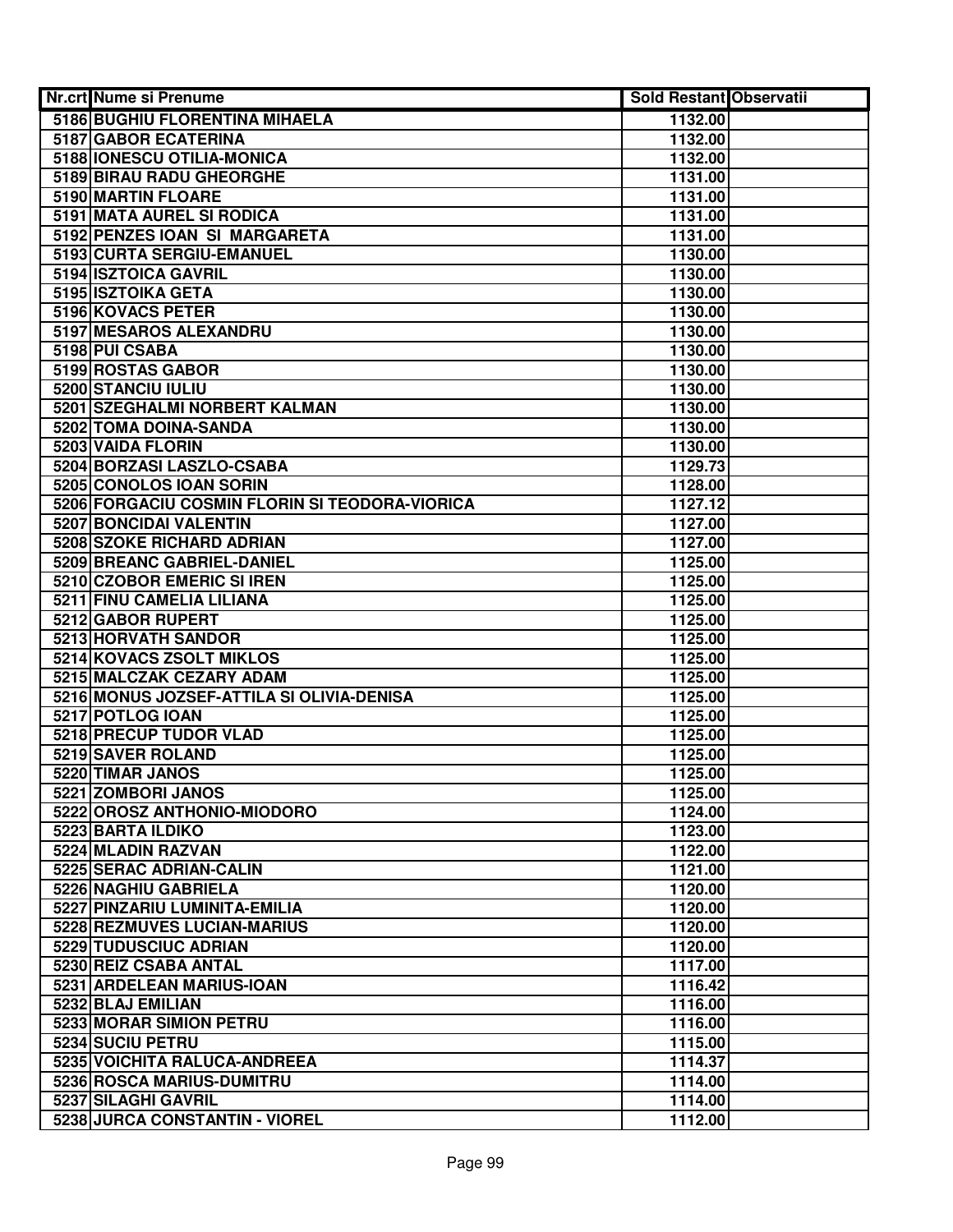| <b>Nr.crt Nume si Prenume</b>                       | Sold Restant Observatii |  |
|-----------------------------------------------------|-------------------------|--|
| 5239 LACZKO DENIS ROLAND                            | 1112.00                 |  |
| 5240 COSTE ADRIAN-VASILE                            | 1111.50                 |  |
| 5241 CIOFLEAC LAURA-EUGENIA                         | 1111.00                 |  |
| 5242 SZOKE GABRIELA DANA                            | 1111.00                 |  |
| 5243 TRIFAN MIRCEA                                  | 1109.56                 |  |
| 5244 IRIMIAS CLAUDIU                                | 1109.00                 |  |
| 5245 BANYAI IOSIF                                   | 1108.00                 |  |
| 5246 SKRIPEK ROBERT LUCIAN                          | 1108.00                 |  |
| 5247 UNGUR VIOREL-OCTAVIAN                          | 1108.00                 |  |
| 5248 BORDAS BOGDAN                                  | 1107.94                 |  |
| 5249 KAPALAI ILEANA-EMA                             | 1107.00                 |  |
| 5250 MARIAN GHITA-STELIAN SI FLORICA                | 1106.00                 |  |
| 5251 BRAN FLORIAN                                   | 1105.00                 |  |
| 5252 AVRAM EUGEN-DUMITRU                            | 1102.00                 |  |
| 5253 POP CATALINA-ALEXANDRA                         | 1102.00                 |  |
| 5254 POPP MIHAI-AUGUSTIN                            | 1102.00                 |  |
| 5255 VANCEA DAN                                     | 1102.00                 |  |
| 5256 BADESCU LUCIAN-GABRIEL                         | 1101.00                 |  |
| 5257 BALOG ELENA                                    | 1100.00                 |  |
| 5258 BARTA ATTILA                                   | 1100.00                 |  |
| 5259 CSOMOS IULIANA                                 | 1100.00                 |  |
| 5260 DAVID ROBERTO IONUT                            | 1100.00                 |  |
| 5261 FULIAS MARIN CORNEL                            | 1100.00                 |  |
| 5262 GABOR SUSANA                                   | 1100.00                 |  |
| 5263 GAVRILA ADRIAN                                 | 1100.00                 |  |
| 5264 HEGEDUS SANDOR-GYORGY                          | 1100.00                 |  |
| 5265 ILYES ZOLTAN CSABA                             | 1100.00                 |  |
| 5266 ISTOICA MARIA                                  | 1100.00                 |  |
| 5267 KISS IULIANA                                   | 1100.00                 |  |
| 5268 KOVACS MELINDA-ANGELA                          | 1100.00                 |  |
| 5269 MEMETEA CORNEL-CSABA                           | 1100.00                 |  |
| 5270 MOCIAR SANDOR                                  | 1100.00                 |  |
| 5271 NICOARA BENIAMIN                               | 1100.00                 |  |
| 5272 OTVOS ANDREI SI DORINA                         | 1100.00                 |  |
| 5273 ROSTAS ANGELINA                                | 1100.00                 |  |
| 5274 ROSTAS SAMUEL RADU                             | 1100.00                 |  |
| 5275 SZABO FLORIN RAUL                              | 1100.00                 |  |
| 5276 SZERZO ROBERT ALEX                             | 1100.00                 |  |
| 5277 SZILAGYI ZSOLT                                 | 1100.00                 |  |
| 5278 VARGA IOAN                                     | 1100.00                 |  |
| 5279 ARDELEAN LILIANA MARINELA                      | 1099.00                 |  |
| 5280 TIRLA FLORICA                                  | 1098.00                 |  |
| 5281 ZELINA JANOS                                   | 1097.00                 |  |
| 5282 PARAU RADU - LUCIAN<br>5283 COVACI MELINDA     | 1095.62                 |  |
|                                                     | 1095.00                 |  |
| 5284 COZMA ANDREI-IOAN<br>5285 MARTON FERENC-JOZSEF | 1094.51<br>1094.00      |  |
| 5286 ROMAN TEODOR-DOREL                             | 1094.00                 |  |
| 5287 ANCA VLAD                                      | 1093.00                 |  |
| 5288 CHERESI ALEXANDRU                              | 1092.00                 |  |
| 5289 HORVATH EVA                                    | 1092.00                 |  |
| 5290 SZALAI ELISABETA                               | 1092.00                 |  |
| 5291 TARLA FLORIN-GHEORGHE                          | 1092.00                 |  |
|                                                     |                         |  |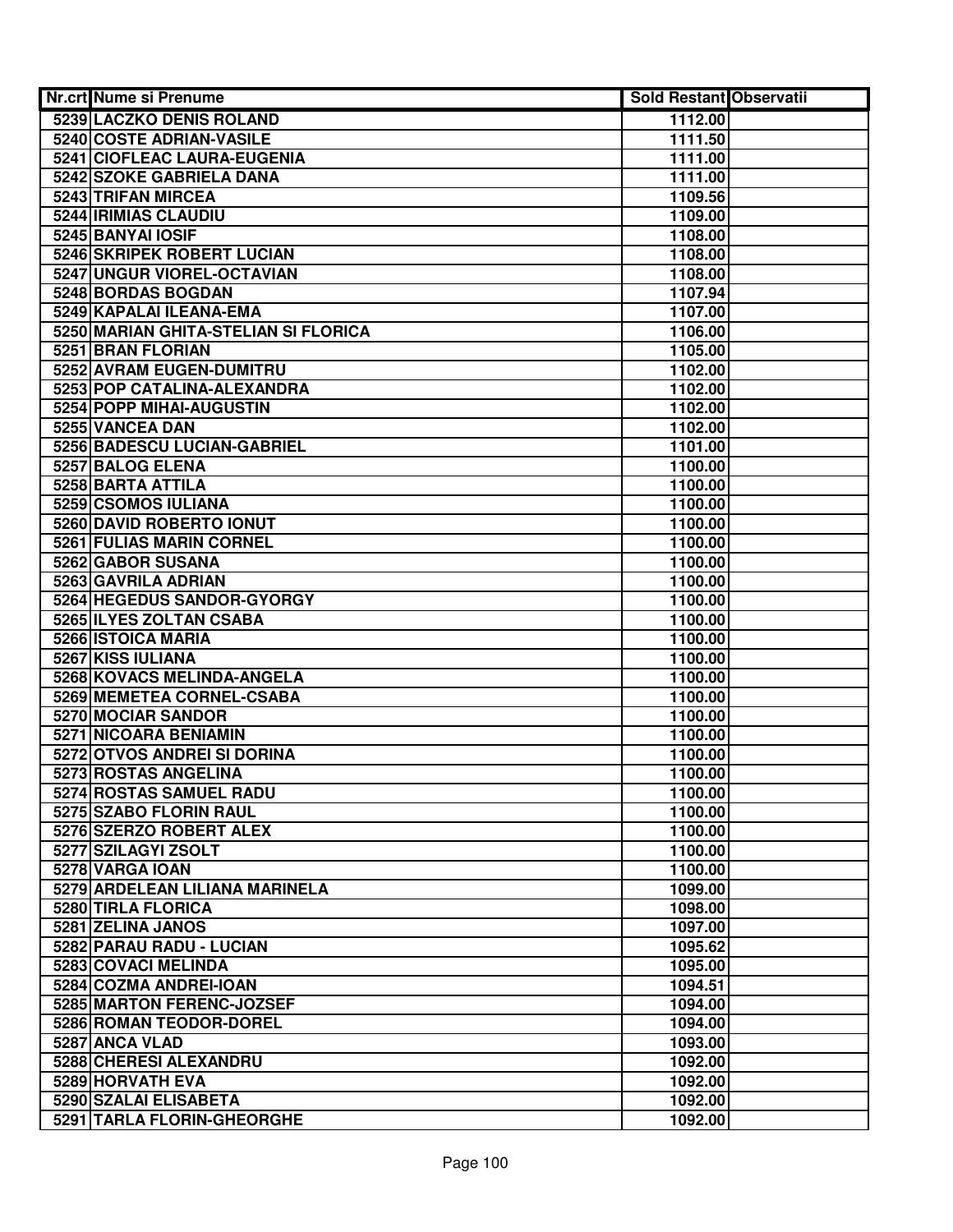| Nr.crt Nume si Prenume                             | <b>Sold Restant Observatii</b> |  |
|----------------------------------------------------|--------------------------------|--|
| 5292 IAMBOR TEODOR-LUCIAN                          | 1091.08                        |  |
| 5293 CADAR IOAN                                    | 1090.00                        |  |
| 5294 HORVATH ATTILA                                | 1090.00                        |  |
| 5295 KOVACS LASZLO-TIBOR                           | 1090.00                        |  |
| 5296 LINCAR CALIN-FLORIN                           | 1090.00                        |  |
| 5297 LINGURAR VOICHITA                             | 1090.00                        |  |
| 5298 MAJOROS IULIU-EUGEN                           | 1090.00                        |  |
| 5299 NEGRU RAUL AUGUSTIN                           | 1090.00                        |  |
| 5300 TAKACS TAMAS-PAVEL SI TEREZIA                 | 1090.00                        |  |
| 5301 VESA ADRIAN-TRAIAN                            | 1090.00                        |  |
| 5302 CORBANI RENATO                                | 1089.00                        |  |
| 5303 IONESCU CORNEL                                | 1089.00                        |  |
| 5304 LESAK SANDOR                                  | 1089.00                        |  |
| 5305 OTVOS GAVRIL SI GHETE MARIAN                  | 1089.00                        |  |
| 5306 MIHES GHEORGHE TEOFIL                         | 1088.00                        |  |
| 5307 TIVADAR GABRIEL RAZVAN                        | 1087.00                        |  |
| 5308 BETEG OVIDIU-VALENTIN                         | 1085.00                        |  |
| 5309 PODILA FLORIN IOAN                            | 1085.00                        |  |
| 5310 ROSTAS IOAN                                   | 1085.00                        |  |
| <b>5311 TIRITEU CALIN GHEORGHE</b>                 | 1085.00                        |  |
| 5312 BURDAS BRATASIN-CRISTIAN                      | 1084.00                        |  |
| 5313 POPA CARMEN SI MIRCEA                         | 1084.00                        |  |
| 5314 GABOR GHITA                                   | 1082.43                        |  |
| 5315 PETER ANDA- CORNELIA SI CAROL                 | 1082.00                        |  |
| 5316 TARCAU RADU DINU                              | 1082.00                        |  |
| 5317 RUSZ CAMELIA- IOANA SI SORIN-GHEORGHE         | 1081.00                        |  |
| 5318 BARATKI ADALBERT                              | 1080.01                        |  |
| 5319 ARDELEAN SERGIU                               | 1080.00                        |  |
| 5320 CHIS GRIGORE                                  | 1080.00                        |  |
| 5321 DASCALU VASILE                                | 1080.00                        |  |
| 5322 HEGEDUS ANITA                                 | 1080.00                        |  |
| 5323 JURCHIEVICI STEFAN                            | 1080.00                        |  |
| 5324 LUPSA DAN FLORIN                              | 1080.00                        |  |
| 5325 SAVA VASILE SI ILEANA-ALEXANDRA               | 1080.00                        |  |
| 5326 SUSANU WILIAM DAN                             | 1080.00                        |  |
| 5327 AVASAN COSMIN-VASILE                          | 1078.00                        |  |
| 5328 POPOVICI IOAN SI MARIA                        | 1077.00                        |  |
| 5329 AYDIN KAMRAN AZZAM                            | 1076.00                        |  |
| 5330 EMBER RODICA<br>5331 GRABOVSCHI MIHAI VIOREL  | 1076.00                        |  |
|                                                    | 1076.00                        |  |
| 5332 HALMAGEAN MIRCEA MIREL<br>5333 HOSZU GHEORGHE | 1076.00<br>1076.00             |  |
| 5334 KUKLA EDUARD-IOSIF-ATTILA                     | 1076.00                        |  |
| 5335 MORAR IOAN-ADRIAN                             | 1076.00                        |  |
| 5336 PIRCIU ANA-MARIA                              |                                |  |
| 5337 ZECHERIU DANIEL-CONSTANTIN                    | 1076.00<br>1076.00             |  |
| 5338 BELDEAN VALERIU-ANDREI                        | 1075.00                        |  |
| 5339 GHEMES ANDREI                                 | 1075.00                        |  |
| 5340 LASZLO ZOLTAN - KRISZTIAN                     | 1074.00                        |  |
| 5341 AGIURGIOAEI ANDREI-IONUT                      | 1073.00                        |  |
| 5342 PARCALAB GHEORGHE SI CORNELIA                 | 1073.00                        |  |
| 5343 GEORGESCU EMANUEL-SEBASTIAN                   | 1072.00                        |  |
| 5344 GHINDEA STELA                                 | 1072.00                        |  |
|                                                    |                                |  |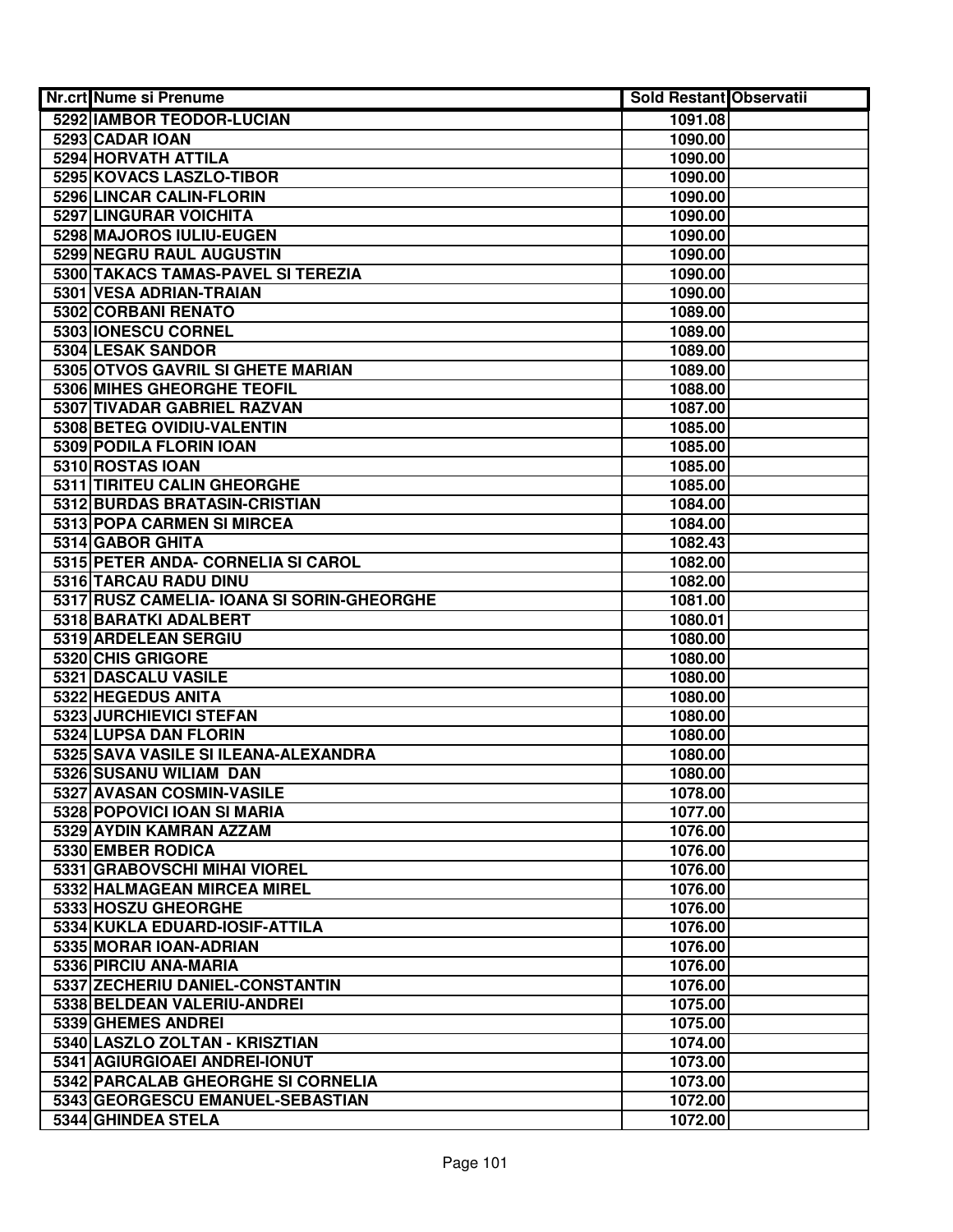| <b>Nr.crt Nume si Prenume</b>                                | <b>Sold Restant Observatii</b> |  |
|--------------------------------------------------------------|--------------------------------|--|
| 5345 VAINA TIBOR OLIVER                                      | 1072.00                        |  |
| 5346 PACURAR ALINA-CODRUTA                                   | 1071.04                        |  |
| 5347 BODOGAI DAN-FLORIN                                      | 1071.00                        |  |
| 5348 GAFENCU LUCIAN CONSTANTIN                               | 1070.00                        |  |
| 5349 LASCA MIHAI-IOAN                                        | 1070.00                        |  |
| 5350 OROS SERGIU                                             | 1070.00                        |  |
| 5351 ILEA MARIUS-LIVIU                                       | 1069.00                        |  |
| 5352 SUCIU MIHAIL                                            | 1069.00                        |  |
| 5353 BUDAI MARIUS                                            | 1068.00                        |  |
| 5354 RADU ZSUZSANNA KATALIN EVA                              | 1068.00                        |  |
| 5355 SPIVALIUC NICOLAE-VASILE                                | 1068.00                        |  |
| 5356 ANTONICA ADRIAN-ROBERT                                  | 1067.00                        |  |
| 5357 BODI ISTVAN                                             | 1067.00                        |  |
| 5358 HANZA IOAN                                              | 1067.00                        |  |
| 5359 JURGIU TITUS TREBONIU                                   | 1065.00                        |  |
| 5360 MUNTEANU BOGDAN                                         | 1065.00                        |  |
| 5361 STROE-DURINA CATALIN-MIHAI SI CRISTINA                  | 1065.00                        |  |
| 5362 VOLOSEN ALEXANDRU SI MARIA                              | 1065.00                        |  |
| 5363 PERTE IONUT CRISTIAN                                    | 1064.50                        |  |
| 5364 DOMOCOS CORINA                                          | 1063.00                        |  |
| 5365 SUCIU RAMON-GELU SI MIHAELA                             | 1063.00                        |  |
| 5366 CSIKI ANDREA-BEATA                                      | 1061.00                        |  |
| 5367 CANALAS ATTILA                                          | 1060.00                        |  |
| 5368 OROSZ GABOR                                             | 1060.00                        |  |
| 5369 PENZES SANDA-ADINA                                      | 1060.00                        |  |
| 5370 ROSTAS ARGENTINA                                        | 1060.00                        |  |
| 5371 SFERLE FLORIAN-SEBASTIAN                                | 1060.00                        |  |
| 5372 SUPLACAN PETRU-DANIEL                                   | 1060.00                        |  |
| 5373 SZEKERES TIBOR-KAROLY                                   | 1060.00                        |  |
| 5374 BANCSA VIORICA                                          | 1059.00                        |  |
| 5375 VARGA ROMULUS-IULIU                                     | 1059.00                        |  |
| 5376 VARI SANDOR                                             | 1059.00                        |  |
| 5377 BALOGH ZOLTAN - P.F.A                                   | 1058.00                        |  |
| 5378 BODEA CALIN-SEBASTIAN                                   | 1058.00                        |  |
| 5379 POPA SORIN                                              | 1058.00                        |  |
| 5380 VARGA NORBERT MIHALY                                    | 1058.00                        |  |
| 5381 BALA DANUT LIVIU                                        | 1057.00                        |  |
| 5382 CHIRODEA PETRU                                          | 1056.00                        |  |
| 5383 SIRCA MIRCEA-GHITA                                      | 1056.00                        |  |
| 5384 FLORUTA MARIA-CLAUDIA                                   | 1055.00                        |  |
| 5385 HODISAN IONUT COSMIN<br>5386 SZUCS BORBALA-VIORICA      | 1055.00                        |  |
| 5387 BADEU MARCEL-DOREL SI SIMONA-MARINA                     | 1055.00<br>1054.00             |  |
|                                                              |                                |  |
| 5388 PASCALAU CRISTIAN-COSTEL                                | 1054.00                        |  |
| 5389 SLIEDER KRISZTIAN-ZSOLT<br>5390 BODONEA MARIA SI MIRCEA | 1054.00<br>1052.00             |  |
| 5391 JURCA COSMIN ADRIAN                                     | 1052.00                        |  |
| 5392 PAPP IOAN-GAVRIL                                        | 1052.00                        |  |
| 5393 SERB CALIN-IOAN                                         | 1052.00                        |  |
| 5394 SOTIUT GEANINA-SANDA                                    | 1052.00                        |  |
| 5395 DEMIAN BOGDAN-ADRIAN                                    | 1051.00                        |  |
| 5396 BESENYEI ANA-MARIA                                      | 1050.00                        |  |
| 5397 BULACA FLORIN-SERGIU                                    | 1050.00                        |  |
|                                                              |                                |  |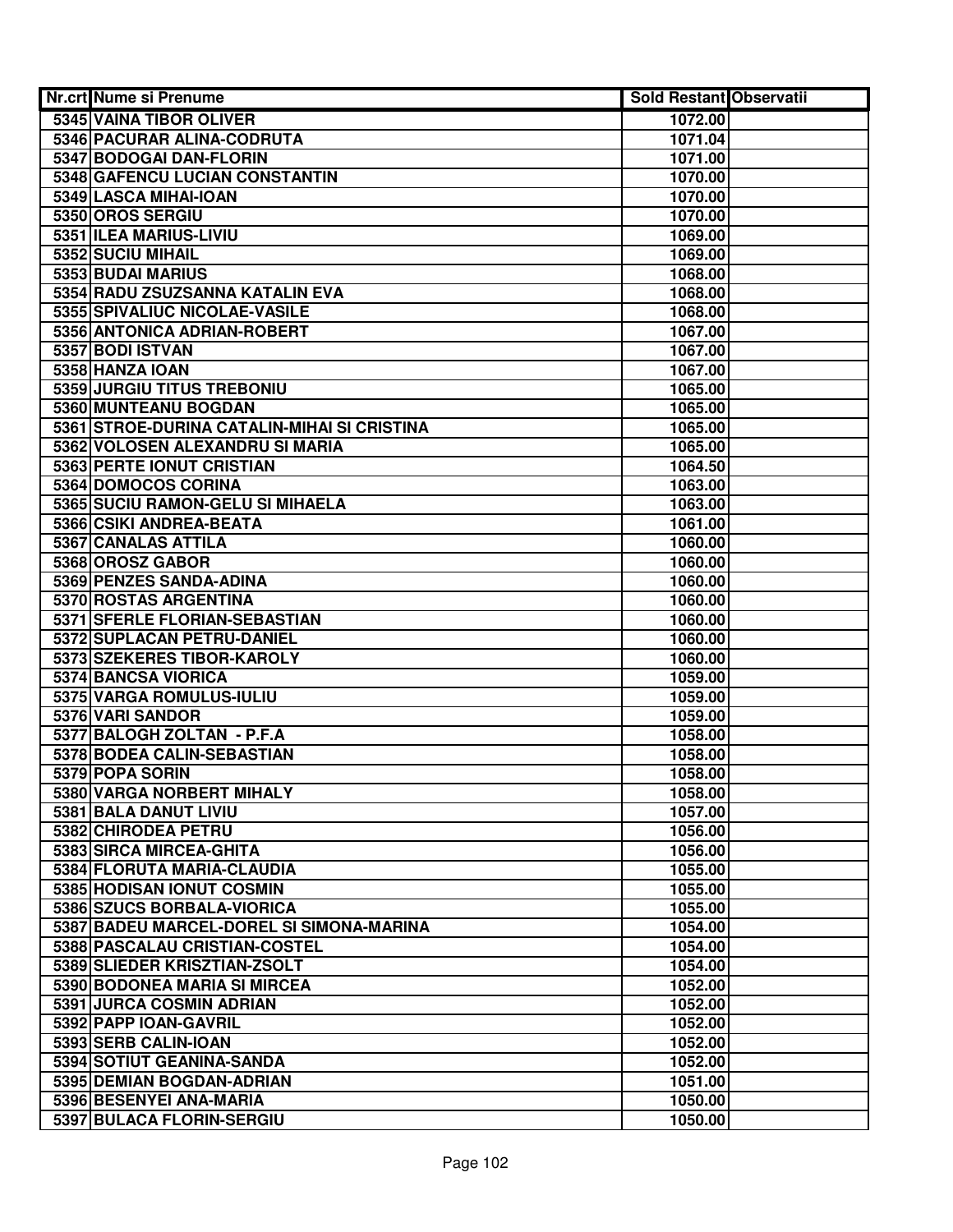| Nr.crt Nume si Prenume                     | Sold Restant Observatii |  |
|--------------------------------------------|-------------------------|--|
| 5398 CABA PAULA-DENISA                     | 1050.00                 |  |
| 5399 CIONTOS AURICA-ANA                    | 1050.00                 |  |
| 5400 DERCSENYI ALEXANDRU-MARIN             | 1050.00                 |  |
| 5401 FAZECAS CRISTIAN ANDREI               | 1050.00                 |  |
| 5402 GUTI ANDREI-VIOREL                    | 1050.00                 |  |
| 5403 HERE ADRIAN DUMITRU                   | 1050.00                 |  |
| 5404 MEZA DACIAN-MIRCEA                    | 1050.00                 |  |
| 5405 NAGY ROLAND                           | 1050.00                 |  |
| 5406 POPA FELICIA                          | 1050.00                 |  |
| 5407 VAIDA GEANINA MELANIA.                | 1050.00                 |  |
| 5408 PURDA ANA SI DUMITRU                  | 1049.00                 |  |
| 5409 JUNJAN NICOLAE                        | 1047.50                 |  |
| 5410 COLOSVARI ALEXANDRA                   | 1047.00                 |  |
| 5411 ISTOICA TEREZ                         | 1046.00                 |  |
| 5412 MACOVEI VASILE                        | 1046.00                 |  |
| 5413 SZABO MIRCEA                          | 1046.00                 |  |
| <b>5414 TASNADE DUMITRU</b>                | 1046.00                 |  |
| 5415 VARGA ROMULUS                         | 1046.00                 |  |
| 5416 CORAS DANIEL                          | 1045.00                 |  |
| 5417 LUPUT DUMITRU                         | 1044.00                 |  |
| 5418 BARA FLORINA-RODICA                   | 1043.00                 |  |
| 5419 DAVID SIMONA                          | 1043.00                 |  |
| 5420 POP ALINA-SIMONA                      | 1041.00                 |  |
| 5421 SAITOS-COFAR MIHAI-CALIN              | 1041.00                 |  |
| 5422 TOD SERGIU-DAN CAB.IND. DE INSOLVENTA | 1041.00                 |  |
| 5423 GAIDI KRISTOF-SANDOR                  | 1040.00                 |  |
| 5424 IENCIU GERARD-ADRIAN SI MIRELA MARIA  | 1040.00                 |  |
| 5425 IZSAK JANOS                           | 1040.00                 |  |
| 5426 MAGO TIBERIU                          | 1040.00                 |  |
| 5427 MATE JACINT-ZSOLT                     | 1040.00                 |  |
| 5428 NAGY SANDOR                           | 1040.00                 |  |
| 5429 OLAR SEBASTIAN                        | 1040.00                 |  |
| 5430 ORBAI COSMIN GAVRIL                   | 1040.00                 |  |
| 5431 OSACENCO RENATE-MIHAELA               | 1040.00                 |  |
| 5432 POPA FLORIAN                          | 1040.00                 |  |
| 5433 TROK HAJNALKA MARIA                   | 1040.00                 |  |
| 5434 BALOG GHEORGHE                        | 1039.00                 |  |
| 5435 TRIFAN CRISTIAN GHEORGHE              | 1039.00                 |  |
| 5436 CRISAN ANDREI                         | 1036.00                 |  |
| 5437 HAJNER EMIL                           | 1036.00                 |  |
| 5438 VARGA MARIA-CODRUTA                   | 1036.00                 |  |
| 5439 VERES FLORICA                         | 1036.00                 |  |
| 5440 BEJUSCA HORIA SEBASTIAN               | 1035.00                 |  |
| <b>5441 BACIU FILOFTEIA</b>                | 1034.00                 |  |
| 5442 GAL FELICIAN                          | 1034.00                 |  |
| 5443 BAJZATH ANDRAS                        | 1033.00                 |  |
| 5444 PANTEA ADRIANA-ANA                    | 1033.00                 |  |
| 5445 FODOR ROBERT                          | 1031.00                 |  |
| 5446 BODOG MARIN                           | 1030.00                 |  |
| 5447 GAZSI FERENC                          | 1030.00                 |  |
| 5448 HEGEDUS PAMELA-LUSI                   | 1030.00                 |  |
| 5449 LAZAR ALEXANDRA GEORGIANA             | 1030.00                 |  |
| 5450 POP DANA-GABRIELA                     | 1030.00                 |  |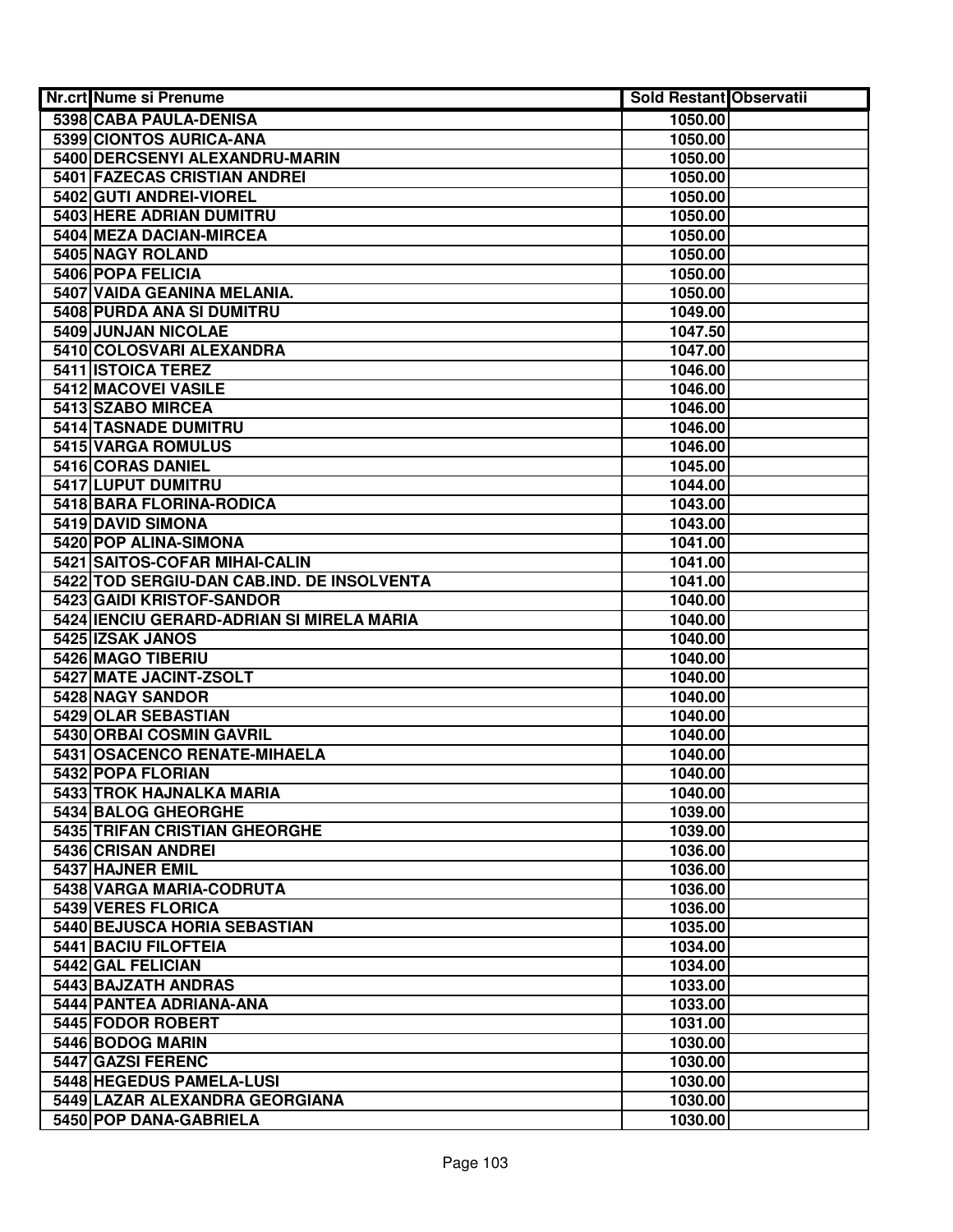| Nr.crt Nume si Prenume                              | <b>Sold Restant Observatii</b> |  |
|-----------------------------------------------------|--------------------------------|--|
| 5451 ROMOCIA FLAVIU                                 | 1030.00                        |  |
| <b>5452 VERES LEVENTE ZOLTAN</b>                    | 1030.00                        |  |
| 5453 GHEORGHIES CATALIN                             | 1029.00                        |  |
| <b>5454 KOVACS ERIKA</b>                            | 1029.00                        |  |
| 5455 MATEAS LIVIU SI FLORICA CRISTINA               | 1028.00                        |  |
| 5456 CARTIS DANUT VIOREL                            | 1027.00                        |  |
| 5457 IGNA GEORGE DARIUS                             | 1027.00                        |  |
| 5458 LUPU RAUL-RADU                                 | 1027.00                        |  |
| 5459 DRIMBE VIOREL SI ANA                           | 1026.00                        |  |
| 5460 ILEA GEORGE-IOSIF                              | 1026.00                        |  |
| 5461 MOSUT CONSTANTIN SI ELENA                      | 1026.00                        |  |
| 5462 NICOLAE SIMONA                                 | 1026.00                        |  |
| 5463 DOBRONDI MARK                                  | 1025.50                        |  |
| 5464 ACHIM RODICA-DANA                              | 1025.00                        |  |
| 5465 FEKETE CIPRIAN MARIUS SI CORINA-MIHAELA        | 1025.00                        |  |
| 5466 HAITA SORIN-LIVIU                              | 1025.00                        |  |
| 5467 HAJDUCSI TIBERIU                               | 1025.00                        |  |
| <b>5468 IENCIU MARIUS</b>                           | 1025.00                        |  |
| 5469 LUPON BOGDAN ALEXANDRU                         | 1025.00                        |  |
| 5470 MOGA PETRU                                     | 1025.00                        |  |
| 5471 BOKA ATTILA                                    | 1024.00                        |  |
| 5472 RUGE ALEXANDRU SORIN SI MARCELA-COSMINA        | 1023.00                        |  |
| 5473 RUSU IOANA                                     | 1022.00                        |  |
| 5474 MILAS GAVRIL                                   | 1021.00                        |  |
| 5475 SARA MELEK                                     | 1020.85                        |  |
| 5476 BUZLA SAMUEL                                   | 1020.00                        |  |
| 5477 FARKAS ISTVAN-MIHALY                           | 1020.00                        |  |
| 5478 KERCSO BALAZS                                  | 1020.00                        |  |
| 5479 MARINESCU RADU ADRIAN                          | 1020.00                        |  |
| 5480 PASCOIU SEBASTIAN TUDOR                        | 1020.00                        |  |
| 5481 TRIFA DOREL-VIOREL                             | 1020.00                        |  |
| 5482 KANDRA VASILE MARIA                            | 1019.00                        |  |
| 5483 SZABO CSABA-ATTILA                             | 1019.00                        |  |
| 5484 DOMOCOS IOAN                                   | 1018.00                        |  |
| 5485 COZMA MIHAIELA-DORINA                          | 1017.00                        |  |
| 5486 FERARU COSTEL                                  | 1016.00                        |  |
| 5487 FUSCAS MARIANA-ELENA                           | 1016.00                        |  |
| 5488 GYURKO IOAN - COSTEL SI CORNELIA-ADRIANA       | 1016.00                        |  |
| 5489 HALASZ NORBERT ALEXANDRU<br>5490 NEGREA TEODOR | 1016.00                        |  |
| 5491 CIUPA ALEX-EUGEN                               | 1016.00<br>1015.00             |  |
| 5492 BOTAU IOAN                                     | 1014.00                        |  |
| 5493 FLORUTA LIDIA                                  | 1014.00                        |  |
| <b>5494 GUT IOAN</b>                                | 1014.00                        |  |
| 5495 PALLO MIHAIL                                   | 1014.00                        |  |
| 5496 KIRALY ARPAD-ALEXANDRU                         | 1013.00                        |  |
| 5497 VALKO VILMOS                                   | 1013.00                        |  |
| 5498 ABRUDAN LUCIAN-OVIDIU                          | 1012.00                        |  |
| 5499 TICARAT ALEXANDRU                              | 1012.00                        |  |
| 5500 VALKAI ISTVAN-LASZLO                           | 1011.00                        |  |
| 5501 BOROS FLORIN                                   | 1010.00                        |  |
| 5502 FOIA RAUL SERBAN                               | 1010.00                        |  |
| 5503 KADAS ALEXANDRU-LADISLAU                       | 1010.00                        |  |
|                                                     |                                |  |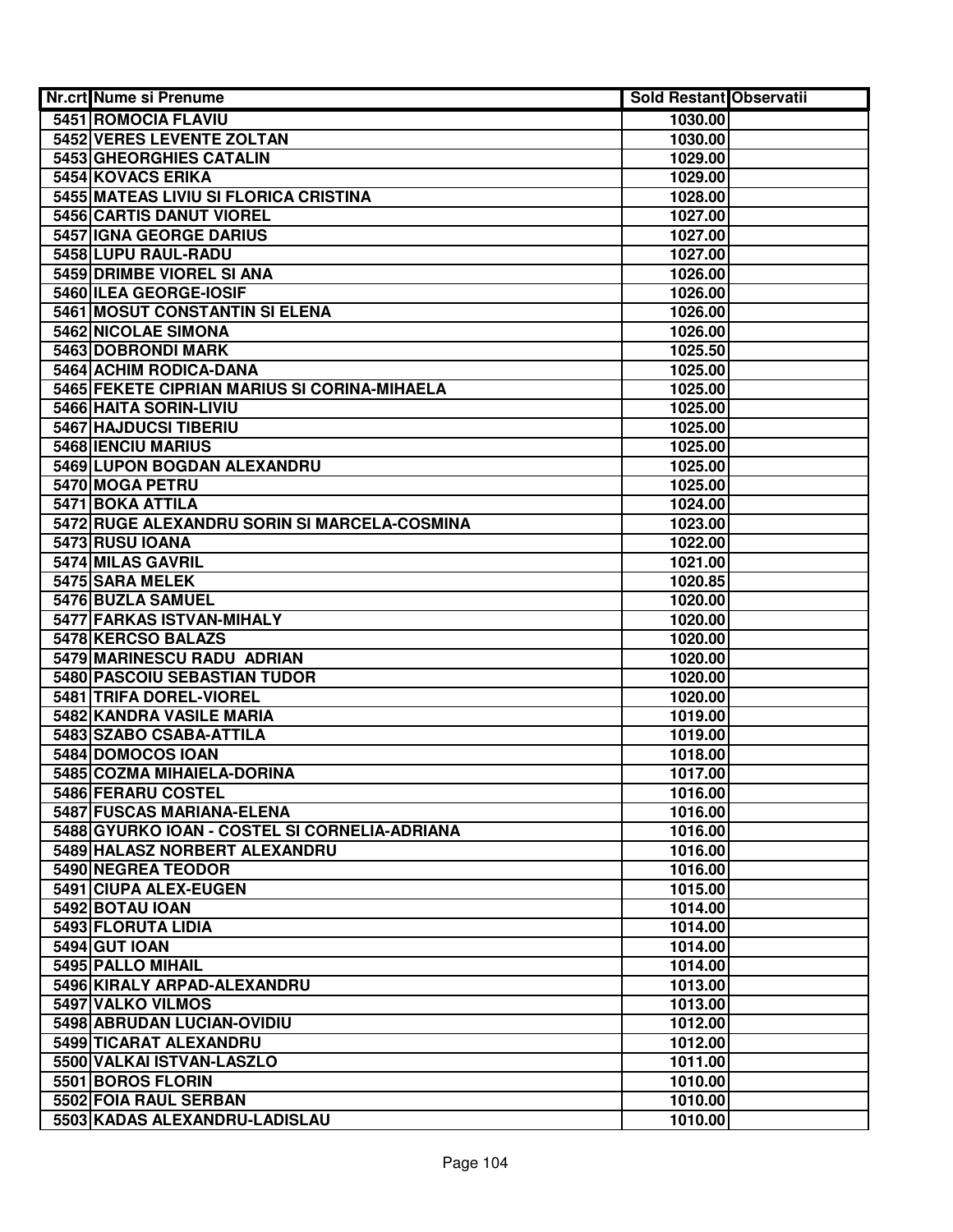| Nr.crt Nume si Prenume                  | <b>Sold Restant Observatii</b> |  |
|-----------------------------------------|--------------------------------|--|
| 5504 LAZAU GHEORGHE-LEONTIN             | 1010.00                        |  |
| 5505 PETRICAS EVA                       | 1010.00                        |  |
| 5506 SZABO MAGDALENA-TUNDE              | 1010.00                        |  |
| 5507 TEGLAS DOREL                       | 1010.00                        |  |
| 5508 VANCEA VIORICA                     | 1010.00                        |  |
| 5509 LUKACS LIVIU                       | 1009.00                        |  |
| <b>5510 NOMIKOS EMMANOUIL</b>           | 1009.00                        |  |
| 5511 BANCSA ANDREI-ALEXANDRU SI KATALIN | 1007.00                        |  |
| 5512 PAUL GHEORGHE                      | 1007.00                        |  |
| 5513 ARON KAROLY SI MARIA               | 1006.00                        |  |
| 5514 SINKOVICS FERENC                   | 1006.00                        |  |
| 5515 HORVATH EVA                        | 1004.00                        |  |
| 5516 TRIFAN DANIEL-EMANUEL              | 1004.00                        |  |
| 5517 ACHIM SEBASTIAN-CRISTIAN           | 1003.00                        |  |
| 5518 BARUTA GABRIEL                     | 1001.98                        |  |
| 5519 PACALA IOAN-ALEXANDRU              | 1001.00                        |  |
| 5520 ABRUDAN FLAVIU IONUT               | 1000.00                        |  |
| 5521 ALBU SORIN MIHAI                   | 1000.00                        |  |
| 5522 ARDELEAN FLORIN NELU               | 1000.00                        |  |
| 5523 ARON SUSANA-IULIANA                | 1000.00                        |  |
| 5524 BABAU ADINA                        | 1000.00                        |  |
| 5525 BAICAN IOAN ADRIAN                 | 1000.00                        |  |
| 5526 BALOG ATTILA                       | 1000.00                        |  |
| 5527 BARLEA GHEORGHE                    | 1000.00                        |  |
| 5528 BARNA PETRU-DAN                    | 1000.00                        |  |
| 5529 BARTAN SERGIU LUCIAN               | 1000.00                        |  |
| 5530 BATORI NORBERT ISTVAN              | 1000.00                        |  |
| 5531 BATRIN ANA                         | 1000.00                        |  |
| 5532 BENBOUZIANE OUSSAMA ABDELHAMID     | 1000.00                        |  |
| 5533 BIRAU CORNEL SI MICSUNICA          | 1000.00                        |  |
| 5534 BIRO ISTVAN                        | 1000.00                        |  |
| 5535 BOHACS IOSIF                       | 1000.00                        |  |
| 5536 BORBINCEAG FLORIN-PETRU            | 1000.00                        |  |
| 5537 BOT IOAN-HOREA                     | 1000.00                        |  |
| 5538 BRATA LARISA-MARLENA               | 1000.00                        |  |
| 5539 BRINDA DOINA                       | 1000.00                        |  |
| 5540 BRUMA BIANCA                       | 1000.00                        |  |
| 5541 BUDA ADRIAN-IOAN                   | 1000.00                        |  |
| 5542 CABAU RUBEN-IOIEL                  | 1000.00                        |  |
| 5543 CABULEA VASILE-SEBASTIAN           | 1000.00                        |  |
| 5544 CACIORA VLAD MARIUS                | 1000.00                        |  |
| 5545 CALIN TITI                         | 1000.00                        |  |
| 5546 CAVASDAN IOAN-RADU                 | 1000.00                        |  |
| 5547 CHEREJA CAMELIA                    | 1000.00                        |  |
| 5548 CHIFIRIUC GHEORGHE                 | 1000.00                        |  |
| 5549 CHIS MADALINA-LAVINIA              | 1000.00                        |  |
| 5550 CIOCANACHE VINICIUS                | 1000.00                        |  |
| 5551 CIOROBONTEA EDI                    | 1000.00                        |  |
| 5552 COBE SEBASTIAN                     | 1000.00                        |  |
| 5553 COPIL CIPRIAN-MADALIN              | 1000.00                        |  |
| 5554 COVACIU CORNEL                     | 1000.00                        |  |
| 5555 CRESCIULLO LEONARD                 | 1000.00                        |  |
| 5556 CSOMORTANYI ISTVAN-CSABA           | 1000.00                        |  |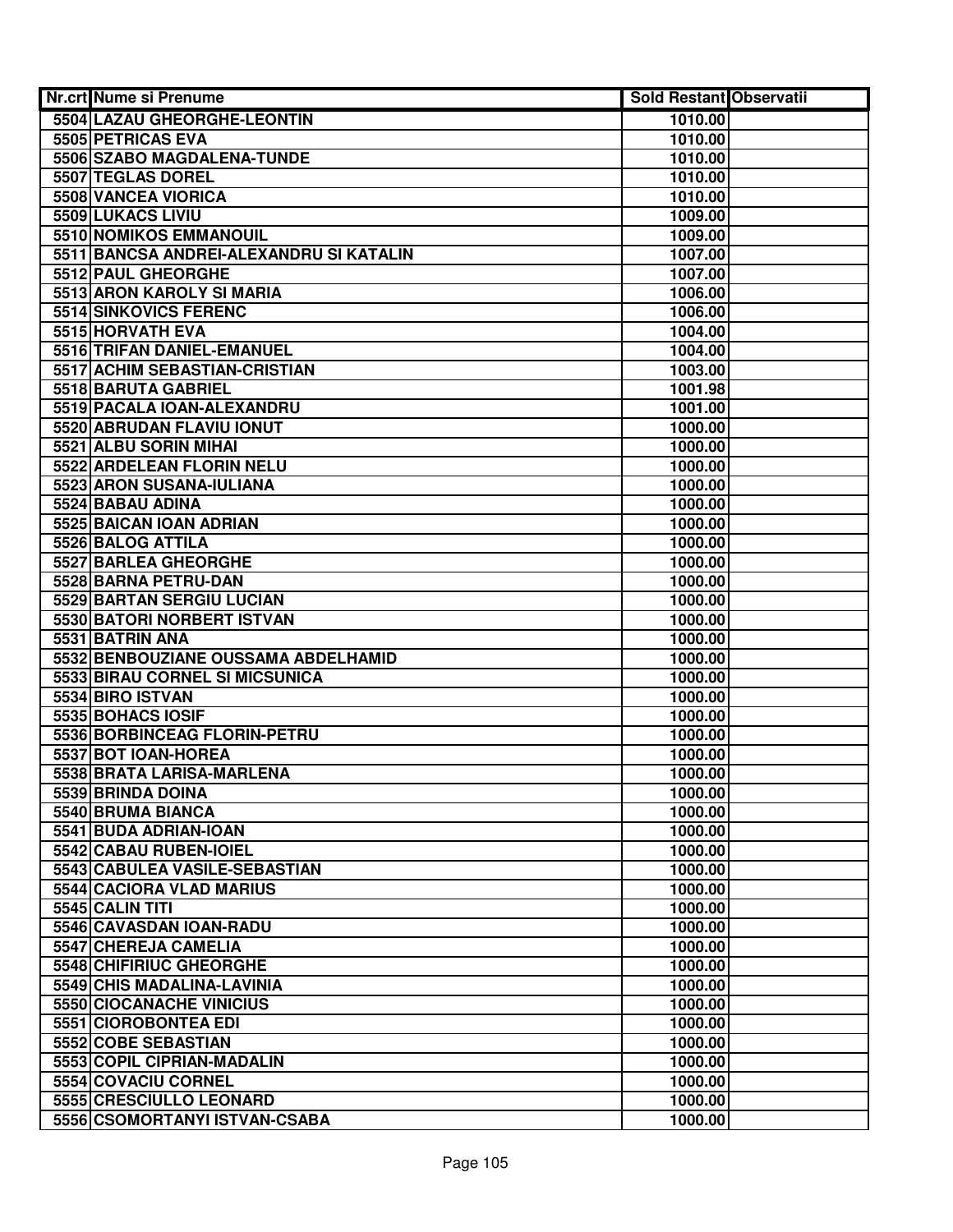| Nr.crt Nume si Prenume                                | <b>Sold Restant Observatii</b> |                       |
|-------------------------------------------------------|--------------------------------|-----------------------|
| 5557 DABACAN MADALIN - ALEXANDRU                      | 1000.00                        |                       |
| 5558 DUCA IONEL                                       | 1000.00                        |                       |
| 5559 DUDLER ALIONA                                    | 1000.00                        |                       |
| 5560 DUMITRAS CRISTIAN-MARCEL                         | 1000.00                        |                       |
| 5561 ELLENES IOAN                                     | 1000.00                        |                       |
| 5562 EPUREANU MAGDA                                   | 1000.00                        |                       |
| 5563 FARAGO ZOLTAN-ATTILA                             | 1000.00                        |                       |
| 5564 FEHER LASZLO                                     | 1000.00                        |                       |
| 5565 FLORA CSABA PAL                                  | 1000.00                        |                       |
| 5566 FURTOS MARCO DIANO                               | 1000.00                        |                       |
| 5567 GABOR BANU                                       | 1000.00                        |                       |
| 5568 GABOR CATALINA                                   | 1000.00                        |                       |
| 5569 GABOR GABRIEL                                    | 1000.00                        |                       |
| 5570 GABOR GABRIEL                                    | 1000.00                        |                       |
| 5571 GABOR GAVRIL                                     | 1000.00                        |                       |
| 5572 GABOR KLARA                                      | 1000.00                        |                       |
| 5573 GABOR STEFAN                                     | 1000.00                        |                       |
| 5574 GABOR TEREZ                                      | 1000.00                        |                       |
| 5575 GABOR TEREZ                                      | 1000.00                        |                       |
| 5576 GABOR ZSUZSANA                                   | 1000.00                        |                       |
| 5577 GAL ANDREA-IREN                                  | 1000.00                        |                       |
| 5578 GEREBENES MINDRA                                 | 1000.00                        |                       |
| 5579 GHEJEU IOAN-TEODOR SI ANGELA-CORNELIA            | 1000.00                        |                       |
| 5580 GIURGIUMAN DRAGOS-FABIAN                         | 1000.00                        |                       |
| 5581 GLIGA DANIELA                                    | 1000.00                        |                       |
| 5582 GYURO CSABA                                      | 1000.00                        |                       |
| 5583 HARAGALY ILDIKO-ERZSEBET                         | 1000.00                        |                       |
| 5584 HEVESI RAUL IOSIF                                | 1000.00                        |                       |
| 5585 HODISAN DENISA-GABRIELA                          | 1000.00                        |                       |
| 5586 HORVAT KATALIN                                   | 1000.00                        |                       |
| 5587 HORVATH TUNDE-IRINA                              | 1000.00                        |                       |
| 5588 ILISIE LUCRETIA-MARIA                            | 1000.00                        |                       |
| 5589 ILLE VLAD MIHI                                   | 1000.00                        |                       |
| 5590 IORDACHE MIHAI-STEFAN                            | 1000.00                        |                       |
| 5591 ISTRATE IONEL                                    | 1000.00                        |                       |
| 5592 ISZTOICA MARIA                                   | 1000.00                        |                       |
| 5593 ISZTOIKA GEZA                                    |                                | 1000.00 PROCES PE ROL |
| 5594 ISZTOIKA ROZALIA                                 | 1000.00                        |                       |
| 5595 ISZTOJKA IOAN                                    | 1000.00                        |                       |
| 5596 JUHASZ MARIA                                     | 1000.00                        |                       |
| 5597 JUNC MARCELA<br>5598 KOVACS ALEXANDRU-MIHAI I.I. | 1000.00<br>1000.00             |                       |
| 5599 KOVACS IMRE-MARIUS                               | 1000.00                        |                       |
| 5600 LAKATOS FLORICA                                  | 1000.00                        |                       |
| 5601 LAKATOS TIBOR-JANOS                              | 1000.00                        |                       |
| 5602 LAKATOS ZOLTAN                                   | 1000.00                        |                       |
| 5603 LAPUSTE VASILE                                   | 1000.00                        |                       |
| 5604 LASZLO ANNAMARIA                                 | 1000.00                        |                       |
| 5605 LEAHU VALENTIN                                   | 1000.00                        |                       |
| 5606 LESAK JANOS - ROBERT                             | 1000.00                        |                       |
| 5607 LINGURAR CORINA                                  | 1000.00                        |                       |
| 5608 LUCAN ANA                                        | 1000.00                        |                       |
| 5609 LUNGU DIANA                                      | 1000.00                        |                       |
|                                                       |                                |                       |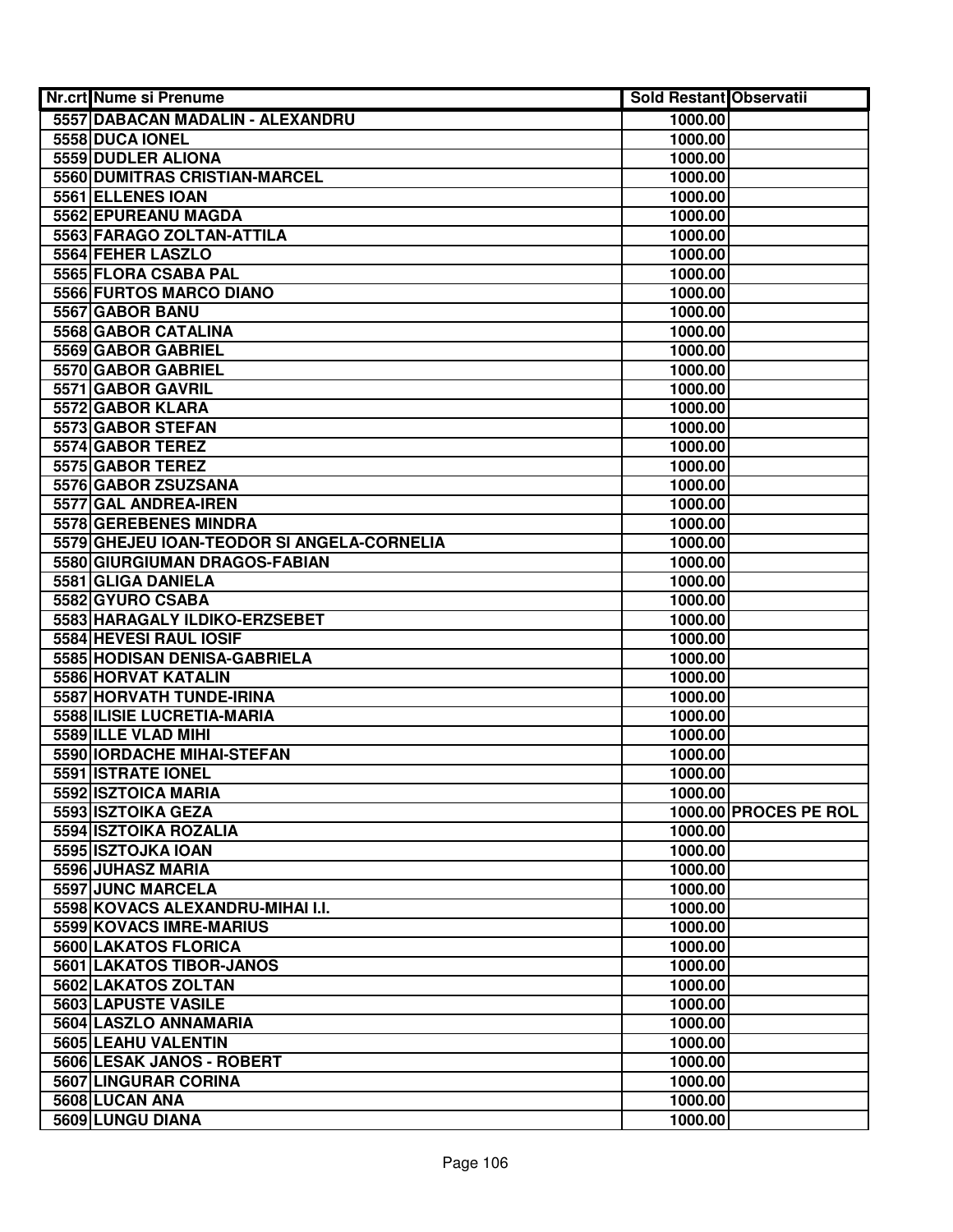| Nr.crt Nume si Prenume                      | <b>Sold Restant Observatii</b> |                       |
|---------------------------------------------|--------------------------------|-----------------------|
| <b>5610 MAGHIAR DANA VIOLETA</b>            | 1000.00                        |                       |
| 5611 MARC IONELA                            | 1000.00                        |                       |
| 5612 MARGINEAN ALIN-CORNEL                  | 1000.00                        |                       |
| 5613 MARIAN SEBASTIAN DORIN                 | 1000.00                        |                       |
| 5614 MARITAN CORNELIA                       | 1000.00                        |                       |
| 5615 MATEI MADALIN-COSMIN                   | 1000.00                        |                       |
| 5616 MERCEA NICOLAE                         | 1000.00                        |                       |
| 5617 MERR JOAN PAUL CMI                     |                                | 1000.00 PROCES PE ROL |
| 5618 MIERLUT IOAN                           | 1000.00                        |                       |
| 5619 MOHAMED ZEESHAN ZAMEER                 | 1000.00                        |                       |
| 5620 MOISEI PETRU                           | 1000.00                        |                       |
| 5621 MULCUTA MIHAI-FLORIN                   | 1000.00                        |                       |
| 5622 MUNOZ JIMENEZ JESUS                    | 1000.00                        |                       |
| 5623 MUT RAZVAN                             | 1000.00                        |                       |
| 5624 NAGY ATTILA                            | 1000.00                        |                       |
| 5625 NAGY ROZALIA                           | 1000.00                        |                       |
| 5626 NAGY ZSOLT                             | 1000.00                        |                       |
| 5627 NEGRU MANUEL-SEBASTIAN                 | 1000.00                        |                       |
| 5628 NEMETH ANDRAS                          | 1000.00                        |                       |
| 5629 NYISZTOR JANOS                         | 1000.00                        |                       |
| 5630 OLAH ERZSEBET                          | 1000.00                        |                       |
| 5631 OTVOS MARIUS-SANDOR                    | 1000.00                        |                       |
| 5632 PAP NANDOR-CSABA                       | 1000.00                        |                       |
| 5633 PASCALAU ALIN-DAVID                    | 1000.00                        |                       |
| 5634 PAUL NICOLAIE                          | 1000.00                        |                       |
| 5635 POP FLORENTINA                         | 1000.00                        |                       |
| 5636 POP FLORICA - PFA                      | 1000.00                        |                       |
| 5637 POP ZENOVIA                            | 1000.00                        |                       |
| 5638 RAT MARIANA                            | 1000.00                        |                       |
| 5639 ROMAN GHEORGHE                         | 1000.00                        |                       |
| 5640 ROSTAS ANNAMARIA                       | 1000.00                        |                       |
| 5641 ROSTAS EVA                             | 1000.00                        |                       |
| 5642 ROSTAS TERCA                           | 1000.00                        |                       |
| 5643 ROSTAS VIJAN                           | 1000.00                        |                       |
| 5644 SABAU RAMONA-MARIA                     | 1000.00                        |                       |
| 5645 SAHI MARTON                            | 1000.00                        |                       |
| 5646 SONEA DORIN-MARCEL                     | 1000.00                        |                       |
| 5647 STANESCU ADRIANA                       | 1000.00                        |                       |
| 5648 STOICA SORIN-STELIAN                   | 1000.00                        |                       |
| 5649 SUVEG GRATIANA-CRISTINA                | 1000.00                        |                       |
| 5650 SZABO IDA-ILONA                        | 1000.00                        |                       |
| 5651 SZABO JANOS CSONGOR                    | 1000.00                        |                       |
| 5652 SZABO MONIKA                           | 1000.00                        |                       |
| 5653 SZABO SANDOR                           | 1000.00                        |                       |
| 5654 SZABO-GALCA ATTILA ARPAD               | 1000.00                        |                       |
| 5655 SZENTGYORGY LASZLO                     | 1000.00                        |                       |
| 5656 SZILAGHI MARGARETA                     | 1000.00                        |                       |
| 5657 SZILAGYI IULIU LEVENTE                 | 1000.00                        |                       |
| 5658 SZOKAI EVA-ILONA<br>5659 SZORADI TIBOR | 1000.00<br>1000.00             |                       |
| 5660 SZTOLARIK TIMEEA                       | 1000.00                        |                       |
| 5661 TANASIEV ALEXANDRU                     | 1000.00                        |                       |
| 5662 TEGLAS MARIUS-FLORIN                   | 1000.00                        |                       |
|                                             |                                |                       |